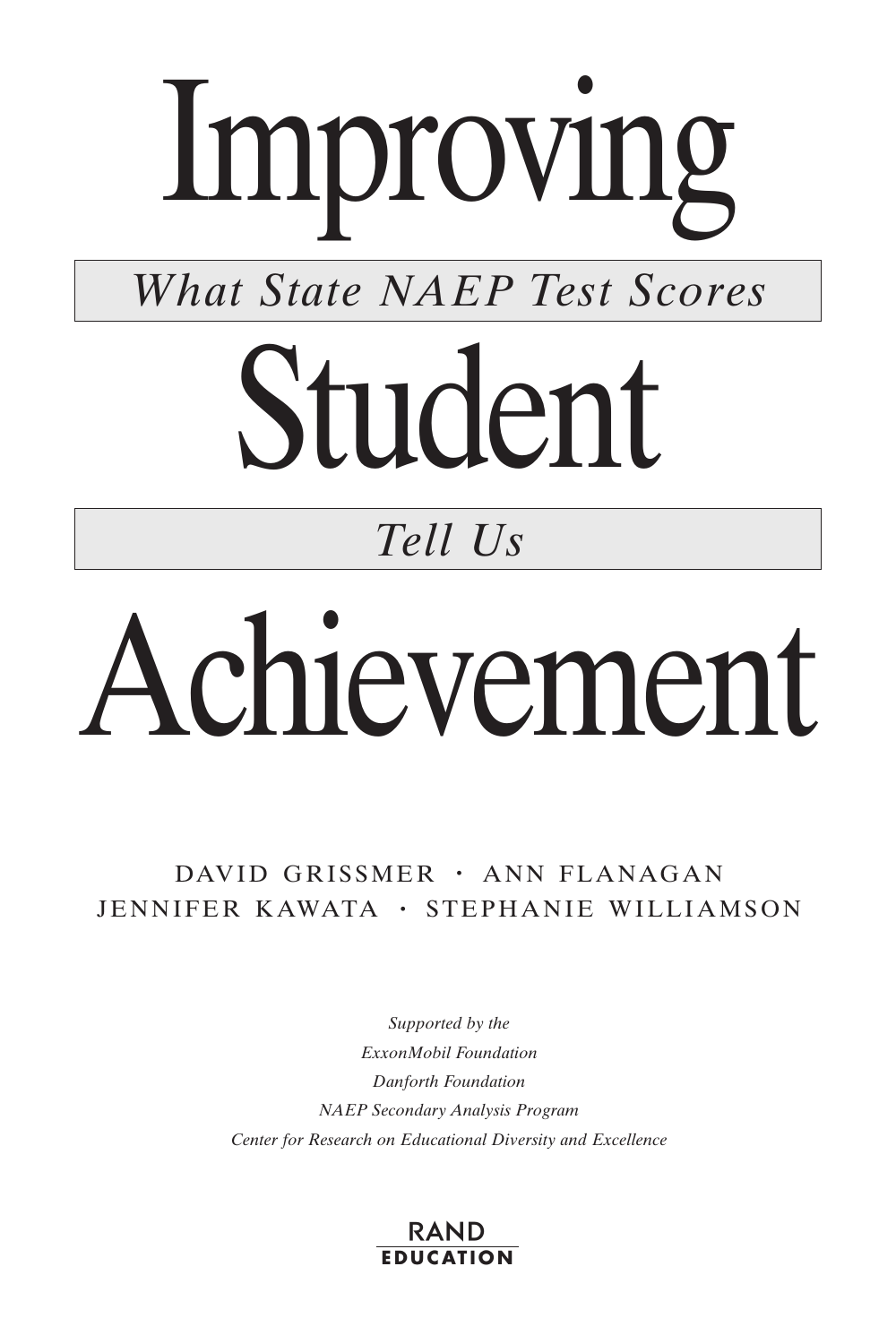The research described in this report was supported by the ExxonMobil Foundation, the Danforth Foundation, the NAEP Secondary Analysis Program, and the Center for Research on Educational Excellence and Diversity.

#### **Library of Congress Cataloging-in-Publication Data**

Improving student achievement : what state NAEP test scores tell us / David Grissmer ... [et al.].

```
 p. cm
  MR-924-EDU
  Includes bibliographical references (p. ).
  ISBN 0-8330-2561-9
  1. School improvement programs—Government policy—United States—States. 2. 
Academic achievement—Government policy—United States—States. 3. Academic 
achievement—United States—States—Evaluation. 4. Educational tests and 
measurements—United States—States—Statistics. I. Grissmer, David W. (David 
Waltz), 1941–.
LB2822.82 .I49 2000
```
371.26'0973—dc21

00-041481

Building on more than 25 years of research and evaluation work, RAND Education has as its mission the improvement of educational policy and practice in formal and informal settings from early childhood on.

RAND is a nonprofit institution that helps improve policy and decisionmaking through research and analysis. RAND® is a registered trademark. RAND's publications do not necessarily reflect the opinions or policies of its research sponsors.

#### © Copyright 2000 RAND

All rights reserved. No part of this book may be reproduced in any form by any electronic or mechanical means (including photocopying, recording, or information storage and retrieval) without permission in writing from RAND.

Published 2000 by RAND 1700 Main Street, P.O. Box 2138, Santa Monica, CA 90407-2138 1200 South Hayes Street, Arlington, VA 22202-5050 RAND URL: http://www.rand.org/ To order RAND documents or to obtain additional information, contact Distribution Services: Telephone: (310) 451-7002; Fax: (310) 451-6915; E-mail: order@rand.org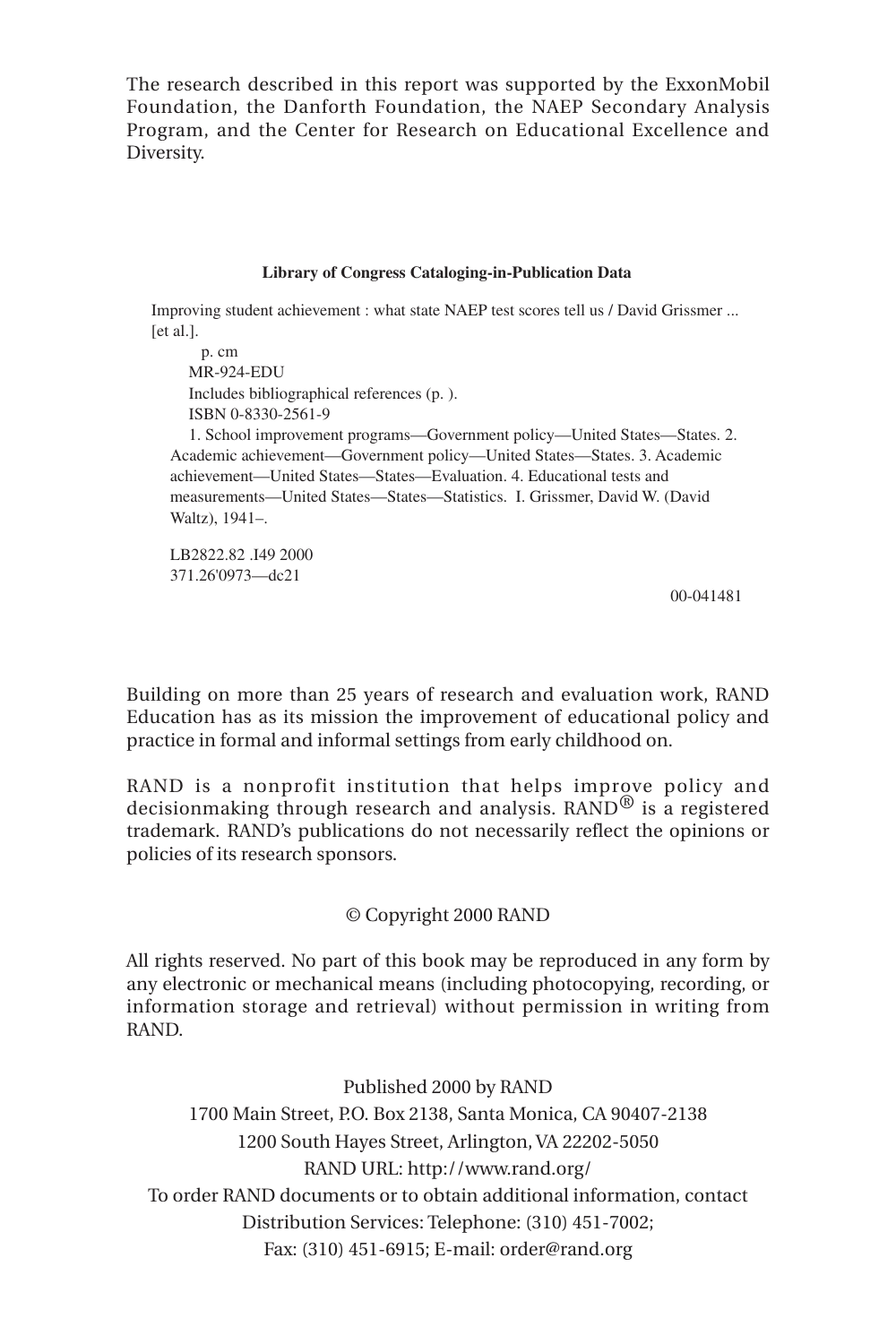#### **PREFACE**

Great efforts have been made to improve the nation's public K–12 educational system since the early 1980s. States have been the primary initiators of this educational reform. States have leverage to reform education because they provide approximately one-half of educational funding to typical school districts in the nation and set policies that influence who teaches and what is taught. Furthermore, state courts also play a key role in deciding whether educational funds are adequate and equitably distributed. Even before 1980, the states had diverse educational systems that varied widely in terms of per-pupil spending, resource allocation, and educational policies. Reforms that have been initiated since then have varied widely by state in terms of the pace and types of reform, ensuring a continuing widely diverse set of educational systems across states.

Having 50 states taking different approaches to education can provide a powerful advantage in the long run if research and evaluation can identify successful and unsuccessful approaches. Identifying what works, in turn, can help states refine and adapt successful policies in a continual and ongoing process of improving education. Evaluating the effects of different levels of resources, different uses of resources, and changing state policies then becomes critical to improving schools and student outcomes.

Perhaps the single most important reason to analyze achievement results across states is to find out whether public education is amenable to reform and improvement. The crux of the current policy debate about school reform is whether the K–12 system of public education is "reformable." Those who argue it is not maintain that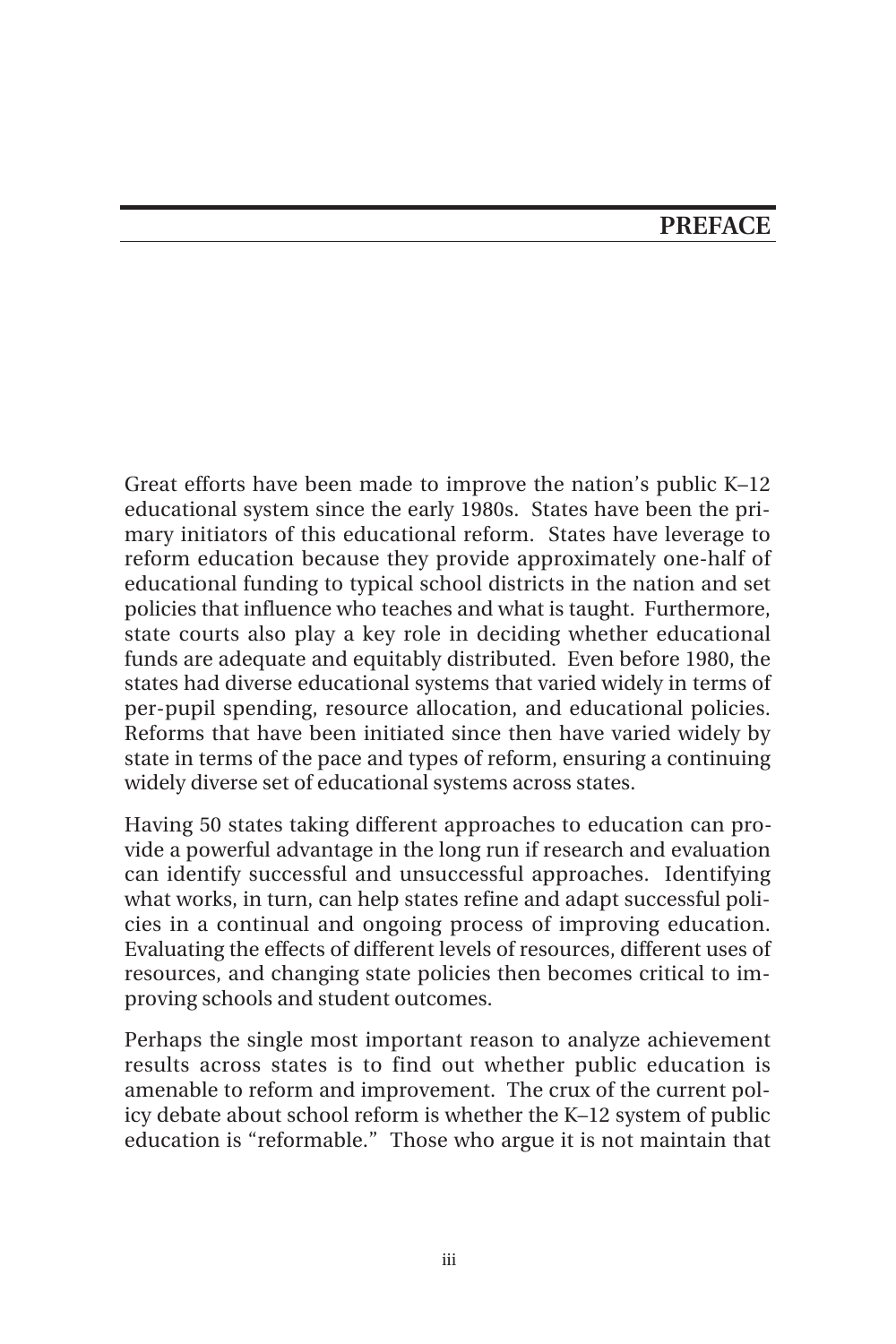the present system does not use additional resources effectively because of its bureaucratic structure and lack of appropriate internal incentives to change. According to this view, improving education requires structural reforms that introduce competition by providing more choice within the system and more alternatives outside the system. Additional resources without this kind of structural reform would simply be wasted.

The alternative position sees resource constraints as the key issue particularly with respect to disadvantaged students. This view assumes that additional resources can be used effectively, but only if targeted to specific programs and types of students. This position has been slowly modified to include a different type of structural reform: standards-based accountability within the public education system through defined criteria and measurements of achievement outcomes. In this view, a structure of accountability is needed to focus resources on meeting achievement standards. This type of reform has been implemented primarily at the state level, beginning in a few states in the mid- to late 1980s and, with varying designs, gradually spreading across states. If this type of reform is successful, that success should primarily be reflected in differential score gains across states that cannot be accounted for by family characteristics or changing resources.

Another reason to focus on achievement outcomes by state is that about two-thirds of the variance in per-pupil spending is between states, while only one-third is within states. While the state courts can address within-state inequalities, federal legislation is the primary means of addressing between-state differences. Thus, to inform federal policymaking, it is important to determine whether the significant inequalities between states affect student outcomes particularly those for disadvantaged students.

Empirical nonexperimental research has not definitively answered the question of whether additional educational resources affect educational outcomes. However, experimental research, in combination with new reviews and interpretations of the empirical literature, is pointing to a hypothesis that additional resources primarily affect disadvantaged students but may have little if any effect on moreadvantaged students. Since there is a wide variance across states in the proportions of disadvantaged students and per-pupil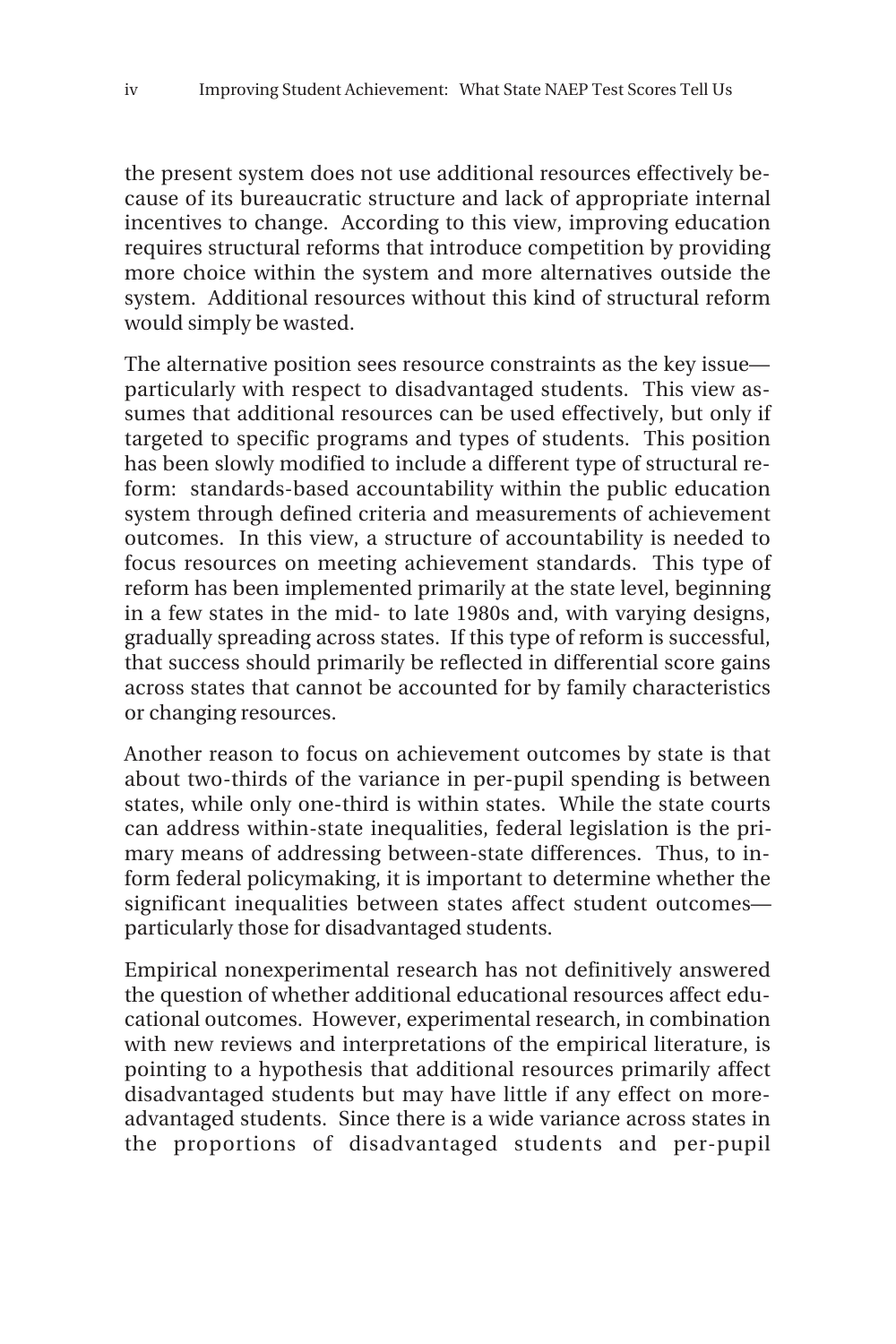expenditures, an analysis of state achievement scores can help test this hypothesis.

Finally, resources are spent differently across states, allowing estimates of the effectiveness of different uses of resources. Perhaps more important, the different ways that resources are used in states can provide measures of both the marginal cost and marginal achievement benefit of changing resource usage, allowing costeffectiveness comparisons. Such measures can help answer the questions of what uses of resources are most cost-effective in boosting student achievement and how much resources can affect achievement of disadvantaged students.

Until 1990, achievement could not be validly compared across states because no test gave representative samples of students in each state the same tests. In 1990, the Department of Education began to use the National Assessment of Educational Progress (NAEP) test, which had previously been given to national samples of students, to test representative samples of students in participating states in reading and math at the 4th- and 8th-grade levels. Seven such tests were administered from 1990 to 1996. Successful reform initiatives are expected to take years to be fully reflected in achievement outcomes, so this period is probably too early to serve as a definitive test of whether reforms are successful. However, evidence of no achievement gains would certainly challenge current reform directions.

This report uses data from the NAEP to estimate score gains nationally and by state. It also uses these data to estimate the effects of varying levels and uses of per-pupil expenditures on student achievement. Finally, the report estimates the cost-effectiveness of the major alternatives for utilizing educational resources.

This report should be of interest to national and state executive branch policymakers and the state judiciary, all of whom are involved in setting educational policies. District superintendents and school principals, as well as teachers and parents, may also find parts of this analysis useful. This project was conducted under the auspices of RAND Education. The mission of RAND Education is to bring accurate data and careful objective analysis to the national debate on education policy.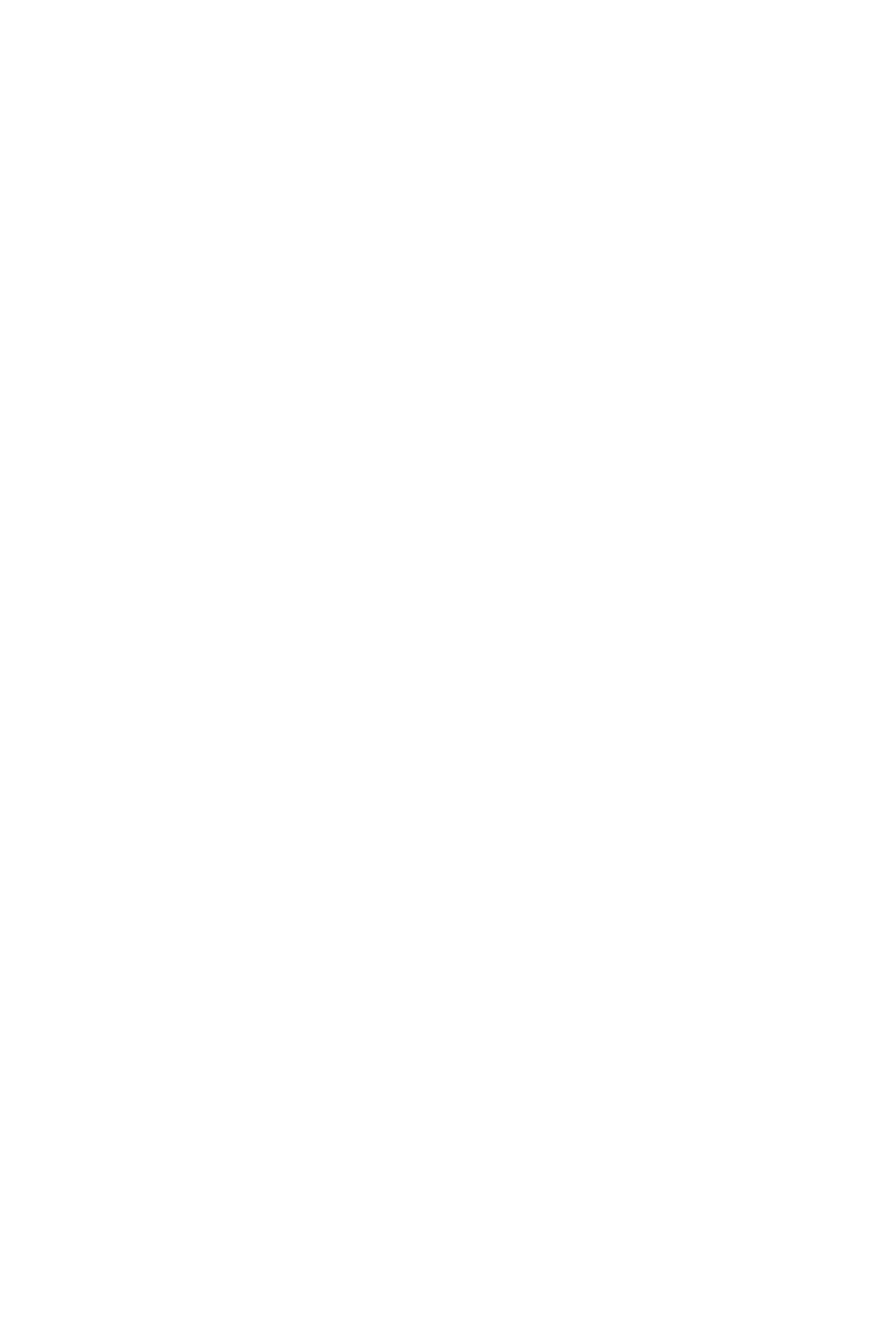## **CONTENTS**

|                                                                                                                                                                                           | iii                   |
|-------------------------------------------------------------------------------------------------------------------------------------------------------------------------------------------|-----------------------|
|                                                                                                                                                                                           | xi                    |
|                                                                                                                                                                                           | xiii                  |
|                                                                                                                                                                                           | xvii                  |
| Acknowledgments                                                                                                                                                                           | xxxvii                |
|                                                                                                                                                                                           | xxxix                 |
| <b>Chapter One</b><br>INTRODUCTION<br>Rationale for Focusing on State Achievement Results<br>Potential Barriers to Analyzing State Achievement<br>Study Objectives<br>Report Organization | 1<br>1<br>3<br>6<br>8 |
| Chapter Two<br>THE STATE NAEP ACHIEVEMENT RESULTS AND<br>STATE FAMILY AND EDUCATIONAL<br>CHARACTERISTICS<br>NAEP Achievement Tests<br>State Achievement Results                           | 11<br>11<br>14        |
| Differences in Family and Demographic Composition<br>Among States<br>Family Capital and Social Capital<br>Differences in State Education Characteristics                                  | 15<br>17<br>19        |
| <b>Chapter Three</b><br>REVIEW OF THE LITERATURE                                                                                                                                          | 23                    |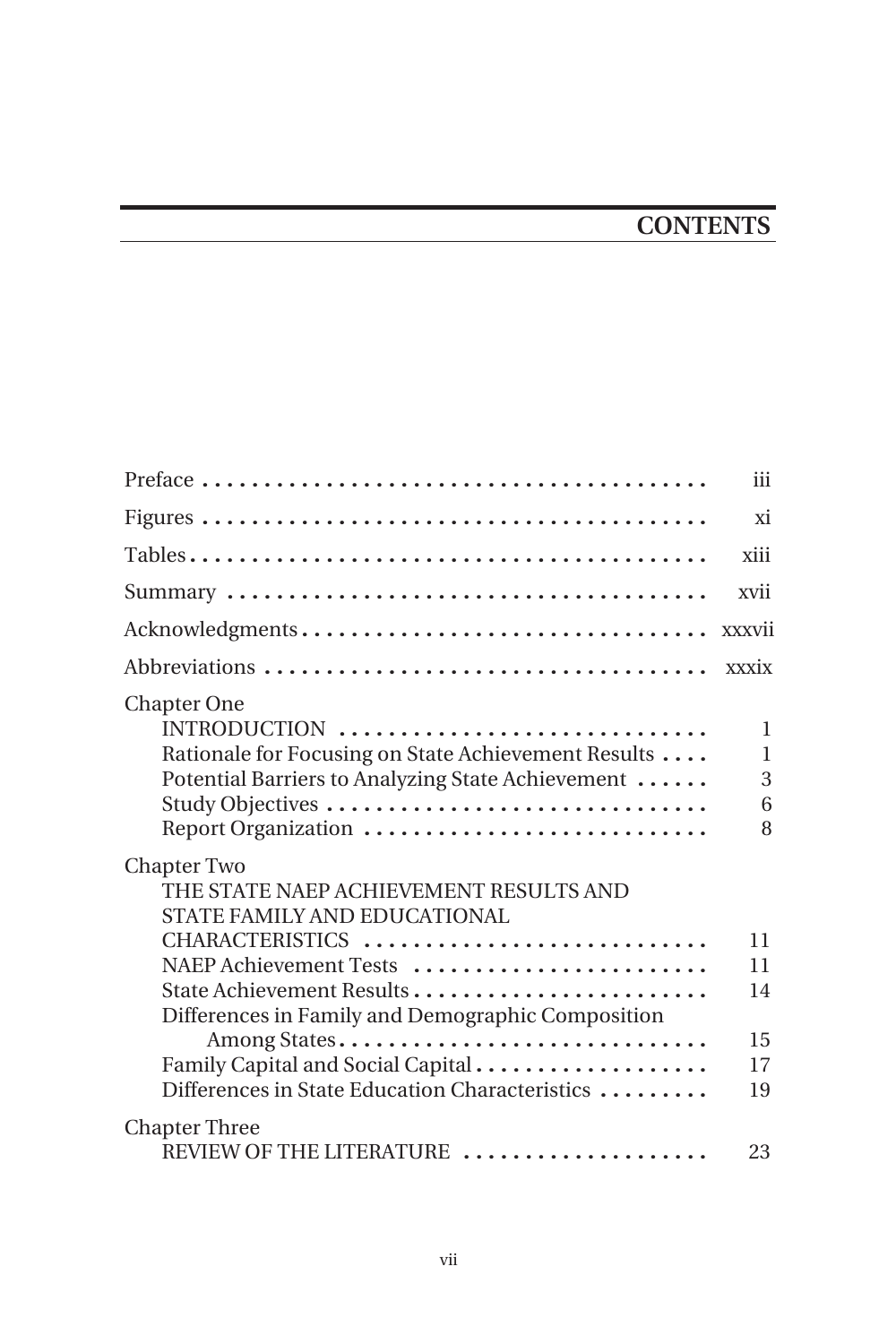| Evidence from National Educational Resource Growth   |    |
|------------------------------------------------------|----|
| and Achievement Trends                               | 24 |
| Previous Studies                                     | 26 |
| Reviews of Nonexperimental Studies                   | 26 |
| Experimental Data on Class Size                      | 33 |
| Evidence on Prekindergarten Effects                  | 35 |
| The Effects of Teacher Characteristics               | 36 |
| Specification Implications from Experimental Studies | 37 |
| Reconciling Experimental and Nonexperimental         |    |
| Results                                              | 39 |
| Summary: A New Interpretation of the Empirical       |    |
| Evidence                                             | 40 |
| <b>Chapter Four</b>                                  |    |
| METHODOLOGY                                          | 43 |
| Implications of the Literature for this Analysis     | 43 |
| Developing Family Control Variables                  | 44 |
| The Census-NAEP Family Variables                     | 45 |
| Composite SES Family Control Variables               | 46 |
| Model Specification and Estimation                   | 47 |
| Annualized Score Gains by State                      | 48 |
| Score Differences by State for Students from Similar |    |
| Families                                             | 50 |
| The Effects of Educational Policy and State          |    |
| Characteristics                                      | 51 |
| Cost Estimations                                     | 52 |
| Sensitivity to Outliers                              | 52 |
| Variable Definitions                                 | 52 |
| Achievement Scores                                   | 52 |
| Family Variables                                     | 53 |
| Educational Measures                                 | 53 |
| <b>Chapter Five</b>                                  |    |
| TRENDS IN STATE SCORES                               | 55 |
| Testing for Evidence of the Effects of Reform        | 55 |
|                                                      | 56 |
| Estimated Gains Across All Participating States      | 56 |
| Estimated Annual Gains by State                      | 58 |
| <b>Chapter Six</b>                                   |    |
| ESTIMATING SCORES ACROSS STATES FOR                  |    |
| STUDENTS FROM SIMILAR FAMILIES                       | 65 |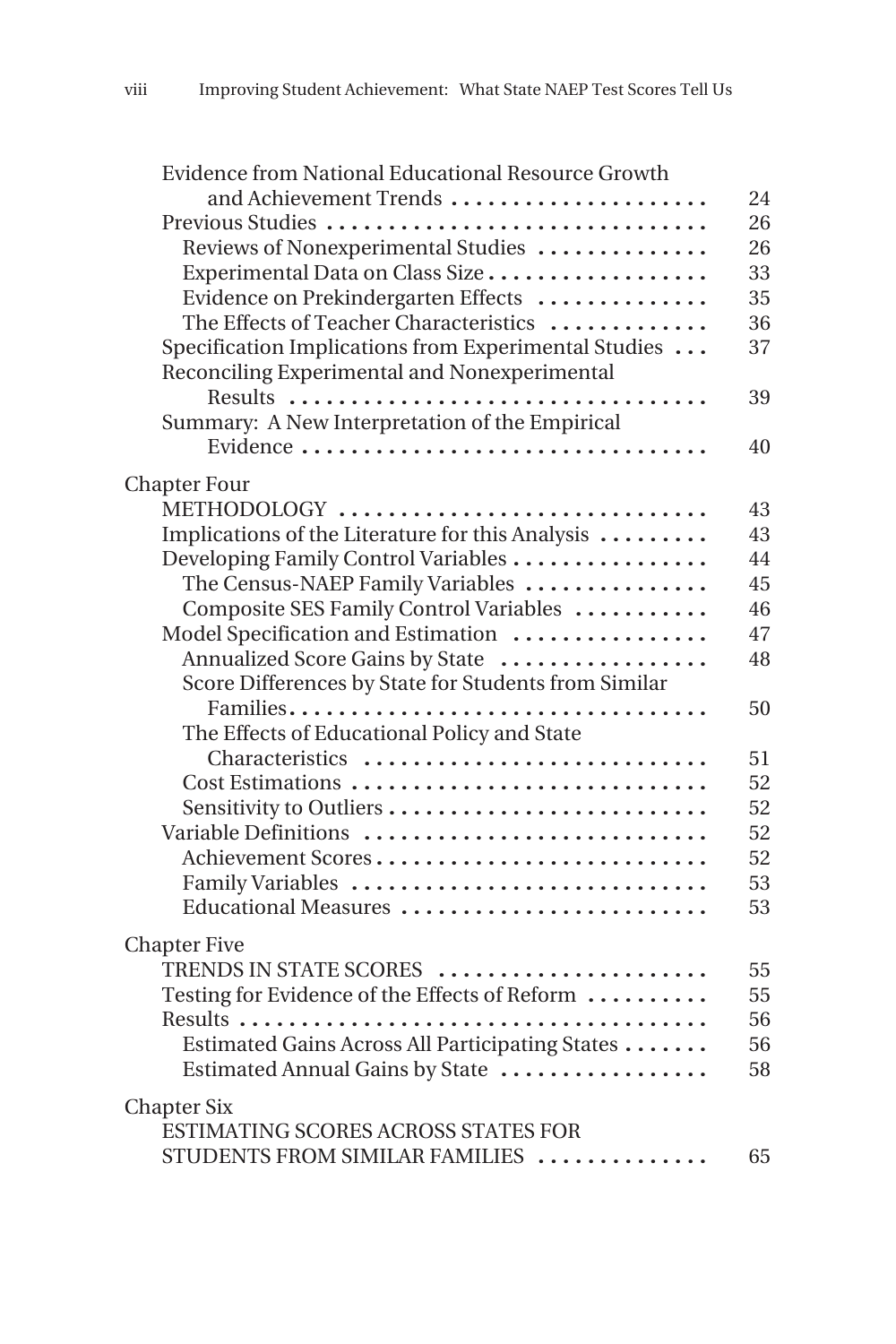| Background and Rationale                               | 65  |
|--------------------------------------------------------|-----|
|                                                        | 67  |
| Texas Versus California                                | 70  |
| <b>Chapter Seven</b>                                   |     |
| EFFECTS OF STATE EDUCATIONAL POLICIES                  | 75  |
| Results for Educational Policy and Characteristics     |     |
|                                                        | 75  |
| Per-Pupil Expenditure Model                            | 75  |
| Resource-Utilization Model                             | 76  |
| Teacher Characteristics Model                          | 78  |
| Effects of Interaction Terms                           | 78  |
| Testing Correspondence with Tennessee                  | 80  |
| Sensitivity to Outliers                                | 82  |
| Explaining Texas-California Differences                | 82  |
|                                                        |     |
| Chapter Eight                                          |     |
| ASSESSING THE COST-EFFECTIVENESS OF                    |     |
| DIFFERENT RESOURCE UTILIZATIONS                        | 85  |
| Previous Cost-Effectiveness Measurements               | 85  |
| Estimating Cost-Effectiveness from Our Equations       | 87  |
| Caveats and Caution                                    | 93  |
| <b>Chapter Nine</b>                                    |     |
| CONCLUSIONS                                            | 95  |
| Methodological Considerations and Interpretation of    |     |
| the Results of Different Models                        | 95  |
|                                                        | 97  |
| Evidence for the Effects of Reform                     | 99  |
| Scores for Students from Similar Family                |     |
| Backgrounds                                            | 100 |
| The Effects and Cost-Effectiveness of Resources        | 100 |
| Interpretations                                        | 101 |
| Improving American Education                           | 101 |
| Interpreting the Effects of Teacher Salary and Teacher |     |
| Working Conditions                                     | 104 |
| Research Implications                                  | 108 |
| Experimentation                                        | 108 |
| Improving Nonexperimental Analysis                     | 108 |
| Building Theories                                      | 110 |
| Improving NAEP Data                                    | 111 |
| Limitations and Caution                                | 112 |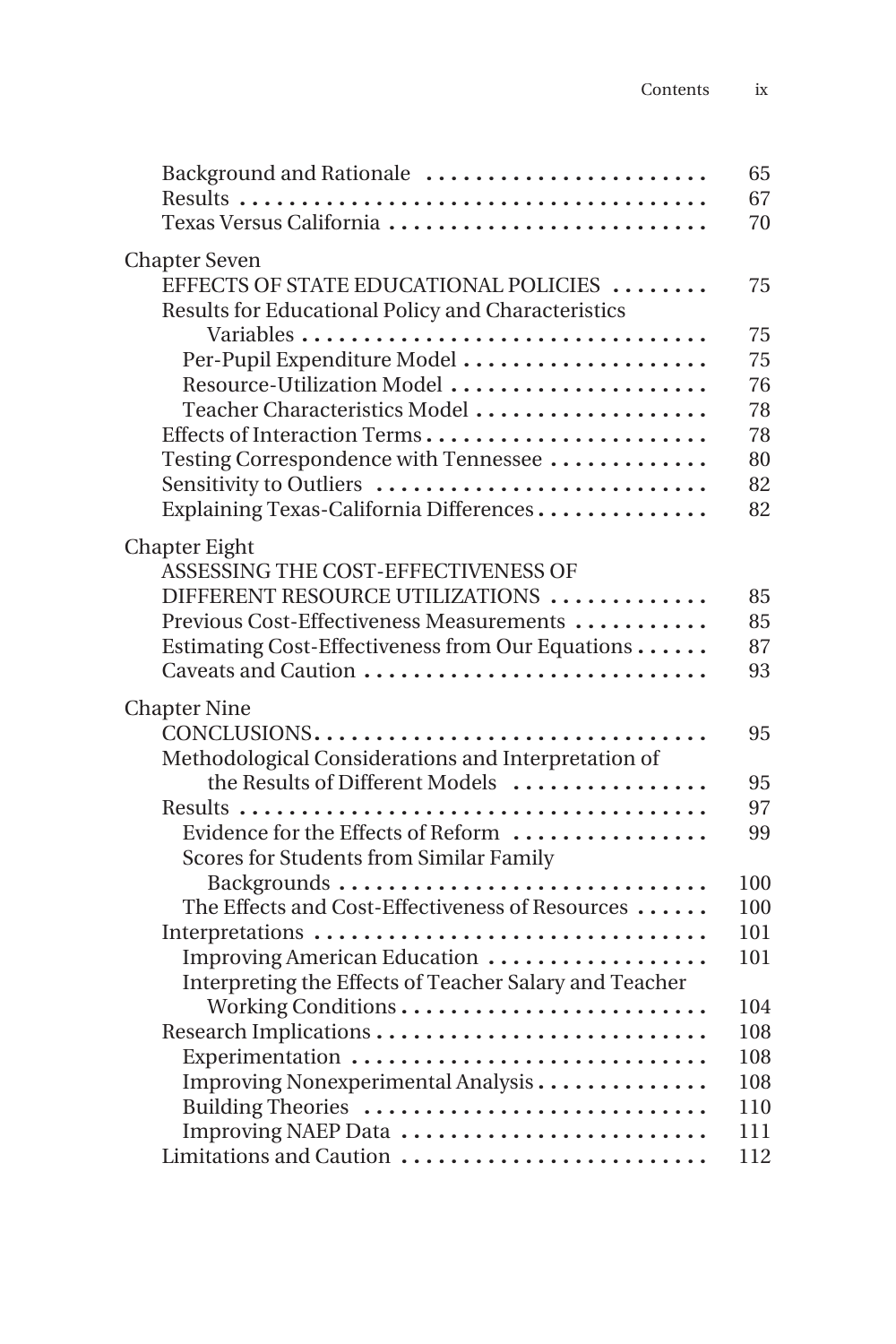| Appendix A<br>STATE NAEP TEST SCORES AND STATE FAMILY<br>AND EDUCATIONAL SYSTEM CHARACTERISTICS                           | 115 |
|---------------------------------------------------------------------------------------------------------------------------|-----|
| Appendix B<br>NAEP EXCLUSION AND PARTICIPATION RATES                                                                      | 141 |
| Appendix C<br>SOURCES OF BIAS                                                                                             | 153 |
| Appendix D<br>THE TENNESSEE EXPERIMENT                                                                                    | 165 |
| Appendix E<br>FAMILY VARIABLE DEVELOPMENT                                                                                 | 175 |
| Appendix F<br>VARIABLE DEFINITIONS                                                                                        | 187 |
| Appendix G<br>STATISTICAL RESULTS FOR ESTIMATING STATE                                                                    | 197 |
| Appendix H<br>STATISTICAL RESULTS FOR ESTIMATING SCORE<br>DIFFERENCES FOR STUDENTS FROM SIMILAR<br>FAMILIES ACROSS STATES | 225 |
| Appendix I<br>STATISTICAL RESULTS FOR ESTIMATING EFFECTS<br>OF STATE POLICY AND EDUCATIONAL<br>CHARACTERISTICS            | 231 |
| Appendix J<br>ROBUST REGRESSION RESULTS                                                                                   | 249 |
| Appendix K<br>MAKING COST-EFFECTIVENESS ESTIMATES FROM<br>THE TENNESSEE CLASS-SIZE EXPERIMENT                             | 253 |
| Appendix L<br>REGRESSION COST ESTIMATES                                                                                   | 255 |
|                                                                                                                           | 257 |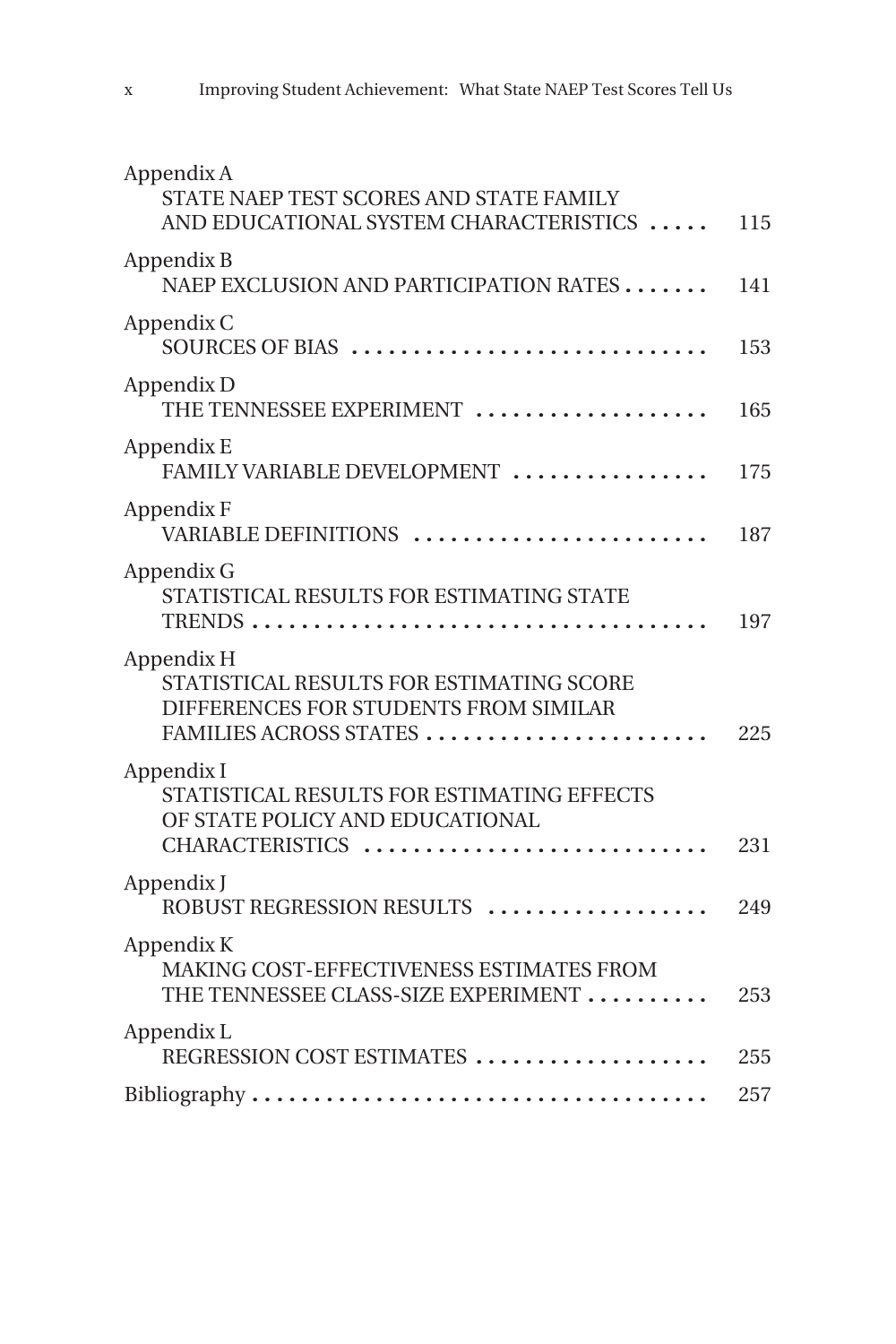## **FIGURES**

| 2.1  | Average State NAEP Scores Across Seven Tests          | 14  |
|------|-------------------------------------------------------|-----|
| 6.1  | Raw Score Differences Between Texas and               |     |
|      | California Non-Hispanic White Students on             |     |
|      | Seven NAEP Tests                                      | 71  |
| 6.2  | Raw Score Differences Between Texas and               |     |
|      | California Black Students on Seven NAEP Tests         | 72  |
| 6.3  | Raw Score Differences Between Texas and               |     |
|      | California Hispanic Students on Seven NAEP Tests      | 73  |
| A.1  | Results of the 1990 8th-Grade Math Test               | 116 |
| A.2  | Results of the 1992 8th-Grade Math Test               | 116 |
| A.3  | Results of the 1992 4th-Grade Math Test               | 117 |
| A.4  | Results of the 1992 4th-Grade Reading Test            | 117 |
| A.5  | Results of the 1994 4th-Grade Reading Test            | 118 |
| A.6  | Results of the 1996 4th-Grade Math Test               | 118 |
| A.7  | Results of the 1996 8th-Grade Math Test               | 119 |
| A.8  | <b>Estimated Percentage of 4th-Grade Student</b>      |     |
|      | Population That Is Black or Hispanic-1990             | 123 |
| A.9  | Estimated Percentage of Families of 4th-Grade         |     |
|      | Students Having at Least One Parent with a            |     |
|      | College Degree-1990                                   | 124 |
| A.10 | Estimated Percentage of Families of 4th-Grade         |     |
|      | Students Having the Highest Parental Education        |     |
|      | as Non-High School Graduate-1990                      | 125 |
| A.11 | Estimated Family Income for 4th-Grade Students        | 126 |
| A.12 | Estimated Percentage of Births to Teen Mothers        |     |
|      |                                                       | 127 |
| A.13 | <b>Estimated Percentage of Single-Parent Families</b> |     |
|      | of 4th-Grade Students                                 | 128 |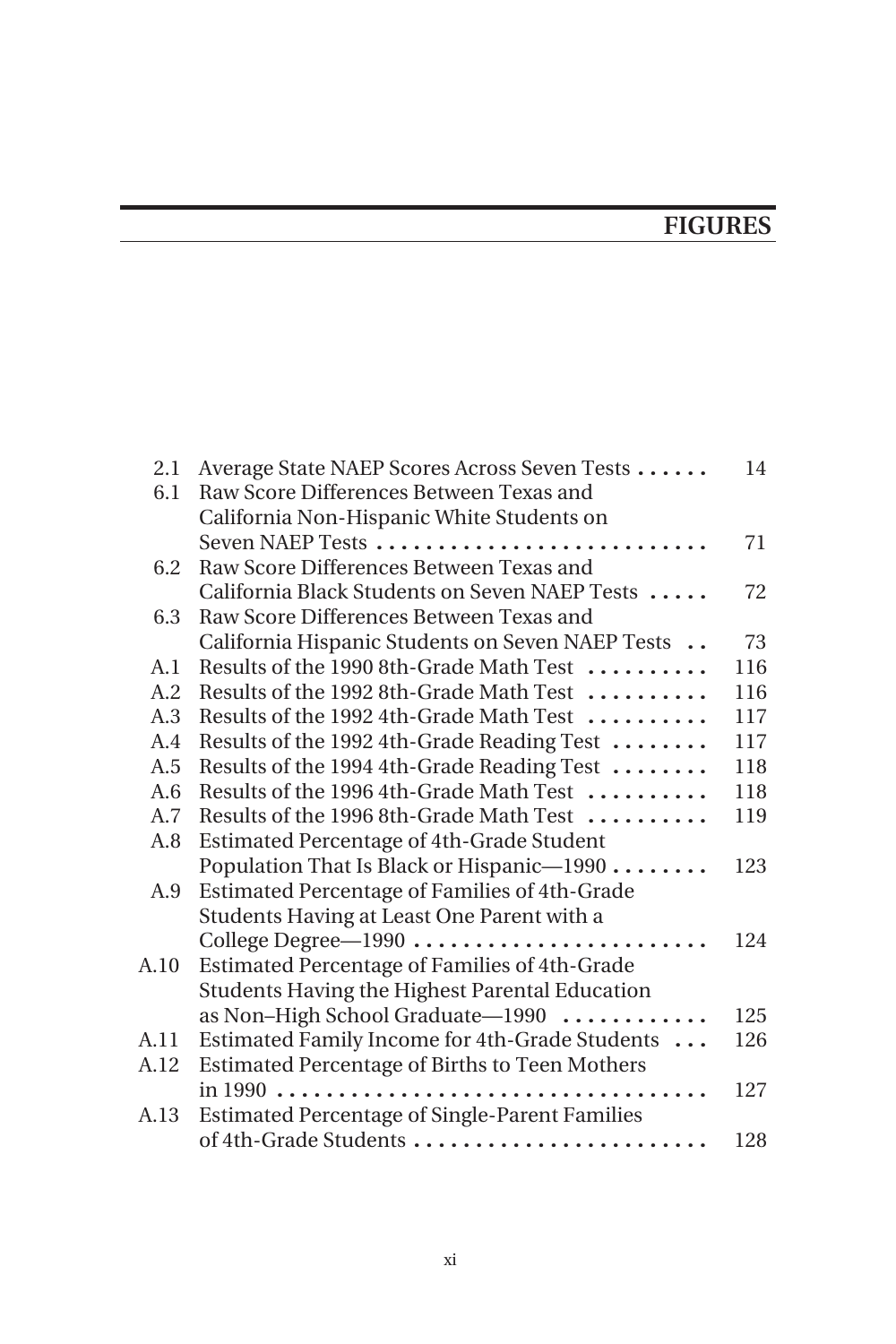| A.14 | Estimated Percentage of Mothers Working Full or    |     |
|------|----------------------------------------------------|-----|
|      | Part Time of 4th-Grade Students                    | 129 |
| A.15 | Estimated Percentage of 4th-Grade Students         |     |
|      | Reporting No Residential Relocation Over Last      |     |
|      |                                                    | 130 |
| A.16 | Estimated Pupil-Teacher Ratio for 4th-Grade        |     |
|      | NAEP Test States in 1992 Averaged Over Years       |     |
|      |                                                    | 132 |
| A.17 | Estimated Per-Pupil Expenditures for NAEP 4th-     |     |
|      | Grade Test States in 1992 Averaged Over Years in   |     |
|      |                                                    | 133 |
| A.18 | Average Teacher Salary                             | 134 |
| A.19 | Estimated Percentage of Teachers Having No Degree  |     |
|      | Beyond Bachelor's for 1992 4th-Grade NAEP Test     |     |
|      | States Averaged Over Years in School               | 135 |
| A.20 | Estimated Percentage of Teachers with Less         |     |
|      | Than Three Years of Experience for 4th-Grade       |     |
|      | NAEP Test States in 1992 Averaged Over Years in    |     |
|      | $School$                                           | 136 |
| A.21 | Estimated Percentage of Teachers with Over 20      |     |
|      | Years of Experience for 4th-Grade NAEP Test States |     |
|      | in 1992 Averaged Over Years in School              | 137 |
| A.22 | Estimated Percentage of 4th-Graders in Test States |     |
|      | Who Attended a Public Prekindergarten Program      | 138 |
| A.23 | Percentage of 4th-Grade Teachers in 1992           |     |
|      | Responding in Lowest (Most Inadequate) Category    |     |
|      | for Adequacy of Resources to Teach                 | 139 |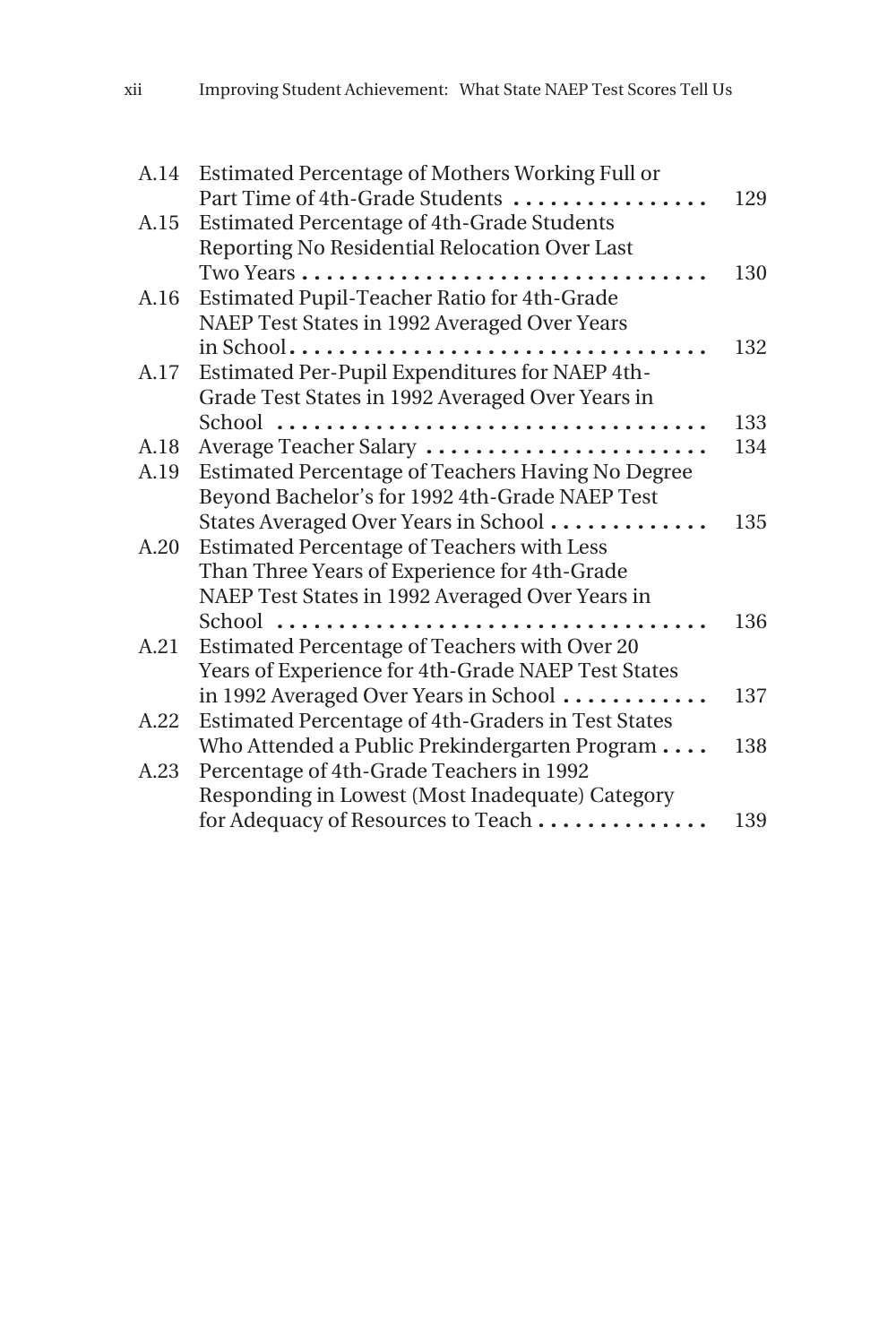## **TABLES**

| 2.1 | Description of Seven State NAEP Reading and        |    |
|-----|----------------------------------------------------|----|
|     | Math Tests Given Between 1990 and 1996             | 12 |
| 2.2 | Range of Variation in Family Characteristics       |    |
|     | Across States in Our Analysis                      | 16 |
| 2.3 | Range of Variation in State Educational            |    |
|     | Characteristics Among States in Our Analysis       | 20 |
| 3.1 | Percentage of Coefficients from Previous Studies   |    |
|     | with Positive or Positive and Statistically        |    |
|     | Significant Signs                                  | 31 |
| 5.1 | Estimated Score Gains for Each Repeated Test       | 57 |
| 5.2 | <b>Estimated Annualized National Gains in Math</b> |    |
|     | Scores With and Without Policy Variables           | 58 |
| 5.3 | The Range, Mean, and Statistical Significance of   |    |
|     | Estimated Annual Score Gains, Including All        |    |
|     |                                                    | 60 |
| 5.4 | The Range, Mean, and Statistical Significance of   |    |
|     | Estimated Annual Score Gains, Math Tests Only      | 62 |
| 6.1 | Estimates of Score Differences for Students from   |    |
|     | Similar Families                                   | 68 |
| 6.2 | Comparison of California and Texas Family          |    |
|     | Characteristics                                    | 70 |
| 7.1 | Estimated Effects for Per-Pupil Expenditure        | 77 |
| 7.2 | Results for the Model Disaggregating Educational   |    |
|     |                                                    | 77 |
| 7.3 | Results for Model Disaggregating Teacher           |    |
|     | Characteristics                                    | 79 |
|     |                                                    |    |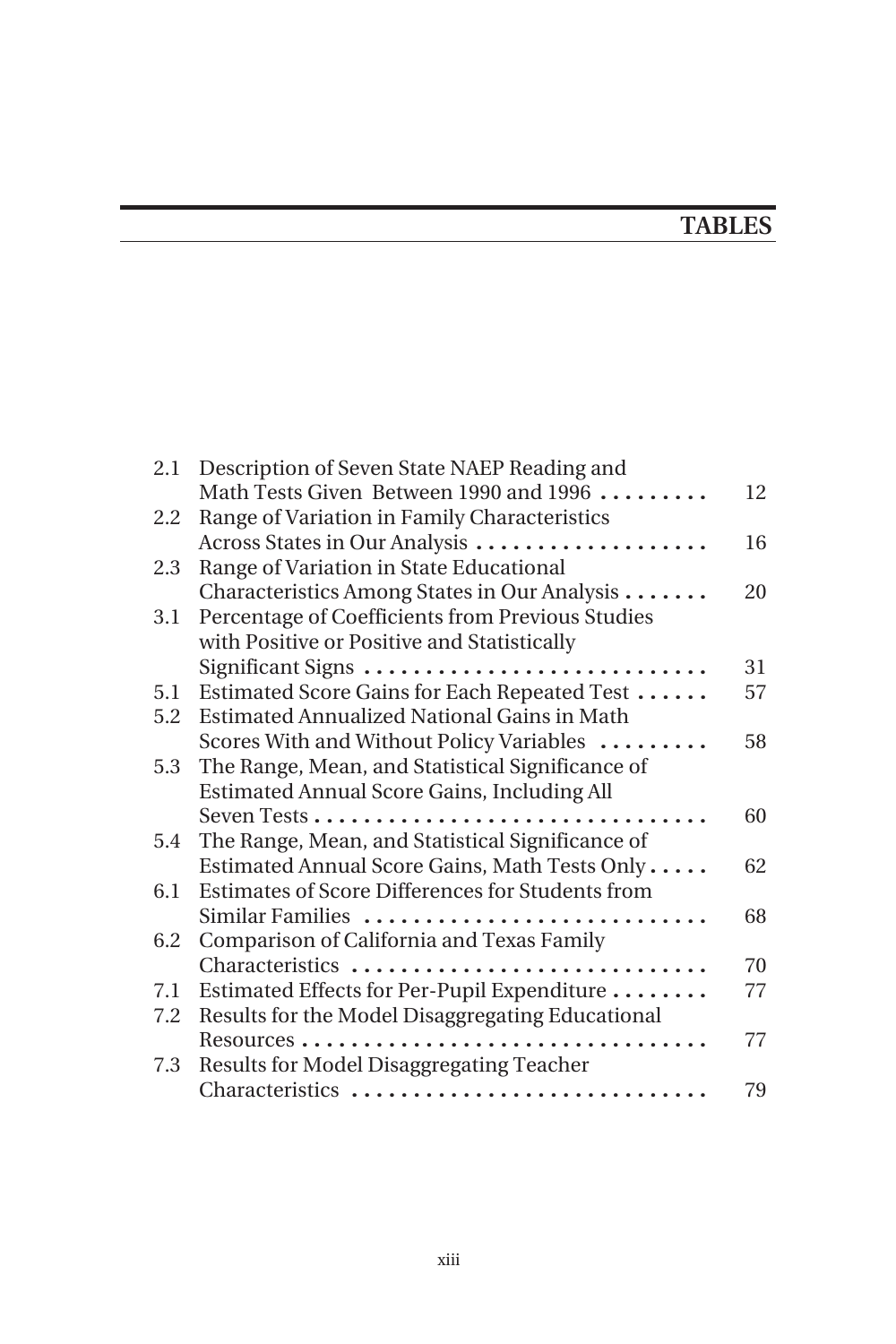| 7.4        | Predicted Achievement Gains for 4th Graders from                           |     |
|------------|----------------------------------------------------------------------------|-----|
|            | Reduction of Pupil-Teacher Ratios in Grades 1                              |     |
|            | $Through 4 \ldots \ldots \ldots \ldots \ldots \ldots \ldots \ldots \ldots$ | 80  |
| 7.5        | Effects of Increasing Prekindergarten Participation                        |     |
|            | by 10 Percentage Points on 4th-Grade                                       |     |
|            | Achievement for States with Different Family SES                           |     |
|            |                                                                            | 81  |
| 7.6        | Comparing and Estimating the Effects of                                    |     |
|            | Educational Characteristics in Texas and                                   |     |
|            | California                                                                 | 83  |
| 8.1        | Regression Results of Per-Pupil Expenditures                               |     |
|            | Versus Educational Policy and Characteristics                              | 89  |
| 8.2        | Marginal Cost and Achievement Gains for Each                               |     |
|            | Resource                                                                   | 90  |
| 8.3        | Estimates of Additional Per-Pupil Expenditures in                          |     |
|            | Each Resource Category to Raise Average Scores                             |     |
|            | by 0.10 Standard Deviation                                                 | 90  |
| 8.4        | Estimate of Additional Per-Pupil Expenditures to                           |     |
|            | Achieve 0.10 Gain in Achievement for States with                           |     |
|            | Different SES                                                              | 91  |
| 8.5        | Estimate of Additional Per-Pupil Expenditures to                           |     |
|            | Achieve 0.10 Gain in Achievement for States with                           |     |
|            | Different SES and Different Initial Pupil-Teacher                          |     |
|            |                                                                            | 92  |
| A.1        | Correlation Among States' Reading and Math                                 |     |
|            | Tests Given Between 1990 and 1996 for States                               |     |
|            | Taking All Tests                                                           | 119 |
| A.2        | Summary of State Rankings Across Seven NAEP                                |     |
|            |                                                                            | 120 |
| A.3        | Correlation Coefficients Among Family and                                  |     |
|            | Educational Policy Variables                                               | 132 |
| B.1        | Weighted Percentages of IEP Students Excluded                              |     |
|            |                                                                            | 142 |
| B.2        | Weighted Percentages of LEP Students Excluded                              |     |
|            |                                                                            | 146 |
| B.3        | Weighted School Participation Rate After                                   |     |
|            | Substitution                                                               | 149 |
| <b>B.4</b> | <b>Correlation Matrix of Weighted School</b>                               |     |
|            | Participation Rate After Substitution                                      | 150 |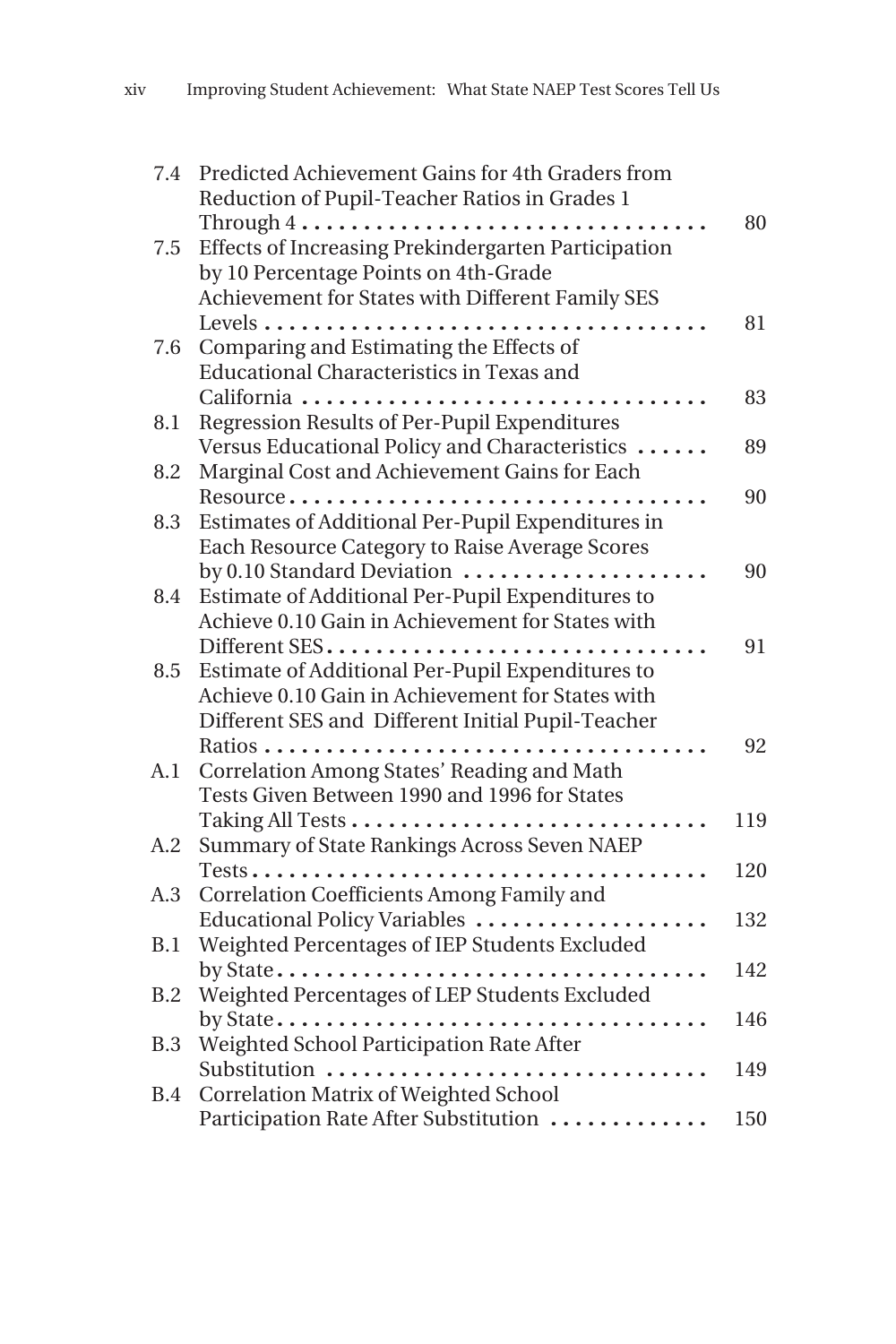| C.1  | Comparing Three Pupil-Teacher Coefficients That<br><b>Incorporate Differing Information About Previous</b> |     |
|------|------------------------------------------------------------------------------------------------------------|-----|
|      |                                                                                                            | 159 |
| E.1  | NAEP and Census Estimates: Highest Parental                                                                |     |
|      | Education for 4th Grade Students                                                                           | 176 |
| E.2  | Family Variable Definitions for NELS Estimation                                                            | 182 |
| E.3  | NELS Regression Results for Reading and Math                                                               |     |
|      | -SES Variable                                                                                              | 183 |
| E.4  | NELS Regression Results for Reading and Math-                                                              |     |
|      | SES-FE Variable                                                                                            | 186 |
| F.1  | Variable Names                                                                                             | 188 |
| F.2  | Variable Summary Statistics                                                                                | 191 |
| G.1  | Regression Results for Estimated Score Gains for                                                           |     |
|      | Repeated Tests Using SES                                                                                   | 199 |
| G.2  | Regression Results for Estimated Score Gains for                                                           |     |
|      | Repeated Tests Using SES-FE                                                                                | 200 |
| G.3  | Regression Results for Estimated Score Gains for                                                           |     |
|      | Repeated Tests Using Census-NAEP                                                                           | 201 |
| G.4  | Regression Results for Estimating the Annualized                                                           |     |
|      | State Trends by State for Seven Tests-SES Family                                                           |     |
|      | Variable<br>$\ddots$                                                                                       | 203 |
| G.5  | Regression Results for Estimating the Annualized                                                           |     |
|      | State Trends Including Seven Tests-SES -FE                                                                 |     |
|      | Family Variable<br>$\ddotsc$                                                                               | 206 |
| G.6  | Regression Results for Estimating the Annualized                                                           |     |
|      | State Trends for Seven Tests-Census-NAEP                                                                   |     |
|      |                                                                                                            | 209 |
| G.7  | <b>Correlation Matrix Among State Trends Results</b>                                                       |     |
|      | from Different Models in Tables G.4, G.5, and                                                              |     |
|      |                                                                                                            | 213 |
| G.8  | Regression Results for Estimating the Annualized                                                           |     |
|      | State Trends for the Five Math Tests Using the                                                             |     |
|      | SES Family Variable                                                                                        | 214 |
| G.9  | Regression Results for Estimating the Annualized                                                           |     |
|      | State Trends Using Only Math Tests and the SES-                                                            |     |
|      | FE Family Variable                                                                                         | 217 |
| G.10 | Regression Results for Estimating the Annualized                                                           |     |
|      | State Trends Using Only Math Tests and Census-                                                             |     |
|      | NAEP Family Variable                                                                                       | 220 |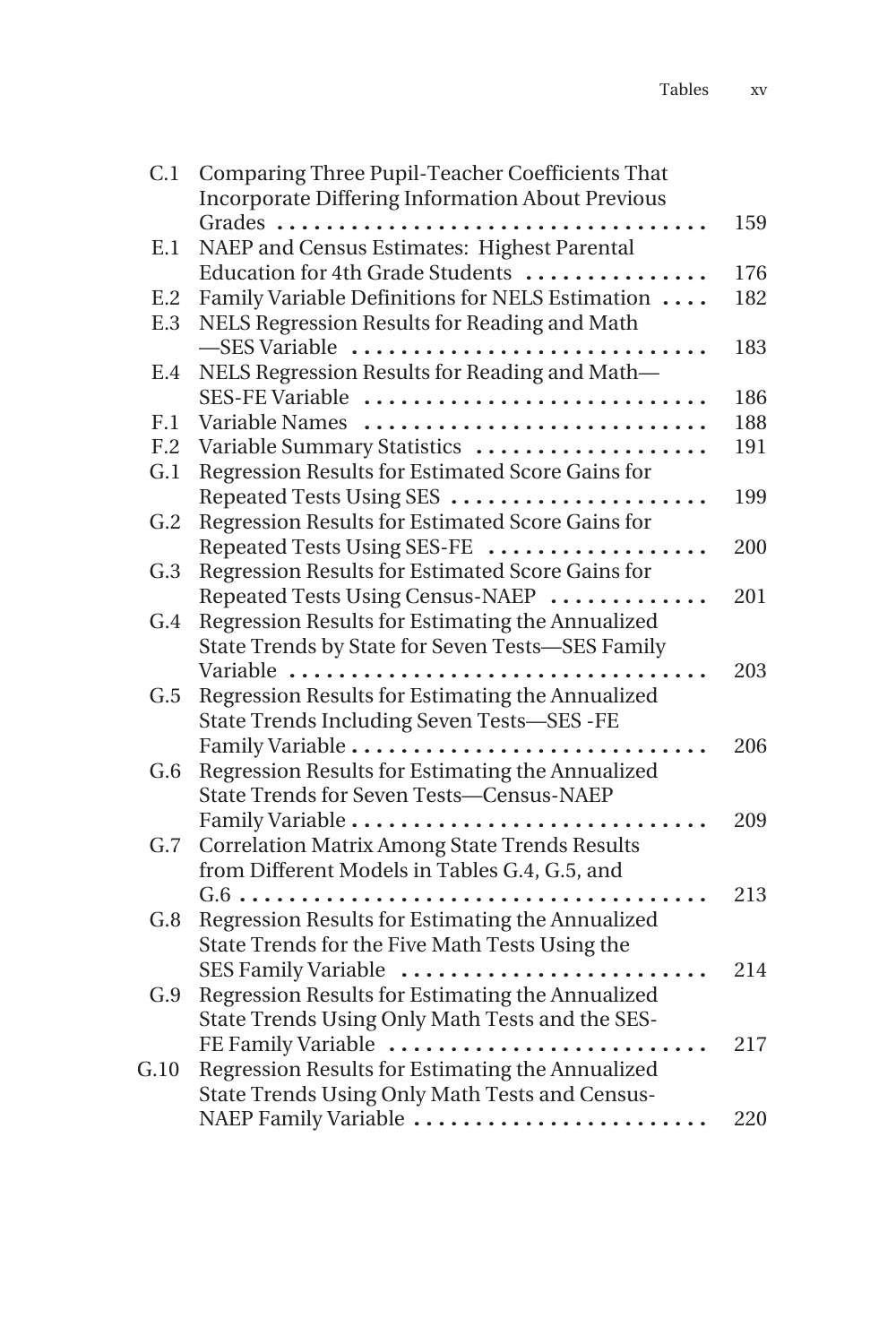| G.11            | <b>Correlation Matrix Among State Math Trends</b>         |     |
|-----------------|-----------------------------------------------------------|-----|
|                 | from Different Models                                     | 223 |
| G.12            | Hausman Results for Differences Between                   |     |
|                 | Random- and Fixed-Effect Coefficients for                 |     |
|                 | Regressions in Tables G.1, G.2, and G.3                   | 224 |
| G.13            | Hausman Results for Differences Between                   |     |
|                 | Random- and Fixed-Effect Coefficients for                 |     |
|                 | Regressions in Tables G.4, G.5, and G.6 $\dots\dots\dots$ | 224 |
| G.14            | Hausman Results for Differences Between                   |     |
|                 | Random- and Fixed-Effect Coefficients for                 |     |
|                 | Regressions in Tables G.8, G.9, and G.10                  | 224 |
| H.1             | Summary of Estimated Score Differences for                |     |
|                 | Students from Similar Families Across Models              | 226 |
| H <sub>.2</sub> | Correlation Matrix Among Unexplained State                |     |
|                 | Residuals from Different Models                           | 229 |
| I.1             | Regression Results for Policy Variables Using             |     |
|                 |                                                           | 233 |
| I.2             | <b>Regression Results for Policy Variables Using</b>      |     |
|                 |                                                           | 237 |
| I.3             | <b>Regression Results for Policy Variables Using</b>      |     |
|                 | Census-NAEP                                               | 240 |
| I.4             | Regression Results Testing for Significance of            |     |
|                 | Family-Pupil-Teacher Interactions and                     |     |
|                 | Thresholds Using Random Effect Model and SES-             |     |
|                 |                                                           | 244 |
| I.5             | Regression Results Testing for Significance of            |     |
|                 | Family-Prekindergarten Interactions Using                 |     |
|                 | Random Effect Model and SES-FE                            | 246 |
| I.6             | Hausman Test Results for Policy Equations Using           |     |
|                 |                                                           | 247 |
| I.7             | Hausman Test Results for Policy Equations Using           |     |
|                 |                                                           | 248 |
| I.8             | Hausman Test Results for Policy Equations Using           |     |
|                 | Census-NAEP                                               | 248 |
| J.1             | Robust and Nonrobust OLS Regression Results               | 250 |
| L.1             |                                                           | 256 |
|                 | Cost Regressions                                          |     |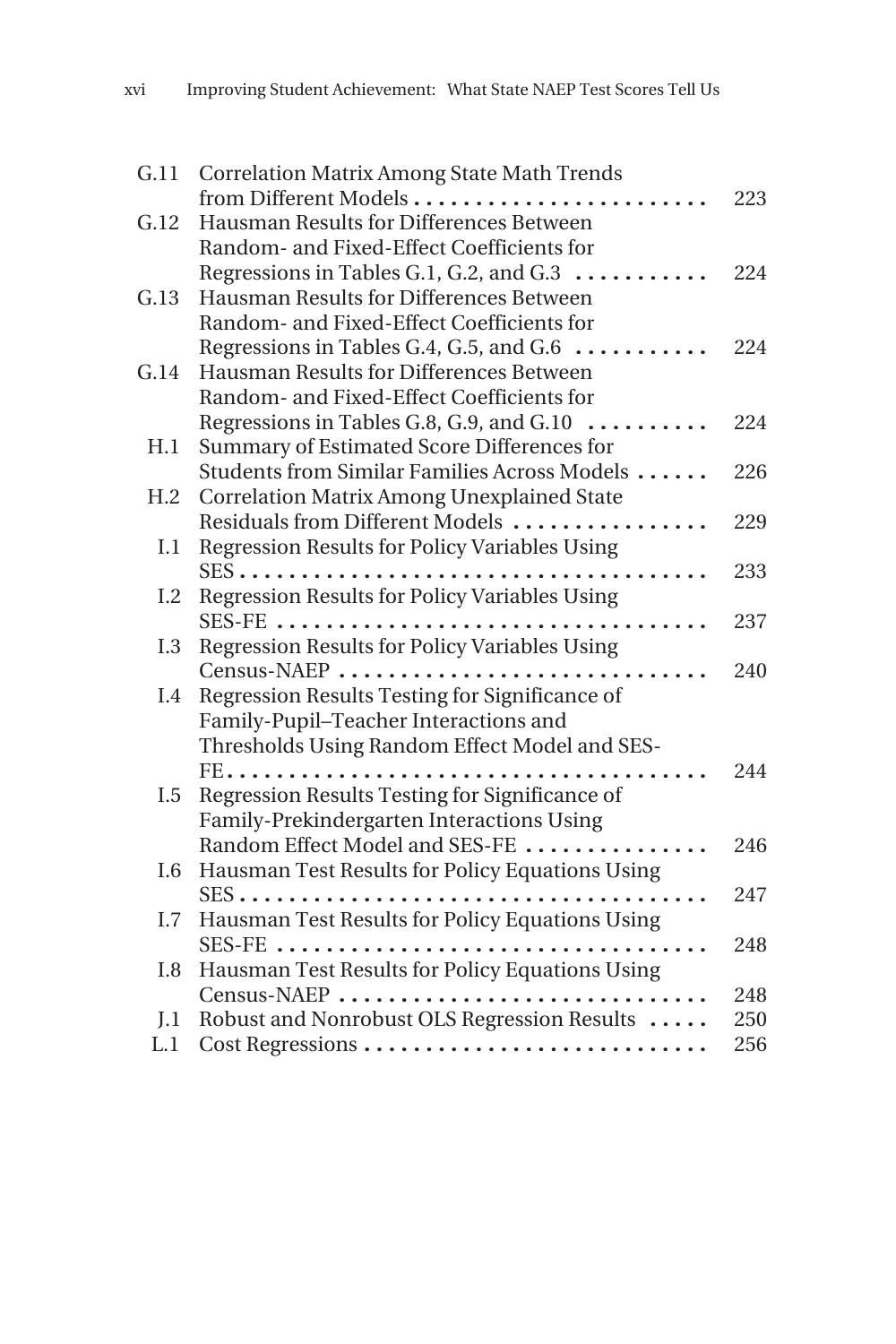#### **SUMMARY**

This report presents results of a study that examined state-level achievement scores on the National Assessment of Educational Progress (NAEP) tests given in math and reading from 1990 through 1996. The report develops three measures that compare state performance: raw achievement scores, estimates of score differences for students with similar family characteristics, and estimated improvement trends. The analysis also focuses on measuring the effects on achievement of different levels of per-pupil expenditures and different policies that have significant resource implications and that have commonly been used in previous studies to explain achievement. The analysis also provides estimates of the cost-effectiveness of these resource-intensive policies. Finally, the report addresses whether there is evidence of score gains outside of resource-intensive variables that might indicate that diverse reform policies that have been widely implemented across states are raising achievement. The study represents a first step in understanding how various state policies, patterns of resource allocation, and reforms affect student outcomes and suggests directions for future research.

#### **BACKGROUND AND MOTIVATION**

States have always had significant influence over K–12 educational policies. That influence has increased even more during the latest wave of educational reform, dating from the mid-1980s. A broad and diverse range of new initiatives has been implemented, mainly at the state level. The initiatives include "systemic reform" efforts that establish and align standards with assessment, professional development, and some form of accountability for schools. Other initia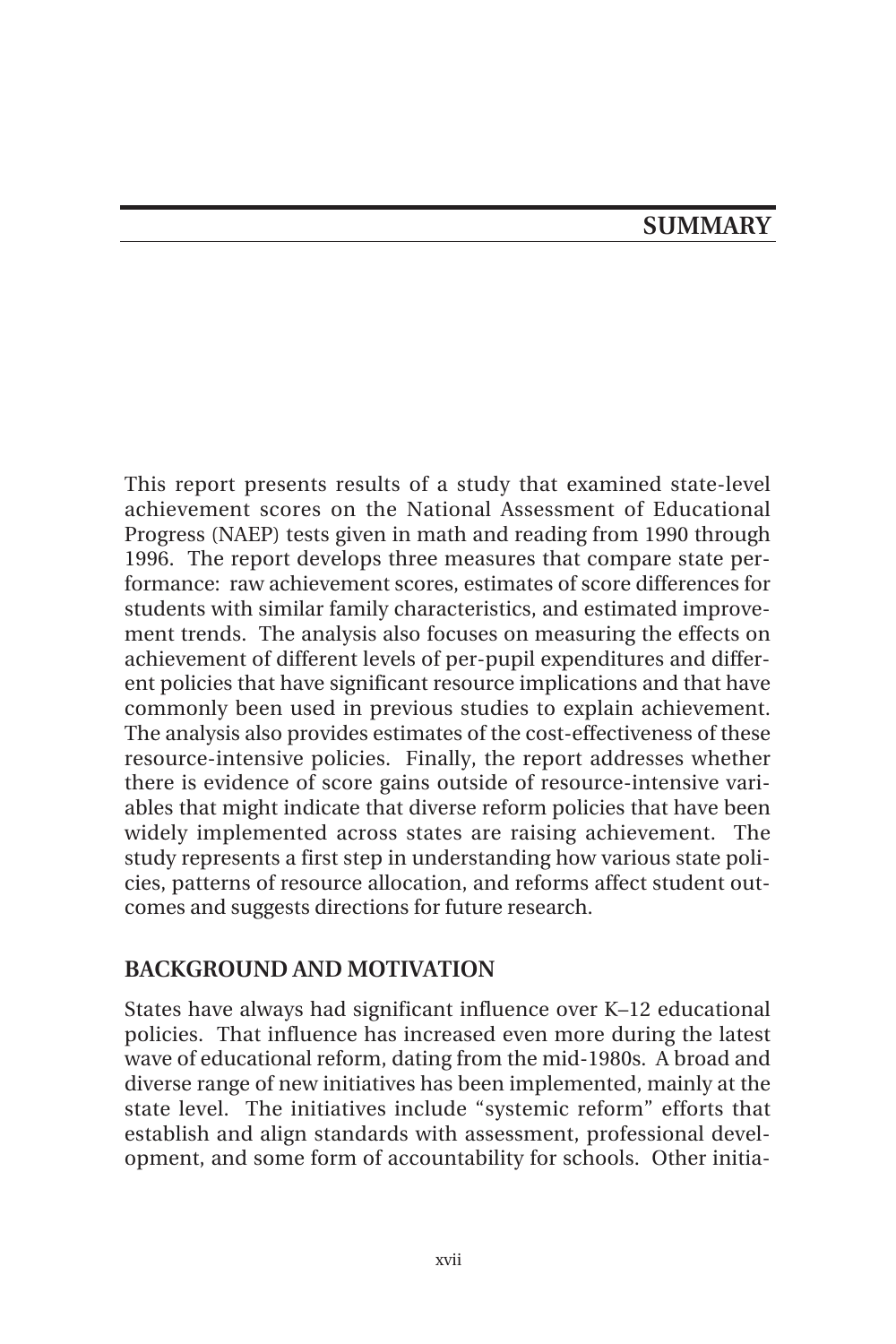tives include tightening certification and recertification standards for teachers, enhancing early education by subsidizing prekindergarten for lower-income families, and reducing class sizes in early grades. Many states also passed legislation authorizing charter schools, school choice, or contract schools. If reform policies are effective, these effects should appear in achievement gains and variations in trends in achievement gains across states.

States have a surprisingly wide degree of variation in the level of perpupil expenditures and how they are utilized. Wide variation across states appears in nearly all educational measures, including

- Teacher-pupil ratios. In 1993, average pupil-teacher ratios for regular students varied from over 25 in California and Utah to under 15 in New Jersey, Vermont, and Connecticut.
- Spending per student. Levels of spending per student (adjusted for cost-of-living differences) varied from \$9,000 in New Jersey and New York to \$4,000 in Utah and Mississippi.
- Average teacher salary levels. Adjusted for cost-of-living differences, salaries ranged from over \$40,000 in New York and Massachusetts to less than \$30,000 in Mississippi.
- Teacher experience. The proportion of teachers with more than 20 years of experience varied from 11 percent in West Virginia to over 35 percent in Michigan, Pennsylvania, and Connecticut.
- Advanced degrees. The proportion of teachers with advanced degrees varied from over 80 percent in Indiana to less than 20 percent in North Dakota, Wyoming, and Idaho.

Such large variation in characteristics across states would offer a potential opportunity to measure their effectiveness if comparable measures of educational performance existed across states. Having 50 states take different approaches to education can provide a powerful advantage in the long run if research and evaluation can identify what works and what does not. Successful policies and practices can be adapted across states in a continual and ongoing process of improving education. Evaluating the effects of different and changing state policies then becomes an integral part of improving our schools and student outcomes.

Another reason to focus on states is that previous measurements of the effects of educational resources show quite different results if the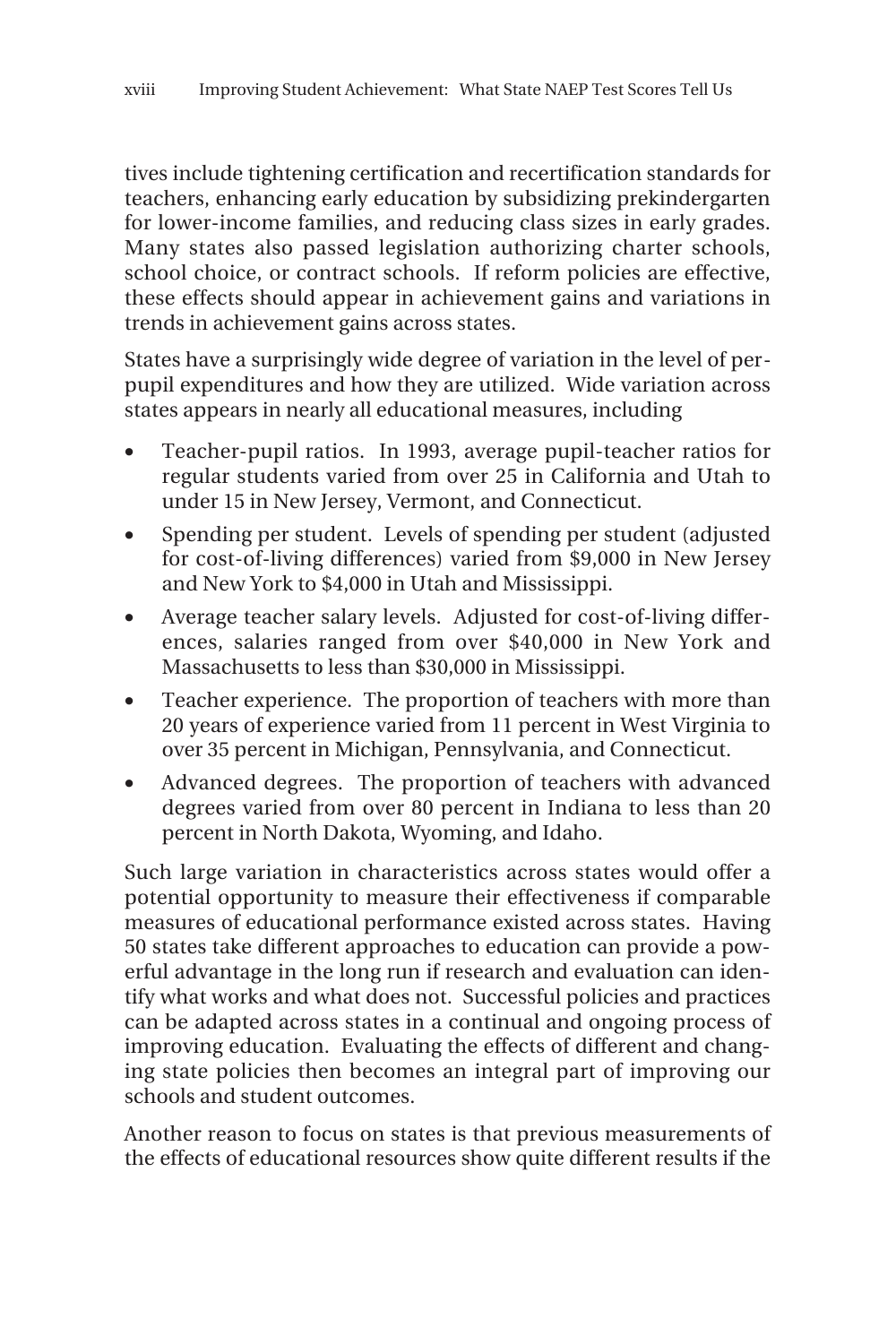measurements are done at the state level rather than the district, school, classroom, or individual level. Measurements at the state level have shown very consistent and robust positive effects of added resources on educational outcomes, while measurements at lower levels of aggregation show less-positive and more-inconsistent effects. The debate about the effectiveness of educational resources has primarily used measurements at lower levels of aggregation. More of such measurements are available, and researchers have presumed that less-biased measurements occur at lower levels of aggregation. The consistent and robust positive state-level measurements are generally viewed as biased upward.

The inconsistency of measurements at lower levels of aggregation has provided major support for a view that public education has been ineffective and inefficient in using additional resources. This inefficiency is hypothesized to be a result of poor incentives within the bureaucratic public school system, which is seen as "unreformable." In this view, providing more money to public schools is inefficient. A major focus of such reform efforts has been the attempt to circumvent existing public school structures by creating competition within the system or alternatives outside the system, including vouchers, charter schools, and outsource contracting for schools. A more-comprehensive assessment of student performance across states can help inform this debate by measuring whether different levels and allocations of resources across states affect achievement and the cost-effectiveness of various policy options. The results can also highlight states with different levels of unexplained performance on various measures related to achievement, thereby allowing more-intensive case studies to discover the source of these differences—particularly whether reform efforts are responsible.

#### **STUDY OBJECTIVES**

This study attempts to address these issues and has several specific objectives:

• to compare raw achievement scores across states and to determine which states have statistically significant improvements, taking account of all NAEP tests between 1990 and 1996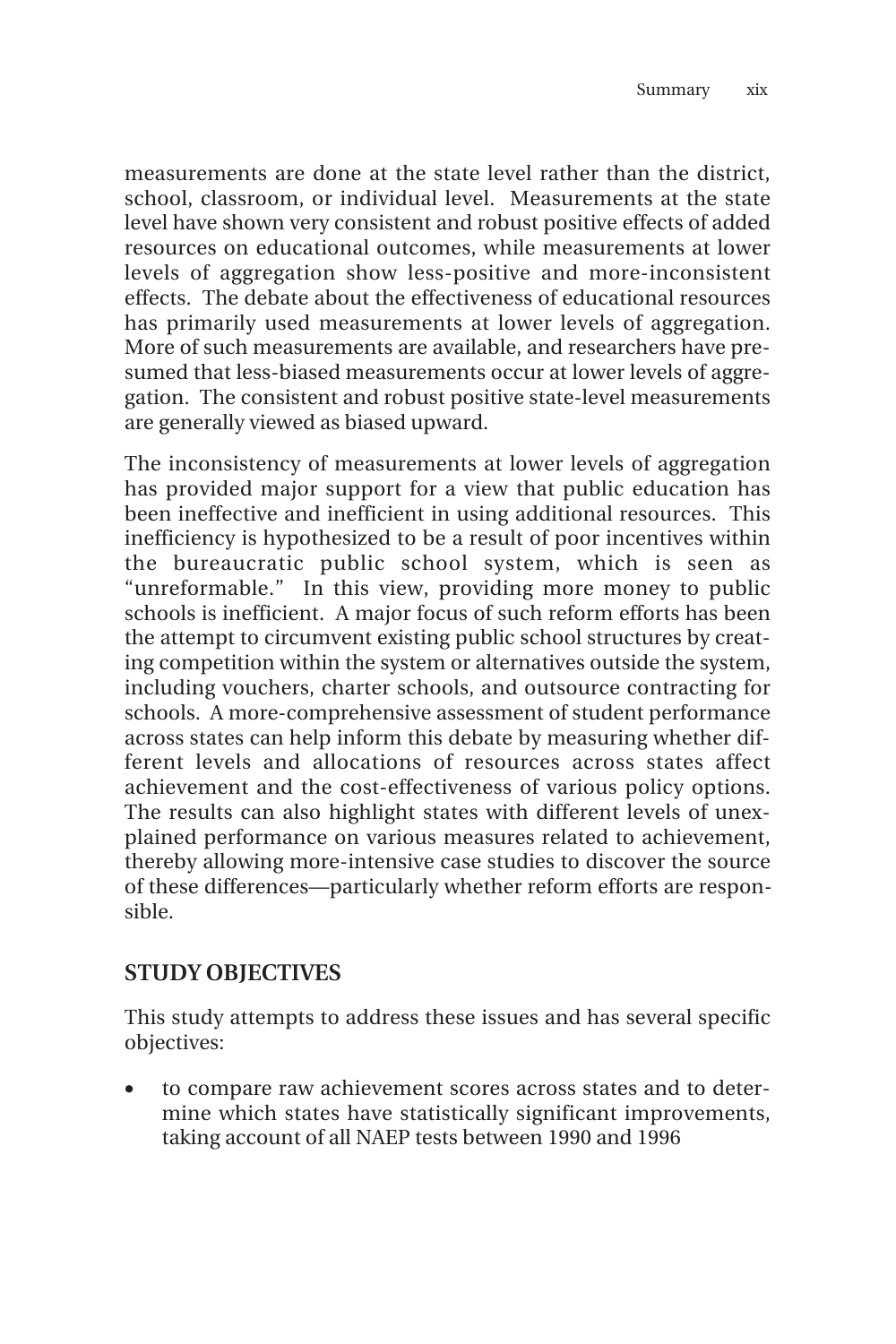- to estimate NAEP scores for students with similar family characteristics across states to develop a better measure for the overall effects of educational policies and environments
- to determine whether trends and differences in scores across states for students from similar family backgrounds can be statistically linked to differences in state educational system characteristics that are resource intensive (including per-pupil expenditures, pupil-teacher ratios, public prekindergarten participation rates, teacher-reported adequacy of resources for teaching, teacher salary levels, teacher education, and teacher experience)
- to determine whether significant trends exist that are unaccounted for by these resource-intensive variables that might suggest effects from unobserved variables linked to reform efforts
- to estimate the costs of changing these resource-intensive policies and characteristics and to compare their cost-effectiveness in improving scores
- to propose a broader explanation for the pattern of achievement results reported here and in the empirical literature that also incorporates the new experimental class-size results and the historical pattern of spending and achievement in the nation
- to identify possible improvements in NAEP state data collection.

Given our results, we propose a broader explanation concerning the effectiveness of resources in the public school system that attempts to assess the pattern of previous nonexperimental results, the new results from experimental data, and the pattern of national score trends and resource growth from 1970 through 1996. This explanation states that additional resources provided to public schools mainly affect minority and less-advantaged students and that these effects can be large and significant if properly allocated and targeted. However, additional resources deployed in historical ways have had much less, if any, effect on more-advantaged students.

#### **METHODOLOGY**

Several issues have confounded attempts to assess student performance across states. Primarily, there have been no statistically valid measures of the achievement of representative samples of students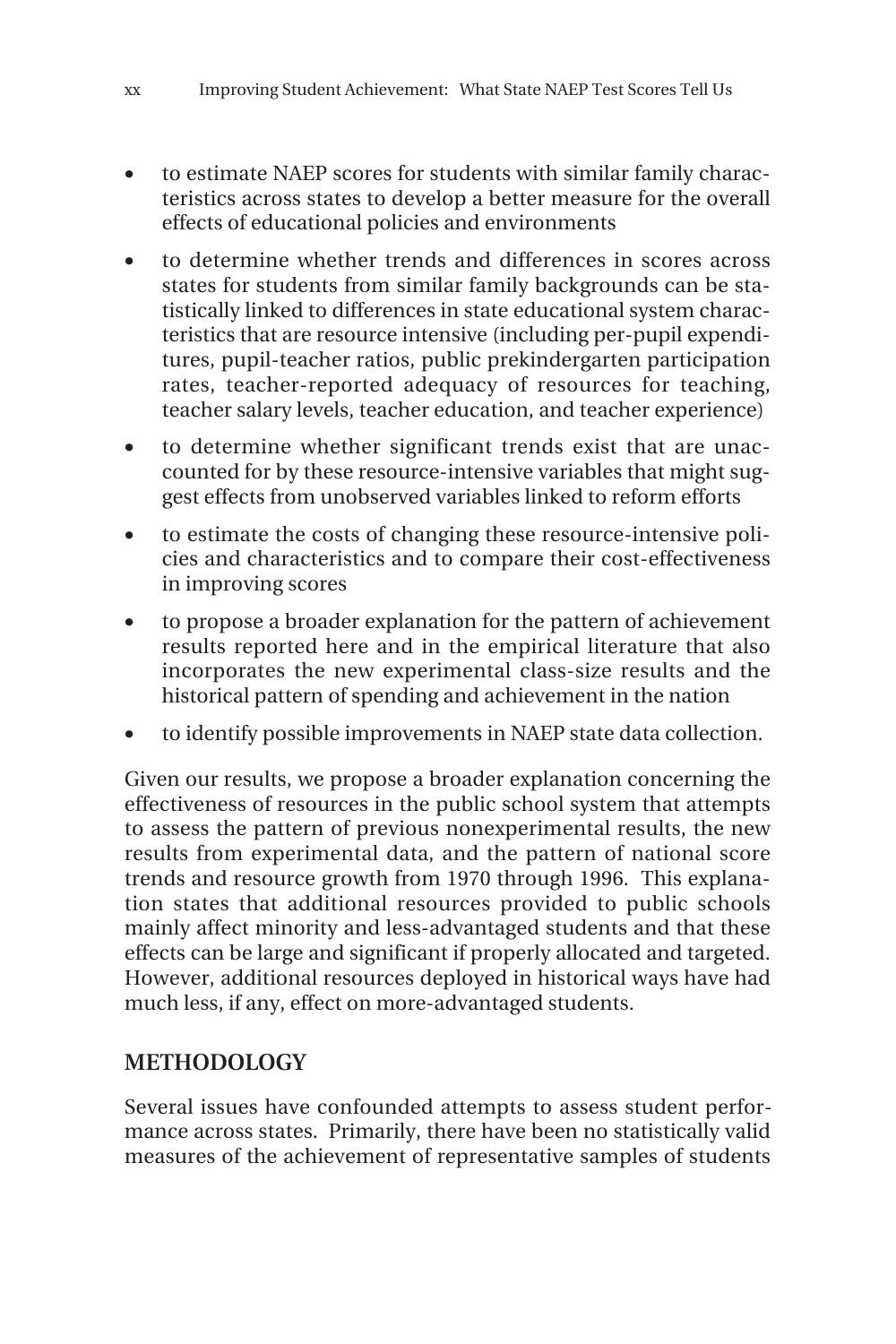across states until recently. While many states have collected achievement scores within their states for a number of years, these scores are not comparable across states. This absence severely restricted the type and likely success of evaluations of state policies. One result is that state-level research has focused on collecting data on what states are doing and how they are doing it, but rarely on how different state policies and practices affect educational outcomes.

Comparative state analysis became possible when the Department of Education gave the NAEP tests to representative samples of students across a voluntary sample of states in 1990, 1992, 1994, and 1996. Seven tests were given in reading and mathematics at either the 4thor 8th-grade level. Each test was administered to approximately 2,500 students, with 44 states represented in the sample. These tests represent the first valid, comparable measures of achievement of representative samples of children in various states.

While these tests presented an opportunity to answer these questions, there were significant barriers to carrying out analysis with these data and obtaining the kind of reliable results policymakers need. First, previous research suggests that family variables would account for a substantial part of the variation of scores across states because of the wide variation in their demographic composition and family characteristics. The family variables collected with NAEP were limited, and those collected were reported by 4th- and 8thgrade students, making their quality problematic. Without accurate family control variables, the effects of school resource variables would be biased upward, since family characteristics are positively correlated with schooling characteristics. The analysis needed to address this issue.

The second issue is that the sample was small; the state scores lacked independence across tests; and states participated in an unequal number of tests. Our sample represented 44 states, with a total of 271 scores. Most states in the sample took either six or all seven tests, but some took only two. The scores from the same states are not independent, which effectively reduces the sample further. Results from small samples can be more vulnerable to statistical assumptions, estimation procedures, and the influence of a few extreme data points, so the analysis had to test the sensitivity of the results to these conditions.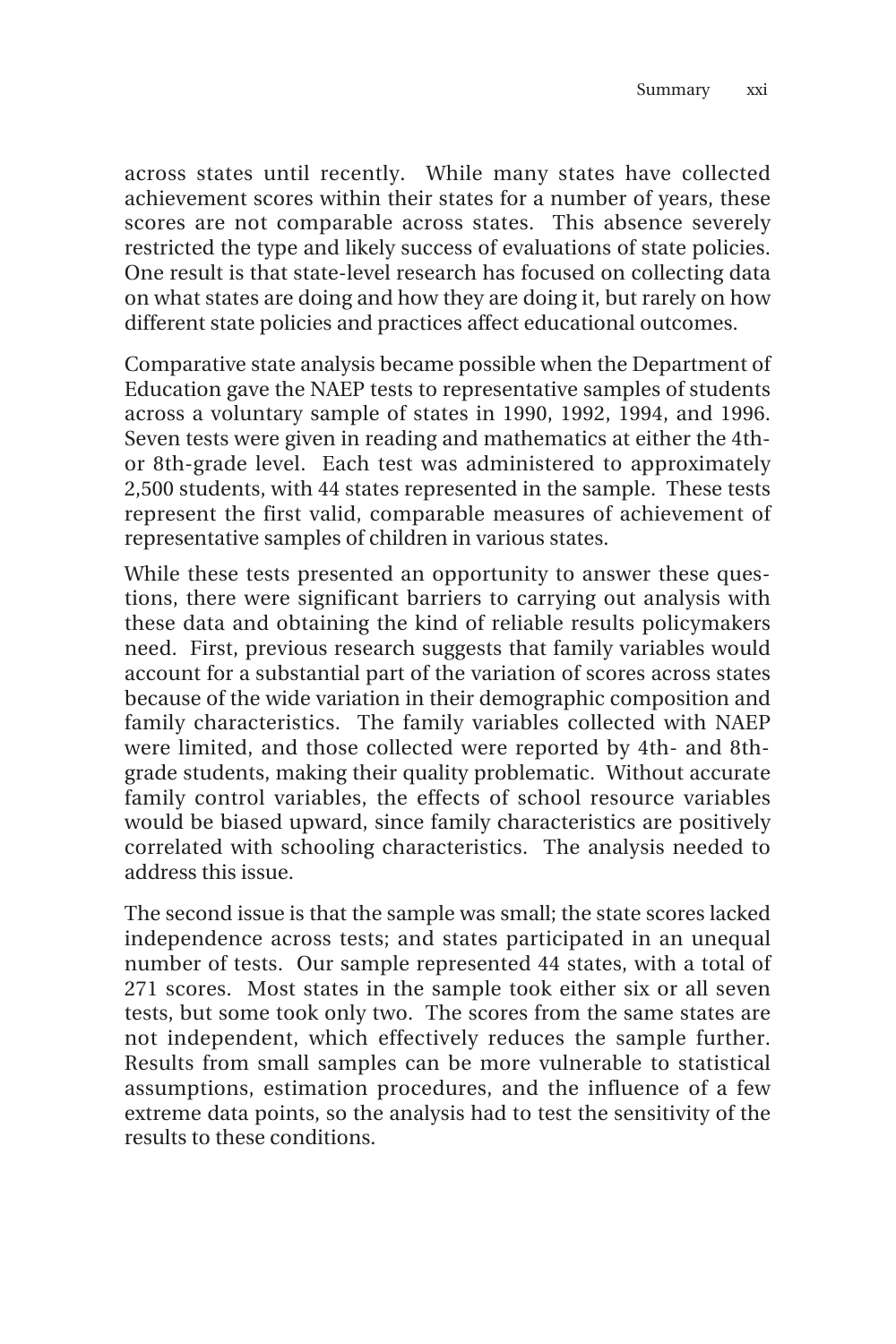The third issue is the credibility of results derived from models aggregated across states. Unlike the generally null effects previously measured at lower levels of aggregation, previous studies using statelevel data have shown that educational resources have consistent positive, statistically significant effects on educational outcomes. The interpretation of this disagreement has generally been that measurements using less-aggregate data are more accurate and that state-level results are biased upward. So, an alternative explanation is required for this discrepancy to make state-level results credible.

The fourth issue also involves credibility. Models using nonexperimental data will be deemed more credible if they can predict results that agree with results using experimental data. The Tennessee Student-Teacher Achievement Ratio (STAR) class-size experiment showed that reducing class sizes in K–3 had positive and statistically significant effects through 8th grade. The effects are generally larger for minority and disadvantaged students. A more recent quasiexperiment with pupil-teacher reductions in Wisconsin also showed initial results similar to those of the Tennessee experiment. Models using nonexperimental data therefore need to test predictions against these results.

We attempted to address these issues in our study. First, instead of relying on NAEP-reported family variables, we used Census data and data from the National Educational Longitudinal Survey—the largest survey collecting both achievement scores *and parent-reported family characteristics*—to develop three sets of family variables that use different sources of data and methods of weighting the influence of family characteristics. We estimated both fixed- and random-effect models that make different, but plausible, assumptions about the statistical properties of the data. We used random-effect models with the general linear estimator with exchangeable correlation structure to address the issues of unequal variance and number of observations across states and the lack of independence of observations. We performed a variety of sensitivity analyses to determine how sensitive the results were to extreme data points and to alternative statistical estimation and modeling procedures.

Second, we used a model specification consistent with the results from the Tennessee class-size experiment. The experimental results from Tennessee seem robust to the inevitable flaws that occurred in the implementation of the experiment, and these results provide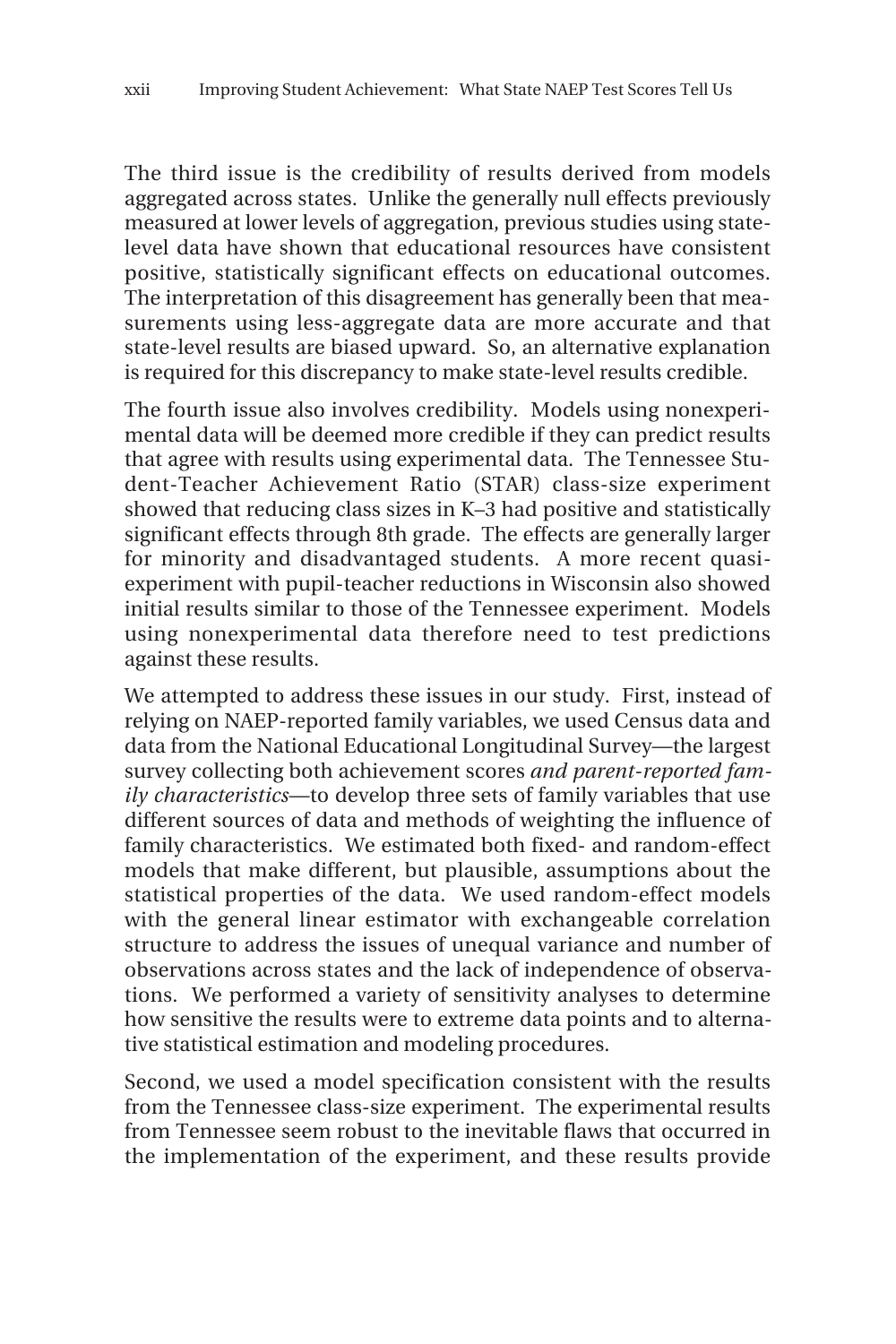important lessons for specification of models with nonexperimental data, as well as important evidence about the effects of resources. The results of this experiment seem to indicate that including variables accounting for educational characteristics since school entry is important and that use of models incorporating pretests may be untenable. We also used our models to estimate a class-size effect for Tennessee and compared the results to the experimentally determined results from Tennessee. The results show agreement.

#### **MAIN FINDINGS**

\_\_\_\_\_\_\_\_\_\_\_\_\_\_

#### **Highlights of the Findings**

Overall, the results paint a more positive picture of American public education than is commonly portrayed, especially with respect to effective allocation of resources. The following are some highlights of the findings:

- Public elementary students across states in our sample showed statistically significant gains (about 1 percentile point) in mathematics between 1990 and 1996.<sup>1</sup>
- Some states are making significantly more progress than others. The math gains across states showed that a few made gains of around 2 percentile points a year, while others had almost no gains.
- The group of more-rural northern states had the highest average achievement scores, and southern states were usually among the lowest. The more-urban northern states generally fell closer to the middle of the score distribution. This distribution is explained mainly by family rather than school characteristics.
- There were statistically significant differences—as large as 11 to 12 percentile points—among students with similar family characteristics across states. All regions of the country had states with both higher and lower student scores from similar families.
- Both the level of expenditure per pupil and, more importantly, its allocation affected student achievement—particularly for states

<sup>&</sup>lt;sup>1</sup>The reading data are insufficient for analysis until the 1998 state NAEP reading data are included.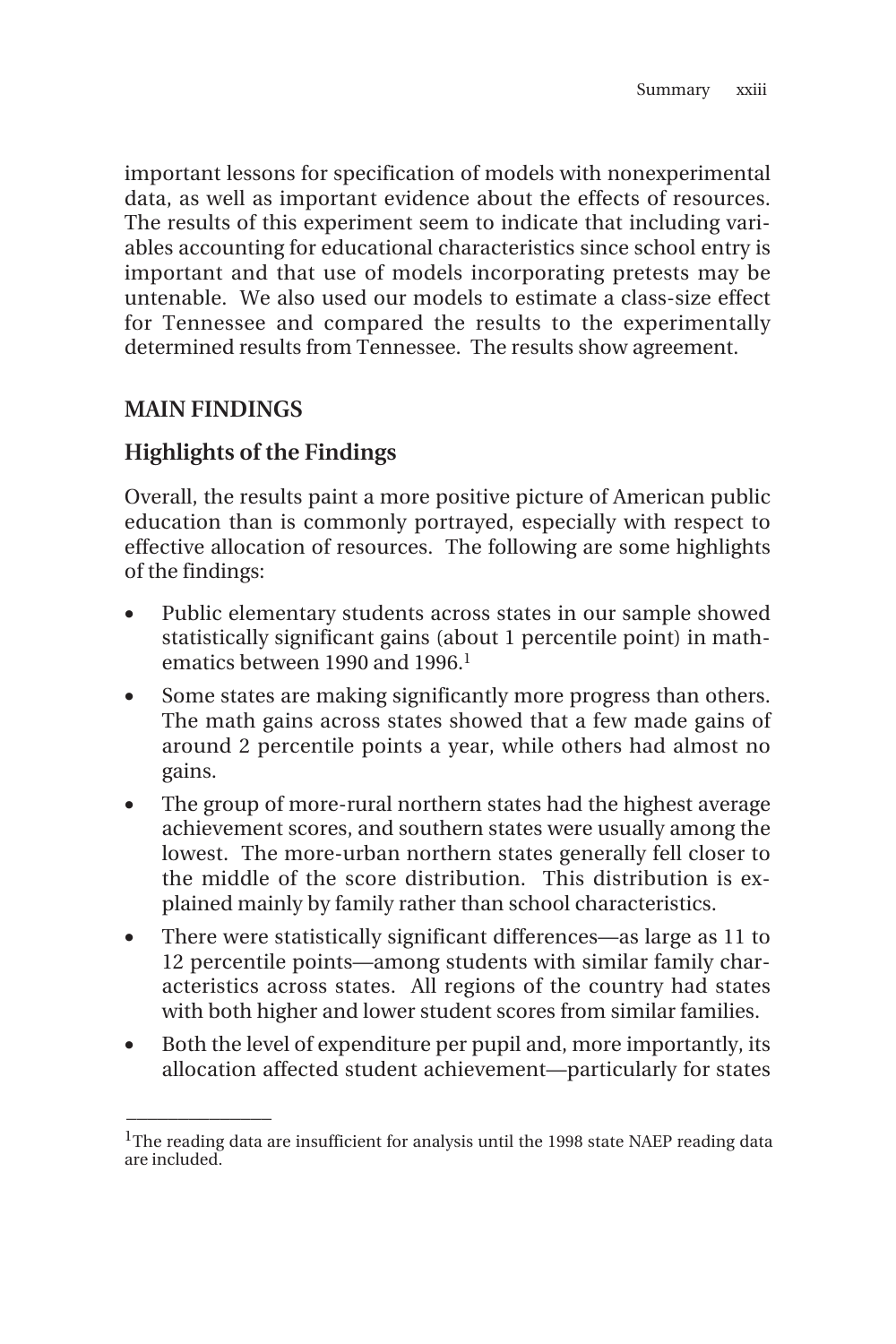with disproportionately higher numbers of minority and lessadvantaged students.

• Some educational expenditures are much more cost-effective than others. The difference in cost-effectiveness depends on how the expenditures are directed but can also vary markedly, depending on the SES level of the state, the current allocation of expenditures, and the grades targeted.

#### **Evidence for the Effects of Reform**

This analysis provides strong evidence that math scores from 1990 through 1996—controlling for population changes and participation rates—increased in most states for public school students by statistically significant amounts. Eighth-grade math scores increased more than 4th-grade scores. These math gains, which averaged about 1 percentile point a year, were far above the average gains experienced from 1973 through 1990. The small changes in resource-intensive variables during this period explain little of the improvement, so reform efforts would be the leading candidate to explain these gains. However, additional research, including case studies across states, is necessary to test adequately whether and which reform efforts may be linked to achievement gains.

Trends in reading scores cannot be assessed with the current data, since only two reading tests, given only two years apart, were available. The addition of the 1998 4th-grade reading test will provide a better assessment of national and state improvements in reading.

Some states had estimated math gains of approximately 2 percentile points per year, while some had little gain (see p. 62). Texas and North Carolina were among several states that made large, statistically significant gains, and state-administered tests also showed large gains during this period. The resource-intensive variables included in our analysis do not explain much of these gains over time. Therefore, reform efforts would be the leading candidates to explain the gains in these states.

#### **Scores for Students from Similar Backgrounds**

The scores of students with similar family and demographic characteristics varied by approximately 11 to 12 percentile points. Our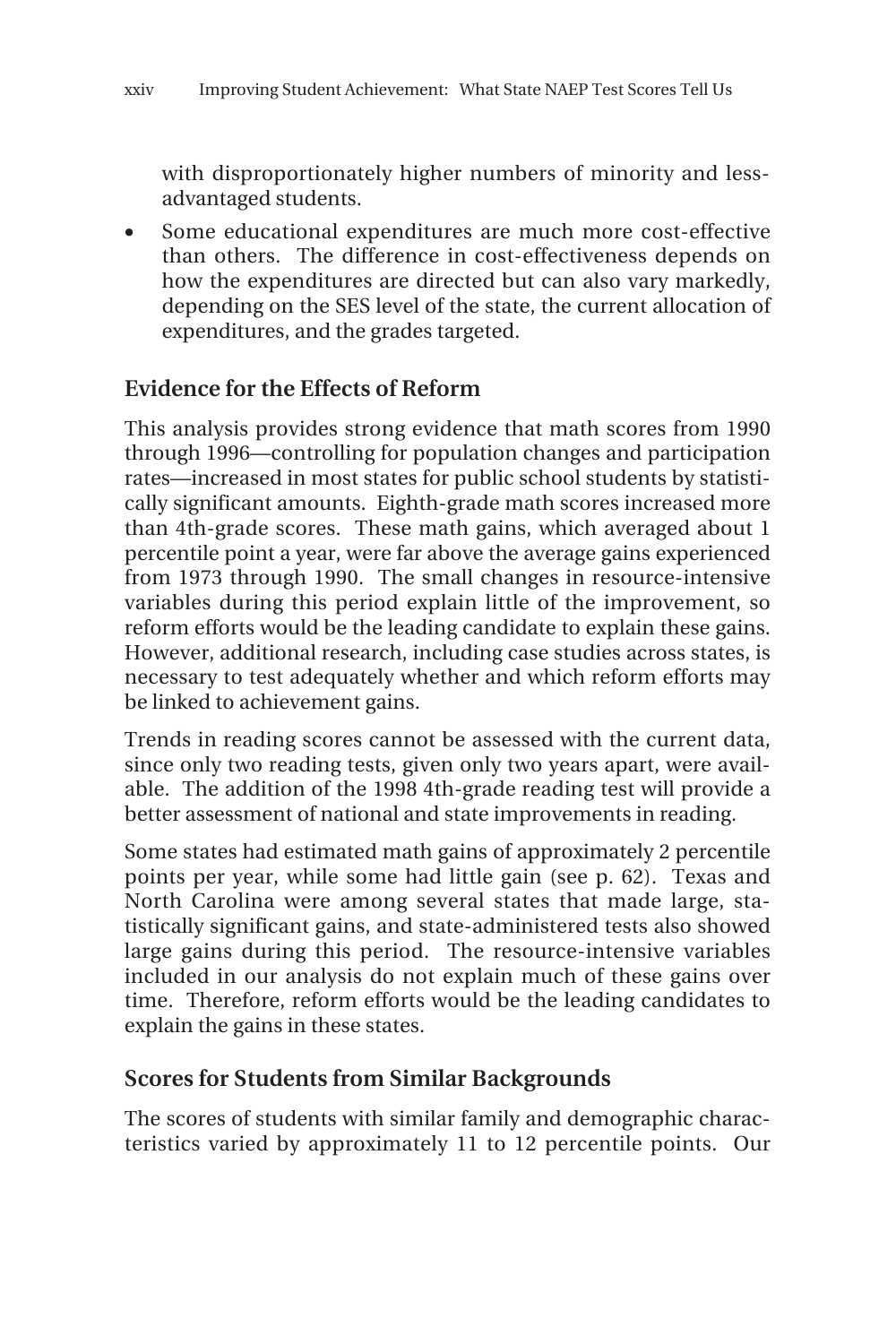analysis distinguishes three groups of states: those whose scores for students from similar families are significantly above the median state, those whose scores are below, and a broad middle group (see p.68). Adjoining states and states with similar family characteristics often have statistically significant differences for students with similar family characteristics.

In part, these score differences can be traced to several systemic features:

- lower pupil-teacher ratios
- higher public prekindergarten participation
- lower teacher turnover
- higher levels of teacher-reported adequacy of resources for teaching.

Texas was in the highest group of states and California in the lowest on scores for students from similar families. The difference is about 0.34 standard deviations, indicating that similar students in the two states would emerge from K–12 education with score differences of about 11 percentile points. The variables in our model explain twothirds of the difference in these scores. The major contributions to the higher Texas scores are lower pupil-teacher ratios, a much larger percentage of children in public prekindergarten, and teachers who have more resources necessary to teach. However, in-depth analysis using these measures as guides will be necessary to reveal the more complex of the features of state educational systems that create differences.

#### **The Effects and Cost-Effectiveness of Educational Resource Allocation**

Other things being equal, NAEP scores are higher in states that have

- higher per-pupil expenditures
- lower pupil-teacher ratio in lower grades
- higher percentages of teachers reporting adequate resources for teaching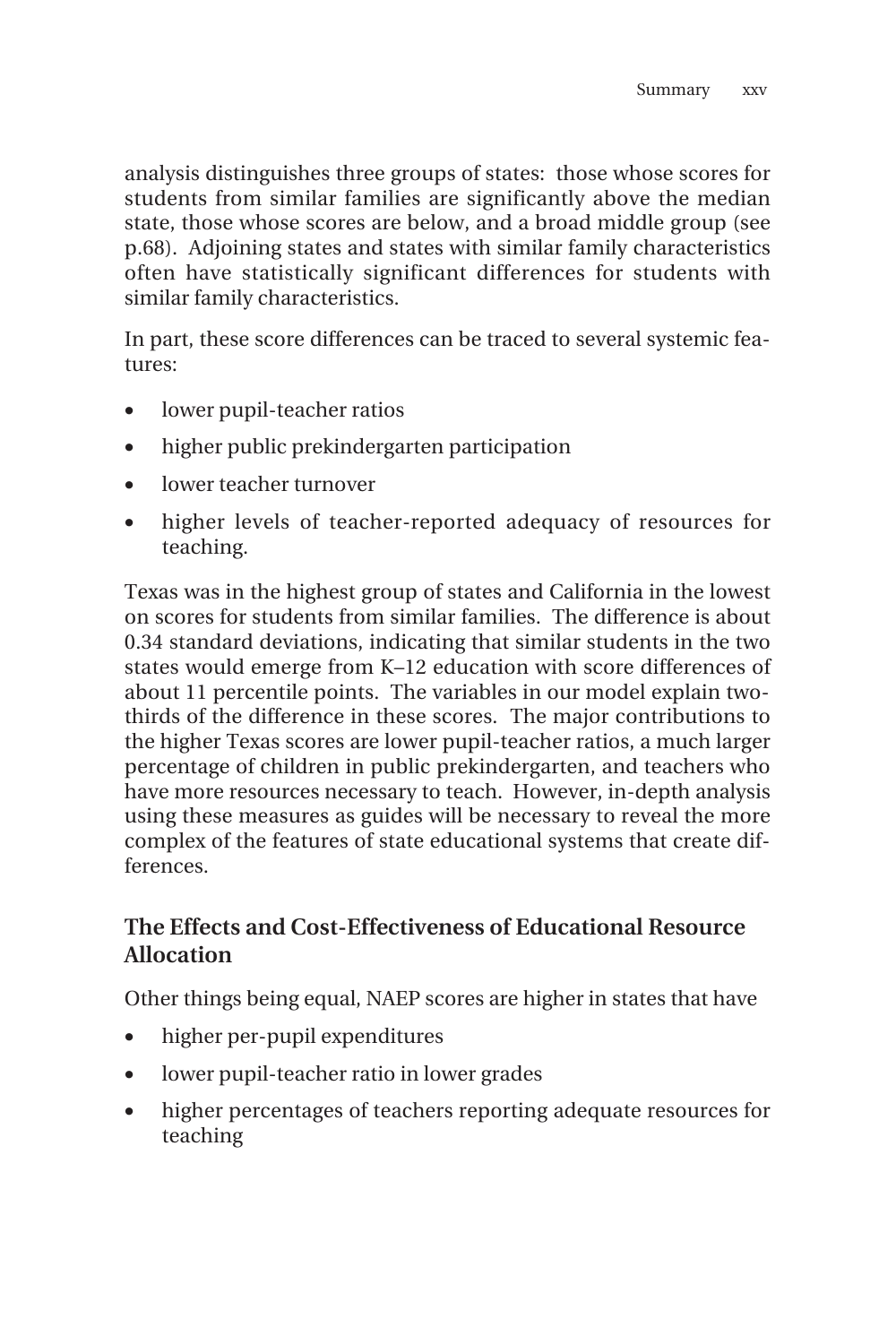- more children in public prekindergarten programs
- lower teacher turnover.

Other things being equal, states with higher teacher salaries or a higher percentage of teachers with master's degrees do not have higher scores. The lack of effect from direct investment in salaries from this analysis may have four explanations, and further research should be undertaken to help identify the reason. One explanation is that interstate differences in salary may be less sensitive to achievement than are intrastate salary differences. The primary teacher labor markets may be within states in which interdistrict salary differentials may affect the supply and distribution of higher-quality teachers much more than do interstate differences. A similar analysis across school districts within a state might show stronger compensation effects.

A second explanation is that teacher salary is the schooling characteristic that correlates most highly with family SES variables, and part of the salary effect may appear as social capital. If teachers teach children who have SES levels similar to their own, it may be difficult to separate salary and social-capital effects. The other variables in our analysis show much less correlation with family characteristics.

A third explanation is that these measurements occurred during a period of an adequate supply—even surplus—of teachers across most regions and types of teachers. Lower salary sensitivity would be expected when supply is more readily available. However, labormarket conditions are changing markedly for teachers because of demand increases from rising retirements, lower class sizes, and rising attrition rates, partly because of a strong economy. The supply of teachers is not expanding much, because the job market outside teaching is strong. Sensitivity to teacher salaries would be expected to increase under these conditions.

Finally, the results could partly reflect the inefficient structure of the current teacher-compensation system. The current system rewards experience and education—but neither seems to be strongly related to producing higher achievement. If the system could distinguish and provide higher compensation for higher-quality teachers and those who are more effective with lower-scoring students, for whom there is more leverage for raising scores, one would expect a dollar of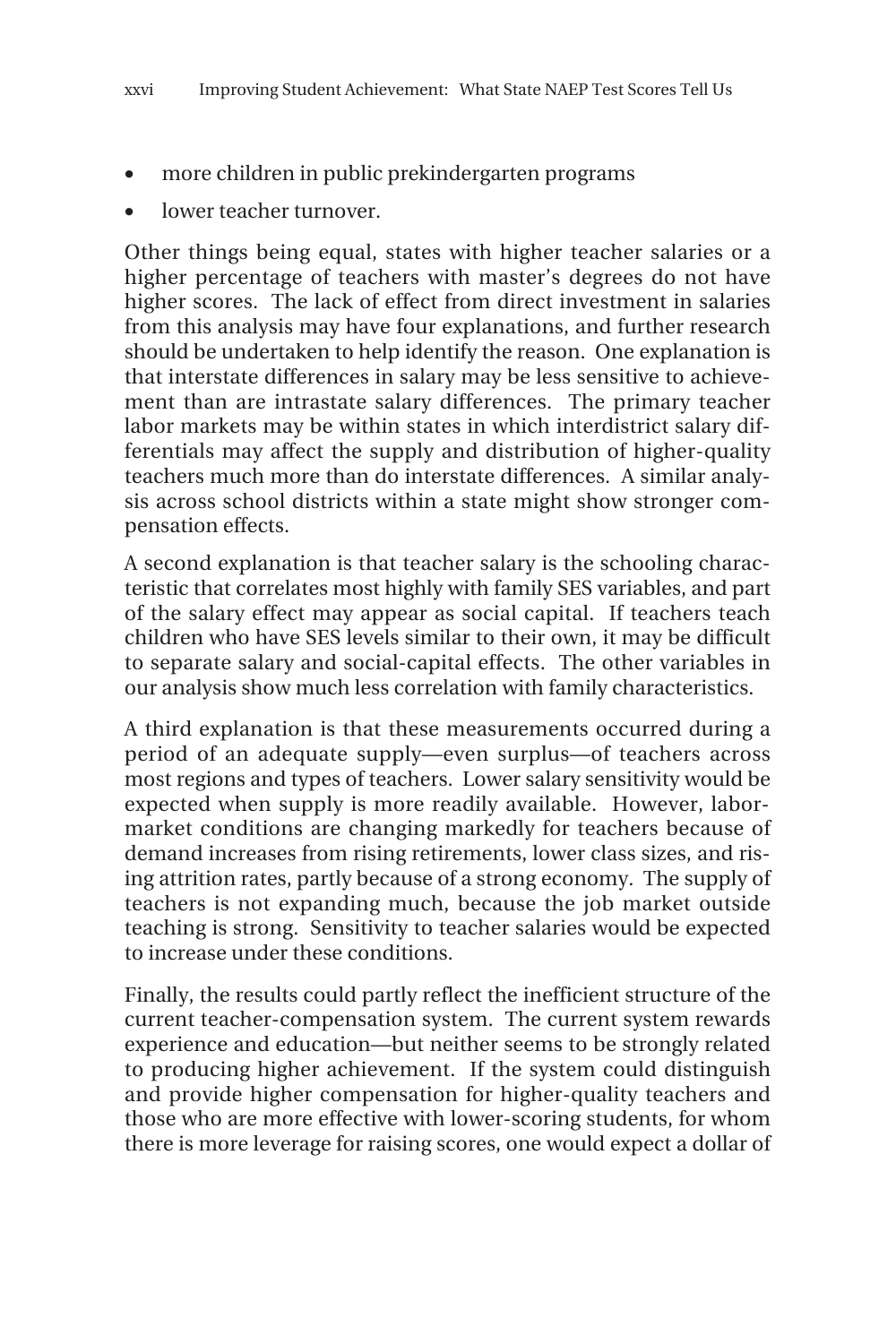compensation to be more effective. However, in the current system, another dollar of compensation is used to reward experience and degrees and to raise all salaries—rewarding both high- and lowquality teachers—and teachers of both low- and high-scoring students. With such a compensation system, lower effects might be expected.

The effects of factors that influence achievement can vary markedly, depending on the type of students targeted and current program funding levels. For instance, lowering pupil-teacher ratios in states with high SES levels and current levels below the national average appears to have little effect. However, lowering pupil-teacher ratios for students in lower grades in states with low SES that have ratios above the national average has very large predicted effects. Prekindergarten also has much stronger effects in states with lower SES, while the adequacy of teacher resources appears to have significant effects for states regardless of family characteristics.

 Taking into account both the costs and effects of policies, we found that the cost-effectiveness of resource expenditures could change by more than a factor of 25, depending on the program or policy, which types of students and grades are targeted, and the current program levels. The policies this analysis predicted to be most cost-effective include the following:

- providing teachers with more discretionary resources across all states
- in states with a disproportionate percentage of lower-SES students, lowering pupil-teacher ratios in the lower grades to below the national averages, expanding public prekindergarten, and providing teachers additional resources
- lowering pupil-teacher ratios in the lower grades to the national averages in states with average SES characteristics.

We also estimate that the use of in-classroom teacher aides is far less cost-effective than the policies cited above.

This analysis suggests that investing in better working conditions for teachers to make them more productive (lower pupil-teacher ratios, more discretionary resources, and improved readiness for school from prekindergarten) could produce significant gains in achieve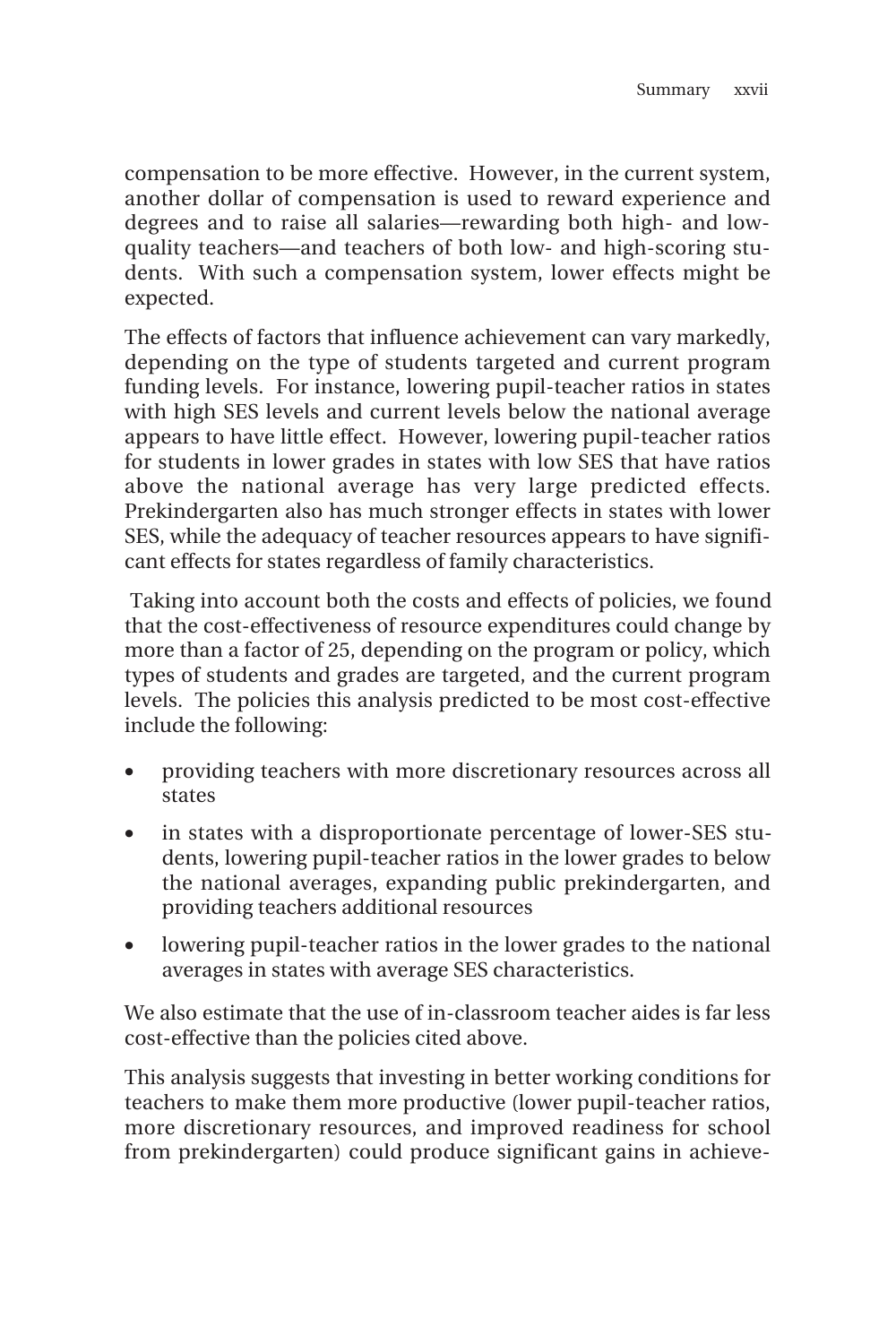ment scores. Conversely, efforts to increase the quality of teachers in the long run are important, but this analysis would suggest that significant productivity gains can be obtained with the current teaching force if their working conditions are improved.

#### **THE BIGGER PICTURE: UNDERSTANDING EFFECTS OF INVESTMENTS IN PUBLIC SCHOOLS**

Any general theory about the effects of public-school expenditures has to account for the following:

- the pattern of results in previous nonexperimental measurements
- the results of the Tennessee experiment and the Wisconsin quasi-experiment
- the pattern of national score gains and expenditure growth from 1970 through 1996.

One frequently advanced explanation holds that public schools have not demonstrated a consistent ability to use additional resources to improve educational outcomes. This explanation depends mainly on the inconsistency in nonexperimental measurements at levels of aggregation below the state level. It assumes that the inconsistency in measurements reflects inconsistency in the utilization of schooling resources rather than inconsistency in the measurement process. However, this explanation is not consistent with the experimental results from Tennessee or Wisconsin, with the large score gains for minority and disadvantaged students in the 1970s and 1980s, or with the positive and consistent nonexperimental results at the state level of aggregation.

We propose a different explanation that appears more consistent with the current experimental and nonexperimental evidence and historical expenditure and achievement trends. In our view, additional resources have been effective for minority and disadvantaged students, but resources directed toward more-advantaged students—the majority of students—have had only small, if any, effects. This explanation is consistent with the pattern of national score gains and expenditures from 1970 through 1996. Minority and lower-SES white students made significant score gains in the 1970s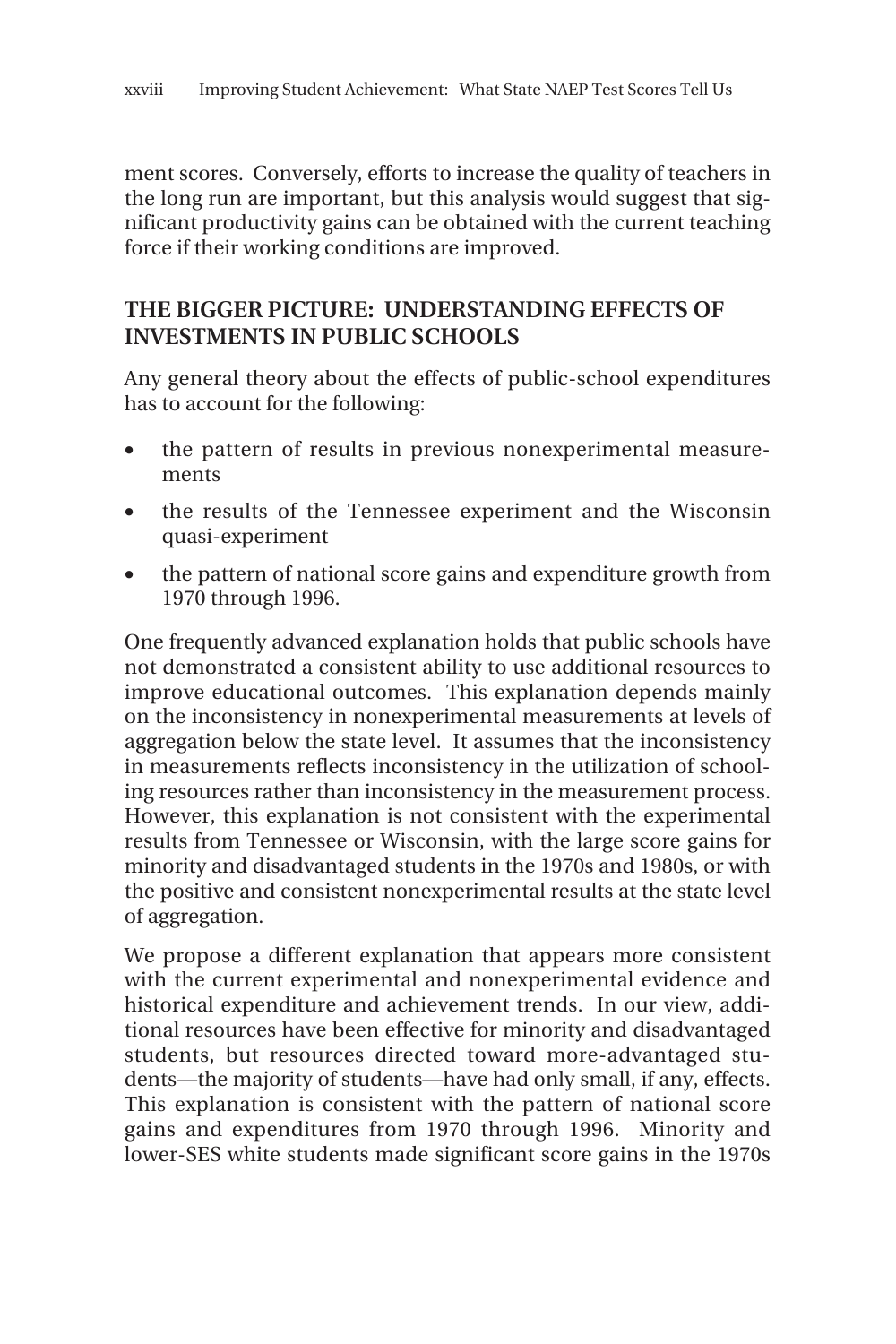and 1980s, but more-advantaged students made much smaller, if any, gains. These gains for minority and lower-SES students followed the national effort to focus on inequalities in educational opportunity and southern desegregation, and modest levels of additional real resources were provided in the form of compensatory programs, reductions in pupil-teacher ratios, and more experienced and educated teachers. National pupil-teacher ratios declined during this period, and evidence from our model and from the Tennessee experiment would suggest that such reductions are consistent with explaining part of the black student gains in the 1970s and 1980s.

The results of the Tennessee experiment and Wisconsin quasi-experiment show positive, statistically significant long-term effects on achievement. The samples for these experiments were disproportionately drawn from the minority and disadvantaged student populations. Our state-level results also produced estimates for pupilteacher ratio that are consistent with the size of the effects measured in the Tennessee experiment and also produced a similar pattern of larger effects for minority and lower-SES students found in the Tennessee experiment. This agreement suggests that aggregate-level measurements may provide more unbiased effects than less-aggregate models.

Our explanation cannot account for the lower, and inconsistent, pattern of previous measurements at levels of aggregation below the state level. Most independent literature reviews now conclude that the previous nonexperimental results show that the effects of additional resources on educational outcomes are generally positive. But these reviews have not yet explained the wide variance in previous results or why more-aggregate measurements show more positive and consistent effects than measurements at lower levels of aggregation. We hypothesize that the inconsistency reflects the measurement process itself rather than inconsistency in the use of resources.

Previous measurements used widely different specifications and assumptions that may account for the inconsistency. Previous measurements also did not focus much on measuring separate effects for high- and low-SES students. If most measurements contained typical student populations with large proportions of more-advantaged students, smaller effects might be expected, and effects would be "inconsistent" across studies if student characteristics changed.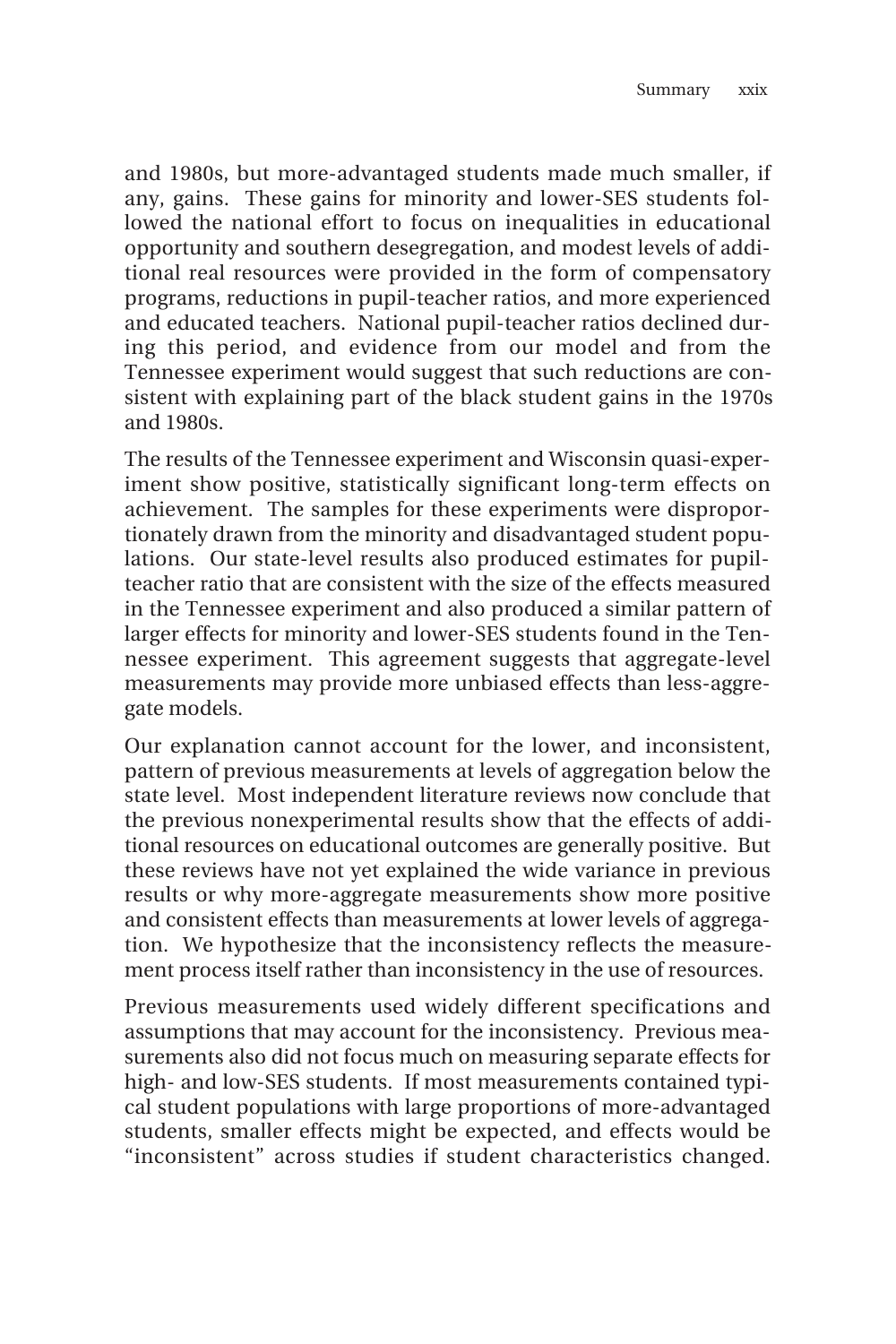Effects may also differ across grade levels, leading to "inconsistent" results across studies that focus on measuring different grade levels.

We also hypothesize that measurements at lower levels of aggregation made with available previous data sets may be biased downward. The Tennessee experimental data identified one source of such bias: missing variables for years of schooling since entry. Another is the use of pretest scores as controls in production-function specifications. However, other forms of bias, including selection effects and differential quality and specification of family variables across levels of aggregation, may plausibly introduce differential bias at lower levels of aggregation. Further research is needed that focuses on the direction and magnitude of differential bias across levels of aggregation. If the source of inconsistency in previous measurements at lower levels of aggregation can be found, whether from bias or different specifications or student characteristics, a broadly consistent picture could emerge of the effect of resources on educational outcomes.

#### **IMPLICATIONS FOR POLICY: IMPROVING AMERICAN EDUCATION**

As we have noted, one interpretation of the empirical evidence implies that, in the absence of fundamental reforms of incentives and organizational culture, additional resources for public education are not the answer to improving schools. Underlying this view is the idea that the public school system is too bureaucratic to reform itself and that it is necessary to create alternatives outside the current system or increased choice within the system to foster greater competition for public schools.

Our results show that resources can make significant differences for minority and lower-SES students in public schools and that betweenstate, rather than within-state, differences in resources are the main reason for inequitable resource levels for lower-SES students. Such between-state differences can only be addressed with federal programs. However, our results also suggest that significant gains that cannot be traced to changing resources are occurring in math scores across most states. Although much research is required to attribute these gains to specific reforms, a plausible explanation would suggest that ongoing systemic structural reform **within** public education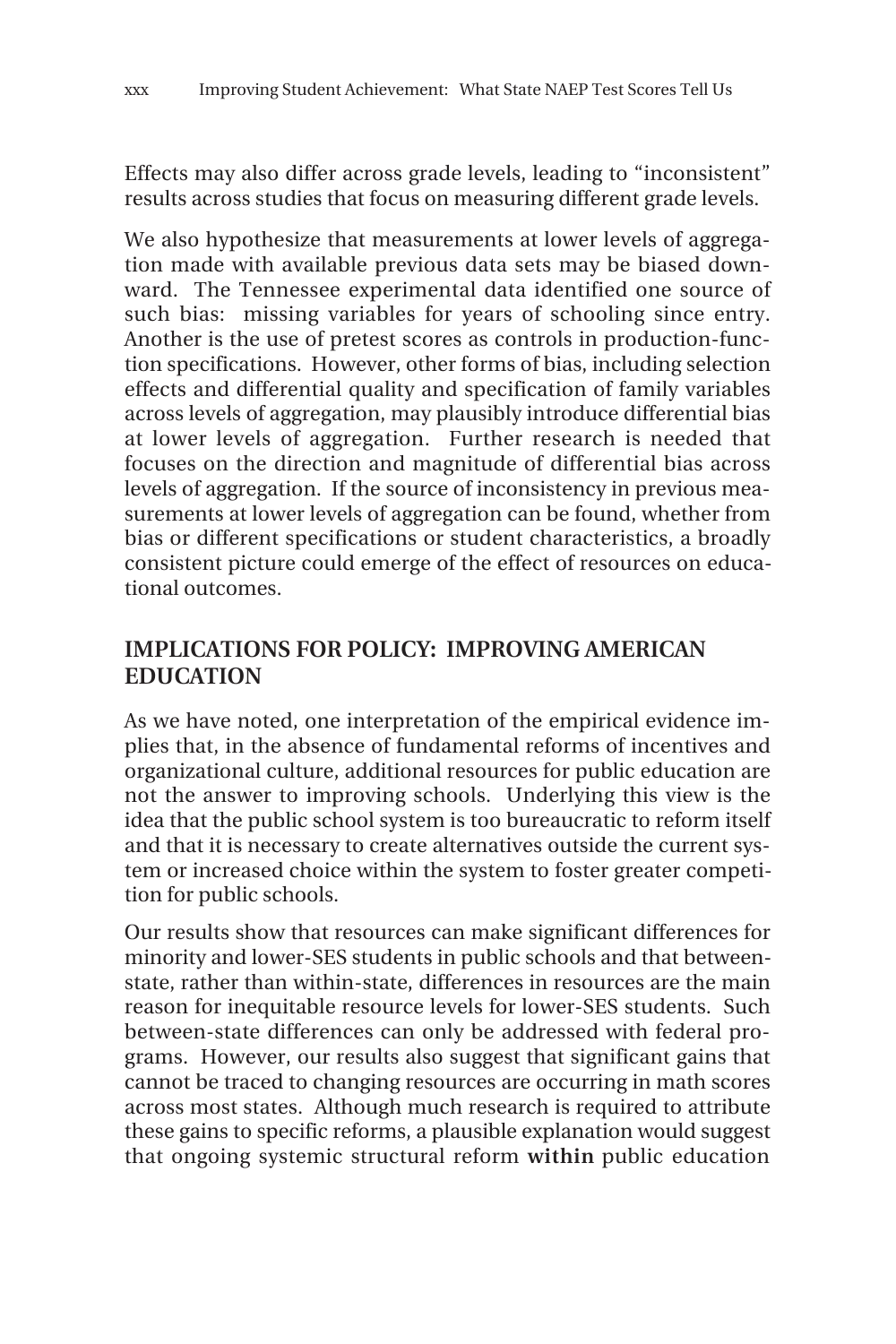might be responsible. These reforms may be linked to changing culture and/or incentives in public education or many other factors. But these results certainly challenge the traditional view of public education as "unreformable." Public education may be a unique type of public institution that can achieve significant reform because it consists of a large number of separate, but diverse, units whose output can be measured and compared, leading to the identification and diffusion of successful initiatives. But some caution is warranted until these student gains in elementary schools result in longer-term gains in secondary schools and lead to completion of more years of education and to greater success in the labor market.

There are reasons to believe that improvements in achievement may continue. The full effect of structural reform initiatives is not reflected in current achievement, and the identification of successful initiatives will likely result in diffusion across states. Better allocation of future resources can also raise achievement. A significant contribution may also come from improving educational research and development by relying more on experimentation, focusing on improving the methodologies and assumptions inherent in nonexperimental data, and pursuing a coherent research strategy focused on using experimental and nonexperimental results to build successful theories of educational processes within families and classrooms.

#### **IMPLICATIONS FOR RESEARCH**

#### **Experimentation and Improving Nonexperimental Analysis**

Expanded experimentation in education is critical to understanding educational processes and helping to determine the appropriate assumptions and specifications to use with nonexperimental data. Experimentation should be directed both toward measuring the effects of major resource variables and toward the critical assumptions used in nonexperimental analysis. In addition, research—both experimental and nonexperimental—is needed that seeks an understanding of what changes inside classrooms and in student development when resources changed. Research consensus is unlikely to emerge until we understand what causes the differences in experimental and nonexperimental measurements and the differences among nonexperimental measurements and until we have theories explaining how changing resource levels affect parent, teacher, and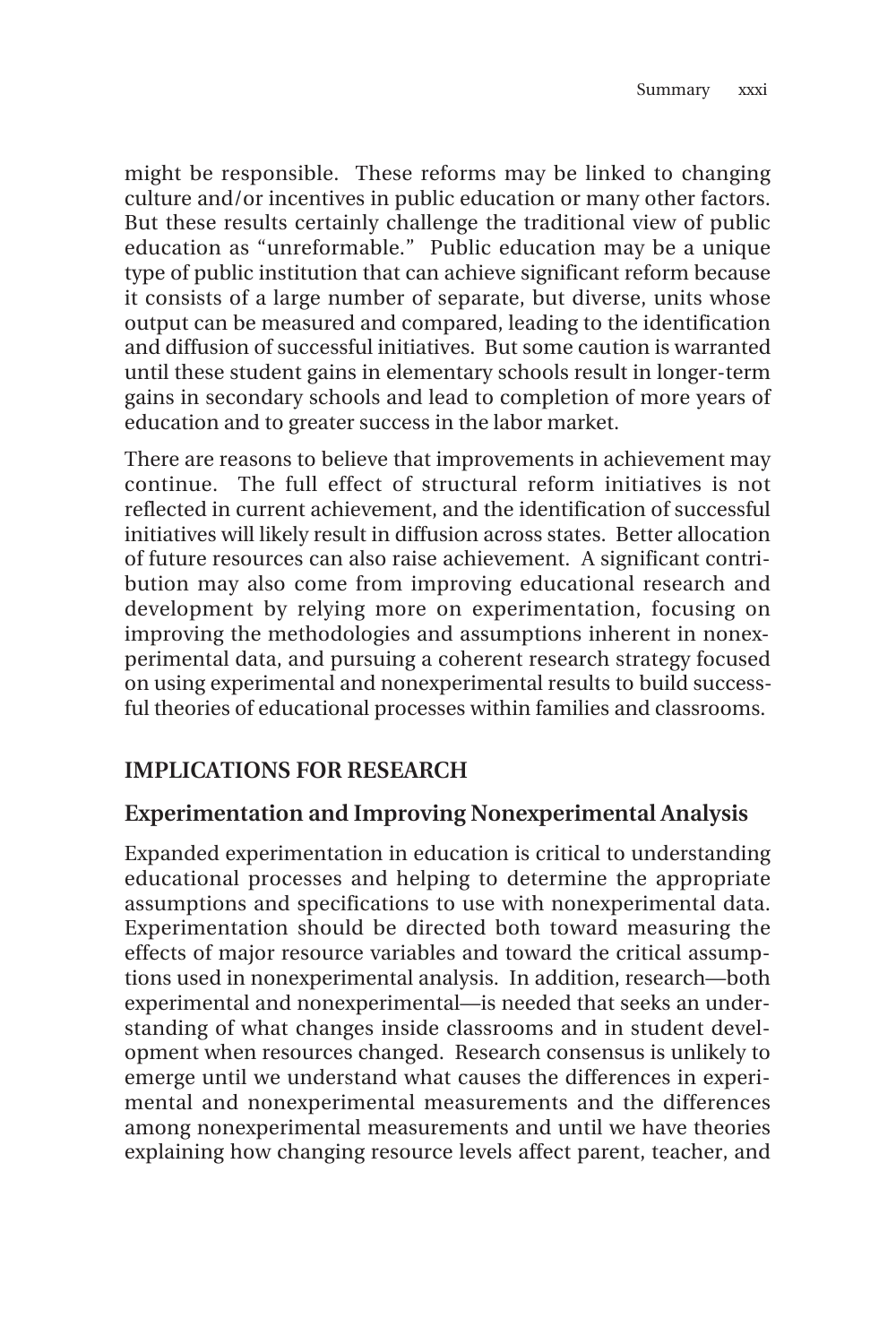student behavior in the classroom and families and how these changes affect long-term student development in ways that result in higher long-term achievement.

Two hypotheses that arose from this analysis also need much more study. The first is the dynamic nature of achievement effects across grades, which the Tennessee experiment suggested. Schooling variables in one grade appear to be able to influence achievement at *all* later grades, so conditions during all previous years of schooling need to be present in specifications. It also appears that pretest scores may not adequately control for previous schooling characteristics. *The Tennessee results suggest that two students can have similar pretest scores and similar schooling conditions during a grade and still emerge with different posttest grades that have been influenced by different earlier schooling conditions.* For instance, despite having similar schooling conditions in grades 4 through 8, relative changes in achievement occurred in grades 4 through 8 for students having one to two or three to four years in small classes in K–3. Thus, the answer to the question of whether a smaller class size in 2nd grade had an effect cannot be known until later grades, and that answer will depend on what the class sizes were in previous and higher grades.

Conceptually, this makes the effect of class-size reductions resemble a human "capital" input that can change outputs over all future periods, and models that specify the effects of capital investments may be more appropriate. From the standpoint of child development, these results are consistent with the concepts of risk and resiliency in children. Children may carry different levels of risk and resiliency into a given grade that appear to interact with the schooling conditions in that grade to produce gains or losses. For instance, four years of small classes appear to provide resiliency against later larger class sizes, whereas one or two years do not.

A second key hypothesis underlying this analysis is that resource substitutions can occur between families and schools that can affect achievement. High family resources may often substitute for and supplement school resources in indirect and unmeasured ways that affect the accurate measurement of policy variables. Families may apply more of their own resources of time and money when school resources are lowered but apply less when schools are devoting more resources to students. Thus, students with higher levels of family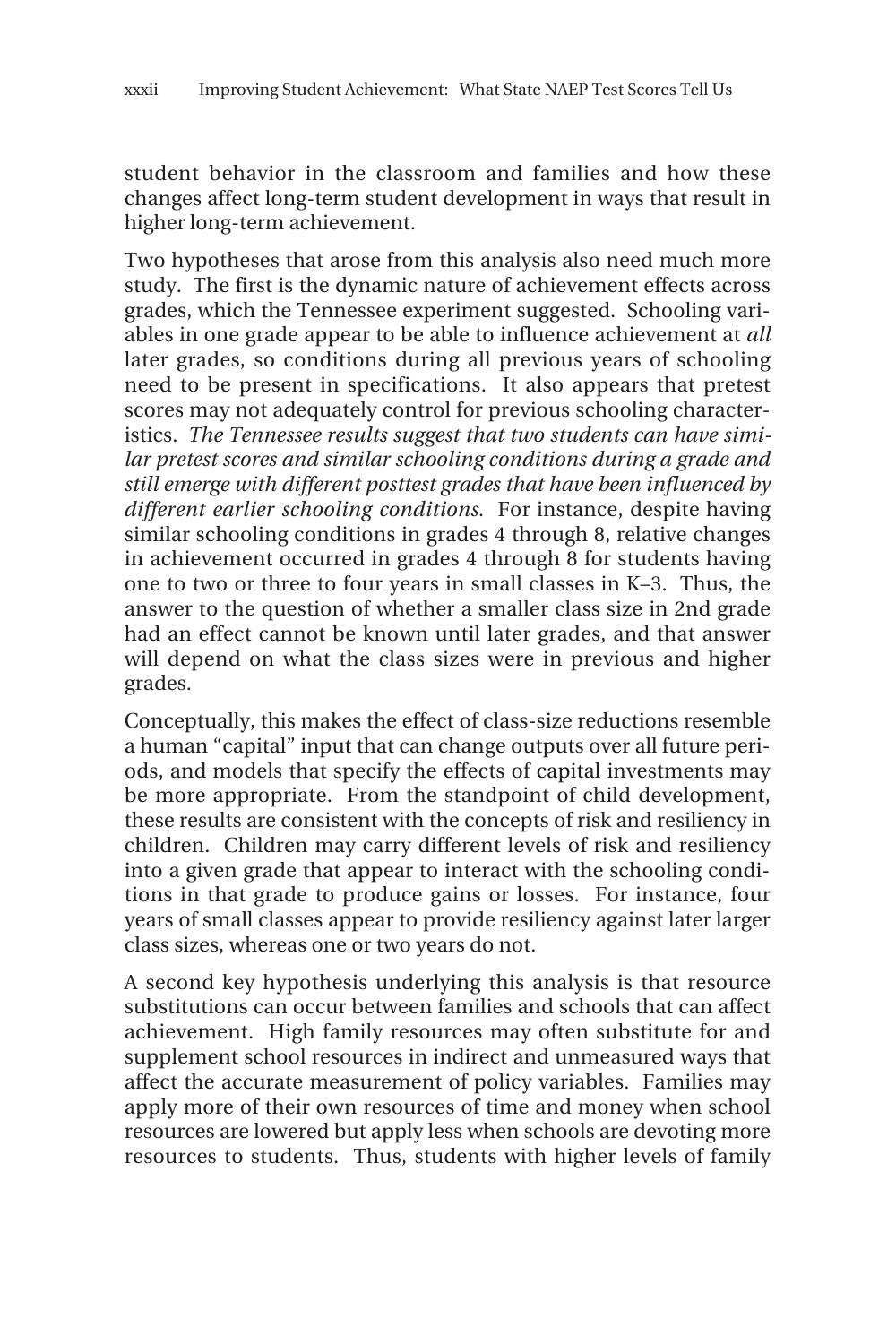resources may be more immune to changing school resources than are students with lower levels of family resources. This could help explain the weaker schooling effects for students in higher-resource families. Students from families with few resources show the most sensitivity to levels of school resources. However, the results of this analysis would imply that more school resources can substitute for lower family resources. These substitutions need to be the focus of much more research.

#### **Improving NAEP Data**

If NAEP would collect a *school district* sample rather than a *school* sample, historical data from school districts (not available at the school level of aggregation) and Census data could be used to obtain decidedly superior family and schooling variables for models. Census data can provide good family characteristics for school districts but not generally for schools. The necessity of including variables since school entry into specifications makes district-level samples necessary for developing analytical models below the state level of aggregation.

One additional advantage of moving to a district sample is that more scores could be compared for major urban school districts. The urban school systems pose a large challenge to improving student achievement, and being able to develop models of NAEP scores across the major urban school districts could provide critical information for evaluating effective policies across urban districts. The sample sizes would be much larger than at the state level and could be expected to provide more-reliable results than for states.

If NAEP does not move toward a district-level sample, collecting a very limited set of data from parents should be considered. The critical parental information could be obtained with no more than ten questions.

#### **ASSUMPTIONS AND CAVEATS FOR INTERPRETING THE STUDY RESULTS**

Achievement is only one of many desirable outcomes expected from our schools. Until other comparable measures of outcomes are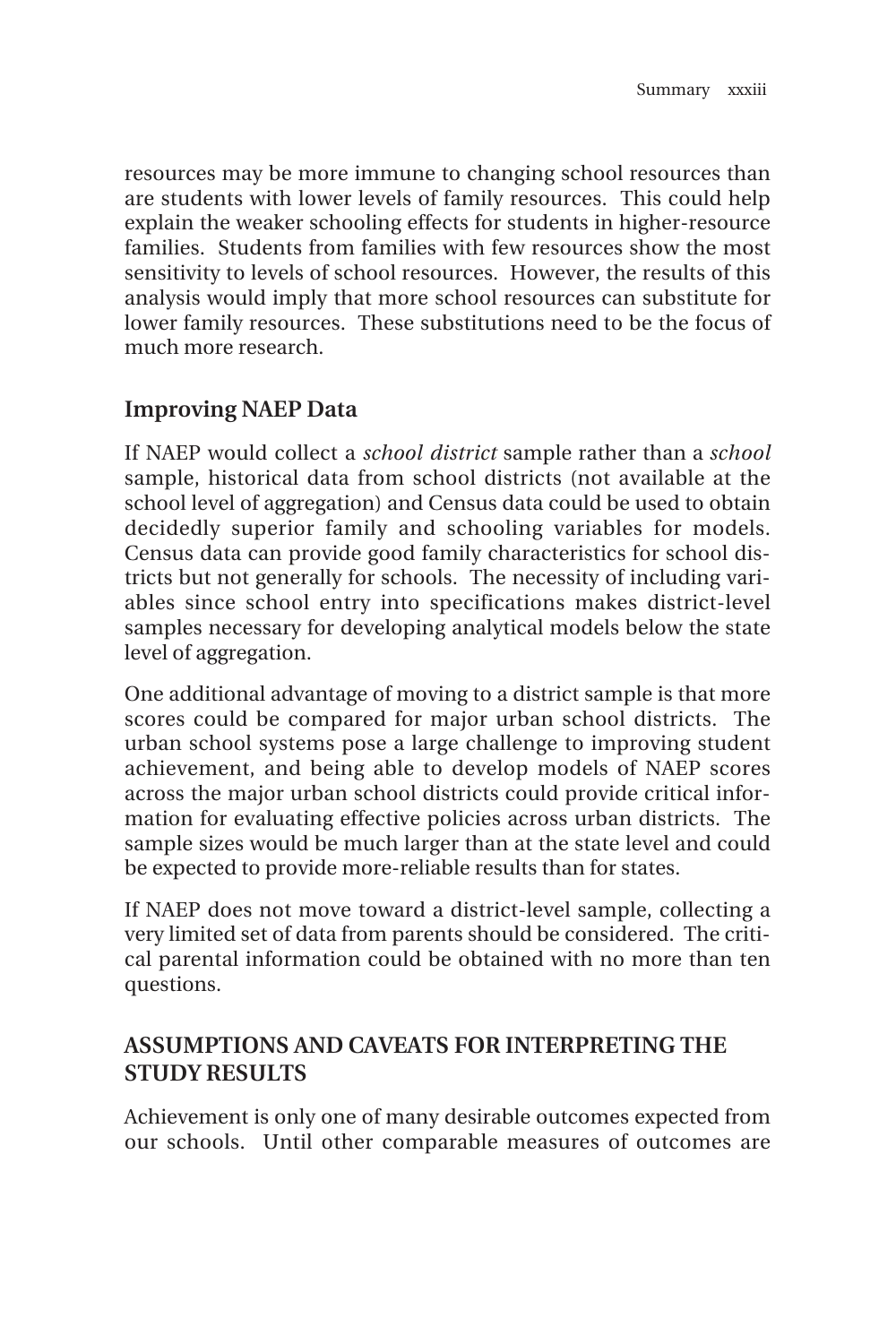available, test scores probably will receive a disproportionate share of attention. It is certainly possible to overemphasize achievement at the expense of other outcomes. It is also possible to have good schools that satisfy parents that may not be among the highest achieving. However, achievement is one important outcome expected of schools, and we should try to understand the policies that contribute cost-effectively to increase achievement and, at the same time, begin collecting a broader range of measures of school outcomes to achieve balance.

No test is a perfect indicator of what students have learned. Achievement scores reflect particular test items, and these items can emphasize more basic skills than critical-thinking skills. The NAEP state tests were redesigned in 1990 and reflect a mix of items testing more basic skills and some more-advanced, critical-thinking skills. Composite scores can mask important differences in kinds of achievement and knowledge, and more detailed analysis of subgroups of questions is certainly needed to explore these differences.

Although NAEP strives to reflect a broad range of items so that some items reflect skills learned at earlier grades and some at later grades, the scores can reflect the timing of when students learn skills. Because of differences in curricula, students in different states do not learn particular skills in the same sequence or at the same grade level. The types of state assessments done and whether these assessments are more or less similar to NAEP tests may also influence scores. States that have standards and assessment systems that reflect NAEP might be expected to score higher because the curriculum is aligned with NAEP items.

"Teaching to the test" is often cited as a concern in assessments. Such a term carries three connotations. One is a temporary inflation of achievement: Teachers are doing something that can result in a short-term achievement gain, but the student's achievement will not benefit in the long term. In this case, achievement scores can be misleading indicators, and testing can provide perverse incentives. A second connotation of "teaching to a test" is more positive and suggests that tests reflect accepted standards for what children should know and that review and repetition are necessary to achieve both short- and long-term gains in achievement. This connotation should be of less, if any, concern. A third connotation is that an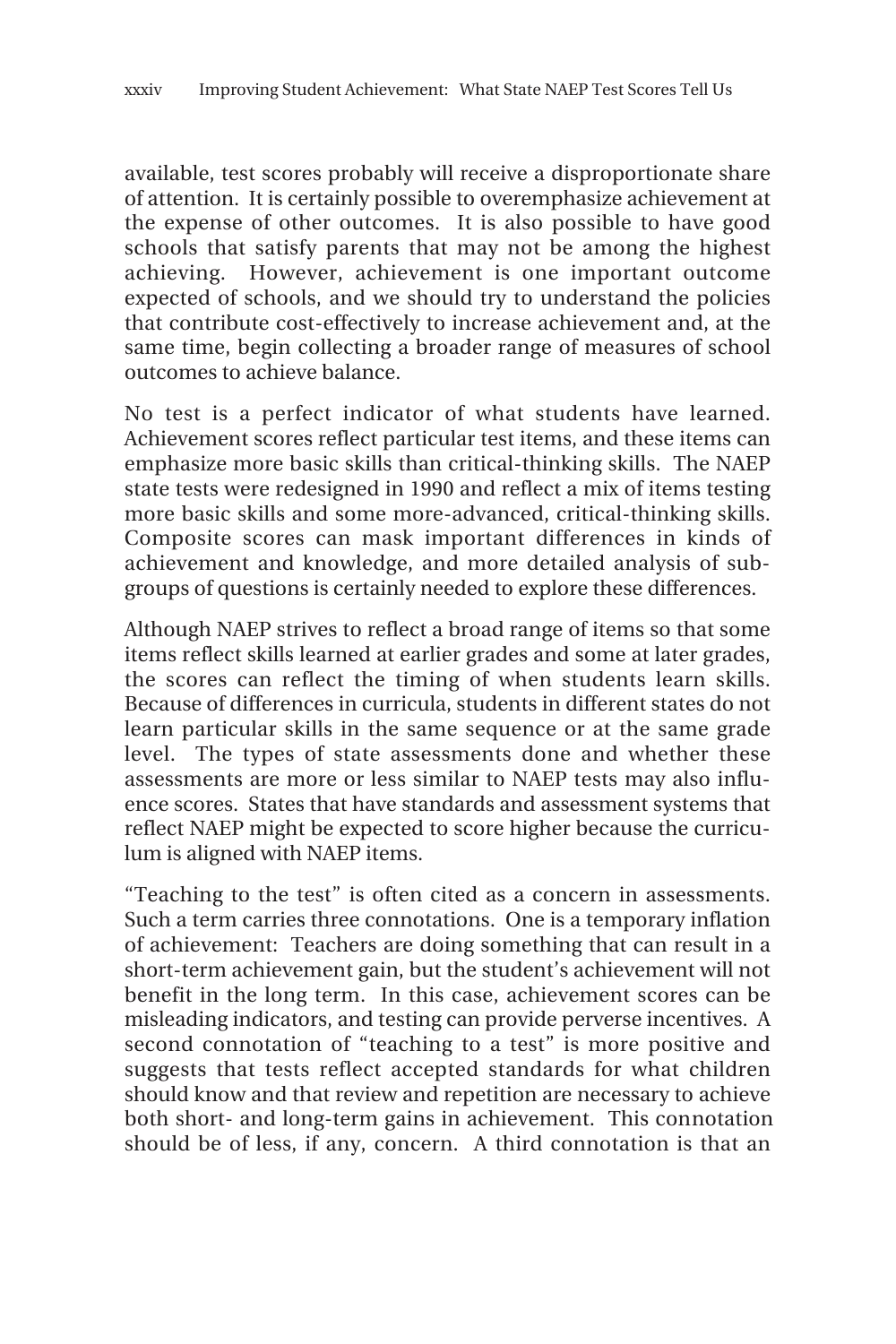imbalance occurs in the time spent and priority placed on tested rather than untested subjects or on educational goals related to achievement rather than those not related directly to achievement. If achievement gains occur at the expense of untested subjects or other socially desired objectives, some concern is warranted. In this case, broader measures are needed, and priorities should be set across objectives.

These concerns are more prevalent for "high stakes" tests, those for which there are consequences for students, teachers, or administrators. These concerns are minor for the NAEP, since students and teachers receive no feedback or consequences for NAEP tests. However, high-stakes state assessments could certainly be reflected in NAEP assessments to the extent that the tests are similar.

The effects measured should be seen primarily as long-term effects of differences in policies. States should not necessarily expect to see the full effects measured in the first few years. The state differences measured here have, for the most part, existed over long periods, allowing students, teachers, parents, and curricula to make longerterm adjustments.

Our estimated differences in scores for students from similar families can reflect a variety of factors both related and unrelated to the education system. We have identified several factors related to the characteristics of the state educational systems that do account for part of the differences. However, these factors explain less than one-half of the differences. The remaining variance can arise from unmeasured family characteristics; unmeasured characteristics of the educational system; characteristics of other social-support systems for families and children; or particular factors creating social capital in states, such as foundations. The estimates made here are a first step to identifying further the factors within each state that contribute to achievement.

The effects and rankings presented here all have ranges of uncertainty associated with them that need to be taken into account in using these results for policy guidance. The effectiveness of certain policies measured across states can also hide certain context-sensitive factors that can make a factor either more or less effective. Implementation of similar policies can differ across states and local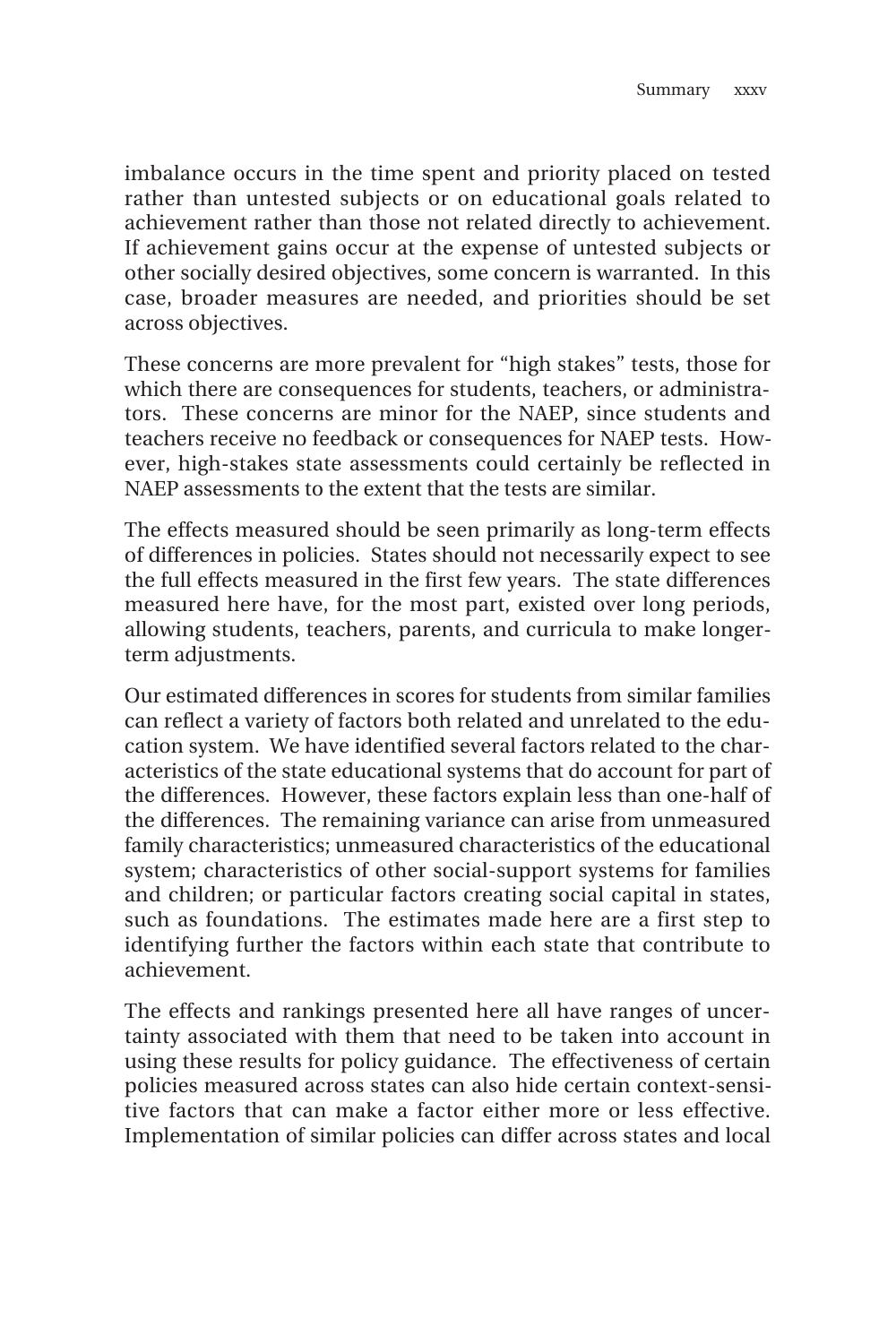school districts; therefore, the particular effects predicted here may vary depending on the local or state context. The effects cited here represent estimates given the current contexts and implementation existing broadly across states.

Finally, these results are meant to identify effective policies and states whose students from similar backgrounds are performing at different levels. This information is a first step toward further identification of policies and practices that contribute to higher achievement and to understanding the reasons constraining broader implementation of successful policies.

The tendency for policymakers to blame or to take credit for these achievement results should be tempered by at least three factors. First, the achievement results from 1990 through 1996 can reflect policies and practices from the early 1980s through 1996. Eighth graders tested in 1990 entered school in 1982, and their scores reflect the quality of education throughout their schooling. The 1996 4thgrade scores reflect more-recent policies. Second, many of the reforms initiated since the mid-1980s require significant organizational adjustments and affect schools, teachers, and students only gradually. So, the full effects of policies initiated since the mid-1980s will not be reflected in these scores. Third, the research and development community in education has been unable to provide consensus results or pilot-tested policies and practices that could guide policymakers and educators to more effective practices. Without a critical mass of high-quality research, policymakers lack the key process required to improve education systematically. Without good research and development, progress in education or any other area will be slow, uncertain, and inefficient.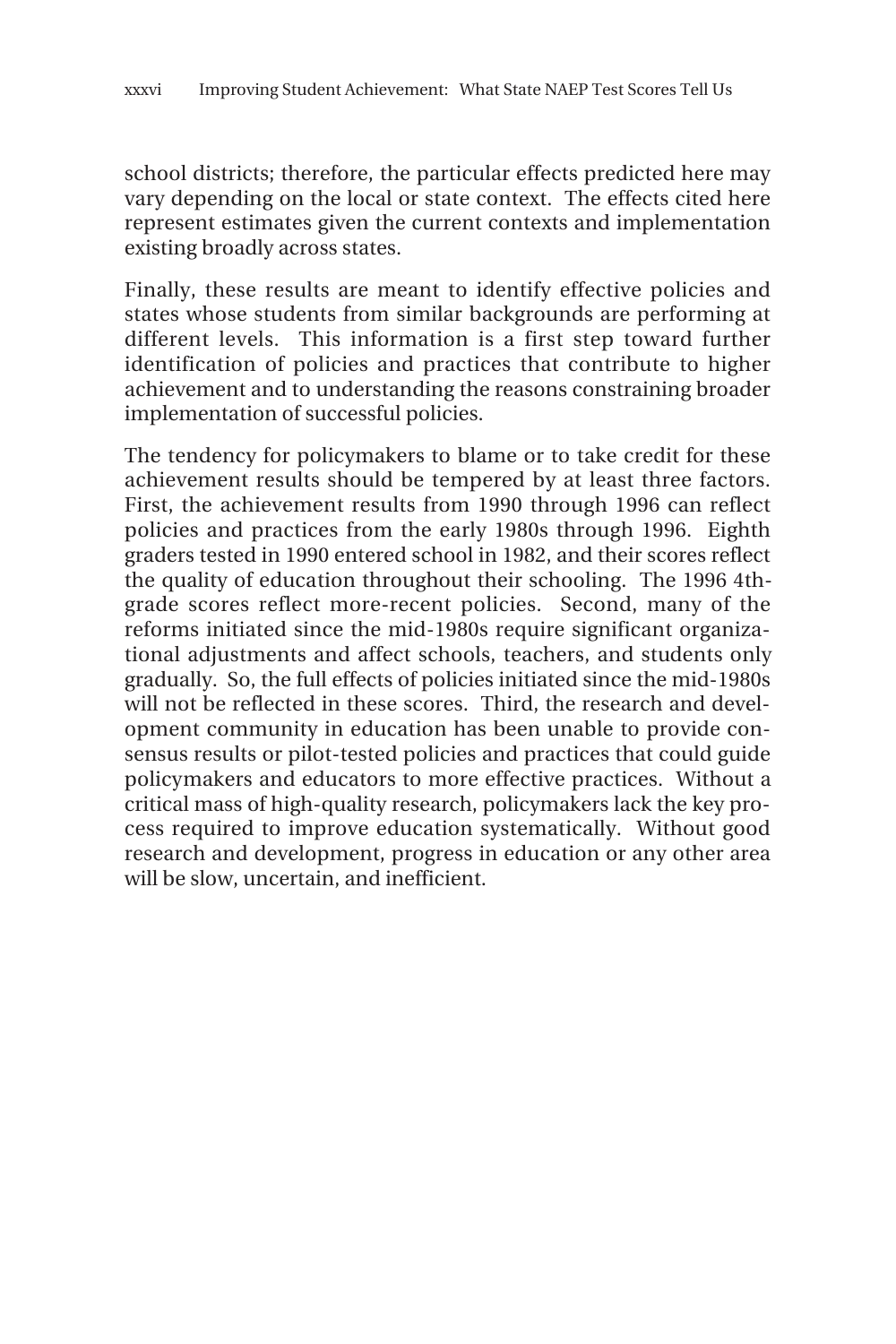Every RAND report reflects the influence of the technical reviewers, but the authors are unusually indebted to the technical reviewers of this report: Lionel Galway, Laura Hamilton, Lynn Karoly, and Stephen Klein. Their guidance and perseverance through several drafts was instrumental in improving the statistical methodology, the positioning of the research within the existing literature, the policy implications that could be drawn from the analysis, and the needed caveats associated with the analysis. The report also benefited from support, informal reviews, and comments by Dominic Brewer, Thomas Glennan, Steven Gorman, Cathleen Stasz, and Mike Timpane. David Adamson provided a more clearly written executive summary, and Phyllis Gilmore, in her role as editor, produced a final version much improved from the author's version.

We are also indebted for financial support and encouragement from Ed Ahnert of the ExxonMobil Foundation, Robert Koff of the Danforth Foundation, Alex Sedlacek, Program Director of the NAEP Secondary Analysis Program and Roland Tharp, Director of the Center for Research on Education, Diversity & Excellence (CREDE).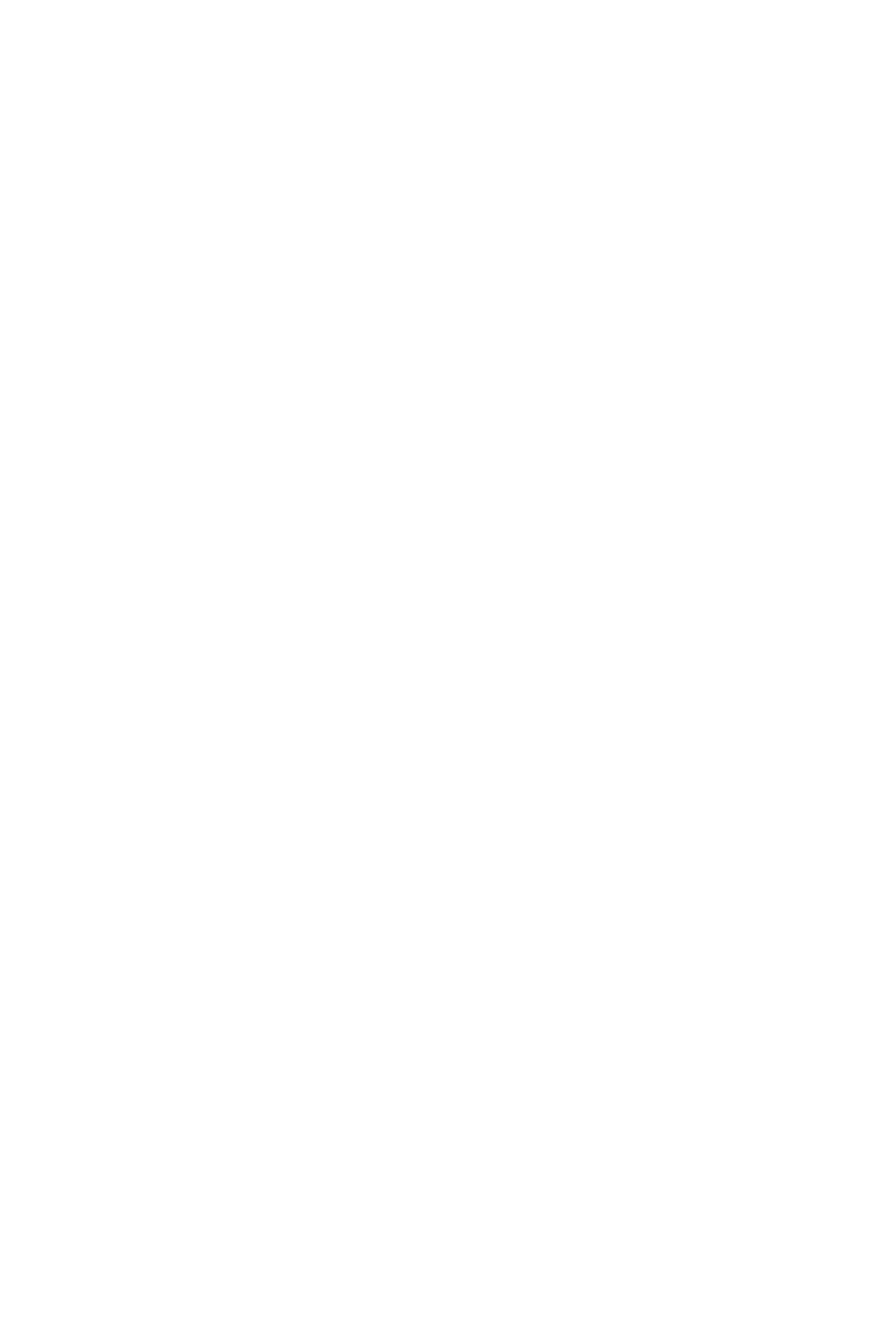# **ABBREVIATIONS**

| <b>COL</b>    | Cost of living                                                      |
|---------------|---------------------------------------------------------------------|
| <b>HLM</b>    | hierarchical linear modeling                                        |
| <b>IEP</b>    | Individualized Education Plan                                       |
| <b>IEP/DS</b> | Individualized education plan and/or learning dis-<br>abled student |
| K             | Kindergarten                                                        |
| <b>LEP</b>    | Limited English proficiency                                         |
| <b>NAEP</b>   | National Assessment of Educational Progress                         |
| <b>NCES</b>   | National Center for Educational Statistics                          |
| <b>NELS</b>   | National Education Longitudinal Study                               |
| <b>OLS</b>    | Ordinary least squares                                              |
| R&D           | research and development                                            |
| <b>SAGE</b>   | Student Achievement Guarantee in Education                          |
| <b>SAS</b>    | A statistical computer package                                      |
| <b>SASS</b>   | <b>School and Staffing Survey</b>                                   |
| <b>SAT</b>    | Scholastic Aptitude Test                                            |
| <b>SES</b>    | Socioeconomic status                                                |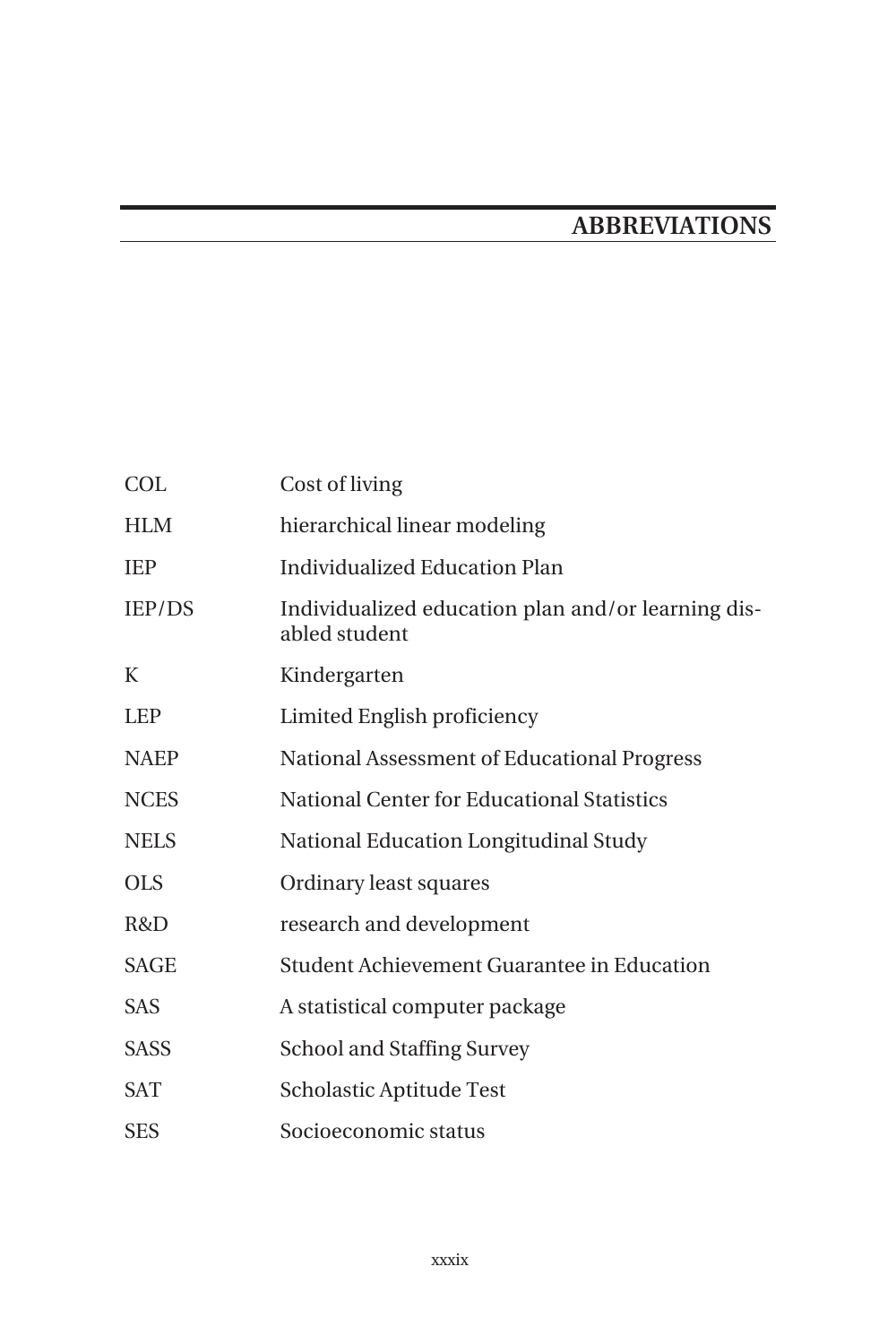| SES-FE | Socioeconomic status-fixed effect |
|--------|-----------------------------------|
| STAR   | Student-Teacher Achievement Ratio |
| STATA  | A statistical computer package    |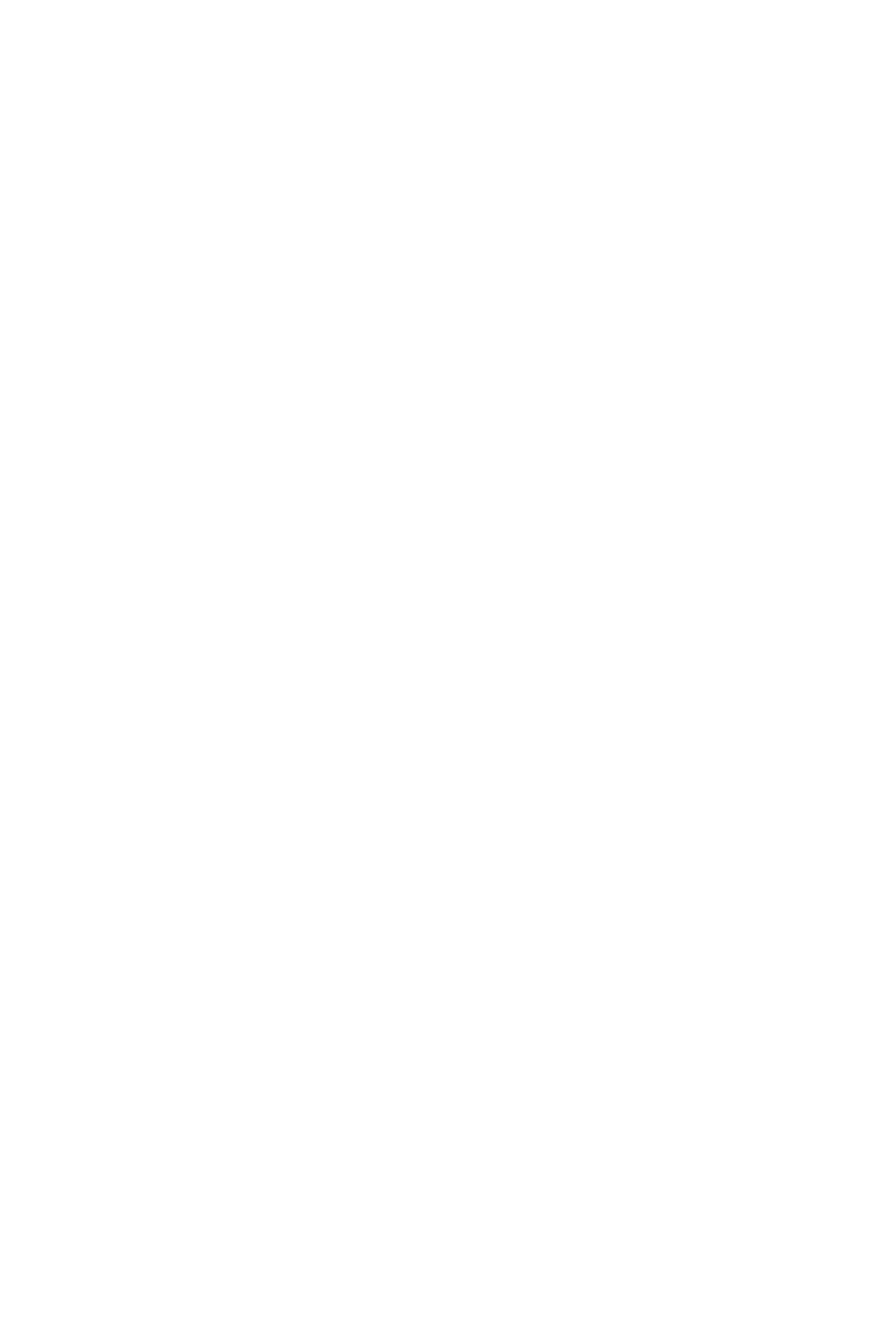## Chapter One **INTRODUCTION**

#### **RATIONALE FOR FOCUSING ON STATE ACHIEVEMENT RESULTS**

States are the primary policymakers in several important areas of K– 12 education. They are instrumental in determining how much is spent on education and how that money is used to reduce inequity in funding among school districts. States' policies include setting teacher certification standards; establishing maximum class sizes and minimum graduation requirements; setting educational standards in subjects; and establishing methods of assessing student performance and methods of accountability for teachers, schools, and school districts.

States have been the primary initiators of the latest wave of educational reform, starting in the mid-1980s, and a broad and diverse range of new policies has been implemented (Elmore, 1990; Finn and Reharber, 1992; Massell and Furhman, 1994). Many have followed a "systemic reform" movement that includes defining educational standards, aligning curriculum and teacher professional development to the standards, and having some form of assessment and accountability with respect to the standards (Smith and O'Day, 1990;  $O'D$ ay and Smith, 1993).<sup>1</sup> While simple in concept, the design and implementation process is arduous, and states have made varying

 $\overline{\phantom{a}}$ 

<sup>&</sup>lt;sup>1</sup>The phrase "systemic reform" is used to refer to an imprecisely defined set of reform initiatives. See Vinovskis (1996) for an excellent discussion of the origin of the concept, its use, and a critique.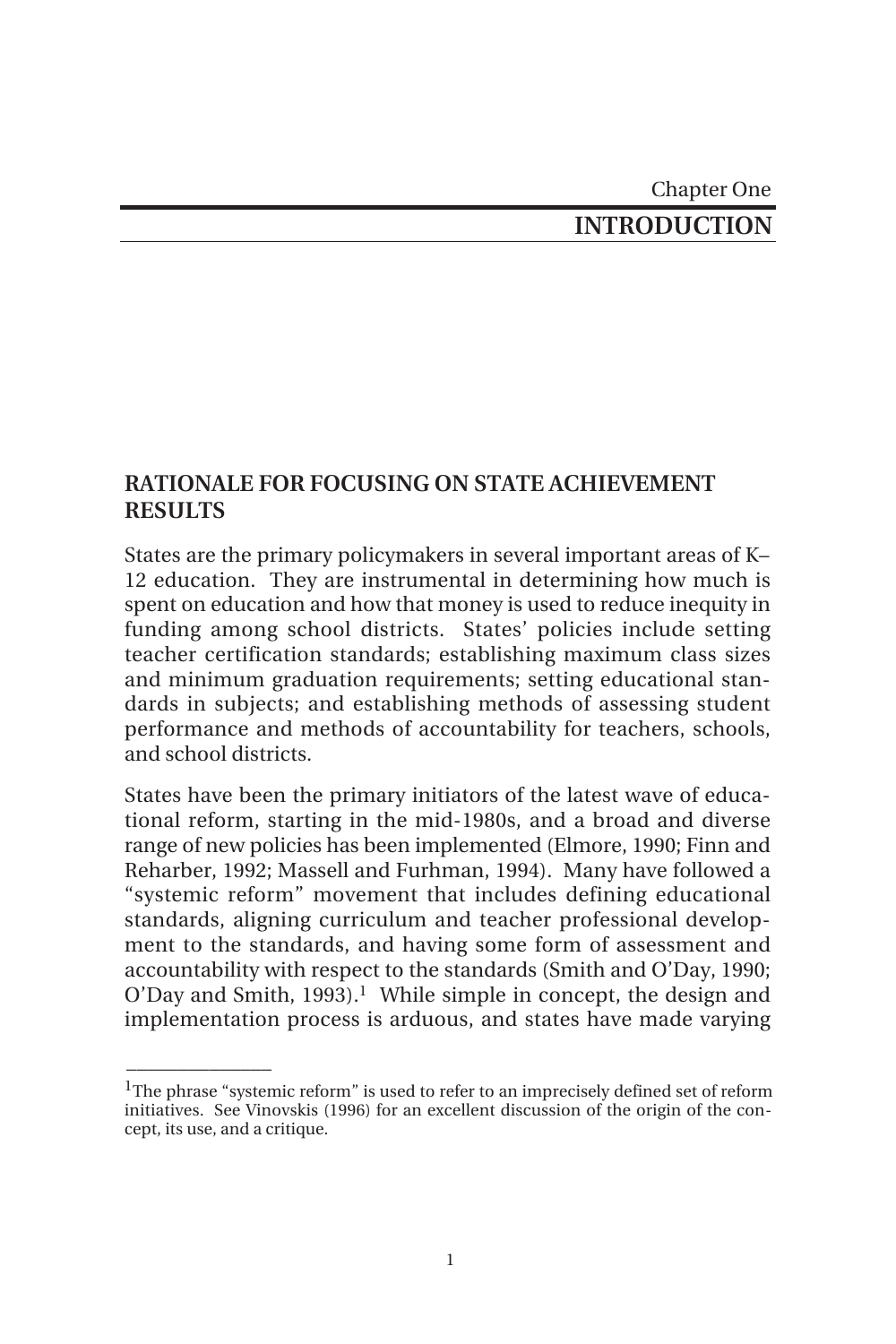amounts of progress toward these goals (Goertz et al., 1995; Cohen, 1996; Elmore et al., 1996; Massell et al., 1997).

Recent reform initiatives also include tightening certification and recertification standards for teachers either through more demanding college curriculum and professional development or passing entrance or recertification tests. Some states focus more on early education by subsidizing prekindergarten for lower income families or lowering class sizes in early grades. Many states passed legislation authorizing charter schools, school choice, or contract schools.

Another source of state variation in educational policies comes from state court decisions. Starting with the constitutional challenge in California in 1971 to the inequity across school districts in per-pupil expenditures, finance reform litigation has occurred in 43 states (Evans et al., 1999). Courts have overturned systems in 19 states and upheld systems in 20 states, with four still pending. Some states have made significant changes in the way education is financed by decreasing or eliminating reliance on the property tax to reduce inequality in per-pupil expenditures. Such reforms seem to result in modest reductions in inequality within states, but with diverse results across states (Evans et al., 1999). Only a few states have substantially eliminated variation in per-pupil expenditures across districts.

Having 50 states taking different approaches to education can provide a powerful advantage in the long run if research and evaluation can identify successful and unsuccessful approaches. If this occurs, successful policies and practices can be identified, refined, and appropriately adapted across states in a continual and ongoing process of improving education. Evaluating the effects of different and changing state policies then becomes a critical function in improving our schools and student outcomes.

If states adopted fairly uniform policies and implemented similar reform initiatives at the same time, evaluation would be more difficult, and its potential usefulness would be significantly weakened. However, the states have a surprisingly wide degree of variation in their educational policies and practices, making between-state variation a significant part of total variation. For instance, two-thirds of the variance in district per-pupil expenditures is between rather than within states (Evans et al., 1997). Thus, state-level analysis can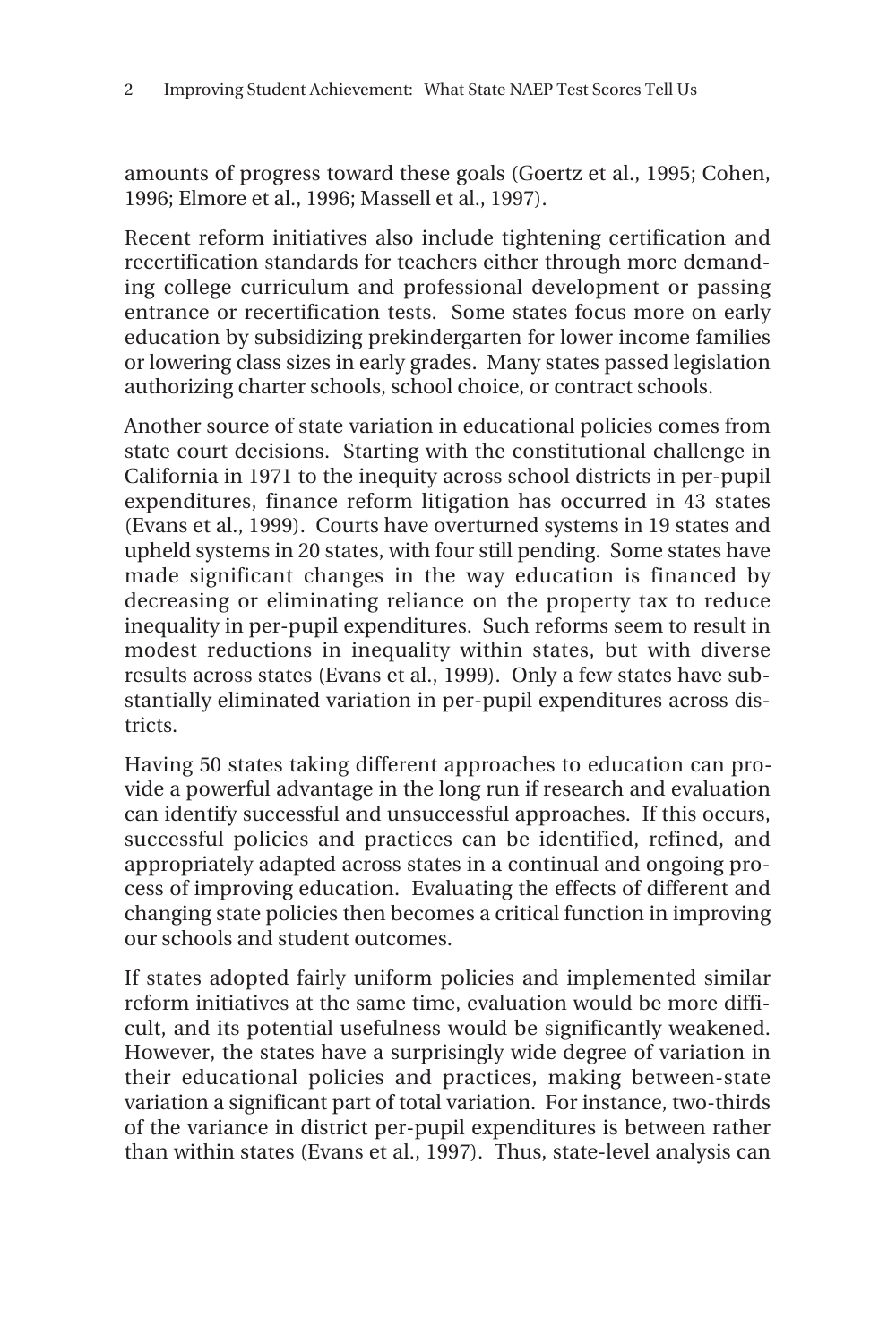be important in analyzing the effects of differential resources. Reform initiatives across states have also varied widely both in substance and timing of implementation. If reform policies are effective, it should be possible to see variations in trends in achievement scores across states.

The wide variation across states appears in nearly all educational measures. In 1993, average pupil-teacher ratios for regular students varied from over 25 in California and Utah to under 15 in New Jersey, Vermont, and Connecticut. Levels of spending per student (adjusted for cost-of-living [COL] differences) varied from \$9,000 in New Jersey and New York to \$4,000 in Utah and Mississippi. Average teacher salary levels (adjusted for COL differences) range from over \$40,000 in New York and Massachusetts to less than \$30,000 in Mississippi, while a measure of the experience of the teaching force—the proportion of teachers with over 20 years of experience—varies from 11 percent in West Virginia to over 35 percent in Michigan, Pennsylvania, and Connecticut. The proportion of teachers with advanced degrees varies from over 80 percent in Indiana to less than 20 percent in North Dakota, Wyoming, and Idaho. Such large variation in characteristics across states would offer a potential opportunity to measure their effectiveness if comparable measures of educational performance existed across states.

## **POTENTIAL BARRIERS TO ANALYZING STATE ACHIEVEMENT**

 $\overline{\phantom{a}}$ 

Until recently, there were no statistically valid measures of the achievement of representative samples of students across states.2 While many states have collected achievement scores within their states for a number of years, these are not currently comparable

<sup>&</sup>lt;sup>2</sup> Average Scholastic Aptitude Test (SAT) scores are sometimes used to compare state outcomes. Research has shown that differences in average SAT scores at the state level primarily reflect different participation rates among students in the state (Powell and Steelman, 1996). State participation rates vary from less than 5 percent to over 80 percent of seniors. These differences in participation do not reflect only differing abilities to succeed in college, since some of the states with the highest National Assessment of Educational Progress (NAEP) scores have the lowest SAT participation. The states of Iowa, North Dakota, South Dakota, Minnesota, Nebraska, Wisconsin, and Oklahoma score above state averages on NAEP tests but have among the lowest SAT participation rates, at less than 10 percent.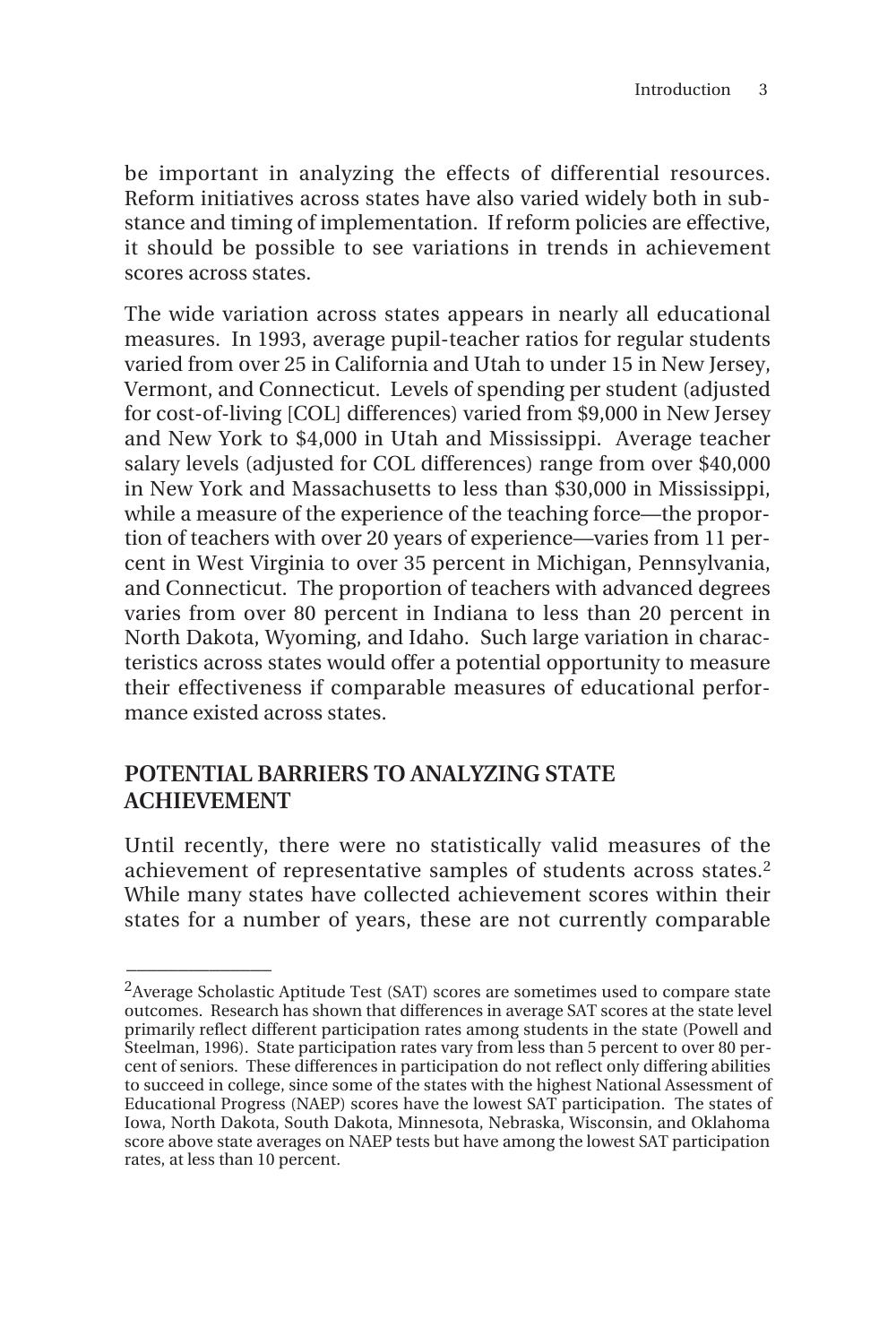across states, and there is significant doubt whether they ever will be (Feuer et al., 1999). This absence severely restricted the type and likely success of evaluations of state policies. One result is that statelevel research has focused on collecting data on what states are doing, and how they are doing it, but rarely on how educational outcomes are affected by different state policies and practices.3

Comparative state analysis became possible when the Department of Education gave the NAEP tests to representative samples of students across a voluntary sample of states in 1990, 1992, 1994, and 1996. Seven tests were given in reading and mathematics at either the 4thor 8th-grade level. Each test was administered to approximately 2,500 students with 44 states represented in the sample. These tests represent the first valid, comparable measures of achievement of representative samples of children in various states. These data are unique for assessing comparative trends in state achievement, whether students from similar families score differently across states and whether differences in state education policies and characteristics are linked to higher achievement.

While these tests present an opportunity to answer these questions, there are significant barriers to carrying out analysis with these data and obtaining the kind of reliable results policymakers need. First, previous research would suggest that family variables would account for a substantial part of the variation of scores across states because of the wide variation in demographic composition and family characteristics. The family variables collected with NAEP are limited, and those collected are reported by 4th- and 8th-grade students, making their quality poor. Without accurate family control variables, the effects of school resource variables would be biased upward, since family characteristics are positively correlated with schooling characteristics. The analysis needs to address this issue.

The second set of issues that the methodology must address is the small sample, the lack of independence of the state scores across

 $\overline{\phantom{a}}$ 

<sup>3</sup>Powell and Steelman (1996) used state SAT scores controlling for participation rates to assess the effects of some state policies. Hanushek and Taylor (1990) explored how model specification and missing variables affect the estimates of the net effect of state characteristics on achievement using the High School and Beyond surveys. But no specific policies were included. Card and Krueger (1996) attempt to link wages to the characteristics of state school systems, but significant unresolved methodological issues are present (Heckman et al., 1996).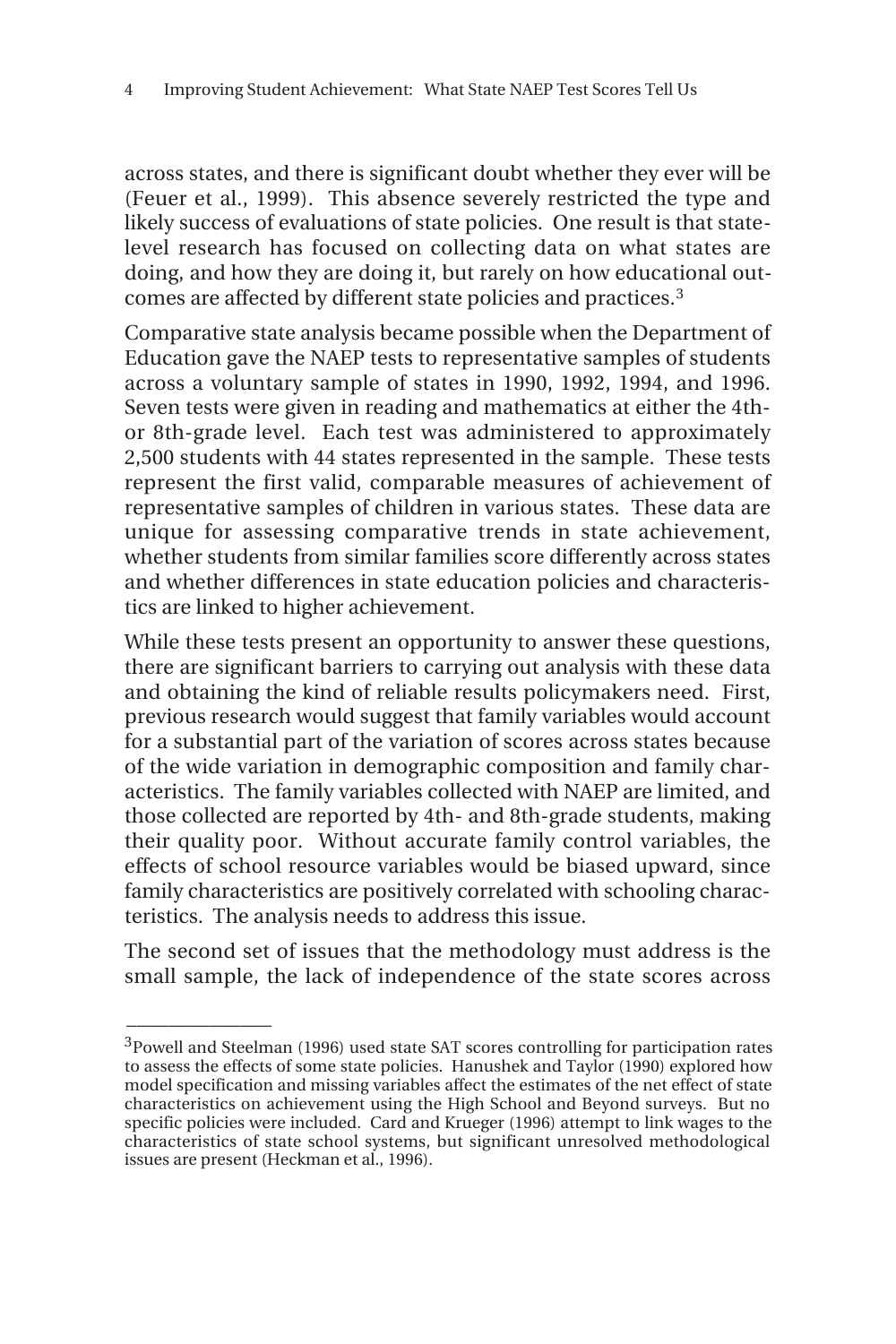tests, and the unequal number of tests in which states participated. There have been five math tests—8th-grade tests in 1990, 1992, and 1996 and 4th-grade tests in 1992 and 1996—and two reading tests at 4th grade in 1992 and 1994. Our sample represents 44 states, with a total of 271 scores. Most states in the sample took either six or all seven tests, but some took only two. The scores from the same states are not independent, which effectively reduces the sample further. Results from small samples can be more vulnerable to statistical assumptions, estimation procedures, and the influence of a few, extreme data points, so the analysis must test the sensitivity of the results to these conditions.

The third issue is the credibility of results derived from models aggregated across states. Unlike the generally null effects previously measured at lower levels of aggregation, previous studies using statelevel data have shown consistent positive, statistically significant effects of educational resources on educational outcomes (Hanushek et al., 1996). The interpretation of this disagreement has generally been that measurements using less aggregate data are more accurate and that state-level results are biased upward. So, an alternate explanation is required for this discrepancy to make state-level results credible.

The fourth issue also involves credibility. Models using nonexperimental data will be deemed more credible if they can predict results that agree with results using experimental data. The Tennessee Student-Teacher Achievement Ratio (STAR) class-size experiment has so far withstood analytical scrutiny (Grissmer, 1999). The results show positive and statistically significant class-size effects through 8th grade from lower class sizes in K–3 (Finn and Achilles, 1999; Nye et al., 1999a; Nye et al., 1999b; Krueger, 1999a). These effects are generally larger for minority and disadvantaged students (Krueger, 1999a; Finn and Achilles, 1999). A new quasi-experiment in Wisconsin of pupil-teacher reductions also shows initial results similar to the Tennessee experiment (Molnar et al., 1999). So, models using nonexperimental data need to test predictions against these results.

The fifth issue is not analytic, but political. If evaluations are successful, some state educational systems will be identified as more successful than others. Inevitably, such results are reported by the press and enter the political debate. So, the reporting of results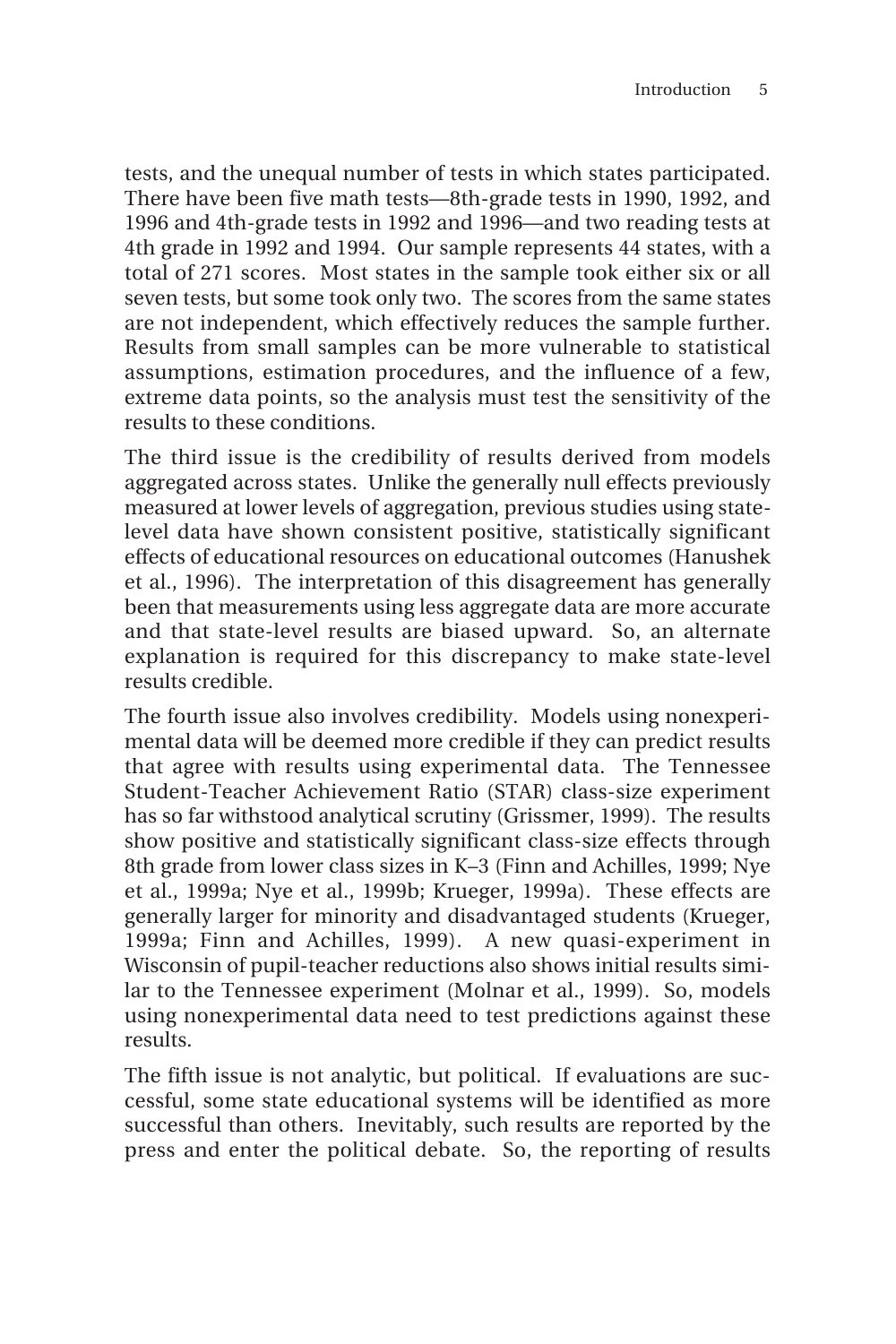should place the results in the context of other research; reflect the uncertainties inherent in any analysis of this kind; and address, as far as possible, the potential misinterpretations, although misuse and misinterpretation will inevitably occur.

A particular problem is that state achievement results reflect policies and practices over at least the past 10 to 15 years, but current policymakers and educators are likely to receive credit or blame. Any credit or blame should be tempered not only by the long lead time required to develop and implement successful educational policies, but also by the absence of a productive research and development system that was able to provide guidance to policymakers and educators (Saranson, 1990; Wilson and Davis, 1994; Vinovskis, 1999; Cook, 1999; Grissmer and Flanagan, 2000). With little useful guidance from research and development, it is difficult to hold policymakers and educators responsible for lack of progress.

Finally, setting sound policies requires not only credible measurement of the effects of different programs and policies but also corresponding estimates of the costs of each. It is the relative costeffectiveness of different programs and resource utilization that is needed to improve educational outcomes efficiently, yet there has been little work comparing cost-effectiveness of major policies and program alternatives. The importance of such estimates is illustrated by recent estimates that national class-size reductions in grades 1–3 to 20, 18, and 15 of at least \$2, 5, and 11 billion, respectively (Brewer et al., 1999). The opportunity costs of such expenditures can be high if later research shows more cost-effective approaches.

## **STUDY OBJECTIVES**

We have tried to address each of these issues in this study. The study has the following objectives:

- to determine whether states are making significant achievement gains taking into account all NAEP tests between 1990 and 1996, and to estimate the annual trend and statistical significance for each state, controlling for changing demographics, exclusions and school-level participation rates
- to determine the size and statistical significance of differences in scores for students from similar families across states to develop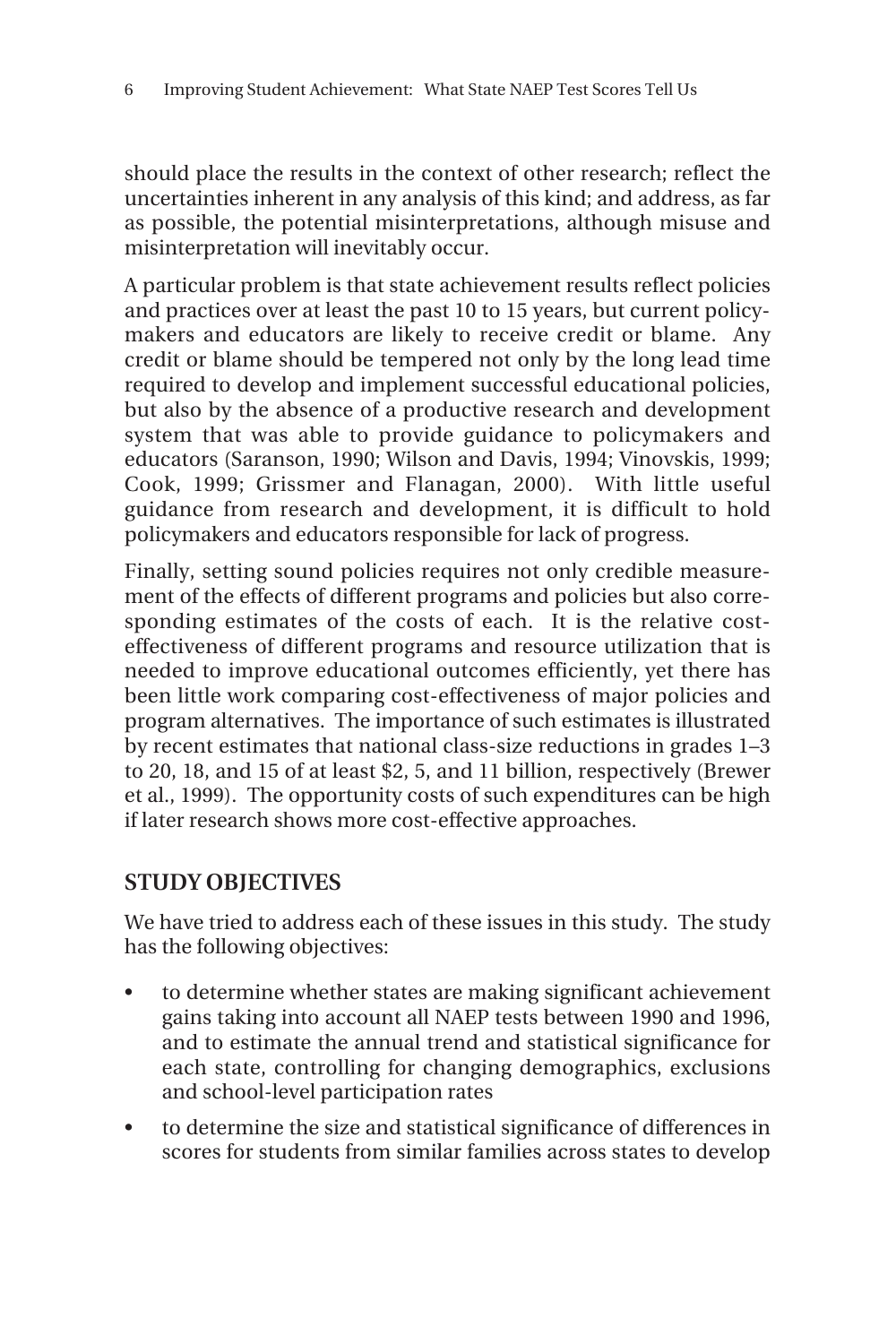a measure more closely connected to the effectiveness of K–12 schools and other nonfamily state characteristics

- to determine whether the trends in scores and the differences in scores across states for students from similar family backgrounds can be statistically linked to differences in resource-intensive state policies and educational-system characteristics
- to determine whether significant trends exist that are unaccounted for by these resource-intensive variables that might suggest effects from unobserved variables linked to reform efforts
- to estimate the costs of changing these resource-intensive policies and characteristics and compare their cost-effectiveness in improving scores
- to place the results in the context of previous experimental and nonexperimental studies and to suggest a hypothesis that might reconcile the current differences among nonexperimental studies and between experimental and nonexperimental studies
- to identify ways that the NAEP state data collections and research can be improved so that, as more state scores accumulate over time, even better results will become available.

This analysis serves only as an initial step toward understanding how state policies and education characteristics affect student outcomes and which are cost-effective. We focus in this report on measuring the effect of policies and characteristics that have significant resource implications and have been used commonly in previous studies. The combined set of resource variables accounts for over 90 percent of the variance in per-pupil spending across states and so captures much of how states are using resources differently. The variables include per-pupil expenditure, teacher salary levels, teacher experience and education, pupil-teacher ratio, public prekindergarten participation, and the teacher-reported adequacy of resources for teaching. There are many other variables that can affect education outcomes that need to be included in future models.

We measure the possible effects of reform only indirectly. Eventually, variables will need to be included that track specific reform efforts by state. However, we include trendlike variables in the analysis to account for any score increases that cannot be accounted for by changes in the resource-intensive variables listed above. The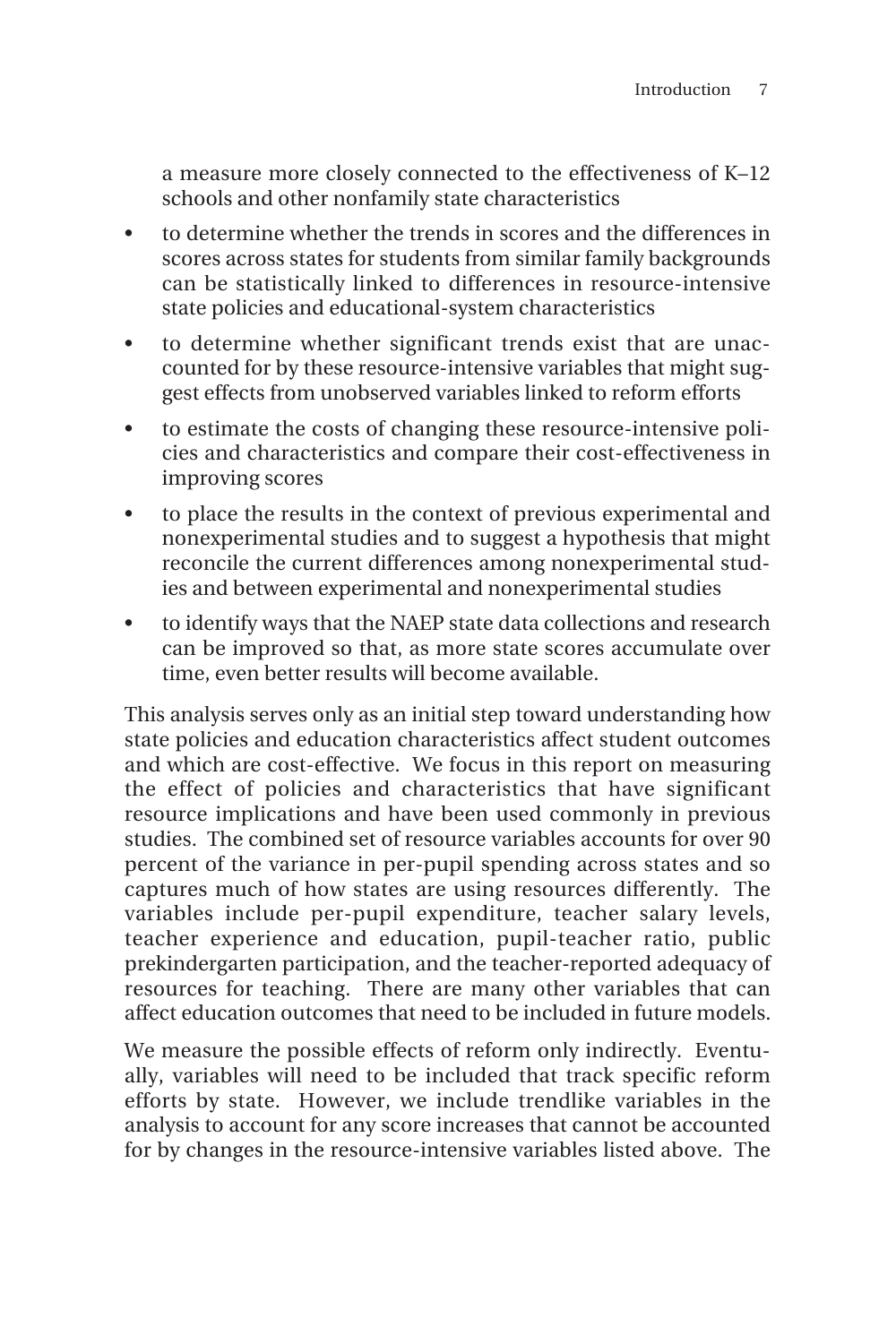strong positive significance of the trend variables would provide some evidence for the presence of unobserved variables over time that affect achievement—a necessary, but not sufficient, condition if reform efforts are working.

A primary objective of the analysis is to guide more in-depth case studies of state education systems and reform initiatives. While our analysis identifies some important policies and characteristics that partially account for the different trends and scores across states, it leaves as much or more of the variance that can be linked to states unexplained as it explains.

Undiscovered variables or the more complex, interactive characteristics not easily captured in current statistical analysis may account for much of what creates the best educational outcomes. Only case studies can identify these characteristics. But simply doing case studies for states without knowing which states are performing better can be wasted effort. It is comparative case studies of states performing well and poorly that can best identify the undiscovered variables and the more-complex characteristics. This analysis can provide the needed guidance for such case studies.

## **REPORT ORGANIZATION**

Chapter Two describes the state test results, the differing demographic and family characteristics in states, and the policies and characteristics of state K–12 education used in this analysis. Chapter Three presents a literature review. Chapter Four provides the methodology. Chapter Five presents the results of the analysis estimating trends by state. Chapter Six provides estimates of scores by state for students from similar family backgrounds. Chapter Seven provides estimates of the effects of state policies and characteristics on state achievement scores. Chapter Eight provides cost estimates for changing policies and characteristics and compares the costeffectiveness of various policies and characteristics. Chapter Nine summarizes the results, focusing on their policy and research implications; places the results in context of previous experimental and nonexperimental studies; and provides a discussion of the strengths and weaknesses of the analysis.

Appendix A contains achievement results by state for each test and the characteristics of families and schools in each state. Appendix B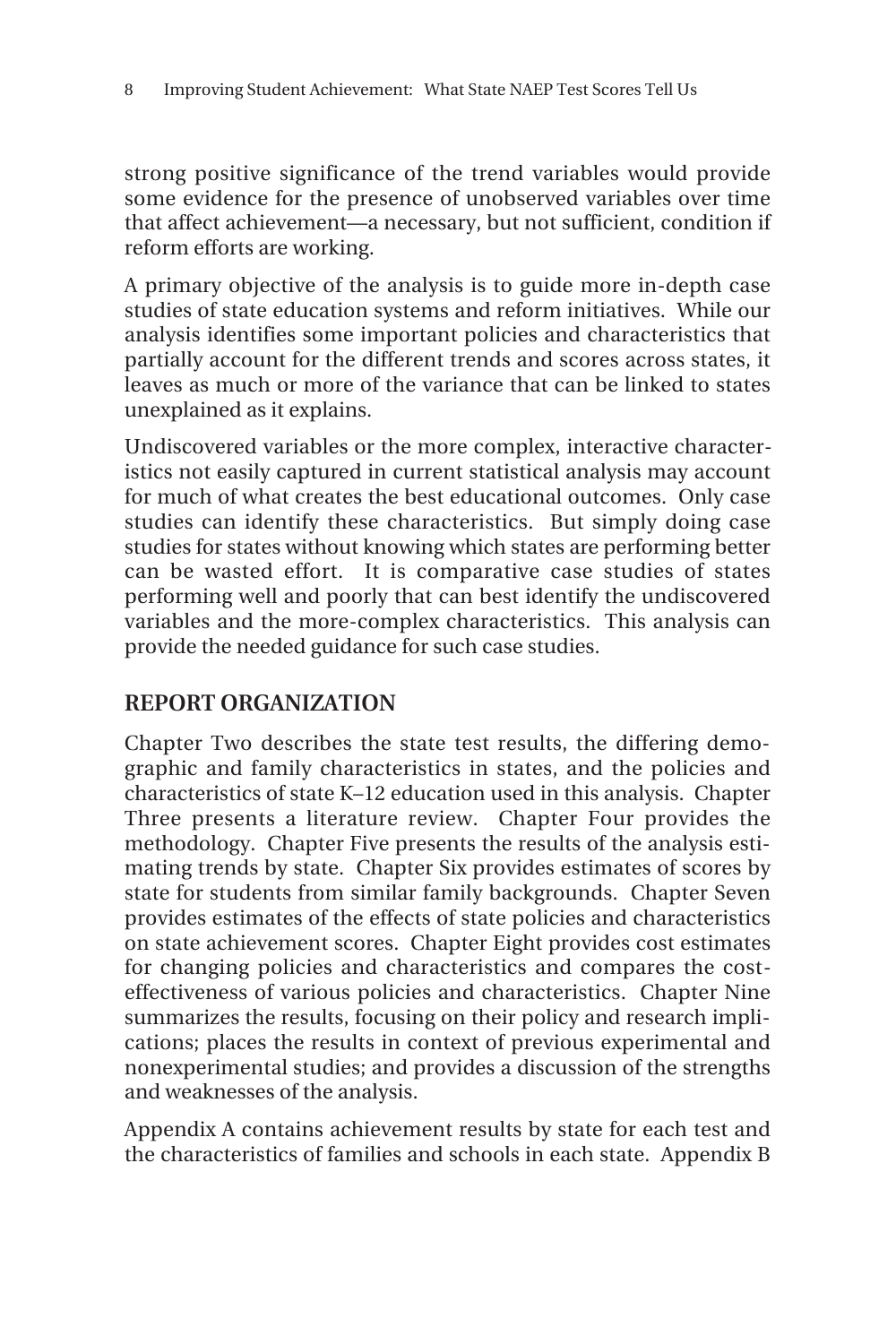provides exclusion and participation rates by state. Appendix C discusses potential sources of bias in measurements made at different levels of aggregation. Appendix D discusses the results of the Tennessee experiment and predicted results using our model. Appendix E presents the methods used to develop family control variables. Appendix F provides variable definitions. Appendixes G, H, I, J, and L provide the full regression results. Appendix K provides cost-effectiveness results for class size and teacher aides, based on the Tennessee experiment.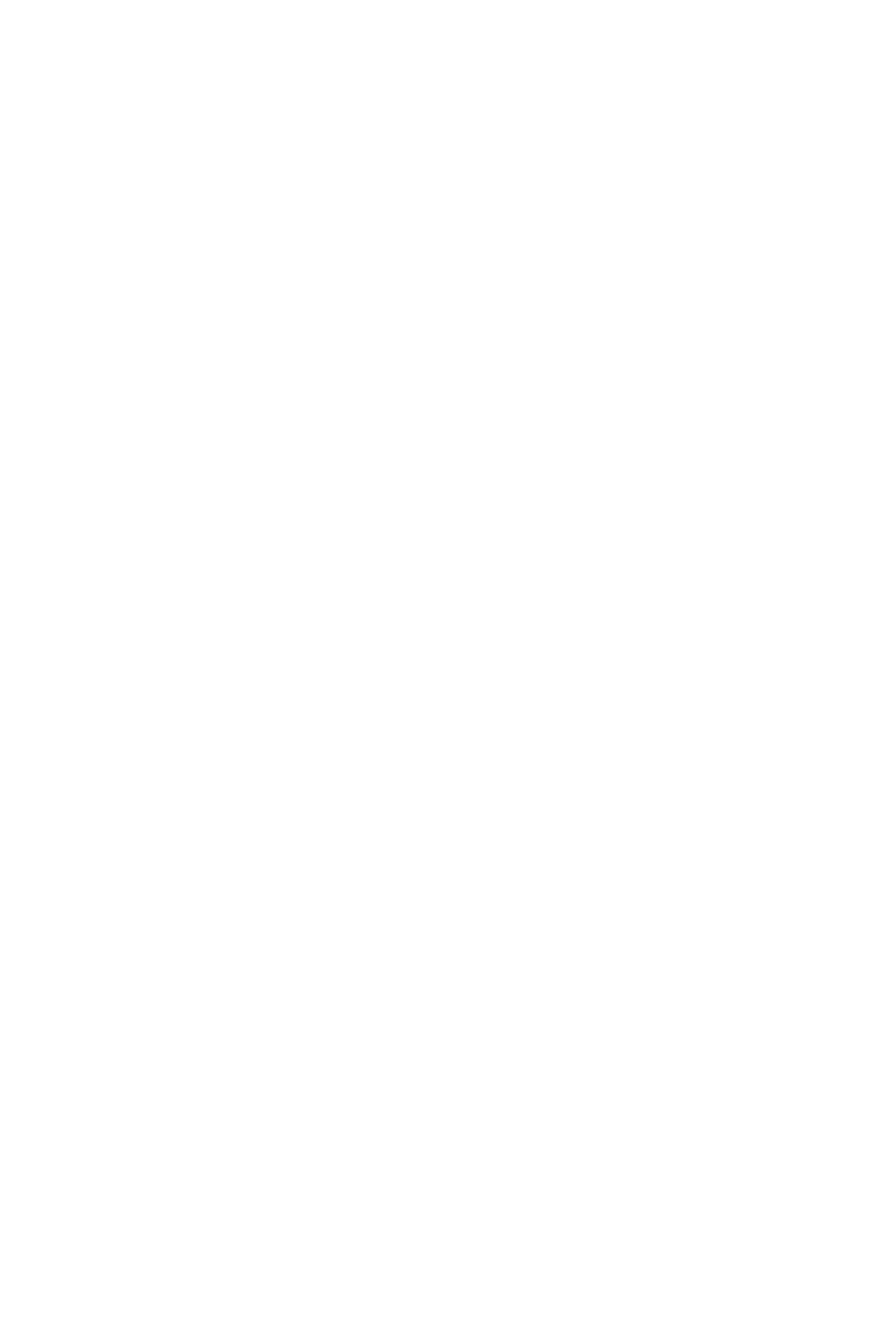## Chapter Two **THE STATE NAEP ACHIEVEMENT RESULTS AND STATE FAMILY AND EDUCATIONAL CHARACTERISTICS**

This chapter first describes the NAEP achievement tests and their results by state. Achievement scores partially reflect the characteristics of families in states, and we discuss the two components of family influence: family and social capital. We also contrast the differing family characteristics by state. Achievement scores also reflect the characteristics of educational systems, and we contrast the differing educational system characteristics by state.

## **NAEP ACHIEVEMENT TESTS**

The NAEP tests are the only tests using nationally representative samples of U.S. students that can be used to track long-term national trends and accurately measure differences between states. The tests have been given to national samples of 9-, 13-, and 17-year-old students beginning in 1969. The early tests were in science, math, and reading and were administered approximately every four years through 1988 and more frequently after 1988. Writing tests that could be compared over years were started in 1984, and geography, history, civics, and the arts have been tested more recently. State samples of students began in 1990, and seven state tests have been given in 4th-grade reading and math and 8th-grade math through 1996.

NAEP data collection takes students approximately 90 minutes to complete for a given subject. Matrix sampling of questions is used to allow testing a broad range of knowledge while limiting the time each student is tested. Bib spiraling of questions ensures that effects from the placement of questions within booklets and grouping of ques-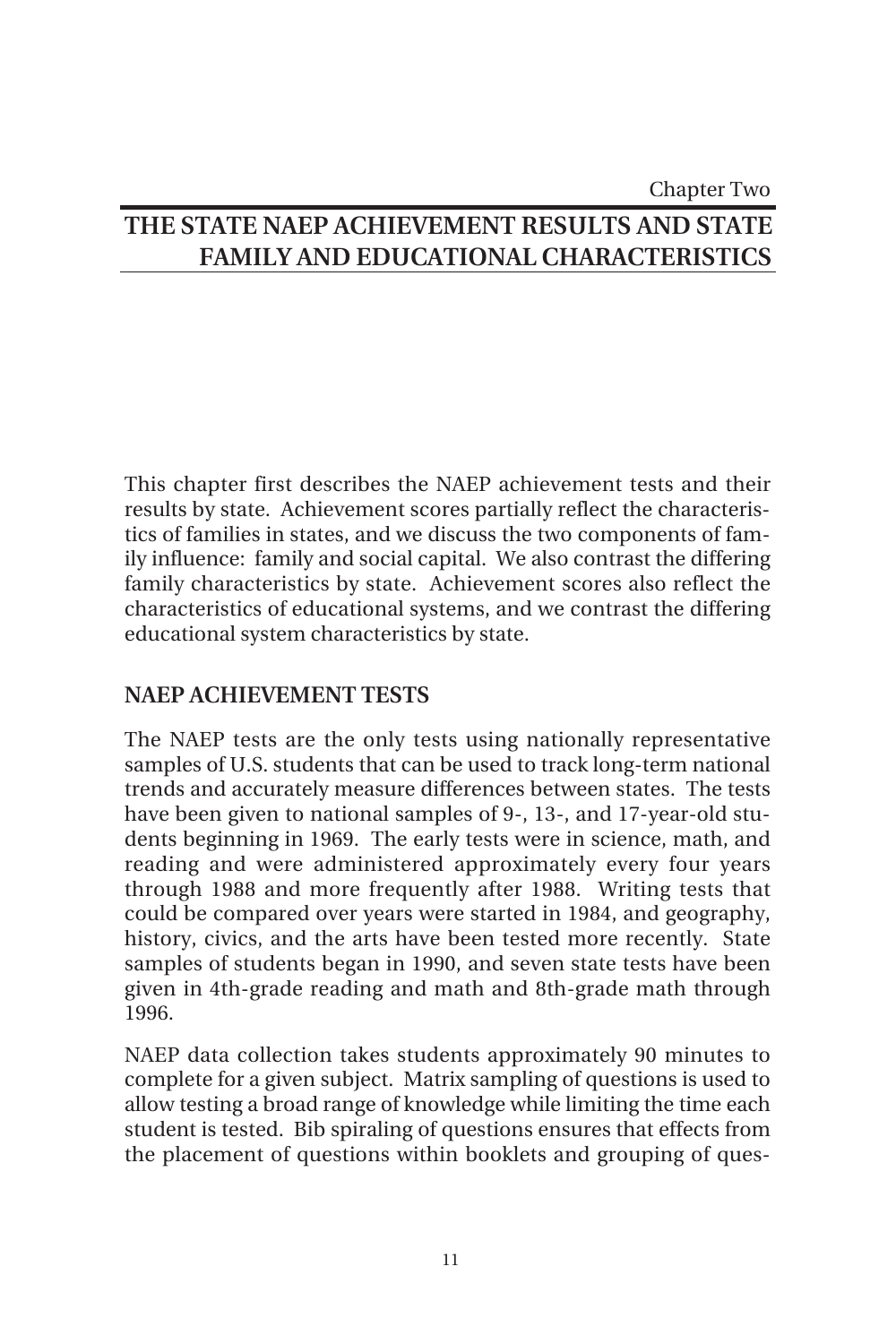tions are minimized. The NAEP state tests are not simply multiplechoice tests measuring basic skills. The tests have constructed response items requiring responses from a few sentences to a few paragraphs, thereby testing more critical thinking skills.

Table 2.1 shows descriptive characteristics of the seven state reading and math tests given from 1990 to 1996 (Shaughnessy et al., 1998; Miller et al., 1995; Reese et al., 1997; Campbell et al., 1996). 8th-grade math tests were given in 1990, 1992, and 1996. Fourth-grade math tests were given in 1992 and 1996, and 4th-grade reading tests were given in 1992 and 1994. The four tests in the 1990-to-1992 period sampled only public school students. The 1994 reading and the 1996 4th and 8th-grade math tests also sampled representative groups of private-school students in states. Our analysis is focused only on public school scores.

Schools in each state serve as the sample frame, and stratification occurs within each state based on the state's unique characteristics. Stratification is aimed at increasing representation of minority students and adequate samples in rural, suburban, and urban areas. The samples ranged from approximately 2,000 to 3,000 students per state and from 30 to 150 schools within states.

Since participation was voluntary, the sample of states changes from test to test. Thirty-six states in our analysis participated in either six

#### **Table 2.1**

**Description of Seven State NAEP Reading and Math Tests Given Between 1990 and 1996**

| Year | Subject | Grade<br>Level | <b>States</b><br>Tested | Range of Student<br>Samples | Range of School<br>Samples |
|------|---------|----------------|-------------------------|-----------------------------|----------------------------|
| 1990 | Math    | 8              | 38                      | 1,900-2,900                 | $30 - 108$                 |
| 1992 | Math    | 8              | 42                      | 2,000-2,800                 | $28 - 112$                 |
| 1992 | Math    | 4              | 42                      | 1,900-2,900                 | $44 - 143$                 |
| 1992 | Reading | 4              | 42                      | 1,800-2,800                 | $44 - 148$                 |
| 1994 | Reading | 4              | 39                      | 2,000-2,800                 | $51 - 117$                 |
| 1996 | Math    | 4              | 44                      | 1,800-2,700                 | $51 - 132$                 |
| 1996 | Math    | 8              | 41                      | 1,800-2,700                 | $30 - 116$                 |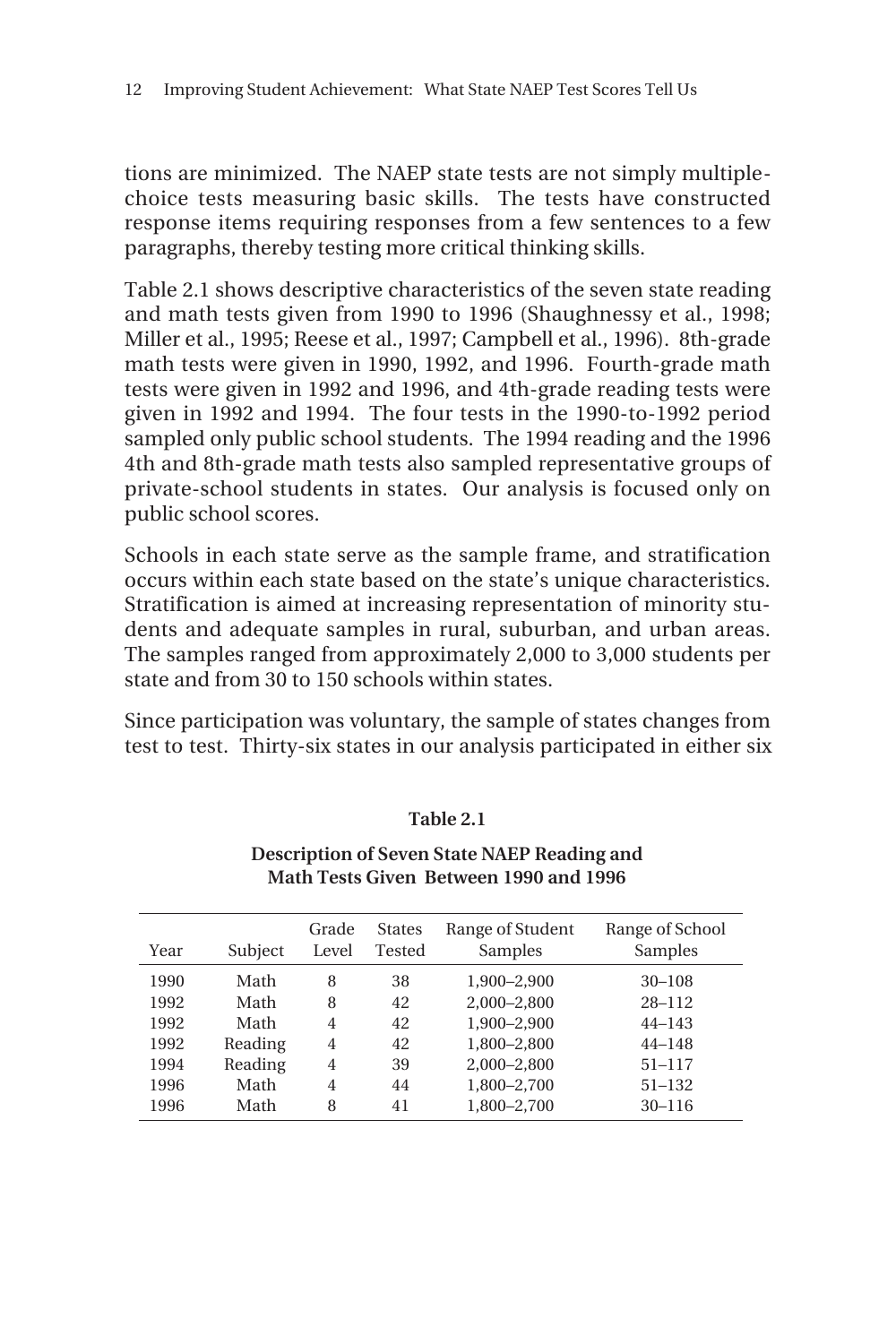or seven tests, and a total of 44 states participated in at least two tests.<sup>1</sup> Appendix A shows the states that took each test.

Two types of exclusions from testing are allowed: limited English proficiency (LEP) and individualized education plan and/or disabled student (IEP/DS). Approximately 1–2 percent of students nationally is excluded for LEP and about 4–6 percent for IEP/DS. Appendix B describes the exclusion criteria and shows the percentage exclusions by state for LEP and IEP/DS for each test. The range of variation across states for the average IEP/DS exclusion rate across tests is from 2.6 in North Dakota to 6.7 percent in Florida. The similar range for LEP exclusion is from 0.0 percent in Wyoming to 8.3 percent in California.

States show a fairly stable pattern across tests in exclusion rates, indicating uniformity in application of criteria over time. The crosssectional variation in exclusion rates across states appears to arise mainly from differences in actual incidence of LEP and IEP/DS students. For instance, the variation in LEP rates is mainly accounted for by recent Hispanic immigration. In Appendix B, we address possible issues of bias caused by exclusion rates, and see little evidence that would indicate any significant bias arising from differential exclusion rates.

Nonparticipation also has the potential to bias results if nonrandom and significant differences exist across states. Both entire schools and individual students can choose not to participate. A high proportion of the nonparticipation comes from school nonparticipation. Substitution is attempted in the case of nonparticipation. Nationally, participation rates after substitution are approximately 85 percent. The range of variation across states for average participation

\_\_\_\_\_\_\_\_\_\_\_\_\_\_

 $1$ Our methodology requires that a nationally representative sample of each racial and/or ethnic group be spread throughout at least several states. We eliminated Alaska and Hawaii because each contains significant proportions of unique racial and/or ethnic groups that do not have corresponding groups in other states. We eliminated the District of Columbia because it more closely resembles an urban school system and also because of the uniqueness in governance structure that involves both federal and district governments. It also has a unique mix of public and private school participation, in that most white students attend private school, while almost all other students attend public schools. We also eliminated Nevada, since it participated in only one test.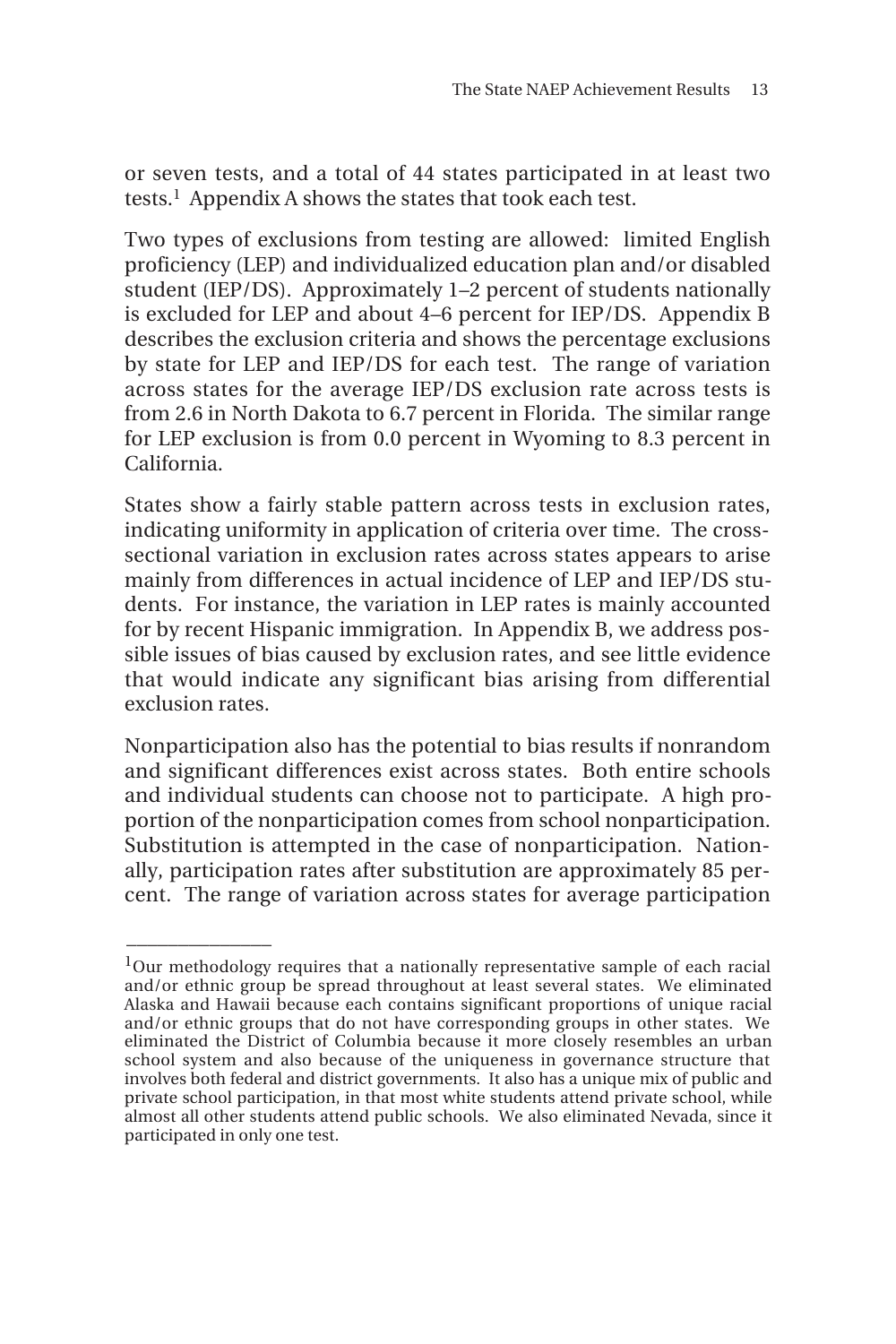across tests is from 74 to 100 percent (see Appendix B for participation by state by test and the discussion of bias).

There is some evidence that participation tends to be lower for schools with lower socioeconomic status (SES), resulting in a correlation across tests in participation rates. States with lower participation on one test also tend to have lower participation in other tests. We correct for the effects of participation differences by including the participation rate in the regressions and also by weighting our family variables by the **actual** participation by race for each test.

#### **STATE ACHIEVEMENT RESULTS**

The state scores are highly correlated across tests (at least 0.77 and usually above 0.85). So, we summarize the achievement scores in Figure 2.1 using the average across all tests in which each state participated. Appendix A provides the ranked scores for each test and the correlation matrix across tests. The pattern of scores shows that



**Figure 2.1—Average State NAEP Scores Across Seven Tests**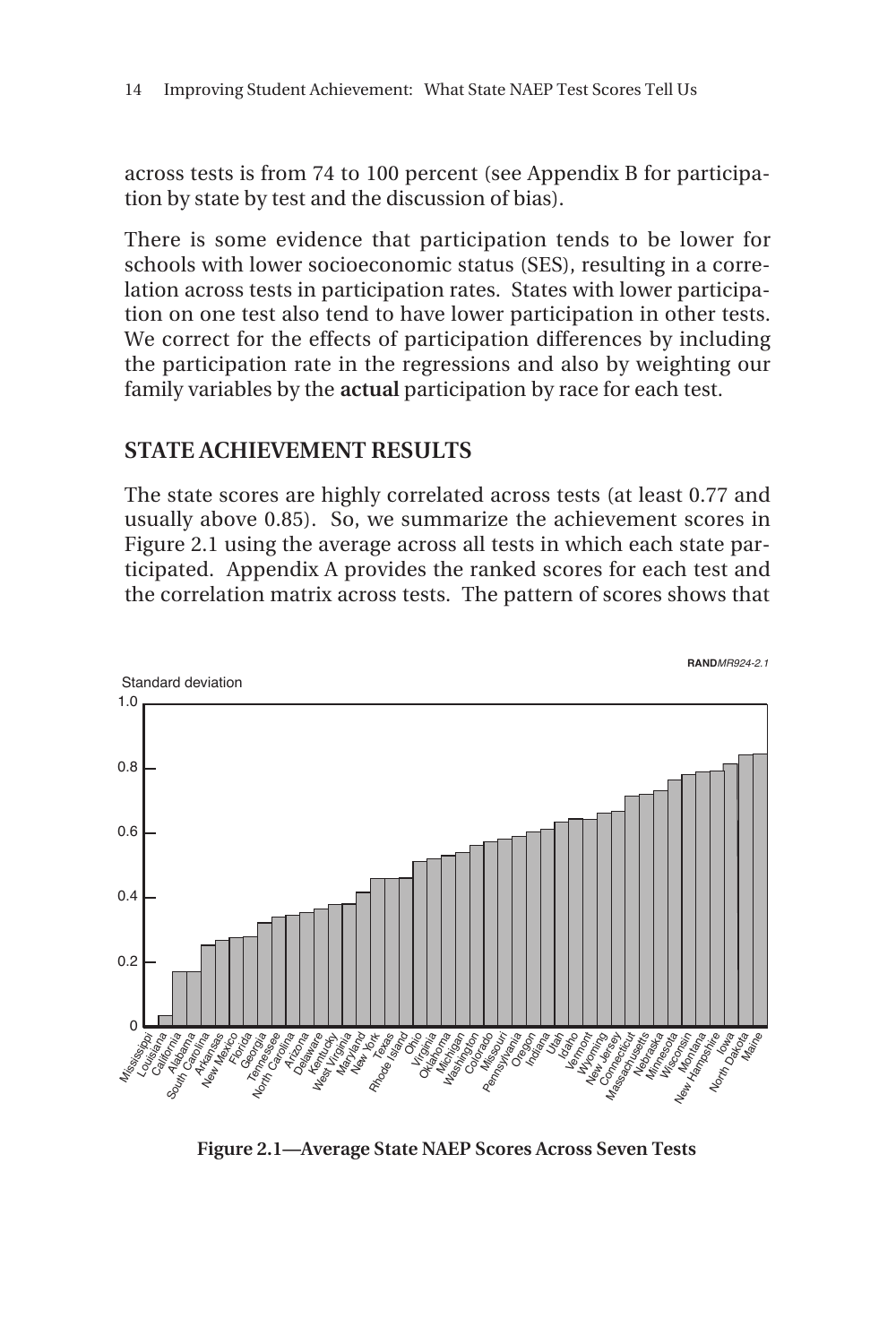smaller, more rural northern states are disproportionately in the upper part of the distribution, while southern states disproportionately appear in the lower part of the rankings. Highly urban eastern, midwestern, and western states tend to be closer to the middle of the distribution. However, exceptions are present in nearly all categories. The difference between the scores for the highest and lowest state is three-quarters to one standard deviation across tests. Average scores in the highest ranked state would be approximately between the 62nd and 67th percentile nationally, while average scores from the lowest state would be around the 33rd to 38th percentile. This represents a significant variation in test scores among students from different states.

#### **DIFFERENCES IN FAMILY AND DEMOGRAPHIC COMPOSITION AMONG STATES**

Research that attempts to explain the variance in test scores across populations of diverse groups of students shows that family and demographic variables explain the largest part of total explained variance. Among commonly collected family characteristics, the strongest associations with test scores are parental educational levels, family income, and race and/or ethnicity. Secondary predictors are family size, the age of the mother at the child's birth, and family mobility. Other variables, such as being in a single-parent family and having a working mother, are sometimes significant after controlling for other variables.<sup>2</sup> The states differ significantly in the racial or ethnic composition of students and in the characteristics of the families of students, so it would be expected that a significant part of the differences in the NAEP test scores might be accounted for by these differences.

Table 2.2 summarizes the differences among states in our sample for eight family and demographic measures for families with children 8

 $\overline{\phantom{a}}$ 

<sup>&</sup>lt;sup>2</sup>See Grissmer et al. (1994) and Appendix E for estimates of the relationships between national achievement scores and family characteristics for a national sample of 8th graders of almost 25,000 students. The family characteristics commonly available for analysis are often proxies for other variables that actually measure different behavior within families. When such variables as reading time with children, home environment, parenting styles, and measures of the characteristics of the relationships within families are available, they usually replace part of the effects from the more commonly available variables.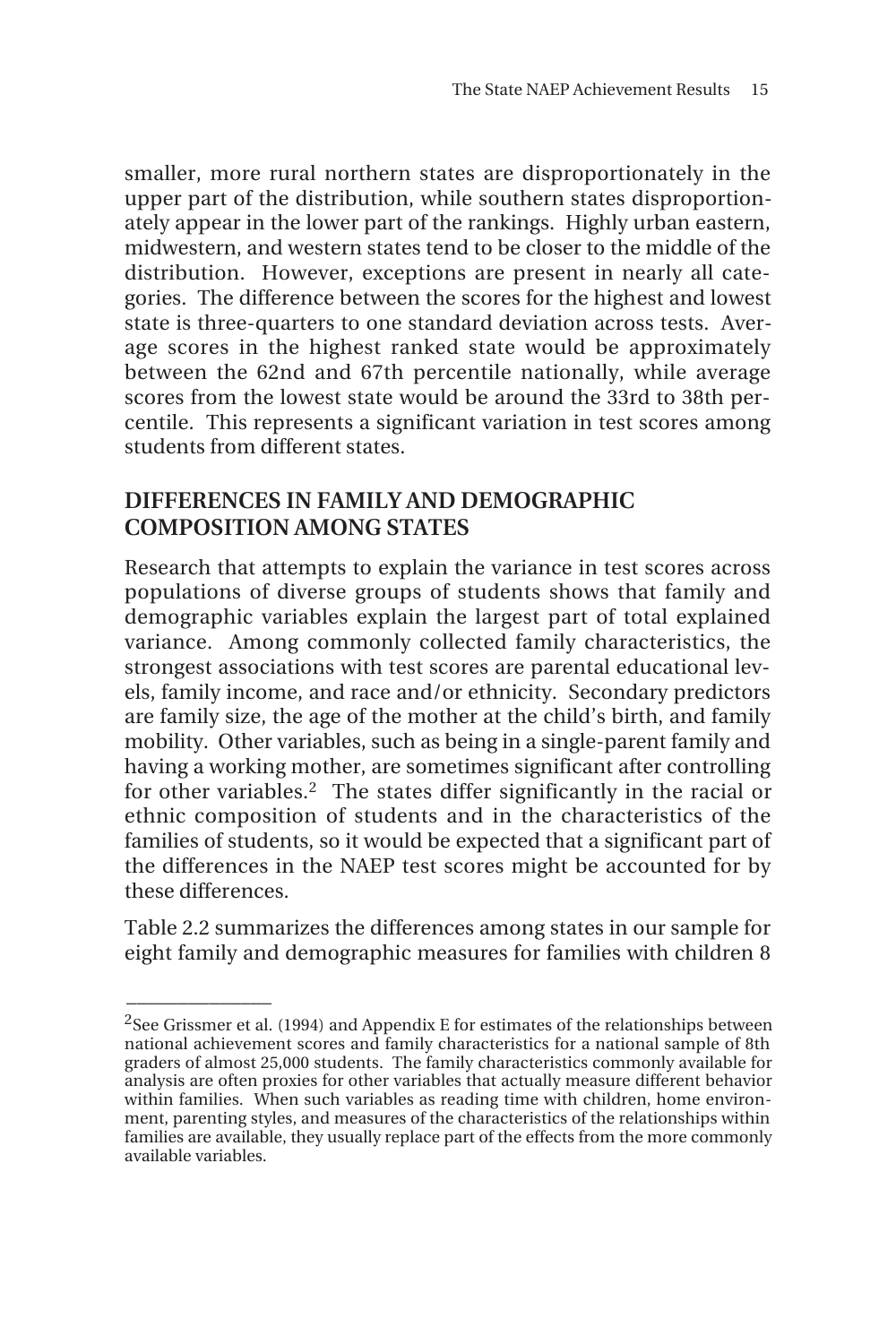to 10 years old. Appendix A provides these measures by state. The racial and demographic composition of states varies dramatically, with less than 1 percent of students being black in many small northern states to almost 50 percent in Mississippi. The Hispanic student population is less than 5 percent in most states, but rises to almost 50 percent in New Mexico.

States also vary considerably in the average levels of parental education. For instance, the highest educational level of parents being college graduates varies from less than 20 percent in Mississippi, Arkansas, Louisiana, Kentucky, and West Virginia to over 36 percent in New Hampshire, New Jersey, Vermont, Utah, and Connecticut. The percentage having no high school diploma varies from about 20 percent in Texas, California, and Mississippi to less than 5 percent in Utah, Nebraska, North Dakota, and Minnesota. Family income varies significantly, from less than \$28,000 in Mississippi and Arkansas to over \$48,000 in Connecticut and New Jersey. States differ in the proportion of births to teen mothers—a proxy for the

|                                                |            | Range of Variation |         |  |
|------------------------------------------------|------------|--------------------|---------|--|
| Characteristic                                 | Mean Value | Minimum            | Maximum |  |
| Black <sup>a</sup> $(\%)$                      | 12.5       | 0.2                | 48.4    |  |
| Hispanic <sup>a</sup> (%)                      | 9.6        | 1.7                | 49.8    |  |
| College graduate <sup><math>a</math></sup> (%) | 25.9       | 17.5               | 40.0    |  |
| No HS Diploma <sup>a</sup> (%)                 | 14.5       | 5.9                | 25.9    |  |
| Family income <sup>a</sup> (\$000)             | 35.0       | 25.1               | 49.0    |  |
| Teen births <sup>b</sup> $(\%)$                | 12.8       | 7.2                | 21.3    |  |
| Single parent <sup>a</sup> $(\%)$              | 18.9       | 10.1               | 31.6    |  |
| Working mothers <sup>a</sup> (%)               | 69.4       | 53.9               | 78.5    |  |
| Family mobility <sup>c</sup>                   | 64.8       | 50.0               | 75.9    |  |

**Range of Variation in Family Characteristics Across States in Our Analysis**

**Table 2.2**

a SOURCE: 1990 Census; characteristics are for families with children 8– 10 years old.

<sup>b</sup>SOURCE: Statistical Abstract, 1993, Table 102.

<sup>c</sup>Family did not move in last two years. SOURCE: 1992 4th grade NAEP tests.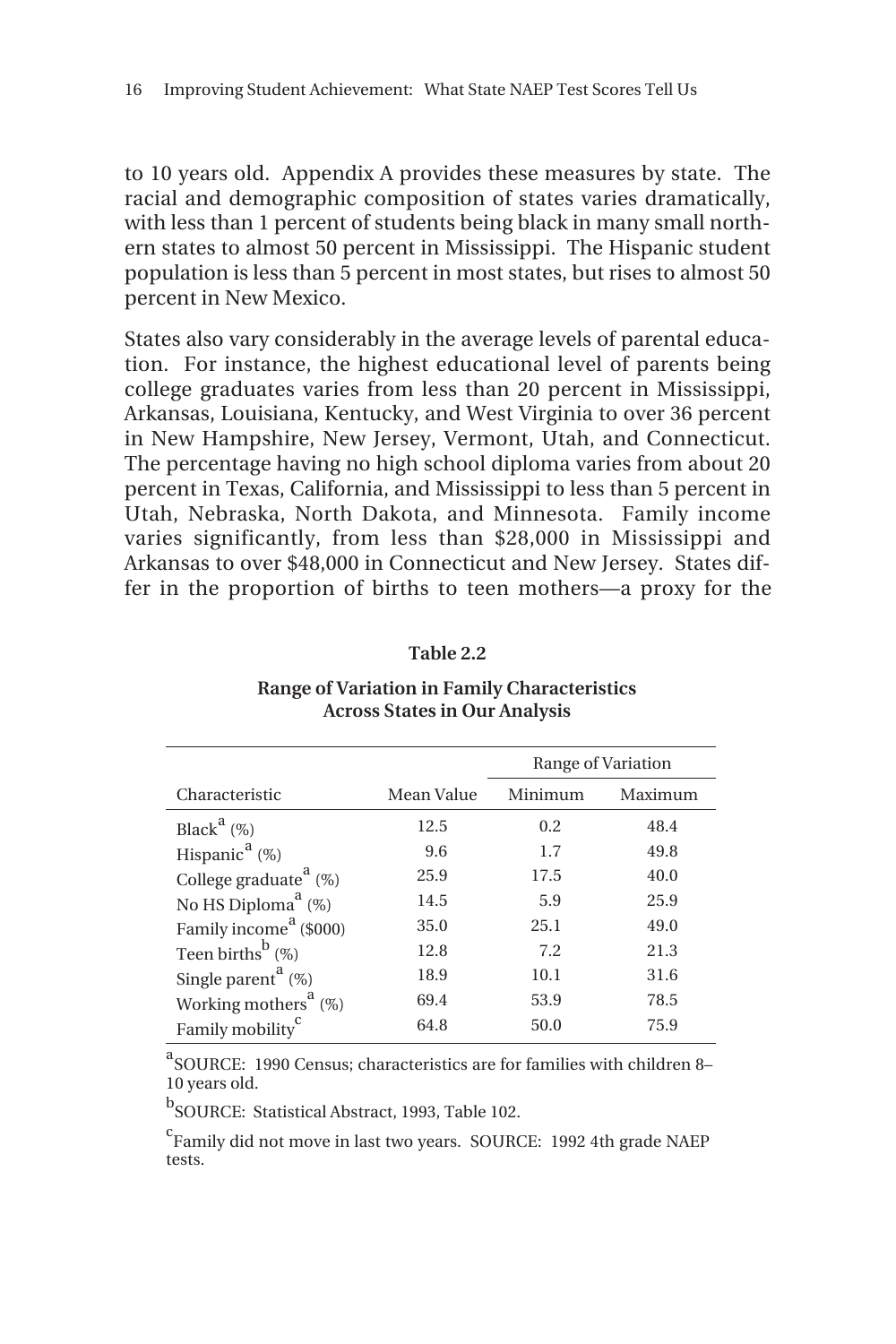mother's age at a child's birth—from less than 8 percent in New Hampshire, Massachusetts, North Dakota, and Minnesota to over 18 percent in Arkansas and Mississippi. The percentage of singleparent families varies from under 12 percent in Idaho, Minnesota, and Utah to over 25 percent in South Carolina, Louisiana, and Mississippi. The percentage of working mothers varies from less than 60 percent in West Virginia, Kentucky, and Louisiana to almost 80 percent in Iowa, New Hampshire, and Nebraska. Finally, a measure of family mobility—the percentage of families who did not move in the last two years—varies from less than 55 percent in Texas, Arizona, California, and Florida to over 74 percent in Vermont, New Hampshire, and North Dakota.

It is clear that the states start with very different student populations to educate, and state test scores may largely reflect the difference in the ways that families and racial and/or ethnic groups are distributed among the states. For instance, a cursory review of the NAEP results shows that the states that score highest—small northern rural states—typically have among the highest levels of family income and parental education, while the lowest-scoring southern states have among the lowest levels of income and education.

## **FAMILY CAPITAL AND SOCIAL CAPITAL**

The variance in scores explained by family characteristics arises from two sources: family human capital and social capital. Family capital refers to the characteristics within families that create higher achievement that would stay with families as they relocate. Family capital reflects innate characteristics passed from parent to child, the different quality and quantity of resources within families, and the different allocation of these resources toward education and each child (Becker, 1981, 1993).

Social capital usually refers to long-term capacities existing within communities and school districts or states, outside of individual family capital, that affect achievement but are outside of explicit control of the educational system (Coleman, 1988, 1990). Differences in social capital can arise partly from the long-term differences in joint characteristics of the families in geographical areas but can also arise from the different economic and social institutions present. Social capital influences achievement through such things as peer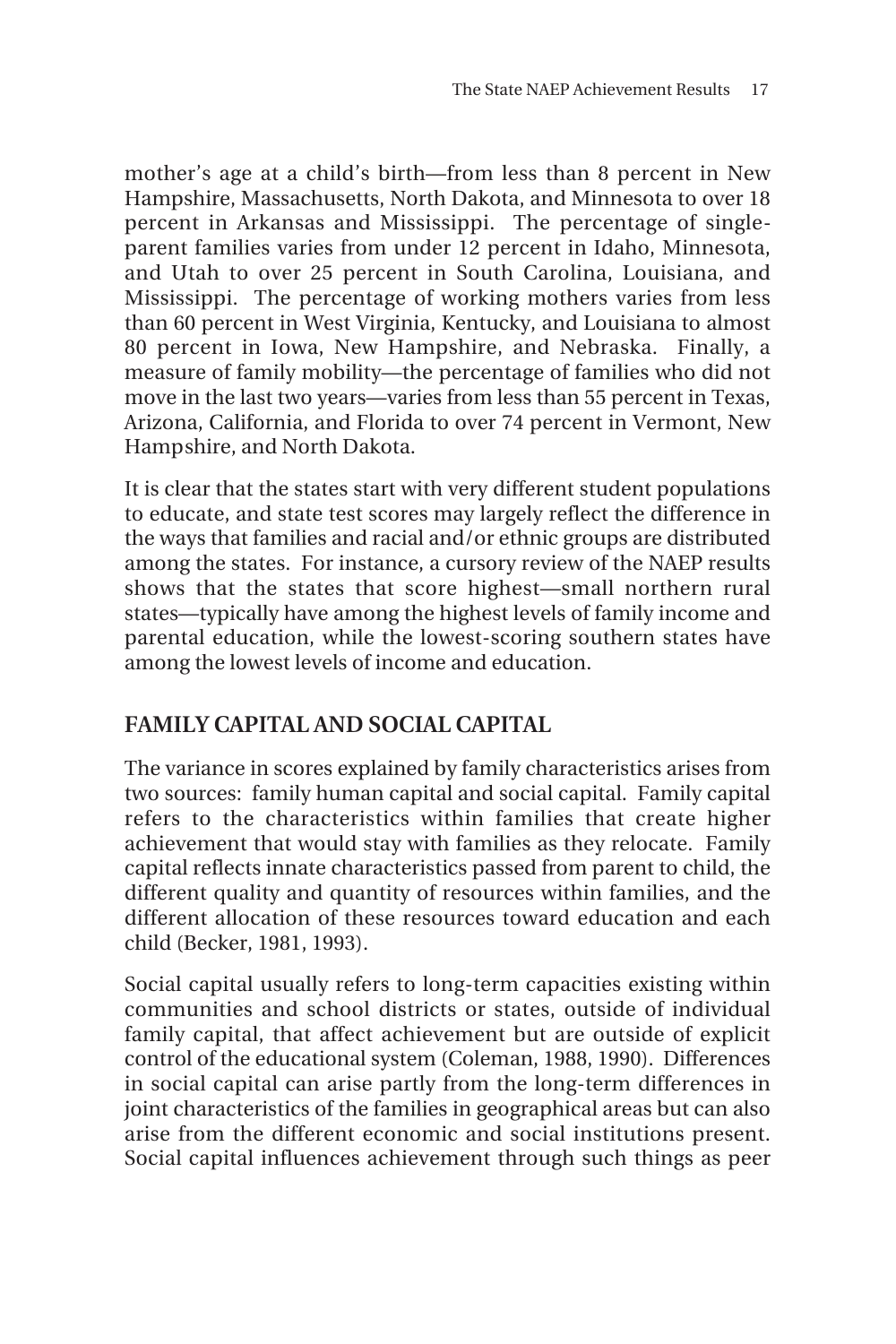effects, quality of communication and trust among families in communities, the safety of neighborhoods, and the presence of community institutions that support achievement.

If families and economic and social institutions were randomly distributed across communities and states, few differences in social capital would arise, but there would still be significant differences between individual scores because of family-capital differences. However, families and social and economic institutions are not randomly distributed but tend to be grouped together by level of family capital in communities and states creating social capital. More social capital arises in communities and states having higher income and more educated families. Thus, the achievement scores across schools, communities, and states differ partly because their families differ in their internal capacity to produce achievement and partly because families with similar characteristics are grouped in communities or states creating different levels of social capital that can change the average achievement for their children.

Accounting for these differences due to family and social capital is critical before the contributions of the educational system can be assessed. It can be difficult to determine, empirically or even conceptually, where the effects of family capital end and those of social capital begin, or where those of social capital end and those of schooling begin. This is because families with higher family capital tend to seek, have better access to, and create areas of high social capital, and part of the expression of social capital is to influence the educational policies and practices of schools. Thus, communities with higher income and more educated families usually have higher per-pupil spending and smaller class sizes.

However, there are also significant nonfamily influences that create different educational policies and characteristics in school districts and states. The correlation between the key characteristics of educational systems and family characteristics across states shows the expected positive correlation of per-pupil expenditures, pupilteacher ratio, and teacher salary with family income and parental education (see Appendix A). However, the correlation is usually less than 0.5. For instance, pupil-teacher ratio is correlated at less than 0.3 with any family variable. Thus, a significant amount of variation exists in state educational characteristics independent of socialcapital effects.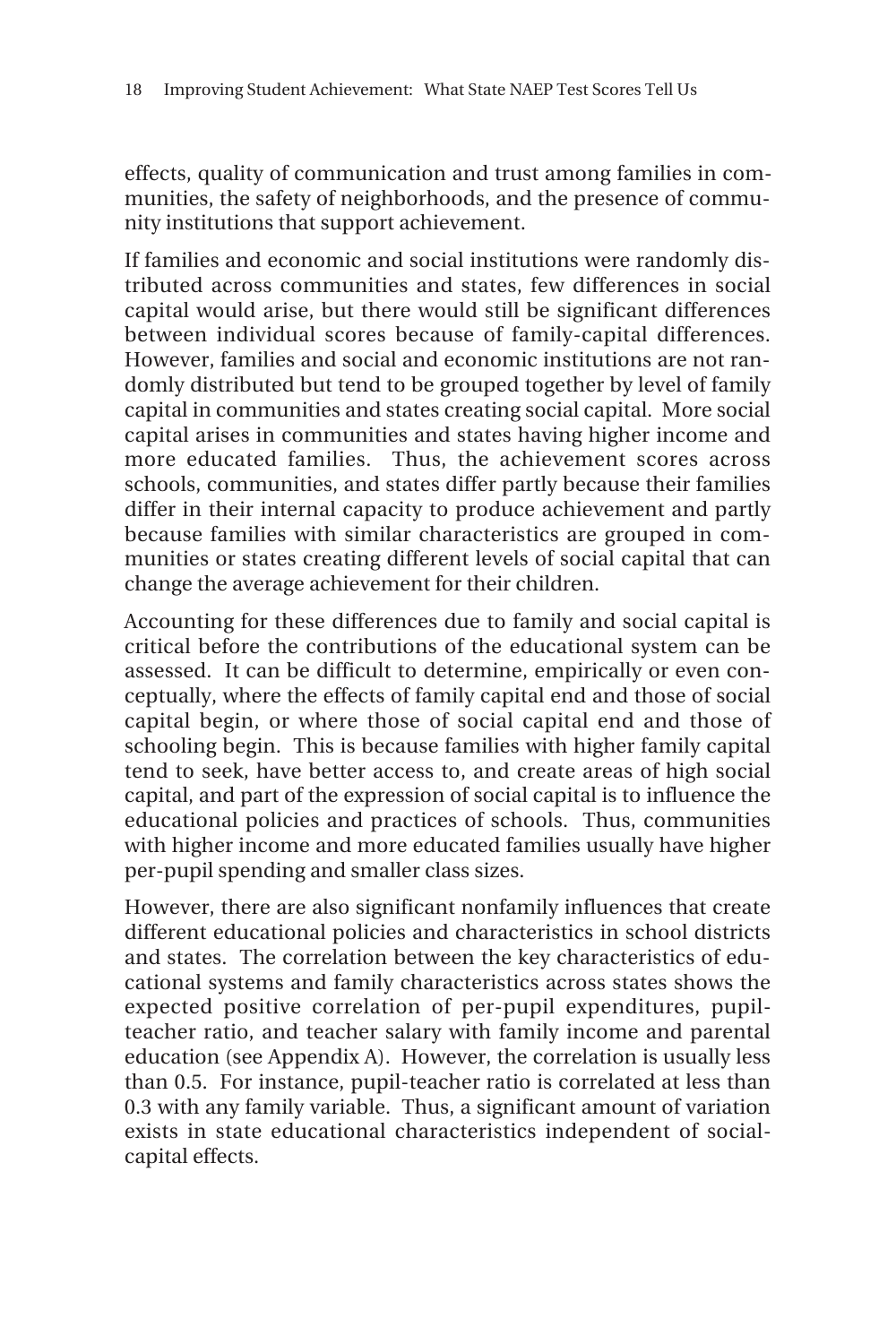#### **DIFFERENCES IN STATE EDUCATION CHARACTERISTICS**

There are several sources of nonfamily influence on state education policies and characteristics. Since educational funding and policymaking are inherently political processes, differences in political persuasion and leadership at all levels of policymaking can produce differences that do not reflect the characteristics of families. The courts have also influenced school policies through enforcement of policies designed to produce equity and adequacy in educational opportunity. The states also differ widely in their historical reliance on various sources of taxation for education and in their reliance on local, state, and national sources of funding. Thus, states and communities will have different vulnerabilities to economic cycles that can influence educational spending in states and communities.

Simple differences in population density also produce significant differences in average class and school sizes in more rural and urban states.3 The relative influence of teacher unions and other stakeholders can also vary by state. For instance, some states prohibit collective bargaining contracts for teachers. The quite different distribution of teachers with different experience levels across states is partly caused by the dynamics of the baby-boom and -bust enrollments in the 1960s and 1970s and partly by the different population growth rates in states in the 1980s and 1990s (Grissmer and Kirby, 1997).

Another reason states have not followed similar policies is that little consensus existed from educational research and development about which policies are successful. So, states have tried a wide variety of different approaches to improving their educational systems. The net result of both family and nonfamily influences is a significant variance in educational policies among states. We illustrate the differences using six common measures: per-pupil spending, pupilteacher ratio, teacher salary, teacher degree levels, teacher experience, and proportion of children in public prekindergarten.

 $\overline{\phantom{a}}$ 

<sup>&</sup>lt;sup>3</sup>Schools that have only enough pupils for one or two classes per grade will generally have smaller class sizes if there is a maximum class size, above which classes must be divided. The average class size will approach uniformity as the number of students increases to fill more and more classes per grade.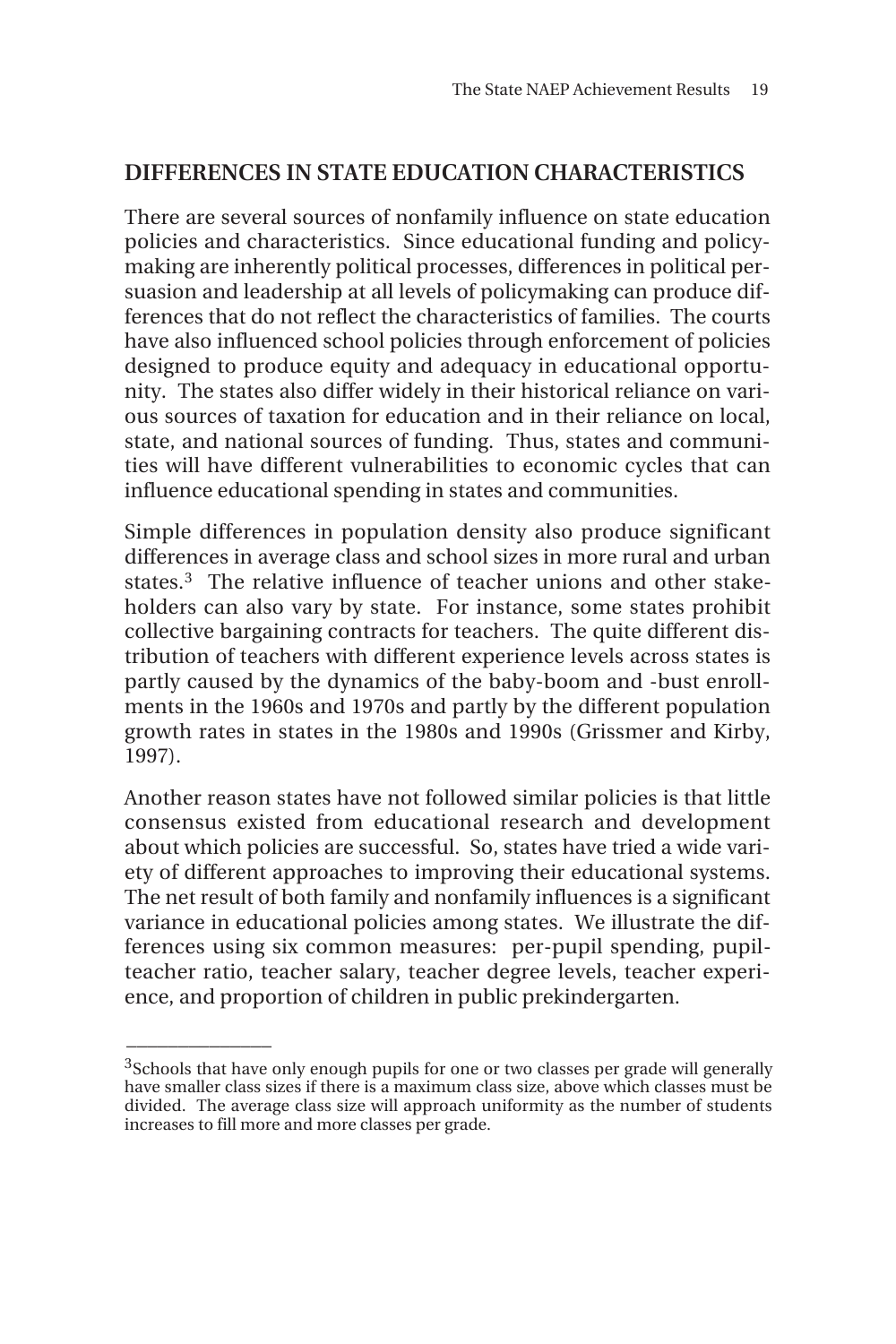Table 2.3 summarizes the range of these measures for states in our analysis during the period of schooling for our NAEP sample. Appendix A has measures for each state. Estimates of pupil-teacher ratio for regular students vary, with the largest ratios—over 25 in Utah and California—to the smallest—under 15 in New Jersey, Connecticut, and Vermont. Estimates for per-pupil spending for regular students (adjusted for COL differences) show less than \$4,400 per pupil in Utah, Mississippi, and Alabama to almost \$9,000 in New Jersey and New York. Average teacher salary levels (adjusted for COL differences) vary from less than \$31,000 in Mississippi, Alabama, and New Mexico to over \$40,000 in New York, Connecticut, and Massachusetts. These salary differences reflect variance in levels of teacher experience and education, as well as real differences in pay for teachers with similar experience and education (Chambers, 1996).

The educational levels of teachers vary considerably, from less than 20 percent with advanced degrees in North Dakota and Idaho to over

**Table 2.3**

|                                             |            | Range of Variation |         |  |
|---------------------------------------------|------------|--------------------|---------|--|
| Characteristic                              | Mean Value | Minimum            | Maximum |  |
| Pupil-teacher ratio <sup>a</sup>            | 18.1       | 14.2               | 26.4    |  |
| Per-pupil expenditure <sup>a, b</sup>       | 5,957      | 4.000              | 9.200   |  |
| Teacher salary <sup>a, b</sup>              | 34,360     | 28,320             | 44,020  |  |
| Teachers without advanced                   |            |                    |         |  |
| degree <sup><math>a</math></sup> (%)        | 57.3       | 15.0               | 88.0    |  |
| 0–3 years of experience <sup>a</sup> $(\%)$ | 9.6        | 3.3                | 14.0    |  |
| 20 or more years of                         |            |                    |         |  |
| experience <sup>a</sup> $(\%)$              | 24.0       | 15.2               | 37.9    |  |
| Students in public                          |            |                    |         |  |
| prekindergarten <sup>a</sup> $(\%)$         | 6.8        | 0.2                | 30.8    |  |
| Teachers reporting inade-                   |            |                    |         |  |
| quate resources <sup>c</sup> $(\%)$         | 40.1       | 17.0               | 57.0    |  |

#### **Range of Variation in State Educational Characteristics Among States in Our Analysis**

aSOURCE: The Digests of Educational Statistics (1980–1998). See Appendix F for more specific sources.

bConstant 1993–1994 dollars adjusted for cost-of-living differences across states.

cNAEP teacher survey for 4th-grade teachers in 1992.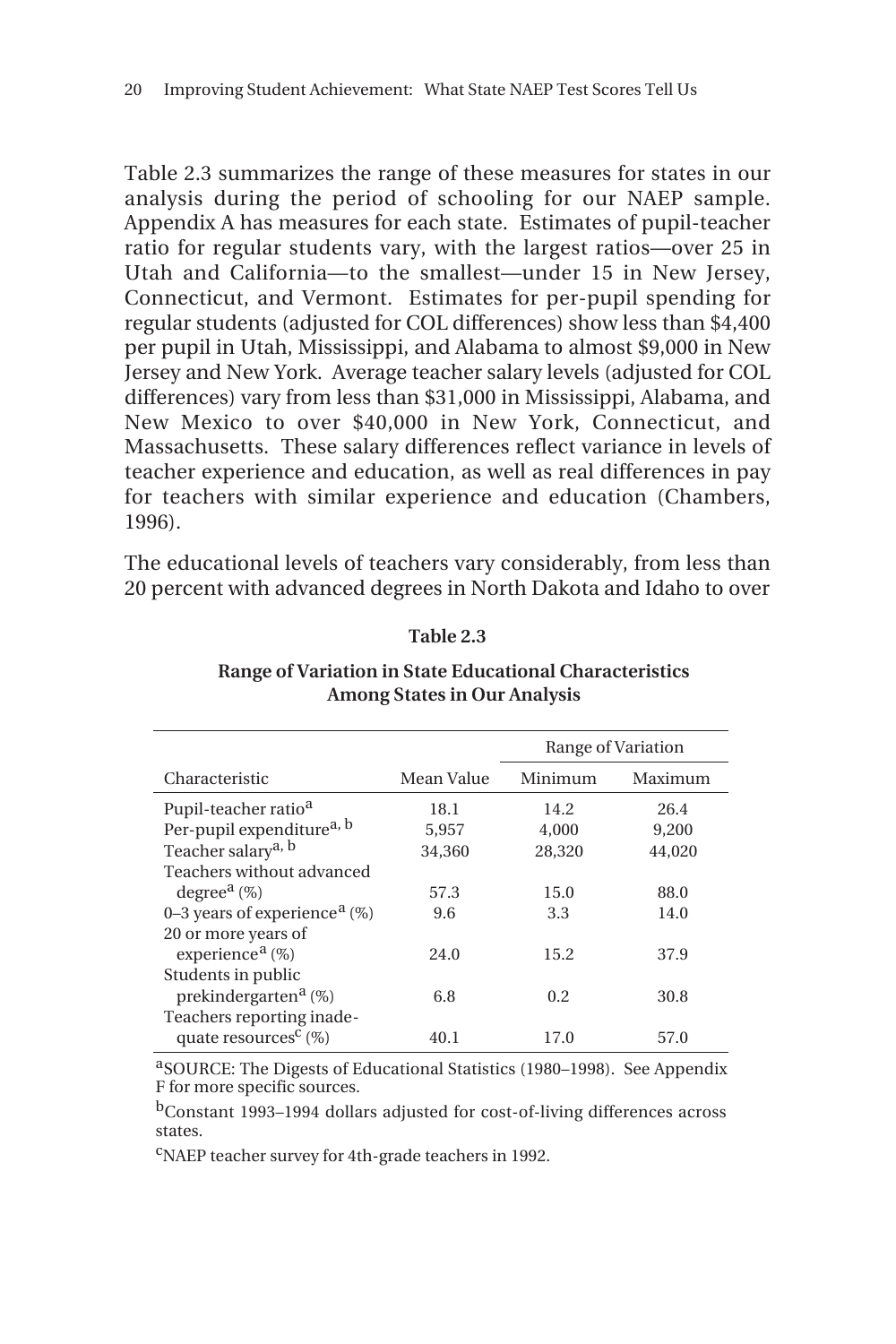80 percent in Connecticut and Indiana. The percentage of teachers with 25 or more years of teaching experience varies from over 30 percent in Michigan and Connecticut to less than 11 percent in West Virginia, Texas, and New Mexico. The percentage of children attending public prekindergarten programs varies from over 15 percent in Texas, Wisconsin, and Maryland to less than 2 percent in Mississippi, Indiana, North Carolina, and New Hampshire. Finally, the percentage of teachers that indicated the lowest categorical level for the adequacy of teaching resources varied from less than 25 percent in Nebraska, Wyoming, Iowa, and Montana to over 54 percent in Utah, Louisiana, Alabama, and Rhode Island. Such large variance in key variables improves the chances that analysis of state scores can measure their effects.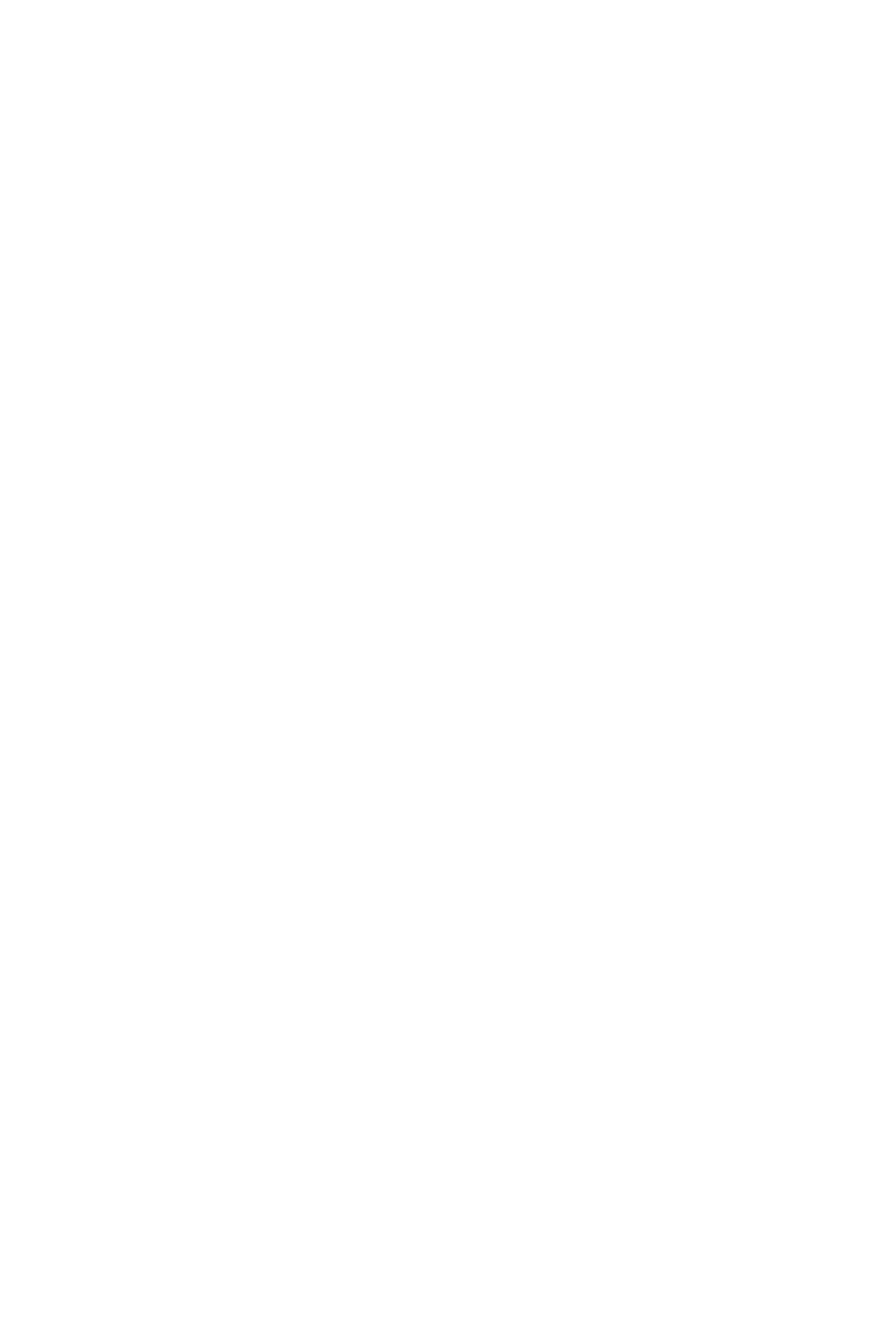# Chapter Three **REVIEW OF THE LITERATURE**

Our literature review traces the changing debate about the effectiveness of additional resources in education and the effects of specific uses of resources on educational outcomes. Two-thirds of the total variation in per-pupil spending is between states, with only onethird within states. Besides the wide variation in average spending by state, the states also differ markedly in how the resources are spent. Surprisingly, almost all of the variance in the expenditure patterns between states can be captured by a few variables. Educational systems can hire more teachers to lower class size or support instruction, provide teachers higher salaries, provide teachers with more resources for teaching, or add an additional year of school at the preschool level. These four categories of expenditures (together with a per-pupil transportation and incidence of special education and LEP) account for 95 percent of the variance in per-pupil expenditures across states. So, these categories capture the major differences in the ways resources are used across states.

The schooling variables in our analysis correspond to these strategies: pupil-teacher ratio, teacher salary, teacher-reported adequacy of resources for teaching, and public prekindergarten participation. Two major sources of variance in teacher salary arise from differing experience and education of teachers. Our review of the previous literature will focus on these resource-intensive variables.

The debate about the effectiveness of total and specific resource uses mainly revolves around different interpretations from literature reviews and different conclusions about how educational resources have changed nationally from 1970 to 1996 and whether these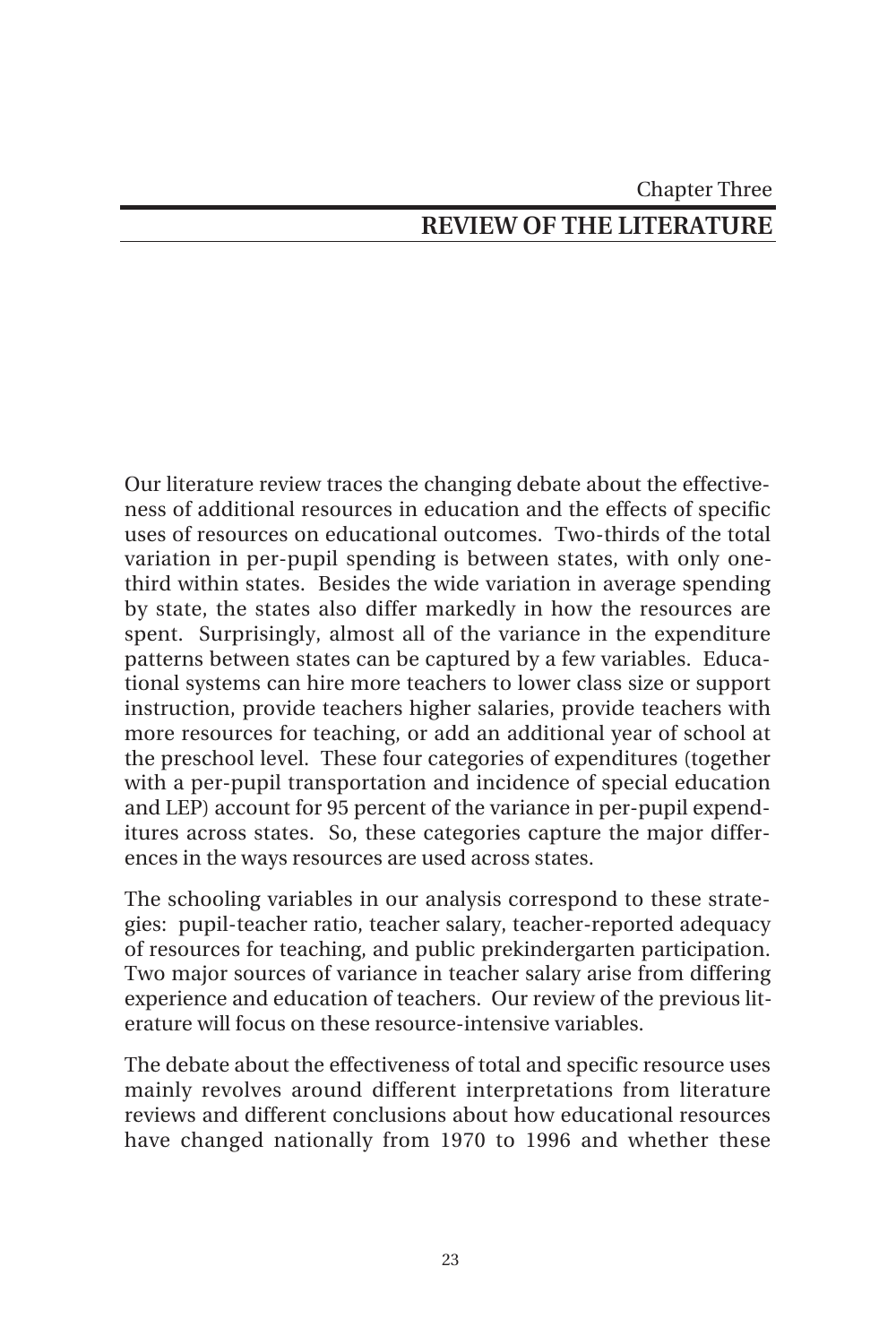changes are reflected in achievement scores. We address the latter debate first.

#### **EVIDENCE FROM NATIONAL EDUCATIONAL RESOURCE GROWTH AND ACHIEVEMENT TRENDS**

Measured in constant dollars using the standard Consumer Price Index to adjust for inflation, expenditures per pupil doubled between the late 1960s and the early 1990s. Hanushek (1994, 1996, 1999) cites an apparent lack of achievement gains in this period as support for the ineffectiveness of additional resources. The most visible measure of achievement—SAT scores—declined in this period. While the SAT scores can be easily discounted as valid measures of school achievement trends because of self-selection, Hanushek also cites the NAEP scores of representative samples of 9-, 13- and 17-year-old students as showing no clear positive trends.1

Other studies, however, provide a different interpretation of this evidence. Rothstein and Miles (1995) suggest that using the Consumer Price Index to adjust educational expenditures overstates the growth, since education is highly labor intensive. Use of more-appropriate indices for adjustment of educational expenditures provides much lower estimates of real growth—approximately 60 percent rather than 100 percent (Rothstein and Miles, 1995; Ladd, 1996a).

Even this smaller increase appears to overestimate the additional resources available to boost achievement scores. A significant part of the smaller estimated increase went for students with learning disabilities, many of whom are not tested.2 A significant part also went for other socially desirable objectives that are only indirectly related

 $\overline{\phantom{a}}$ 

<sup>&</sup>lt;sup>1</sup>See Grissmer et al. (1994) and Grissmer (forthcoming) for comparisons of SAT and NAEP scores and discussions of the flaws in the SAT scores.

<sup>2</sup>There is agreement that a disproportionate portion of the expenditure increase during the NAEP period was directed toward special education (Lankford and Wyckoff, 1996; Hanushek and Rivkin, 1997). Hanushek and Rivkin estimate that about a third of the increase between 1980 and 1990 was related to special education. NAEP typically excludes about 5 percent of students who have serious learning disabilities. However, special education counts increased from about 8 percent of all students in 1976 to 1977 to about 12 percent in 1993 to 1994. These figures imply that 7 percent of students taking the NAEP tests were receiving special education resources in 1994, compared to 3 percent in 1976 to 1977. This percentage is too small to have much effect on NAEP trends, but it should in principle have had a small positive effect.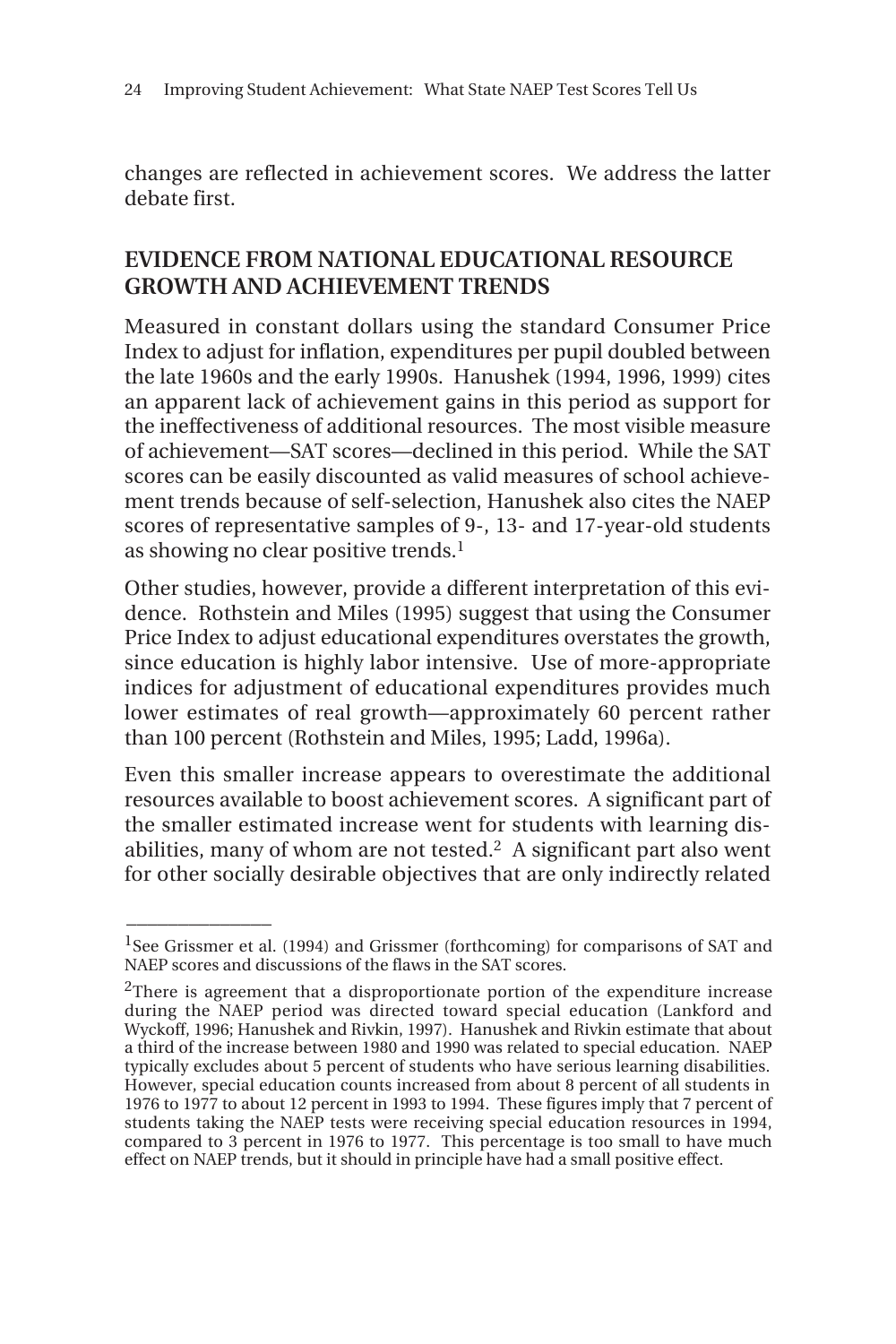to academic achievement. Taking into account better cost indices and including only spending judged to have been directed at increasing achievement scores for tested students, Rothstein and Miles (1995) concluded that the real increase in per-pupil spending for achievement of tested students was approximately 35 percent, rather than 100 percent.

This increase was disproportionately spent on compensatory programs directed toward minority and lower-income students or toward programs that might have disproportionate effects on their scores. Pupil-teacher ratios were significantly reduced nationwide in this period, and experimental evidence now suggests that minority and low-income students have much larger effects on achievement from such reductions (Finn and Achilles, 1999; Krueger, 1999a). If resources matter, the effects should be disproportionately seen in the scores of minority and lower-income students.

Overall NAEP scores show small to modest gains. Gains occurred in all three subjects (math, reading, and science) for 9- and 13-year-old students and in math and reading for 17-year-old students from the early 1970s to 1992 (Digest of Educational Statistics, 1995). The gains in science and reading were small—approximately 0.10 standard deviation (3 percentile points) or less for all age groups. However, math gains were larger for 9- and 13-year-old students—between 0.15 and 0.30 standard deviation. However, these aggregate results mask important differences for racial and/or ethnic groups.

During this period, substantial gains occurred for both Hispanic and black students and for lower-scoring white students (Hauser, 1998; Grissmer et al., 1994; Grissmer et al., 1998a; Grissmer et al., 1998b; Hedges and Nowell, 1998). For instance, black gains between 0.30 and 0.80 standard deviation occurred for almost all subjects for each age group. Hispanic gains were also much larger than white gains. NAEP scores show flat or minor gains only for white students not classified as disadvantaged—the majority of students.

Analysis of the cause of these gains suggests that changes in family characteristics could explain the smaller white score gains but could not explain most of the large minority gains (Grissmer et al., 1994; Cook and Evans, 1997; Grissmer et al., 1998b; Hedges and Nowell, 1998). Grissmer et al. (1998b) suggest that the timing and regional pattern of black score gains in the 1970s and 1980s are consistent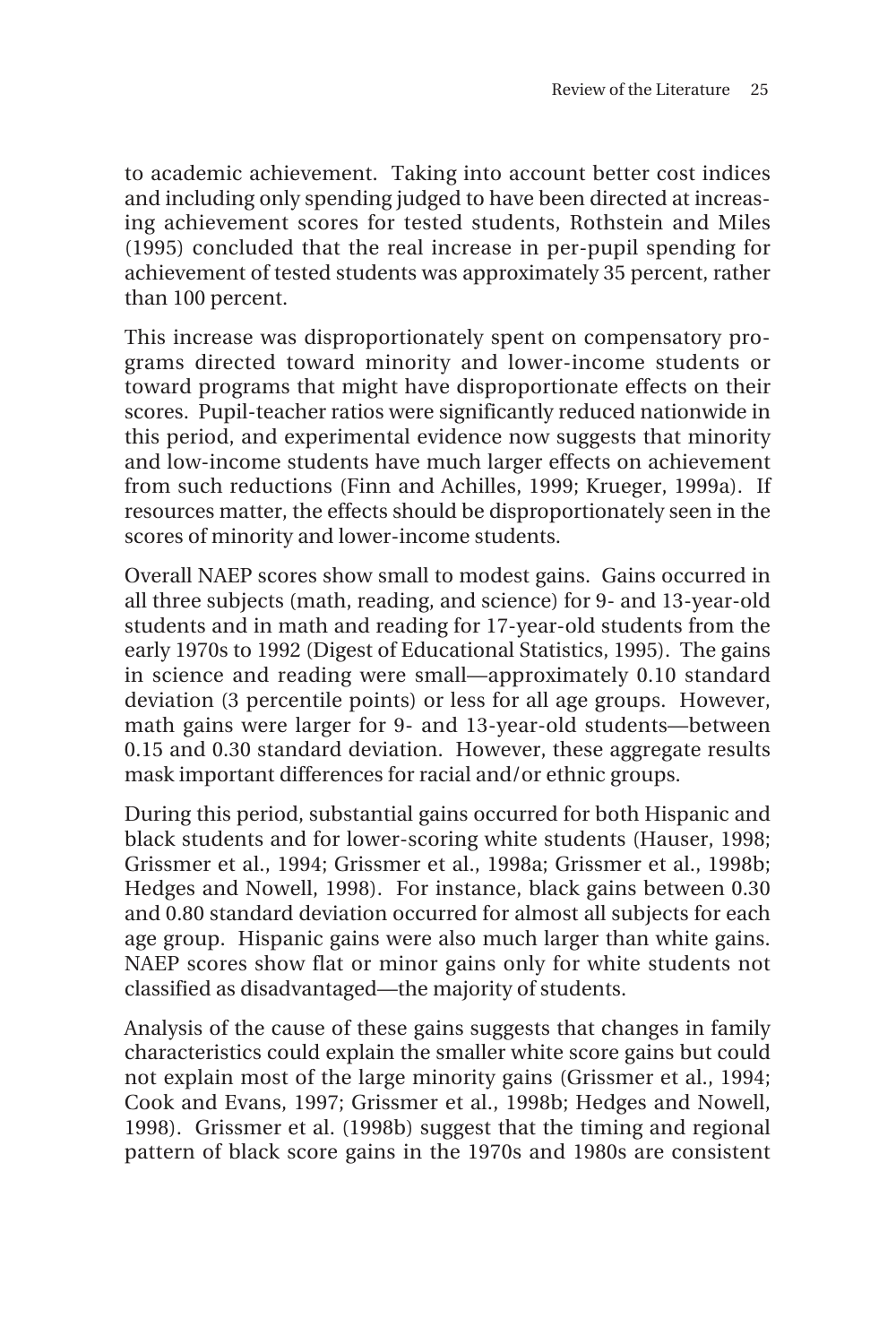with two explanations: changes in schooling and changing attitudes and motivations of black parents and students and their teachers.3

Pupil-teacher ratio fell nationally in this period of rising minority NAEP scores by approximately eight students per teacher—similar to reductions in the Tennessee experiment.<sup>4</sup> The national black score gains that would be predicted by the Tennessee experimental results are not inconsistent with explaining part of these national gains (Krueger, 1998; Grissmer et al., 1998b; Ferguson, 1998a).5

This evidence suggests an alternative explanation to Hanushek's: that additional resources matter most for minority and disadvantaged students but may matter much less, if at all, for more advantaged families—probably the majority of students (Grissmer et al., 1998b; Grissmer et al., 1998c).

## **PREVIOUS STUDIES**

 $\overline{\phantom{a}}$ 

#### **Reviews of Nonexperimental Studies**

Until the early 1990s, the empirical evidence was widely interpreted as showing that providing schools additional resources would have little effect on student achievement—the so-called "money doesn't matter" thesis. This counterintuitive view dated from the "Coleman Report," which found family influences strong and school resources weak in explaining achievement differences across schools (Coleman et al., 1966).

Influential reviews by Eric Hanushek (1986, 1989, 1994) argued that evidence from the literature published prior to approximately 1990

<sup>&</sup>lt;sup>3</sup>The shift in motivation and attitudes of black parents and students and their teachers would be expected with the expanding economic and educational opportunity for blacks arising from the implementation of civil rights, affirmative action programs, and war-on-poverty programs. Such a shift may have significantly altered the schooling experience of black students.

<sup>&</sup>lt;sup>4</sup>There is some evidence, however, that actual class size may not have declined in proportion with pupil-teacher ratio (Boozer et al., 1992). We also do not know whether class size differentially changed for black and white students.

<sup>5</sup>Further research is needed on the NAEP trends to determine better the role of reduced class size and other changing factors that could have affected minority and white scores. For instance, the Tennessee results seem to predict higher white gains than can be attributed to nonfamily factors (Grissmer et al., 1998b).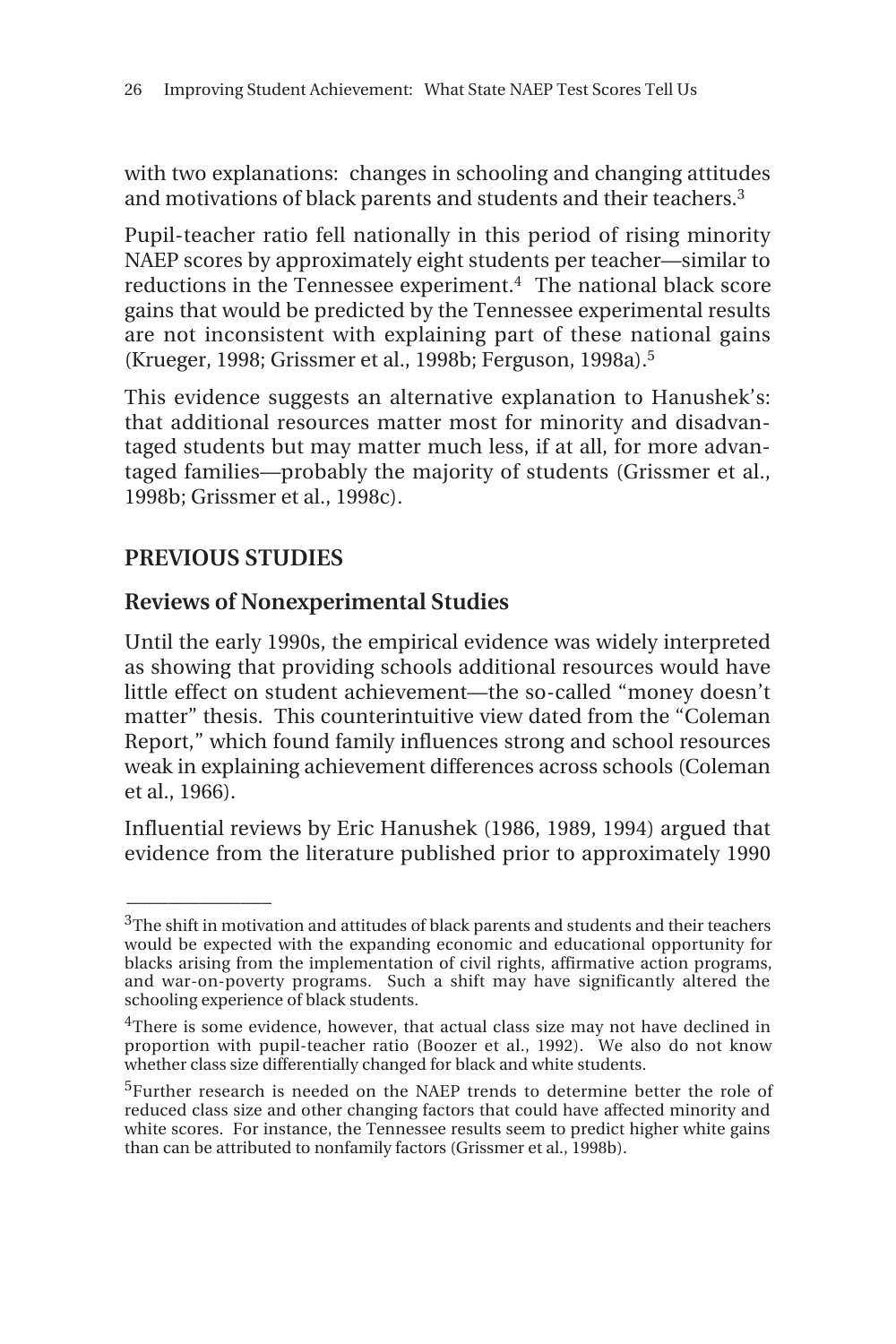provided no strong or systematic relationship between school expenditures and student performance. The reviews found that only a small proportion of previous studies had statistically significant results indicating a positive effect of resources, and a significant number of negative coefficients. It was suggested that a reason for this was the lack of appropriate incentives within the public education system to use resources effectively and efficiently (Hanushek and Jorgenson, 1996; Hanushek, 1994). This conclusion implied that the measurements reflected real differences in the effectiveness of resources across schools and school districts rather than bias from the measurement process itself.

Subsequent literature reviews questioned the criteria used in these reviews to choose studies for inclusion and questioned the assignment of equal weight to all measurements from the included studies. Two subsequent literature reviews used the same studies included in Hanushek's reviews but came to different conclusions. One study used meta-analytic statistical techniques for combining the measurements that do not weigh each measurement equally (Hedges et al., 1994). Explicit statistical tests were made for several variables for the hypotheses that the results support a mean positive coefficient and reject a mean negative coefficient. The researchers concluded that, for most resource variables, the results supported a positive relationship between resources and outcomes. In particular, perpupil expenditures and teacher experience provided the most consistent positive effects, with pupil-teacher ratio, teacher salary, and teacher education having much weaker effects.

A more recent literature review using the same studies included in Hanushek's reviews also concluded that a positive relationship exists between resources and outcomes (Krueger, 1999b). This review criticized the inclusion and equal weighting of multiple measurements from single published studies. Some studies provided as many as 24 separate measurements because sets of results were presented for many subgroups. Since the average sample size will decline as subgroups increase, many of the measurements lacked the statistical power to detect policy-significant effects; thus, many insignificant coefficients might be expected. Since the presentation of results for subgroups is not done uniformly across studies, and may even be dependent on the results obtained, Krueger (1999b) reanalyzed the data to determine whether the inclusion of multiple measurements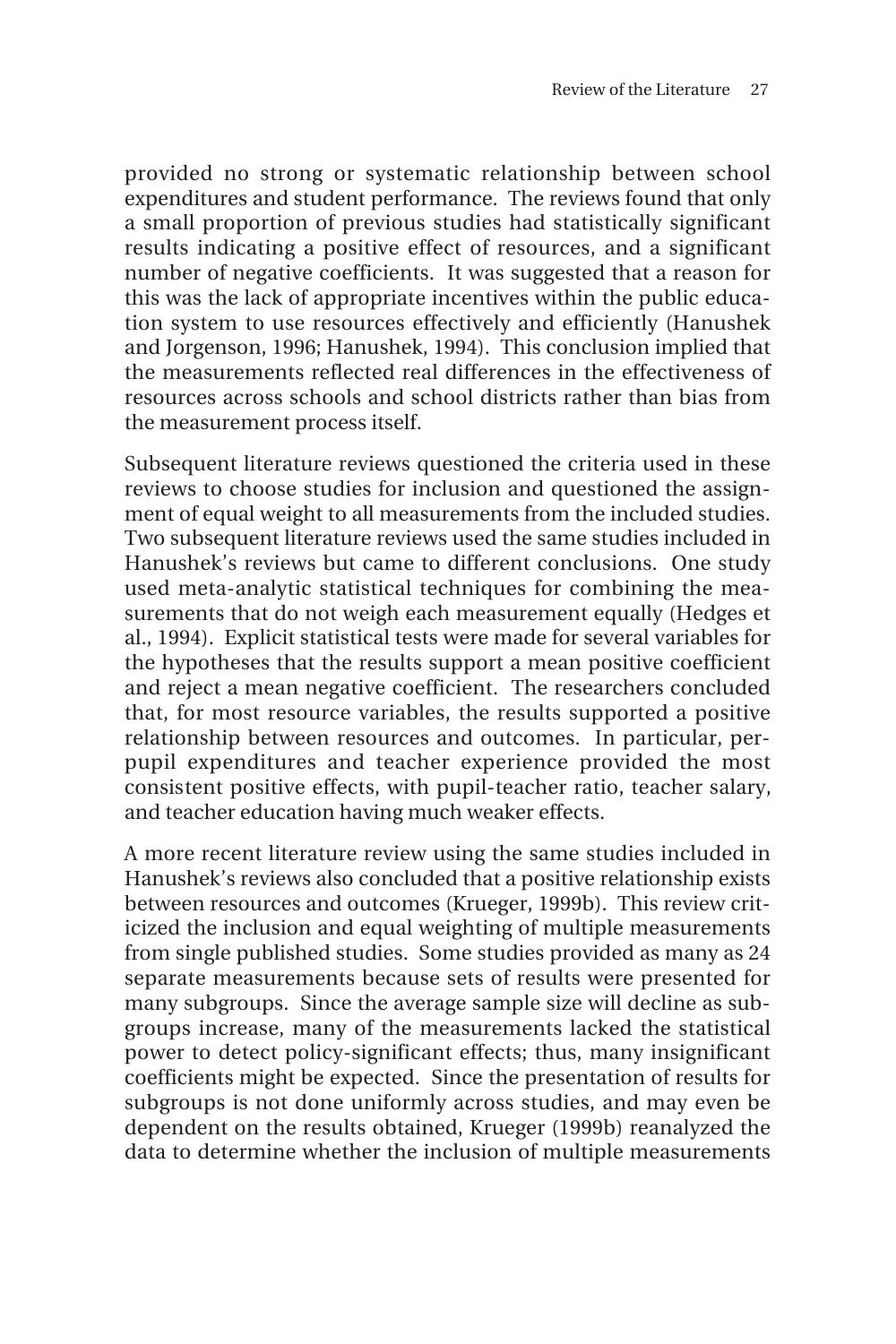significantly affects the conclusions reached. His analysis concluded that the inclusion of multiple measurements is a significant factor in explaining the original conclusions and that placing less weight on these multiple measurements would lead to support for a positive relationship between higher per-pupil expenditures and lower pupilteacher ratios and outcomes.

A more-comprehensive review of the literature prior to 1990 used meta-analytic statistical comparison techniques but searched a wider literature and imposed different quality controls. Greenwald et al. (1996) included studies that all used achievement as the dependent variable and measurements at the individual or school level only. The resulting set of measurements used in the study included many not included in Hanushek's studies, and about two-thirds of the measurements included in Hanushek's reviews were rejected.

The conclusions analyzing the set of coefficients from six variables (per-pupil expenditure, teacher ability, teacher education, teacher experience, teacher-pupil ratio, and school size) supported statistically the hypothesis that the median coefficients from previous studies showed positive relationships between resource variables and achievement. However, the variance in coefficients for each variable across studies was very large. Extreme outliers appeared to be a problem for some variables, and the coefficients across studies appeared to have little central tendency, indicating the presence of nonrandom errors.

This review also reported results for measurements using different model specifications (longitudinal, quasi-longitudinal, and crosssectional).<sup>6</sup> The results showed that median coefficients changed dramatically for most variables across specifications, with no recognizable pattern. Although few studies were considered to have had superior specification (longitudinal studies), the median coefficients for these models were negative for per-pupil expenditure, teacher education, teacher-pupil ratio, and school size. When the median coefficients of studies having quasi-longitudinal studies were compared to coefficients from the entire sample, results were similar for

\_\_\_\_\_\_\_\_\_\_\_\_\_\_

<sup>6</sup>*Longitudinal* studies were defined as those having a pretest control score, and *quasilongitudinal* studies were defined as having some earlier performance-based measure as a control. *Cross-sectional* studies merely included SES-type variables included as controls.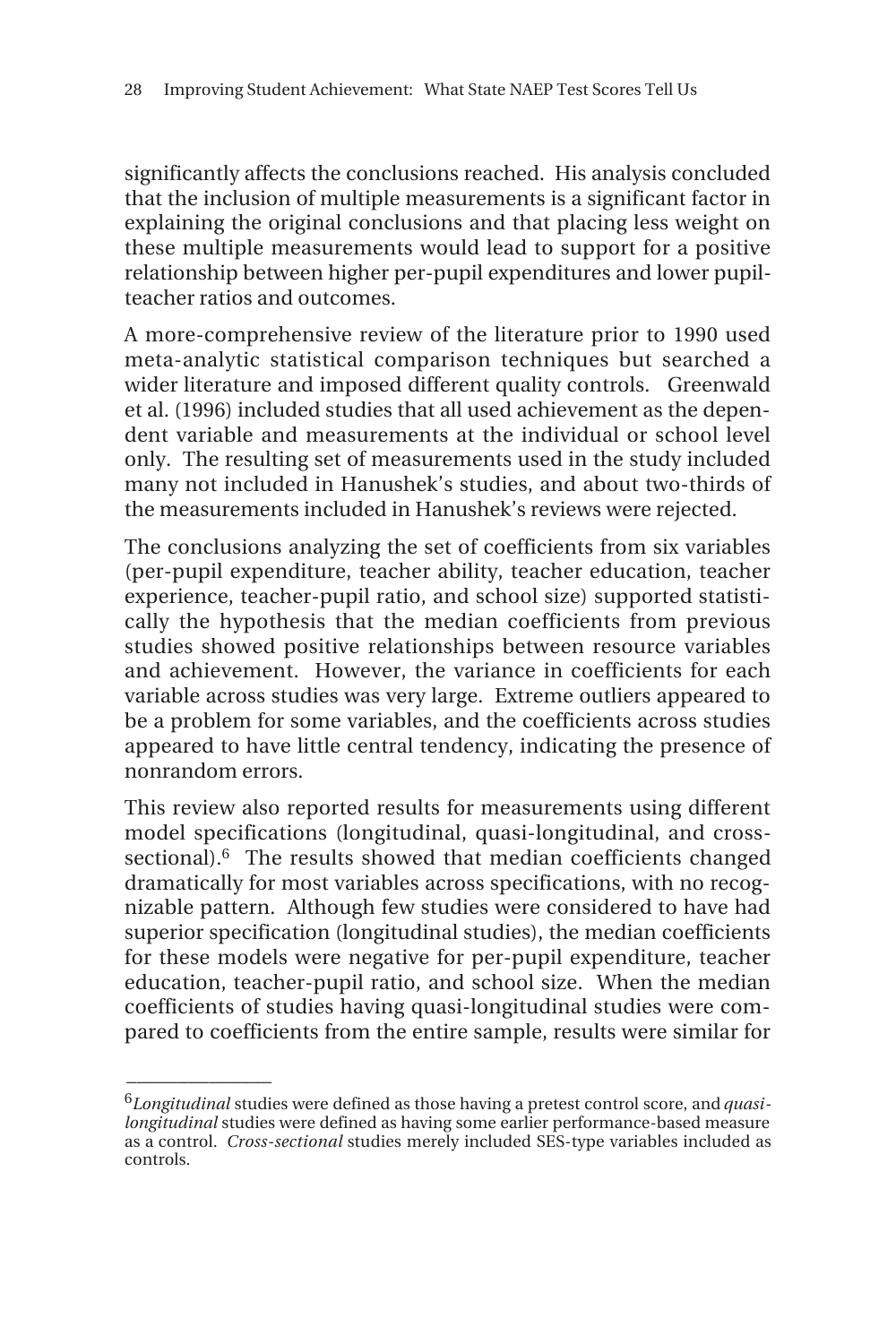four variables, but differed for the remaining two variables by factors ranging from 2 to 20. In the case of teacher salary, these studies provided a median coefficient indicating that a \$1,000 salary increase could boost achievement by over one-half standard deviation.

This review used better screening criteria and better statistical tests to conclude that the overall evidence supported positive effects from additional resources. However, the large variance in coefficients and sensitivity of the median coefficients to which studies were included provided little confidence that the literature could be used to estimate reliable coefficients. In particular, models thought to have superior specifications provided no more consistent results and sometimes provided noncredible estimates. So, Hanushek's conclusion that results show inconsistency remains valid.

Two books published in 1996 addressed the questions of the effect of school resources on both short-term educational outcomes and longer-term labor force outcomes and were unable to reconcile the apparent diverse results from the literature (Ladd, 1996b; Burtless, 1996). While unable to explain the diverse results, the summaries focused attention on more-specific and testable questions (which uses of money matter) and on the critical methodological assumptions underlying much of the literature. In particular, Heckman et al. (1996) empirically tested a set of assumptions used in one study and found little support for many of the assumptions.

Some newer studies after 1990 that used better and more-recent data did show positive effects from resources (Ferguson, 1991; Ferguson and Ladd, 1996; Raudenbush et al., 1998). More-recent reviews by Hanushek (1996, 1999) included more-recent studies (over 90 studies and about 300 measurements) and showed similarly inconsistent results when results are equally weighted.

Hanushek's newer reviews also attempted to determine whether results differed when studies were grouped according to achievement outcomes, model specifications, grade level, and level of aggregation. Studies focusing on achievement showed no evidence of consistent effect whether focused on secondary or elementary levels or when they used the "best" specification (production function with pre- and post-test). However, the level of aggregation did show a marked difference in the pattern of results.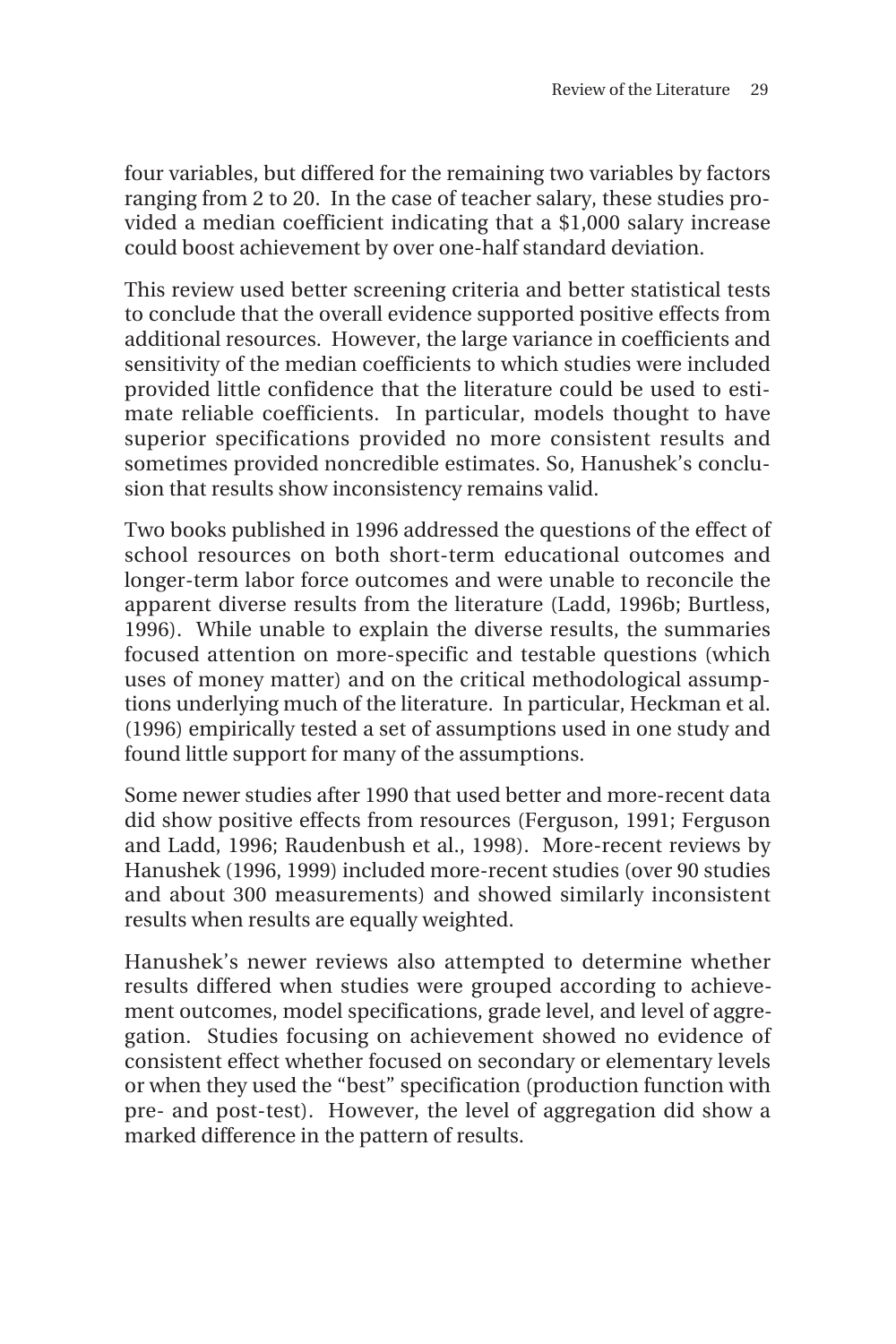Table 3.1 summarizes the results of previous measurements by level of aggregation for the two reported variables: per-pupil expenditures and teacher-pupil ratio (Hanushek et al., 1996). The data show that the percentage of both the positive and the positive and significant coefficients increase with level of aggregation but shift dramatically upward at the state level. Almost all coefficients are positive at the state level, and about two-thirds are positive and statistically significant compared to less than 20 percent at the school and classroom level. These data are particularly surprising, since samples sizes of studies are probably much smaller at the state level.

The presumption among researchers has usually been that data at lower levels of aggregation provide superior estimates, but results at higher levels of aggregation are more prone to bias (Bryk and Raudenbush, 1988; Greenwald et al., 1996; Hanushek et al., 1996). So, the explanation of these results has generally been that aggregate measurements have an unidentified, upward bias. One analysis has suggested that the source of this bias is unobserved variables at the state level that are positively correlated with observed state-level variables (Hanushek et al., 1996). The unobserved variables suggested involve regulation of schools and teachers, but no empirical support was provided that these variables have significant effects.<sup>7</sup>

Goldhaber and Brewer (1997) provided empirical evidence suggesting that unobservables do not bias the measured effects of teacher characteristics at the *individual and school levels*. Using the National Education Longitudinal Study (NELS), they estimated achievement models using random and fixed effects at the teacher and school levels to account for unobservables. They concluded that, while unobserved teacher and school effects influence achievement, they introduce no bias in the measured effect, implying that there is no

\_\_\_\_\_\_\_\_\_\_\_\_\_\_

 $7$ This analysis maintains on the one hand that resource variables at the state level have little effect but that positively correlated regulatory variables have strong, significant effects. Given that both state resource and regulatory policies arise from a somewhat similar political process, it is hard to see how one set of policies could be effective and the other not. There is also little empirical evidence to suggest a strong effect for regulatory policies in effect during the period of previous measurements. Recent research has suggested that one area of state regulation—teacher certification—has no effect on achievement, leading some to suggest a deregulation of teacher certification (Goldhaber and Brewer, 1999; Kanstoroom and Finn, 1999).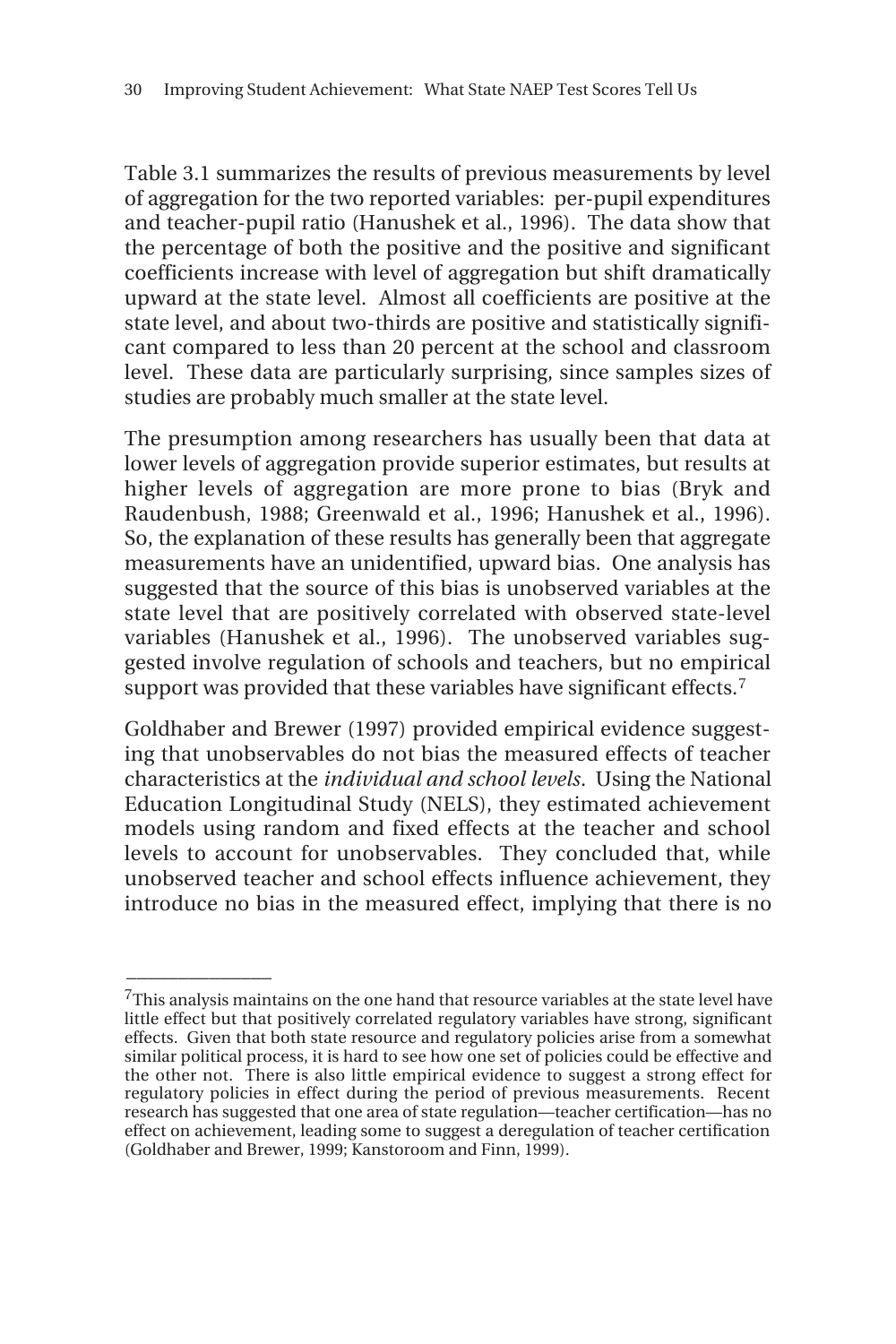#### **Table 3.1**

|                      |                           | All Educational Outcomes | Achievement Only       |                     |                           |                     |
|----------------------|---------------------------|--------------------------|------------------------|---------------------|---------------------------|---------------------|
|                      | Per-Pupil<br>Expenditures |                          | Teacher-Pupil<br>Ratio |                     | Per-Pupil<br>Expenditures |                     |
| Aggregation<br>Level | Positive                  | Pos. and<br>Signif.      | Positive               | Pos. and<br>Signif. | Positive                  | Pos. and<br>Signif. |
| School/class         | 63.4                      | 16.2                     | 45.2                   | 10.8                | 61.0                      | 17.8                |
| <b>District</b>      | 65.1                      | 25.1                     | 61.6                   | 19.3                | 61.4                      | 24.7                |
| State                | 96.0                      | 64.0                     | 91.0                   | 64.0                | 88.0                      | 75.0                |

#### **Percentage of Coefficients from Previous Studies with Positive or Positive and Statistically Significant Signs**

SOURCE: Hanushek et al. (1996).

correlation between the unobservables and included teacher characteristics. However, the result cannot be generalized beyond the current data set.

While reviews of past studies would now support a conclusion that a generally positive relationship exists between resources and achievement, the results are so inconsistent and unstable that no reliable estimates are available to guide policy. The source of this instability may be in the actual differences in effects across schools and school districts or in bias arising from the measurement process. Ferguson and Ladd (1996) and Heckman et al. (1996) directed attention to the number and fragility of assumptions underlying model specification and estimation. These studies implied that a key source of variation across previous studies might come from the measurement process itself (different model specifications and assumptions) rather than real differences in resource effectiveness.

Previous studies have had widely different specifications and assumptions that essentially make them impossible to compare. Rarely is the same set of variables found in models, and the moderate correlations between family and school variables and among school variables make coefficients sensitive to missing and included variables. It is impossible to determine from previous measurements whether the differences arise from real effects or differences in the measurement process. The question needing an answer is how results compare if previous studies used similar specifications and assumptions while focusing analysis on similar types of students at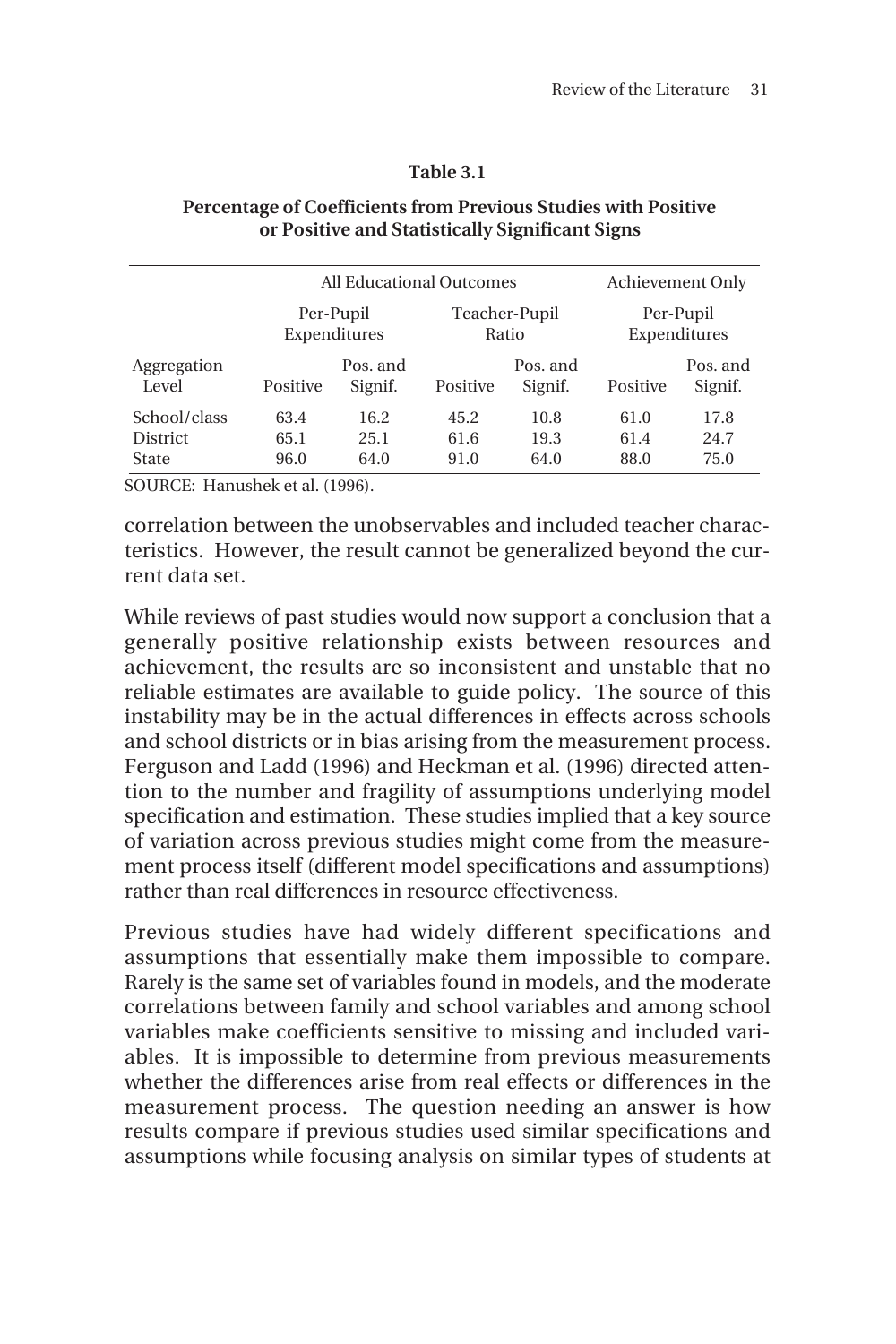similar grade levels. It would not be surprising to see more consistent results emerge from past measurements if such a study could be carried out. However, this still leaves the question of what specification should be used in such an exercise.

There is no consensus among researchers for specification and estimation methods. Production function approaches have received much support, especially when used at lower levels of aggregation (Greenwald et al., 1996; Meyer, 1996; Hanushek, 1996). Others have suggested that hierarchical linear modeling (HLM) incorporating data from several levels of aggregation (individual, class, school, district) comes closest to producing unbiased results (Bryk and Raudenbush, 1988). Use of longitudinal data that would support modeling of achievement growth rather than depend on cross-sectional differences has also been suggested (Murnane, 1982). Singer (1998) has suggested that there may be far less difference between these approaches than commonly believed.

One consensus that seems to exist is that—regardless of the specific specification and estimation techniques used—measurements at lower levels of aggregation always dominate measurements at higher levels of aggregation. Partly, this preference arises because individual-level data are usually collected with special surveys allowing a more-diverse set of variables, and individual-level data usually have much larger sample sizes and wider variance in both independent and dependent variables. But this preference does not address the possibility that some forms of bias may be greater for less-aggregate measurements. The larger sample sizes usually present with data at lower levels of aggregation cannot compensate for bias. Thus, it is possible that more-aggregate measurements, even with significantly smaller sample sizes, may produce more-accurate measurements than analysis with individual-level data with significantly larger sample sizes.

We propose below that a possible consistent explanation of the nonexperimental literature is that measurements at lower levels of aggregation are biased downward rather than that more-aggregate measurements are biased upward. However, distinguishing between these hypotheses requires a "benchmark" measurement that establishes whether more- or less-aggregate measurements are accurate. Such benchmark measurements can only come from experimental or quasi-experimental data.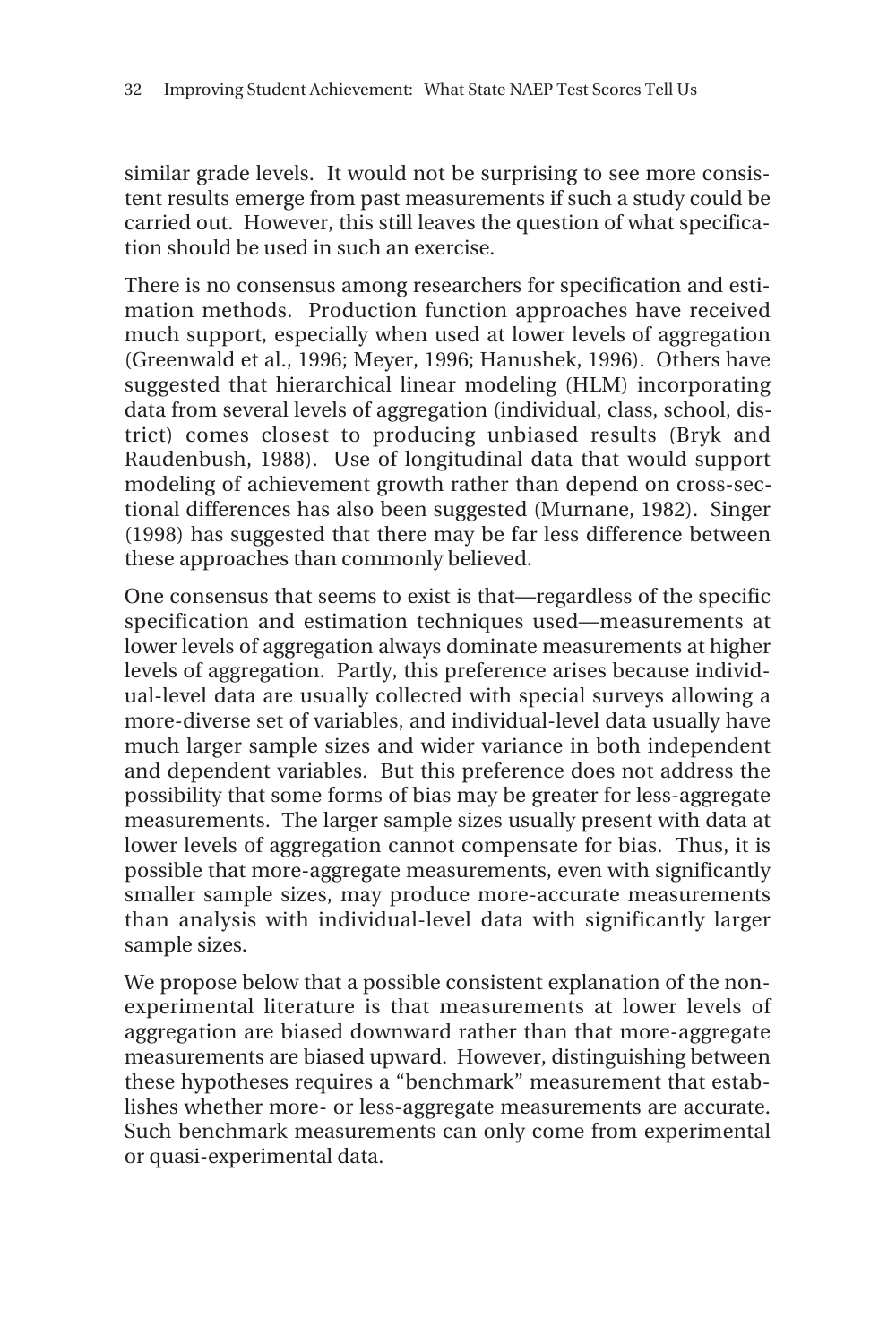#### **Experimental Data on Class Size**

Well-designed, implemented, and analyzed experimental data that are replicated remain as close as we can come to causal evidence in social science. The basic premise of experimentation—choosing two groups of subjects through randomization or preselection such that the only difference between them is the variable of interest—remains the ideal method of building social science knowledge. While experiments are potentially capable of providing the most compelling evidence, they often fall far short of achieving this objective because of the inevitable deviations from the ideal design (Boruch, 1994; Heckman and Smith, 1995; Manski, 1996). So, experimental data need to be analytically tested to determine whether the flaws undermine the results.

The main value of good experimental data is generally seen as providing a benchmark measurement for a given variable. However, experimental data can serve a far broader, and perhaps more important, purpose: testing assumptions and specifications used with nonexperimental data. The Tennessee experimental data have provided much information to guide model specifications.

The first experimental evidence on the effect of major educational variables came from a Tennessee study on the effects of class size (Word et al., 1990; Finn and Achilles, 1990; Mosteller, 1995). About 79 schools in Tennessee randomly assigned about 6,000 kindergarten students to class sizes of approximately either 15 or 23 students, and the design called for maintaining their class size through 3rd grade. Additional students entering each school at 1st, 2nd, and 3rd grades were also randomly assigned to these classes, making the entire experimental sample approximately 12,000. After 3rd grade, all students were returned to standard, large classes through 8th grade. The students in the experiment were disproportionately minority and disadvantaged—33 percent were minorities and over 50 percent were eligible for free lunches.

Analysis of the experimental data shows statistically significant, positive effects from smaller classes at the end of each grade from K–8 in every subject tested (Finn and Achilles, 1999; Krueger, 1999a; Nye et al., 1999a; Nye et al., 1999b). The magnitude of results varies depending on student characteristics and the number of grades in small classes. Measurements of the effect of spending four years in small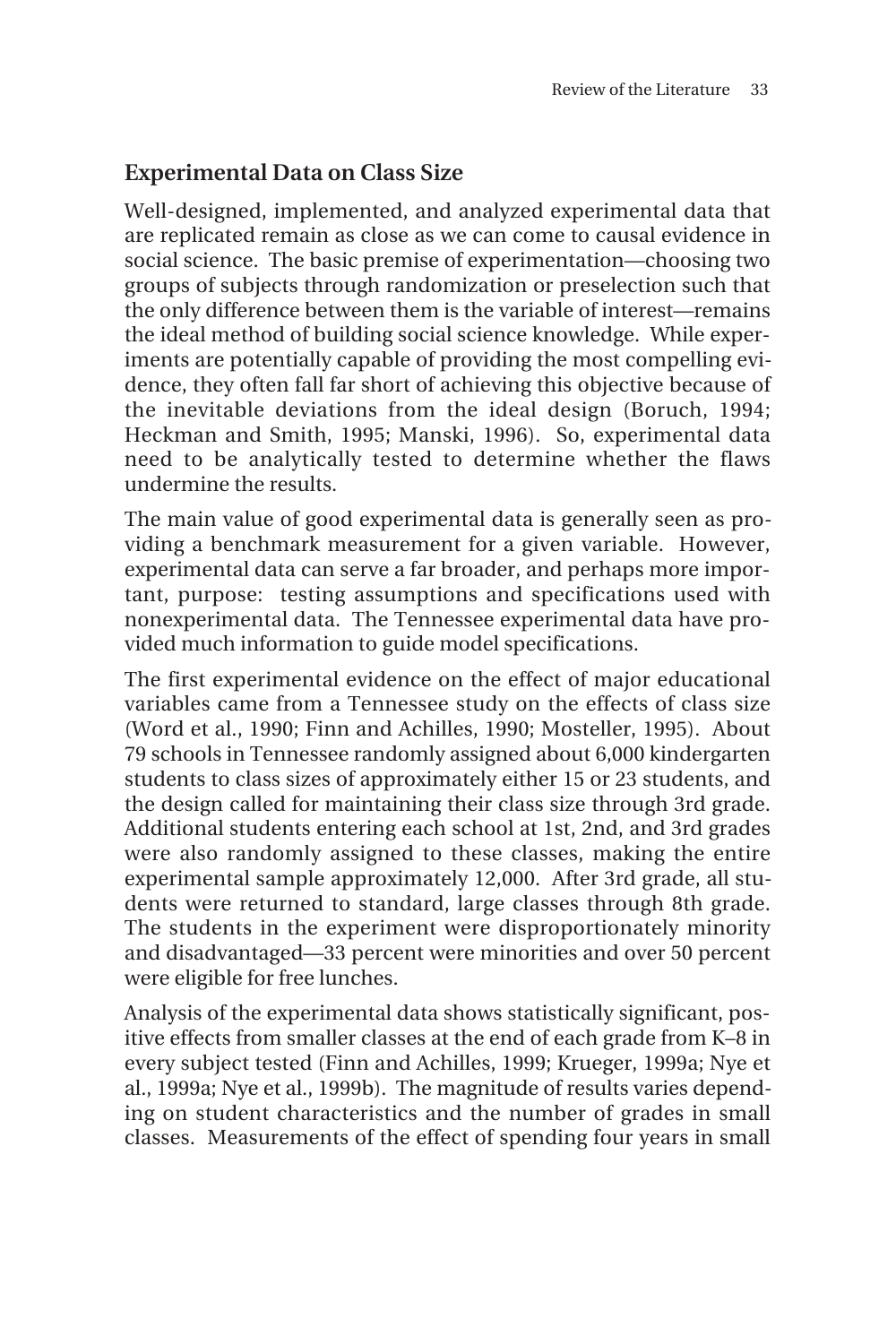classes at 3rd grade varies from 0.25 to 0.4 standard deviation (Krueger, 1999a, Nye et al., 1999). The current measurement of longterm effects at 8th grade show sustained effects of approximately 0.4 standard deviation for those in small classes all four years, but little sustained effect for those in smaller classes for one or two years (Nye et al., 1999a). Short-term effects are significantly larger for black students and somewhat larger for those receiving free lunches.<sup>8</sup>

Questions were raised about whether the inevitable departures from experimental design that occur in implementing the experiment biased the results (Krueger, 1999a; Hanushek, 1999). These problems included attrition from the samples, leakage of students between small and large classes, possible nonrandomness of teacher assignments, and schooling effects. Recent analysis has addressed these problems without finding any significant bias in the results (Krueger, 1999a; Nye et al., 1999a; Nye et al., 1999b). It is possible that further analysis would find a flaw in the experiment that significantly affects the results, but extensive analysis to date has eliminated most of the potential problems.

The Wisconsin Student Achievement Guarantee in Education (SAGE) quasi-experimental study differed in several important ways from the Tennessee STAR experiment (Molnar et al., 1999). In the SAGE study, only schools with very high proportions of free-lunch students were eligible for inclusion. Assignments were not randomized within schools; rather, a preselected control group of students from different schools was matched as a group to the students in treatment schools. The treatment is more accurately characterized as pupilteacher ratio reduction, since a significant number of schools chose two teachers in a large class rather than one teacher in a small class. The size of the reduction in pupil-teacher ratio was slightly larger than class-size reductions in Tennessee.

There were about 1,600 students in the small pupil-teacher treatment group in Wisconsin, compared to approximately 2,000 students

 $\overline{\phantom{a}}$ 

<sup>&</sup>lt;sup>8</sup>Long-term effects have not been reported by student characteristics. Following the experiment, Tennessee also cut class sizes to about 14 students per class in 17 school districts with the lowest family income. Comparisons with other districts and within districts before and after the change showed even larger gains of 0.35 to 0.5 standard deviations (Word et al., 1994; Mosteller, 1995). Thus, the evidence here suggests that class-size effects may grow for the most disadvantaged students.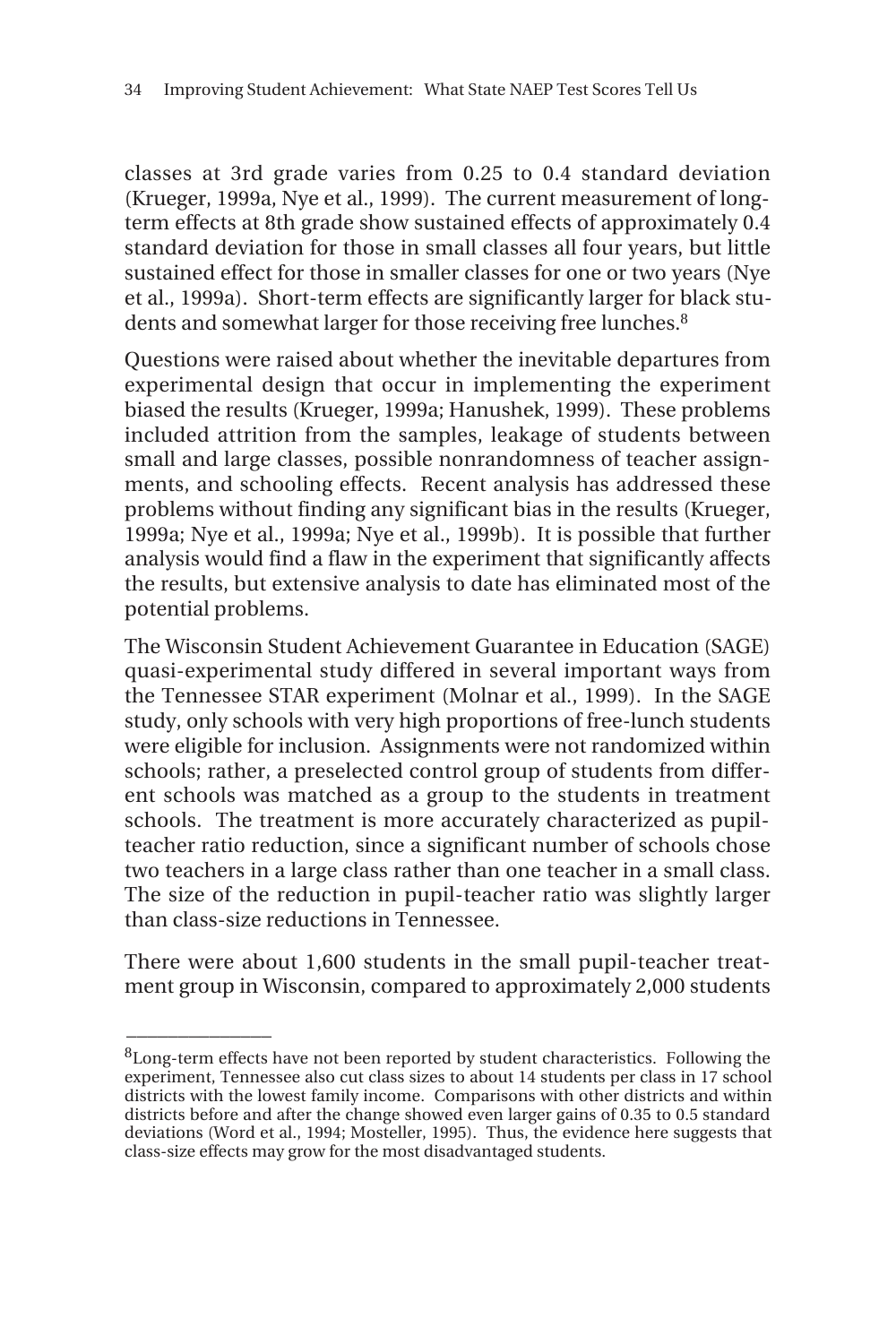in small classes in Tennessee. However, the size of control groups differed markedly—around 1,300 students in Wisconsin and around 4,000 in Tennessee, if both regular and regular-with-aide classes are combined. The SAGE sample had approximately 50 percent minority students, with almost 70 percent eligible for free or reduced-price lunches.

The results from the Wisconsin study for two consecutive 1st-grade classes show statistically significant effects on achievement in all subjects (Molnar et al., 1999). The effect sizes in the 1st grade are in the range of 0.1 to 0.3 standard deviations. The lower estimates between 0.1 to 0.2 occur in regression estimates, while the raw effects and HLM estimates are in the 0.2-to-0.3 range. While the estimates seem consistent with the Tennessee study at 1st grade, more analysis is needed before the results can be compared.

#### **Evidence on Prekindergarten Effects**

While little experimentation has been done with school resources, some quasi-experimentation has been done with respect to prekindergarten programs. The evidence from the best-designed and most-intensive small-scale "model" preschool programs showed significant short-term effects on achievement and IQ for disadvantaged minority children of 0.5 standard deviation or even higher (Karoly et al., 1998; Barnett, 1995). Ten of twelve model programs that had control groups showed gains between 0.3 and 0.7 standard deviation at age five (Barnett, 1995). Eleven of these programs measured achievement and IQ at 3rd grade or older, and only approximately one-half showed significant positive effects at these ages. The effects generally grew even smaller at older ages, although two studies showed significant achievement results at 14 or older.

However, these model programs focused on small samples of disadvantaged children with intensive interventions. Some interventions started at birth, while others were directed toward 3- to 4-year-olds, and almost all combined other services in addition to preschool programs. These programs generally had higher-quality staff, higher teacher-child ratios, and more funding than large-scale programs. So, the effects generated by these programs would be unlikely in large-scale public preschool programs (Barnett, 1995).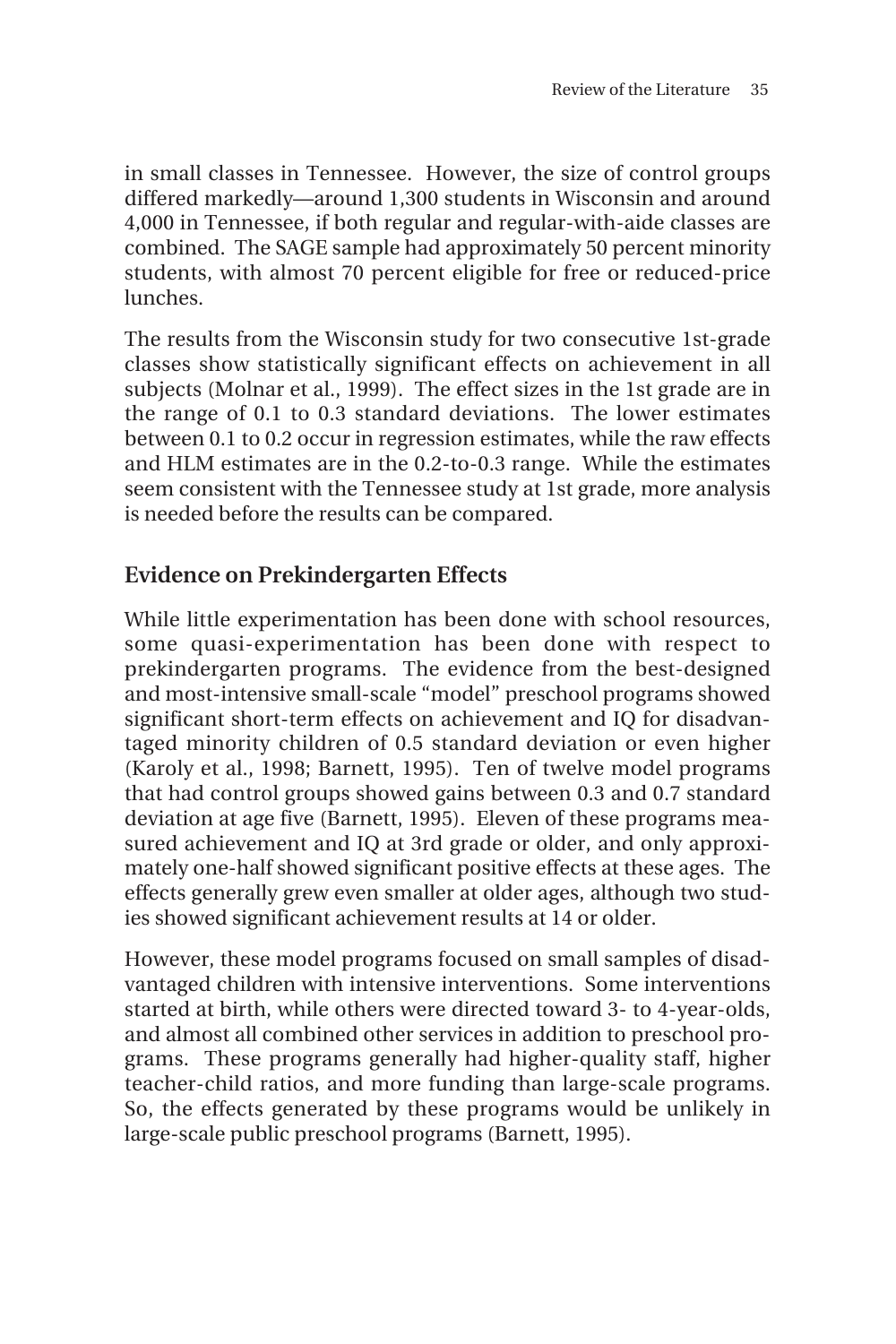The evidence on the effects of pre-elementary school participation in large-scale programs points to significant effects for early grades that decline for later grades. Short-term effects are commonly measured in large-scale programs, such as HEADSTART (Barnett, 1995). Of the 21 programs Barnett reviewed, 17 had positive and statistically significant achievement effects in early grades. By the end of 3rd grade, only 12 had significant effects and only six had significant effects at the oldest age measured. The short-term effects for successful largescale programs are much smaller than those for intensive, smallscale programs, which average 0.5 standard deviation (Barnett, 1995). So, short-term gains of around 0.1 to 0.3 might be expected.

However, the effects of early intervention for measures other than achievement (grade retention, special education placement, graduation rate, criminal activity, welfare utilization) were generally stronger and longer term (Karoly et al., 1998). This study did a costeffectiveness analysis that showed positive long-term savings from investments in two early interventions when the interventions were targeted toward the more disadvantaged population. However, programs targeted toward less-disadvantaged populations showed no net cost savings. So, this analysis points as well to the need to match programs to particular populations. It is possible that a differently designed program could have been more effective for the more advantaged population.

#### **The Effects of Teacher Characteristics**

Since there are no experiments associated with teacher characteristics, their effects are more uncertain than for class size or prekindergarten programs. Recent literature reviews covering the nonexperimental studies on teacher characteristics suggest that teacher cognitive and verbal ability, teaching style, and expectations matter more than teacher education and experience (Ferguson, 1998a; Ferguson, 1998b; Darling-Hammond, 1997). Previous literature reviews and empirical evidence have generally shown stronger effects from teacher experience than teacher education (Greenwald et al., 1996; Ferguson, 1991; Ferguson and Ladd, 1996; Ehrenberg and Brewer, 1994; Ehrenberg and Brewer, 1995). Measurements of the effects of teacher salary have generally shown quite inconsistent effects (Greenwald et al., 1996).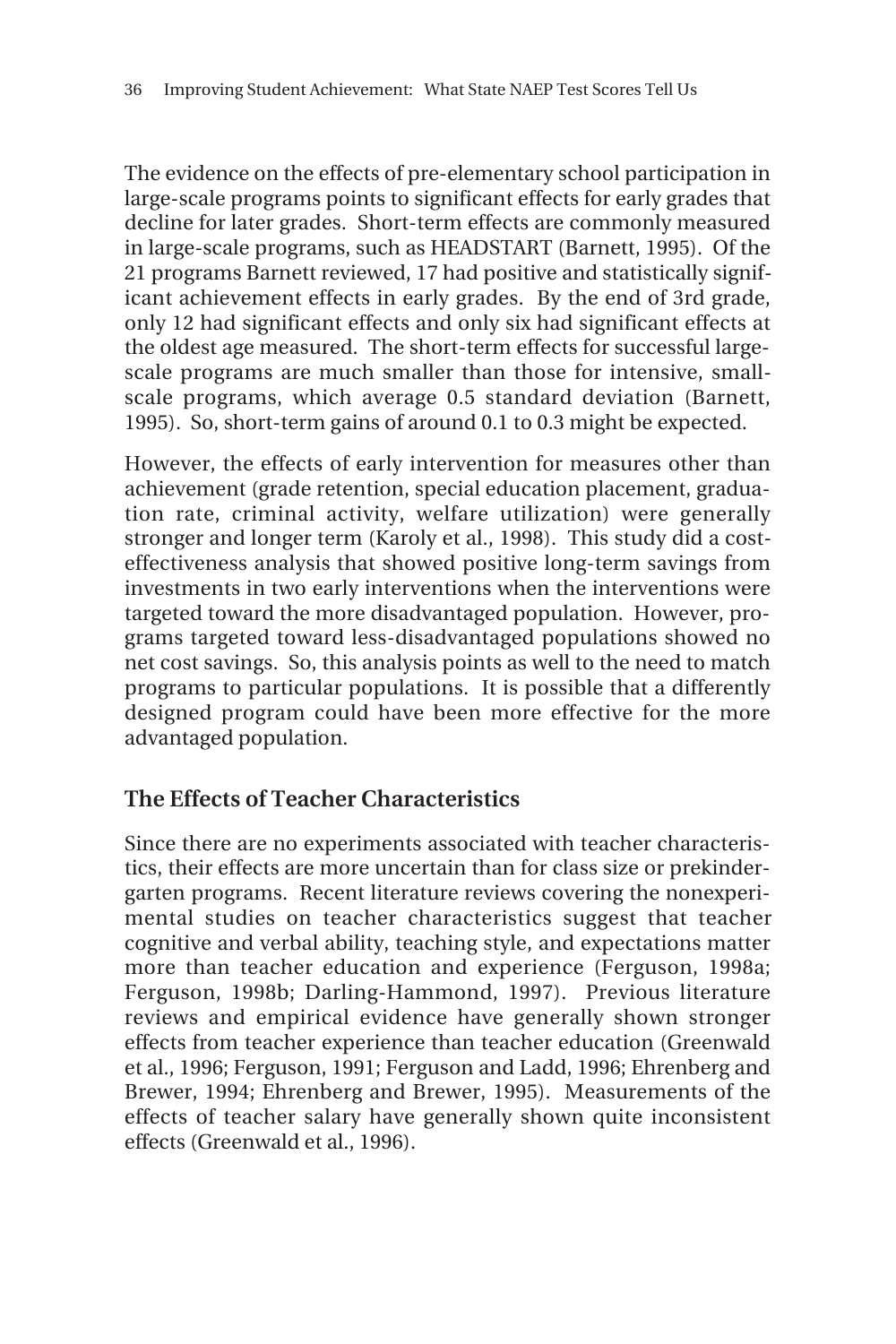#### **SPECIFICATION IMPLICATIONS FROM EXPERIMENTAL STUDIES**

The results from experimental data on class size are more consistent with nonexperimental studies at the state level than are the studies using less-aggregate data. This consistency at the state level may suggest that state-level measurements are not biased and that measurements at less-aggregate levels are biased downward. We suggest below that the Tennessee experimental data point to flaws in model specification that would introduce more bias into individual-level than state-level measurements with nonexperimental data. We also discuss in Appendix C other forms of bias known to be present in educational data that can plausibly produce greater bias in lessaggregate measurements.

The Tennessee results suggest several specification implications. First, schooling variables in one grade can influence achievement at **all** later grades, so conditions in all previous years of schooling need to be present in specifications. Second, a pretest score cannot control for previous schooling characteristics. *The Tennessee results suggest that two students can have similar pretest scores and similar schooling conditions during a grade and still emerge with different posttest scores influenced by different earlier schooling conditions.* For instance, despite having similar schooling conditions in grades 4–8, relative changes in achievement occurred in grades 4–8 for those having one to two or three to four years in small classes in K–3. Another way of stating this analytically is that effect sizes at a given grade can depend on interactions between this year's schooling characteristics and those of all previous years.

The production-function framework using pretest controls assumes that any differences in pre- and posttests are captured by changed inputs during the period. The Tennessee results suggest that coefficients of such specifications are **uninterpretable from a policy perspective**, since the effect of a change in resources during a period cannot fully be known until past and future schooling conditions are specified. Thus, the answer to the question of whether a smaller class size in 2nd grade had an effect cannot be known until later grades, and the answer will depend on what the class sizes were in previous and higher grades.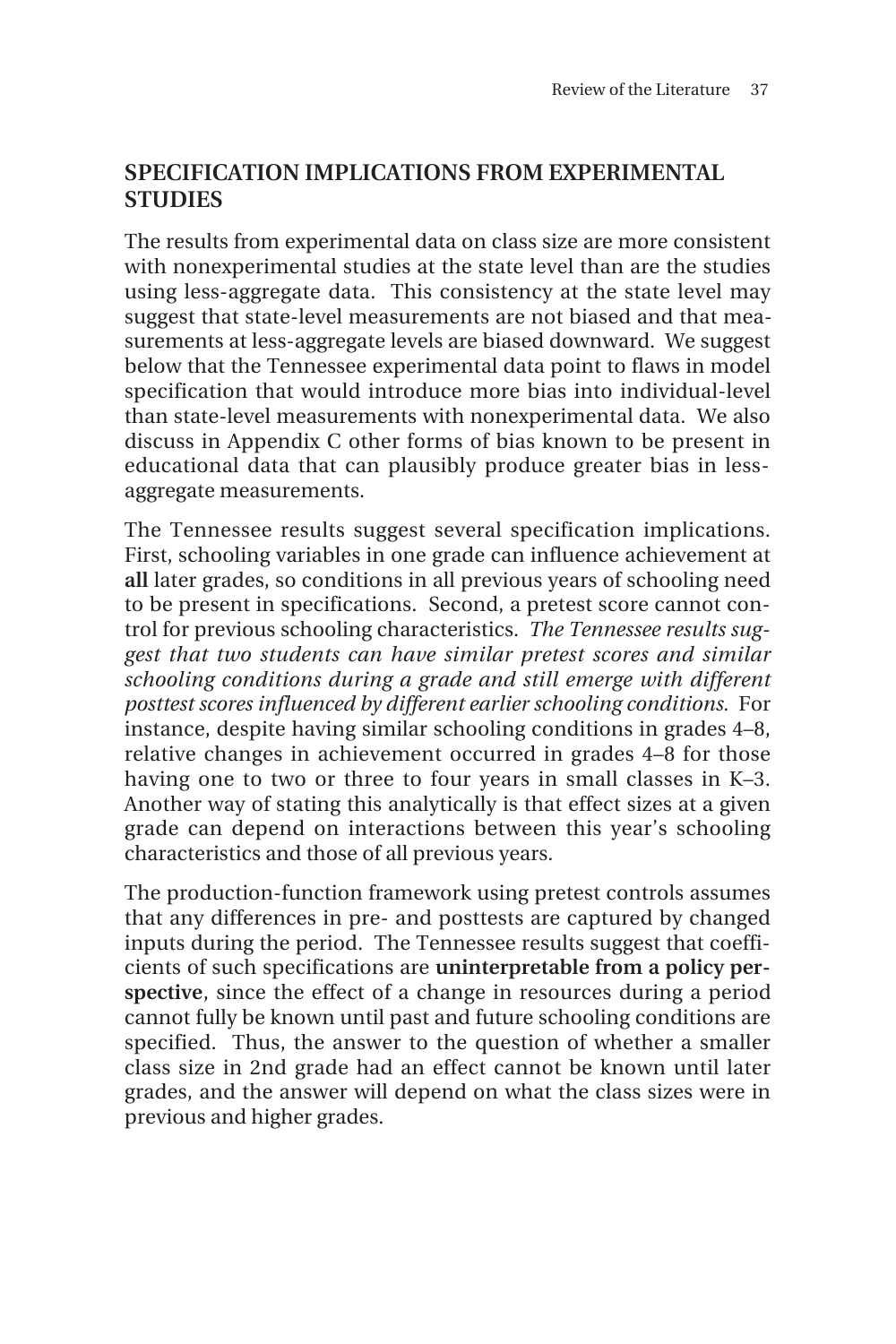Conceptually, this makes the effect of class-size reductions resemble a human "capital" input that can change output over all future periods, and models specifying the effects of capital investments may be more appropriate.9 Production functions generally assume constant levels of capital, but children's human "capital" is probably constantly changing and growing.

From the standpoint of child development, these results are consistent with the concepts of risk and resiliency in children (Masten, 1994; Rutter, 1988). Children carry different levels of risk and resiliency into a given grade that appear to interact with the schooling conditions in that grade to produce gains or losses. For instance, four years of small classes appear to provide resiliency against later larger class sizes, whereas one or two years do not.

Among commonly used model specifications, cross-sectional models that incorporate the schooling characteristics of all previous years come closest to being able to estimate the Tennessee results at each grade. Using a simple average class size in all previous years would provide a fairly accurate estimate of the Tennessee effects at 4th and 8th grade for students with different numbers of years in small classes.

Few, if any, previous studies have included variables for prior years' school characteristics from elementary school. At the individual level, virtually no longitudinal data from kindergarten were available. At more-aggregate district and state levels, data are usually available describing average characteristics for earlier years but were probably seldom used. We provide evidence from our data set in Appendix C that using only a single year of pupil-teacher ratio instead of an average over previous grades changes results significantly. Coefficients have appropriate signs and are highly significant when previous are years are included but are insignificant and have varying signs when only current-year pupil-teacher variables are used.10

 $\overline{\phantom{a}}$ 

<sup>9</sup>Production functions are typically used to model complete growth cycles in agriculture or other areas. We have tried to apply the production function to the much smaller increments of growth in children by using pre- and posttest results. Production functions may have done less well in earlier studies at predicting weekly plant growth than at predicting the complete cycle of growth over a season.

<sup>&</sup>lt;sup>10</sup>These results can certainly be peculiar to this data set, and much wider empirical testing will be required.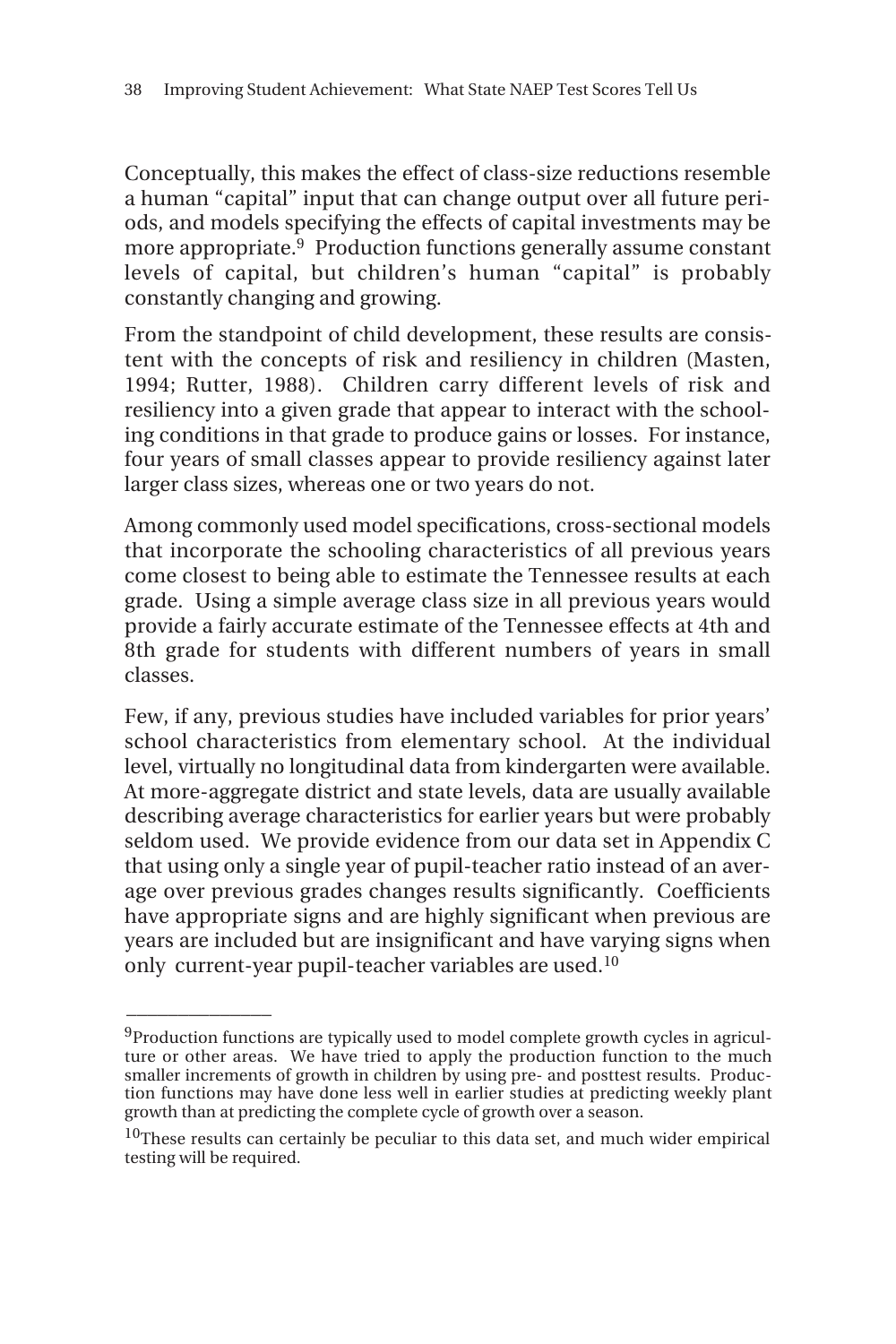#### **RECONCILING EXPERIMENTAL AND NONEXPERIMENTAL RESULTS**

Grissmer and Flanagan (2000) and Grissmer (1999) suggested that the issue of model specification and estimation for nonexperimental studies must be addressed through three approaches that could eventually generate scientific consensus and the "gold standard" model:

- focusing on empirical research that can validate or invalidate the assumptions underlying model specifications using nonexperimental data
- using experimentation and the resulting data to test specifications and assumptions used with nonexperimental data
- directing research toward understanding **why** changes in resources affect achievement and developing theories of educational processes.

Heckman et al. (1996) provided an example of testing assumptions underlying model specifications. It is possible to undertake a wide range of research directed toward verifying assumptions made in nonexperimental educational analysis. Why do students in large and small classes have different characteristics? How important are parent and teacher selection processes in determining class size? Do more-senior teachers choose smaller classes? Are assumptions more valid in some kinds of schools? Are class sizes in rural areas mainly randomly determined, whereas more selection occurs in cities? There are many empirical approaches to addressing these kinds of questions that would give us a better idea whether assumptions made in specifications are reasonable.

The second approach is to examine the assumptions made in nonexperimental specifications, such as production functions, concerning the nature of the mechanism inside the classroom that produces achievement effects. Previous studies have generally treated the classroom as a black box and the transforming processes inside as unnecessary to understand to measure accurate effects. Grissmer (1999) suggested that an understanding of these processes may guide the search for better specifications and assumptions to obtain accurate measurements.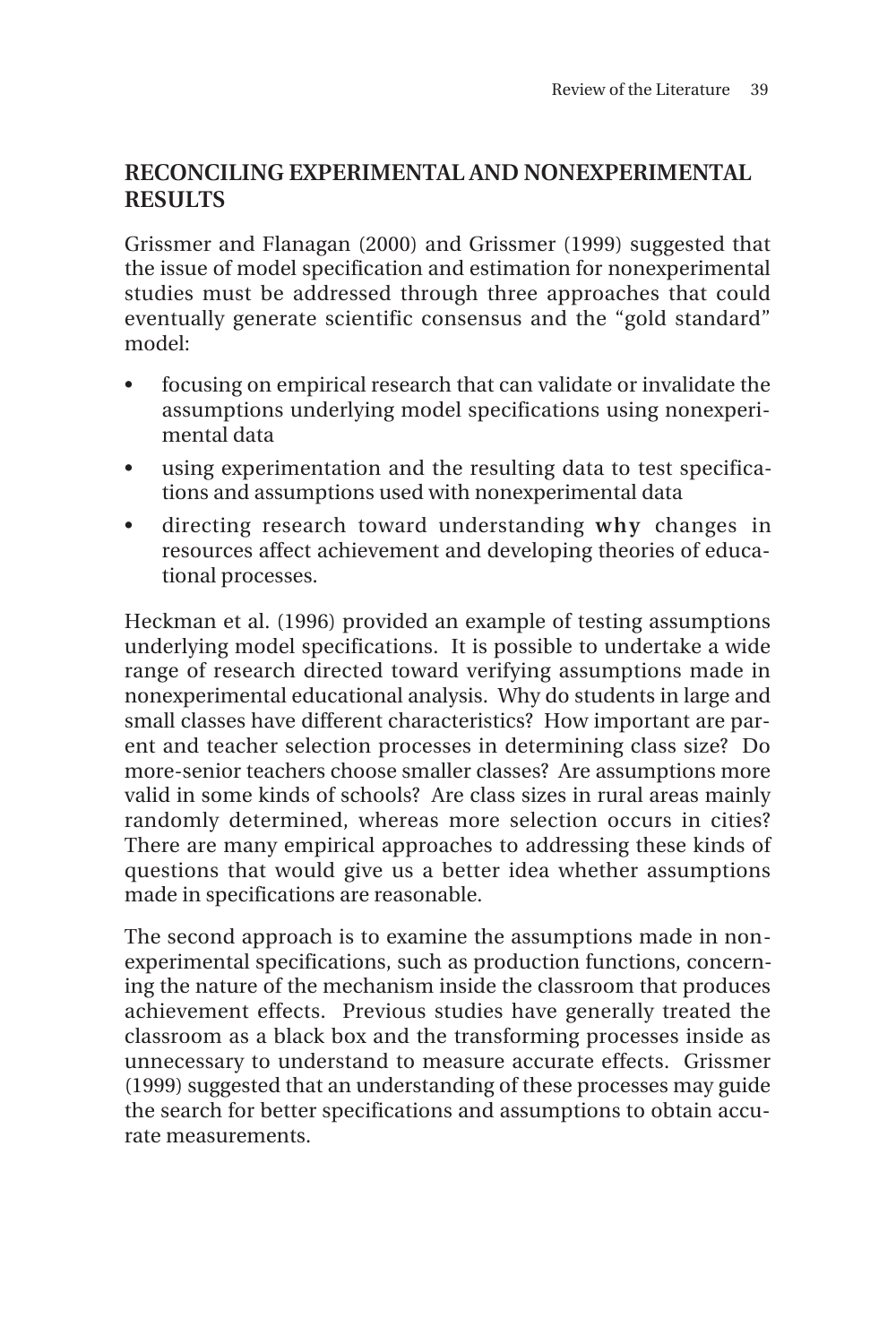We need to understand why changes in variables, such as class size, cause achievement gains. An understanding of what changes inside classrooms when class size is reduced and how these changes cause short- and long-term achievement gains can inform the model specification process. Some studies have suggested that teachers have more instructional time in small classes because they spend less time in discipline and administrative tasks and that teachers shift to more individualized instruction in small classes (Molnar et al., 1999; Betts and Shkolnik, 1999; Shkolnik and Betts, 1998; Rice, 1999). Students also exhibit more on-task behavior in such classes, even after being returned to larger classes in later grades (Finn and Achilles, 1999). Such shifts appear to be more dramatic in classes with more disadvantaged students.

Such research can lead to development of theories that explain why achievement might increase in small classes based on changed teacher and student behavior and the developmental path of students. For instance, Betts and Shkolnik (1999) and Shkolnik and Betts (1998) developed an economic framework for teacher time allocation in classes and its relationship with achievement. Grissmer (1999) suggested an expanded theory that includes the substitution of parental individual time for teacher individual time in the classroom, leading to different time allocation and styles of teaching in classes in which students have high or low levels of parental support. This type of analysis can suggest what variables should be in specifications, how they should be specified, and the interactions that need to be present in specifications.

Finally, experimental data can be designed to test the assumptions inherent in nonexperimental analysis. The Tennessee experiment although not by design—has provided such information. In the long run, confidence in nonexperimental analysis is needed for policy guidance, since only a limited number of experiments will be possible. Also, contextual effects will be important influences in education because they limit the generalizability of experimental results.

#### **SUMMARY: A NEW INTERPRETATION OF THE EMPIRICAL EVIDENCE**

Any general theory about the effects of expenditures has to account for the following: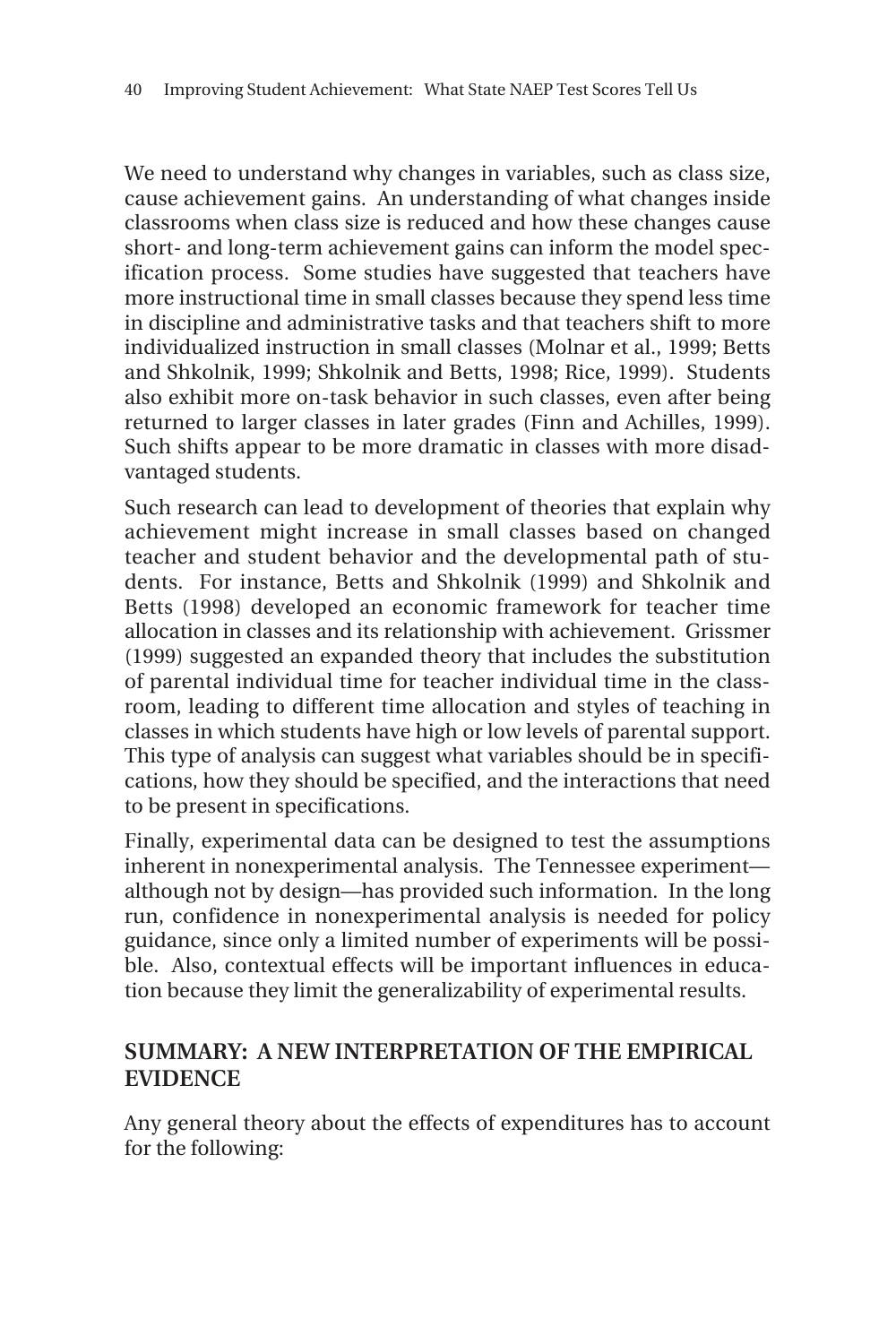- the pattern of results in previous nonexperimental measurements
- the results of experimental data
- the pattern of national score gains and expenditure growth from 1970 to 1996.

One explanation advanced is that public schools have not shown any consistency in being able to use additional expenditures to improve educational outcomes. This explanation relies mainly on the inconsistency in nonexperimental measurements at levels of aggregation below the state level. It assumes that the inconsistency in measurements reflects the inconsistency in utilization of schooling resources. However, this explanation cannot account for the experimental results from Tennessee, for the large score gains for minority and disadvantaged students in the 1970s and 1980s, or for the previous nonexperimental results at the state level of aggregation. In the last case, it has been assumed that state-level measurements are biased upward, but no credible source of bias has been identified.

The explanation proposed here is that additional resources have been most effectively used for minority and disadvantaged students and that resources directed toward more-advantaged students have had only small, if any, effects. This explanation is consistent with the pattern of national score gains and expenditures from 1970 to 1996, the results of the Tennessee experiment and the Wisconsin quasiexperiment, and the results of previous nonexperimental measurements at the state level of aggregation. Both experiments had positive, statistically significant results and had samples that were disproportionately drawn from the minority and disadvantaged student populations.

This explanation cannot account for the inconsistent pattern of previous measurements at levels of aggregation below the state. We hypothesize that the inconsistency reflects the measurement process itself rather than inconsistency in the use of resources. The measurements have used widely different specifications and assumptions that may account for the inconsistency. We also hypothesize that measurements at lower levels of aggregation made with available previous data sets are generally biased downward. One source of such bias was identified by the Tennessee experimental data: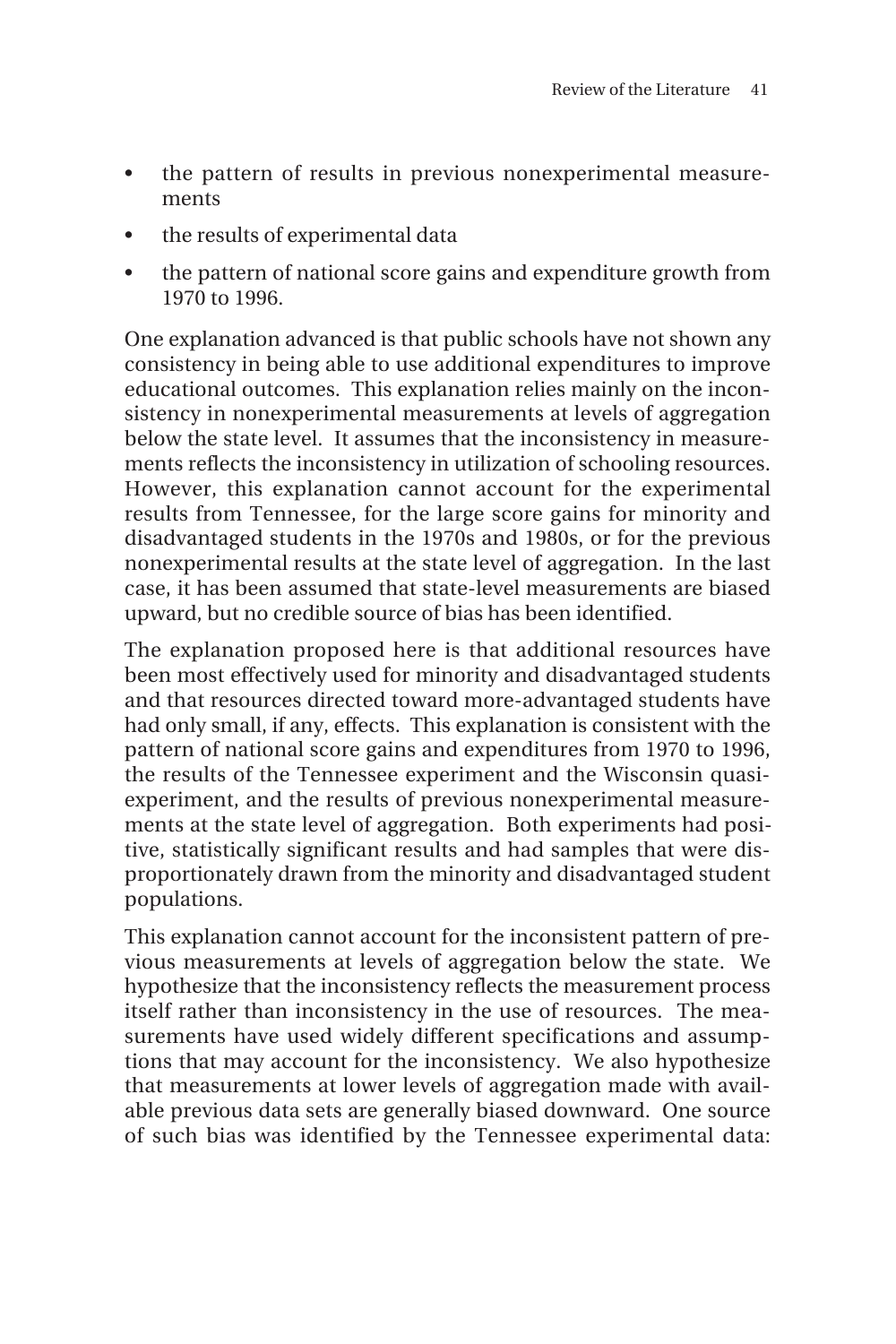missing variables for years of schooling since entry. Another is the use of pretest scores as controls in production-function specifications. However, other forms of bias, including selection effects and differential quality and specification of family variables across levels of aggregation, may plausibly introduce differential bias at lower levels of aggregation. Further research is needed focusing on differential bias across levels of aggregation.

It should be noted that these conclusions are based on the characteristics of the data available to previous researchers. Few, if any, longitudinal data used in measurements prior to 1990 included data starting at kindergarten. Few, if any, measurements made prior to 1990 were able to use variables from school entry. Individual-level data that follow children from kindergarten and collect the important schooling characteristics—especially if the data can also be aggregated to the class, school, and district levels—still represent the ideal nonexperimental data set, and these data are now becoming available. Such longitudinal data can be used to test many of the hypotheses raised here and to assess whether individual-level data are more vulnerable to bias than more-aggregate–level data. Recently reported results with one such data set showed very large effects due to teacher quality (Sanders and Horn, 1998; Wright et al., 1997). But significant questions remain about the model specifications used in these studies.

Previous state-level studies did not have available achievement scores from representative samples of students across states. These studies either used nonachievement measures (high school graduation rates, etc.), the badly flawed SAT scores, or possibly results from a common set of tests used across a few states. One purpose of our study is to determine whether state-level aggregate results can be obtained that are broadly positive and significant when valid measures of achievement are used.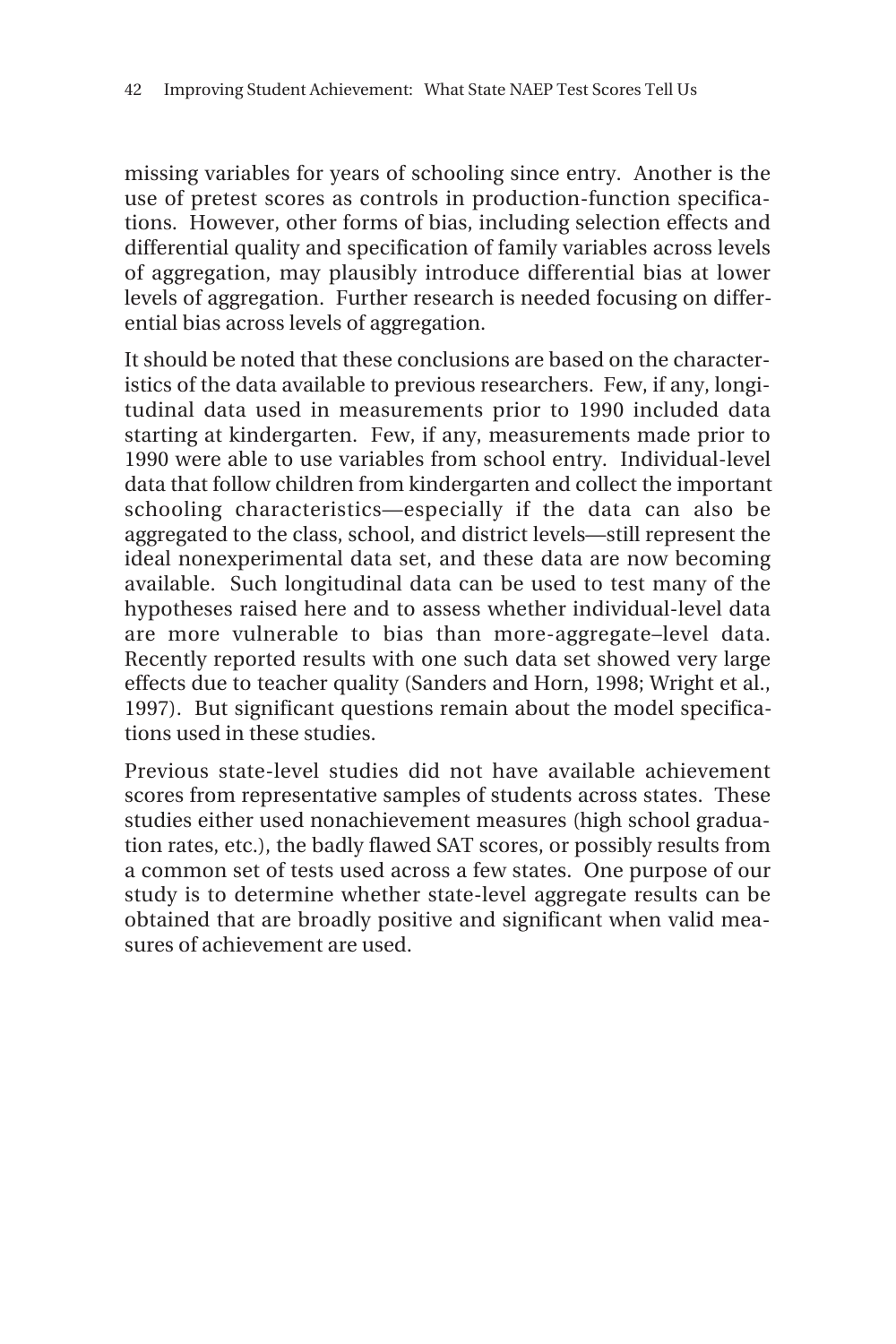### Chapter Four **METHODOLOGY**

### **IMPLICATIONS OF THE LITERATURE FOR THIS ANALYSIS**

The above evidence suggests that specifying aggregate models of state scores that take account of all educational characteristics from previous years is consistent with the Tennessee experiment. In fact, such aggregate analysis may be preferable to using the NAEP data at the individual or school level, since no previous-year data are available either for students or schools and since the quality of family data is decidedly inferior to that available at the state level.

The previous studies also suggest that the estimated model should compare its prediction of pupil-teacher ratio with the results from Tennessee using population parameters similar to those of the experimental sample. The Tennessee results also suggest the need to test whether effect sizes are different for disadvantaged and advantaged students.

Several other analytical issues arise that must be addressed by the methodology:

- the questionable quality of family data collected with NAEP tests
- the panel data with few observations over time and much stronger cross-sectional than time-series variation for scores and independent variables
- the nonindependence of the scores for each state
- the unequal number of observations per state
- the possible sensitivity of results to a few, extreme data points.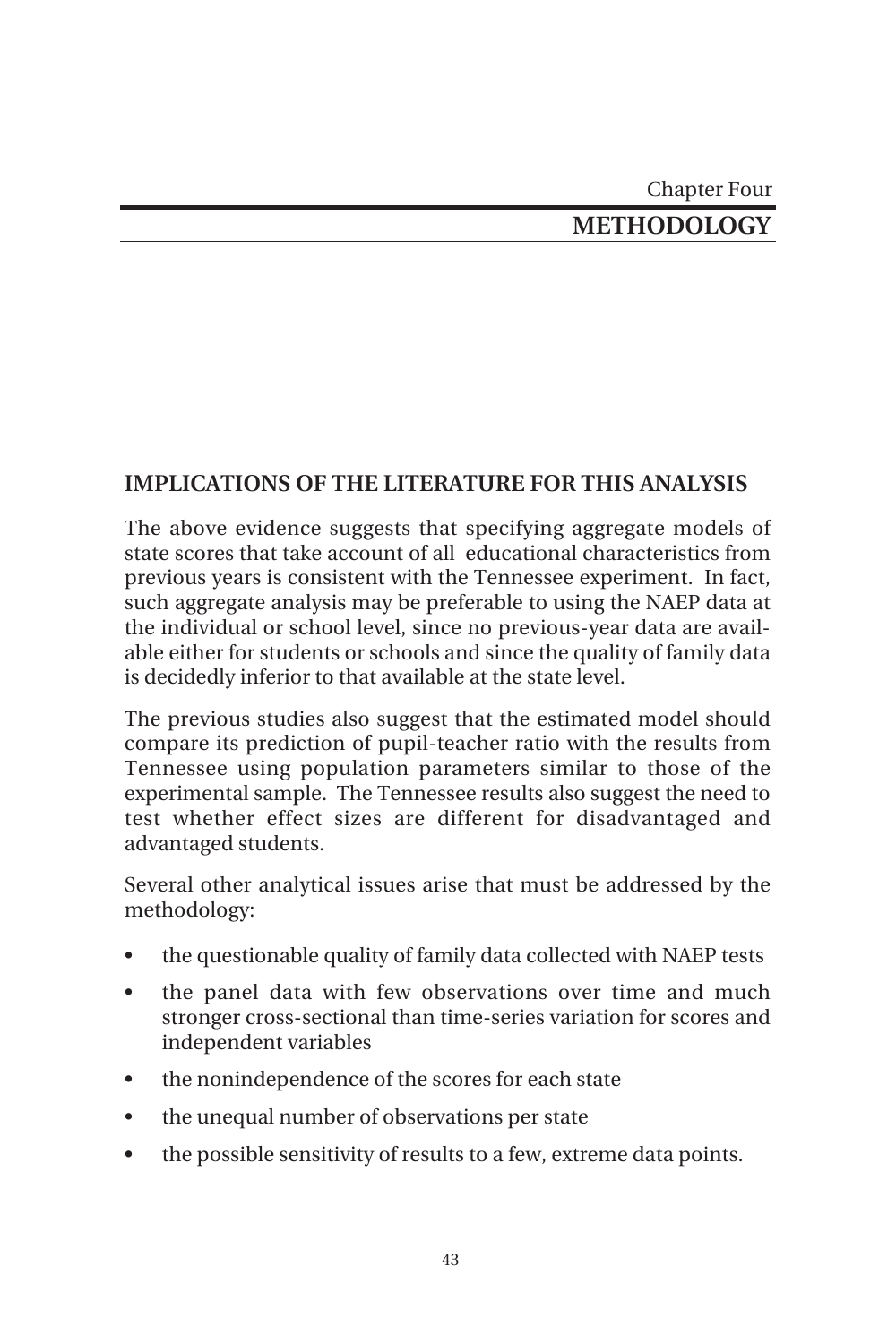#### **DEVELOPING FAMILY CONTROL VARIABLES**

The scope and accuracy of NAEP family data are limited because 4thand 8th-grade students reported them. The NAEP collects from students the family type (one or two parents), highest parental educational level, a measure of family mobility, and race and/or ethnicity. In addition, it collects from administrative records the percentage of students receiving free lunches or eligible for Title I, as proxies for family income. To supplement and check the accuracy of the NAEP variables, we derived five family variables for each state from the 1990 Census for families with students at the NAEP ages. Not surprisingly, Census and student-reported NAEP data on race and/or ethnicity and on family type show strong agreement (correlation of 0.95 and above). However, we found major differences between studentreported parental education and parent-reported education from the Census. For instance, data on parental education were missing for 36 percent of 4th-grade students. For those responding, about 57 percent reported that at least one parent was a college graduate, compared to about 25 percent from Census data for similar families.1

We used the 1990 Census data and NELS to develop alternative family control variables. The latter is the largest nationally representative data collection containing both achievement and family data. The NELS tested over 25,000 8th-grade students and collected data from their **parents** on family characteristics.

We developed three distinct sets of family control variables to determine whether the results are sensitive to the source of family data and the methods used to weight the effects from different family characteristics. The first set combines data from the 1990 Census and NAEP to provide parental educational levels, family income, race and/or ethnicity, family type, and family mobility. We also developed two composite SES-like variables using the NELS sample. We describe these variables briefly below. Appendix E describes the development of these three sets of family control variables in more detail.

 $\overline{\phantom{a}}$ 

 $1$ See Appendix E for comparison of Census and NAEP data and a discussion, and see Grissmer et al. (no date) for an analysis of differences.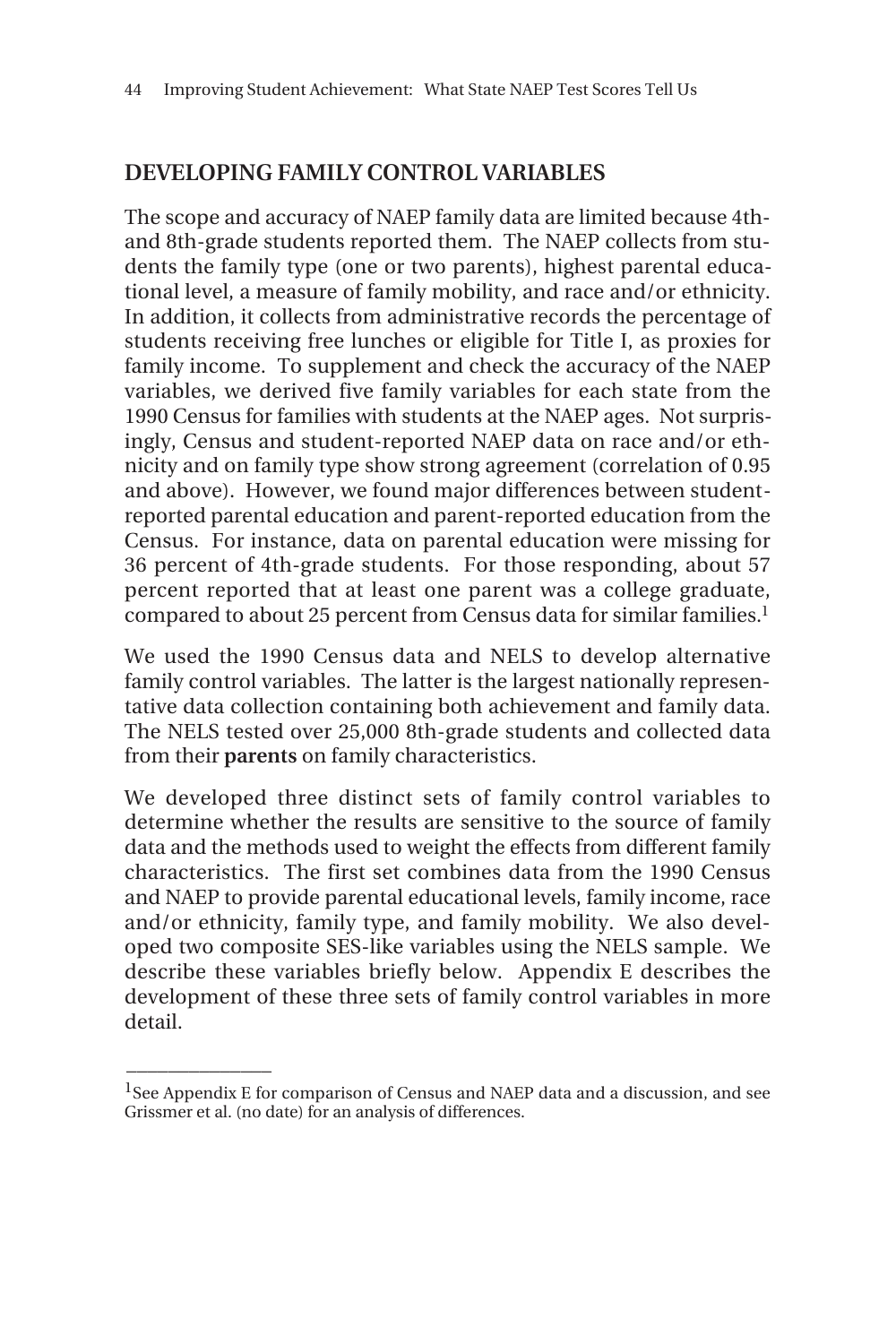#### **The Census-NAEP Family Variables**

Census data for families with children of ages similar to those of NAEP test-takers can provide better estimates for some family variables that are inaccurately reported by students. However, Census data still do not reflect the family characteristics of actual NAEP testtakers. NAEP excludes private-school, disabled, and LEP students and nonparticipants—all of whom are represented in Census files. In addition, the NAEP sample will reflect normal sampling variation and changes in population characteristics from 1990 to 1996. The Census can provide estimates only for the 1990 Census year.

If NAEP family variables are reported accurately, they will describe the NAEP test-taking population better than Census data will. Our analysis of these differences shows that the small differences in race and/or ethnicity and in family type primarily arise from differences in the NAEP and Census samples, while the differences in parental education are primarily due to inaccuracy in student reporting and bias in missing data (Grissmer et al., no date).

The most accurate set of family variables can be obtained by using a combination of NAEP and Census variables. NAEP variables appear to be accurately reported for race and/or ethnicity, family type, and family mobility. Census data appear to be better for parental education and family income. However, the Census variables can also be made to reflect the actual NAEP sample more closely by taking into account the actual racial and/or ethnic composition of the NAEP test-takers for each test.

We first used Census data for families having children either 8 to 10 years of age (4th graders) or 12 to 14 years of age (8th graders) to generate data on their parental education and family income **by racial and/or ethnic group** within each state. We then used the racial and/or ethnic composition of each NAEP test by state as weights to develop an estimate of the parental education and income of the families of NAEP test-takers.

For instance, the Census data may show that 35 percent of non-Hispanic white parents in Indiana with children 8 to 10 are college graduates, 15 percent for similar black parents, and 10 percent for similar Hispanic parents. If 80 percent of NAEP test-takers in Indiana for the 1990 test were white, 12 percent black, and 8 percent Hispanic, the estimates for NAEP families in the state would be (0.35)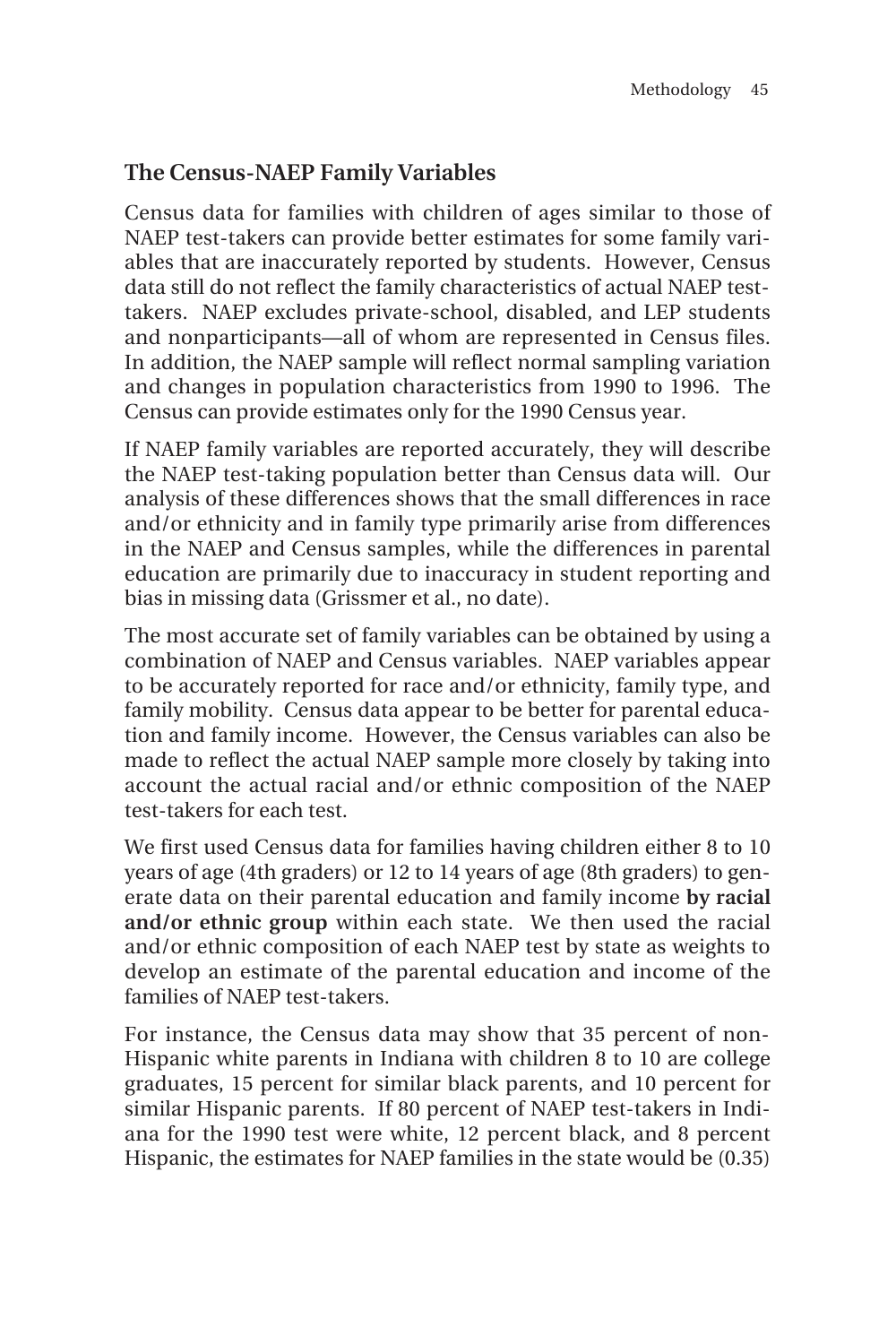$x(0.80) + (0.15) x(0.12) + (0.10) x(0.08) = 0.306$ . The estimated percentage of NAEP test-takers in Indiana who have a college-graduate parent is 30.6.

This method provides family variables that partially reflect changes in the characteristics of NAEP test-takers that are due to changes in private-school participation, exclusion rates, participation rates, population shifts over time, and normal sampling variation. To the extent that these factors shift the race and/or ethnicity of students taking NAEP, our variables will reflect such changes. However, these variables will not reflect that part of changing family characteristics that affects within-race and/or -ethnicity changes.

We have used this composite set of family variables from NAEP and Census for one set of family controls (called Census-NAEP in the rest of the report). These variables are race and/or ethnicity (NAEP), single parent (NAEP), highest parental education (Census adjusted by NAEP race and/or ethnicity), family income (Census adjusted by NAEP race and/or ethnicity), and family mobility (NAEP).

### **Composite SES Family Control Variables**

Entering the above-defined Census-NAEP variables in the achievement regressions will generate coefficients for the family variables that essentially provide estimates for how much of the score differences should be attributable to family characteristics. The weakness of this approach is that these coefficients are estimated using only the 271 data points from state scores. Besides being a small sample, these data have much less variation in family characteristics than is available at the individual level. We developed a second approach to derive family control variables that uses the much larger sample of individual-level data from NELS to develop SES-like variables that weight the influence of each family characteristic.

We developed equations from NELS that relate reading and math achievement to eight family characteristics: highest educational level of each parent, family income, family size, family type, age of mother at child's birth, mother's labor-force status, and race and/or ethnicity (see Appendix E for the equations). These equations also essentially develop weights for the influence of each family characteristic and estimate how much of the difference in scores can be attributable to family influence.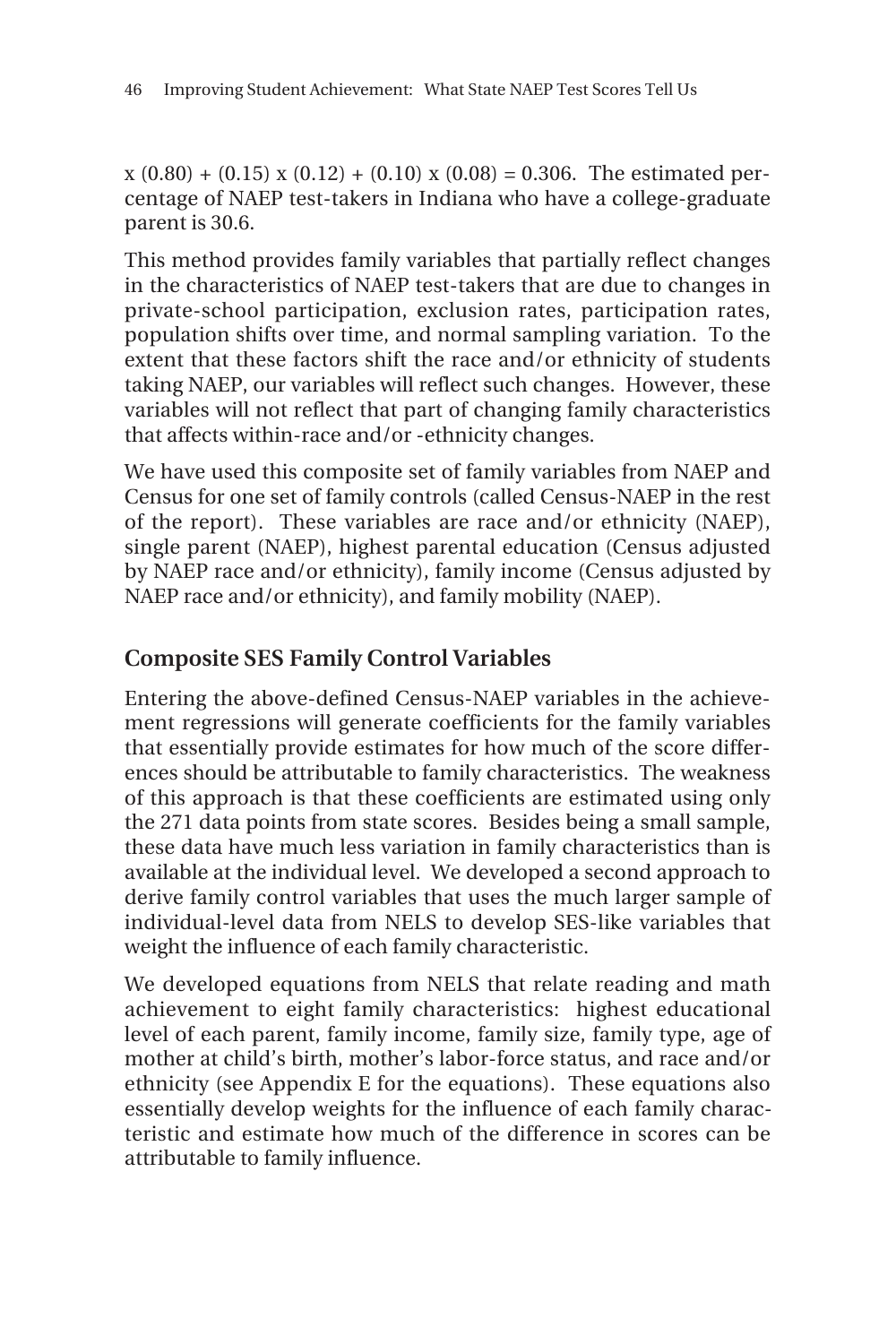We then used these equations to predict a score for each child in our Census sample in each state based on family characteristics alone. We then obtained the mean predicted score for three racial and/or ethnic groups in each state. We next used the actual race and/or ethnic composition taking each NAEP test to weight the race and/or ethnic mean predicted scores to obtain a state-level predicted score based on the family characteristics of NAEP test-takers. This SES variable may actually contain more accurate information about family influence than the Census-NAEP variables because the larger individual-level sample was used in its development. We refer to this composite family control variable as SES.

We want the family control variables to reflect the influence of family only. However, the NELS equations containing family variables only may still reflect some influence of school variables because of the correlation between family and school variables. To address this, we developed a third SES-like variable that used NELS achievement equations with family variables and added school fixed effects. This equation introduces a dummy variable for the approximately 1,000 schools in NELS that further reduces any influence of school variables in the family coefficients. The family coefficients from these equations are then used similarly to the way they are in SES to develop a "score" for each Census student with an age similar to those in NAEP. We refer to this family control variable as SES-fixed effect (SES-FE). When using the SES variables, we also include the measure of family mobility from NAEP, since this variable is not included in the SES composite.

#### **MODEL SPECIFICATION AND ESTIMATION**

We made estimates for the following:

- national and individual state gains on the three different tests (4th math, 8th math, and 4th reading) by state, and a composite annualized gain across all tests for the nation and by state while controlling for changes in family characteristics of the NAEP samples and NAEP participation rates
- differences in scores by state for students from similar families
- the effects of state education policies and characteristics on achievement scores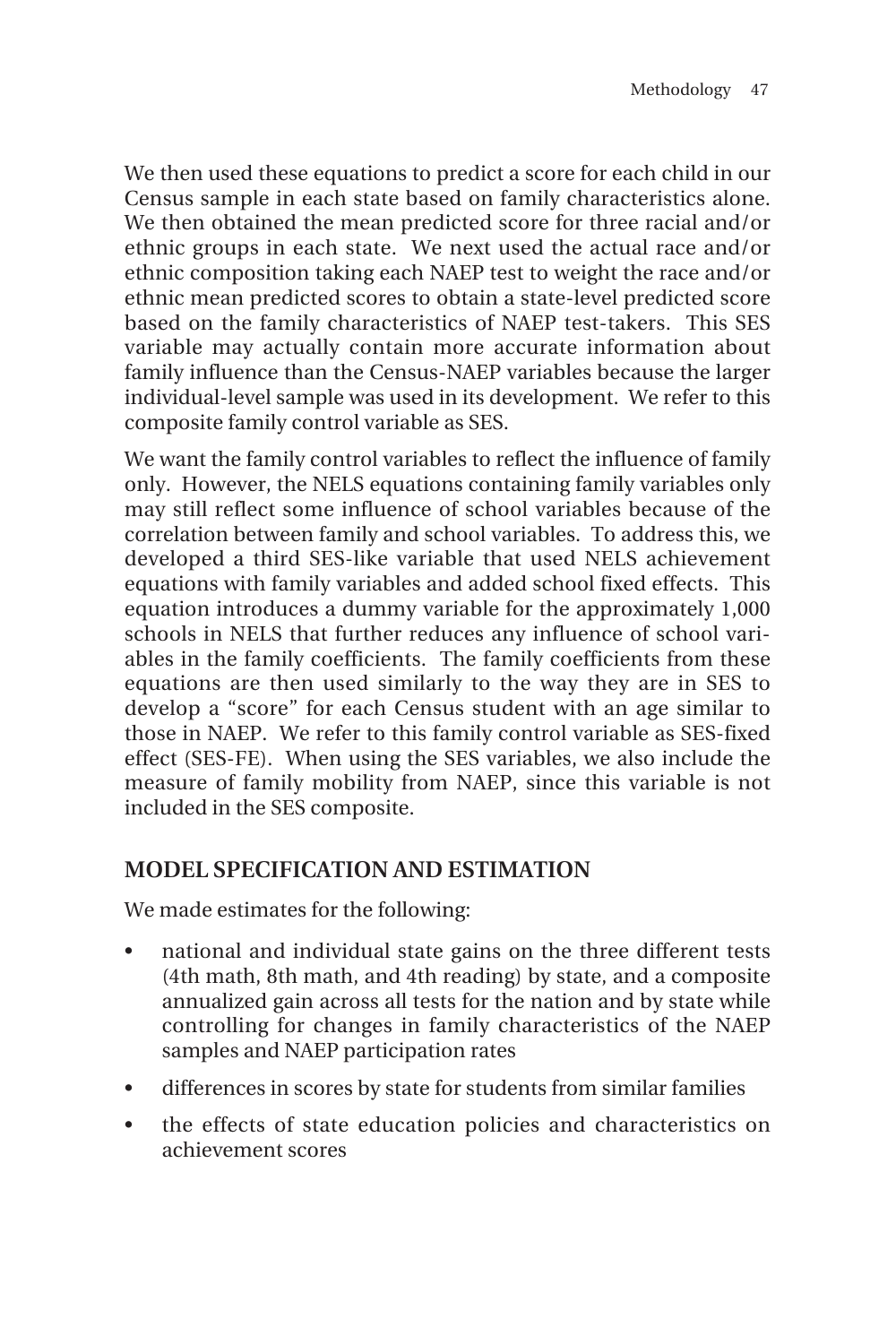• the differential cost of changing state education policies and characteristics.

We estimated all models as a panel data set using both random- and fixed-effect specifications. Forty-four states are included, with up to seven tests per state. We used a generalized estimator with an exchangeable correlation structure for estimating the random-effect models. This estimator is recommended for panels with short timeseries variation, accounts for the unbalanced panel, and provides robust standard errors that account both for the lack of independence of observations within states and heteroskedascity.2 We used ordinary least squares (OLS) to estimate fixed-effect models with robust standard errors.

Using both random- and fixed-effect estimates allowed us to determine whether results change with different specifications. Randomand fixed-effect models apply different, but plausible, sets of assumptions to the data. The random-effect models assume no correlation between the set of independent variables and the statespecific error terms. The fixed-effect estimates allow a correlation to exist. Both specifications produce a state-specific residual that can be interpreted as the joint influence of state-specific factors not reflected in the independent variables in each analysis.

The Pagan-Breusch tests for the existence of state-specific effects were always highly significant across models. In the appendixes, we report on the Hausman test for systematic differences in fixed- and random-effect coefficients.

#### **Annualized Score Gains by State**

 $\overline{\phantom{a}}$ 

We modeled the average state scores as a function of state family and demographic characteristics and dummy variables for a score gain

<sup>&</sup>lt;sup>2</sup>We have also fit the models using generalized least squares and maximum likelihood with nearly identical results. All estimation, except for the score differences for similar students, was done in STATA using the GEE estimator with exchangeable correlation structure. However, this procedure does not produce the random effects and estimates of standard errors for the random effects. We used the SAS Mixed procedure to estimate these models. This uses the maximum likelihood estimator and produces "estimates" of standard errors for the state-specific random effects. The results were virtually identical using any of the three correlation structure options in SAS.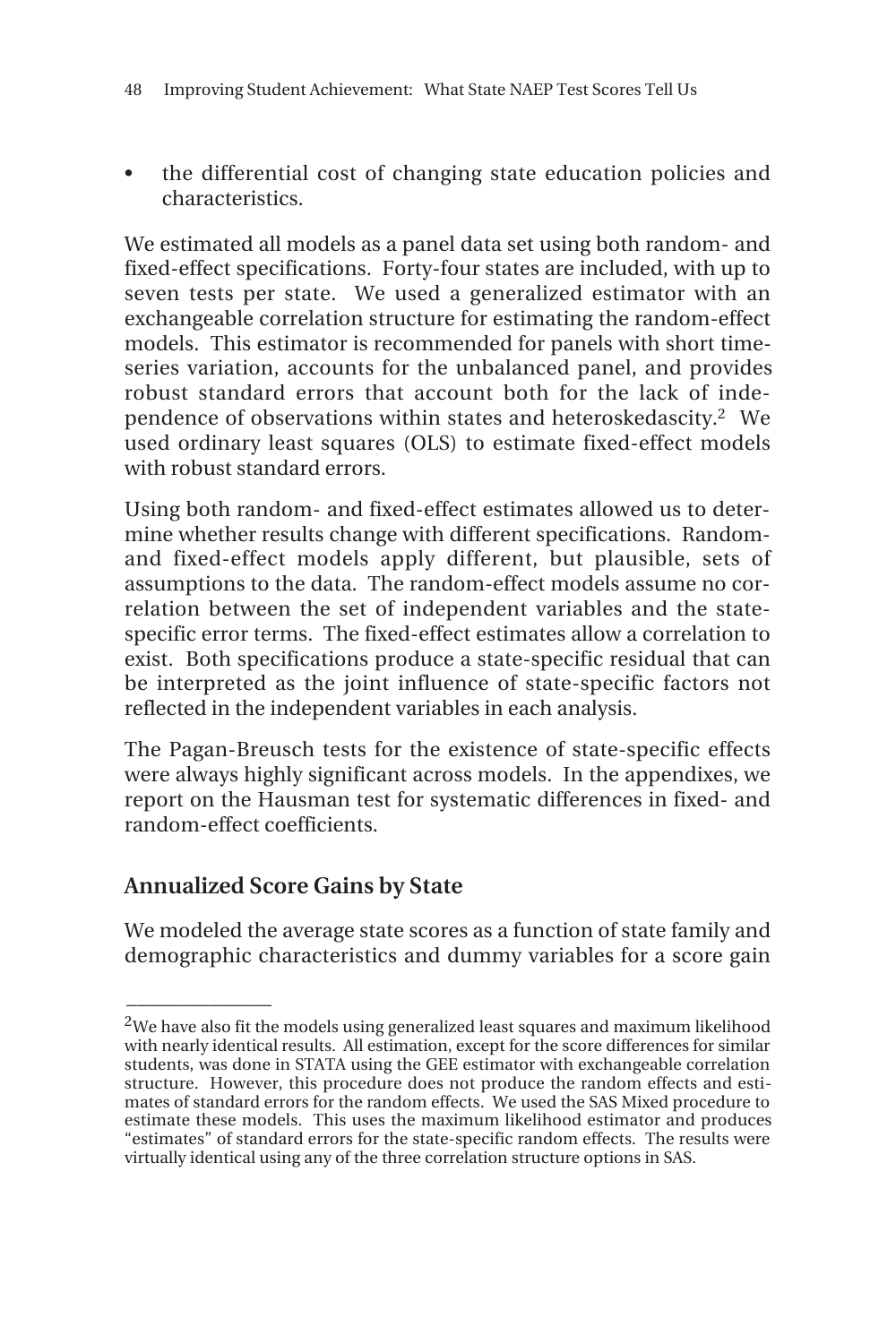on each repeated test. Because of the similarity between randomand fixed-effect models, we present the random-effect equations only:

$$
y_{ij} = a + \sum b_k F_{ijk} + \sum g_1 d928th_i + \sum g_2 d968th_i
$$
  
+ 
$$
\sum g_3 d944th_i + \sum g_4 d964th_i + h1d8th
$$
  
+ h2d4rth + r1p<sub>ij</sub> + u<sub>i</sub> + e<sub>ij</sub>, (4.1)

where  $y_{ii}$  is the normalized test score (see detailed definition of how scores are normalized on page 52) for the ith state  $(i = 1,44)$  in the jth test (j = 1,7);  $F_{ijk}$  is a set of k family characteristics for the ith state at the time of the jth test; d928th $_{\rm i}$  is a gain score dummy variable for improvement between the 1990 and 1992 8th-grade math test for the ith state;  $d968th_i$  is a gain score dummy variable for improvement from the 1990 to the 1996 8th-grade math test for the ith state;  $d944th_i$  is a gain score dummy variable for the improvement from the 1992 to 1994 4th-grade reading test for the ith state;  $d964th$ <sub>i</sub> is a gain score dummy variable for the improvement from the 1992 to 1996 4th-grade math test for the ith state; d8thand d4rth are dummy variables for the 8th-grade tests and 4th-grade reading tests, respectively;  $p_{ii}$  is the participation rate for the ith state in the jth test;  $u_i$  is the random effect for state i;  $e_{ii}$  is the usual identical and independently distributed error term; and a,  $b_k$ ,  $g1_i$ ,  $g2_i$ ,  $g3_i$ ,  $g4_i$ , h1, h, and r1 are coefficients in the regression.

We also included interaction terms between family variables and the 8th-grade math and 4th-grade reading dummies. This allows for the possibility of different family effects for 4th- and 8th-grade students and for reading and math.3 The participation rate is included in the regressions to correct for changing participation rates of states. Using dummies for the 8th-grade and 4th-grade reading tests simply allows for differences in scaling or other differences between the three different tests.

To develop a single composite annualized gain measure across all tests, we substituted for the individual gain dummies a single vari-

\_\_\_\_\_\_\_\_\_\_\_\_\_\_

 $3$ The NELS equations in Appendix E shows different family coefficients for reading and math. Reading is generally more influenced by family variables than math. We found that the family effects for 8th-grade math are generally stronger than they are for 4thgrade math.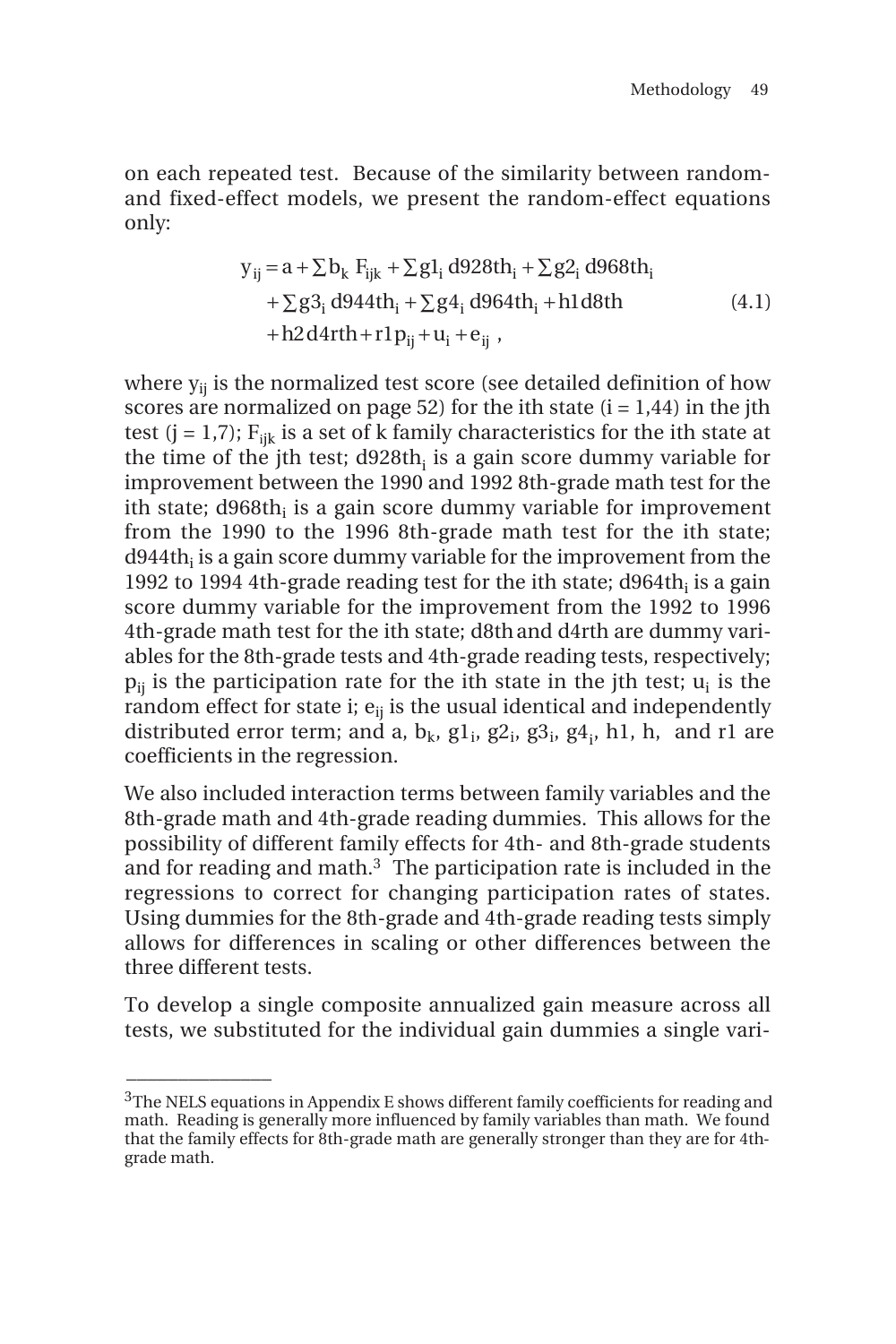able for each state that contains the number of years between each repeated test.4 This variable, which reflects systemic gains across all grades and subjects from 1990 to 1996, will be a better indicator of the existence of successful state policies than simple two-way test comparisons.

#### **Score Differences by State for Students from Similar Families**

Meyer (1996), Raudenbush (1994), and Raudenbush and Wilms (1995) described the methodology to estimate value-added measures. These approaches usually assume that data are available at multiple levels of aggregation rather than just one level. In our case, the state-specific effects that both the random- and fixed-effect models estimate cannot be interpreted as estimates of "state valueadded" in the sense that state factors alone are reflected. These parameters also reflect the net effects of district- and school-level policies. However, a more straightforward interpretation is that they reflect estimates of the differences in scores for students from similar families that can reflect influence across all levels of aggregation. The state-specific u's from random- and fixed-effect aggregate models can also reflect family factors not picked up by family variables in the equation, as well as influences of educational systems, socialservice systems, and other factors specific to a state that influence achievement.

For each state, we estimated the predicted score difference for students with similar family backgrounds by estimating random- and fixed-effect models using family characteristics, participation rate, and national gain variables:

$$
y_{ij} = a + \sum b_k F_{ijk} + g1 d928th + g2 d968th + g3 d944th
$$
  
+  $g4 d964th + h1 d8th + h2 d4rth + r1p_{ij} + u_j + e_{ij}$ , (4.2)

 $\overline{\phantom{a}}$ 

 $4$ We developed a single variable whose value is zero for the first application of each test and is the number of years between the first application and each subsequent application for remaining values. The order of our j tests is as follows: 1990 8th math, 1992 8th math, 1992 4th math, 1992 4th reading, 1994 4th reading, 1996 8th math, and 1996 4th math. So, the annualized gain variable entries for each state would be (0, 2, 0, 0, 2, 6, 4). The regression coefficient for this variable is the annualized gain across all tests.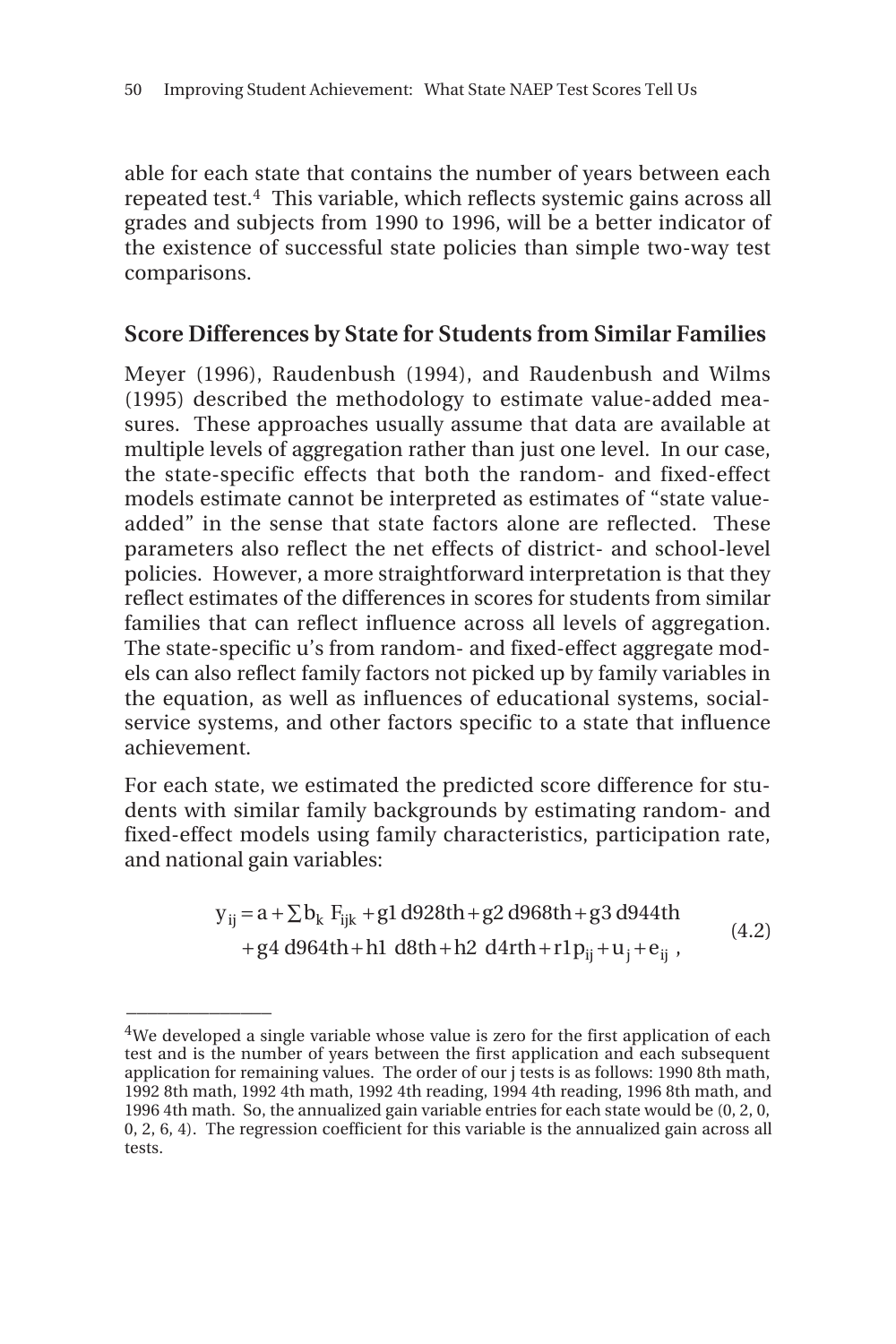where the variables are as defined above, and  $u_i$  is the estimate of score differences for students from similar families. We also include interaction terms between family variables and the 4th- and 8thgrade dummies.

#### **The Effects of Educational Policy and State Characteristics**

We estimated the effects of state policies and characteristics by introducing the variables corresponding to the state policies and characteristics  $(E_{\text{ii}})$  into equation 4.2, along with regional dummies (reg<sub>m</sub>) and the urban and rural percentages ( $pd<sub>n</sub>$ ). The regional and urban-or-rural variables are recommended when modeling statespecific policy effects to ensure that the effects do not arise from factors connected to regional, rather than state, factors or population density.

The general model is:

$$
y_{ij} = a + \sum b_k F_{ijk} + \sum c_1 E_{ijl} + \sum r_m \text{ reg}_m + \sum s_n \text{ pd}_n
$$
  
+g1 d928th + g2 d968th + g3 d44th + g4 964th  
+h1 d<sub>8th</sub> + h2 d<sub>4rth</sub> + r1 p<sub>ij</sub> + u<sub>i</sub> + e<sub>ij</sub>, (4.3)

where  $E_{\text{til}}$  is a set of l educational resource variables for the ith state averaged for the time in school before the jth test. In our estimation, we first included only one educational characteristic: per-pupil expenditure. We then estimated using variables that account for almost all the variance in per-pupil expenditures: pupil-teacher ratio, teacher salary, teacher-reported resource levels, and public prekindergarten participation. Finally, instead of teacher salary, we used two variables that explain much of the variance in teacher salary: teacher advanced degrees and teacher experience. The estimation also includes a full set of interactions between family variables and grade level and subject.

All of our resource variables are estimates of the average school characteristics during the period test-takers were in school, except the teacher-reported adequacy of resources, for which historical data were not available before 1990. For pupil-teacher ratio, we included the average from grades 1 through 4 and 5 through 8 separately, to reflect the possible stronger influence of early grades.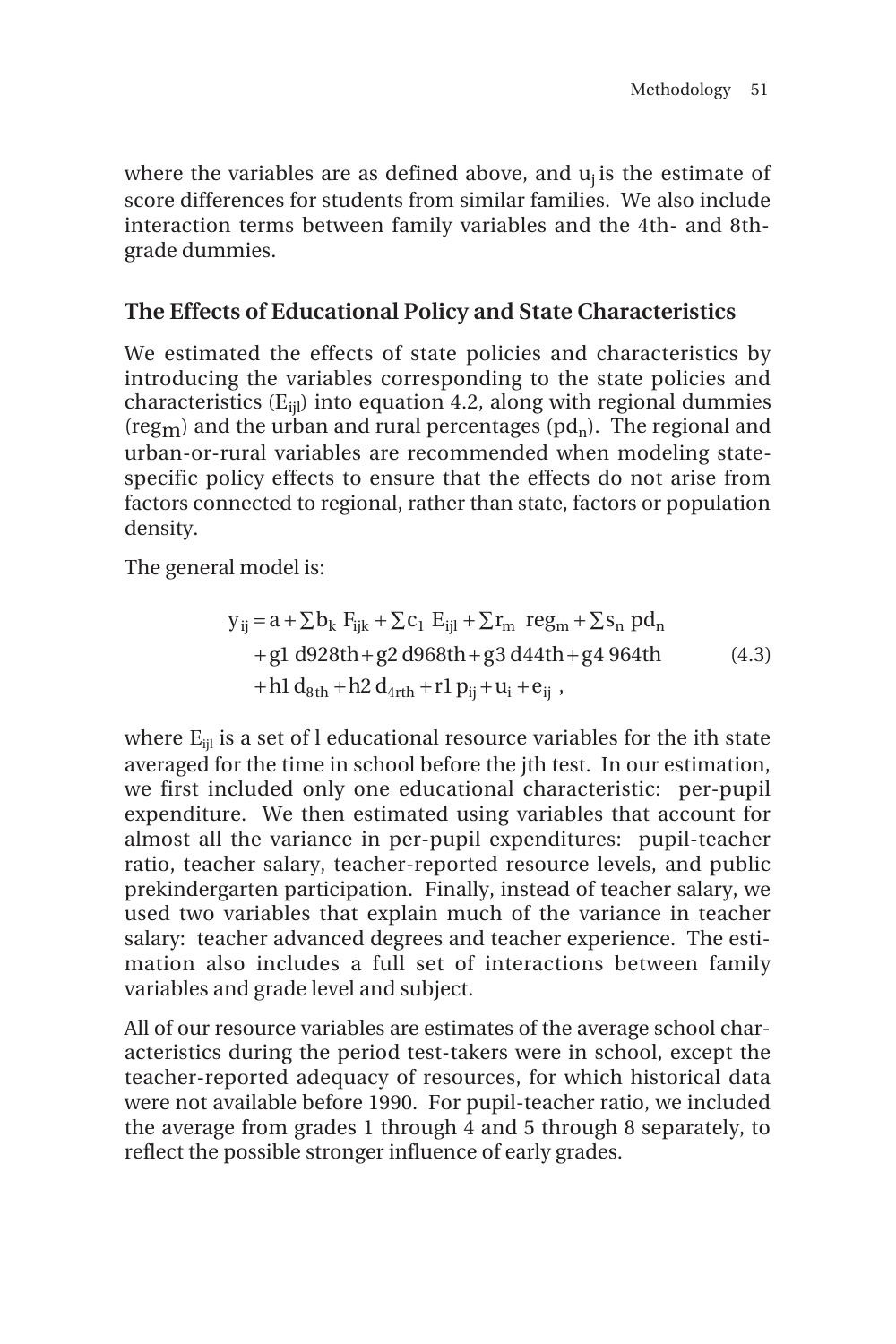#### **Cost Estimations**

We estimated the cost of changing state policies and characteristics by regressing the per-pupil expenditure against the policy and characteristics variables and a per-pupil transportation cost, proportion IEP, and proportion LEP. The last two variables serve to control for differences in costs across states because of different transportation costs and differences in special education and LEP populations:

$$
c_{ij} = a + \sum c_i \ E_{ijl} + ql \ ds_{ij} + q2 \ le_{ij} + q3 \ tr_i + u_i + e_{ij} \ , \qquad (4.4)
$$

where  $c_{ii}$  is the per-pupil expenditure for the ith state for students taking the jth test;  $ds_{ii}$  is the proportion of IEP students in state i at the time of test j; le<sub>ij</sub> is the percentage of LEP students in state i at the time of the jth test; and  $tr_i$  is the per-pupil transportation cost in the ith state.

#### **Sensitivity to Outliers**

In Appendix J, we present robust regression results to check for the sensitivity of results to outliers. We also ran other diagnostic analyses to test the sensitivity to outliers and multicollinearity. We did not find significant sensitivity to these factors in our equations.

#### **VARIABLE DEFINITIONS**

Appendix F contains detailed definitions for the variables. We briefly describe them below.

#### **Achievement Scores**

The data set contains 271 state achievement scores. The earliest state scores in each test category (1990, 8th-grade math; 1992, 4thgrade math; and 1992, 4th-grade reading) are converted to variables with a mean of zero and are divided by the standard deviation of national scores. The later tests in each category are subtracted from the mean of the earlier test and are divided by the same national standard deviation. This technique maintains the test gains within each category and allows the results to be interpreted in terms of changes with respect to national scores.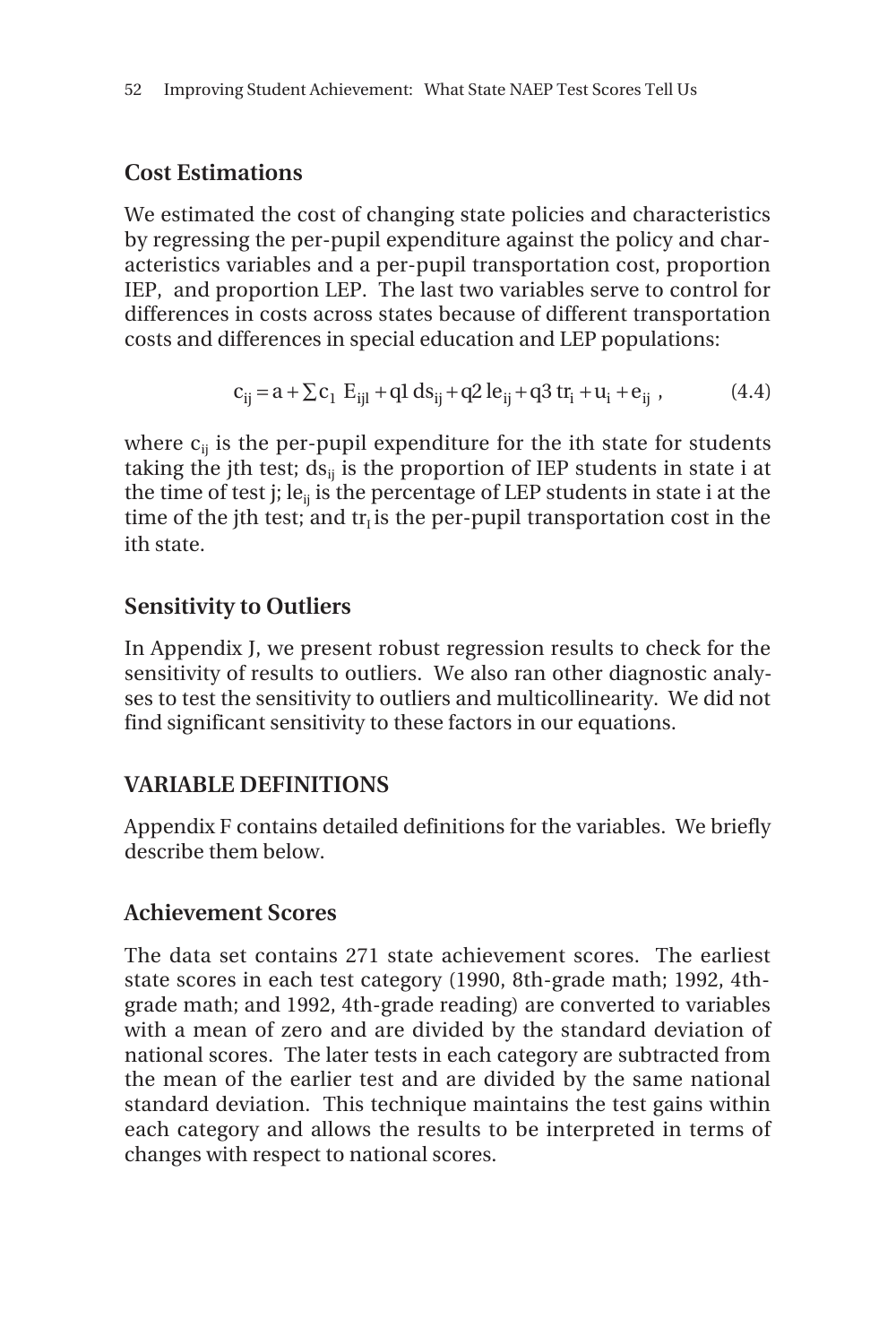### **Family Variables**

We described our family variables earlier in this chapter and in Appendix E. Three family variable sets were constructed. The first set (Census-NAEP) was constructed from 1990 Census data and NAEP family data from each test. The second and third sets (SES and SES-FE) were constructed using the NELS, Census, and NAEP data, for family mobility.

#### **Educational Measures**

Our educational variables focus mainly on the major variables that account for differences in resource expenditures in the state. We used per-pupil expenditures (adjusted for COL differences), pupilteacher ratio, teacher salary (adjusted for COL differences), teacher education (percentage without advanced degrees), teacher experience (0 to 3 years, 4 to 9 years, 10 to 20 years, and greater than 20), teacher-reported adequacy of resources (some or none, most, all), and the percentage of children in public prekindergarten.

We defined our education measures as averages over the time in school prior to the NAEP test. So, the per-pupil expenditure is the state average for the years the student has attended school before the NAEP test. For instance, for the 1990 8th-grade test, we averaged per-pupil expenditures for 1983 through 1990. The public prekindergarten variable corresponds to the state participation in the year in which the tested group was four years old. The only variable not defined during the time in school is the NAEP-reported level of teacher resources that is recorded at the time of each test, so this may be biased downward. Appendix F contains more detailed definitions, means, and standard deviations for the variables in the analysis.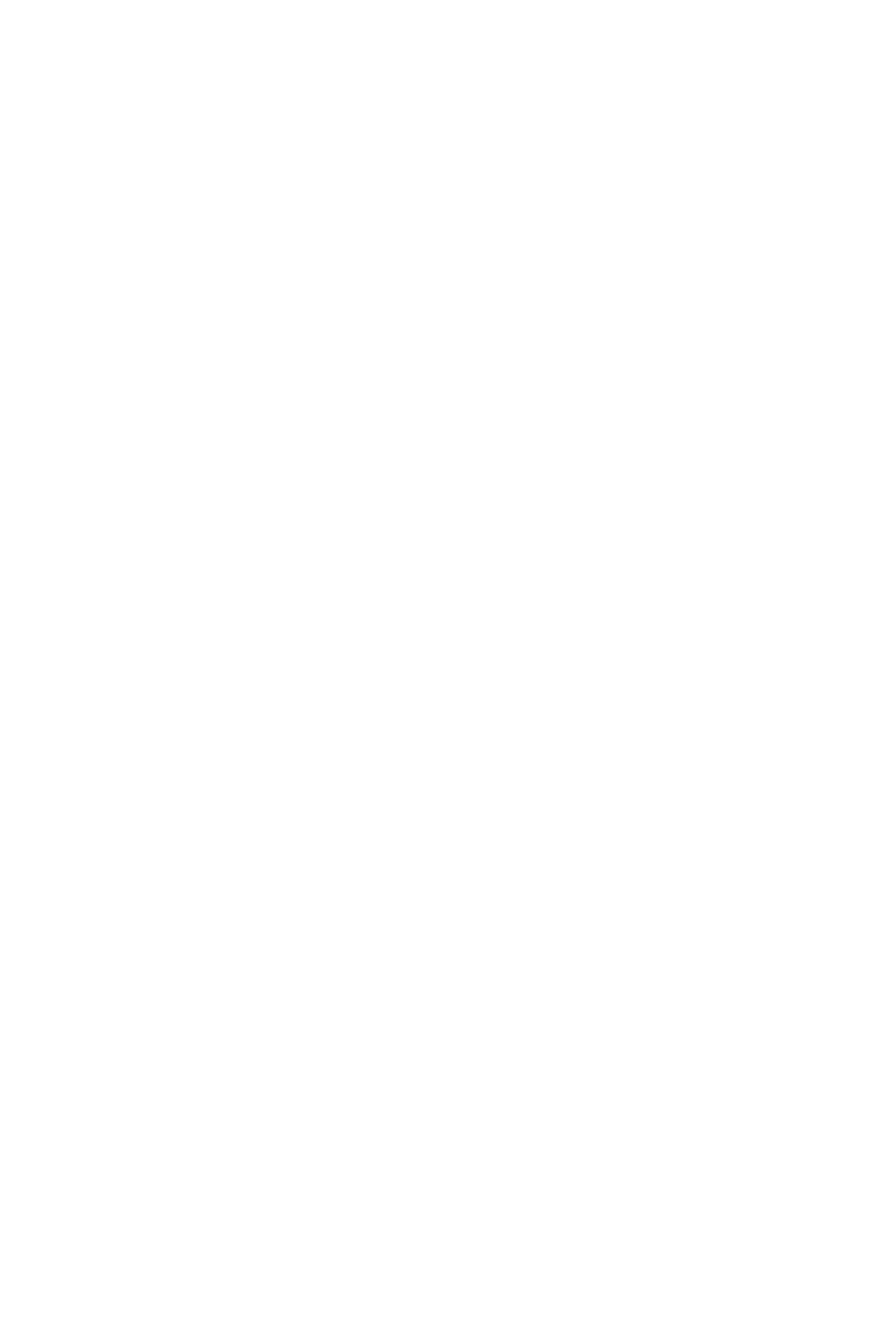# Chapter Five

## **TRENDS IN STATE SCORES**

#### **TESTING FOR EVIDENCE OF THE EFFECTS OF REFORM**

The current wave of educational reform started in the late 1980s, and changes continue. It is too early to expect to see the full effects of such reforms but not too early to expect some effects. Some educational reforms require significant changes in the behavior of organizations and large groups of individuals—a process that requires years, not months. Other reforms operate gradually because they effectively "grandfather" current students and teachers. instance, changes in entrance standards for teachers will take 10 years or more to affect a sizable portion of teachers, and new graduation requirements for students are usually scheduled to start at least five years into the future to give students and teachers time to adapt.

Another reason for expecting gradual effects is that student scores are likely dependent on all previous grades, so students need to experience reforms from the 1st grade before their full effects on scores at later grades are seen. If so, reform effects will be seen first in early grades. All of these considerations point to gradual, rather than dramatic, changes in scores from changing policies—a conclusion Murnane and Levy (1996) reached.

The 8th graders taking the 1990 math state test entered kindergarten in 1982, while the 1996 8th-grade group entered in 1988. Thus, the former group would have spent most of their years of schooling before much of the reform began, and the latter group would have experienced some reform during most of their school career. However, they would experience little reform over their entire school career.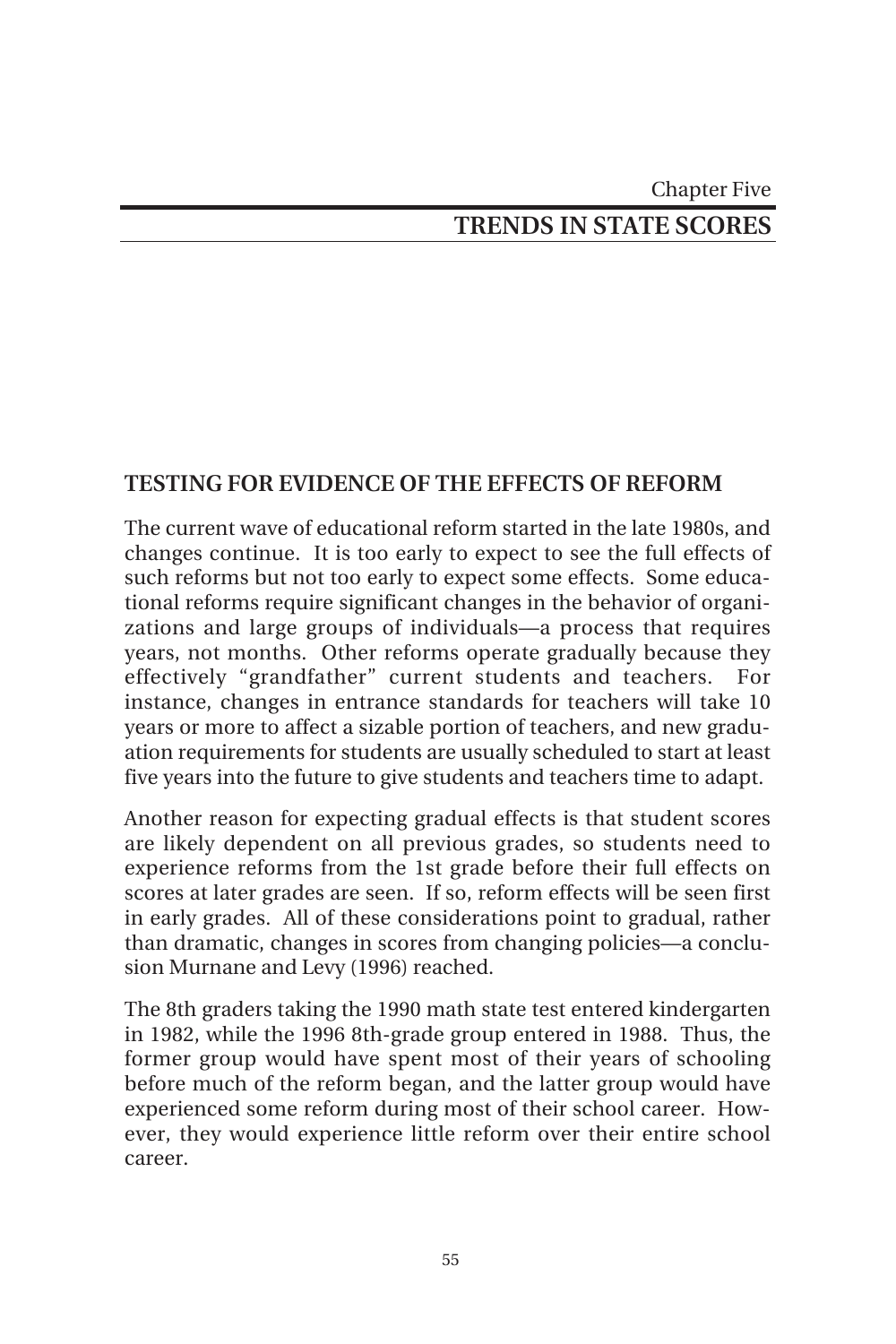The 4th graders taking the math test in 1992 would have experienced some early reforms during their schooling, while the 1996 group would have experienced the reforms implemented between 1988 and 1992 over their entire schooling. The reading tests should probably show the smallest difference from reforms, simply because the tests were given only two years apart, in 1992 and 1994.

The official state NAEP reports contain an indication of gain for each state from the previous similar test and an indication of the statistical significance based on the sampling standard errors (Shaughnessy et al., 1998; Miller et al., 1995, Reese et al., 1997; Campbell et al., 1996). These measures do not take into account changes in student populations that are due to migration, exclusions, participation rates, or sampling variations. They also do not reflect whether states are making systematic gains across all tests.

For instance, states in the southeast and southwest had significant increases in the population of Hispanic children from 1990 to 1996, while many northern states showed no increases. Unless these changes are accounted for in assessing trends, we cannot tell whether the educational system is causing changes in scores or whether population shifts are changing scores. Besides population shifts, the participation rates change for each state across tests, which can affect scores. Variations in the characteristics of students that are due to normal sampling variations also need to be taken into account. Our estimates take these factors either partially or wholly into account.

#### **RESULTS**

 $\overline{\phantom{a}}$ 

#### **Estimated Gains Across All Participating States**

We present estimates for five models consistently throughout the report.1 To ensure that trends were robust across at least two of the

 $1$ The five reported models all have family coefficients with expected signs. The fixedeffect model using the Census-NAEP variables is the only model showing some perverse signs for family variables. These results imply that families with better-educated parents—other things being equal—would have lower scores. This model specification (fixed effect with Census-NAEP family variables) has the fewest degrees of freedom among the six models estimated. It contains five family variables fully interacted with 4th- and 8th-grade dummies. Given our limited sample size, this model seems to be unable to accurately estimate all family variables. For the gain results reported in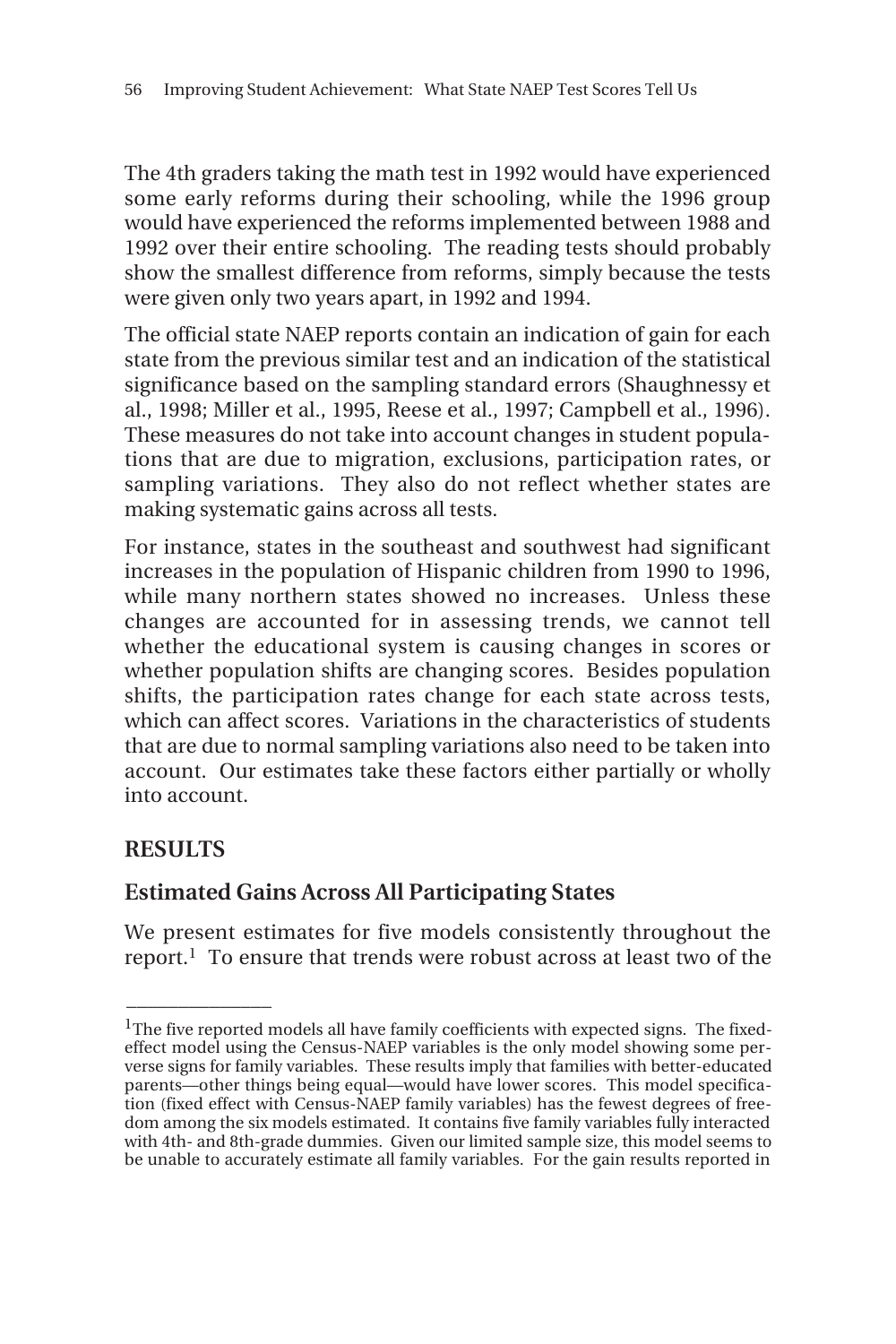three repeated tests, our trend estimates include only states that participated in six or seven tests. We will focus on the nonfamily effects in the main body of this report. The full regression estimates for the trend analysis are contained in Appendix G.

Table 5.1 shows the estimated national gains for each repeated test, controlling for the changing family characteristics of the NAEP samples and participation changes. The results show statistically significant differences for each test, with little difference across models. The largest gains occurred for 8th-grade math tests, where composite gains from 1990 to 1996 are about one-quarter of a standard deviation, or 8 to 9 percentile points. Smaller gains of approximately 0.10 standard deviation or 3 percentile points occurred in 4th-grade math from 1992 to 1996. Reading scores show declines of about 0.10 standard deviation from 1992 to 1994. Such declines over such a short period for practically all states could reflect imperfect equating of successive tests.<sup>2</sup>

| anıe<br>. . |  |
|-------------|--|
|-------------|--|

#### **Estimated Score Gains for Each Repeated Test (standard deviation units)**

|                    | 1990-1992          | 1990-1996          | 1992-1996          | 1992-1994             |
|--------------------|--------------------|--------------------|--------------------|-----------------------|
|                    | 8th-Grade          | 8th-Grade          | 4th-Grade          | 4th-Grade             |
|                    | Math               | Math               | Math               | Reading               |
| Random-SES         | 0.104 <sup>a</sup> | 0.229 <sup>a</sup> | 0.096 <sup>a</sup> | $-0.092$ <sup>a</sup> |
| Random-SES-FE      | 0.104 <sup>a</sup> | 0.230 <sup>a</sup> | 0.095 <sup>a</sup> | $-0.097$ <sup>a</sup> |
| Random-Census-NAEP | 0.126 <sup>a</sup> | 0.242 <sup>a</sup> | 0.094 <sup>a</sup> | $-0.073$ <sup>a</sup> |
| Fixed-SES          | 0.104 <sup>a</sup> | 0.227 <sup>a</sup> | $0.095^{\rm a}$    | $-0.094$ <sup>a</sup> |
| Fixed-SES-FE       | 0.104 <sup>a</sup> | 0.226 <sup>a</sup> | 0.092 <sup>a</sup> | $-0.099$ <sup>a</sup> |

<sup>a</sup>The data are statistically significant at the 1-percent level. Equation (4.2) was used for estimation, controlling for differences in student populations and state participation rates. Full regression results are given in Appendix  $G$  (Tables  $G$ , 1,  $G$ ,  $2$ , and  $G$ ,  $3$ ).

**\_\_\_\_\_\_\_\_\_\_\_\_\_\_\_\_\_\_\_\_\_\_\_\_\_\_\_\_\_\_\_\_\_\_\_\_\_\_\_\_\_\_\_\_\_\_\_\_\_\_\_\_\_\_\_\_\_\_\_\_\_** this chapter, there are virtually no differences between this model and the other five estimates. The model estimates differ more for the policy and score differences for similar students. We report the results of all six models in the appendixes.

 $2$ The 1998 4th-grade state reading NAEP results show a slight gain over 1992 results that may indicate a possible slight downward bias in the 1994 test.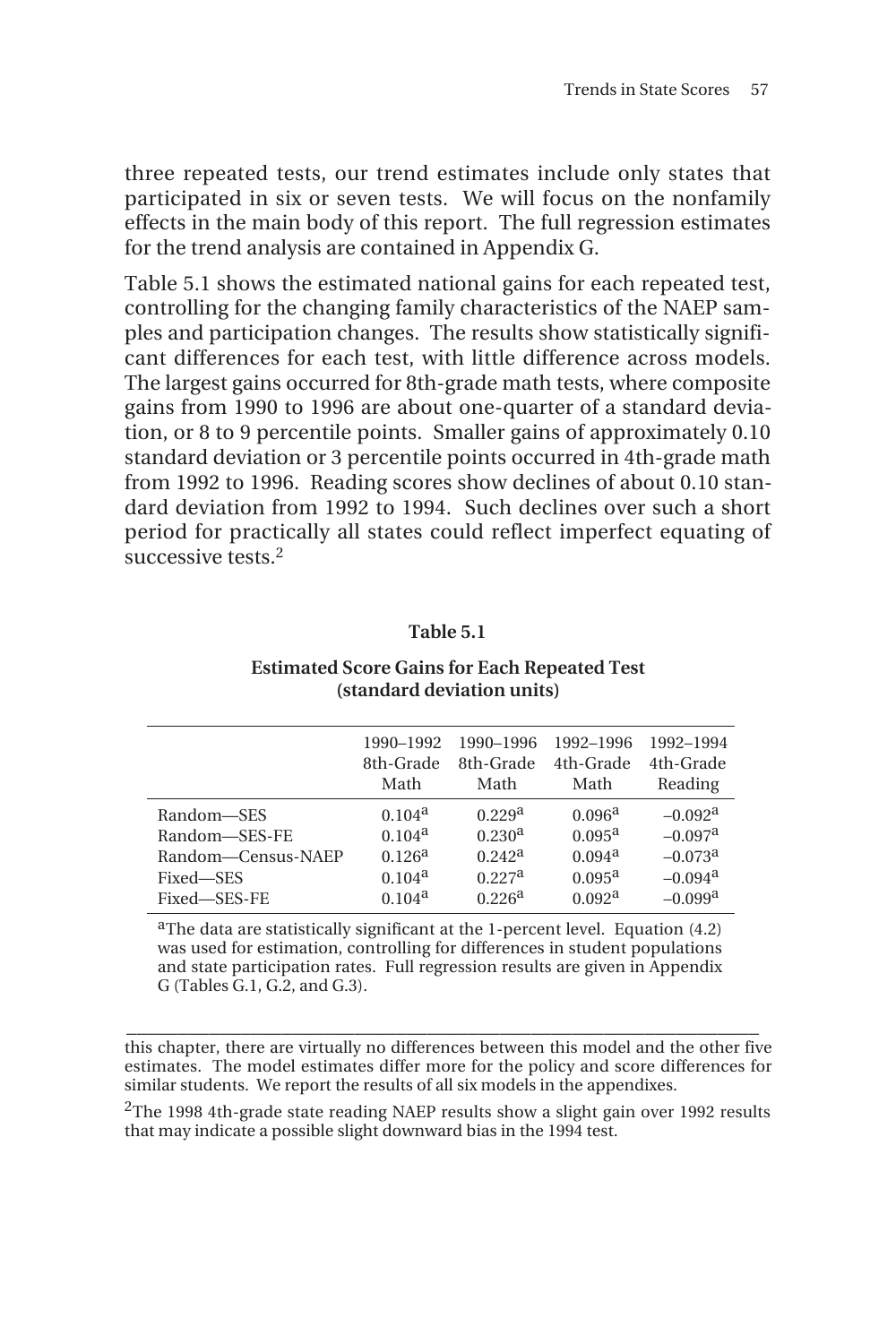There are sufficient math scores to make separate estimates for math gains alone. Table 5.2 converts the separate gains from each test to an estimated **annualized** gain in math scores. The results in the first row indicate statistically significant average annual gains in math scores (regardless of grade) of about 0.03 standard deviation or about 1 percentile point a year from 1990 to 1996.

The educational variables included in later analyses do not explain much of the trend in scores. When these variables are also included in the regression (row 2 of Table 5.2), the trend coefficients are only slightly reduced. Thus, much of the math increases have to be explained by factors outside our resource variables. Reform efforts of various kinds unrelated to per-pupil expenditure, pupil-teacher ratio, teacher characteristics, and teaching resources would be the leading candidates to explain these gains. The pattern of gains across states can provide further evidence about the source of these gains.

#### **Estimated Annual Gains by State**

The estimated annualized gains for individual states are summarized in Tables 5.3 and 5.4; Table 5.3 includes all seven tests, while Table 5.4 includes only math tests. We summarize the state results by presenting the average and range of coefficients across models and the statistical significance for each model.

About one-half of states show consistent, statistically significant annual gains when all seven tests are included, and about three-

|                                            |            | Random Model |                        | Fixed Model |               |
|--------------------------------------------|------------|--------------|------------------------|-------------|---------------|
|                                            | <b>SES</b> | SES-FE       | Census-<br><b>NAEP</b> | <b>SES</b>  | <b>SES-FE</b> |
| Annual gain (no policy<br>variables)       | 0.032      | 0.032        | 0.032                  | 0.031       | 0.031         |
| Annual gain (policy<br>variables included) | 0.029      | 0.028        | 0.025                  | 0.027       | 0.028         |

**Table 5.2**

**Estimated Annualized National Gains in Math Scores With and Without Policy Variables (standard deviation units)**

NOTE: The data are statistically significant at the 1-percent level.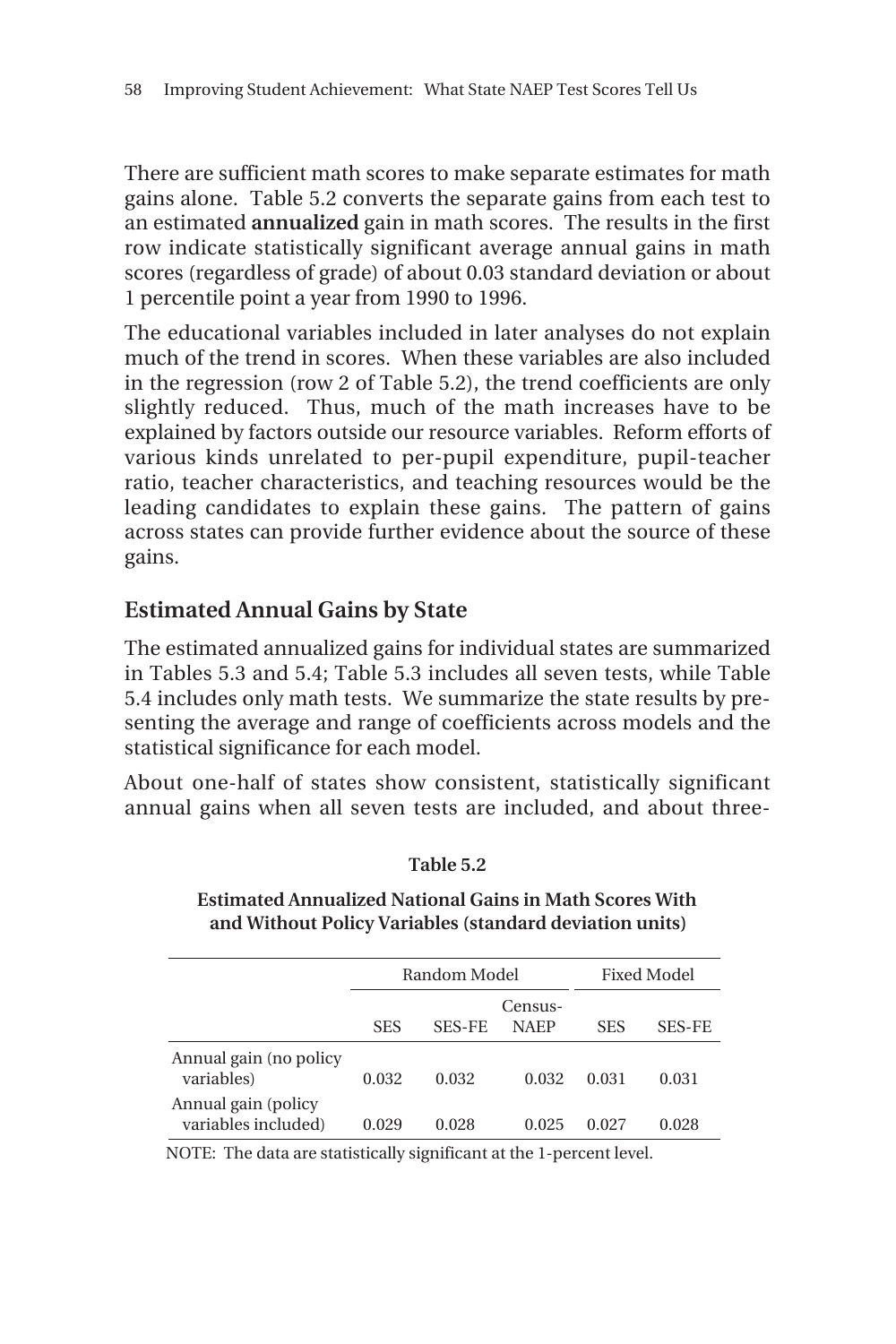quarters of states show consistent, statistically significant annual gains when only the five math tests are included. However, the rate of gains varies markedly across states, from being flat to as much as 0.06 to 0.07 standard deviation per year. The sizes of the latter gains are remarkable—far above what was experienced over the NAEP period from 1971 to 1990, where annual gains are around 0.01 standard deviation per year or less. Thus, there is significant evidence that many states are experiencing math score gains far above historical averages, and some states are producing gains far above those of other states.

Texas and North Carolina—the states showing the highest rate of improvement—were the subject of a case study to determine whether their state-administered test scores showed similar gains and to try to identify plausible reasons for such large gains (Grissmer and Flanagan, 1998). The state-administered tests given to all students statewide showed similarly large gains in math scores in both states, providing an independent verification of the NAEP trends.3

The case study concluded that the small changes in key resource variables and teacher characteristics could not explain any significant part of the gains. The study identified a set of similar systemic reform policies implemented in both states in the late 1980s and early 1990s as being the most plausible reason for the gains.<sup>4</sup> These policies included developing state standards by grade, assessment tests linked to these standards, good systems for providing feedback to teachers and principals, some accountability measures, and deregulation of the teaching environment. However, research across all states is needed before any conclusions about the cause of these gains can become compelling.

 $\overline{\phantom{a}}$ 

 $3$ The state-administered reading tests show somewhat smaller gains than the math tests, but the reading gains are still large. The reading gains for the state-administered tests are not reflected in the two NAEP reading tests from 1992 to 1994. However, the 1998 reading tests do show gains over 1992, and this evidence may support the hypothesis that equating the 1994 NAEP test with the 1992 test may have been problematic.

 $4$ These policies seemed to have originated in the business community in each state, which was instrumental in generating the agenda for reform and its passage in the legislature, and in the systemic reform ideas generated in the educational research community (Smith and O'Day, 1990; O'Day and Smith, 1993).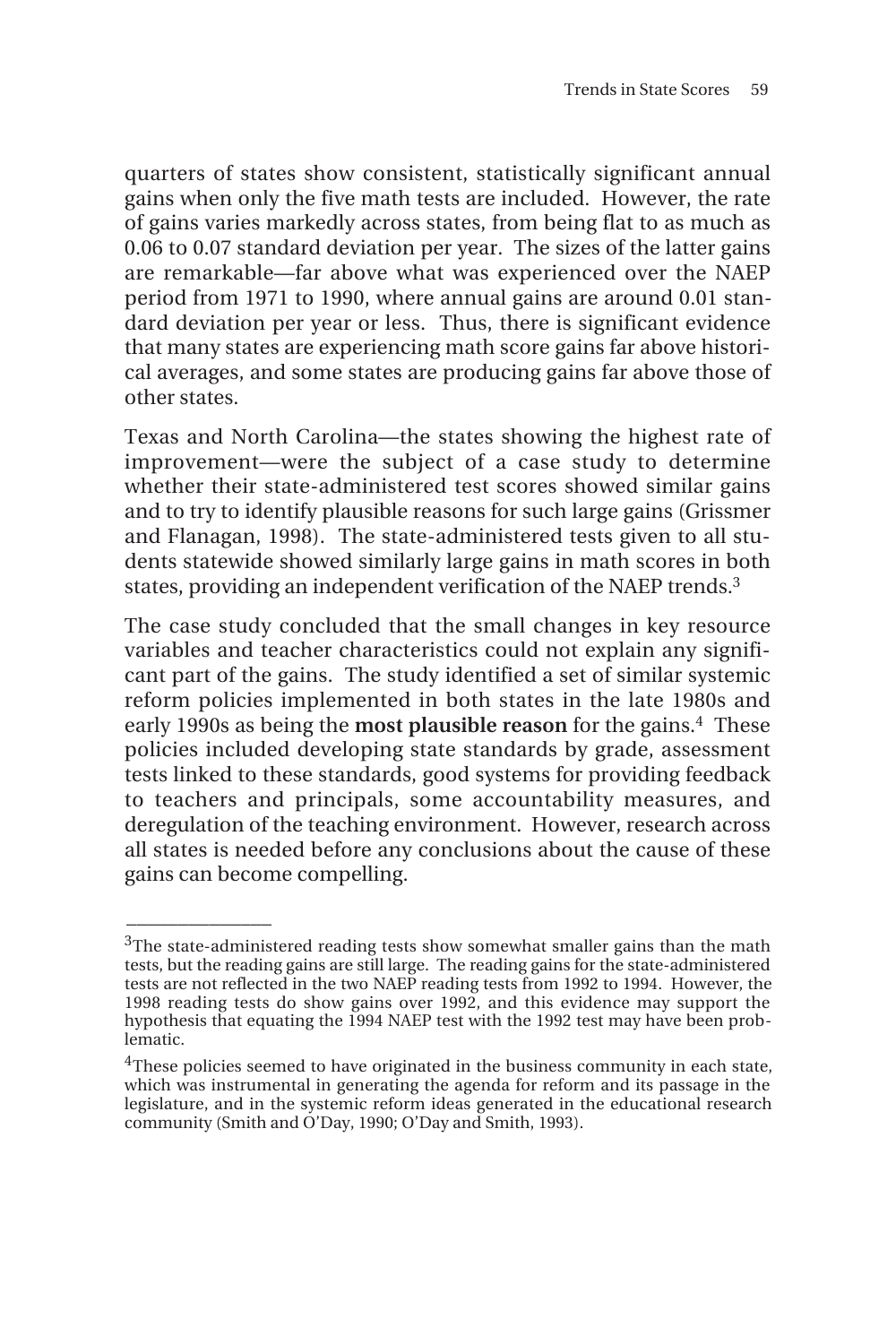|                |       |       |         |                      |               | Significance Level  |              |               |
|----------------|-------|-------|---------|----------------------|---------------|---------------------|--------------|---------------|
|                |       |       |         | <b>Random Effect</b> |               | <b>Fixed Effect</b> |              |               |
|                |       | Range | Average | <b>SES</b>           | <b>SES-FE</b> | $C-N$               | <b>SES</b>   | <b>SES-FE</b> |
| North Carolina | 0.056 | 0.058 | 0.057   | $\mathbf{1}$         | $\mathbf{1}$  | $\mathbf{1}$        | $\mathbf{1}$ | 1             |
| Texas          | 0.047 | 0.055 | 0.052   | 1                    | 1             | 1                   | $\mathbf{1}$ | $\mathbf{1}$  |
| Michigan       | 0.048 | 0.051 | 0.049   | 1                    | 1             | 1                   | 1            | 1             |
| Minnesota      | 0.038 | 0.042 | 0.040   | 1                    | $\mathbf{1}$  | 1                   | $\mathbf{1}$ | 1             |
| Indiana        | 0.036 | 0.043 | 0.040   | 1                    | 1             | 1                   | $\mathbf{1}$ | $\mathbf{1}$  |
| Maryland       | 0.037 | 0.042 | 0.039   | 1                    | 1             | 1                   | 1            | 5             |
| Florida        | 0.033 | 0.038 | 0.035   | 1                    | 5             | 1                   | 1            | 5             |
| Connecticut    | 0.033 | 0.039 | 0.035   | 1                    | $\mathbf{1}$  | $\mathbf{1}$        | 5            | 5             |
| Kentucky       | 0.030 | 0.042 | 0.035   | 5                    | 5             | 1                   | $\mathbf{1}$ | 5             |
| Nebraska       | 0.033 | 0.036 | 0.034   | $\mathbf{1}$         | $\mathbf{1}$  | $\mathbf{1}$        | 5            | 5             |
| California     | 0.029 | 0.039 | 0.034   | 5                    | 5             | 1                   | $\mathbf{1}$ | 5             |
| New York       | 0.032 | 0.035 | 0.033   | 5                    | $\mathbf{1}$  | $\mathbf{1}$        | 5            | 5             |
| Wisconsin      | 0.025 | 0.033 | 0.030   | 5                    | 5             | 5                   | 10           | 10            |
| West Virginia  | 0.027 | 0.037 | 0.030   | 5                    | 5             | 1                   | 5            | 10            |
| Colorado       | 0.026 | 0.029 | 0.027   | 5                    | 10            | 5                   | 5            | 10            |
| Rhode Island   | 0.021 | 0.032 | 0.026   | 10                   |               | 1                   | 5            | 5             |
| South Carolina | 0.023 | 0.029 | 0.026   | 5                    | 10            | 10                  | 10           |               |
| New Jersey     | 0.014 | 0.026 | 0.023   |                      |               |                     |              |               |
| Maine          | 0.017 | 0.028 | 0.023   | 10                   | 10            | 5                   |              |               |
| Arizona        | 0.021 | 0.023 | 0.022   |                      |               | 10                  | 10           |               |
| Alabama        | 0.019 | 0.024 | 0.022   |                      |               | 5                   | 10           |               |
| New Mexico     | 0.015 | 0.025 | 0.021   | 10                   | 10            |                     |              |               |
| Louisiana      | 0.019 | 0.022 | 0.021   |                      |               | 10                  |              |               |
| Iowa           | 0.016 | 0.023 | 0.020   | 10                   | 10            | 10                  |              |               |
| Tennessee      | 0.016 | 0.027 | 0.019   |                      |               | 5                   |              |               |
| North Dakota   | 0.013 | 0.021 | 0.017   |                      |               |                     |              |               |
| Mississippi    | 0.014 | 0.020 | 0.017   |                      |               |                     |              |               |
| Virginia       | 0.011 | 0.018 | 0.014   |                      |               |                     |              |               |
| Delaware       | 0.012 | 0.018 | 0.014   |                      |               |                     |              |               |
| Arkansas       | 0.009 | 0.019 | 0.014   |                      |               |                     |              |               |
| Wyoming        | 0.011 | 0.015 | 0.013   |                      |               |                     |              |               |

#### **The Range, Mean, and Statistical Significance of Estimated Annual Score Gains, Including All Seven Tests**

**Table 5.3**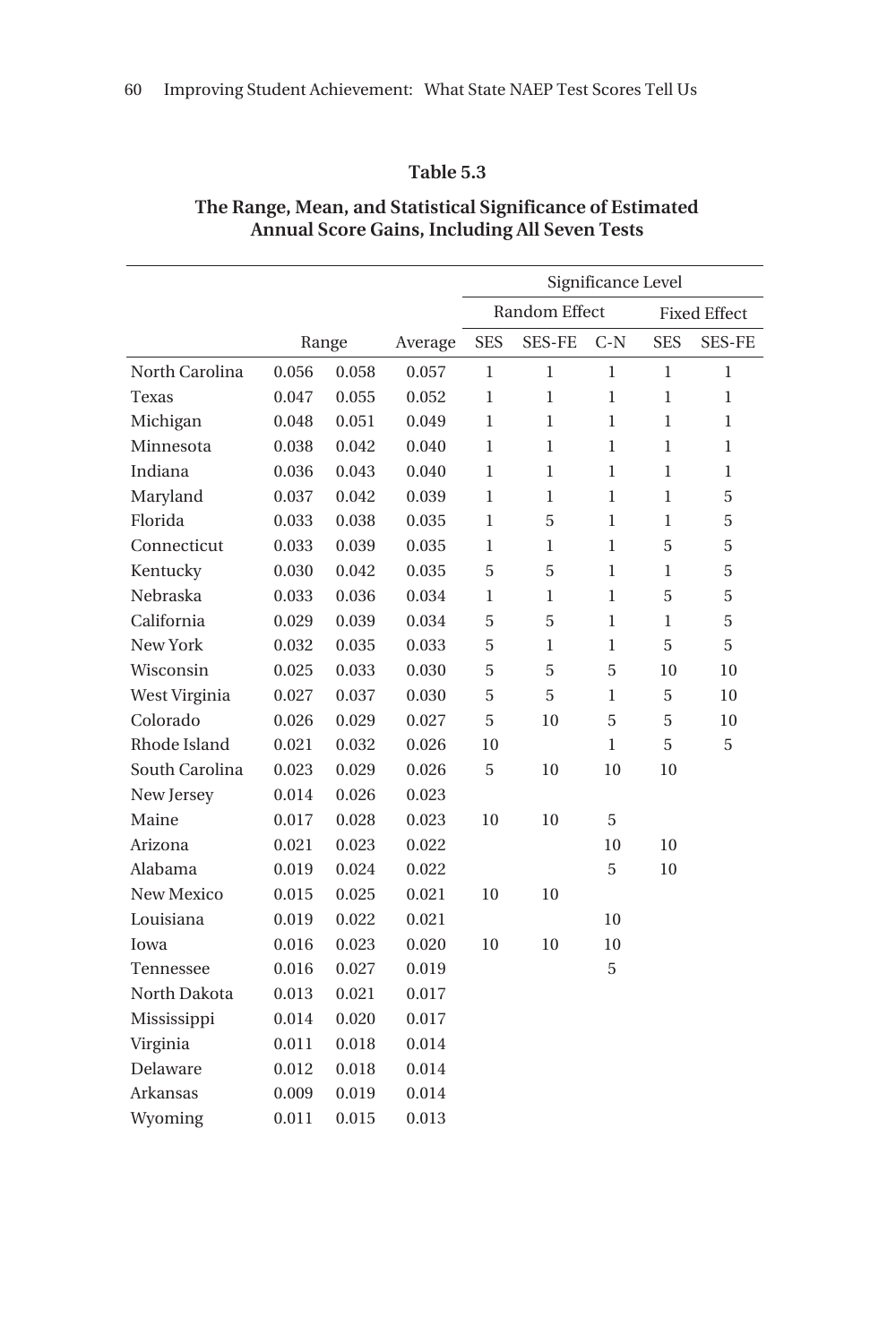|               |       |       |         | Significance Level |               |       |                     |               |
|---------------|-------|-------|---------|--------------------|---------------|-------|---------------------|---------------|
|               |       |       |         | Random Effect      |               |       | <b>Fixed Effect</b> |               |
|               |       |       |         |                    |               |       |                     |               |
|               |       | Range | Average | <b>SES</b>         | <b>SES-FE</b> | $C-N$ | <b>SES</b>          | <b>SES-FE</b> |
| Massachusetts | 0.008 | 0.019 | 0.012   |                    |               |       |                     |               |
| Missouri      | 0.007 | 0.015 | 0.011   |                    |               |       |                     |               |
| Pennsylvania  | 0.009 | 0.014 | 0.011   |                    |               |       |                     |               |
| Utah          | 0.003 | 0.016 | 0.008   |                    |               |       |                     |               |
| Georgia       | 0.001 | 0.010 | 0.006   |                    |               |       |                     |               |

**Table 5.3—Continued**

NOTE: Equation (4.1) was used for estimation. The full regression results are given in Appendix G (Tables G.4, G.5, and G.6).

It should be noted that, while the results clearly show that many states in the top portion of the ranking show statistically significant differences from those near the bottom, groups of states more closely ranked cannot be distinguished with any precision. In Table 5.3, states below South Carolina cannot be distinguished from each other with any precision. In the top part of the ranking, the first ten states also cannot be distinguished statistically. So, while Texas and North Carolina show the largest gains, their gains cannot be distinguished with any precision from states ranked in the next five to ten positions.

In Table 5.4, the results show about 12 states at the bottom that cannot be distinguished. States near the top cannot be distinguished well from those ranking between 10 and 12. Six additional state NAEP tests will be added in the next two years, which will likely allow greater precision.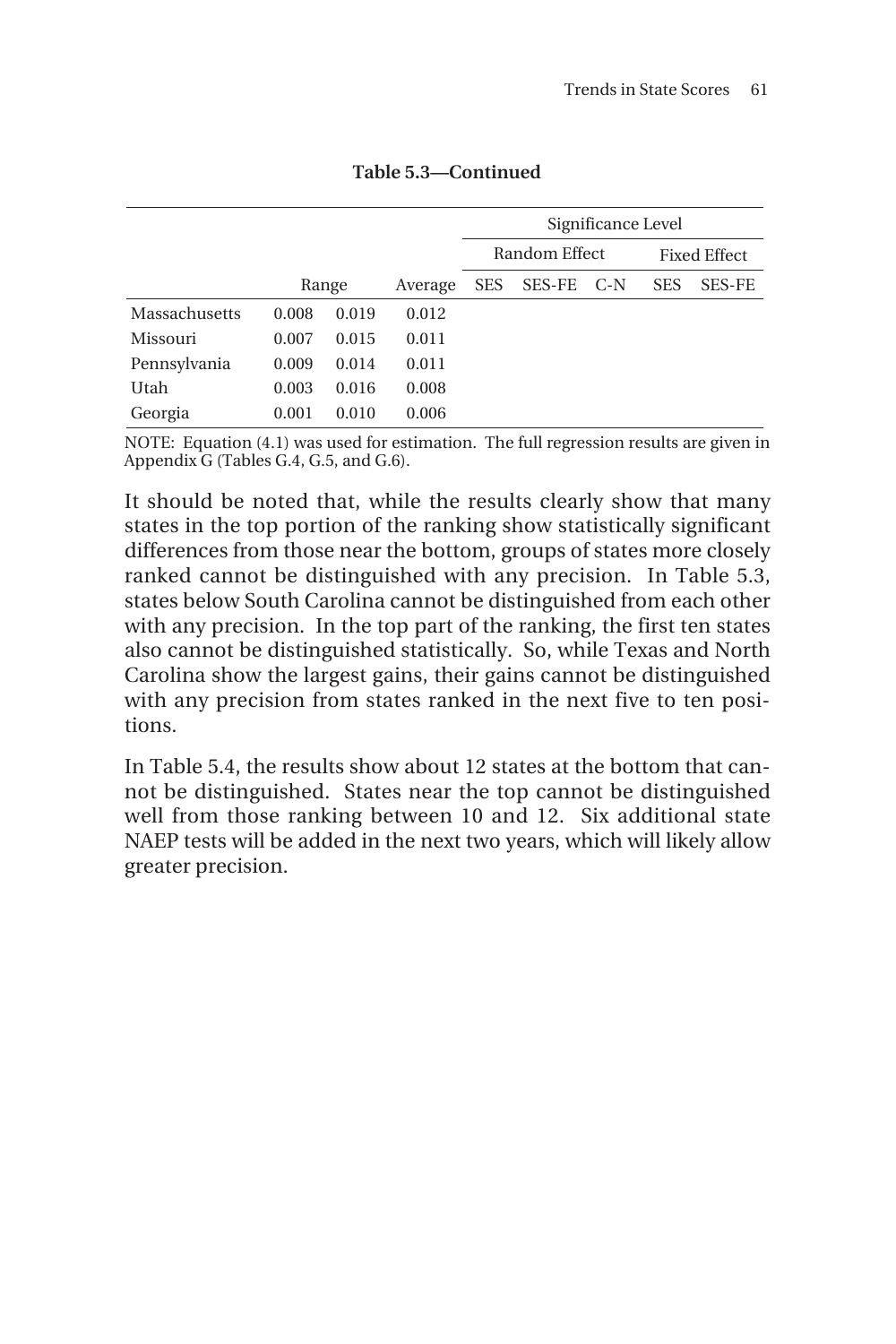|                   |       |       |         |              |                      | Significance level  |              |               |
|-------------------|-------|-------|---------|--------------|----------------------|---------------------|--------------|---------------|
|                   |       |       |         |              | <b>Random Effect</b> | <b>Fixed Effect</b> |              |               |
|                   |       | Range | Average | <b>SES</b>   | <b>SES-FE</b>        | $C-N$               | <b>SES</b>   | <b>SES-FE</b> |
| North Carolina    | 0.070 | 0.073 | 0.072   | 1            | 1                    | 1                   | 1            | 1             |
| Texas             | 0.056 | 0.062 | 0.059   | $\mathbf{1}$ | 1                    | $\mathbf{1}$        | $\mathbf{1}$ | $\mathbf{1}$  |
| Michigan          | 0.057 | 0.060 | 0.058   | $\mathbf{1}$ | 1                    | $\mathbf{1}$        | $\mathbf{1}$ | $\mathbf{1}$  |
| Indiana           | 0.048 | 0.050 | 0.049   | $\mathbf{1}$ | 1                    | $\mathbf{1}$        | 1            | 1             |
| Maryland          | 0.046 | 0.052 | 0.048   | $\mathbf{1}$ | 1                    | $\mathbf{1}$        | $\mathbf{1}$ | $\mathbf{1}$  |
| West Virginia     | 0.041 | 0.044 | 0.043   | 1            | 1                    | $\mathbf{1}$        | $\mathbf{1}$ | 1             |
| Kentucky          | 0.038 | 0.042 | 0.040   | $\mathbf{1}$ | 1                    | 1                   | 1            | 1             |
| Rhode Island      | 0.037 | 0.043 | 0.040   | 1            | $\mathbf{1}$         | $\mathbf{1}$        | $\mathbf{1}$ | 1             |
| Minnesota         | 0.040 | 0.041 | 0.040   | 1            | 1                    | $\mathbf{1}$        | 1            | 1             |
| Colorado          | 0.039 | 0.040 | 0.040   | $\mathbf{1}$ | 1                    | $\mathbf{1}$        | 1            | $\mathbf{1}$  |
| Connecticut       | 0.038 | 0.042 | 0.040   | 1            | 1                    | 1                   | $\mathbf{1}$ | 1             |
| Florida           | 0.038 | 0.040 | 0.039   | 1            | 1                    | 1                   | $\mathbf{1}$ | 1             |
| New Jersey        | 0.034 | 0.044 | 0.038   | 5            |                      | 5                   |              | 5             |
| California        | 0.037 | 0.040 | 0.038   | 1            | 1                    | $\mathbf{1}$        | $\mathbf{1}$ | 1             |
| Wisconsin         | 0.036 | 0.038 | 0.037   | $\mathbf{1}$ | 1                    | 1                   | $\mathbf{1}$ | $\mathbf{1}$  |
| New York          | 0.036 | 0.038 | 0.037   | $\mathbf{1}$ | 1                    | $\mathbf{1}$        | $\mathbf{1}$ | $\mathbf{1}$  |
| South Carolina    | 0.031 | 0.038 | 0.034   | 1            | 5                    | $\mathbf{1}$        | 5            | $\mathbf{1}$  |
| Tennessee         | 0.030 | 0.038 | 0.033   | 5            | 5                    | 5                   | 5            | 1             |
| Nebraska          | 0.031 | 0.036 | 0.033   | 1            | 5                    | $\mathbf{1}$        | 5            | 1             |
| Arizona           | 0.032 | 0.035 | 0.033   | 1            | $\mathbf{1}$         | 1                   | $\mathbf{1}$ | 1             |
| Arkansas          | 0.028 | 0.036 | 0.032   | 5            | 5                    | 5                   | 5            | 5             |
| Louisiana         | 0.031 | 0.032 | 0.031   | 1            | 1                    | $\mathbf{1}$        | 1            | $\mathbf{1}$  |
| Alabama           | 0.029 | 0.032 | 0.031   | 1            | 1                    | 1                   | 5            | 1             |
| <b>New Mexico</b> | 0.026 | 0.032 | 0.029   | $\mathbf{1}$ | 5                    | $\mathbf{1}$        | 5            | 5             |
| Mississippi       | 0.025 | 0.029 | 0.027   | 5            | 10                   | 5                   | 10           | 5             |
| Virginia          | 0.025 | 0.029 | 0.026   | 5            | 5                    | 5                   | 5            | 1             |
| Pennsylvania      | 0.022 | 0.026 | 0.024   |              |                      |                     |              |               |
| Massachusetts     | 0.022 | 0.027 | 0.023   | 10           |                      | 10                  |              | 5             |
| Iowa              | 0.021 | 0.024 | 0.022   | 5            | 10                   | 5                   | 10           | 10            |
| Missouri          | 0.018 | 0.023 | 0.021   | 10           |                      | 10                  |              | 10            |
| Maine             | 0.014 | 0.024 | 0.020   | 10           |                      | 10                  |              | 10            |
| North Dakota      | 0.017 | 0.021 | 0.018   | 10           |                      | 10                  |              | 10            |

#### **The Range, Mean, and Statistical Significance of Estimated Annual Score Gains, Math Tests Only**

**Table 5.4**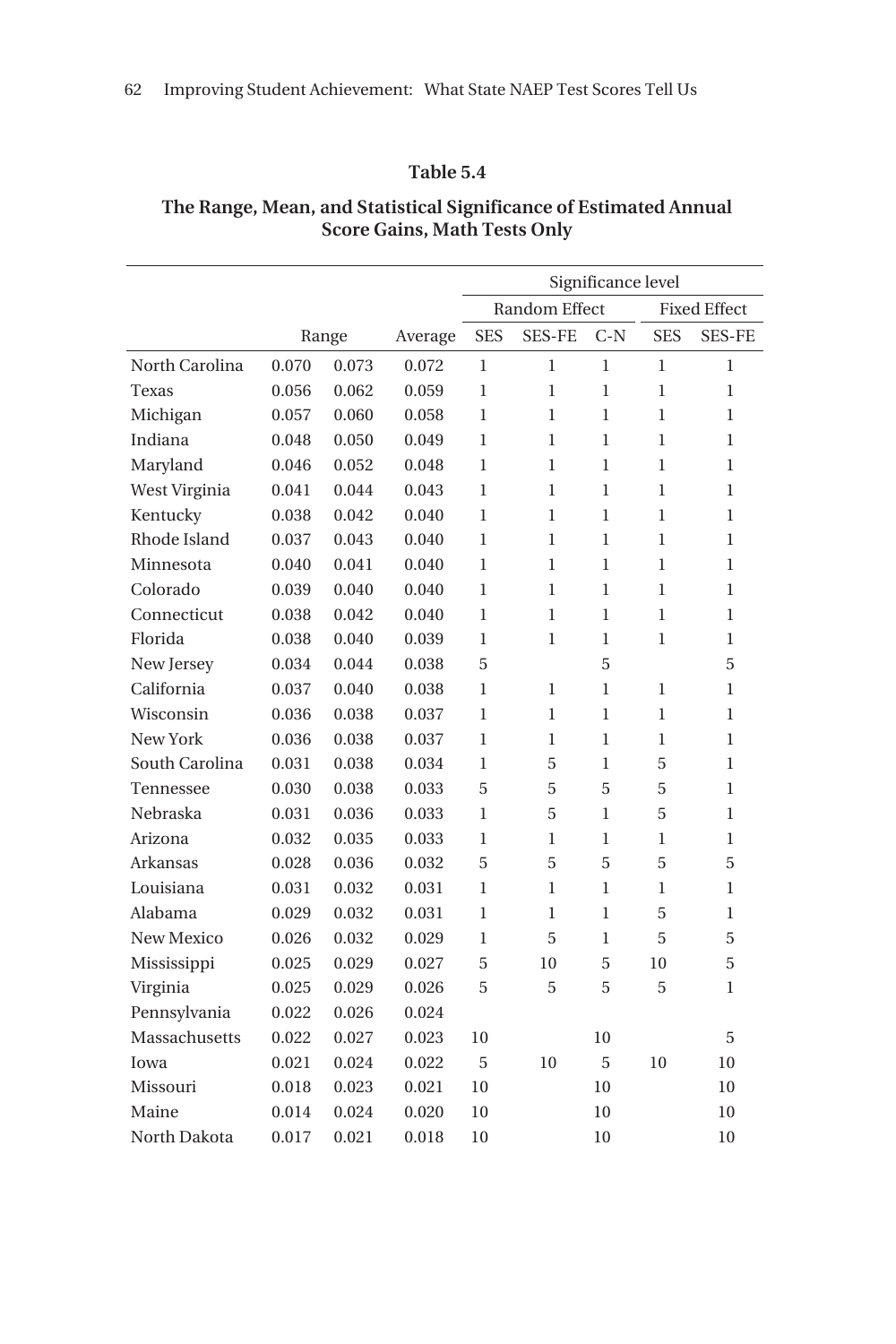|          |          |          |          | Significance level |            |  |                     |               |
|----------|----------|----------|----------|--------------------|------------|--|---------------------|---------------|
|          |          |          |          | Random Effect      |            |  | <b>Fixed Effect</b> |               |
|          |          | Range    | Average  | <b>SES</b>         | SES-FE C-N |  | <b>SES</b>          | <b>SES-FE</b> |
| Utah     | 0.016    | 0.021    | 0.018    |                    |            |  |                     |               |
| Delaware | 0.015    | 0.019    | 0.016    |                    |            |  |                     | 10            |
| Georgia  | 0.009    | 0.016    | 0.012    |                    |            |  |                     |               |
| Wyoming  | $-0.008$ | $-0.004$ | $-0.006$ |                    |            |  |                     |               |

**Table 5.4—Continued**

NOTE: Equation (4.1) was used for estimation using math tests only. The full regression results are given in Appendix G (Tables G.8, G.9, and G.10).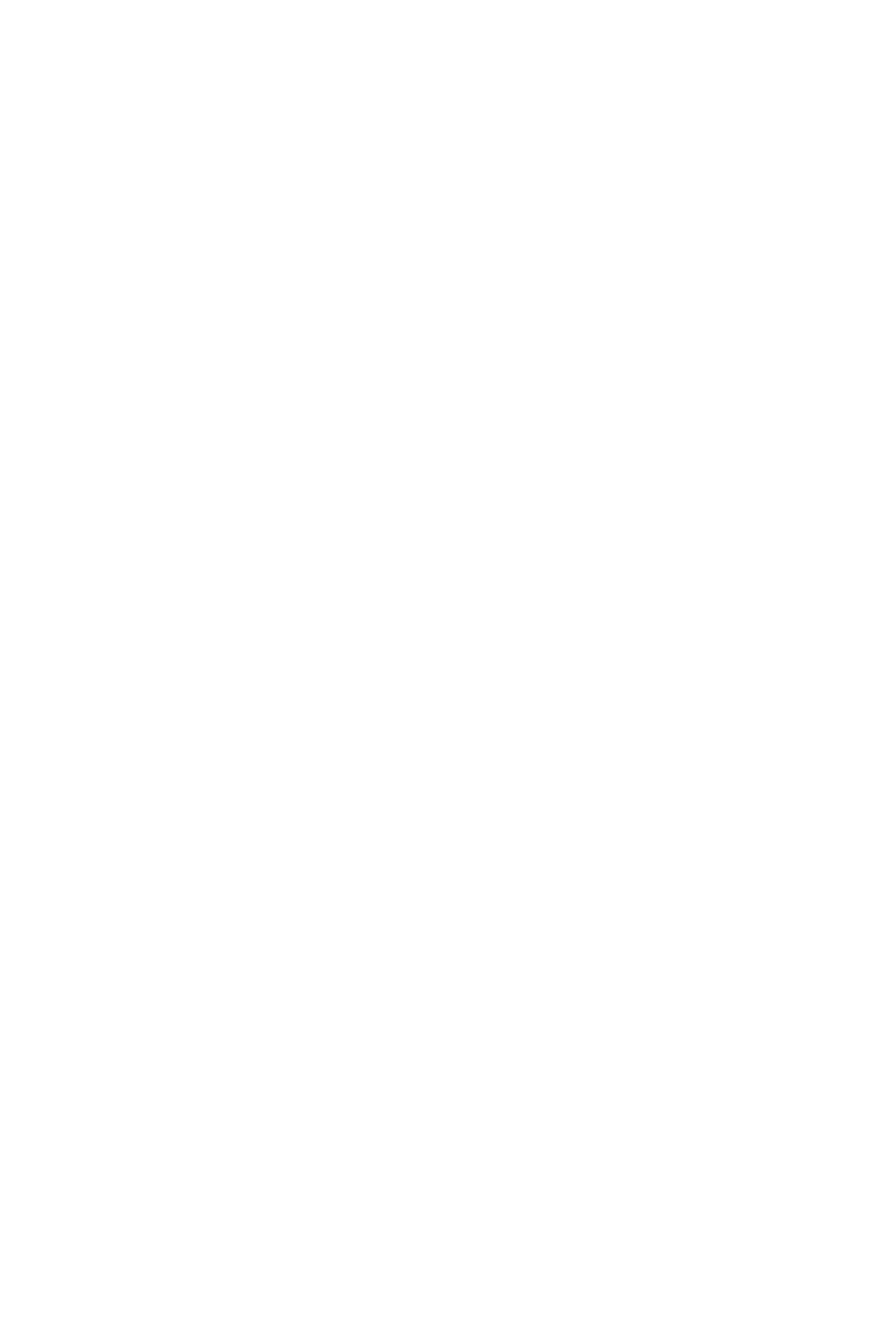### Chapter Six **ESTIMATING SCORES ACROSS STATES FOR STUDENTS FROM SIMILAR FAMILIES**

#### **BACKGROUND AND RATIONALE**

 $\overline{\phantom{a}}$ 

The family variables in our equations account for about 75 percent of the variance in average state achievement scores.<sup>1</sup> So, the raw NAEP scores mainly reflect the family characteristics of students in the state and not the particular policies and characteristics of the educational systems. Raw scores are perhaps the important measure for parents and students, since they will partially determine future admission to colleges and labor force opportunities. However, the

 $1$ Explaining 75 percent of the variance with family variables at the state level does not imply that family variables explain 75 percent of the variance in achievement scores. The total variance consists of both within- and between-state variance, and the within-state variance is larger than the between-state variance. There are three major sources of within-state variation. The first source is the same type of differences in interfamily characteristics used in the state-level model. Another component can be explained by variables outside the family. The third component arises from the random and nonrandom intrafamily variation that is "unexplainable" through the family characteristic variables usually collected. This variation is the source of differences between siblings from the same parents and is caused by both the random geneticselection process at birth and the within-family environmental differences siblings experience (Dunn and Plomin, 1990). These two factors are major contributors to individual-level variation as evidenced by the significant differences between siblings (Plomin and Daniels, 1987). At levels of aggregation above individual-level data, much of the intrafamily variance disappears, leaving only the portion of the variance explained by different interfamily characteristics and variables outside the family. While interfamily characteristics, rather than variables outside the family, typically explain the largest portion of variance in aggregated data sets, a large amount of individual-level variance remains that cannot be explained. An indication of this is that models of achievement at the individual level typically have R-squared of much less than 0.5, whereas models at higher levels of aggregation can have R-squared above 0.8. The difference is due to the disappearance (averaging out) of the intrafamily variance when results are aggregated across many children.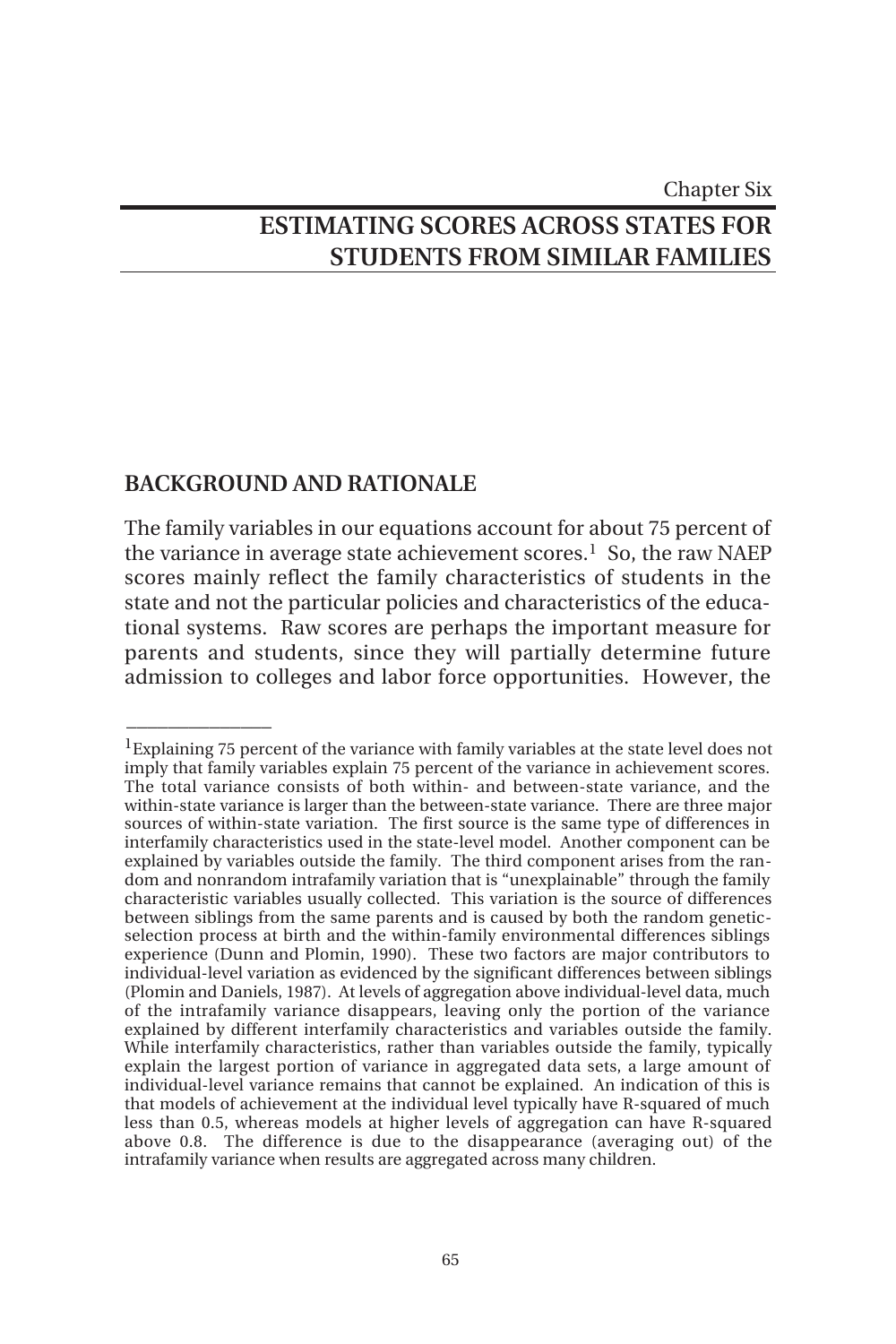use of such raw scores in evaluating school systems or teachers has been heavily criticized, and the development of "value-added" indicators has been recommended (Meyer, 1996; Raudenbush and Wilms, 1995; Consortium on Educational Productivity, 1995; Porter, 1993; Monk, 1992).

Two conceptually different types of value-added measures have been identified (Meyer, 1996; Raudenbush and Wilms, 1995). The first corresponds to the combined effect of social capital and schools. Since both schools and social capital can boost achievement scores for children, parents consider both factors in choosing neighborhoods and schools. So, a first value-added measure would be what parents would like to know to help them choose schools for their children effective schools in communities with high social capital.

Since family and social-capital influences are outside the influence of school systems, another measure is needed that attempts to isolate the value added by discretionary school policies and personnel. Not eliminating the effects on scores from family and social capital is inherently unfair in evaluating school systems, schools, and their personnel.

Few studies in the educational literature develop value-added measures explicitly (Sanders and Horn, 1998; Wright et al., 1997; Raudenbush and Wilms, 1995; Clotfelter and Ladd, 1996). None have tried to develop measures at the state level. However, new emphasis on testing at the state level and developing accountability methods for schools is placing a new emphasis on developing reliable statelevel value-added measures. Methods to estimate such measures have been outlined (Meyer, 1996; Raudenbush and Wilms, 1995).

To estimate "state" value-added indicators, one needs to separate not only the effects of family and social capital but also the effects from local school districts. High state scores may be partially caused by effective school-district policies that may not be directly linked to state policies. Achievement may also be affected by policies outside the school system—social welfare and health policies. Until we can identify the factors that underlie "value-added" indicators specifically, it is premature to refer to present estimates as state "valueadded" indicators. We prefer to refer to them as state-specific residuals or estimates of differences in scores for students from similar families across states.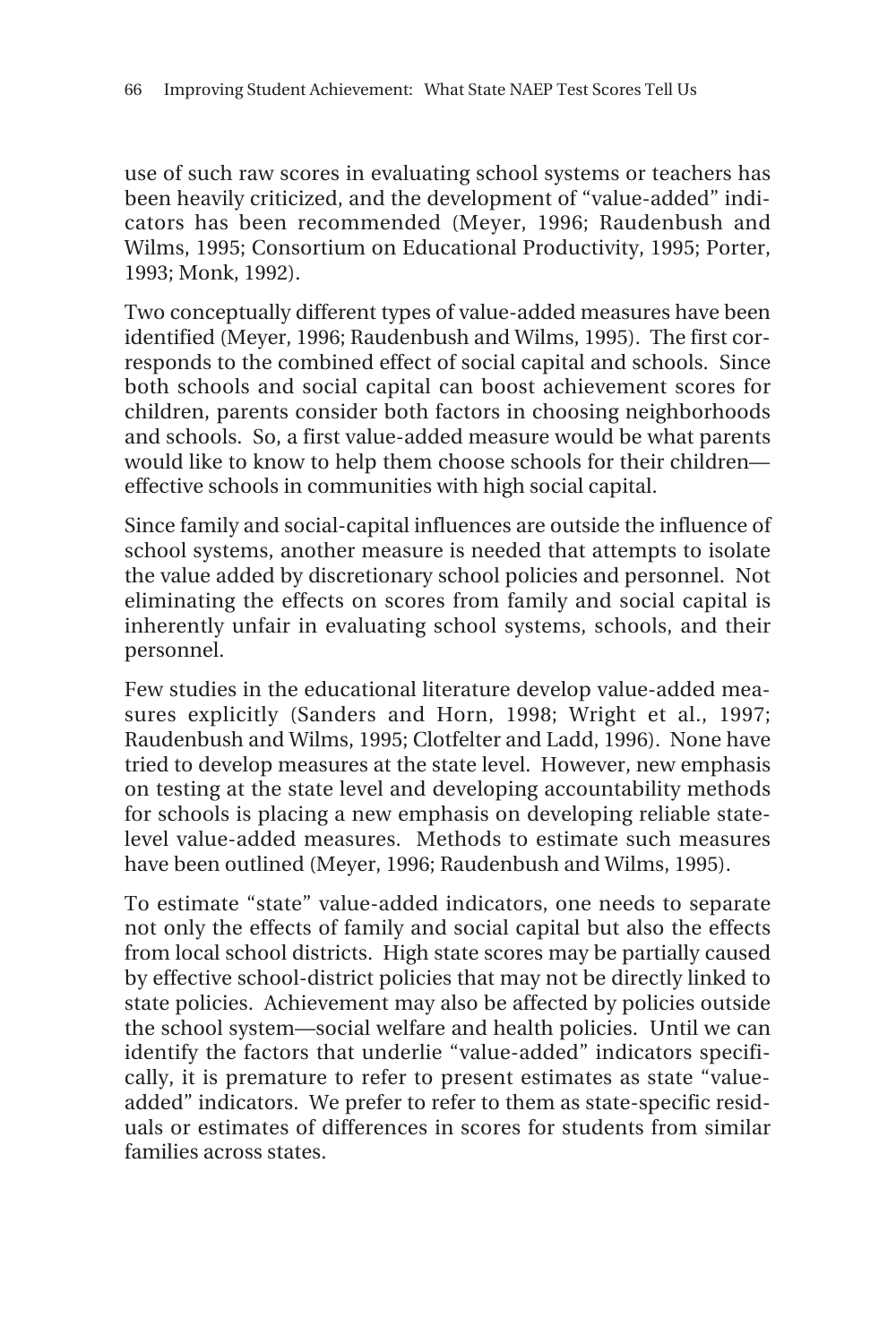These estimates of how much differences in scores occur for students with similar family backgrounds will be most useful for guiding in-depth case studies of states. The estimates will tell us whether the score differences for similar students among states are statistically significant and, if so, will identify states at each extreme. Focusing case studies on states at either extreme will be more likely to identify the likely sources of "value-added" variables and combinations of variables that produce effective educational systems.

Random- and fixed-effect models each provide a set of state-specific residuals under different assumptions.<sup>2</sup> Although these residuals cannot be interpreted as solely associated with the educational system, they almost certainly provide a better indicator than raw scores of the contribution of the educational system.

#### **RESULTS**

 $\overline{\phantom{a}}$ 

Table 6.1 summarizes the results across the five random- and fixedeffect models. The mean coefficients and their range across the models are given, together with the statistical significance in each model.3 Appendix G shows the regression results for all models (excluding the results for the state-specific random and fixed effects). Appendix H summarizes the values of the state-specific random and fixed effects and also contains the correlation matrix across the six estimates of the state-specific residuals. The three random-effect estimates of residuals using different family variables are correlated at 0.93 or higher, and the two fixed-effect models correlate at above 0.95. The correlation is lower when comparing random- and fixedeffect results, but the lowest correlation among the results excluding the Census-NAEP fixed-effect model is 0.67. It is the difference

<sup>&</sup>lt;sup>2</sup>The primary difference is that the random-effect models assume that there is no correlation between the state-specific effects and the set of family variables, while fixedeffect models allow that correlation. However, fixed-effect models need long-timeseries data to obtain accurate estimates, since they effectively remove the cross-sectional variation from the equation and also reduce the degrees of freedom in estimation. This makes the results of the fixed effect models understandably less robust and more fragile than the random-effect models.

<sup>&</sup>lt;sup>3</sup>The "standard errors" of the state-specific effects in random-effect models are the standard error of the predictions. See the SAS Mixed Procedure, pp. 576–577 of SAS Institute (1999).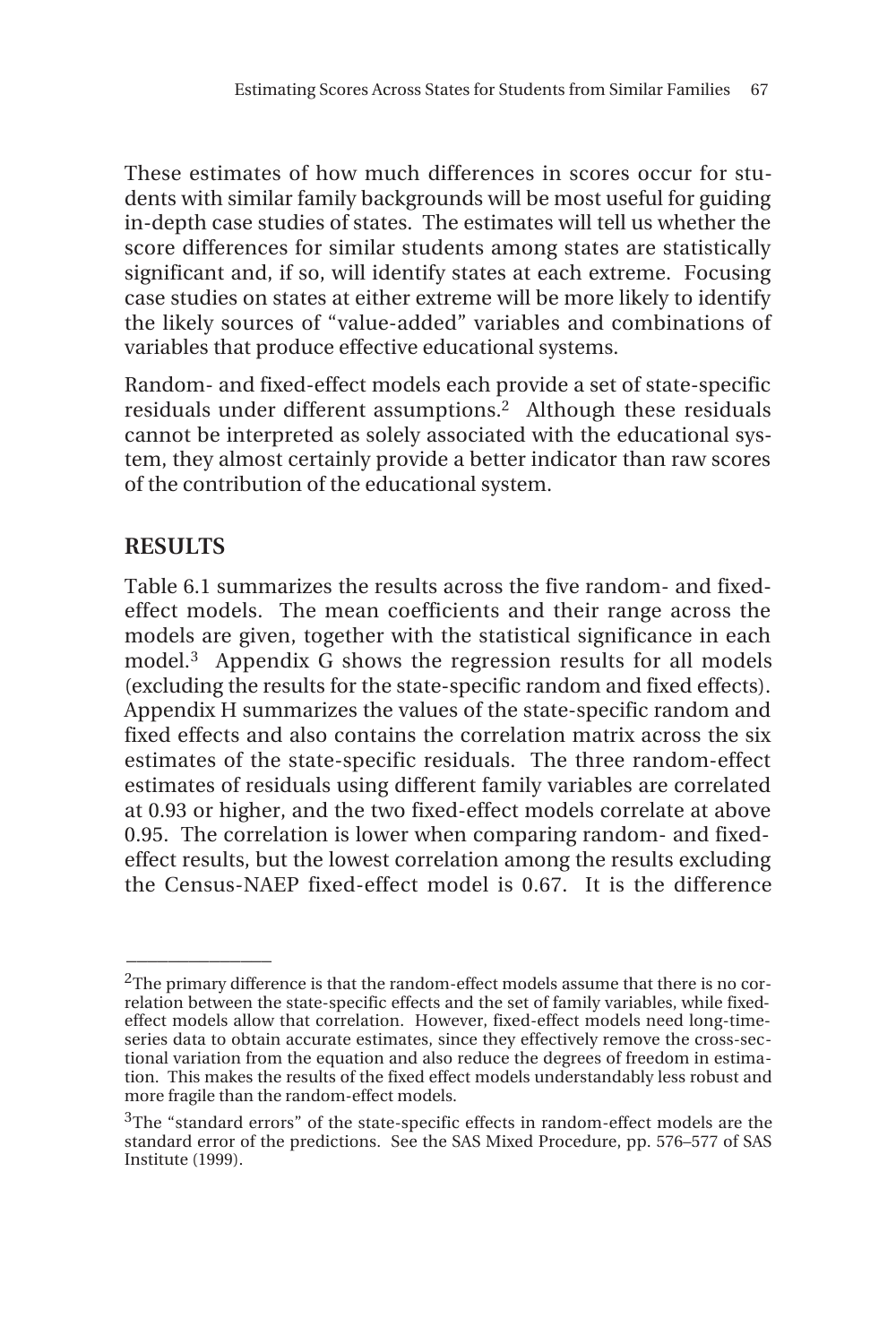### **Table 6.1**

# **Estimates of Score Differences for Students from Similar Families**

|                |          |          |          | Significance Level |               |       |              |                     |
|----------------|----------|----------|----------|--------------------|---------------|-------|--------------|---------------------|
|                |          |          |          |                    | Random Effect |       |              | <b>Fixed Effect</b> |
|                |          | Range    | Average  | <b>SES</b>         | <b>SES-FE</b> | $C-N$ | <b>SES</b>   | <b>SES-FE</b>       |
| Texas          | 0.088    | 0.212    | 0.166    | $\mathbf{1}$       | $\mathbf{1}$  | 1     |              |                     |
| Wisconsin      | 0.105    | 0.163    | 0.142    | $\mathbf{1}$       | $\mathbf{1}$  | 1     | $\mathbf{1}$ | 1                   |
| Montana        | 0.095    | 0.158    | 0.122    | $\mathbf{1}$       | $\mathbf{1}$  | 5     | 1            | 1                   |
| Iowa           | 0.071    | 0.151    | 0.113    | $\mathbf{1}$       | $\mathbf{1}$  | 5     | 5            | 1                   |
| Maine          | 0.060    | 0.143    | 0.099    | 10                 | 5             | 10    | 5            | 5                   |
| North Dakota   | 0.037    | 0.124    | 0.081    | 10                 |               | 5     | 10           | 10                  |
| Indiana        | 0.055    | 0.084    | 0.074    | 5                  | $\mathbf{1}$  | 10    | 10           | 5                   |
| New Jersey     | 0.037    | 0.079    | 0.061    | 10                 | $\mathbf{1}$  |       | 10           | 5                   |
| Nebraska       | 0.037    | 0.085    | 0.056    | 10                 |               |       | 10           | 10                  |
| Missouri       | 0.044    | 0.065    | 0.055    | 5                  | 5             |       |              |                     |
| Connecticut    | 0.024    | 0.091    | 0.052    |                    | 10            |       |              | 5                   |
| Oklahoma       | 0.018    | 0.055    | 0.040    | 10                 |               |       |              |                     |
| Georgia        | $-0.041$ | 0.085    | 0.039    | 10                 | $\mathbf{1}$  | 5     |              |                     |
| Virginia       | 0.020    | 0.060    | 0.037    |                    | 10            | 5     |              |                     |
| Wyoming        | $-0.001$ | 0.064    | 0.034    |                    |               |       |              |                     |
| Minnesota      | $-0.003$ | 0.080    | 0.031    |                    |               |       |              |                     |
| Massachusetts  | $-0.013$ | 0.047    | 0.020    |                    |               |       |              |                     |
| Michigan       | 0.000    | 0.025    | 0.014    |                    |               |       |              |                     |
| Pennsylvania   | $-0.023$ | 0.020    | 0.005    |                    |               |       |              |                     |
| Arizona        | $-0.053$ | 0.039    | 0.003    |                    |               |       |              |                     |
| New Hampshire  | $-0.035$ | 0.063    | $-0.001$ |                    |               |       |              |                     |
| Colorado       | $-0.018$ | 0.015    | $-0.006$ |                    |               |       |              |                     |
| North Carolina | $-0.079$ | 0.041    | $-0.010$ |                    |               |       |              |                     |
| Washington     | $-0.027$ | 0.008    | $-0.014$ |                    |               |       |              |                     |
| Idaho          | $-0.035$ | 0.012    | $-0.015$ |                    |               |       |              |                     |
| Ohio           | $-0.031$ | $-0.004$ | $-0.016$ |                    |               |       |              |                     |
| New Mexico     | $-0.095$ | 0.039    | $-0.019$ |                    |               |       |              | 10                  |
| South Carolina | $-0.133$ | 0.033    | $-0.026$ |                    |               |       |              | 10                  |
| Florida        | $-0.091$ | 0.002    | $-0.034$ |                    |               |       |              | 10                  |
| Oregon         | $-0.057$ | $-0.018$ | $-0.038$ |                    |               |       |              |                     |
| New York       | $-0.080$ | 0.005    | $-0.038$ |                    |               |       |              | 5                   |
| Maryland       | $-0.074$ | $-0.026$ | $-0.055$ |                    |               |       | 5            | 5                   |
| Delaware       | $-0.095$ | $-0.037$ | $-0.064$ | 10                 |               |       | 10           | 5                   |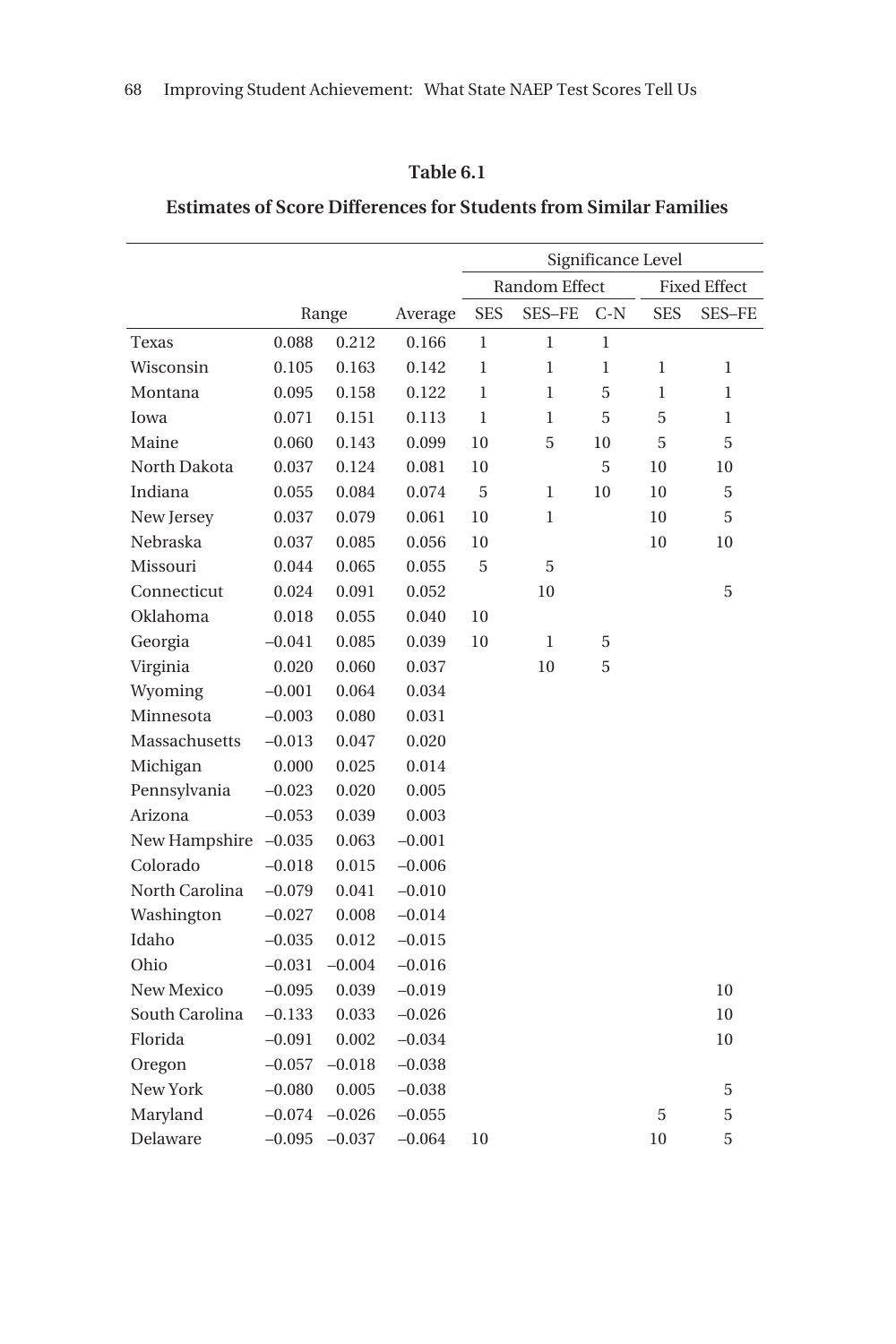|               |          |          |          | Significance Level |               |       |            |              |
|---------------|----------|----------|----------|--------------------|---------------|-------|------------|--------------|
|               |          |          |          |                    | Random Effect |       |            | Fixed Effect |
|               |          | Range    | Average  | <b>SES</b>         | SES-FE        | $C-N$ | <b>SES</b> | SES-FE       |
| Utah          | $-0.115$ | $-0.021$ | $-0.074$ | 1                  | 1             | 1     |            |              |
| Tennessee     | $-0.135$ | $-0.043$ | $-0.077$ | 10                 | 10            |       | 10         | 1            |
| Kentucky      | $-0.129$ | $-0.063$ | $-0.086$ |                    | 5             | 10    | 5          | 1            |
| Arkansas      | $-0.162$ | $-0.039$ | $-0.087$ |                    | 10            | 5     |            | 1            |
| Vermont       | $-0.121$ | $-0.085$ | $-0.106$ | 1                  | 1             | 5     |            |              |
| Rhode Island  | $-0.131$ | $-0.084$ | $-0.117$ | 1                  | 1             | 5     | 1          | 5            |
| Alabama       | $-0.229$ | $-0.075$ | $-0.133$ | 5                  | 1             | 5     | 5          | 1            |
| West Virginia | $-0.167$ | $-0.108$ | $-0.135$ | 1                  | 1             | 1     | 5          | 1            |
| Mississippi   | $-0.319$ | 0.006    | $-0.137$ |                    | 5             |       | 10         | 1            |
| Louisiana     | $-0.289$ | $-0.089$ | $-0.156$ | 10                 | 1             | 5     | 5          | 1            |
| California    | $-0.238$ | $-0.117$ | $-0.174$ | 1                  | 1             | 1     | 1          | 1            |
|               |          |          |          |                    |               |       |            |              |

**Table 6.1—Continued**

NOTE: Equation (4.2) was used for estimation. The full regression results are given in Appendixes G and H (Tables G.1, G.2, G.3, and H.1).

between random- and fixed-effect results that primarily accounts for the range of estimates for each state.

The results in Table 6.1 show that the estimated range of score differences for students from similar families is, at most, about one-third standard deviation or 11 to 12 percentile points on a national scale. However, this only indicates the range for present policies and does not limit the potential variance that future policies could create.

Generally, the results show three bands of states within which differences cannot be statistically distinguished with present scores. The results show that 8 to 12 states have statistically significant, higher residuals than average states, while 10 to 12 states have statistically significant, lower residuals than the average state. There is a broad range of states near the middle that cannot be statistically distinguished.

Unlike raw scores, the results show some southern states in the top ranks and some northern states in the lower ranks. States with high family income and education appear throughout the table, as do states with high and low percentages of minorities. Some states, such as Montana, Iowa, North Dakota, and Maine, have high raw scores as well as high value-added scores.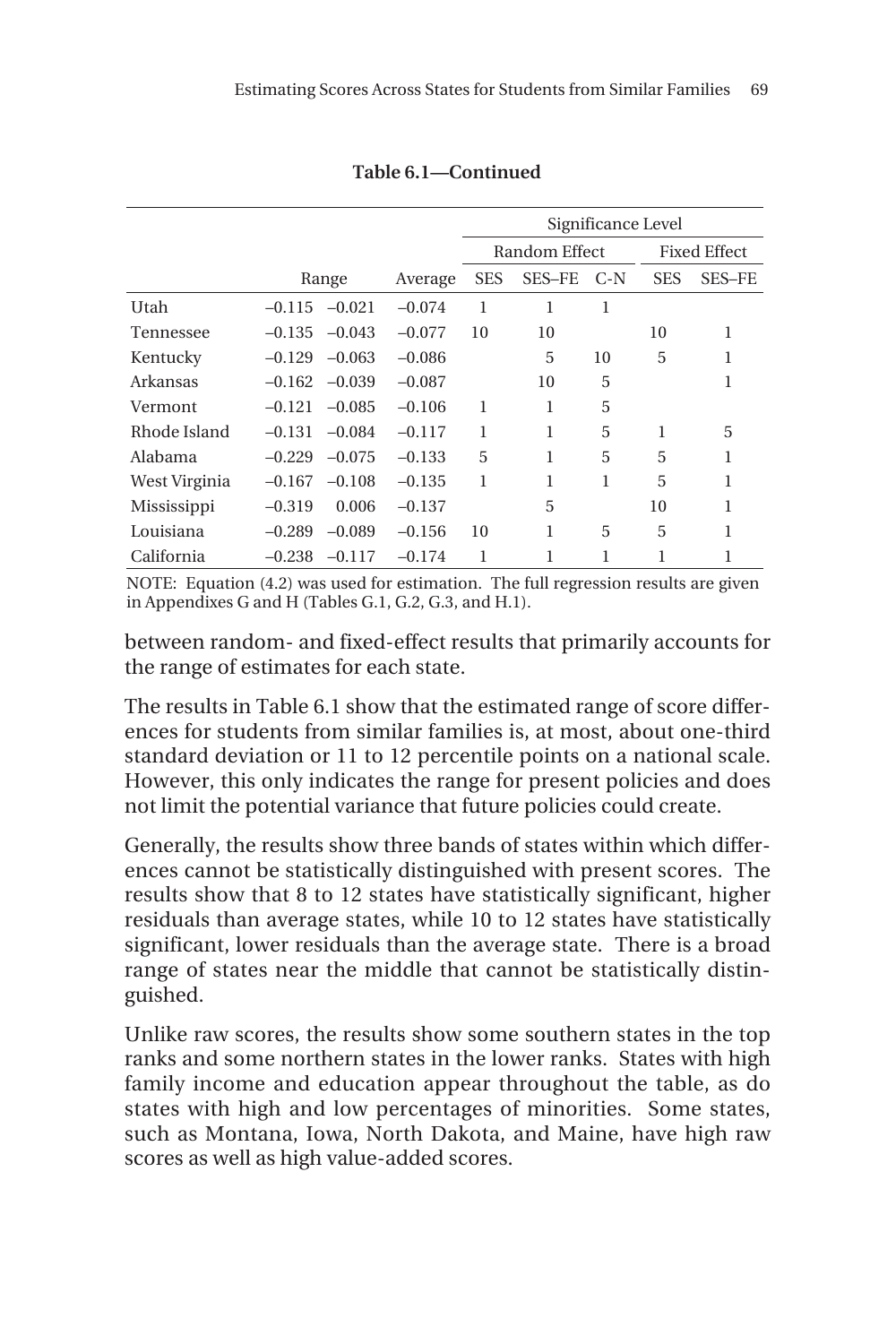States with similar raw scores in the same regions can appear with wide separations. In particular, Minnesota and Wisconsin have similar raw scores (and family characteristics) but statistically different scores for similar students. Other examples where groups of nearby states show different results are Georgia and Tennessee; Maine, Vermont, and New Hampshire; Montana, North Dakota, Nebraska, Utah, and Idaho; and Rhode Island and Massachusetts. Perhaps the most striking difference is between Texas and California—two states that have similar demographic characteristics. We further analyze these differences below.

# **TEXAS VERSUS CALIFORNIA**

 $\overline{\phantom{a}}$ 

Perhaps the most striking difference among states in these estimates is that between Texas and California.<sup>4</sup> Table 6.2 compares the family characteristics of California and Texas. Both states have fairly

|                              | California | Texas   |
|------------------------------|------------|---------|
| Parents college educated (%) | 24.8       | 22.8    |
| Family income (\$000)        | 40.2       | 32.3    |
| Black (%)                    | 7.5        | 12.1    |
| Hispanic (%)                 | 37.5       | 34.5    |
| Teen births (%)              | 11.0       | 15.0    |
| Single mother (%)            | 19.0       | 19.0    |
| Residential stability        | 54.0       | 55.0    |
| SES predicted score          | $-0.06$    | $-0.14$ |
| SES-FE predicted score       | $-0.04$    | $-0.10$ |

### **Table 6.2**

### **Comparison of California and Texas Family Characteristics**

<sup>&</sup>lt;sup>4</sup>The Bonferroni multiple comparison test provides an alternative test for determining the statistical significance of differences in scores for students from similar families. In any single analysis, one would expect some states to have statistically different results at random. However, in repeated tests, the same states would not be expected to show such significance if it is randomly caused. The Bonferroni test takes into account the distribution of estimates across all repeated tests. We ran the models separately for each test and generated seven estimates of score differences for similar students, then used these results in the Bonferroni multiple comparison tests. Even with the more-stringent criteria of the Bonferroni test, the difference between Texas and California scores remained highly statistically significant.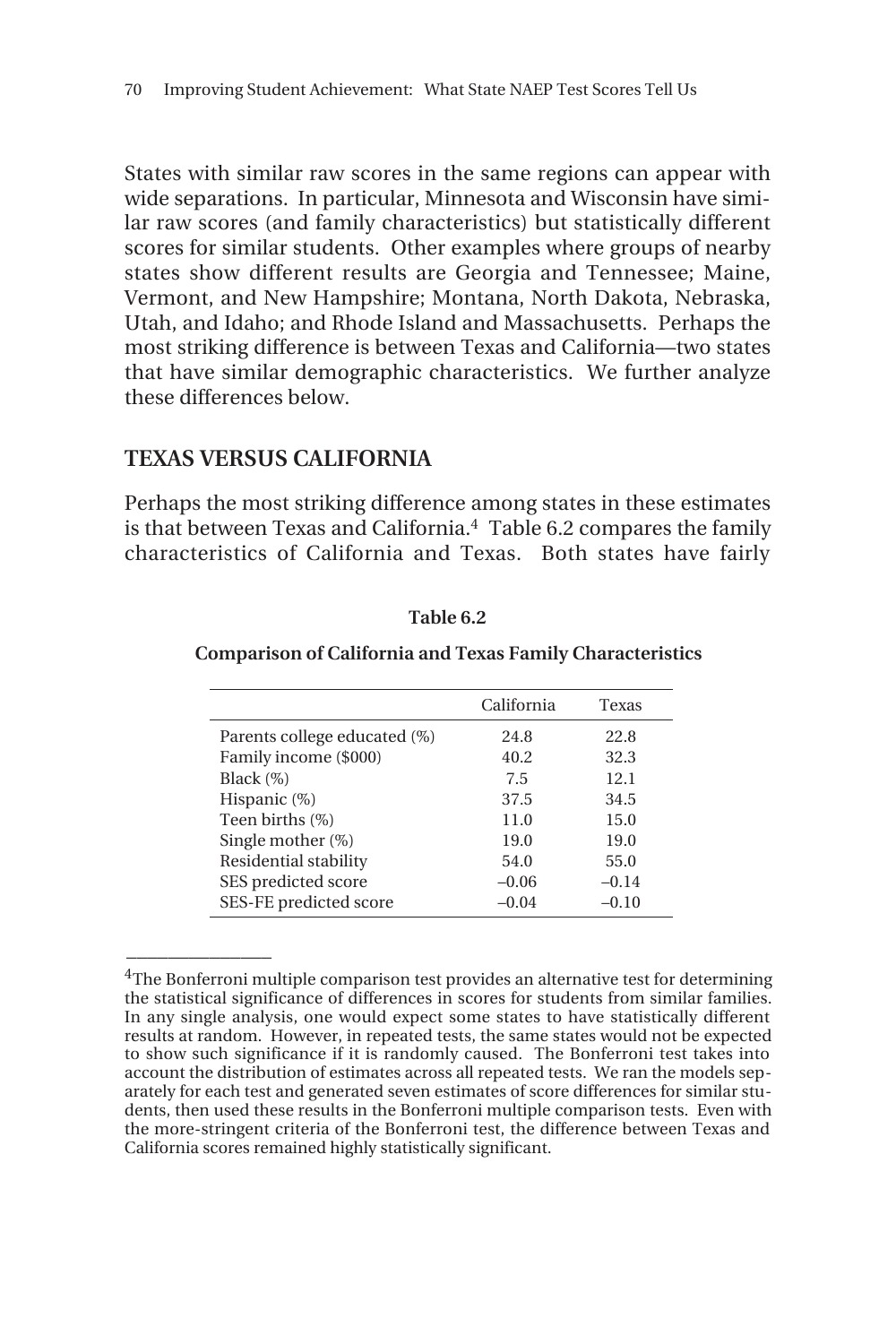similar family characteristics, and our predicted scores based on these family characteristics show that both states have predicted scores below the national average. Overall, one would expect, based on our SES and SES-FE measures for California, to have higher test scores by about 0.06 to 0.08 standard deviation based on higher family income, more-educated parents, low minority percentage, and lower teen births.

Figures 6.1 to 6.3 compare California and Texas raw NAEP scores for the non-Hispanic white, black, and Hispanic populations across the seven tests. The data show that Texas students of each racial and/or ethnic group scored higher than similar California students on all 21 test comparisons. The differences range from about 0.1 standard deviation to almost 0.7 standard deviation. The average difference is much larger for minority students. Non-Hispanic white students in Texas have scored, on average, 0.24 standard deviation higher, while



**Figure 6.1—Raw Score Differences Between Texas and California Non-Hispanic White Students on Seven NAEP Tests**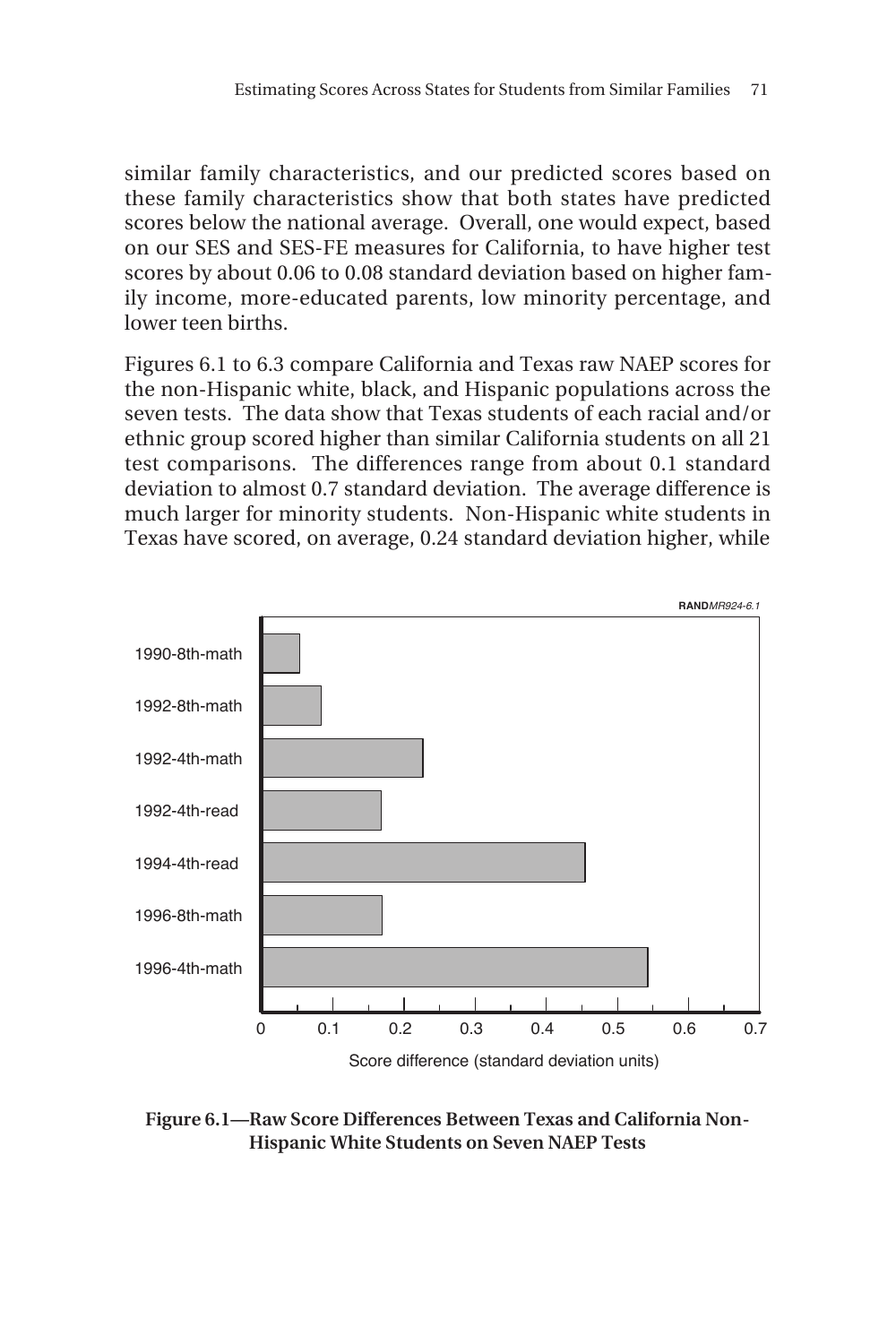

**Figure 6.2—Raw Score Differences Between Texas and California Black Students on Seven NAEP Tests**

black students have scored 0.38 standard deviation higher, and Hispanic students have scored 0.43 standard deviation higher than California students. Thus, the large difference in our estimates between Texas and California represents large differences in scores among students with the same race and/or ethnicity.

Texas students are performing well not only with respect to California but with respect to most states—especially on later tests. On the 4th-grade math tests in 1996, Texas non-Hispanic white and black students were ranked first compared to white and black students in other states, while Hispanic students were ranked fifth, although each of the top four states had very small percentages of Hispanic students. On the same test, California non-Hispanic white students were ranked third from the bottom, black students last, and Hispanic students fourth from the bottom among states.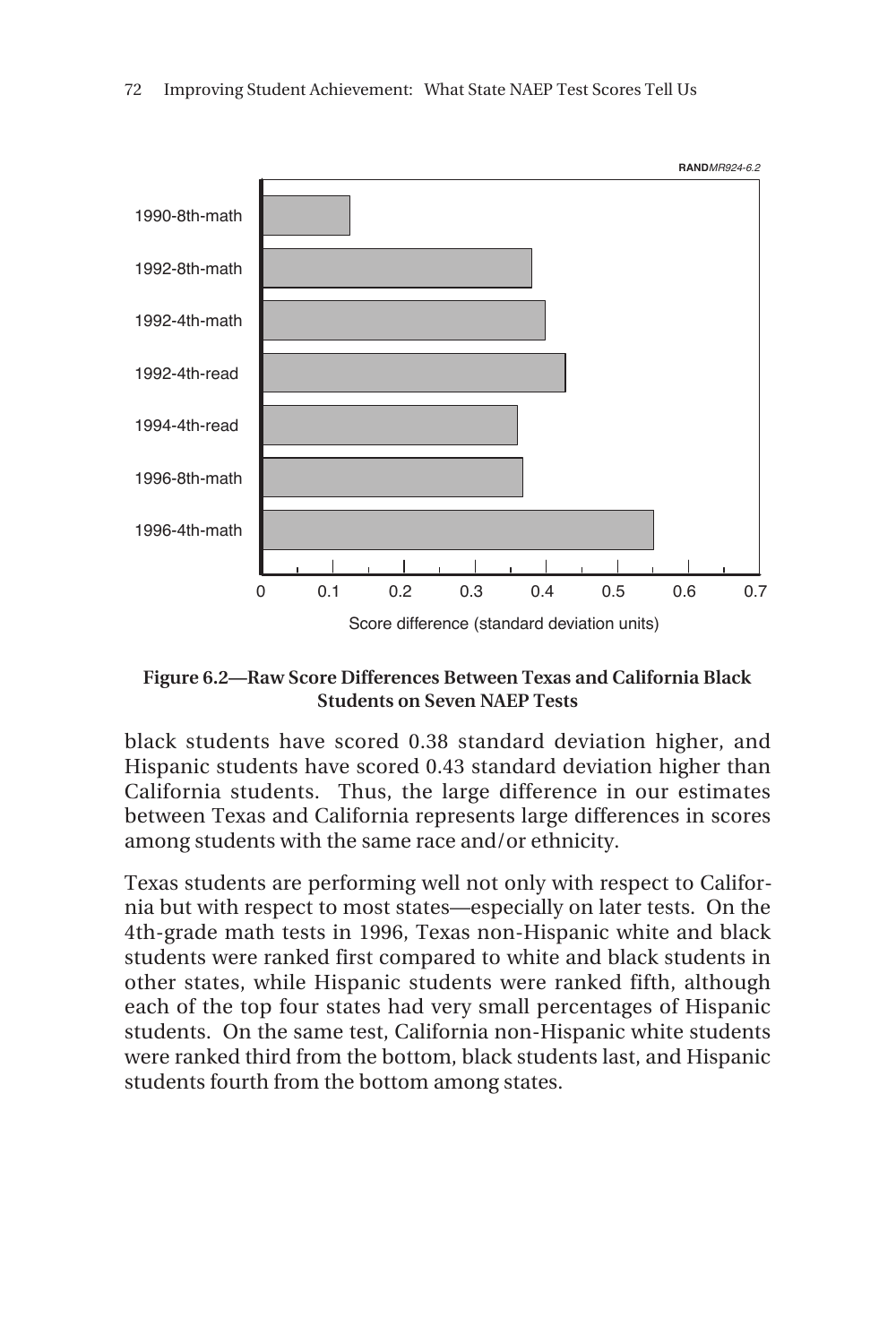

**Figure 6.3—Raw Score Differences Between Texas and California Hispanic Students on Seven NAEP Tests**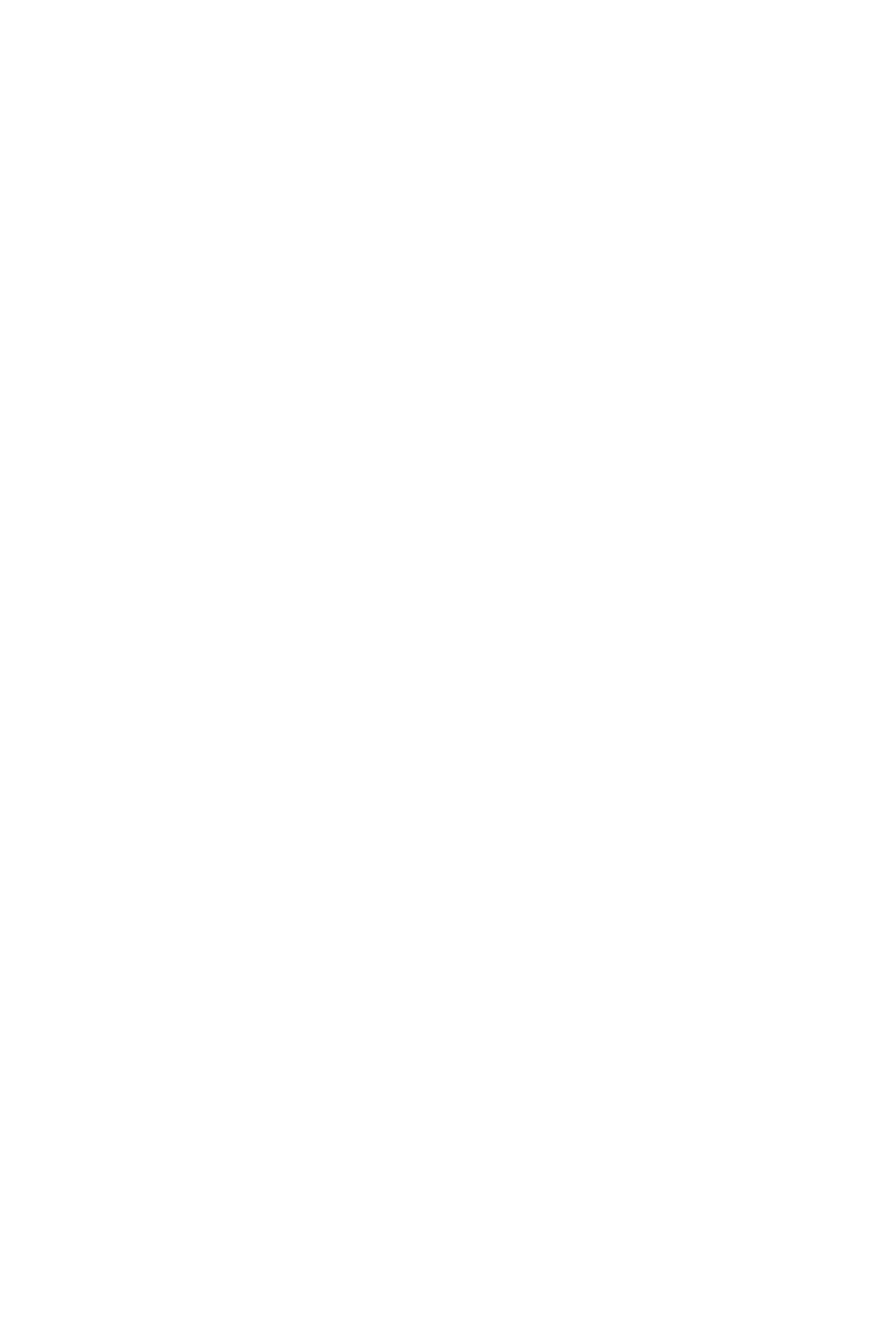# Chapter Seven **EFFECTS OF STATE EDUCATIONAL POLICIES AND CHARACTERISTICS**

We report the results using three different sets of resource variables. The first results include the most aggregate measure of educational resources only: per-pupil expenditure. The second set of results breaks per-pupil expenditure into four component parts: pupilteacher ratio, teacher salary, teacher-reported resources, and public prekindergarten participation. These four categories of expenditures (together with a per-pupil transportation, special education, and LEP measure) account for 95 percent of the variance in per-pupil expenditures across states (see Chapter Eight). The third model replaces teacher salary with two categories that explain most of the variance in teacher salaries: teacher experience and teacher education. Teacher salary scales are nearly uniformly structured to provide more pay for experience and education.<sup>1</sup>

# **RESULTS FOR EDUCATIONAL POLICY AND CHARACTERISTICS VARIABLES**<sup>2</sup>

# **Per-Pupil Expenditure Model**

 $\overline{\phantom{a}}$ 

Table 7.1 shows the estimates for per-pupil expenditure. The results show positive, statistically significant effects from increased per-

 $<sup>1</sup>A$  third variable that would measure relative salary at a given level of education and</sup> experience (adjusted for COL) would also be desirable. However, this varies across educational and experience levels because districts have different salary increments and categories for pay scales.

<sup>&</sup>lt;sup>2</sup>Appendix I contains the full regression results, including family variables and state policy and characteristics variables.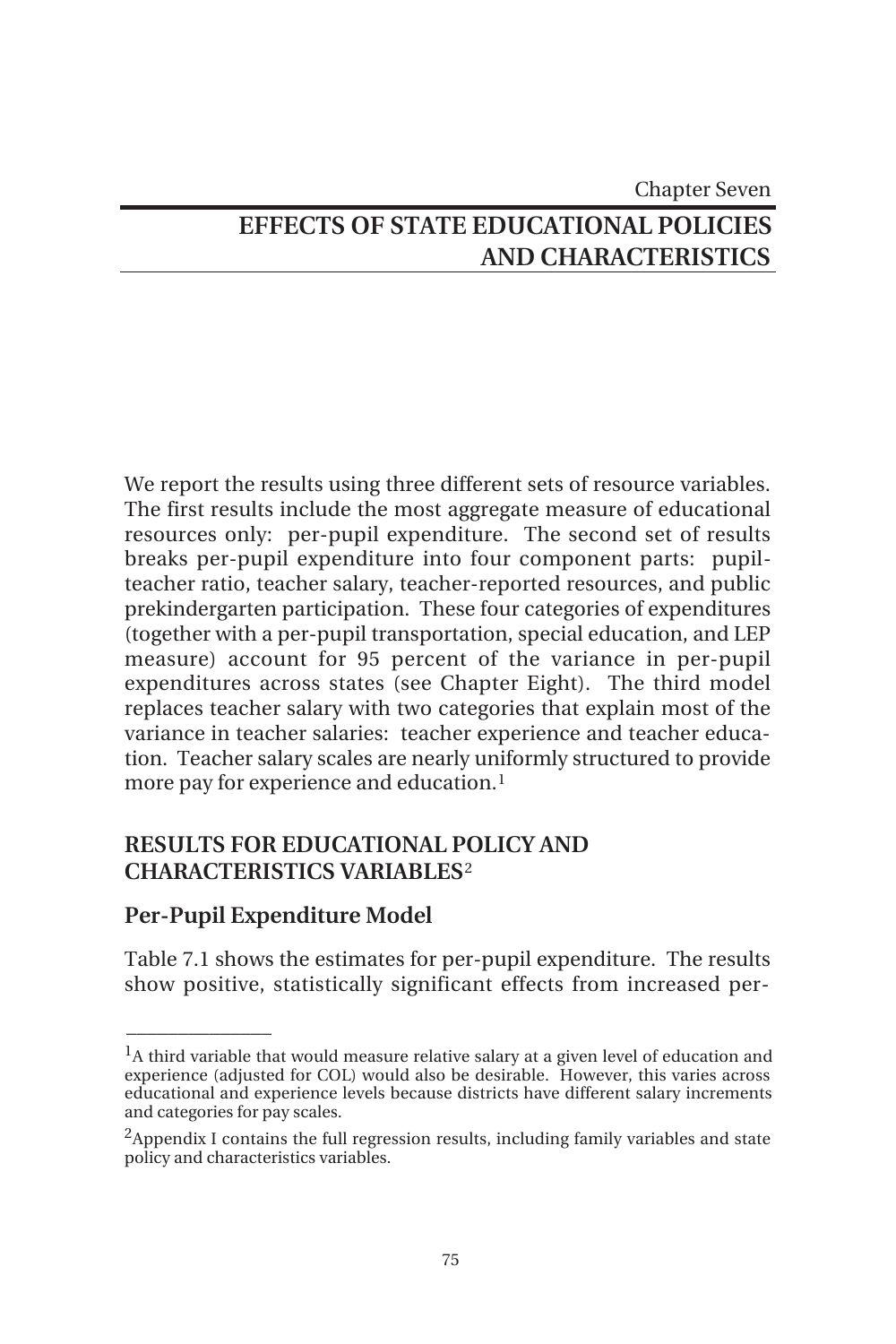pupil spending for all models. The fixed-effect models show much larger effects than the random-effect models. The results would indicate that an additional \$1,000 per student in 1993–1994 dollars over the school career would raise average state scores by 0.04 to 0.10 standard deviation or between 1 and 3 percentile points.

# **Resource-Utilization Model**

Table 7.2 shows the results when resources are disaggregated into pupil-teacher ratio, teacher salary, reported adequacy of teacher resources, and prekindergarten participation. The random-effect models show results indicating increased achievement for additional resources at the 10-percent significance level or better for pupilteacher ratio in grades 1 through 4, public prekindergarten participation, and resources for teaching (low). Teaching resources (medium) has consistent coefficients with similar signs but is insignificant. Teacher salary is insignificant with different signs, while pupil-teacher ratio (5–8) is insignificant with a perverse sign.

The fixed-effect models show coefficients with generally similar signs, but with similar or smaller magnitude and less statistical significance. An exception is pupil-teacher ratio, which shows a stronger and statistically significant effect for grades 1 through 4 but with opposite signs for 5 through 8. We interpret these results as being partly due to a high correlation between these two variables. Table 7.2 also shows the results when average pupil-teacher ratio (1– 8) is entered instead of two variables for pupil-teacher (1–4) and pupil-teacher (5–8). This variable shows consistent coefficients across models, but the fixed-effect coefficients are insignificant.

Our interpretation of the differences between fixed- and randomeffect models is that the absence of cross-sectional variation and reduction in degrees of freedom in the fixed-effect models makes the estimates fragile because of the limited sample and the time-series variation in the panel. In all models, the Breusch-Pagan test for random effects is highly significant. The Hausman test shows no systematic difference in fixed- and random-effect coefficients for any of the resource models that use the SES and SES-FE models. However, the Hausman test for all models using the Census-NAEP family variables shows systematic differences in random- and fixed-effect coefficients. The Census-NAEP family variables further reduce the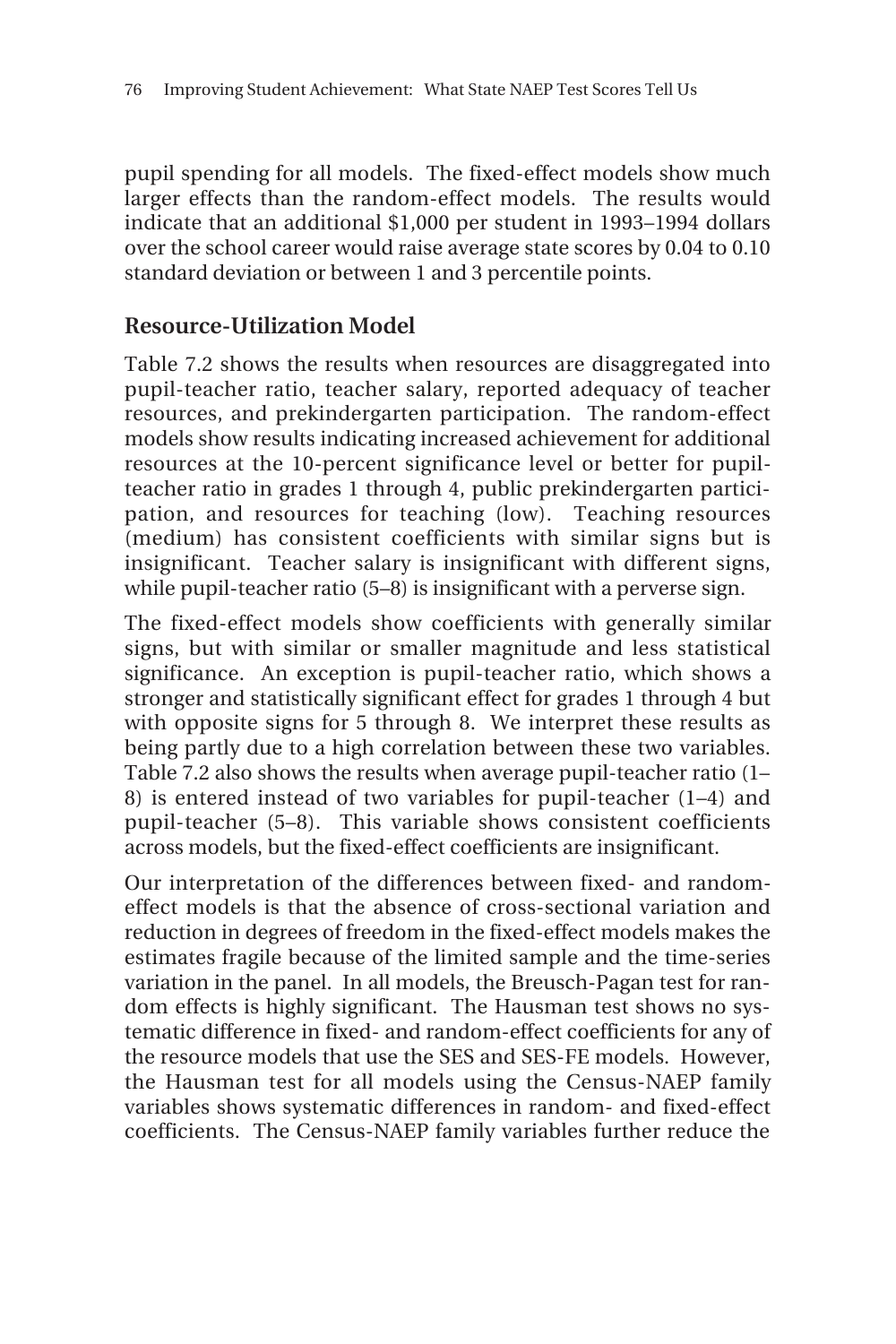### **Table 7.1**

### **Estimated Effects for Per-Pupil Expenditure**

|                       | Random Effect      |                 |                    | <b>Fixed Effect</b> |                    |
|-----------------------|--------------------|-----------------|--------------------|---------------------|--------------------|
|                       |                    |                 | Census-            |                     |                    |
| Resource              | <b>SES</b>         | <b>SES-FE</b>   | <b>NAFP</b>        | <b>SES</b>          | <b>SES-FE</b>      |
| Per-pupil expenditure | 0.047 <sup>a</sup> | $0.047^{\rm a}$ | 0.042 <sup>a</sup> | 0.098 <sup>a</sup>  | 0.096 <sup>a</sup> |

aStatistically significant at the 1-percent level. Equation (4.3) was used for estimation. The full regression results are given in Appendix I (Tables I.1, I.2, and I.3).

### **Table 7.2**

### **Results for the Model Disaggregating Educational Resources**

|                                   | Random Effect         |                       |                        |                 | <b>Fixed Effect</b>   |
|-----------------------------------|-----------------------|-----------------------|------------------------|-----------------|-----------------------|
| Resource                          | <b>SES</b>            | <b>SES-FE</b>         | Census-<br><b>NAEP</b> | <b>SES</b>      | <b>SES-FE</b>         |
| Public prekindergarten            | $0.004^{\circ}$       | $0.004^{\circ}$       | 0.005 <sup>b</sup>     | 0.003           | 0.004                 |
| Pupil-teacher ratio $(1-4)$       | $-0.021$ <sup>a</sup> | $-0.020$ <sup>a</sup> | $-0.019b$              | $-0.026a$       | $-0.026$ <sup>a</sup> |
| Pupil-teacher ratio (5-8)         | 0.006                 | 0.006                 | 0.006                  | $0.007^{\circ}$ | $0.007^\mathsf{c}$    |
| Teacher salary                    | 0.001                 | 0.000                 | $-0.003$               | 0.005           | 0.004                 |
| Resources for teaching-<br>low    | $-0.003^{\circ}$      | $-0.003c$             | 0.003 <sup>c</sup>     | $-0.002$        | $-0.002$              |
| Resources for teaching-<br>medium | $-0.003$              | $-0.003$              | $-0.002$               | $-0.002$        | $-0.002$              |

aStatistically significant at the 1-percent level.

bStatistically significant at the 5-percent level.

cStatistically significant at the 10-percent level.

NOTE: Equation (4.3) was used for estimation. The full regression results are given in Appendix I (Tables I.1, I.2, and I.3).

degrees of freedom, since they include several family variables (fully interacted) rather than a single SES-type family variable. Thus, they will have the least degrees of freedom. A common interpretation of this pattern of results for the Hausman and Breusch-Pagan tests is a preference for the random-effect models.

The public prekindergarten results suggest a gain of 0.03 to 0.05 standard deviation (1–2 percentile points) for a 10-percentage-point increase in public prekindergarten participation. The pupil-teacher ratio (1–4) results suggest that a reduction of one pupil per teacher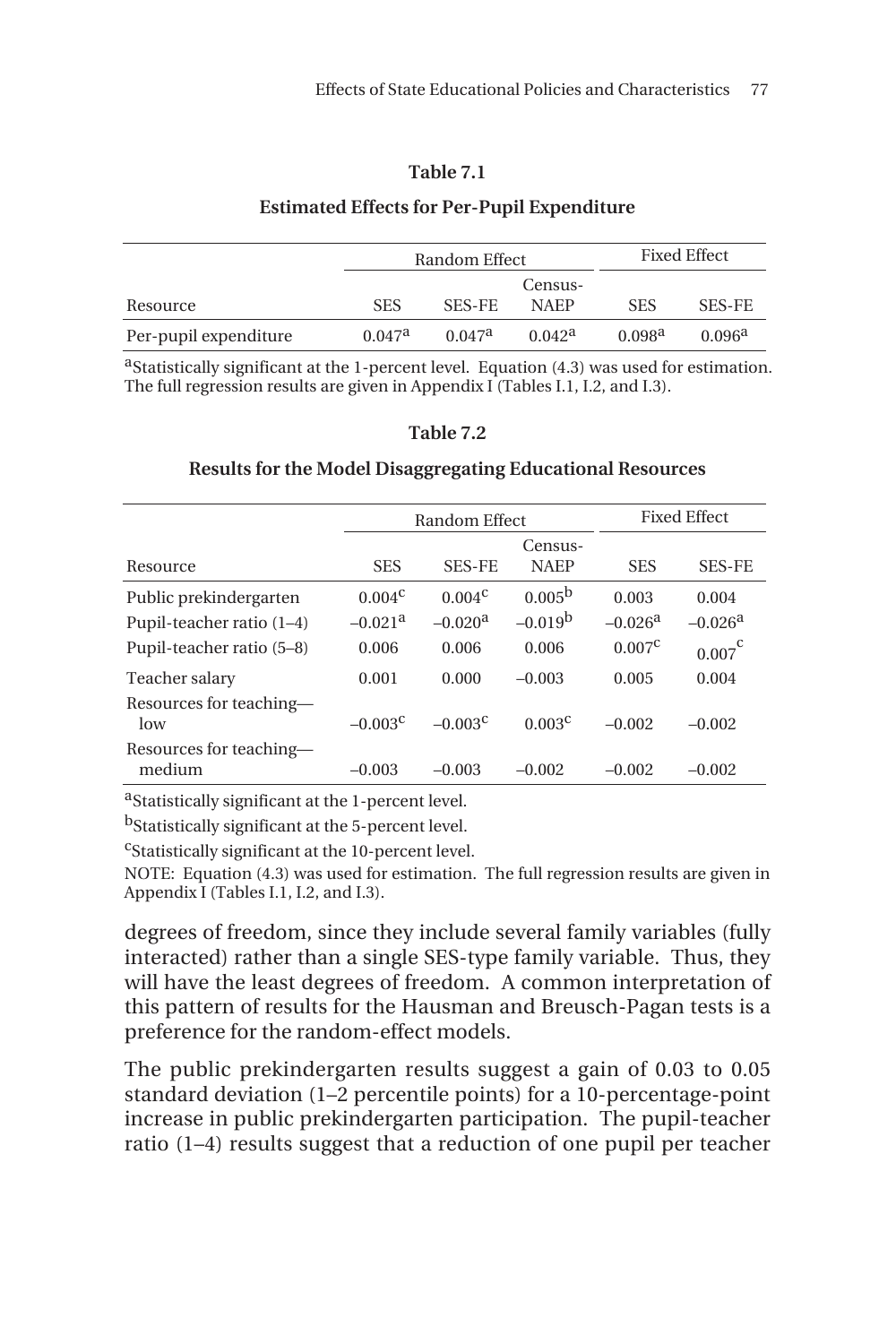would raise average achievement scores by approximately 0.020 to 0.025 standard deviation, or about three-quarters of a percentile point. Pupil-teacher (1–8) shows gains of 0.014 to 0.016 standard deviation gain (one-half percentile point) for reduction of one student per teacher.

# **Teacher Characteristics Model**

Table 7.3 provides a model further breaking out teacher salary into teacher education and teacher experience. The results for the prekindergarten, pupil-teacher ratio, and teacher resource variables remain similar to those in Table 7.2. Teacher educational level always has a perverse sign and is generally insignificant. The experience variables generally show that having a high proportion of teachers with more than two years of experience has a positive effect on achievement, but there is no evidence of a learning curve with more than two years of experience. We interpret this as a turnover effect. High levels of teacher turnover usually result in higher levels of teachers with little or no experience.

# **EFFECTS OF INTERACTION TERMS**

 $\overline{\phantom{a}}$ 

We first tested the effects of family interaction terms and a squared term in the case of pupil-teacher ratio using the random-effect model with the SES-FE family variable and the 4th-grade sample only (regression results are in Appendix I).3 Results are similar using the SES variable. The results show that lower SES families have much larger effects from pupil-teacher reductions than higher SES families, and that marginal effects are larger at higher pupil-teacher ratios than at lower levels.

Table 7.4 contrasts the predictions from a linear model, a model including a squared term (threshold effects), a model with a family interaction term, and finally one with both interaction and squared terms. The predicted result for changes of pupil-teacher reductions of three students per teacher from levels of 26 to 17—the recent

 $3$ We generally believe that the random-effect models provide the "best" results and that the SES-FE variable provides a better estimate of family effects than the SES variable—although the differences are very small using either variable.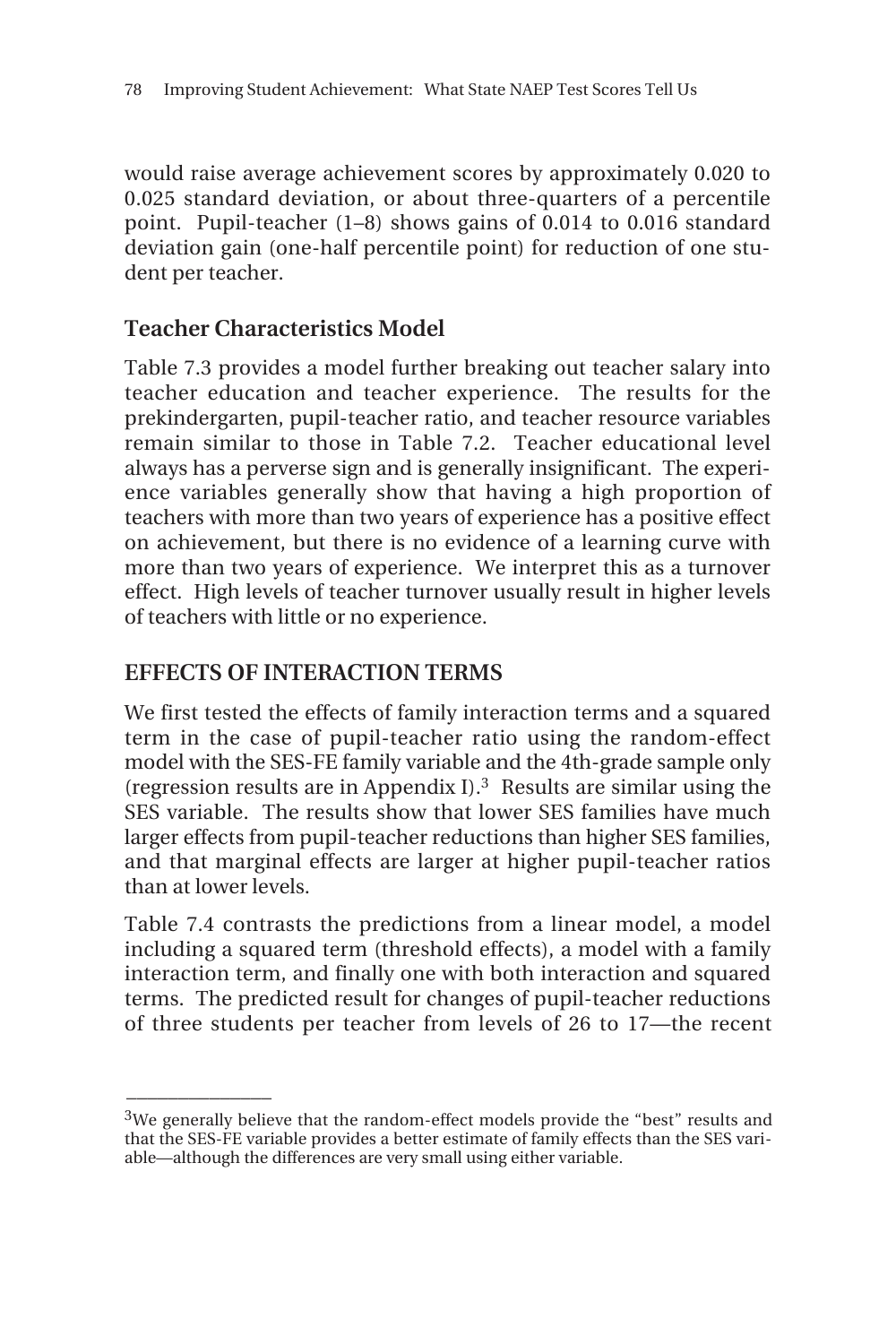### **Table 7.3**

|                             | Random Effect      |                    |                    | <b>Fixed Effect</b>   |                       |
|-----------------------------|--------------------|--------------------|--------------------|-----------------------|-----------------------|
|                             |                    |                    | Census-            |                       |                       |
| Resource                    | <b>SES</b>         | <b>SES-FE</b>      | <b>NAEP</b>        | <b>SES</b>            | <b>SES-FE</b>         |
| Public prekindergarten      | 0.003 <sup>c</sup> | 0.003 <sup>c</sup> | 0.005 <sup>b</sup> | 0.003                 | 0.003                 |
| Pupil-teacher ratio $(1-4)$ | $-0.020a$          | $-0.020a$          | $-0.019b$          | $-0.028$ <sup>a</sup> | $-0.028$ <sup>a</sup> |
| Pupil-teacher ratio (5-8)   | 0.007              | 0.006              | 0.007              | $0.007^{\circ}$       | $0.007^{\rm C}$       |
| Teaching resources-low      | $-0.003^{\circ}$   | $-0.003b$          | $-0.003b$          | $-0.002$              | $-0.002$              |
| Teaching resources—         |                    |                    |                    |                       |                       |
| medium                      | $-0.002$           | $-0.002$           | $-0.002$           | $-0.002$              | $-0.002$              |
| No advanced degrees         | 0.001              | 0.001              | 0.001 <sup>c</sup> | 0.000                 | 0.000                 |
| Experience (3–9)            | 0.008 <sup>b</sup> | 0.008 <sup>a</sup> | $0.007^{\circ}$    | 0.005                 | 0.005                 |
| Experience $(10-19)$        | 0.003              | 0.003              | 0.003              | 0.003                 | 0.003                 |
| Experience (20+)            | $0.005^{\circ}$    | $0.005^{\circ}$    | 0.004              | 0.006 <sup>c</sup>    | 0.006 <sup>c</sup>    |

### **Results for Model Disaggregating Teacher Characteristics**

aStatistically significant at the 1-percent level.

bStatistically significant at the 5-percent level.

cStatistically significant at the 10-percent level.

NOTE: Equation (4.3) was used for estimation. The full regression results are given in Appendix I (Tables I.1, I.2, and I.3).

range of pupil-teacher ratios across states for regular students—is shown. Three family SES levels are shown: *Low* corresponds to Louisiana; *medium* corresponds to such states as Arkansas, North Carolina, and Tennessee; and *high* corresponds to Iowa, Maine, and **Massachusetts** 

Table 7.4 shows that estimated effects become much larger for lower-SES families and higher beginning class sizes. The predicted gains from reductions of three pupils per teacher can be as large as 0.17 standard deviation (5–6 percentile points) for the lowest SES states with very high pupil-teacher ratios to no effects for states with higher SES.

The results would indicate that targeting reductions in pupil-teacher ratio would increase the effectiveness significantly. Reductions below the current nationwide average in states with the higher level of family resources would have no predicted effect on achievement, while reductions to the nationwide average in states with average levels of family resources and reductions to below the nationwide average in states with low levels of family resources would have significant effects.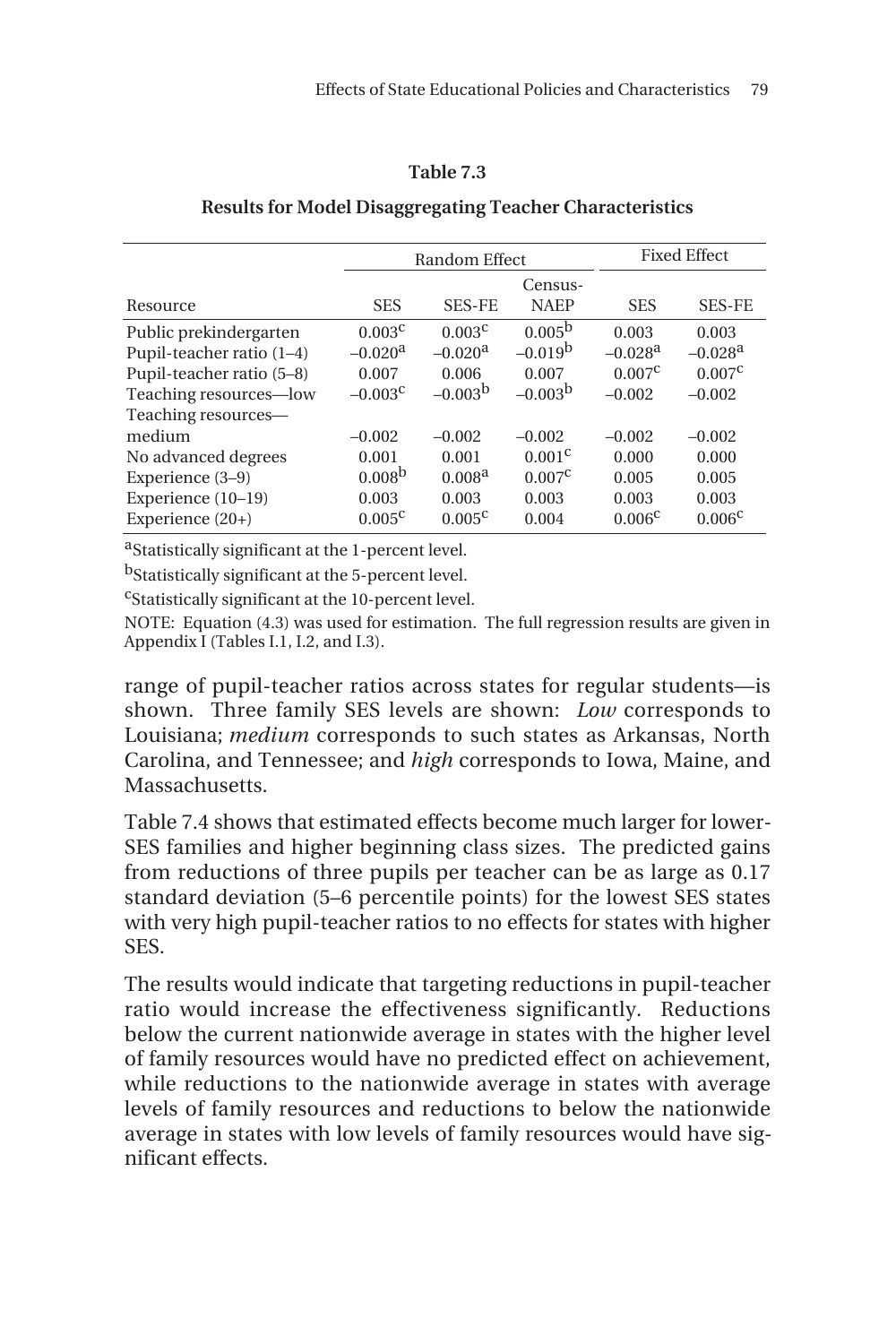We also tested for interaction effects with family variables for prekindergarten and teacher resources. Teacher resource variables showed no significant interaction effects, so this may be an avenue for raising scores at all SES levels. Prekindergarten showed a strong interaction effect—with much stronger effects in states with lower SES at 4th grade. Table 7.5 shows the prediction of effects across SES levels for increased public prekindergarten participation.

### **TESTING CORRESPONDENCE WITH TENNESSEE**

Two problems arose in using our equations to predict a 4th-grade class-size effect for the Tennessee experiment. First, 33 percent of the students in the Tennessee experiment were minority, and over 50 percent were eligible for a free lunch—much higher percentages than for Tennessee students generally (Krueger, 1999a). Our equations could predict a pupil-teacher effect for typical Tennessee students but cannot do so directly for the experimental sample. Second, the class-size reductions of approximately eight students per teacher have to be translated into pupil-teacher reductions, and the pupilteacher ratios in the experimental schools would have to be known (see Appendix D for more details on these calculations).

|                            |                   | Beginning Pupil-Teacher Ratio<br>for Regular Students |         |      |      |
|----------------------------|-------------------|-------------------------------------------------------|---------|------|------|
| Model                      | State-SES         | 17                                                    | 20      | 23   | 26   |
| Linear model               | All SES           | 0.02                                                  | 0.02    | 0.02 | 0.02 |
| Squared pupil-teacher term | All SES           | $-0.06$                                               | $-0.01$ | 0.03 | 0.08 |
| Family interaction term    | Low family SES    | 0.12                                                  | 0.12    | 0.12 | 0.12 |
|                            | Middle family SES | 0.04                                                  | 0.04    | 0.04 | 0.04 |
|                            | High family SES   | 0.00                                                  | 0.00    | 0.00 | 0.00 |
| Squared and family         |                   |                                                       |         |      |      |
| interaction term           | Low family SES    | 0.04                                                  | 0.09    | 0.13 | 0.17 |
|                            | Middle family SES | $-0.03$                                               | 0.01    | 0.06 | 0.10 |
|                            | High family SES   | $-0.06$                                               | $-0.02$ | 0.03 | 0.07 |

**Table 7.4**

### **Predicted Achievement Gains for 4th Graders from Reduction of Pupil-Teacher Ratios in Grades 1 Through 4 (standard deviation)**

NOTE: Full regression results are given in Appendix I (Table I.4).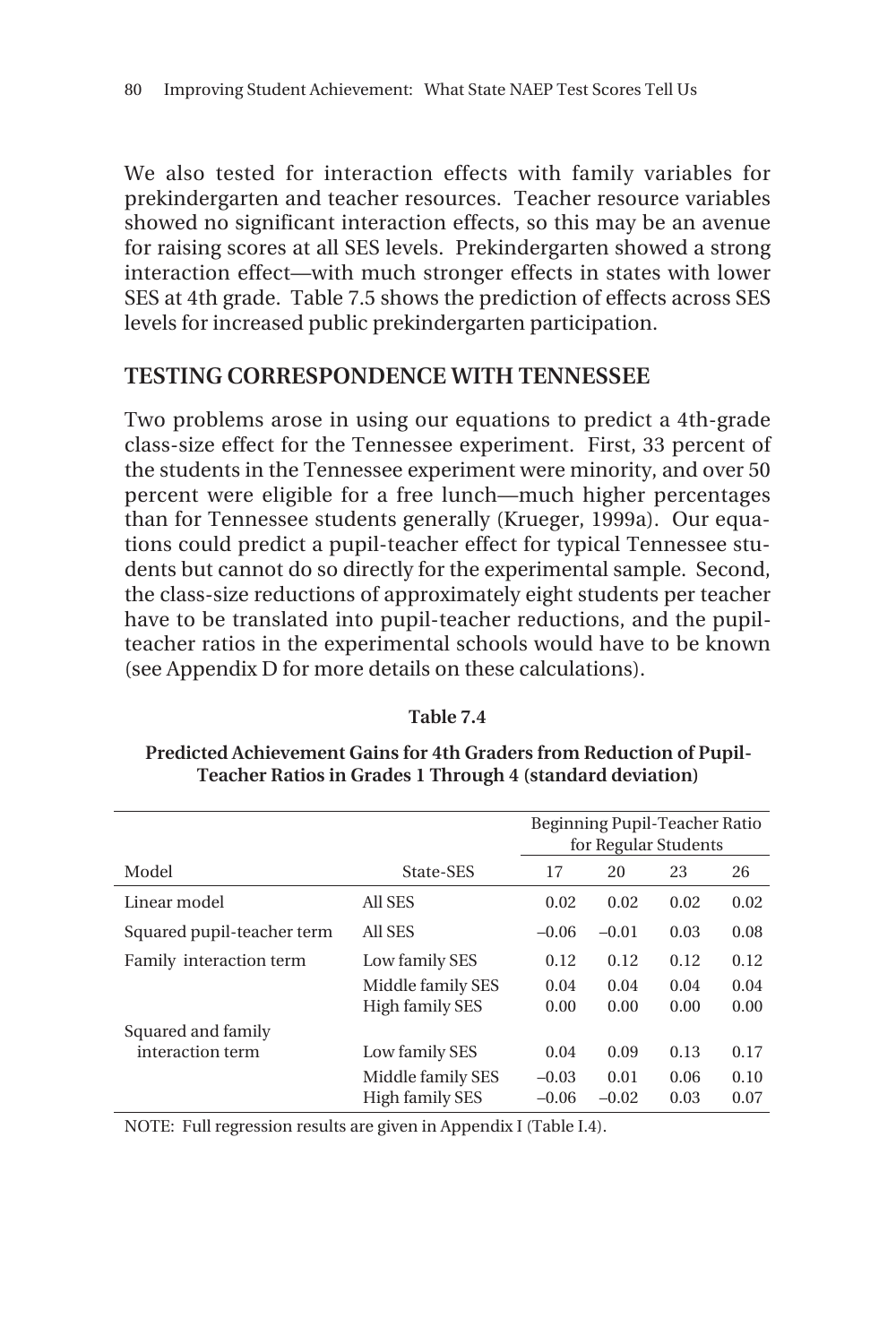### **Table 7.5**

### **Effects of Increasing Prekindergarten Participation by 10 Percentage Points on 4th-Grade Achievement for States with Different Family SES Levels**

| Model                              | Prekindergarten Effect<br>(standard deviation) |
|------------------------------------|------------------------------------------------|
| Linear model                       | 0.04                                           |
| Model with family interaction term |                                                |
| Low family SES                     | 0.11                                           |
| Medium family SES                  | 0.05                                           |
| <b>High family SES</b>             | 0.00                                           |

NOTE: Full regression results are given in Appendix I (Table I.5).

We estimated an upper limit for the SES-FE variable for the experimental sample using separate Tennessee estimates for the SES-FE variable for black and non-black students and weighting by the proportions in the experimental sample. This is likely to be the upper limit because it still assumes that black and white children in the experimental sample were similar to black and white Tennessee students. White children in disproportionately black schools in Tennessee probably have lower SES than typical white students.

The second method was to find states that had student characteristics similar to those of the experimental sample. Louisiana comes closest to the minority and free-lunch percentages. Our estimated SES-FE variable for the experimental sample from these two methods came very close to the "low family SES" value used in Table 7.4.

If we assume that a class-size reduction of eight students per teacher (the size of the Tennessee class-size reduction) is the same as a pupil-teacher reduction of eight students per teacher, the model with family interactions in Table 7.4 provides an estimate of 0.32 standard deviation.4 This estimate is in the middle of recent empirical estimates from Tennessee for 4th-grade gains for children in small classes for four years (Krueger, 1999a; Nye et al., 1999a).

 $\overline{\phantom{a}}$ 

<sup>&</sup>lt;sup>4</sup>The more-complex model, with both family interaction and squared terms, needs the beginning pupil-teacher ratio, which cannot be known with any precision. But reasonable assumptions placing beginning pupil-teacher ratios for regular students in 1986 for the experimental schools at 23 to 24 provide similar estimates.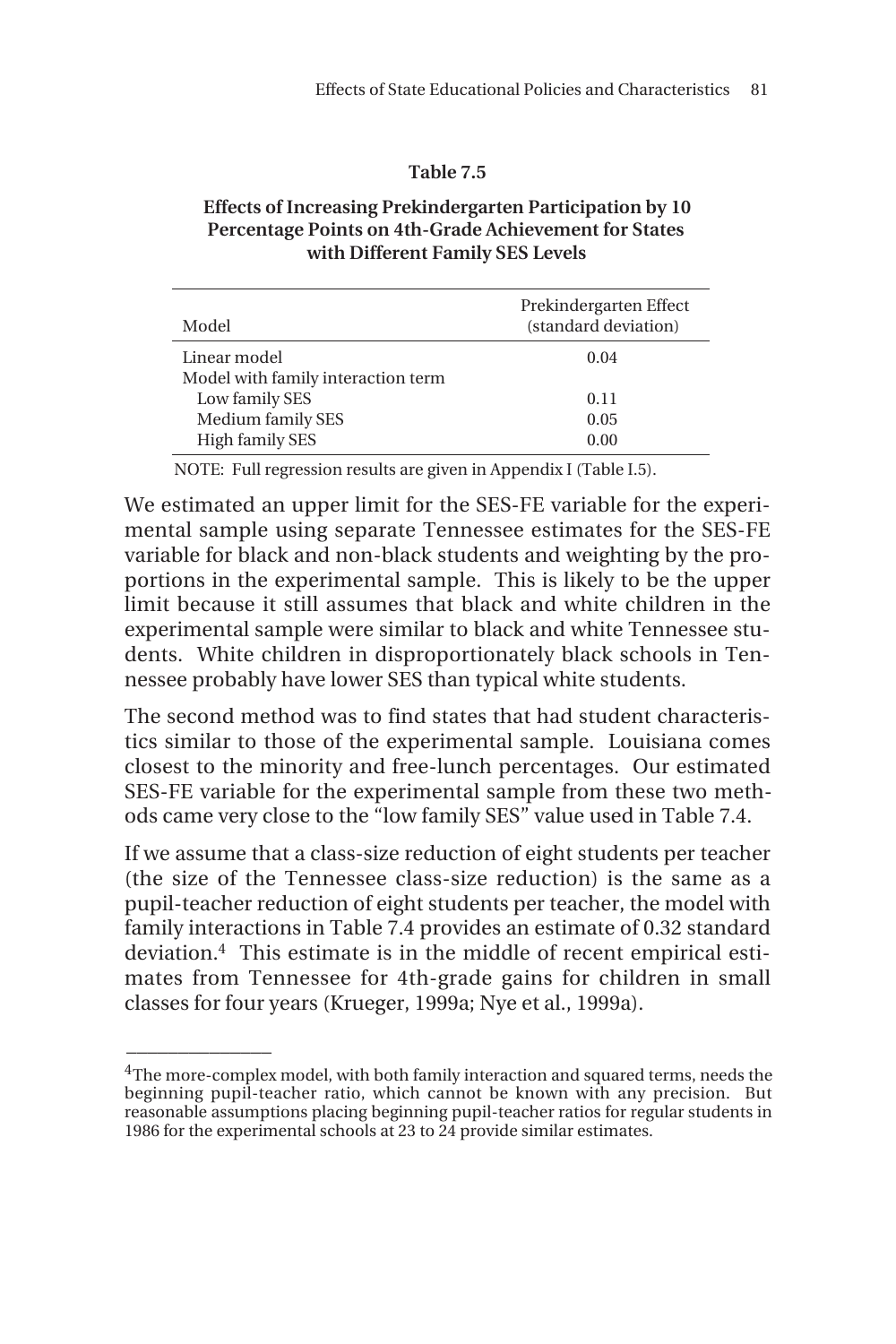# **SENSITIVITY TO OUTLIERS**

 $\overline{\phantom{a}}$ 

We made estimates using robust estimation with OLS that assign smaller weights to outliers. The regression coefficients for the SES-FE model are given in Appendix J.<sup>5</sup> The two sets of coefficients from the robust and nonrobust regressions show very similar results. We also undertook a number of additional diagnostic analyses on the effects that are due to outliers or particular states and generally found little sensitivity.

# **EXPLAINING TEXAS-CALIFORNIA DIFFERENCES**

The educational variables included in our earlier analysis can explain about two-thirds of the difference between Texas and California scores. Table 7.6 shows the differences in these educational variables and the expected predicted difference in score using the random-effect SES-FE model. California had almost the largest pupilteacher ratio in the nation in the 1980s and 1990s. Funding for California schools was affected by the property tax relief measures passed in the late 1970s and by a poor economy throughout the late 1980s and 1990s. School funding did not keep pace with the rest of the nation. With a highly paid teaching force, the restricted funding meant larger classes. Recently, California has begun to reverse these trends with significant increases in funding to reduce class sizes in the lower grades.

Texas had the highest proportion of children in any state in public prekindergarten programs—partly because of subsidized prekindergarten for lower-income students started in the early 1980s.<sup>6</sup> Texas teachers also report higher levels of resources available to support

<sup>&</sup>lt;sup>5</sup>The results presented used the default options in STATA. Nine data points were assigned weights less than 0.5, while 34 data points were assigned weights less than 0.75.

<sup>&</sup>lt;sup>6</sup>The involvement of the business community in Texas schools began in the early 1980s with a commission headed by Ross Perot. Subsidized prekindergarten programs were one outcome of the initial commission. The Texas business community has exercised a strong influence on school policies at the legislative- and executive-branch levels through the Texas—Business Education Coalition from the early 1980s to the present. The coalition's influence has consistently been for assessment and accountability, building strong data systems to support decisionmaking, and using researchbased reforms whenever possible.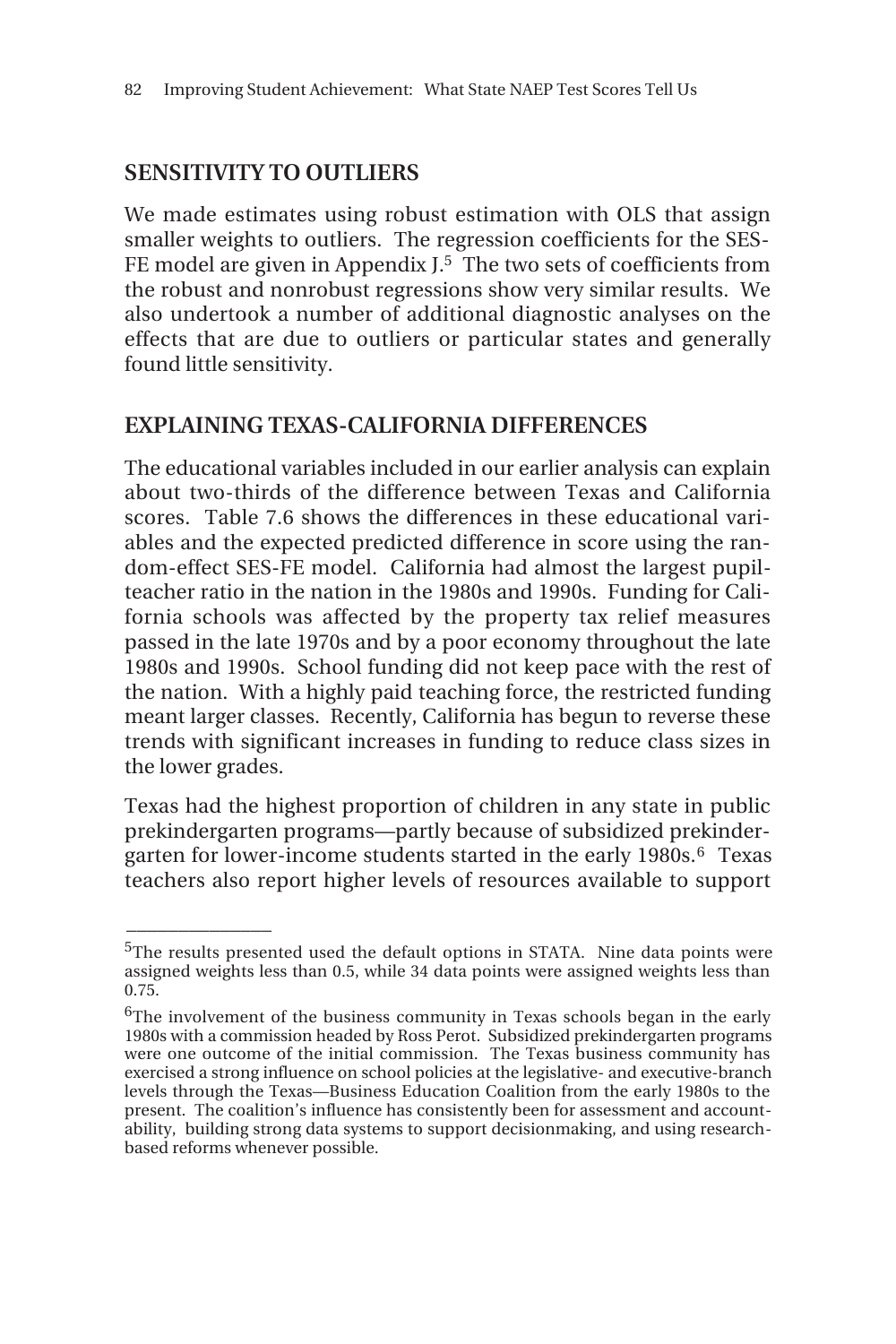teaching. This evidence indicates that differences in pupil-teacher ratio alone account for about one-third or more of the difference between Texas and California.

The models including interaction terms and nonlinearity for pupilteacher effects account for about two-thirds of the Texas-California differences in scores for similar students. They also help explain the wider gap between minority students in Texas and California than for white students in Texas and California. The earlier analysis of differential effects of resources showed that minority students would have disproportionate effects from a higher pupil-teacher ratio and prekindergarten participation.

### **Table 7.6**

### **Comparing and Estimating the Effects of Educational Characteristics in Texas and California**

|                                                     | Value of Variable |       |                 | <b>Estimated Effects</b>       |                                      |  |
|-----------------------------------------------------|-------------------|-------|-----------------|--------------------------------|--------------------------------------|--|
| Variable                                            | California        | Texas | Linear<br>Model | Family<br>Interaction<br>Model | Family<br>Interaction<br>and $P-T^2$ |  |
| Pupil-teacher ratio                                 | 25                | 18    | 0.06            | 0.13                           | 0.16                                 |  |
| Public prekindergarten (%)                          | 7                 | 24    | 0.08            | 0.08                           | 0.08                                 |  |
| Teachers-lowest resource<br>category $(\%)$         | 46                | 28    | 0.07            | 0.06                           | 0.07                                 |  |
| Teachers—middle resource                            |                   |       |                 |                                |                                      |  |
| category $(\%)$                                     | 49                | 56    | $-0.03$         | $-0.03$                        | $-0.03$                              |  |
| Total                                               |                   |       | 0.18            | 0.24                           | 0.28                                 |  |
| Estimated score difference<br>for similar students— |                   |       |                 |                                |                                      |  |
| <b>SES-FE</b>                                       |                   |       | 0.41            | 0.41                           | 0.41                                 |  |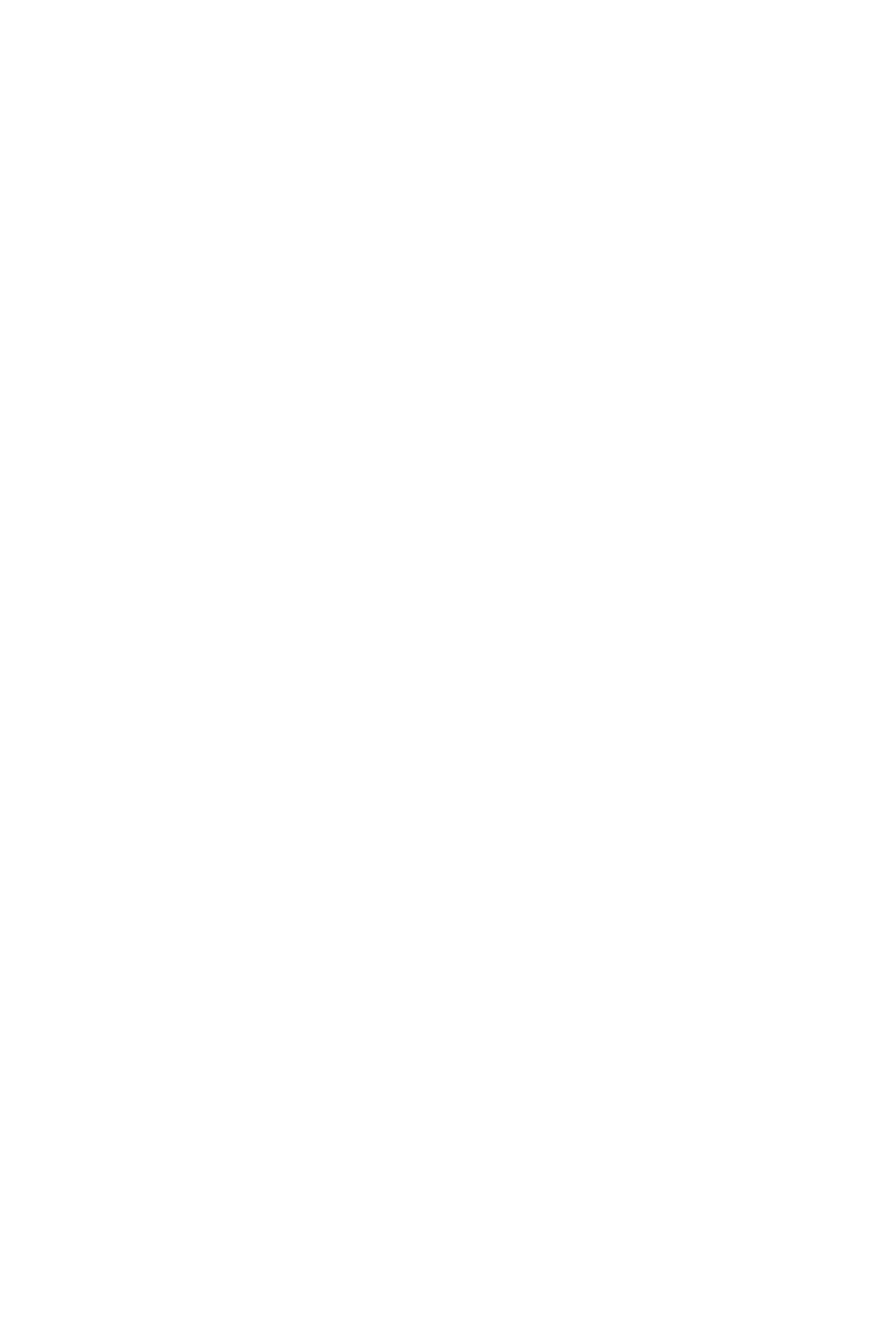# Chapter Eight **ASSESSING THE COST-EFFECTIVENESS OF DIFFERENT RESOURCE UTILIZATIONS**

# **PREVIOUS COST-EFFECTIVENESS MEASUREMENTS**

Little research on the cost-effectiveness of educational programs, as opposed to their effectiveness, has been done. Levin (1983) stated the rationale and need for such analysis. Other studies emphasized the importance of focusing on productivity in education that analyzes both outcomes and costs (Hanushek, 1986; Monk, 1990, 1992; Hanushek, 1994; Consortium on Productivity in the Schools, 1995; Grissmer, 1997).

One previous study made estimates of the cost-effectiveness of several major educational policy variables on student achievement: per-pupil expenditure, pupil-teacher ratio, teacher education, teacher experience, and teacher salary (Greenwald et al., 1996). The authors took their estimates of effect sizes on achievement from their meta-analytic analysis of the previous literature, in which they estimated median regression coefficients. Their estimates of the costs of changing each variable came from a classroom model that assumed a class size of 25 students; a teacher salary of \$35,000; incremental salaries of \$3,500 associated with a master's degree and \$1,500 with 3.5 years of additional experience; and that teacher salary costs were 50 percent of total expenditures.1

 $\overline{\phantom{a}}$ 

 $<sup>1</sup>$ Assumptions were also needed concerning the standard deviation of the variables. In</sup> particular, the standard deviation of teacher education was assumed to be the movement of the percentage of teachers having masters degrees from 50 to 60 percent, the standard deviation of experience was 3.5 years, and the standard deviation of class size was three students per teacher.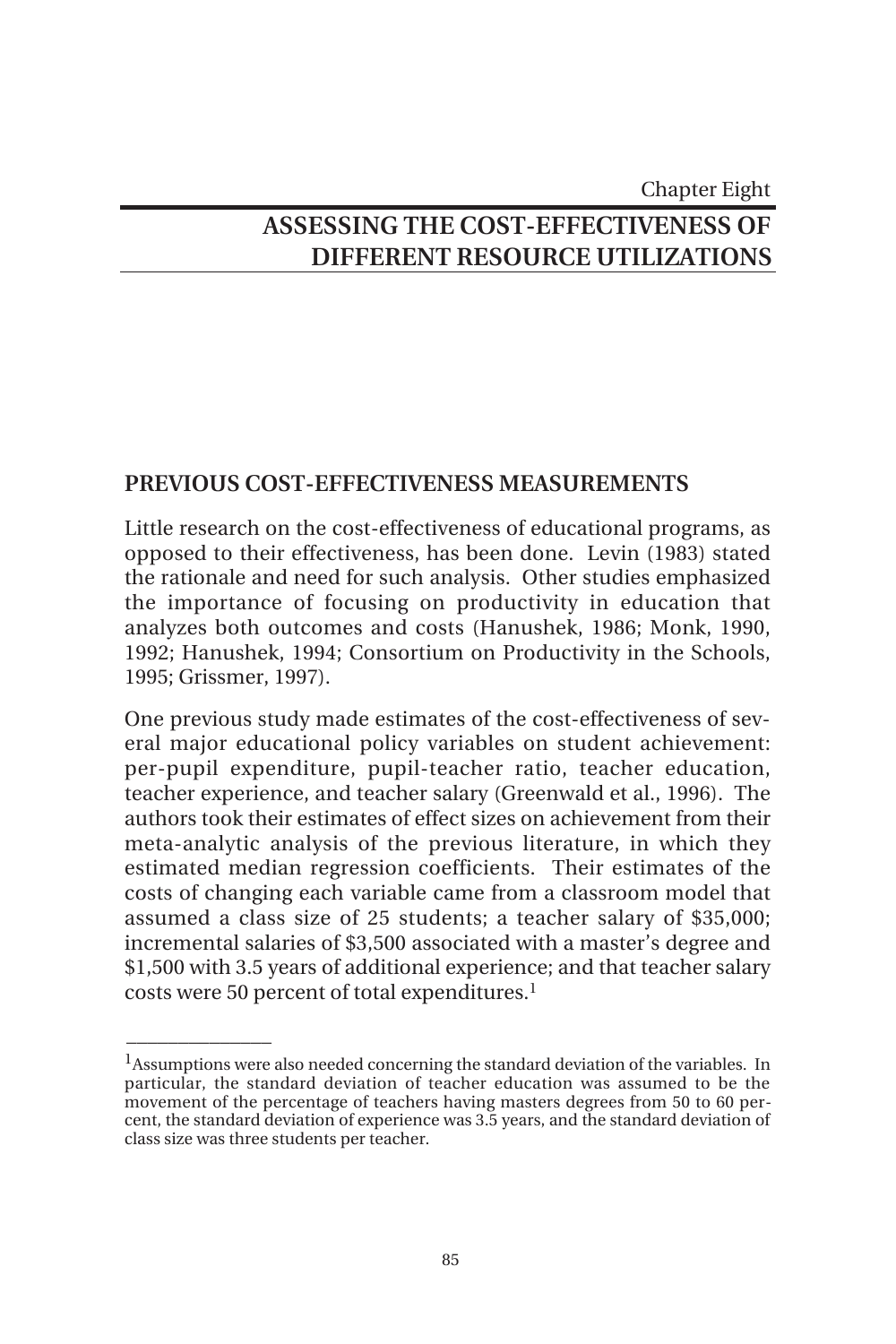Their estimates showed that the cost of gains of 0.10 standard deviation would be between \$230 and \$300 per pupil for use as general per-pupil expenditures, raising teacher salaries, or increasing teacher education or experience but significantly higher costs of \$1,250 per pupil for decreasing pupil-teacher ratio.2 However, the estimates have little reliability because the median regression coefficients changed dramatically depending on the screening criteria for included studies.3 Their cost model also does not estimate marginal costs accurately.4

Cost-effectiveness estimates can be made for class-size reductions and teacher aides using the Tennessee experimental data (see Appendix K). The results showed that targeting additional per-pupil expenditures of about \$200 per pupil to class-size reductions would produce achievement gains of 0.10 standard deviation for the Tennessee sample students. It would require an additional per-pupil expenditure of over \$1,000 targeted to teacher aides to produce the same achievement gains. If student achievement gain is the sole objective, reducing class size looks to be significantly more efficient than adding teacher aides.

Many researchers consider achievement gains to be important because of their role in obtaining additional years of education, their role in greater labor-market success, and their possible link to delinquency behavior (Burtless, 1996; Jencks and Phillips, 1998; Murnane et al., 1995; Murnane and Levy, 1996). Recently, achievement scores have taken on even more importance for minority children in the college admission process—the gateway to more years of education. While achievement gains can be used as a yardstick to compare the

 $\overline{\phantom{a}}$ 

 $2$ Using the assumptions in their model, we obtained a much larger value for the effect of teacher education: \$65 per-pupil increase for a 0.10 standard deviation gain.

<sup>&</sup>lt;sup>3</sup>Eliminating earlier studies can change coefficients by factors of 3 to over 100. Using longitudinal studies often results in sign changes in median coefficients.

<sup>&</sup>lt;sup>4</sup>Their cost model allows only one-half of marginal increases in per-pupil expenditures to be targeted to the classroom, and their costs are not estimated marginal costs that take account of the full set of costs incurred with each change. For instance, the costs of additional classrooms are not included in pupil-teacher ratio reductions, and teacher salary increases are likely to induce salary increases for other employees (administrators, aides, janitors) in the long run. Thus, the cost estimates do not reflect full marginal costs or the possibility of targeting additional resources disproportionately to classrooms.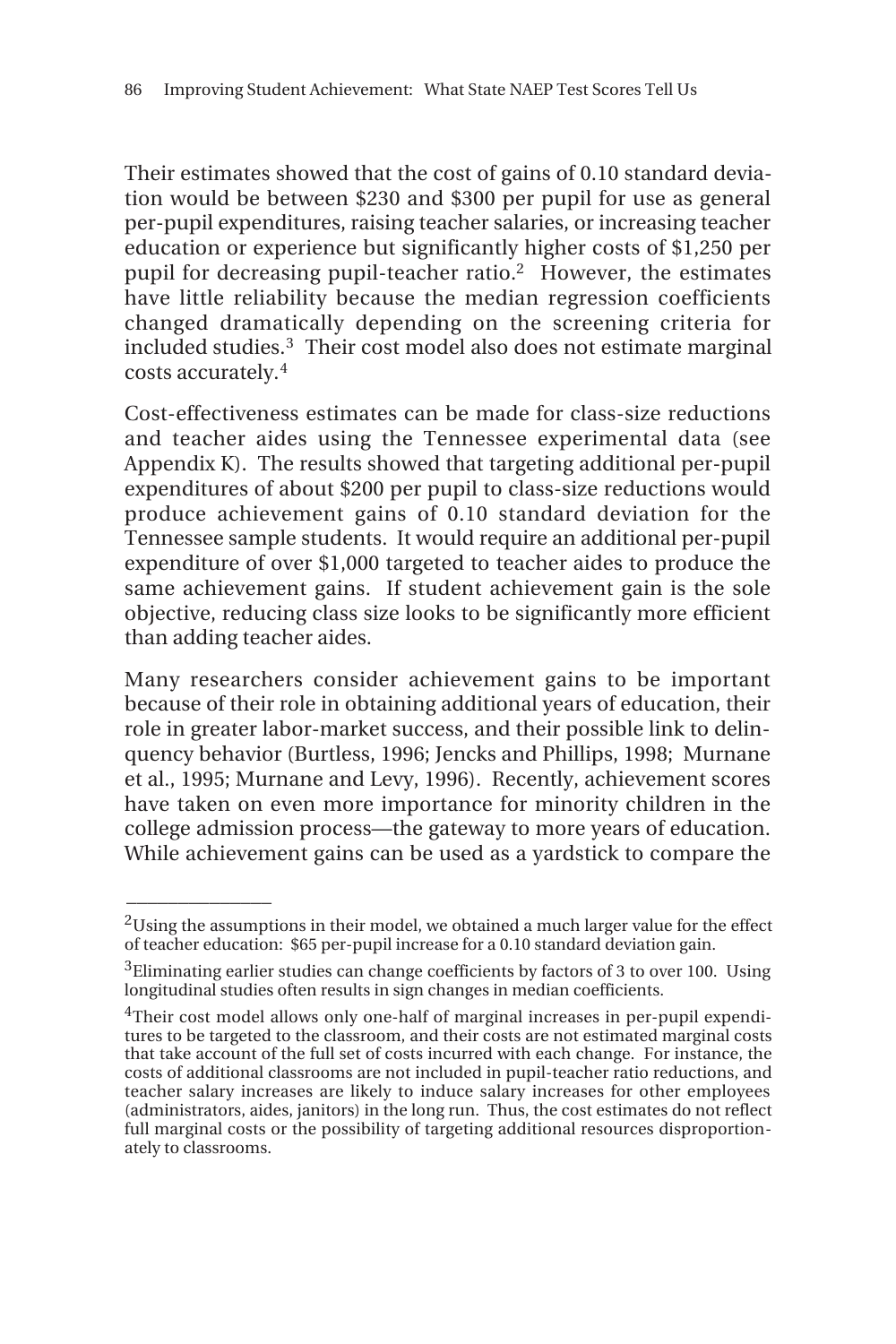cost-effectiveness of K–12 expenditures, a much broader set of measures will ultimately be required. For instance, research has shown that achievement gains are often not the primary or most important outcomes of early childhood interventions (Barnett, 1995; Karoly et al., 1998). Positive outcomes can occur in terms of reduced specialeducation placement and delinquency without large gains in achievement. So, achievement gains may not always be a reliable proxy for significant long-term effects that result in reduced societal outlays. In the long term, the cost-effectiveness of schooling investments must be measured against future labor-force performance and the reduction in future governmental "social" expenditures. Estimates of the present value of programs' costs and savings in government program expenditures show that significant net savings can occur from early intervention efforts (Karoly et al., 1998). However, targeting one program to a more disadvantaged population was necessary to achieve net savings.<sup>5</sup> Preliminary estimates are now also available relating the present values of the costs of class-size reductions to future wage gains linked to higher achievement (Krueger, 1999b).

# **ESTIMATING COST-EFFECTIVENESS FROM OUR EQUATIONS**

 $\overline{\phantom{a}}$ 

Estimates of the per-pupil cost of changing various policy characteristics were obtained by regressing per-pupil expenditures across states against the various resource categories (see Appendix L). We included in the regression the same policy variables as in the resource equations: average teacher salary, pupil-teacher ratio, the two levels of teacher resources, and prekindergarten participation. We also included in the cost regression a per-pupil transportation cost per state and an incidence of IEP and LEP variable to account for differences in special education and transportation costs.

 $5$ The efficiency of this program depended on targeting to a more disadvantaged population. However, a differently designed program might have shown net saving for the higher-functioning population. Generally, the program design has to be appropriate to the needs of the target population regardless of the extent of disadvantage.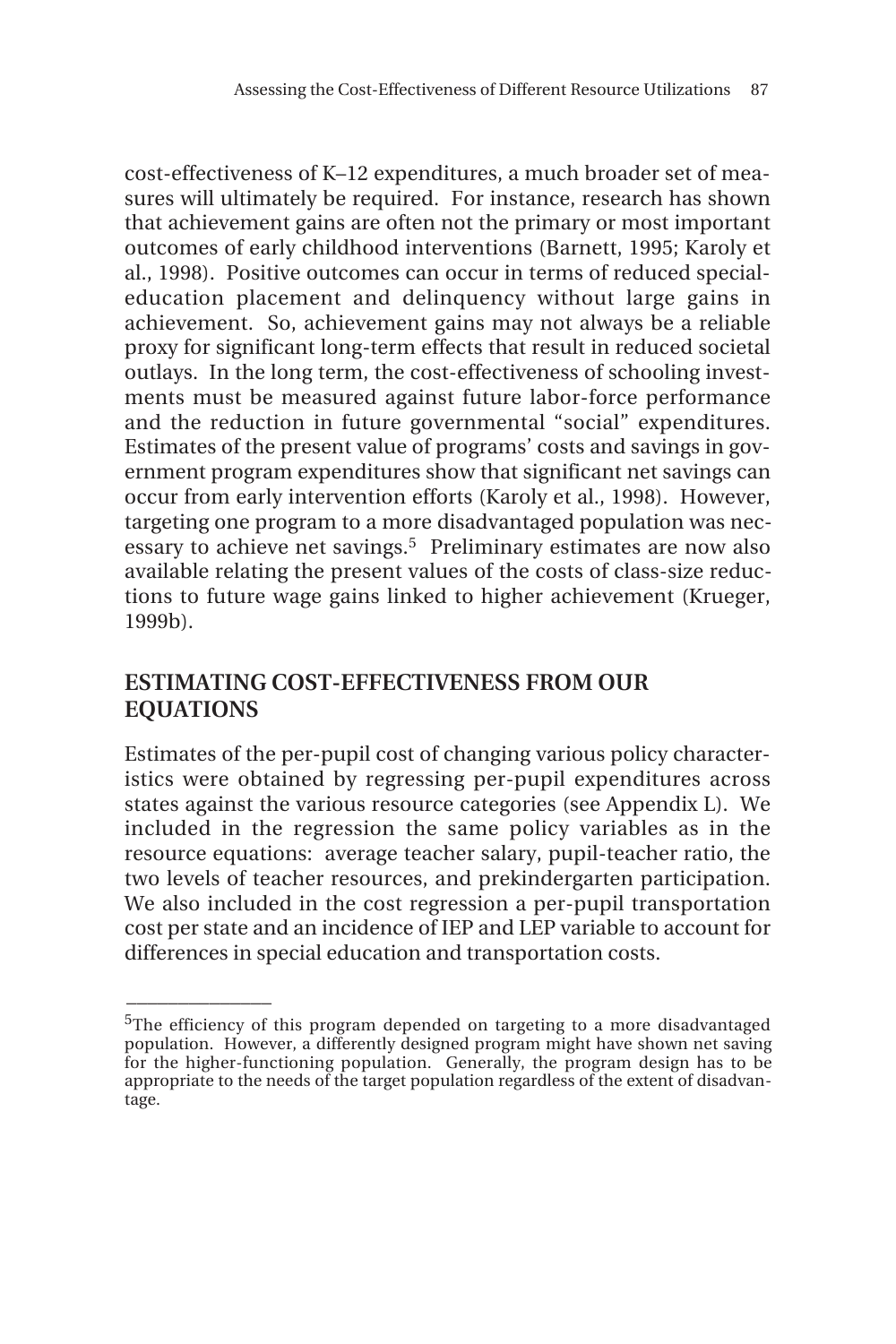The results are shown in Table 8.1. The regression accounts for 95 percent of the variance across states in per-pupil expenditures.<sup>6</sup> The coefficients can be interpreted as the marginal cost per pupil of changing the policy and educational characteristics based on the experience across states of providing these different policies and characteristics. These marginal estimates theoretically include all the long-term costs associated with each action. For instance, raising teacher salaries by \$1,000 per teacher probably implies salary increases for nonteaching professional staff and perhaps even support staff. The pupil-teacher ratio coefficient should reflect the full costs of providing classroom capacity and increased salary costs due to higher demand for teachers.7

The coefficients all show the expected sign, and nearly all the resource variables are significant at the 10-percent level or better. The results would indicate that raising teacher salaries by \$1,000 per teacher would raise per-pupil expenditures by \$148 per pupil. Lowering the pupil-teacher ratio by one student would cost an additional \$196 per pupil. Increasing the teacher-reported adequacy of resources from each category into the highest category by 1 percentage point would cost an additional \$5 to 6 per pupil.<sup>8</sup> Increasing by 1 percentage point the percentage of children in public prekindergarten would cost an additional \$12 per pupil.

 $\overline{\phantom{a}}$ 

 $6$ This equation means that these variables include almost all of the variance in perpupil expenditures. Moreover, including a measure of family (SES-FE) in the regression shows that the additional unaccounted-for expenditure between the highest and lowest SES states is about \$300 per pupil—about 5 percent of average per-pupil costs. So, the equation captures most of the differences in resources spent in high- and lowincome states.

<sup>&</sup>lt;sup>7</sup>Alternative cost estimates for each of the categories except teacher resources can be done through simulations. However, it is not clear which would be the more accurate. We have done simulations to verify that the present cost estimates are reasonable. The teacher salary and pupil-teacher ratio cost estimates seem accurate under reasonable assumptions. However, the prekindergarten cost of \$12 per pupil seems somewhat high. This may be due to the disproportionate share of special education students attending prekindergarten classes. Thus, the costs of expanding prekindergarten for regular students may be less than \$12 per pupil.

<sup>&</sup>lt;sup>8</sup>This result would imply that it takes about the same investment to move the least adequately resourced teachers by a percentage point than the more adequately resourced teachers. This may indicate that teachers who currently have low levels of resources may be satisfied with less than their better-resourced colleagues.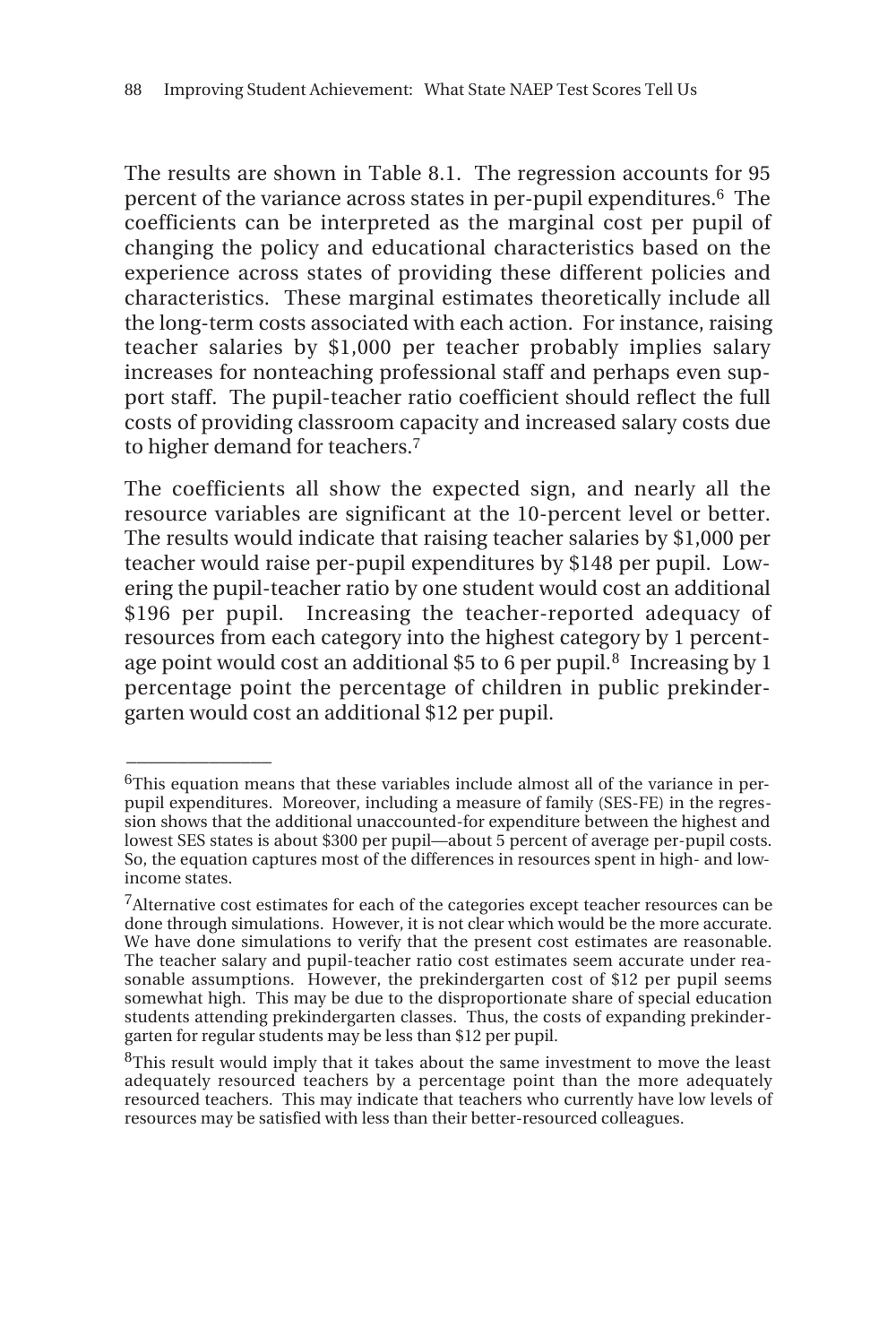### **Table 8.1**

### **Regression Results of Per-Pupil Expenditures (000) Versus Educational Policy and Characteristics**

| Variables                   | Coefficients | T-Statistic |
|-----------------------------|--------------|-------------|
| Teacher salary              | 0.1480       | 12.7        |
| Pupil-teacher ratio         | $-0.1960$    | $-7.1$      |
| Teacher resources-some      | 0.0056       | 1.8         |
| Teacher resources-most      | 0.0051       | 1.5         |
| Prekindergarten             | 0.0120       | 2.7         |
| Per-pupil transportation    | 0.0040       | 4.2         |
| LEP $(\%)$                  | 0.0040       | 0.3         |
| Individualized learning (%) | 0.0160       | 1.2         |

NOTES: Equation (4.4) was used for estimation. The full regression results are given in Appendix L (Table L.1).

Using both the expenditure equation and the achievement equation allows estimation of the per-pupil costs of raising achievement scores by 0.10 standard deviation. The results of the estimations are summarized in Table 8.2 for the marginal costs and the range of effects measured across our five specifications.

A cost-effectiveness measure—the per-pupil expenditure necessary to raise average state scores by 0.10 standard deviation—can be derived by dividing the marginal cost per pupil (column 2 of Table 8.2) by the marginal effect (column 4 of Table 8.2). The pupil-teacher estimate assumes that the achievement gains occur only if pupilteacher ratio is changed for all grades, K–12. Both our results and the Tennessee results indicate that targeted reductions in early grades produce sustained gains. Thus, we have added an estimate for the targeted reduction. $9$  Table 8.3 summarizes the results.

Table 8.3 shows that the cost of an increase of 0.10 standard deviation in average student achievement scores can vary between approximately \$200 per pupil to over \$3,000 per pupil, depending on how increased resources are allocated. The results show generally that allocation to targeted pupil-teacher ratio reduction in grades 1

 $\overline{\phantom{a}}$ 

 $9$ We simply assumed that per-pupil costs are equal across grades and that pupilteacher ratio reductions in the four early grades would cost 4/13 of reductions across all grades.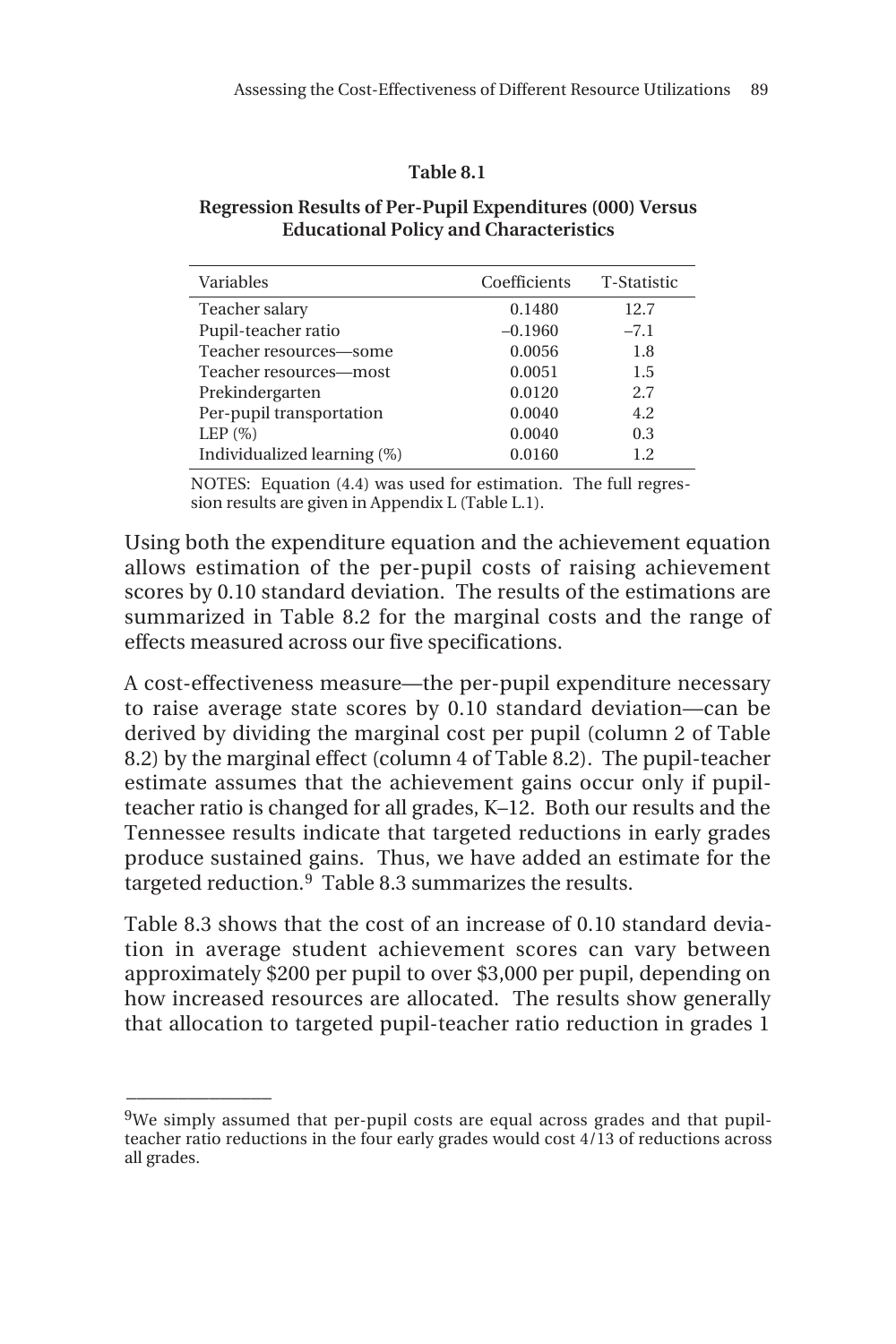### **Table 8.2**

#### Cost Equation Cost per Pupil (\$) Score Equation Effect Size Range (SD) Cost per pupil to raise perpupil expenditures by \$1,000 1,000.00 Score gain from general increase of \$1,000 per pupil 0.042–0.098 Cost per pupil to lower pupilteacher ratio by one student (K–12) 196.00 Score gain from lowering pupil-teacher ratio by one student 0.019–0.026 Cost per pupil to raise average teacher salary by \$1,000 148.00 Score gain from raising teacher salary by \$1,000 0.000-0.005 Cost per pupil to shift teacher responses by 1 percentage point from lowest to highest adequacy level of resources 5.10 Score gain from shifting teacher responses 1 percentage point from lowest to highest category 0.002–0.003 Cost per pupil to shift teacher responses by 1 percentage point from middle to highest adequacy level of resources 5.60 Score gain from shifting teacher responses 1 percentage point from middle to highest category 0.002–0.003 Cost per pupil to increase public prekindergarten participation by 1 percentage point 12.00 Score gain from increasing public prekindergarten by 1 percentage point 0.003–0.005

#### **Marginal Cost and Achievement Gains for Each Resource**

### **Table 8.3**

### **Estimates of Additional Per-Pupil Expenditures in Each Resource Category to Raise Average Scores by 0.10 Standard Deviation**

| Resource                             | Cost per Pupil (\$) |
|--------------------------------------|---------------------|
| Per-pupil expenditure                | 1,020-2,380         |
| Pupil-teacher (K-12)                 | 750-1,030           |
| Pupil-teacher targeted (1–4)         | 230-320             |
| Teacher salary                       | >>2.900             |
| Teacher resources—low to adequate    | $170 - 260$         |
| Teacher resources—medium to adequate | 190-280             |
| Public prekindergarten               | $240 - 400$         |
|                                      |                     |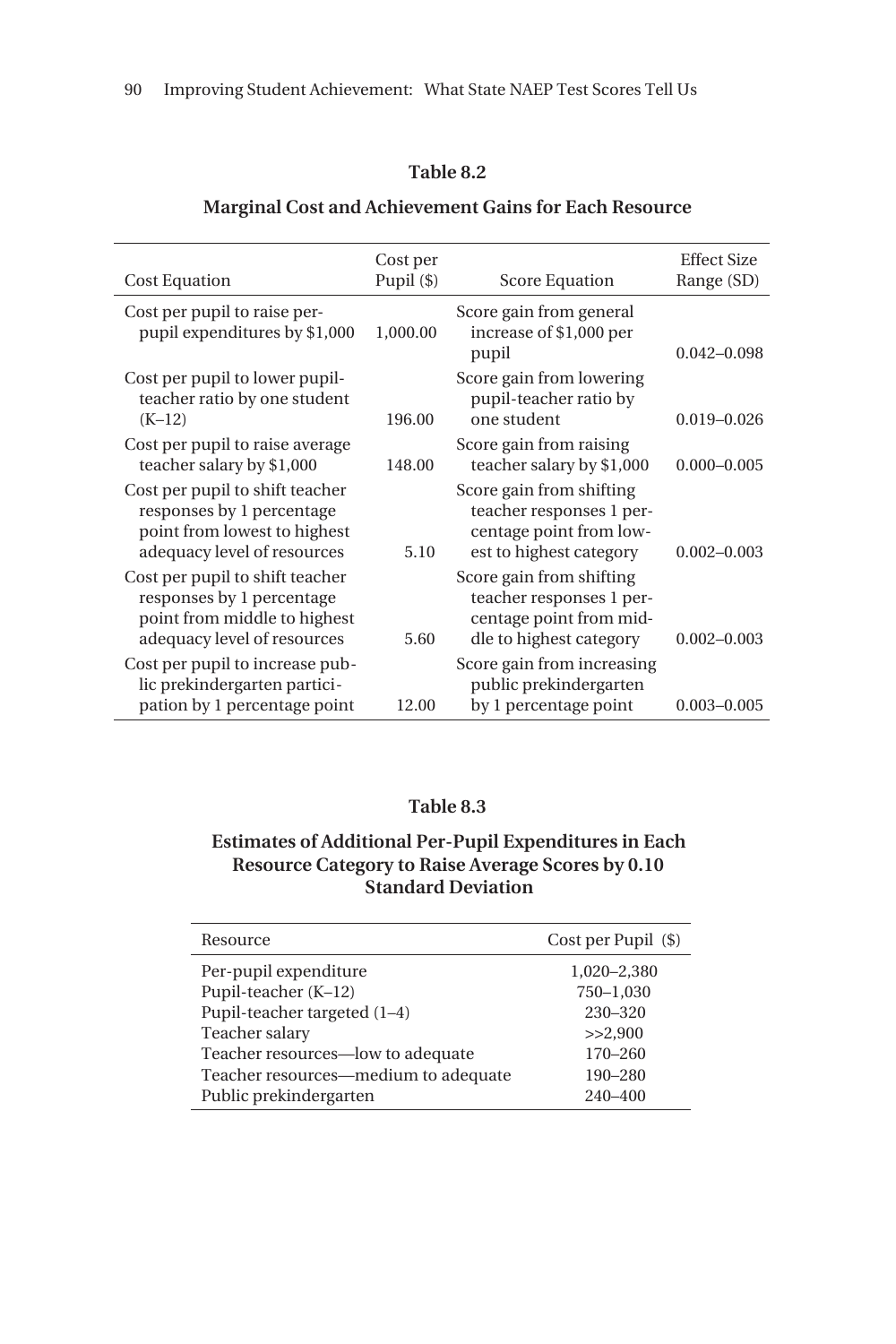through 4, expanding prekindergarten programs, and providing teachers more resources for teaching are the most efficient, while allocation to teacher salaries or to general per-pupil expenditures without targeting is least efficient. These results would hold given current allocations of resources. However, each of these resource investments would be expected to have marginally decreasing returns, so the mix of best investments would be expected to change as resources are increased and allocated to specific programs.

Perhaps more importantly, the cost-effectiveness results will change depending on the average SES level of families in a state and the current pupil-teacher ratios. We used the SES-FE random-effect model with interaction terms to estimate the cost-effectiveness of additional expenditures in a low-, a medium-, and a high-SES state (see Table 7.4). The results are shown in Table 8.4. These results imply that expanding prekindergarten, providing teachers more resources, and effecting targeted pupil-teacher ratio reductions would be most efficient for low-SES states, while providing teacher resources appears efficient for all SES states.<sup>10</sup> However, this model cannot take account of the marginally decreasing return to pupil-teacher ratio or determine at what pupil-teacher ratio other resources may become more efficient.

Table 8.5 shows results using the model including family interactions and marginally declining effects from pupil-teacher reductions (see

|                          | State SES |        |        |  |  |
|--------------------------|-----------|--------|--------|--|--|
| Type of Expenditure      | Low       | Medium | High   |  |  |
| Pupil-teacher $(1-4)$    | 150       | 450    | >1,000 |  |  |
| Prekindergarten          | 120       | 320    | >1,000 |  |  |
| Teacher resources-low    | 110       | 110    | 110    |  |  |
| Teacher resources—medium | 140       | 140    | 140    |  |  |

### **Table 8.4**

**Estimate of Additional Per-Pupil Expenditures to Achieve 0.10 Gain in Achievement for States with Different SES (\$)**

 $\overline{\phantom{a}}$ 

 $10$ Both pupil-teacher ratio and prekindergarten have significant interaction terms with the family variable (SES-FE), whereas teacher resources shows no significant interaction term with the family variable.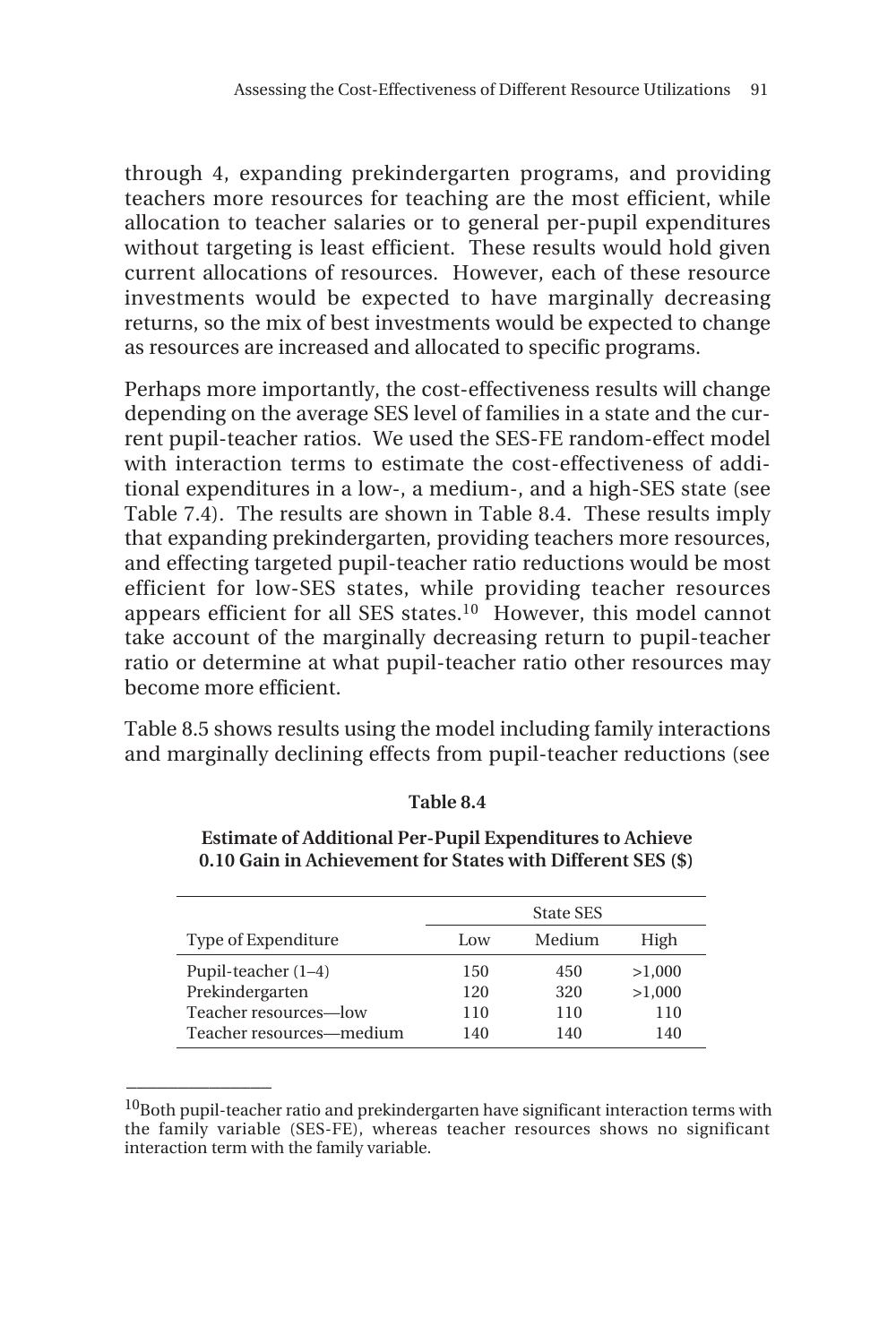### **Table 8.5**

| <b>Estimate of Additional Per-Pupil Expenditures to Achieve</b> |
|-----------------------------------------------------------------|
| 0.10 Gain in Achievement for States with Different SES          |
| and Different Initial Pupil-Teacher Ratios (\$)                 |

|                             | State SES |        |        |
|-----------------------------|-----------|--------|--------|
| Type of Expenditure         | Low       | Medium | High   |
| Pupil-teacher (1-4) from 26 | 110       | 180    | 260    |
| Pupil-teacher (1-4) from 23 | 140       | 300    | 600    |
| Pupil-teacher (1-4) from 20 | 200       | >1,000 | >1,000 |
| Pupil-teacher (1-4) from 17 | 450       | >1,000 | >1,000 |
| Prekindergarten             | 120       | 320    | >1,000 |
| Teacher resources—low       | 90        | 90     | 90     |
| Teacher resources—medium    | 110       | 110    | 110    |

Table 7.4). Efficient strategies for particular states will depend on their current pupil-teacher ratios and SES characteristics. For instance, among states in our sample, only two states (Utah and California) had estimated pupil-teacher ratios for regular students above 23 in 1996. So, the results in the first row of Table 8.5 would apply only to Utah and California.11 In this row, statewide reductions in pupil-teacher ratio by three appear most efficient for low-SES states, and second in efficiency for medium- and high-SES states.

Only four additional states (Arizona, Idaho, Michigan, and Washington) fall in the second row, having pupil-teacher ratios between 20 and 23 in 1996. These states fall into medium- to high-SES states, in which statewide reductions in pupil-teacher ratio reductions in lower grades are second in efficiency to increasing teacher resources.

All these results point to the importance of targeting in achieving efficiency. While these results cannot automatically be applied to within-state allocations, if the patterns are similar, every state could make achievement gains most efficiently by allocating resources to lower-SES schools. It should be pointed out that the most extreme state in our sample had SES characteristics that were substantially above those in many school districts and schools within states—particularly in urban areas. For instance, the general SES characteristics

\_\_\_\_\_\_\_\_\_\_\_\_\_\_

 $^{11}$ California has subsequently reduced class sizes significantly in lower grades and so moved below this category.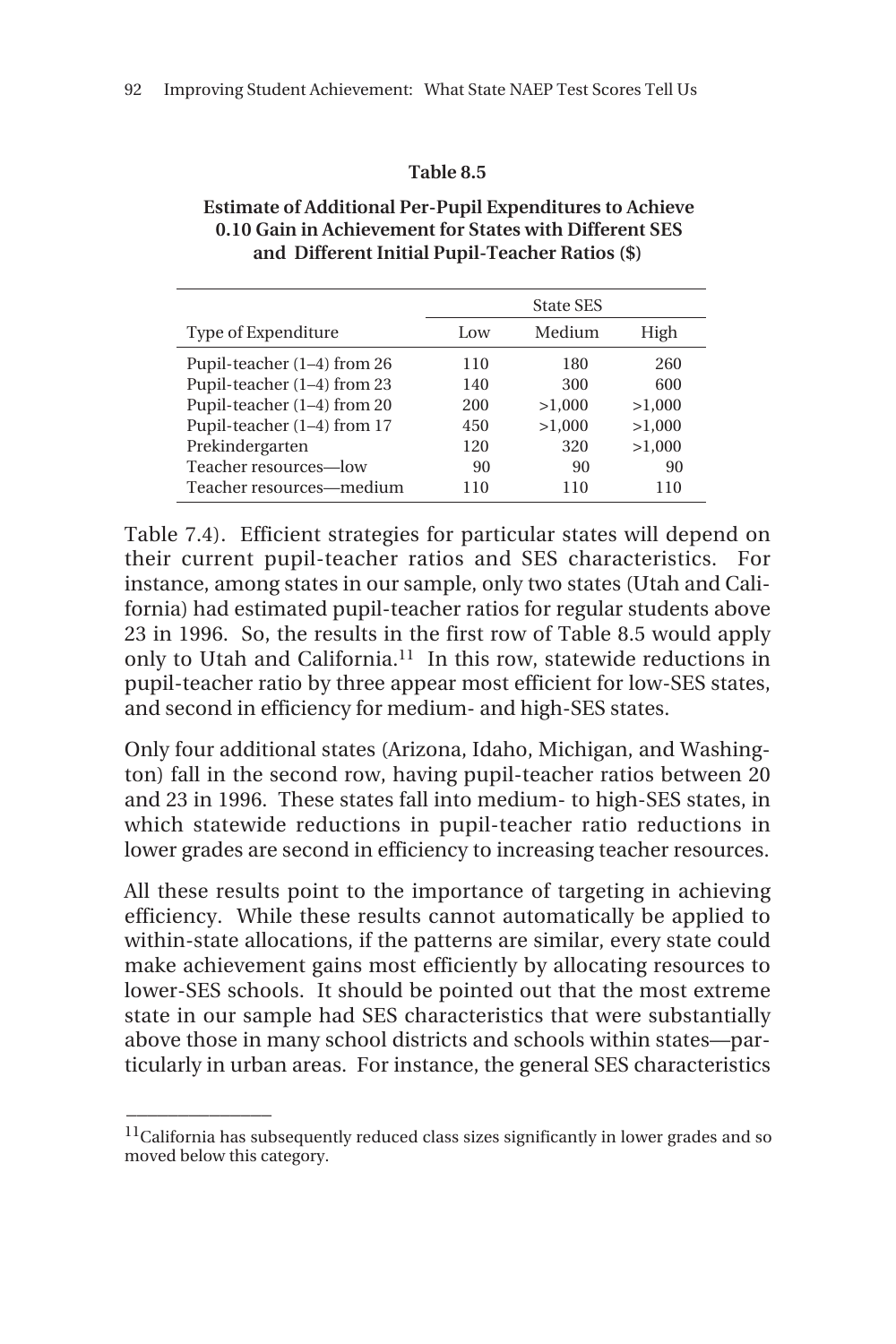in Mississippi—the lowest of all states—are still far above the SES characteristics in many schools and school districts in the nation. If the pattern of increasing efficiency evident in these findings continues to lower SES levels, significant gains may be efficiently possible through targeted allocations within states to these districts.

The results also imply—even using an extremely conservative interpretation—that very significant score gains could be obtained for minority and lower-SES students with additional expenditures of less than \$1,000 per student if the resources are appropriately targeted. The results would also imply that resources spent in many high-SES states might be quite inefficient.

# **CAVEATS AND CAUTION**

One purpose of these estimates is to display a methodology that has not been previously used to develop cost-effectiveness estimates for educational policies and programs. Further developments and refinements will certainly be made. The full extent of the uncertainty in the estimates has not been included—and uncertainties that approach 50 to 100 percent (factor of two) are possible when including both standard errors and range of estimates. However, even with these uncertainties, the estimates can distinguish more efficient programs, since the efficiency commonly differs by factors of 3 to well over 20.

These levels of efficiency may be difficult to obtain with a political process that, to ensure passage, inevitably widens the targeted groups for any program. Thus, programs to reduce class size for the lowest SES states tend either to be matched with other benefits flowing to other states or to widen the SES category to include medium- or even high-SES states. Targeting appears to be perhaps the most important variable for achieving efficiency, but the most efficient targeting is often impossible in the political process.

We have not included some use of resources in these equations. Perhaps the main omission is teacher professional development. So, estimates of effectiveness and cost-effectiveness cannot be made. We also note that testing students each year costs approximately \$5 to \$25 a student. These costs may not fully capture the full costs of the systemic reform effort statewide to develop standards, align tests,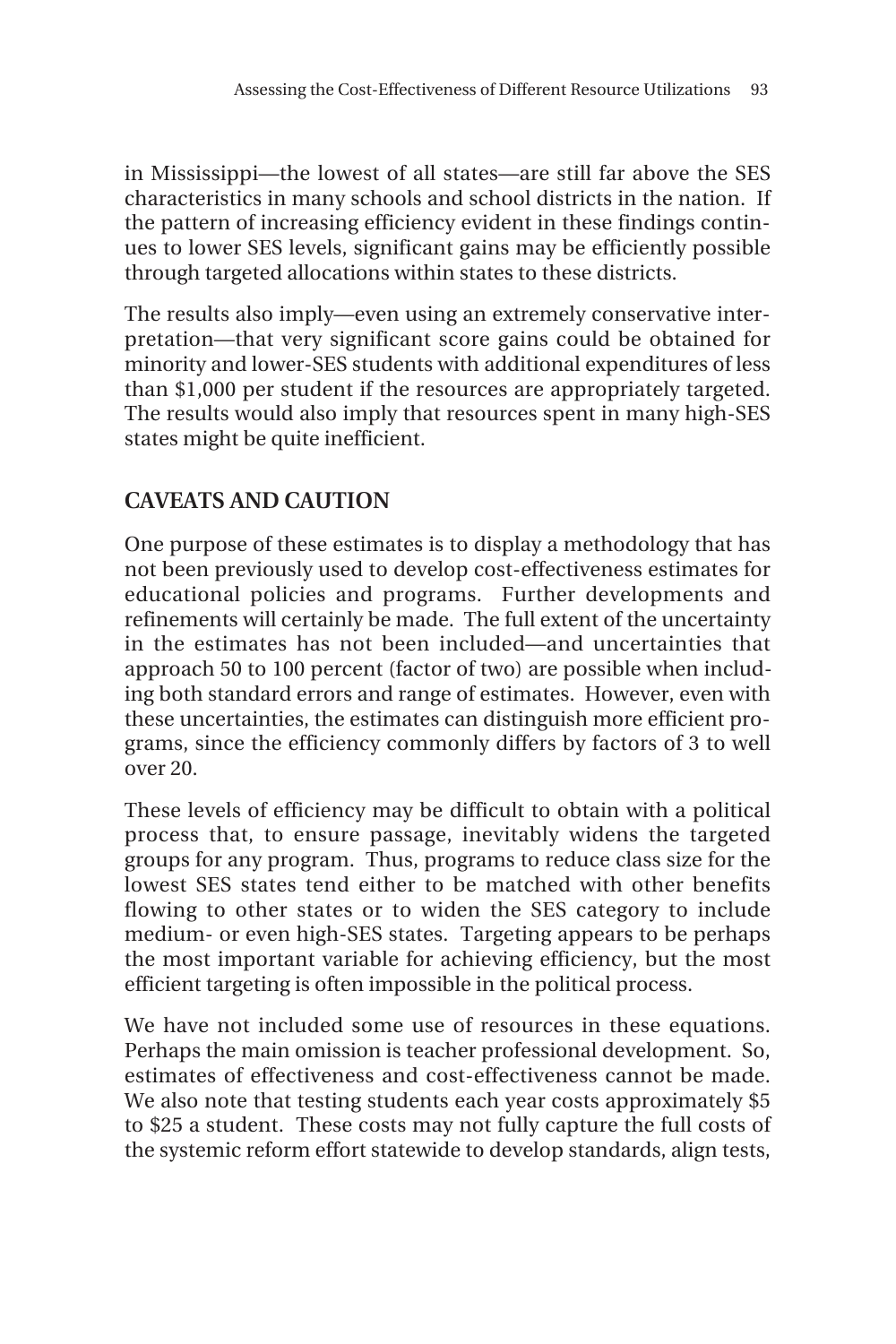and provide feedback and accountability. However, if any significant portion of the gains seen in Texas and North Carolina (approximately 0.30 standard deviation) is due to their systemic reform efforts and if the major costs are even \$25 per student, this use of resources would be more efficient than the options evaluated here. But more research is required before such estimates can be credibly done.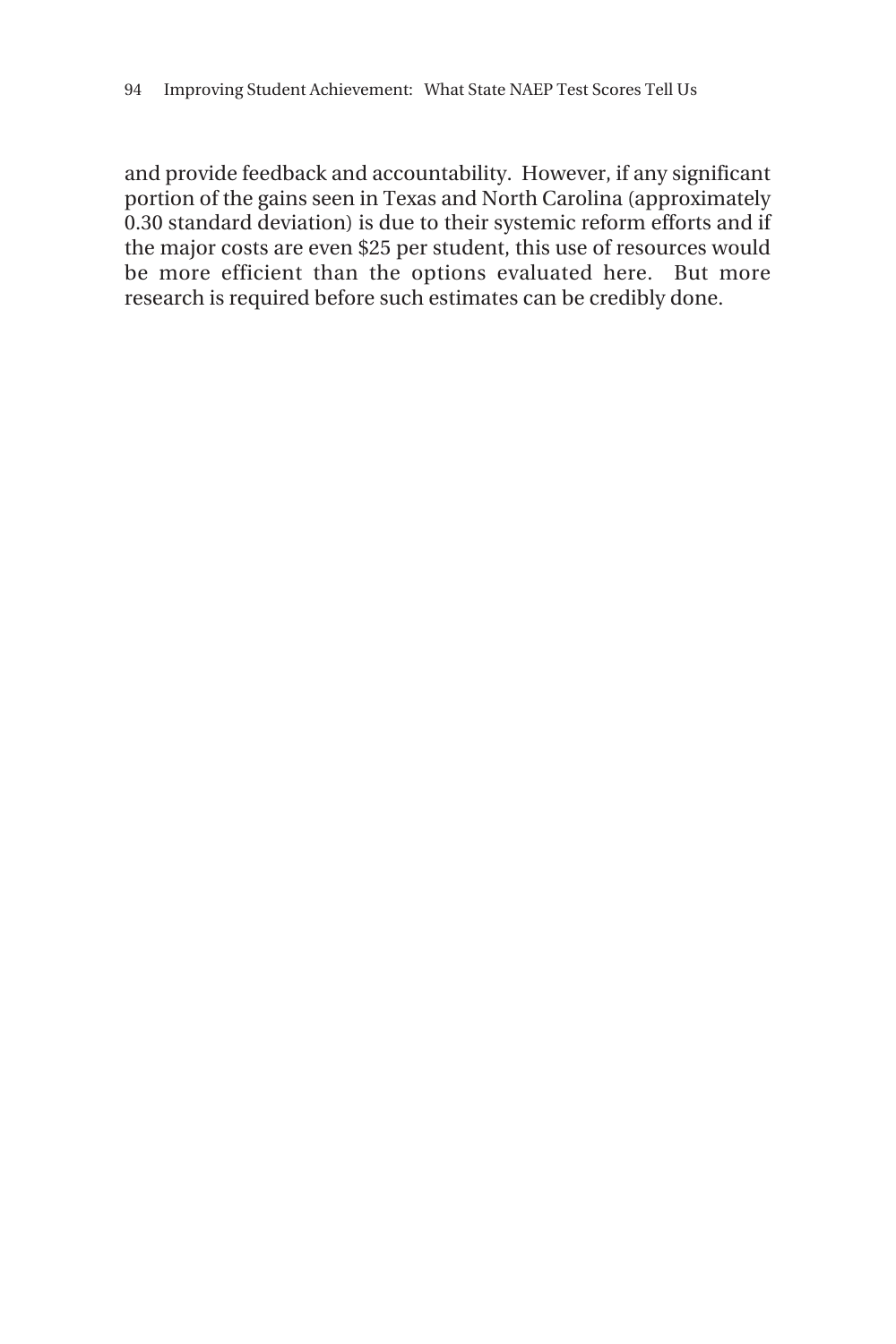Chapter Nine

# **CONCLUSIONS**

# **METHODOLOGICAL CONSIDERATIONS AND INTERPRETATION OF THE RESULTS OF DIFFERENT MODELS**

The state NAEP scores are the first achievement scores with representative sampling across states that allow comparison of performance across states. Since states are the leading initiators of educational reform, these scores may be the principle source for evaluating the effectiveness and cost-effectiveness of reform initiatives. These scores are also important because across-state variation accounts for two-thirds of the total variance in per-pupil expenditures among school districts. Because the reasons for variations in expenditures across states may differ from the reasons for variations in expenditures within a state, measurements of resource effects across states are of interest.

However, a number of analytical issues must be addressed in using these data, and some caution is needed in interpreting the results for policy evaluation. One issue is whether to use the individual-level or the aggregate state-level data for evaluation. Both methods should eventually be used, and their results should be compared. Here, we present the aggregate results and suggest several reasons that aggregate-level results may eventually prove less biased than individual-level analysis with NAEP data. The reasons are as follows:

- Higher-quality family variables are available at the state level.
- Higher-quality schooling variables related to major resource expenditures are available at the state level, since they can include estimates from entry into school.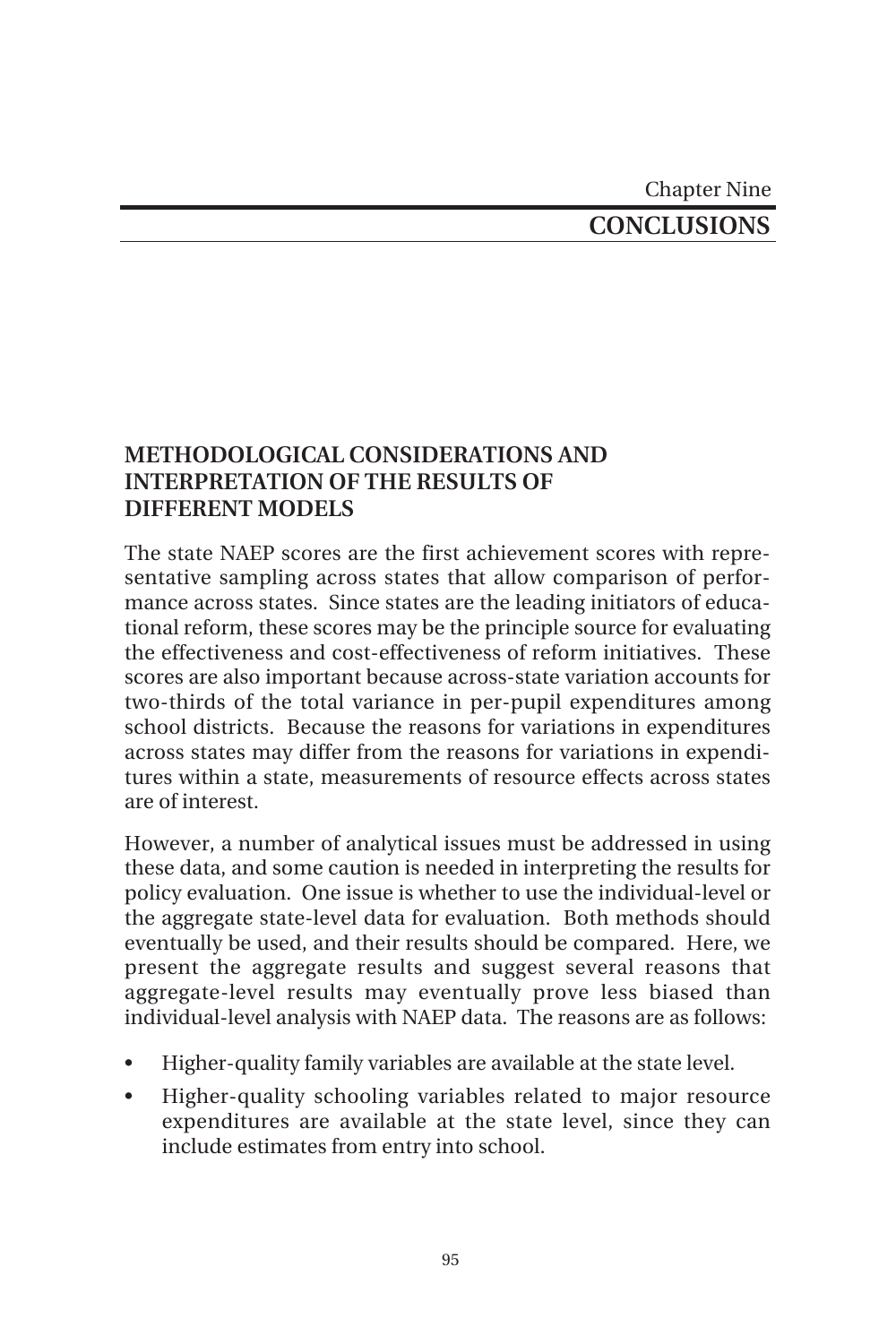- Evidence from previous measurements of the effects of educational resources shows more-consistent and robust results at the state level of aggregation, and these results are in closer agreement with experimental data than are individual-level results.
- There are no a priori reasons to prefer analysis at the state or individual level, since results should agree if models are linear and well specified.
- There are no a priori reasons to suggest that the net bias introduced by various types of misspecification will be higher for state-level analysis than for individual-level analysis.
- For some forms of misspecification that we know are present (selection, measurement errors, and missing variables at the individual level), there are plausible reasons to suggest that individual-level results will be more biased than state-level results.

Three potential problems with aggregate data are a small sample size, a limited range of variation in variables, and heightened sensitivity to outliers compared to individual-level data. Aggregate models—provided a sufficient range of variation is present in variables can screen and detect any variables that have large effects but often cannot discriminate variables with weaker effects. Aggregate analysis is less likely to produce statistically significant results and less able to detect low-level effects for resource variables. So, these models should be used to measure effects for major resource variables only.

Insignificant effects may also need a different interpretation for aggregate models. Statistical insignificance may be due to limited sample size and range of variation rather than absence of an actual effect. However, statistically significant results for individual and aggregate results can be interpreted in a similar way.

We specifically addressed whether our results are sensitive to certain specification issues by estimating random- and fixed-effect models that each depend on different, but plausible, sets of statistical assumptions. Since family variables explain much of the variance across state scores, we developed three different sets of family variables using different sources of family data to test the sensitivity of the results to different family variables. Finally, we tested for the influence of outliers on the results.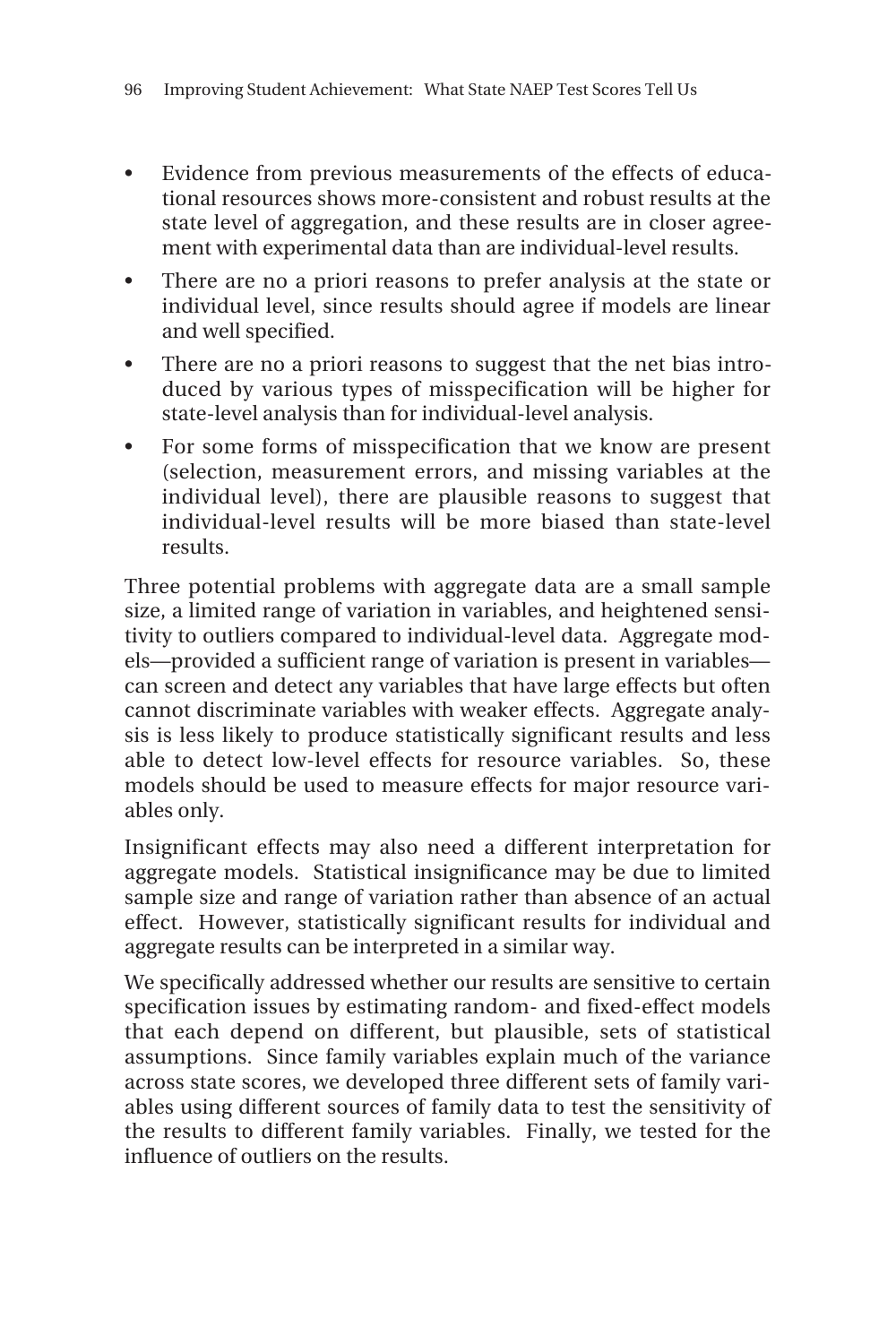We generally found consistency in estimates across different model specifications and family variables and little sensitivity to outliers. The fixed-effect models provide coefficients that generally show similar or somewhat smaller effects compared to the random-effects models. Not unexpectedly, the fixed-effect results are also less robust, given our limited time series and the reduced degrees of freedom in these models. The random-effect models provide the most consistent effects and show the closest agreement with the Tennessee results.

Among the six models estimated (random and fixed effect for the three sets of family variables), we found very similar results for the state trends. One set of estimates began to show somewhat different results from the other five estimates for the value-added and policy models. In this model, the family coefficients began to show perverse signs. This model—the fixed-effect estimates with Census-NAEP family variables—also has the fewest degrees of freedom. We have reported these results in the appendixes but have not included them in the main results.

As a test of model validity, we made predictions of the pattern of results from the Tennessee class-size experiment using the 4th-grade scores in our sample. We used only random-effect models because of the reduced sample size of the 4th-grade sample. The three random-effect models predicted results that are very consistent with the size of the Tennessee effects and also the pattern of increasing effects for minority and lower-SES students.

# **RESULTS**

The pattern of achievement across states from 1990 to 1996 suggests that family variables explain most of the variance across scores in states. So, raw scores are of little value as indicators of the effectiveness of the K–12 educational system in states. Our results also show the presence of significant state-specific effects on achievement that make scores differ across states for students with similar family background. Some of these differences in scores can be explained by specific characteristics of the educational systems in the states. These results suggest that the level of per-pupil expenditures and how they are allocated and targeted can make significant differences in student achievement. The results also suggest that there is a wide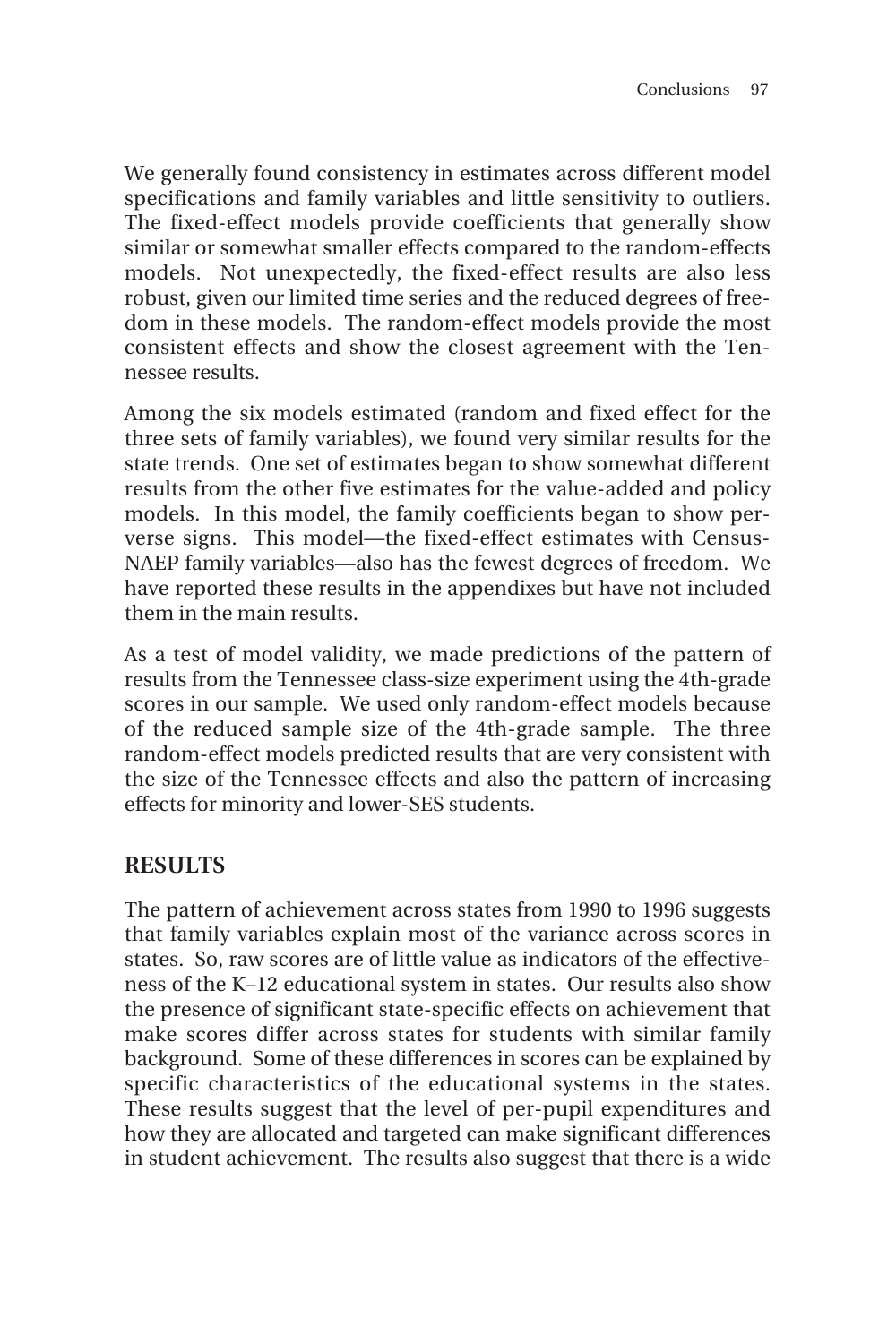variation in the cost-effectiveness of expenditures, depending on the grade level, the programs targeted, and the SES level of students.

Finally, the results suggest that significant gains in math scores occurred from 1990 to 1996, but there is wide variation in gains across states. Our resource variables cannot explain much of the overall gains or the pattern of gains by state.

More specifically, the results show the following:

- Public elementary students across participating states had statistically significant gains in mathematics of about 1 percentile point a year between 1990 and 1996.
- The rate of math improvement varied significantly across states with a few states making gains of about 2 percentile points a year, while other states had little or no gain.
- These gains cannot be explained by changes in levels or allocation of the major resource variables (per-pupil expenditure, teacher salaries, pupil-teacher ratio, teacher resources, and levels of public prekindergarten participation). Differences in systemic reform initiatives across states are the leading candidates for explaining these gains in scores.
- Students from similar family backgrounds had statistically significant score differences across states that can be as large as 11 to 12 percentile points. States with both higher and lower scores for students from similar families are in all regions of the country.
- The characteristics of state educational systems can account for some of the score differences for students from similar families. Other things being equal, higher per-pupil expenditures, lower pupil-teacher ratio in lower grades, higher reported adequacy of teacher-reported resources, higher levels of participation in public prekindergarten, and lower teacher turnover all show positive, statistically significant effects on achievement. Other things being equal, higher teacher salaries, higher teacher educational levels, and increased experience over the past three years do not show significant effects on achievement. However, these variables explain one-half or less of the nonfamily differences in achievement across states.
- The cost-effectiveness of expenditures varied widely, depending on how the expenditures are directed, the SES level of the state,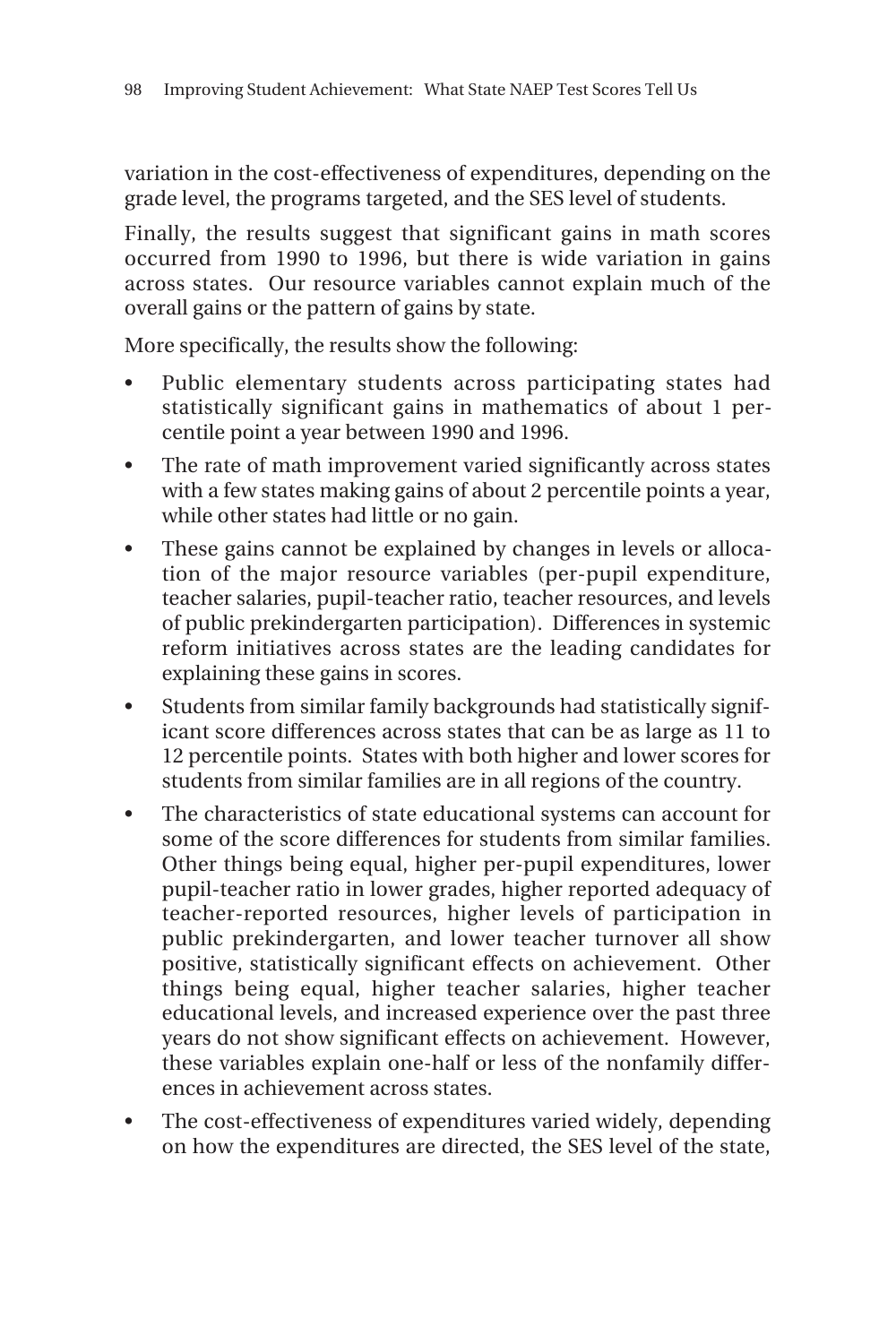the current allocation of expenditures, and the grades targeted. The most efficient uses of educational expenditures among those evaluated here were providing all K–8 teachers more-adequate resources for teaching, expanding public prekindergarten in lower-SES states, and targeting reductions in pupil-teacher ratios in lower grades in lower-SES states to well below the national average and in medium-SES states to the national average. Estimates of the cost-effectiveness of teacher aides from Tennessee experimental data show that they are far less costeffective than class-size reductions.

# **Evidence for the Effects of Reform**

The effects of the wave of reform initiatives that began in the later 1980s would be expected to begin showing up in achievement scores in the 1990 to 1996 period. But it will take much longer for the full effects to be reflected. These reform initiatives are of two types: Some are related to changes in the level and allocation of resources, while others are more structural or pedagogical. Since the pace and structure of reform vary considerably by state, such efforts would be expected to show uneven results across states. However, only gains that are unrelated to traditional resource variables would provide evidence for the effect of structural reform.

The analysis provides strong evidence that math scores from 1990 to 1996—controlling for student demographic changes and NAEP participation rates—increased in most states for public students by statistically significant amounts. Eighth-grade math scores increased much more than 4th-grade scores. The average annual gain across states is about 1 percentile point a year. A few states gained about 2 percentile points a year, while some states had little or no gain.

Three sources of evidence point to structural reform as the cause of these gains, but much more research is needed into the pattern of specific reforms across all states before a compelling linkage can be made. First, these gains cannot be explained by major changes in resources. Second, the rate of gains varied widely by state, as did the structure and intensity of reform efforts. Third, a case study of two states with the largest gains—Texas and North Carolina—suggested that a series of similar reforms in both states linked to aligned stan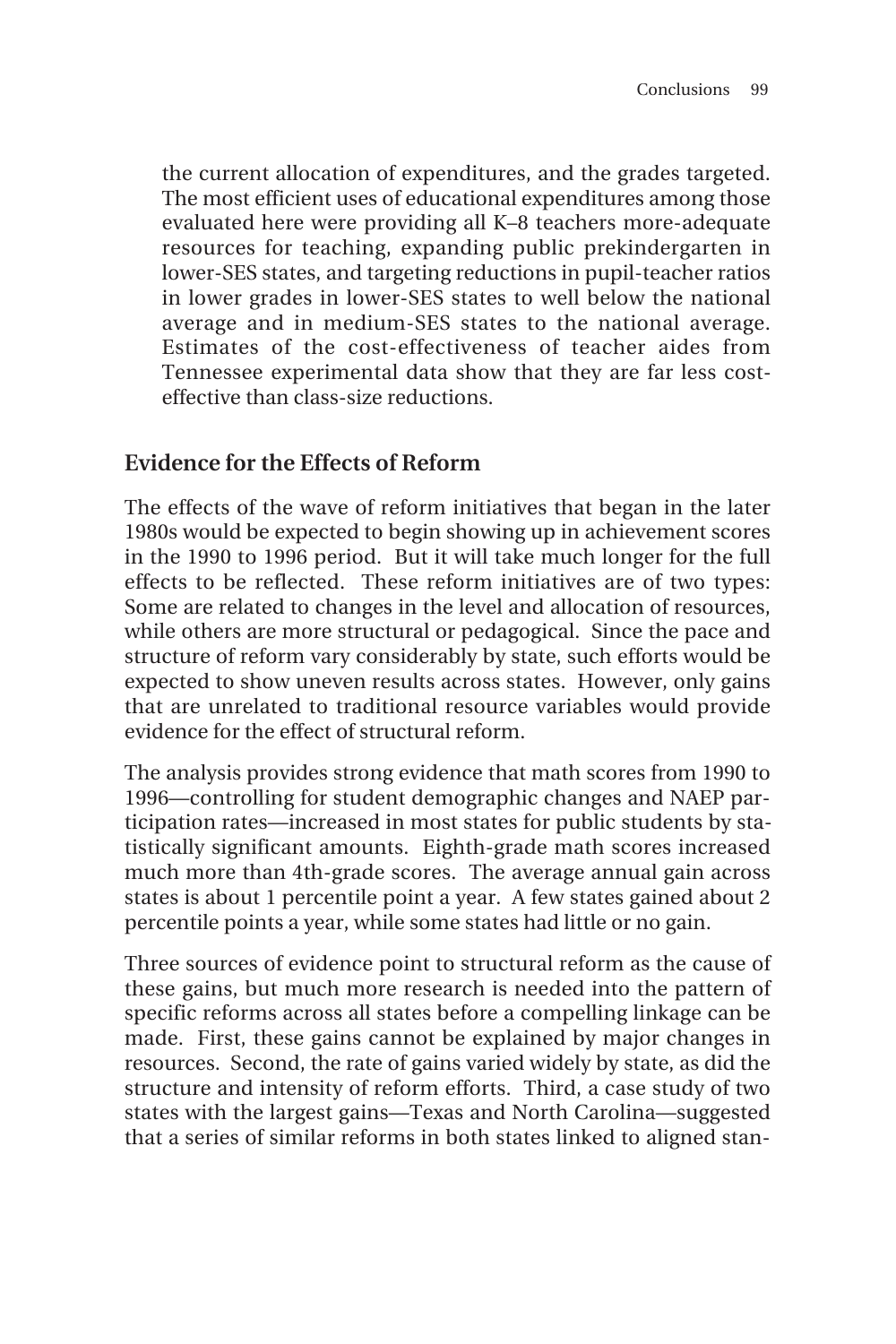dards, assessments, and accountability was the most plausible cause of the gains.

# **Scores for Students from Similar Family Backgrounds**

Since achievement is strongly linked to family characteristics, only score differences for students with similar family backgrounds indicate the presence of state-specific effects that might be linked to the quality of educational systems and other factors. Our results indicate the strong presence of differences in scores across states for students from similar families. The analysis was able to distinguish three groups of states: those whose students with similar family backgrounds are significantly above and below the median state, and a broad middle group. Texas and California—two states with fairly similar family characteristics—are ranked the highest and lowest, respectively, and have score differences for students with similar family backgrounds of about 12 percentile points. The variables in our model explain about two-thirds of the difference in these scores. The major contributions to the higher Texas scores are lower pupilteacher ratio, a much larger percentage of children in public prekindergarten, and teachers who report having more of the resources necessary to teach.

# **The Effects and Cost-Effectiveness of Resources**

States have widely different levels of per-pupil expenditures, which are spent in significantly different ways across states. The result is wide variance in pupil-teacher ratios, teacher characteristics, and salaries; different levels of teacher-reported adequacy of resources; and different support for public prekindergarten programs. Such large differences would be expected to show up in achievement scores across states if these variables actually affect achievement in significant ways. States also have wide variation in the SES characteristics of their students, so it is possible to measure whether these resource variables have different effects across SES levels.

The results imply that resources in public education must be allocated to specific programs and grade levels and toward specific students to be most effective and cost-effective. The cost-effectiveness of resource expenditures can change by more than a factor of 25,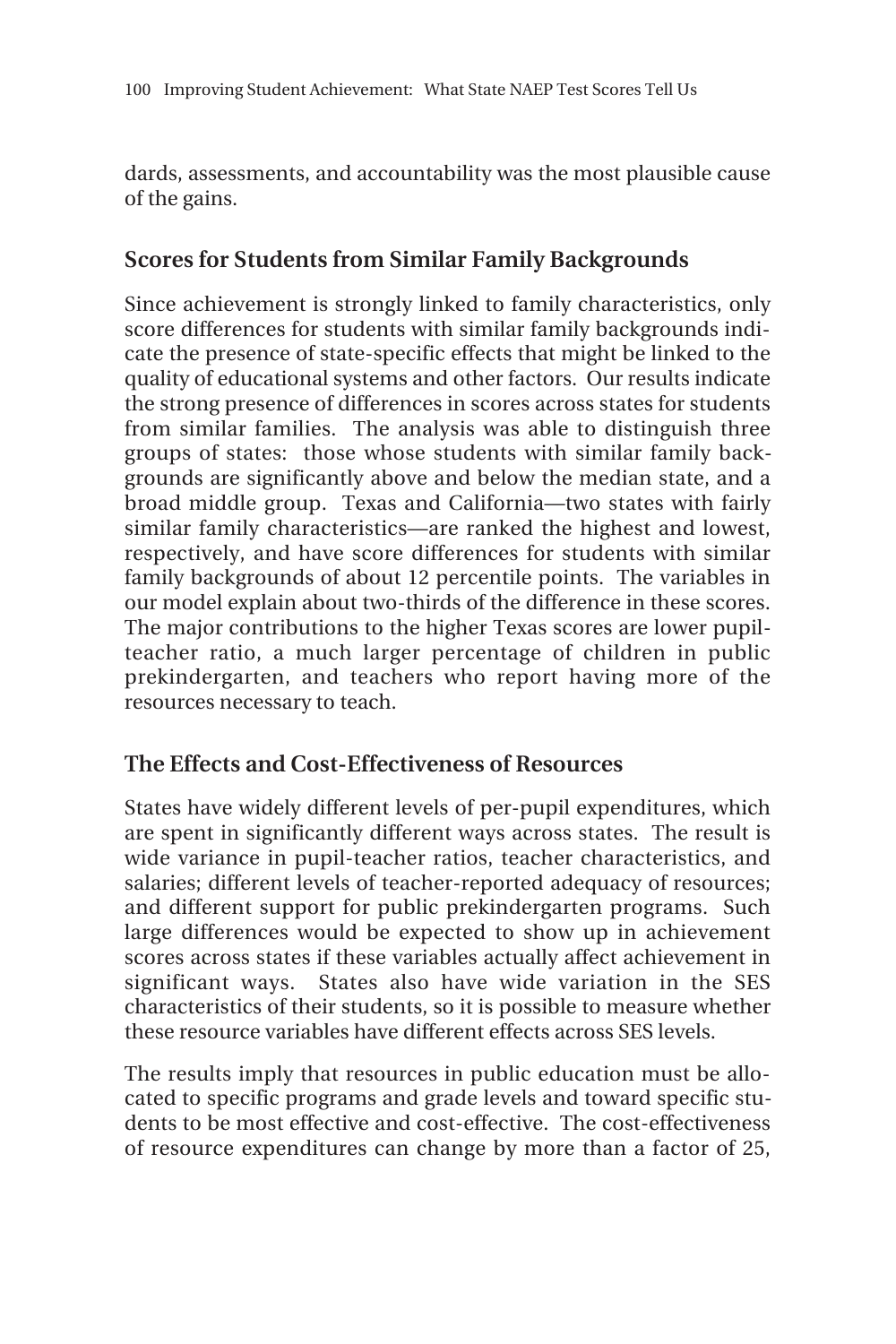depending on which programs and grade levels are funded and which types of students are targeted. The analysis suggests that providing all K–8 teachers additional resources, expanding prekindergarten in low-SES states, reducing pupil-teacher ratios in lower grades in lower-SES states to well below the national average, and reducing pupil-teacher ratio in medium-SES states to the national average are most efficient. This analysis suggests that significant gains in achievement for students in lower-SES states can be achieved through modest increases in resources, if allocated to specific programs. Conservative estimates show predicted score gains of 12 to 15 percentile points from additional targeted expenditures of less than \$1,000 dollars a pupil in the states with the lowest SES.

# **INTERPRETATIONS**

# **Improving American Education**

The most widely accepted explanation of the pattern of previous measurements on the effects of educational resources has been that public education shows great inconsistency in the effectiveness with which it uses additional resources. This explanation does not rule out the occasional effective use of resources but generally proposes that public schools have used additional resources ineffectively and inefficiently. One explanation for this ineffectiveness is that sufficient incentives do not exist in the public school systems to drive effective use of resources.

The major evidence that supports this explanation comes from previous empirical measurements of the effect of a wide variety of resources made at the individual, classroom, school, and district levels that show highly inconsistent results. While the overall results suggest a net positive effect for resources, the wide inconsistency is interpreted as indicating that public schools do not reliably and effectively convert resources into better outcomes.

This explanation implies that providing more resources for public education is not the answer to school improvement without fundamental reforms that can change the organizational climate and incentives in education. An underlying thesis is that the public school system is too bureaucratic to reform itself and that it is necessary to create alternatives outside the current system or increased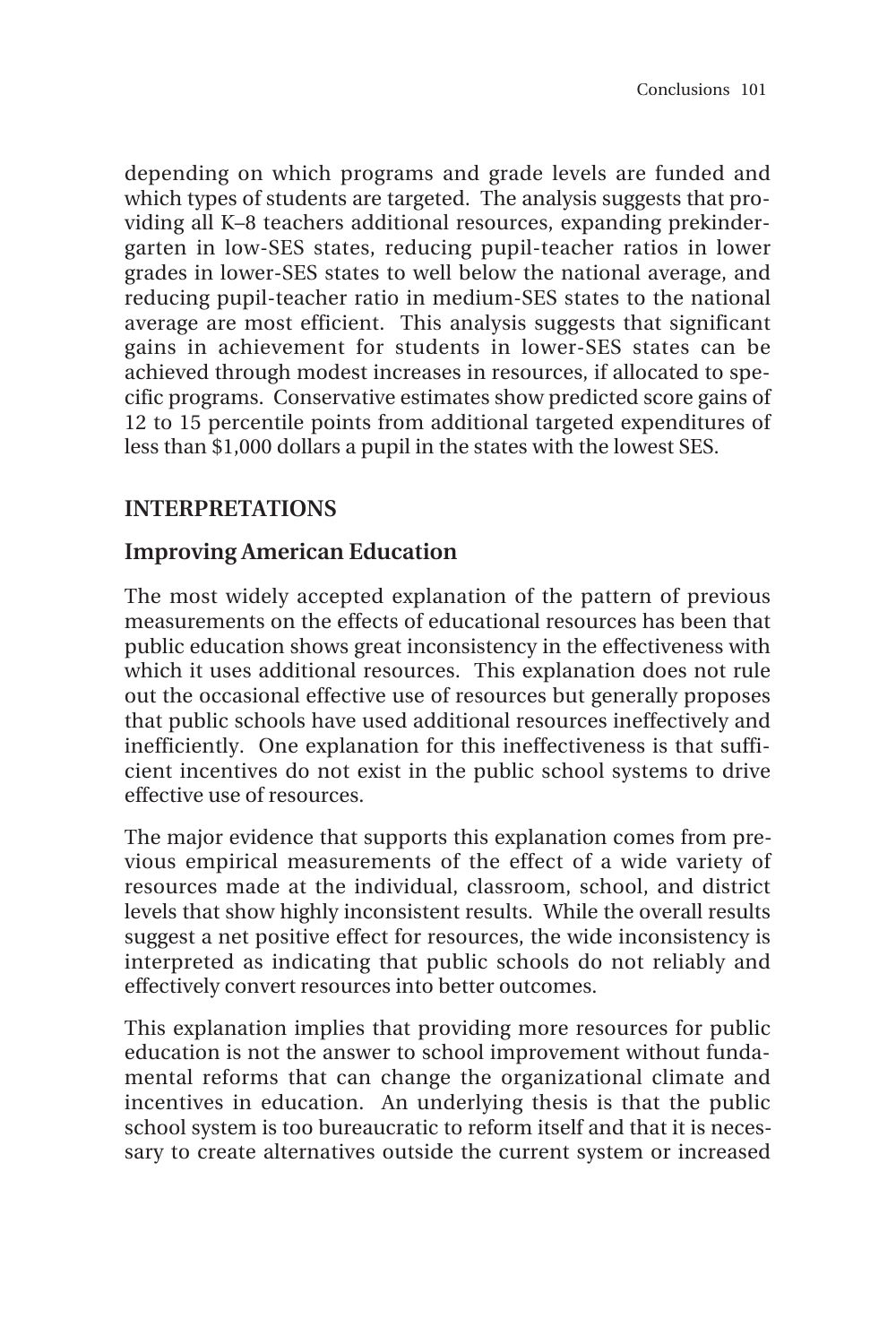choice within the system to produce an environment of greater competition. Policies advocated with this approach include vouchers, school choice, charter schools, and contracting out of schools.

Recent research has suggested three major problems with this explanation. First, there were significant score gains nationwide for minority and disadvantaged public school students in the 1970s and 1980s. This period was characterized by social and educational policies focused on these groups and by disproportionate allocation of relatively modest levels of additional educational resources to programs that primarily benefited these groups. Second, the results of the Tennessee class-size experiment showed large and significant effects from class-size reductions in public schools, and these results appear robust to the inevitable flaws in experimental design and execution. Third, previous measurements at the state level of aggregation, unlike lower levels of aggregation, showed consistent statistically significant positive effects from additional resources. The usual explanation given is that state-level effects are biased upward with respect to the more-accurate measurements made at lower levels of aggregation, but no credible source of bias has been suggested.

We suggest a competing explanation for the pattern of results in the previous literature that is consistent with the results from the Tennessee experiment, the pattern of national score gains and expenditures from 1970 through 1996, and the new results in this report. This explanation suggests that measurements at the state level may provide the most-accurate results among previous measurements and that less-aggregate measurements may be biased downward. The newly available state NAEP scores provided a test of whether using much-higher-quality achievement data at the state level could also provide effects consistent with past state measurements. We found positive and statistically significant effects from higher levels of resources across states and found that certain resource uses can be highly effective and efficient in raising achievement.

These results also suggest that additional resources are most effective and efficient when spent in states with higher proportions of minority and disadvantaged students. Thus, these results suggest that the modest additional resources spent in the 1970s and 1980s might account for significant national minority and disadvantaged score gains in this period. In particular, national pupil-teacher ratios declined significantly, and evidence from our model and from the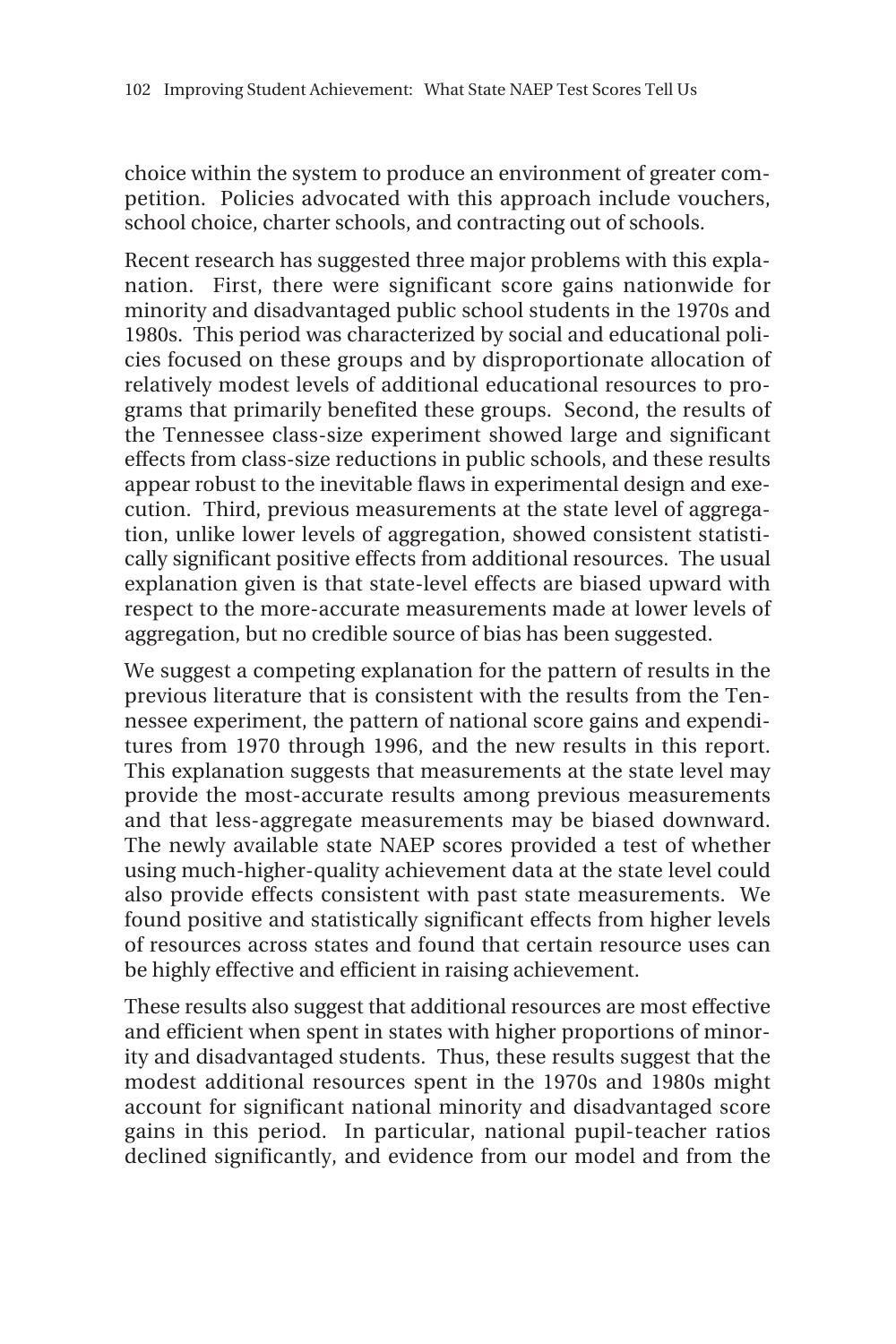Tennessee experiment would suggest that such reductions are consistent with explaining part or most of the gains in the 1970s and 1980s. Our state NAEP model also provides pupil-teacher effects consistent with the size and pattern of larger effects for minority and lower-SES students found in the Tennessee experiment.

We also suggest that specific forms of bias are known to exist in educational data that could plausibly bias previous measurements made at the individual, classroom, school, and district levels downward but that these introduce much less bias at the state level of aggregation. One form of such bias is clearly indicated by the Tennessee experimental data: missing variables on schooling conditions from school entry. These variables are missing in almost all previous measurements and would probably create a larger bias in a less-aggregate analysis, likely in a downward direction.

The Tennessee data also suggest that production-function models that contain a pretest measure—generally thought to be the highestquality specifications and often used at less-aggregate levels of analysis—are untenable and can lead to significant bias, likely in a downward direction. Selection effects—widely acknowledged to exist in education—also have the potential to produce more bias at less-aggregate levels.

This explanation does suggest a different approach to improving public education. The public-education system can and has used some additional resources effectively, particularly when directed to minority and disadvantaged students. Our results suggest that such resources need to be effectively targeted to specific programs, matched to particular types of students, and toward early grades. Targeting resources toward states with lower-SES students appears to be the most efficient. The current disparity in per-pupil spending across states represents a source of major inefficiency in educational spending.

Our results also show that significant gains are occurring in math scores across most states, with sizable gains in some states. The source of these gains cannot be traced to resource changes, and the most likely explanation would suggest that ongoing structural reform within public education might be responsible. This reform suggests that well-designed standards linked to assessments and some forms of accountability may change the incentives and productivity within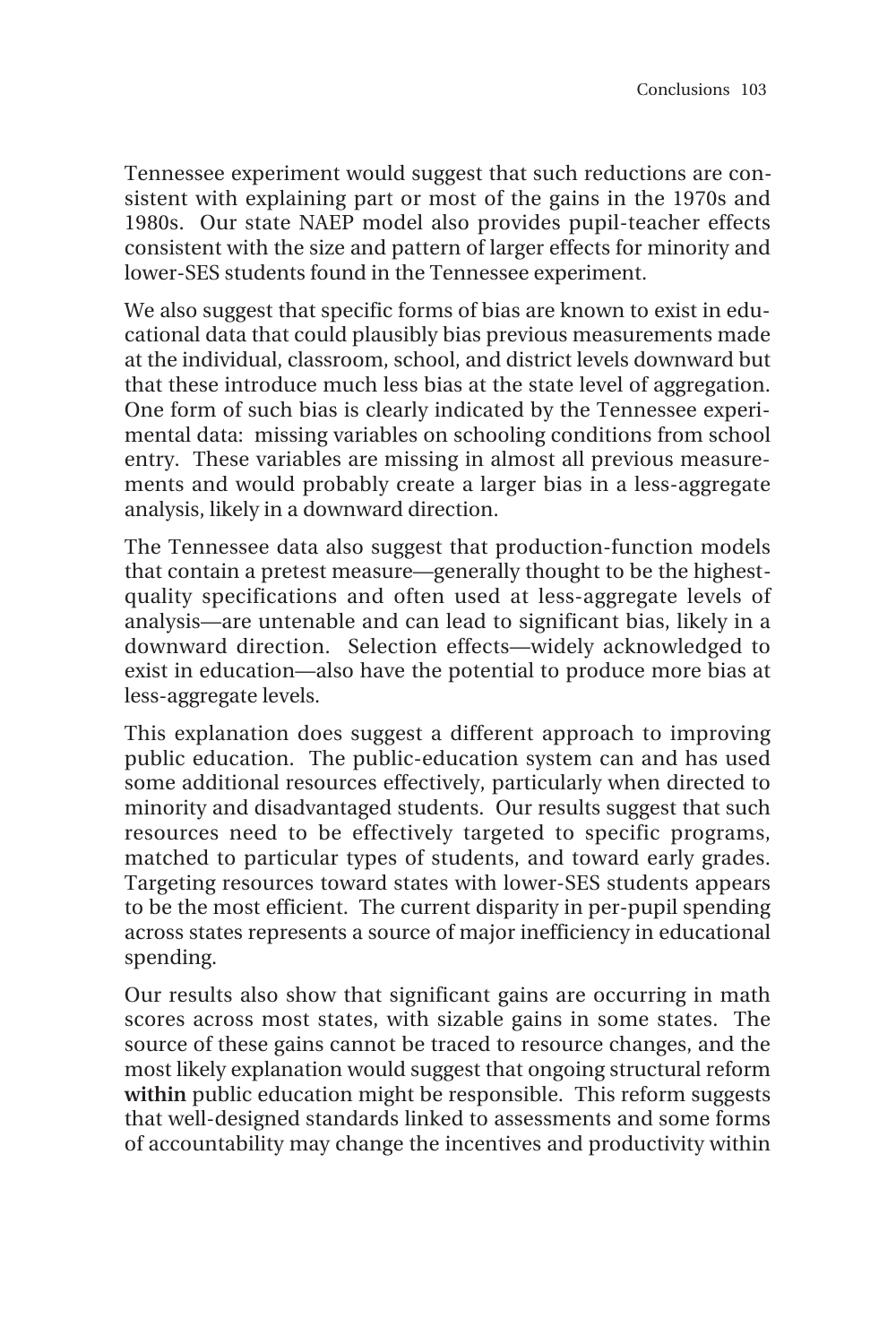public schools and even introduce competition among public schools. Thus, these results certainly challenge the traditional view of public education as "unreformable." Public education may be a unique type of public institution in which competition and accountability work because of the large number of separate units whose output can be measured.

There are reasons to believe that improvements in achievement could be expected to continue. The full effect of structural reform initiatives is not reflected in current achievement, and the identification of successful initiatives will likely result in diffusion across states. Better allocation of future resources can also raise achievement. Finally, new data, improving methods of nonexperimental analysis, and new experimentation could also be expected to contribute to future gains.

## **Interpreting the Effects of Teacher Salary and Teacher Working Conditions**

The variables in our analysis that are most efficient seem to involve improving the classroom teaching environment or "working conditions" for teachers. Smaller pupil-teacher ratios and higher levels of satisfaction with resources for teaching appear to make teachers more productive. Prekindergarten participation may improve the classroom environment by providing better-prepared students for teachers. However, our equations imply that, other things being equal, states having higher average salaries do not have higher achievement.

This analysis would suggest that salary increases might come at the expense of providing teachers the working conditions that make them more productive. The analysis suggests that, if investments were made to improve teacher working conditions in the ways recommended, the **current** teachers in our schools would produce significant gains in achievement scores. The Tennessee experiment also supports the conclusion that changes in the conditions facing teachers in the classroom result in higher achievement. The efforts to increase the quality of teachers in the long run are important, but this analysis would suggest that significant productivity gains can be obtained with the current teaching force if their working conditions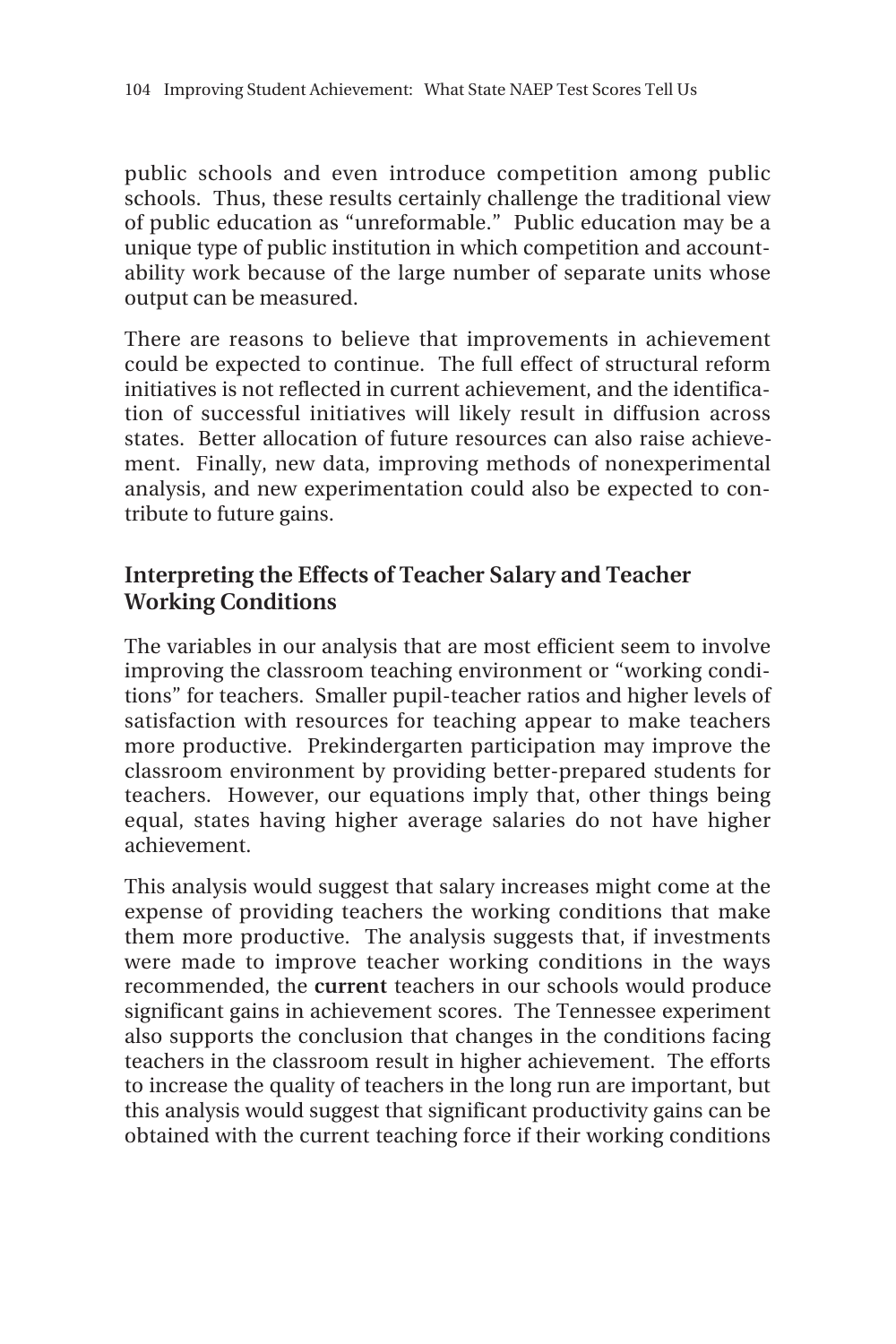are improved. It further suggests that teachers by and large respond to better conditions and know what to do to raise achievement.

The low cost-effectiveness of direct investment in salaries can have at least four interpretations. The first explanation assumes the measurements are accurate and attempts to explain the ineffectiveness of increases in teacher salary. The second explanation is that the teacher salary coefficient is biased downward because of its correlation with family variables. The third explanation posits that measurements of interstate salary differences may show different effects from measurements of intrastate salary differences. The fourth interpretation attributes the weak salary effect to the excess supply of teachers in the 1980s and early 1990s.

The ineffectiveness of teacher compensation could result from the inefficient structure of the current teacher compensation system and the inability to target salary increases to higher-quality teachers effectively (Grissmer and Kirby, 1997; Hanushek, 1994; Ballou and Podgursky, 1995, 1997). Unlike class size, which can be targeted to early grades and lower-SES students, salaries are, by and large, raised for all teachers. If the system could distinguish and provide higher compensation for higher-quality teachers and those who are more effective with lower-scoring students, for whom there is more leverage for raising scores, one would expect a dollar of compensation to be more effective. However, the differential pay by school districts in the current salary system is insufficient to prevent higher-quality teachers from teaching in districts with higher-SES students.

A second problem is that salary increases are usually given for more education and experience. Teacher educational level is a weak and inconsistent predictor of achievement. For universities and colleges, providing teachers with master's degrees produces significant income but seems to have little effect on improving teachers' abilities to raise achievement. Teachers themselves are motivated to spend significant time and money on pursuing such degrees largely because of the structure of the current compensation system. It is arguably one of the least-efficient expenditures in education.<sup>1</sup>

 $\overline{\phantom{a}}$ 

 $<sup>1</sup>$ More master's degrees in education are awarded annually than in any other subject,</sup> constituting one in four master's degrees awarded in the nation, with more than 100,000 awarded annually. Assuming the cost of tuition, transportation costs, and the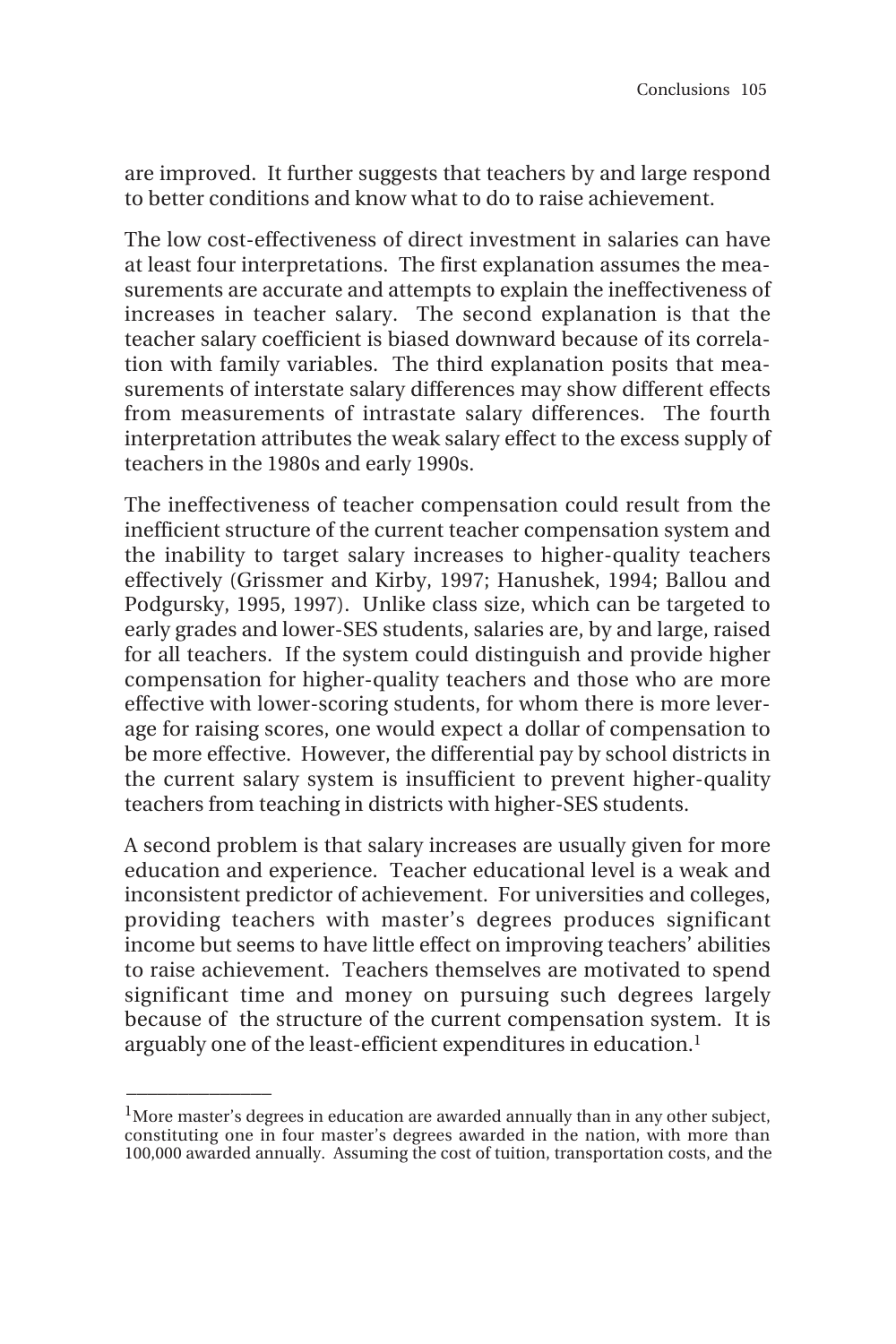Teacher experience shows somewhat stronger and more consistent results, but other teacher characteristics generally show moreconsistent relationships with achievement. Verbal ability, test scores of teachers, and degrees in subjects taught are three such characteristics, and others may exist. So, part of the ineffectiveness of the current compensation structure is that pay is not directed toward rewarding characteristics that are related to producing higher achievement.

The second explanation is that the coefficient of teacher salary is biased downward because of its correlation with social capital. An overlooked source of social capital can be teachers, who are usually seen as part of the schooling effect. If teachers disproportionately choose to teach in or are more often hired to teach in schools whose students have family characteristics similar to their own, the teachers must be considered as part of social capital. It is almost certainly the case that teachers from backgrounds with more family resources are more likely to teach students with more family resources and vice versa. This is partly due to the fact that teachers usually teach in the same state in which their own schooling occurred, often returning to the same city and county of their own schooling. Hiring practices that often attempt to match the characteristics of students and teachers probably reinforce this trend.

Thus, correlation probably exists between teacher characteristics and student characteristics. The highest correlation between family and school characteristics is between teacher salary and family characteristics (approximately 0.60). If the characteristic of teachers that determines their effectiveness partially has its origin in family capital (i.e., verbal ability), part of the effects of higher-quality teachers may appear in the social-capital effect.

However, two effects are possible when teachers and students are matched. If effective teaching has a component linked to intrinsic characteristics correlated with the teacher's family background (i.e., verbal ability), matching teacher and student characteristics will have net positive effects on achievement of students in families with more resources. However, a second effect can arise if teachers can

**\_\_\_\_\_\_\_\_\_\_\_\_\_\_\_\_\_\_\_\_\_\_\_\_\_\_\_\_\_\_\_\_\_\_\_\_\_\_\_\_\_\_\_\_\_\_\_\_\_\_\_\_\_\_\_\_\_\_\_\_\_**

opportunity costs of time, a master's degree conservatively costs \$20,000. Annual national expenditures by teachers or subsidized by school districts would be approximately \$2 billion.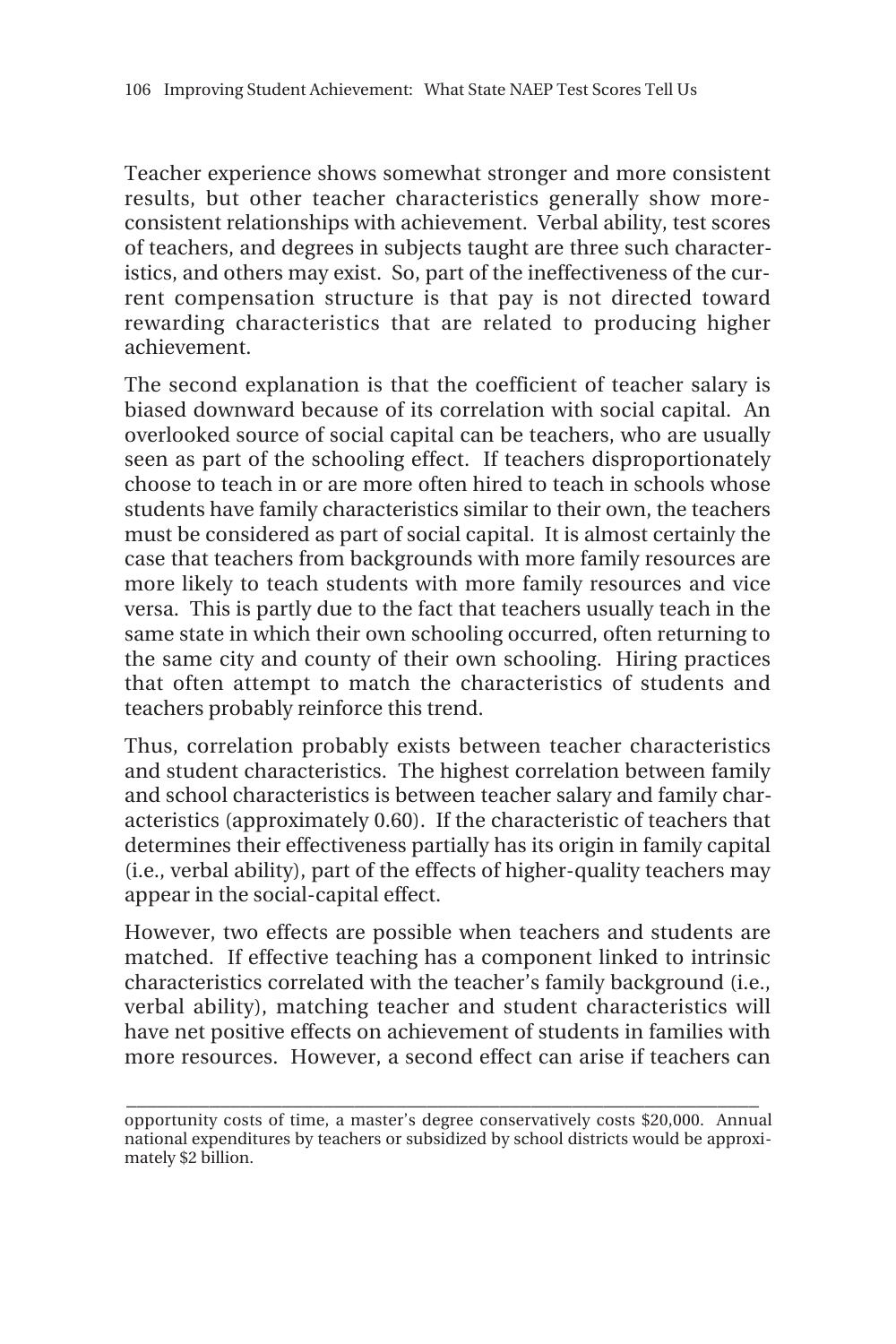more effectively teach students from backgrounds similar to their own: the mentoring effect.

Given the current situation, in which teachers are more likely to be matched to student backgrounds, both of these effects would be positive for students with high family resource backgrounds. For students from lower family resource backgrounds, one effect would be positive and one negative, and whether the net effect is positive or negative would depend on the relative strength of the two. Regardless of which effect dominates, the net effects are likely to be captured in the social-capital effect unless specific variables are introduced measuring the intrinsic abilities of teachers (teacher test scores) and the characteristics of the match between student and teacher.

A third explanation is that the effects of interstate salary differentials may be different from intrastate differentials. Teachers tend to teach in their home states and may be sensitive to salary differentials across districts within a state but are less sensitive to salary differentials across states. Part of the reason may be that women constitute over two-thirds of the teaching workforce and do not have the same job mobility as men in seeking higher-paying jobs. Thus, intrastate differences in salary may affect the distribution of quality teachers much more than the interstate salary differentials. In this case, an intrastate analysis may show salary to be more effective in increasing achievement.

Last, more sensitivity to salary would be expected when teacher labor markets are tight. The period of this analysis was characterized by a teacher surplus across most teacher categories. However, the teacher labor market will become much tighter from 2000 to 2010 for several highly predictable reasons. An aging teacher force will have increasing retirement rates, and attrition rates will also stay high if outside job opportunities remain plentiful. Reductions in class size will also likely increase demand for new teachers.

The supply of new teachers depends partially on the labor market for college graduates, which has been strong in recent years. Beginning teacher salaries are not competitive with most alternative job opportunities. Thus, it may be difficult to expand supply without significant salary growth.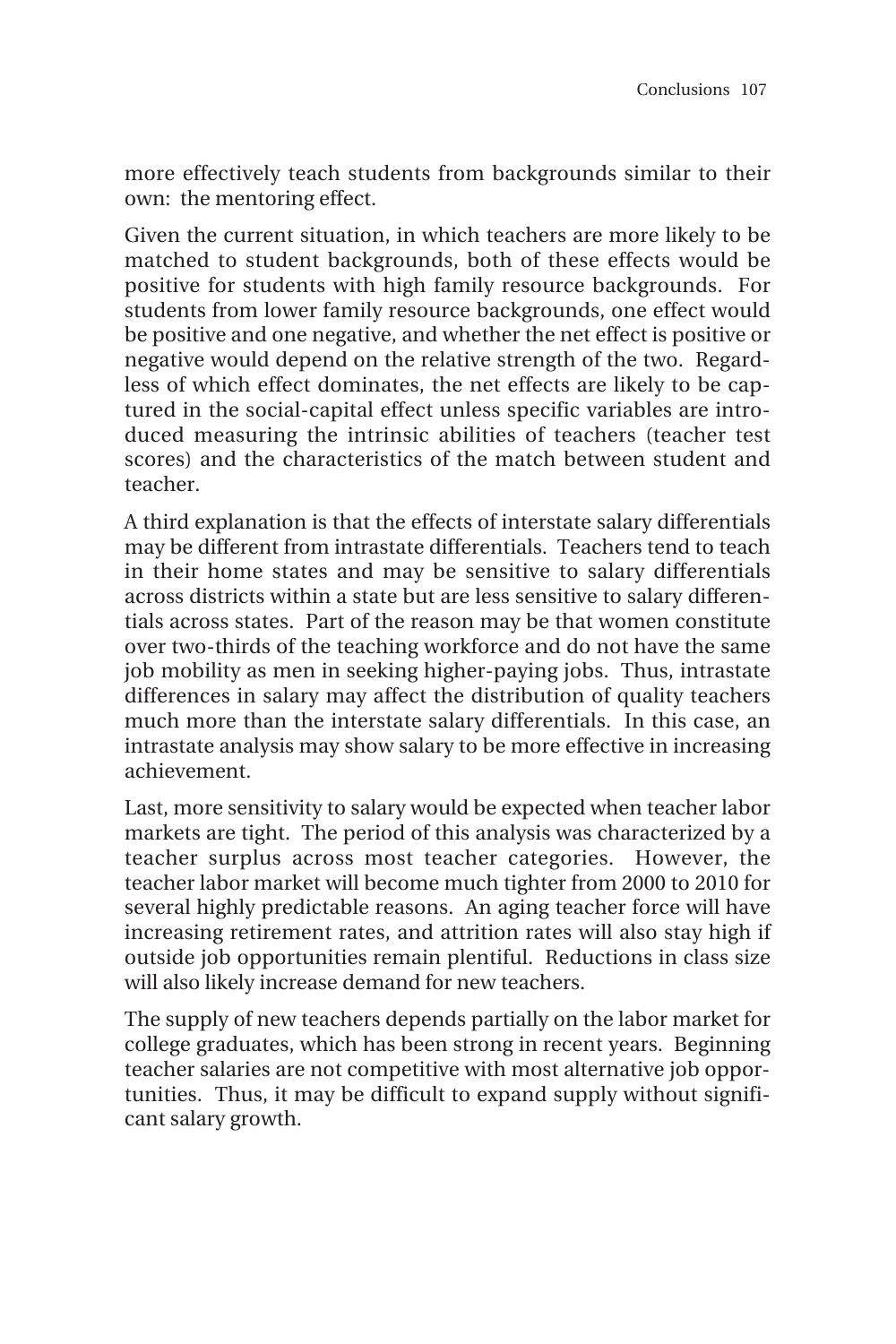A teacher shortage disproportionately affects schools in lower-SES districts, where the leverage is greatest for boosting scores but also where the risk is greatest for achievement declines. So, the tightening teacher labor market might be expected to heighten the sensitivity of achievement to salary levels—especially for lower-SES states and localities.

# **RESEARCH IMPLICATIONS**

It would not be surprising if some educational resources had not been used effectively in education because policymakers and educators have had little help from the research and development (R&D) community in identifying what is effective and efficient. Successful R&D is the engine that drives productivity improvement in every sector of our economy. Until educational R&D can play the role that R&D does in virtually every other sector of our economy, continual educational improvement cannot be taken for granted.

## **Experimentation**

More experimentation in education seems critical. However, in the long run, confidence in nonexperimental results is needed for policy guidance, since only a limited number of experiments are possible, and contextual effects will likely be important influences in education. Thus, the generalizability of experimental data may always be limited, and we will have to depend on improved nonexperimental analysis. Therefore, experimentation should be directed not only toward variables that have major resource implications but also toward hypotheses that can significantly improve our specifications with nonexperimental models.

Obtaining accurate estimates of resource and policy effects is only the first step needed for policy guidance. The second is to estimate the costs accurately and to compare the cost-effectiveness across resource uses and policies. Cost analysis needs to be built into experimentation, and nonexperimental analysis needs to be more focused on cost-effectiveness analysis.

## **Improving Nonexperimental Analysis**

Besides experimentation focused on testing assumptions in nonexperimental analysis, there are several research directions to improve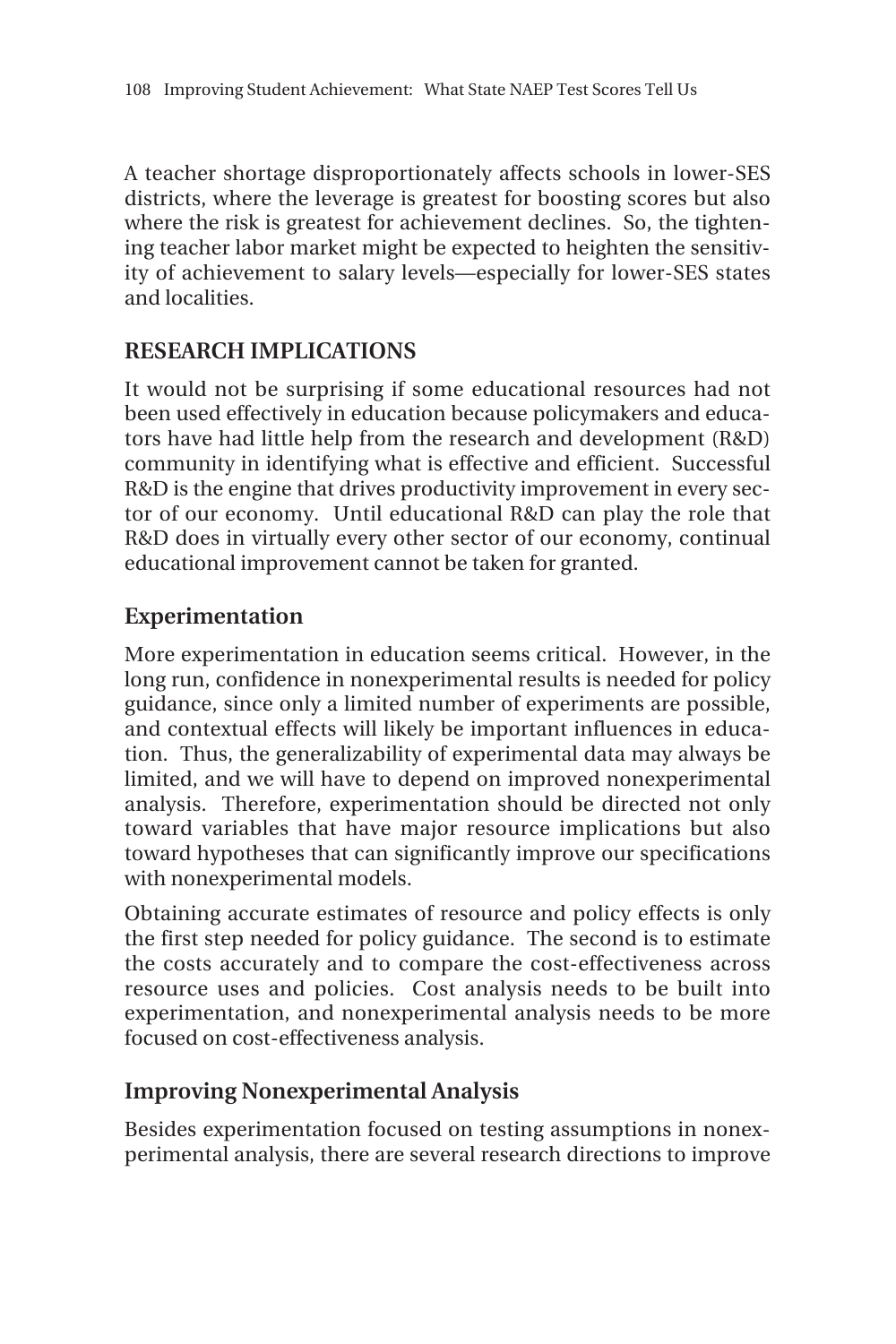the reliability of nonexperimental analysis. Use of individual-level longitudinal data that begin at school entry can sort out many of the specification problems that may exist in previous analyses. There are two new sources of such longitudinal data that will have school, teacher, and family characteristics and achievement data. First, there are newly emerging longitudinal state databases that link student achievement across years. Such data have very large samples, and linkages are possible with teacher data and school characteristics. These data should help sort out many of the potential specification issues involving dependence of later achievement on previous years' class sizes and thresholds and on interactions with teacher characteristics. However, certain forms of bias may still be a problem with individual-level data, even if it is longitudinal from kindergarten.

It will also likely be possible to determine class-size effects for various combinations of large and small classes in early and later grades and the importance of small classes in later grades. The subject of differential bias across levels of aggregation can also be partially addressed with these data through direct testing.

The second source will be the Early Childhood Longitudinal Study funded by the U.S. Department of Education, which will collect very detailed data on children, their families, and their schools. The data will be much richer in variables but will have much smaller sample sizes.

A second approach to improving the reliability of nonexperimental analysis is to use empirical analysis to test and better understand the assumptions upon which such analysis depends. Why do students in large and small classes have different characteristics? How important are parent and teacher selection processes in determining class size? Do more-senior teachers choose smaller classes? Are assumptions more valid in some kinds of schools? Are class sizes in rural areas mainly randomly determined, with more selection occurring in cities? There are many empirical approaches to addressing these kinds of questions that would give us a better idea whether assumptions made in specifications are reasonable.

Finally, it now appears that specifying models will require more knowledge about classroom behavior and children's cognitive development. Neither the classroom nor the child can be treated as a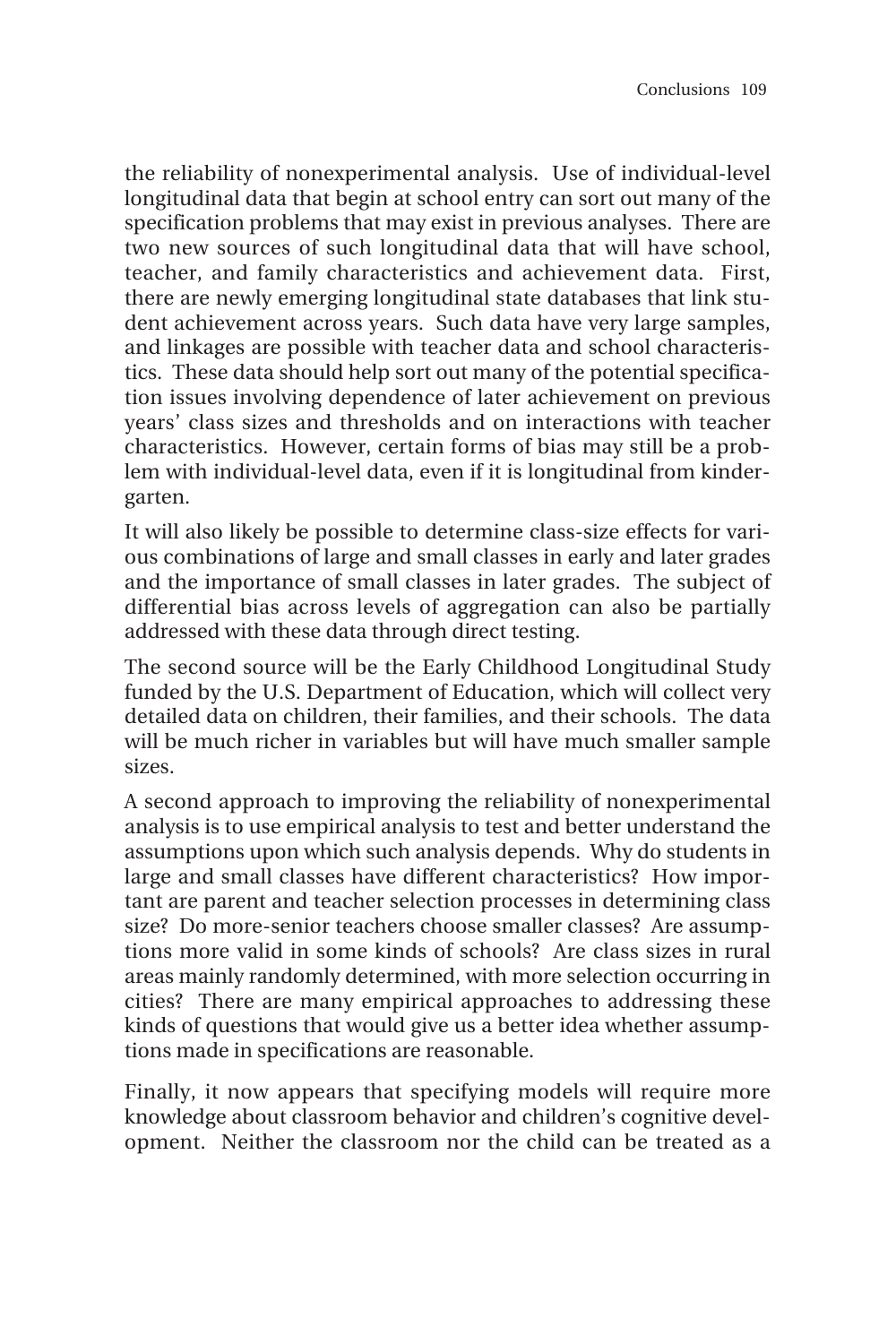black box. There is a great deal of research on patterns of physical, emotional, and social development in children from birth, covering such areas as differences across children, delays in development, and dependence on previous mastery. Studies involving long-term developmental outcomes—especially for children at risk—identify resiliency factors that enable development to occur even in highly risky situations. Much can be learned from this literature to help prevent the use of poor modeling assumptions.

# **Building Theories**

Experimentation and improved nonexperimental analysis alone will not build scientific consensus. Theories need to be developed that link classroom behavior and its effect on student development with resource variables. Theories that can successfully predict moreaggregate phenomena and that can continually be tested with new empirical analysis are what ultimately generate scientific consensus. More theory building is needed in educational research.

Time on task still appears to be a central organizing concept in learning. A secondary concept involves the productivity and optimal division of that time among the different alternatives: presentation of new material through lectures, supervised and unsupervised practice, periodic repetition and review, and testing. Students have a wide variance in the ways they spend time in school. Part of the variance appears to depend on teacher characteristics, characteristics of other students in the class, and the amounts of time parents spend at home instructing children. Theories of learning need to be developed that incorporate school and home time and the various tradeoffs and differences that exist across teachers, classrooms, and SES levels. Such a theory would generate a number of testable hypotheses for research that would then allow better and probably morecomplex theories to be developed. Such theories can then provide guidance about which research is important to undertake.

The differences in effects between low- and high-SES students are particularly important to understand. One reason for this is that resource substitutions can occur between families and schools that can affect achievement. High family resources may often substitute for and supplement school resources in indirect and unmeasured ways that affect the accurate measurement of policy variables. Parental time spent on homework may substitute for individual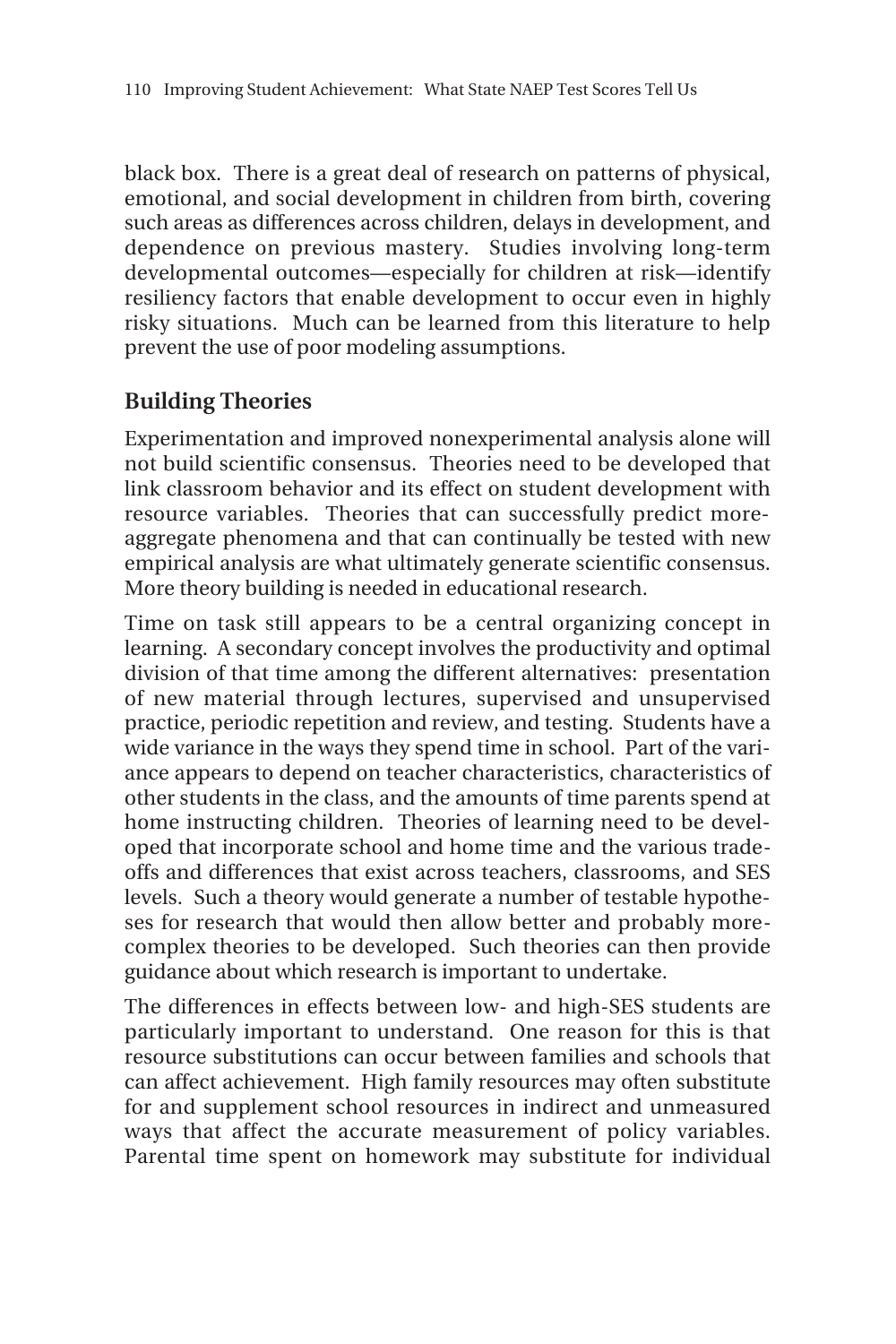teacher time in the classroom, allowing the teacher of higher SES students to spend more time lecturing and thus avoiding the opportunity costs of individualized instruction inside the classroom.

Families may also shift more resources of time and money when school resources are lowered, and less when schools are devoting more resources to students. Thus, students with higher levels of family resources will be more immune to changing school resources than students with lower levels of family resources. This could help explain the weaker schooling effects for students in higher-resource families. Students from families with few resources show the most sensitivity to levels of school resources because the substitution potential is weak or nonexistent. However, the results of this analysis would imply that more school resources could substitute for lower family resources. These substitutions need to be the focus of much more research.

## **Improving NAEP Data**

If NAEP would collect a **school district** sample rather than a **school** sample, historical data from school districts (not available at the school level of aggregation) and Census data could be used to obtain decidedly superior family and schooling variables for models. Census data can provide good family characteristics for school districts but not generally for schools. The necessity of including variables since school entry in specifications makes district-level samples necessary for developing analytical models below the state level of aggregation.

One additional advantage of moving to a district sample is that comparison of scores could be made for major urban and suburban school districts. Urban school systems pose the greatest challenge to improving student achievement, and being able to develop models of NAEP scores across the major urban school districts could provide critical information in evaluating effective policies across urban districts. The samples would be much larger than at the state level and could be expected to provide more-reliable results than for states.

If NAEP does not move toward a district-level sample, collecting a very limited set of data from parents should be considered. The critical parental information could be obtained with no more than 10 questions.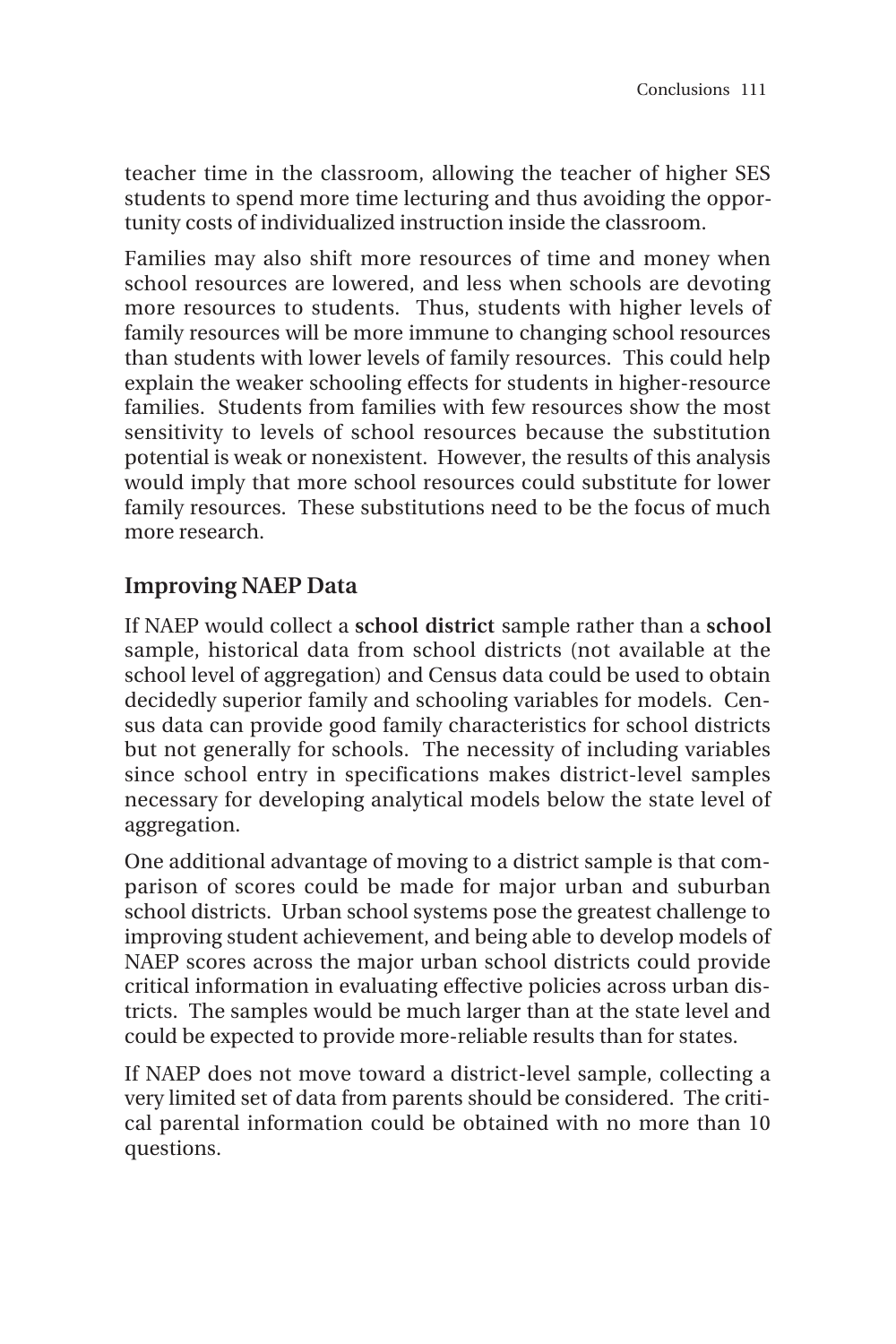# **LIMITATIONS AND CAUTION**

No single analysis of achievement scores is definitive. Rather, the coherent pattern that emerges across experimental and nonexperimental measurements and the associated theories that explain the mechanisms causing achievement gains in classrooms ultimately build scientific consensus and confidence in informing policymaking. We are still far from achieving this kind of consensus for the effects of educational policy variables. Until this happens, there will always be legitimate differences of opinion about the importance and interpretations of any empirical results.

We believe that providing a new explanation that more successfully encompasses the pattern of previous nonexperimental results, the Tennessee experimental data, the pattern of score gains in the 1970s and 1980s, and the new results in this report may be the most important part of this report for policy. While the results of the analysis of state scores can be important, developing an explanation that accounts for a much wider set of results—in the absence of competing explanations—is more important for policy purposes. However, competing explanations need to be proposed, and more research is needed that can test this explanation.

Finally, achievement scores are not the only, and arguably may not be the most important, output of schools. It may be possible to have good schools that are responsive to students and parents that do not place strong emphasis on achievement scores. It is certainly necessary to collect wider measures than achievement when assessing schools.

Although NAEP strives to reflect a broad range of items, so that some items reflect skills learned at earlier grades and some at later grades, the scores can reflect the timing of when students learn skills. Students in different states do not learn particular skills in the same sequence or at the same grade level. The types of state assessments done and whether these assessments are more or less similar to NAEP tests may also influence scores. States that have assessment systems that are similar to NAEP might be expected to score higher because of the alignment of curriculum with NAEP items.

The effects measured should be seen primarily as long-term effects of differences in characteristics. States should not necessarily expect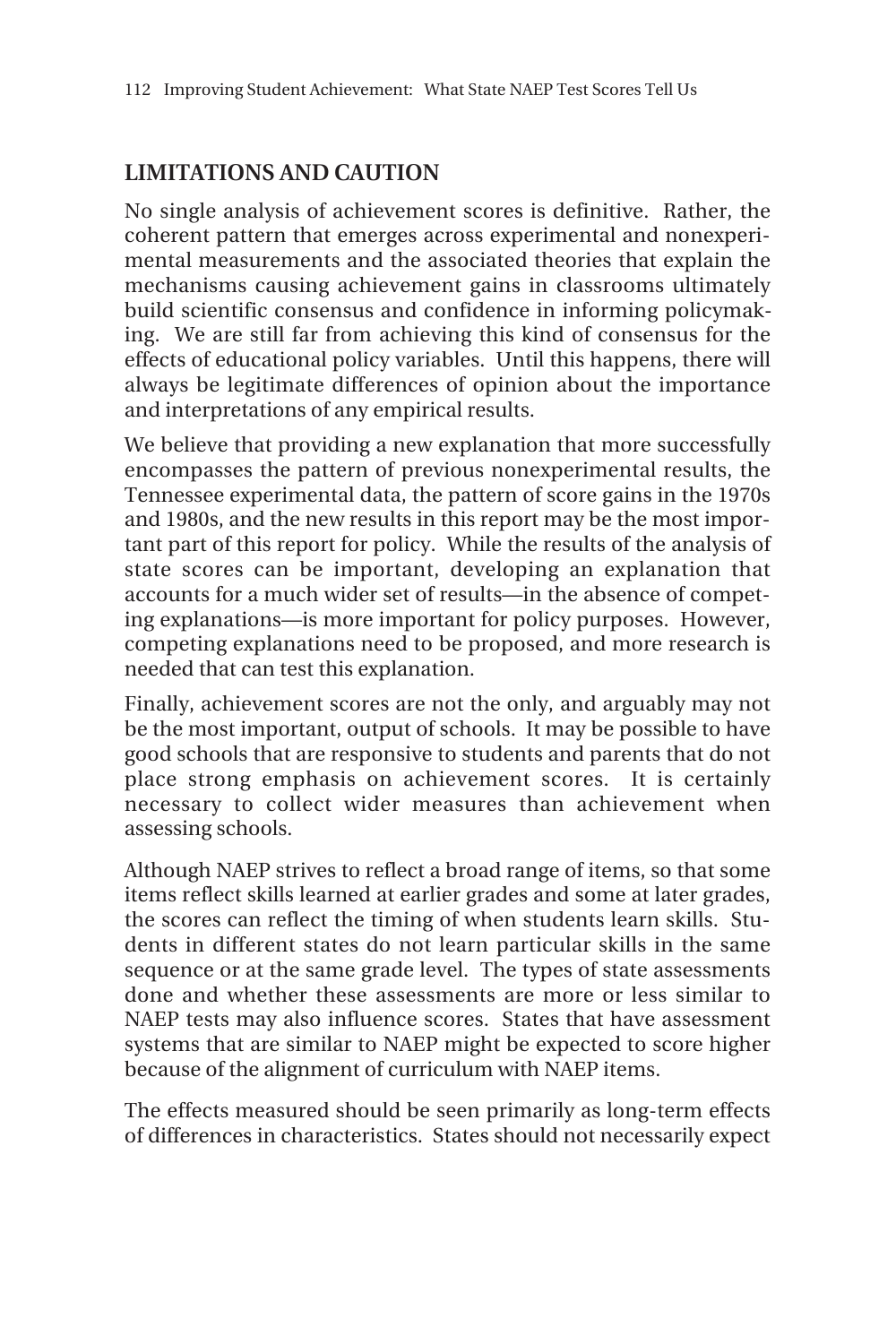to see the full effects measured here in the first few years. The state differences measured here have, for the most part, existed over long periods, allowing students, teachers, parents, and curriculum to make longer-term adjustments.

"Teaching to the test" is often cited as a concern in assessments. Such a term carries three connotations. One connotation is a temporary inflation of achievement. Teachers are doing something that can result in a short-term achievement gain only, but the student's achievement will not benefit in the long term. In this case, achievement scores can be misleading indicators, and testing can provide perverse incentives. A second connotation of "teaching to the test" is more positive and suggests that tests reflect accepted standards for what children should know and that review and repetition are necessary to achieve both short- and long-term gains in achievement. This possibility should be of less, if any, concern. A third connotation is that an imbalance occurs in the time spent on and the priority of tested versus untested subjects, or between educational goals related to achievement and those not related directly to achievement. If achievement gains occur at the expense of untested subjects or other socially desired objectives, some concern is warranted. In this case, broader measures are needed, and priorities should be set across objectives.

These concerns are more prevalent for "high stakes" tests, those for which there are consequences for students, teachers, or administrators. These concerns are minor for the NAEP, since no feedback or consequences are provided to students or teachers for NAEP tests. However, high-stakes state assessments could certainly be reflected in NAEP assessments to the extent that the tests are similar.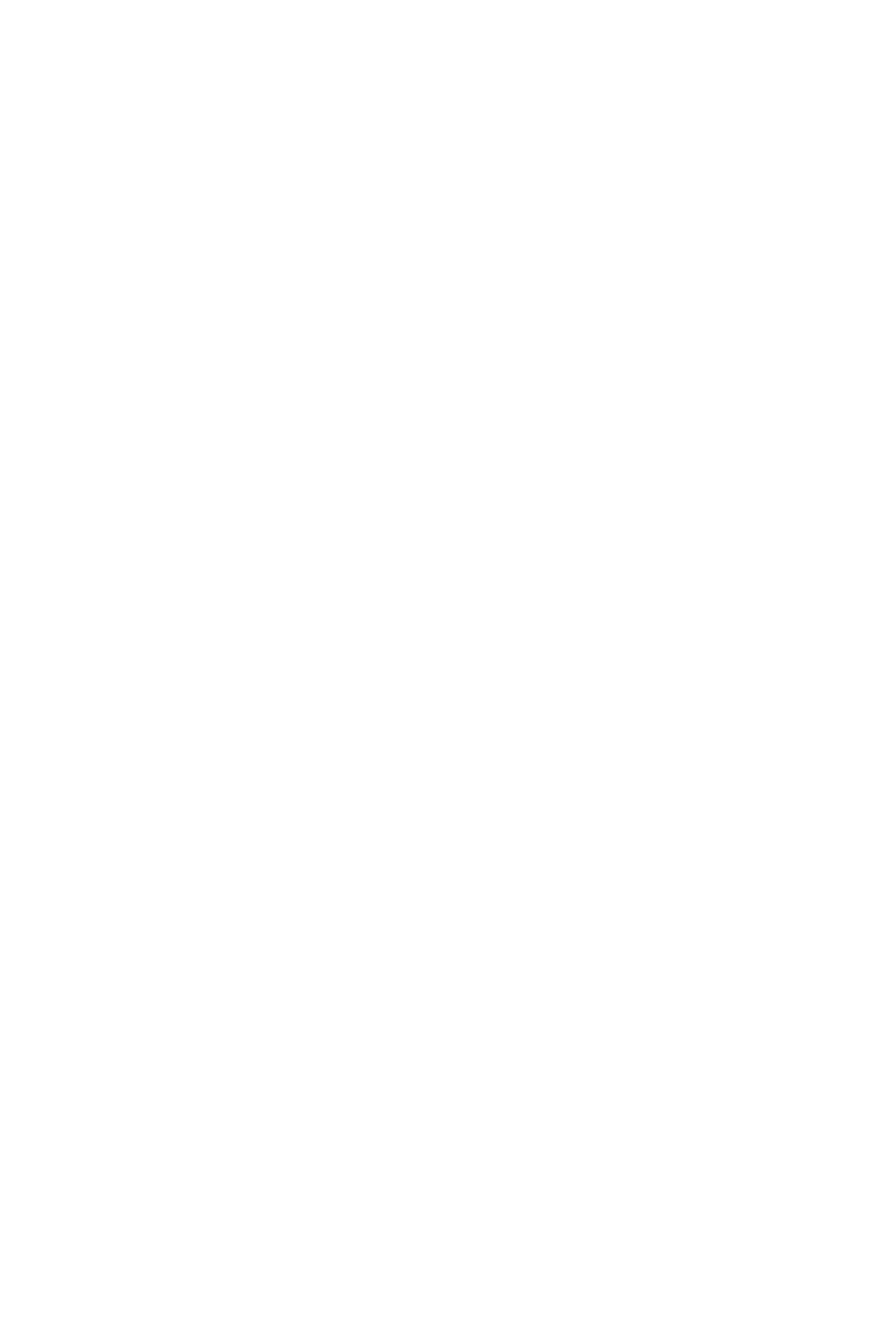### Appendix A

# **STATE NAEP TEST SCORES AND STATE FAMILY AND EDUCATIONAL SYSTEM CHARACTERISTICS**

### **STATE NAEP SCORES**

Figures A.1 through A.7 show the ranked results of the seven state NAEP tests given from 1990 to 1996 for public school students. The results for each test are normalized to a mean of zero, and score differences are divided by the standard deviation of the nationally representative NAEP test. The scores incorporate the latest corrections to the test results that are published in the 1994 and 1998 documentation (Shaughnessy et al., 1998; Miller et al., 1995) and subsequent corrections from the NCES Web site. Table A.1 provides the correlation coefficients among the tests for states taking all tests. The test results are highly correlated at 0.77 or above. The correlation is higher when types of tests are similar (reading or math) or grade levels are similar. Table A.2 ranks each state for each test. The overall ranking is computed by normalizing the mean score for each test to zero and computing the average score across the tests in which each state participated.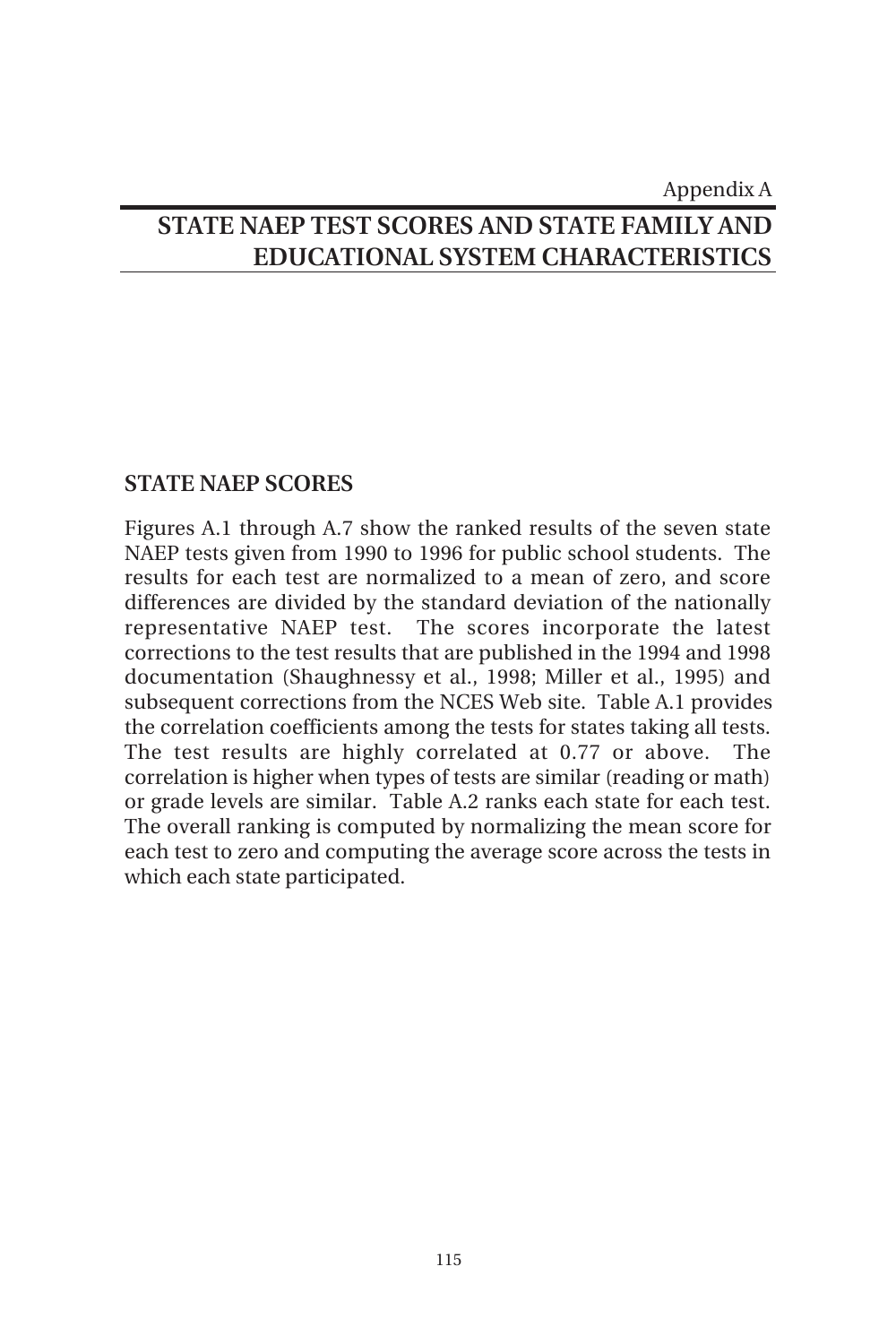





**Figure A.2—Results of the 1992 8th-Grade Math Test**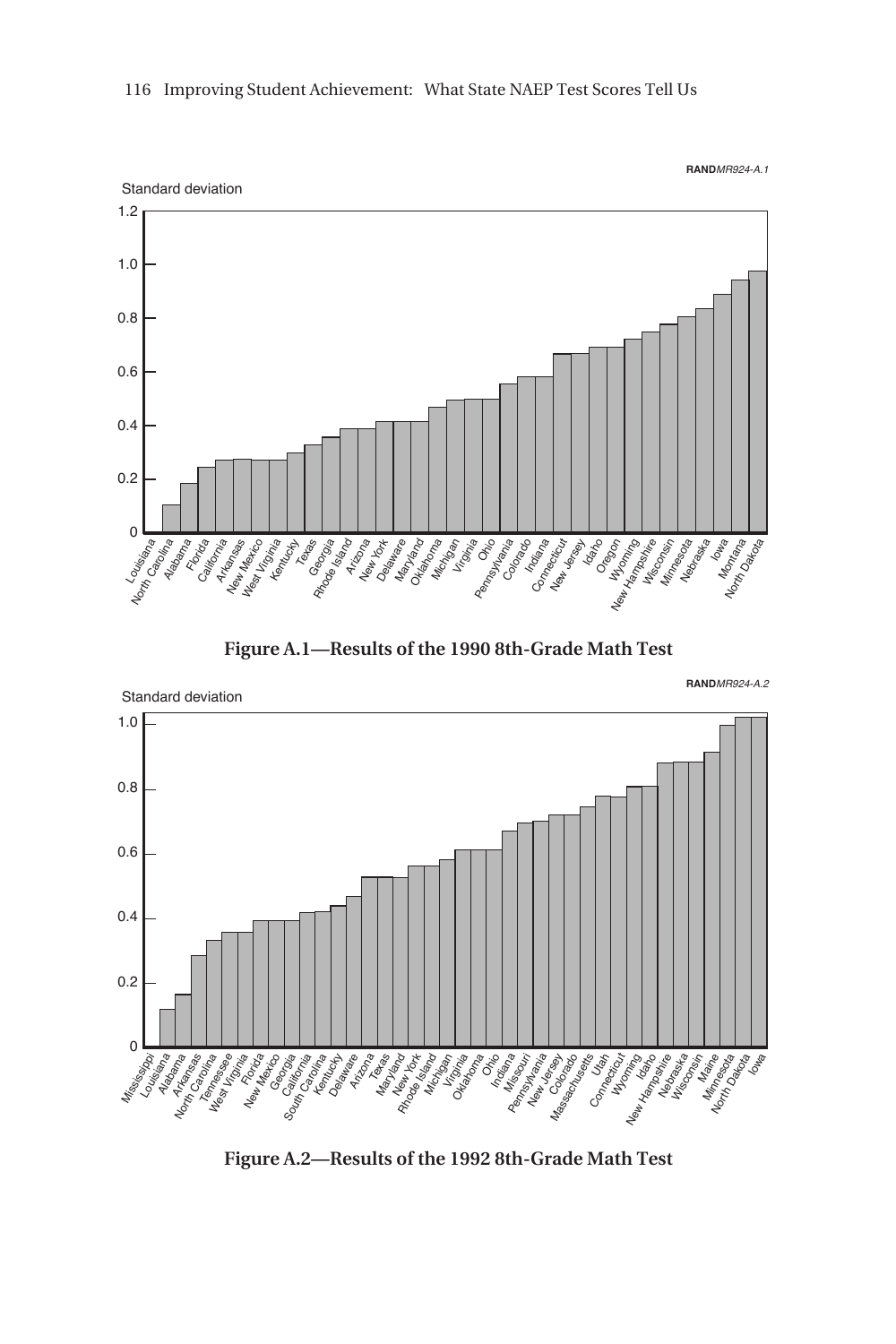





**Figure A.4—Results of the 1992 4th-Grade Reading Test**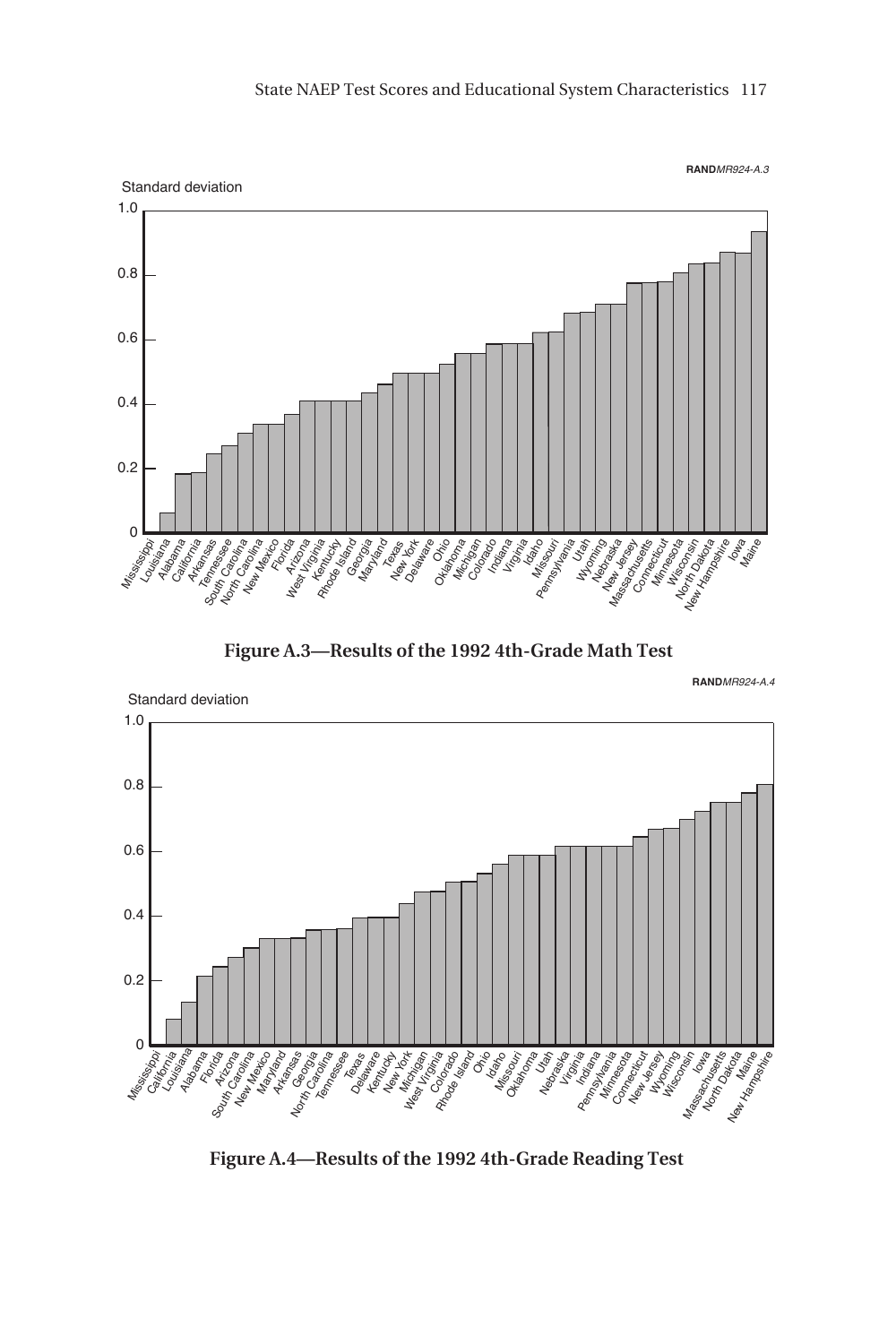





**Figure A.6—Results of the 1996 4th-Grade Math Test**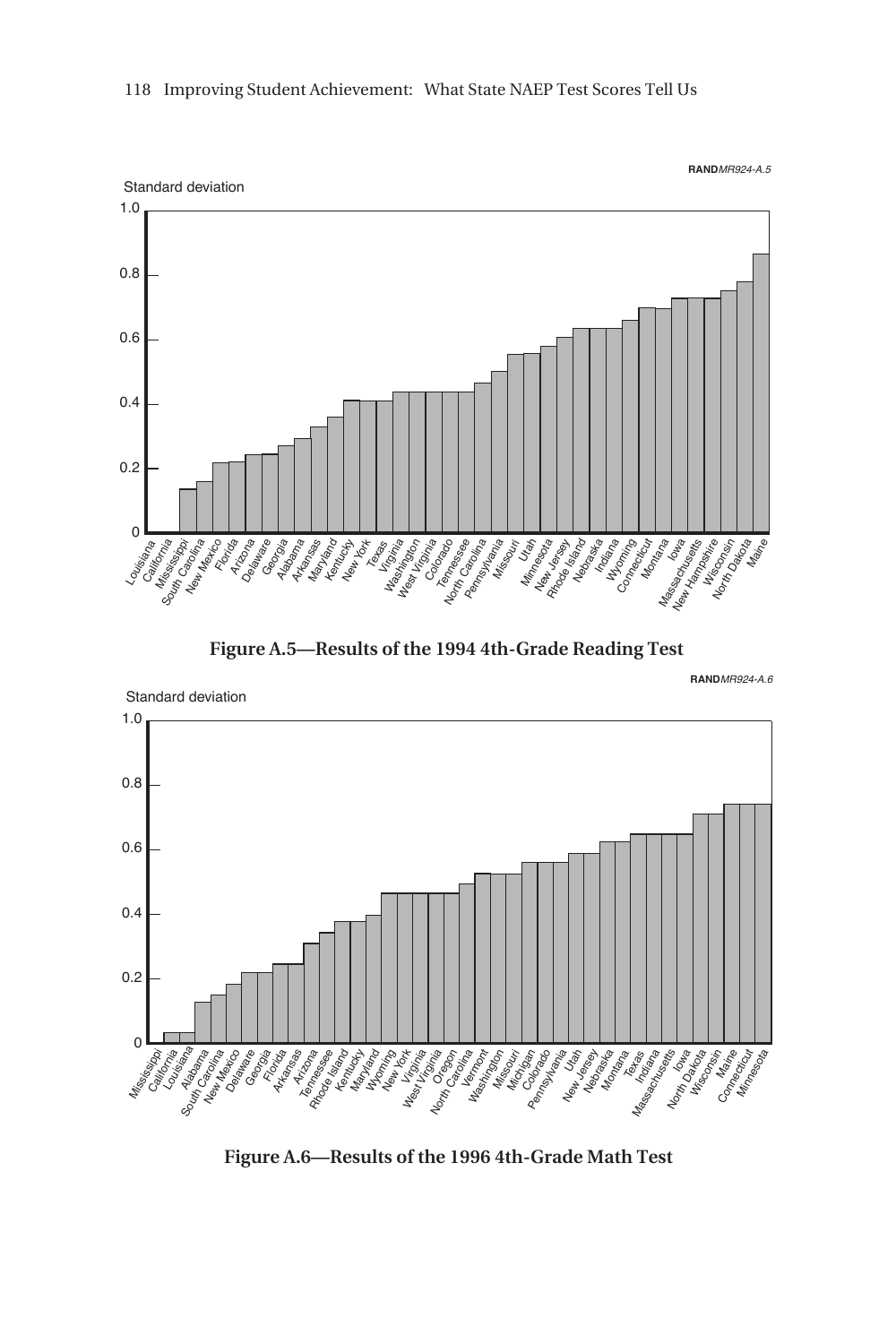

**Figure A.7—Results of the 1996 8th-Grade Math Test**

### **Table A.1**

**Correlation Among States' Reading and Math Tests Given Between 1990 and 1996 for States Taking All Tests**

|                  | 1990<br>Math<br>8th | 1992<br>Math<br>8th | 1992<br>Math<br>4th | 1992<br>Read<br>4th | 1996<br>Math<br>8th | 1994<br>Read<br>4th | 1996<br>Math<br>4th |
|------------------|---------------------|---------------------|---------------------|---------------------|---------------------|---------------------|---------------------|
| 1990 Math 8th    | 1.00                |                     |                     |                     |                     |                     |                     |
| 1992 Math 8th    | 0.97                | 1.00                |                     |                     |                     |                     |                     |
| 1992 Math 4th    | 0.95                | 0.96                | 1.00                |                     |                     |                     |                     |
| 1992 Reading 4th | 0.88                | 0.87                | 0.93                | 1.00                |                     |                     |                     |
| 1996 Math 8th    | 0.94                | 0.97                | 0.96                | 0.88                | 1.000               |                     |                     |
| 1994 Reading 4th | 0.81                | 0.81                | 0.86                | 0.94                | 0.861               | 1.00                |                     |
| 1996 Math 4th    | 0.77                | 0.83                | 0.88                | 0.87                | 0.910               | 0.88                | 1.00                |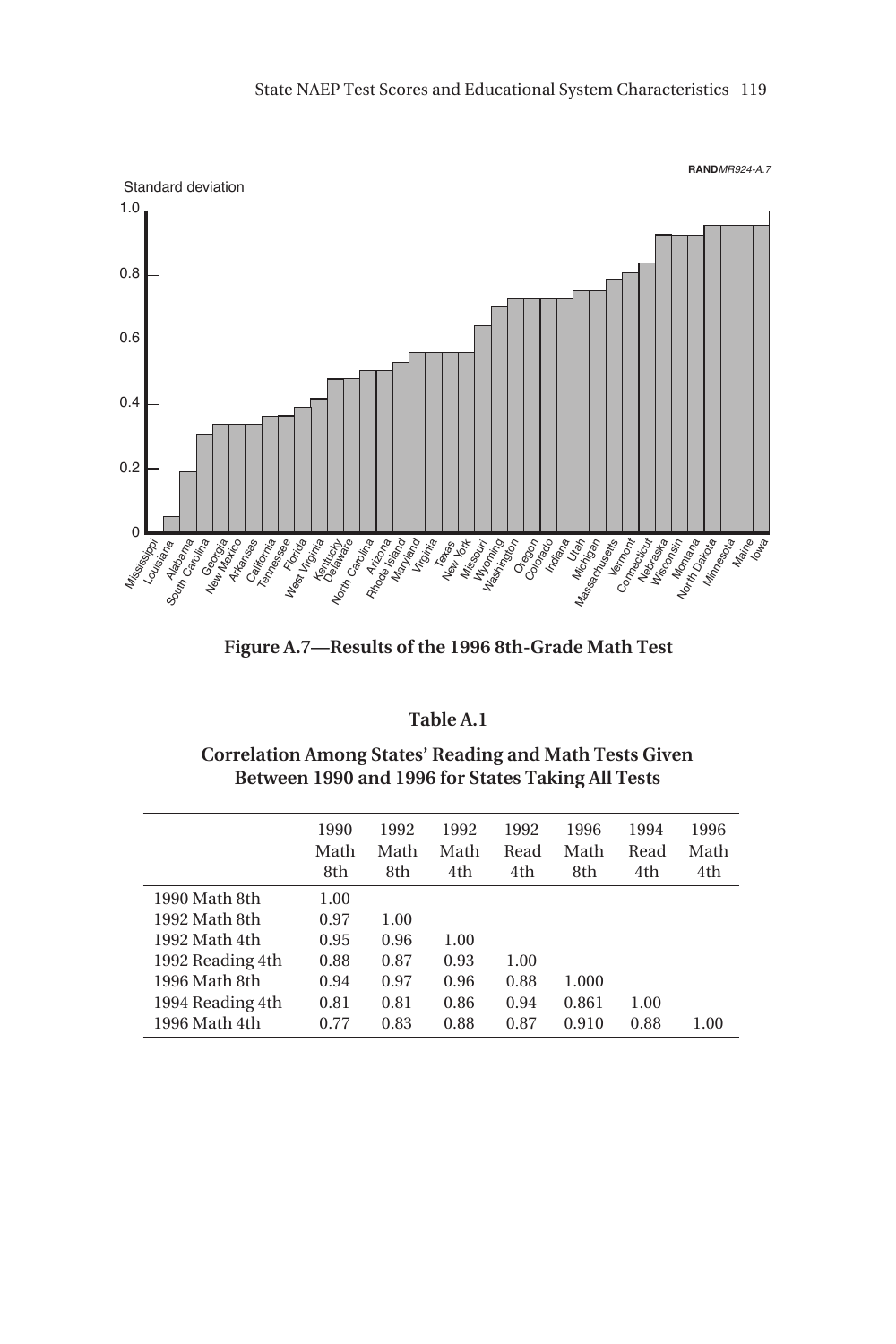|  | anie A |  |  |
|--|--------|--|--|
|  |        |  |  |

## **Summary of State Rankings Across Seven NAEP Tests**

|               | 1990<br>8th<br>Math | 1992<br>8th<br>Math | 1992<br>4th<br>Math | 1992<br>4th<br>Read | 1996<br>8th<br>Math | 1994<br>4th<br>Read | 1996<br>4th<br>Math | Overall<br>Rank |
|---------------|---------------------|---------------------|---------------------|---------------------|---------------------|---------------------|---------------------|-----------------|
| Maine         | NA                  | $\overline{4}$      | $\mathbf{1}$        | $\overline{c}$      | $1 - 4$             | $\mathbf{1}$        | $1 - 3$             | $1 - 2$         |
| North Dakota  | 1                   | $1 - 2$             | $4 - 5$             | $3 - 4$             | $1 - 4$             | $\overline{c}$      | $4 - 5$             | $1 - 2$         |
| Iowa          | 3                   | $1 - 2$             | $2 - 3$             | 5                   | $1 - 4$             | $4 - 6$             | $6 - 9$             | 3               |
| New Hampshire | $\overline{7}$      | $5 - 7$             | $2 - 3$             | $\mathbf{1}$        | <b>NA</b>           | $4 - 6$             | NA                  | $\overline{4}$  |
| Montana       | $\overline{2}$      | <b>NA</b>           | NA                  | NA                  | $5 - 7$             | $7 - 8$             | $10 - 11$           | 5               |
| Wisconsin     | 6                   | $5 - 7$             | $4 - 5$             | 6                   | $5 - 7$             | 3                   | $4 - 5$             | 6               |
| Minnesota     | 5                   | 3                   | 6                   | $10 - 14$           | $1 - 4$             | 14                  | $1 - 3$             | $\overline{7}$  |
| Nebraska      | $\overline{4}$      | $5 - 7$             | $10 - 11$           | $10 - 14$           | $5 - 7$             | $10 - 12$           | $10 - 11$           | 8               |
| Massachusetts | NA                  | 12                  | $7 - 9$             | $3 - 4$             | 10                  | $4 - 6$             | $6 - 9$             | 9               |
| Connecticut   | $11 - 12$           | $10 - 11$           | $7 - 9$             | 9                   | 8                   | $7 - 8$             | $1 - 3$             | 10              |
| New Jersey    | $11 - 12$           | $13 - 14$           | $7 - 9$             | $7 - 8$             | <b>NA</b>           | 13                  | $12 - 13$           | 11              |
| Wyoming       | 8                   | $8 - 9$             | $10 - 11$           | $7 - 8$             | 17                  | 9                   | $21 - 25$           | 12              |
| Vermont       | <b>NA</b>           | <b>NA</b>           | NA                  | NA                  | 9                   | NA                  | $17 - 19$           | 13              |
| Idaho         | $9 - 10$            | $8 - 9$             | $14 - 15$           | 18                  | <b>NA</b>           | <b>NA</b>           | <b>NA</b>           | 14              |
| Utah          | NA                  | $10 - 11$           | $12 - 13$           | $15 - 17$           | $11 - 12$           | $15 - 16$           | $12 - 13$           | 15              |
| Indiana       | $13 - 14$           | 17                  | $16 - 18$           | $10 - 14$           | $13 - 16$           | $10 - 12$           | $6 - 9$             | 16              |
| Oregon        | $9 - 10$            | <b>NA</b>           | NA                  | NA                  | $13 - 16$           | <b>NA</b>           | $21 - 25$           | 17              |
| Pennsylvania  | 15                  | $15 - 16$           | $12 - 13$           | $10 - 14$           | NA                  | 17                  | $14 - 16$           | 18              |
| Missouri      | <b>NA</b>           | $15 - 16$           | $14 - 15$           | $15 - 17$           | 18                  | $15 - 16$           | $17 - 19$           | 19              |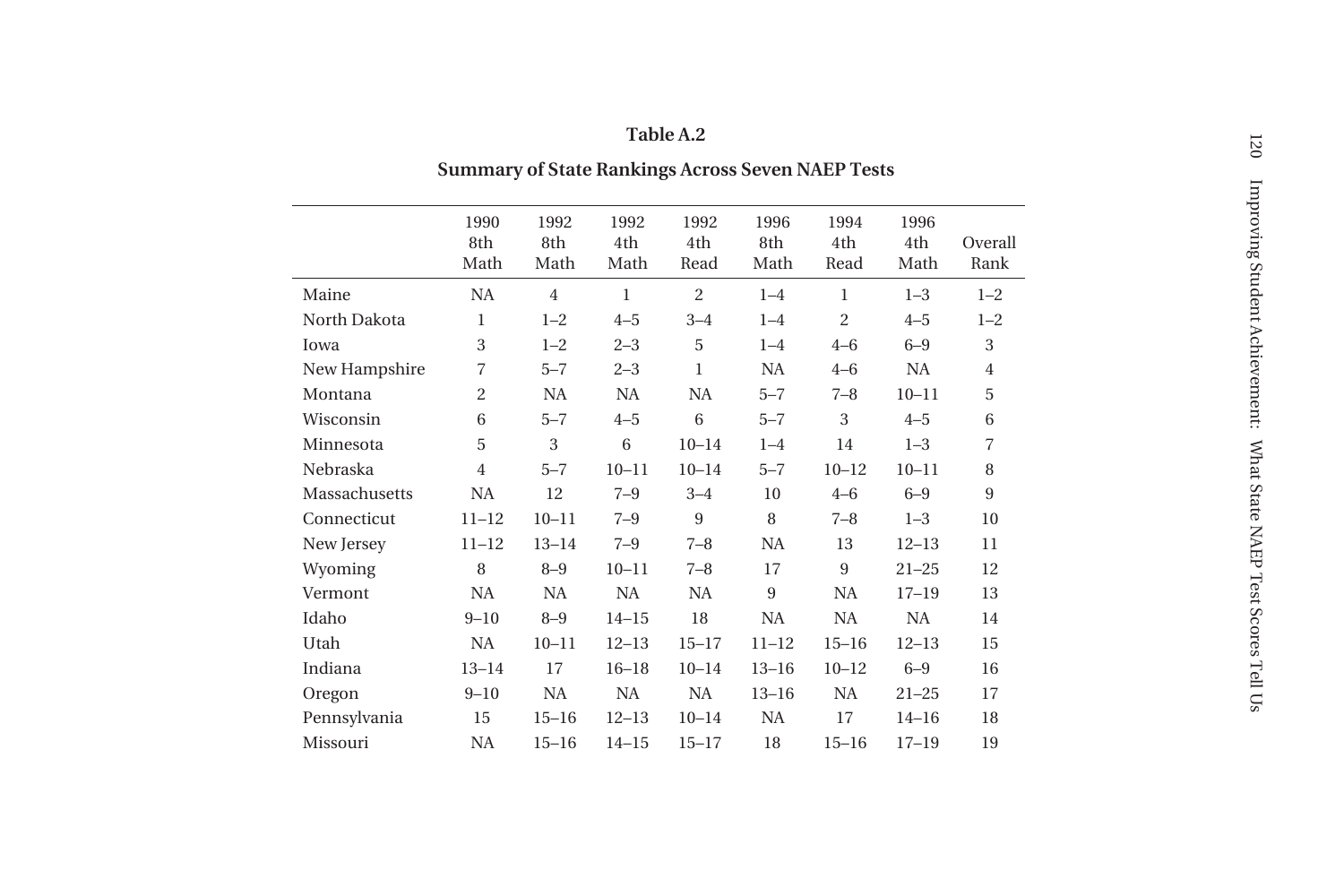|                | 1990<br>8th<br>Math | 1992<br>8th<br>Math | 1992<br>4th<br>Math | 1992<br>4th<br>Read | 1996<br>8th<br>Math | 1994<br>4th<br>Read | 1996<br>4th<br>Math | Overall<br>Rank |
|----------------|---------------------|---------------------|---------------------|---------------------|---------------------|---------------------|---------------------|-----------------|
| Colorado       | $13 - 14$           | $13 - 14$           | $16 - 18$           | $20 - 21$           | $13 - 16$           | $19 - 23$           | $14 - 16$           | 20              |
| Washington     | <b>NA</b>           | <b>NA</b>           | <b>NA</b>           | NA                  | $13 - 16$           | $19 - 23$           | $17 - 19$           | 21              |
| Michigan       | $16 - 18$           | 21                  | $19 - 20$           | $22 - 23$           | $11 - 12$           | <b>NA</b>           | $14 - 16$           | 22              |
| Oklahoma       | 19                  | $18 - 20$           | $19 - 20$           | $15 - 17$           | <b>NA</b>           | NA                  | <b>NA</b>           | 23              |
| Virginia       | $16 - 18$           | $18 - 20$           | $16 - 18$           | $10 - 14$           | $19 - 22$           | $19 - 23$           | $21 - 25$           | 24              |
| Ohio           | $16 - 18$           | $18 - 20$           | 21                  | 19                  | <b>NA</b>           | NA.                 | <b>NA</b>           | 25              |
| Rhode Island   | $23 - 24$           | $22 - 23$           | $27 - 30$           | $20 - 21$           | 23                  | $10 - 12$           | $27 - 28$           | 26              |
| Texas          | 26                  | $24 - 26$           | $22 - 24$           | $25 - 27$           | $19 - 22$           | $24 - 26$           | $6 - 9$             | 27              |
| New York       | $20 - 22$           | $22 - 23$           | $22 - 24$           | 24                  | $19 - 22$           | $24 - 26$           | $21 - 25$           | 28              |
| Maryland       | $20 - 22$           | $24 - 26$           | 25                  | $31 - 33$           | $19 - 22$           | 27                  | 26                  | 29              |
| West Virginia  | $28 - 31$           | $34 - 35$           | $27 - 30$           | $22 - 23$           | 28                  | $19 - 23$           | $21 - 25$           | 30              |
| Kentucky       | 27                  | 28                  | $27 - 30$           | $25 - 27$           | $26 - 27$           | $24 - 26$           | $27 - 28$           | 31              |
| Delaware       | $20 - 22$           | 27                  | $22 - 24$           | $25 - 27$           | $26 - 27$           | $31 - 32$           | $33 - 34$           | 32              |
| Arizona        | $23 - 24$           | $24 - 26$           | $27 - 30$           | 35                  | $24 - 25$           | $31 - 32$           | 30                  | 33              |
| North Carolina | 34                  | 36                  | $32 - 33$           | $28 - 30$           | $24 - 25$           | 18                  | 20                  | 34              |
| Tennessee      | NA                  | $34 - 35$           | 35                  | $28 - 30$           | $30 - 31$           | $19 - 23$           | 29                  | 35              |
| Georgia        | 25                  | 31                  | 26                  | $28 - 30$           | $32 - 34$           | 30                  | $33 - 34$           | 36              |
| Florida        | 32                  | $32 - 33$           | 31                  | 36                  | 29                  | $33 - 34$           | $31 - 32$           | 37              |
| New Mexico     | $28 - 31$           | $32 - 33$           | $32 - 33$           | $31 - 33$           | $32 - 34$           | $33 - 34$           | 35                  | 38              |
| Arkansas       | $28 - 31$           | 37                  | 36                  | $31 - 33$           | $32 - 34$           | 28                  | $31 - 32$           | 39              |

**Table A.2—Continued**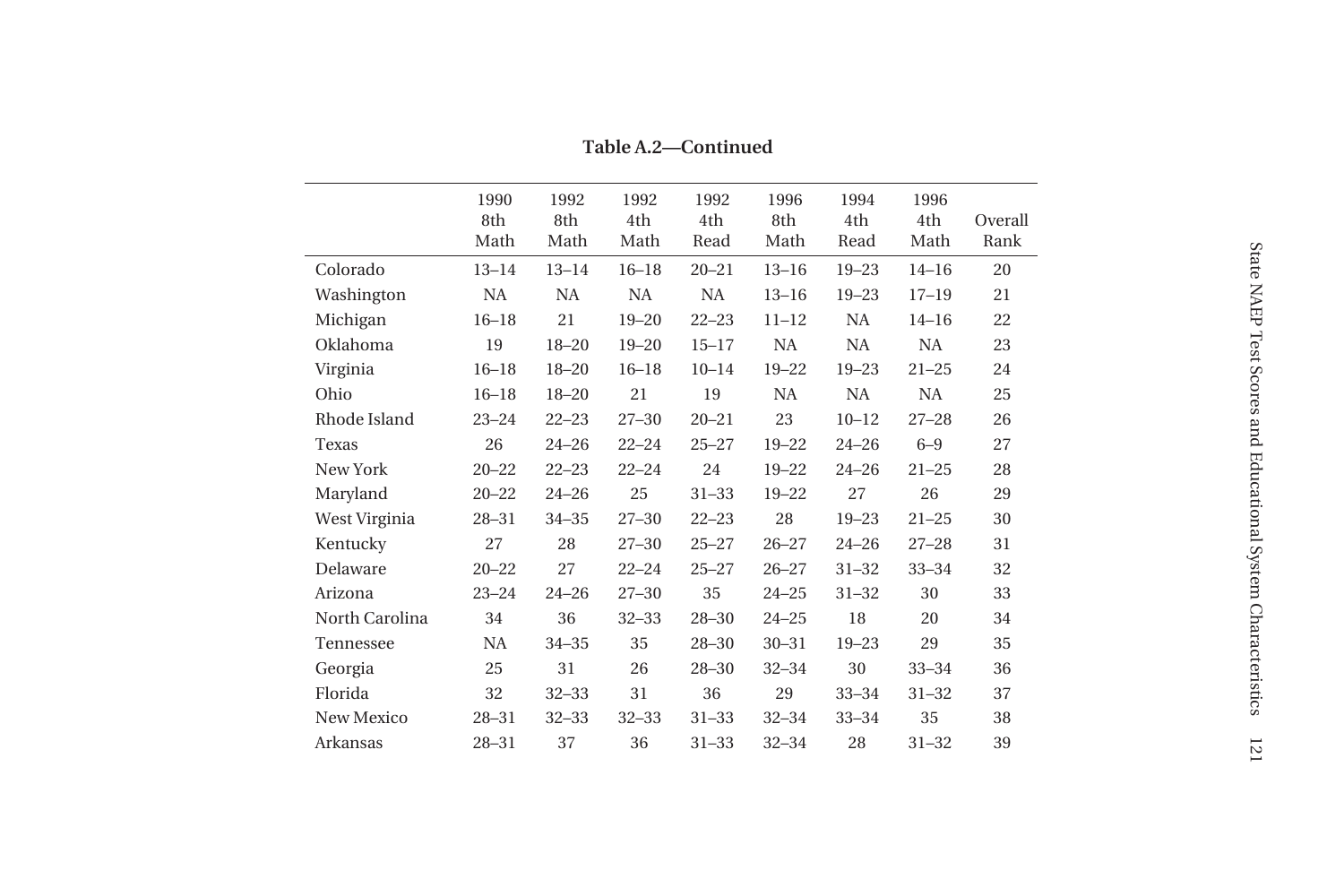|                | 1990<br>8th<br>Math | 1992<br>8th<br>Math | 1992<br>4th<br>Math | 1992<br>4th<br>Read | 1996<br>8th<br>Math | 1994<br>4th<br>Read | 1996<br>4th<br>Math | Overall<br>Rank |
|----------------|---------------------|---------------------|---------------------|---------------------|---------------------|---------------------|---------------------|-----------------|
| South Carolina | NA                  | $29 - 30$           | 34                  | 34                  | 35                  | 35                  | 36                  | 40              |
| Alabama        | 33                  | 38                  | $37 - 38$           | 37                  | 36                  | 29                  | 37                  | 41              |
| California     | $28 - 31$           | $29 - 30$           | $37 - 38$           | 39                  | $30 - 31$           | $37 - 38$           | 38-39               | 42              |
| Louisiana      | 35                  | 39                  | 39                  | 38                  | 37                  | $37 - 38$           | $38 - 39$           | 43              |
| Mississippi    | NA                  | 40                  | 40                  | 40                  | 38                  | 36                  | 40                  | 44              |

**Table A.2—Continued**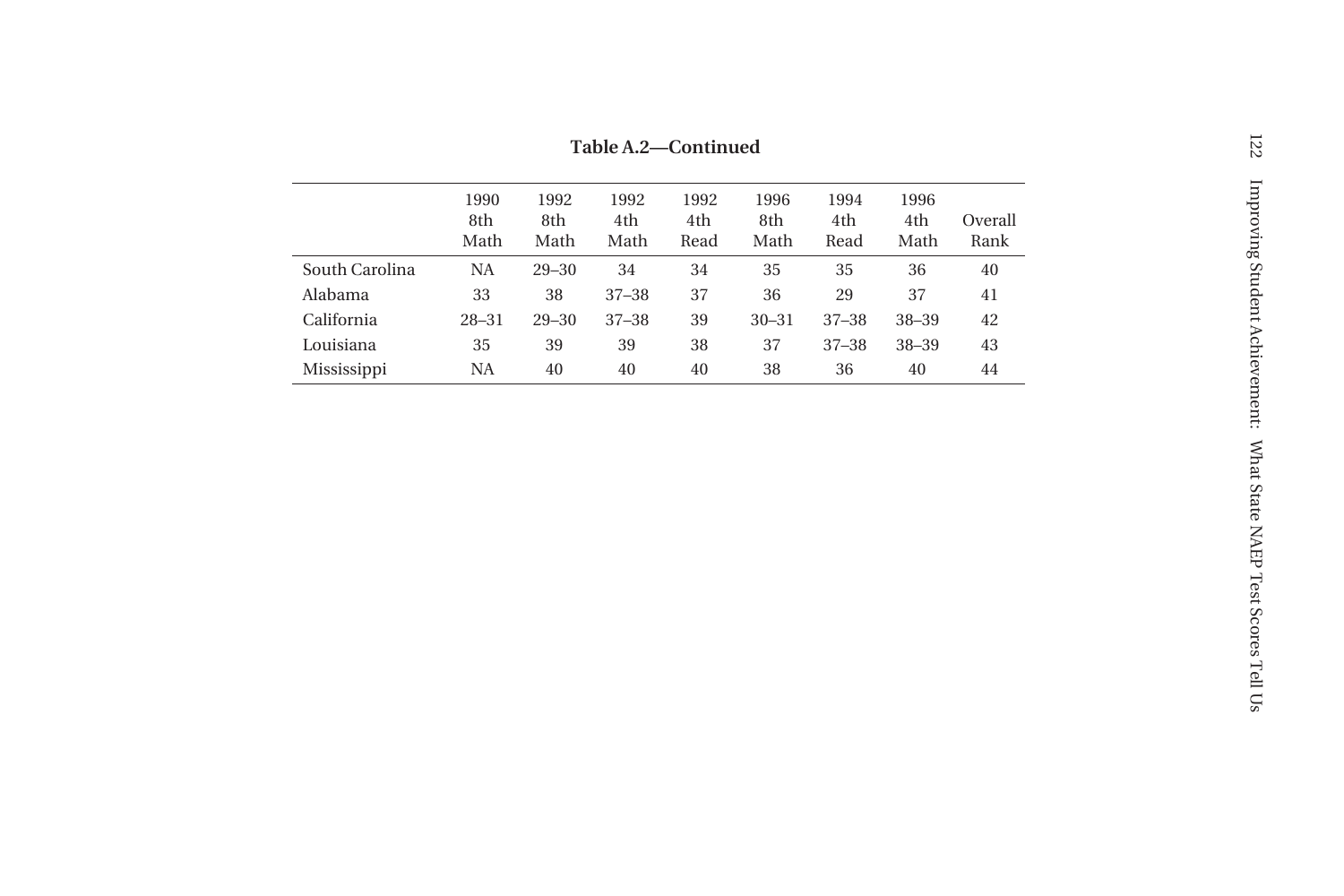### **STATE FAMILY CHARACTERISTICS**

The states have much variability in the average characteristics of their families, and since family characteristics explain most of the variance in cross-sectional models of achievement at the individual level, it would be expected that differing family characteristics would account for an important part of state test-score variance. Figures A.8 through A.15 show measures of selected family characteristics by state: percentages of minorities, family income levels, parental education, teen births, single parents, mothers working, and residential stability of home environment.



SOURCE: 1990 Census for families with children 8–10.

**Figure A.8—Estimated Percentage of 4th-Grade Student Population That Is Black or Hispanic—1990**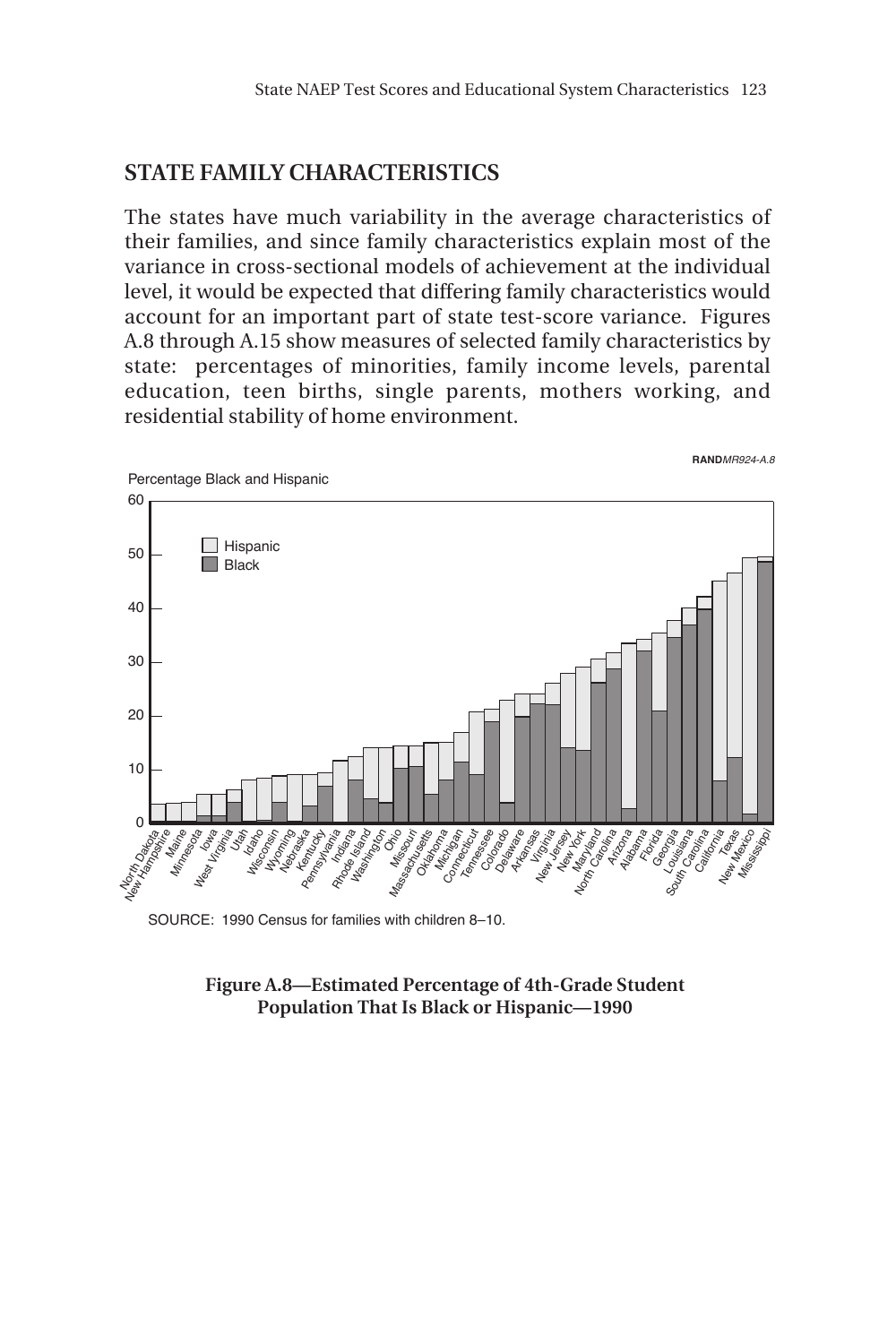

SOURCE: 1990 Census for families with children 8–10.

**Figure A.9—Estimated Percentage of Families of 4th-Grade Students Having at Least One Parent with a College Degree—1990**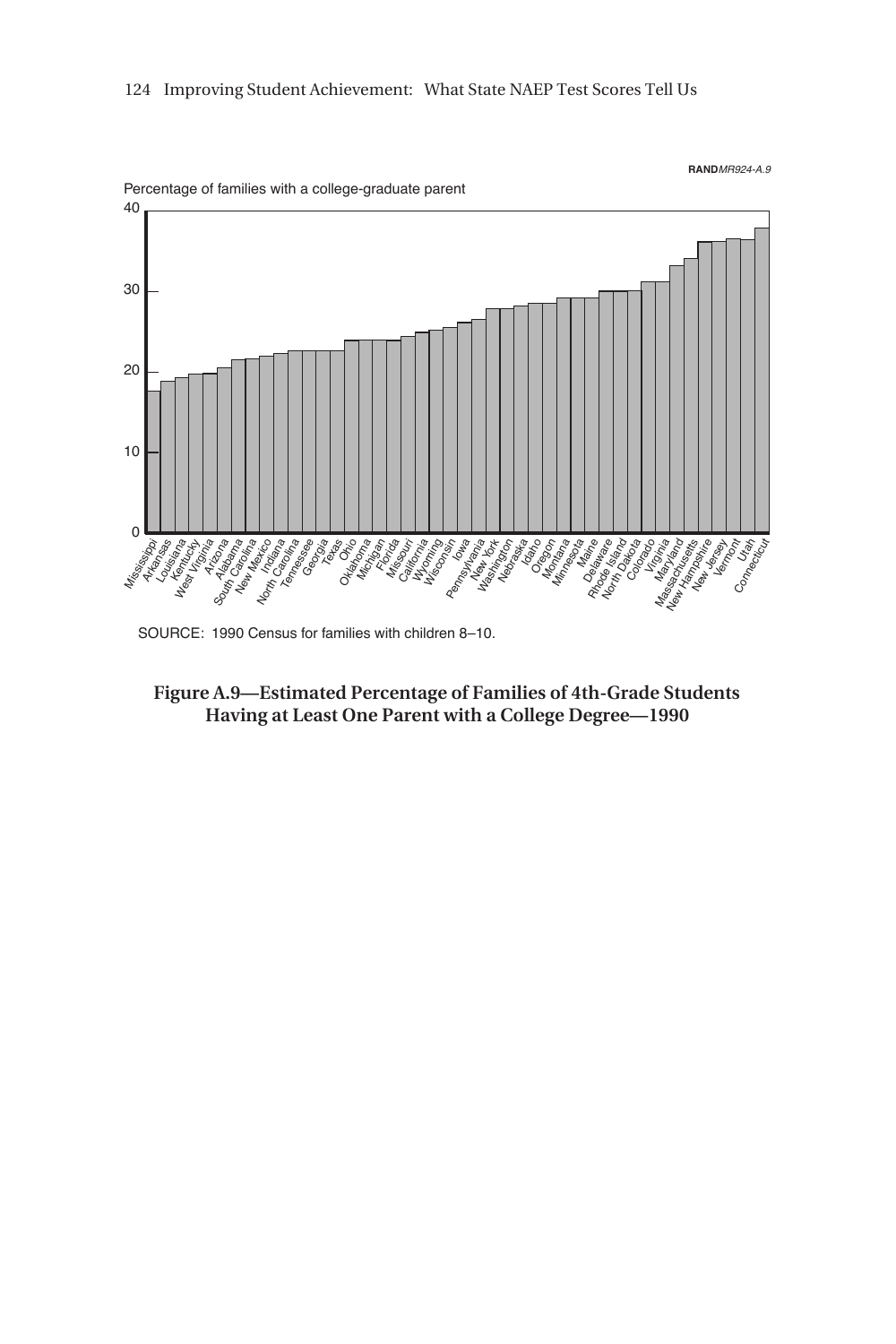

SOURCE: 1990 Census for families with children 8–10.

**Figure A.10—Estimated Percentage of Families of 4th-Grade Students Having the Highest Parental Education as Non–High School Graduate—1990**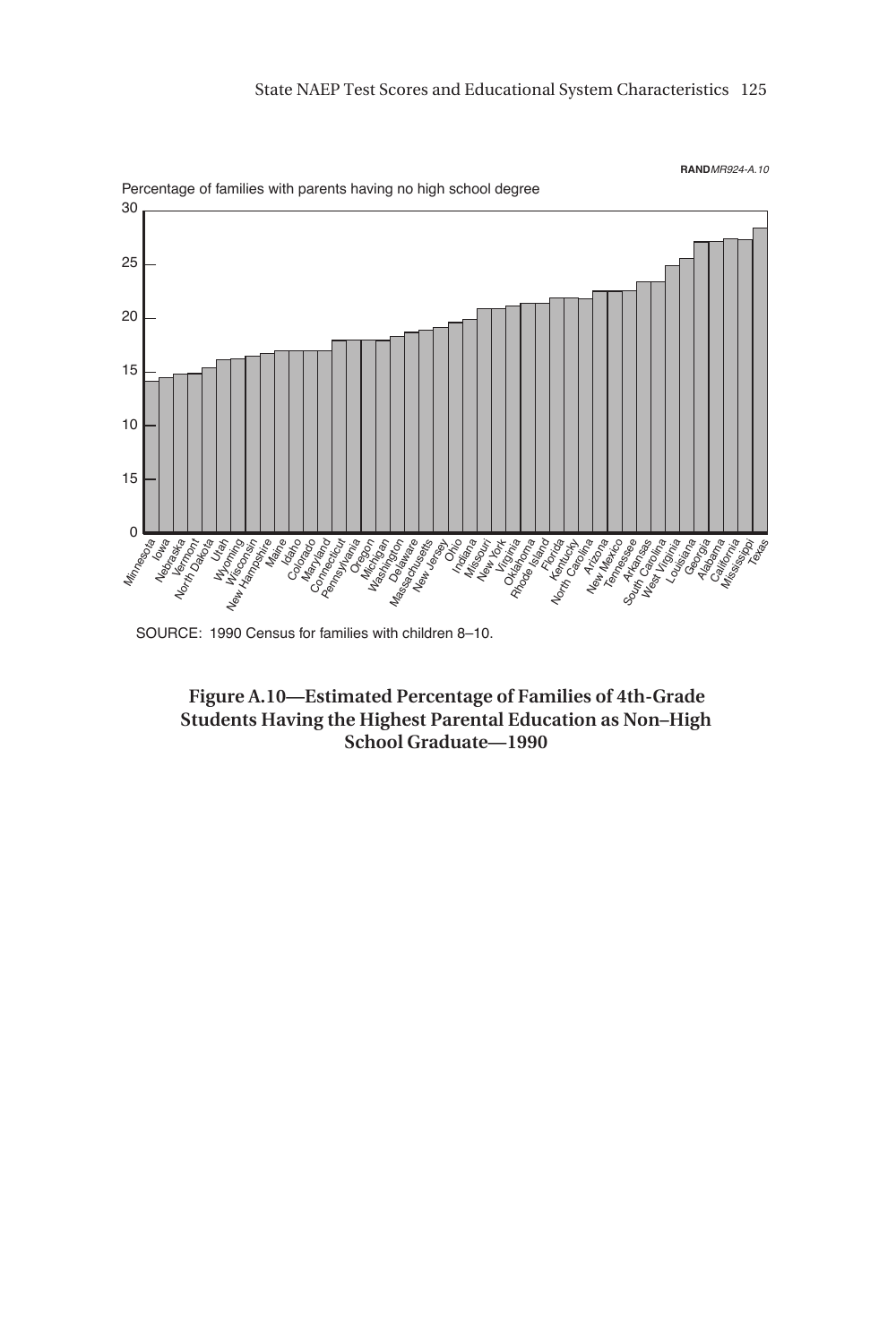

SOURCE: 1990 Census for families with children 8–10.

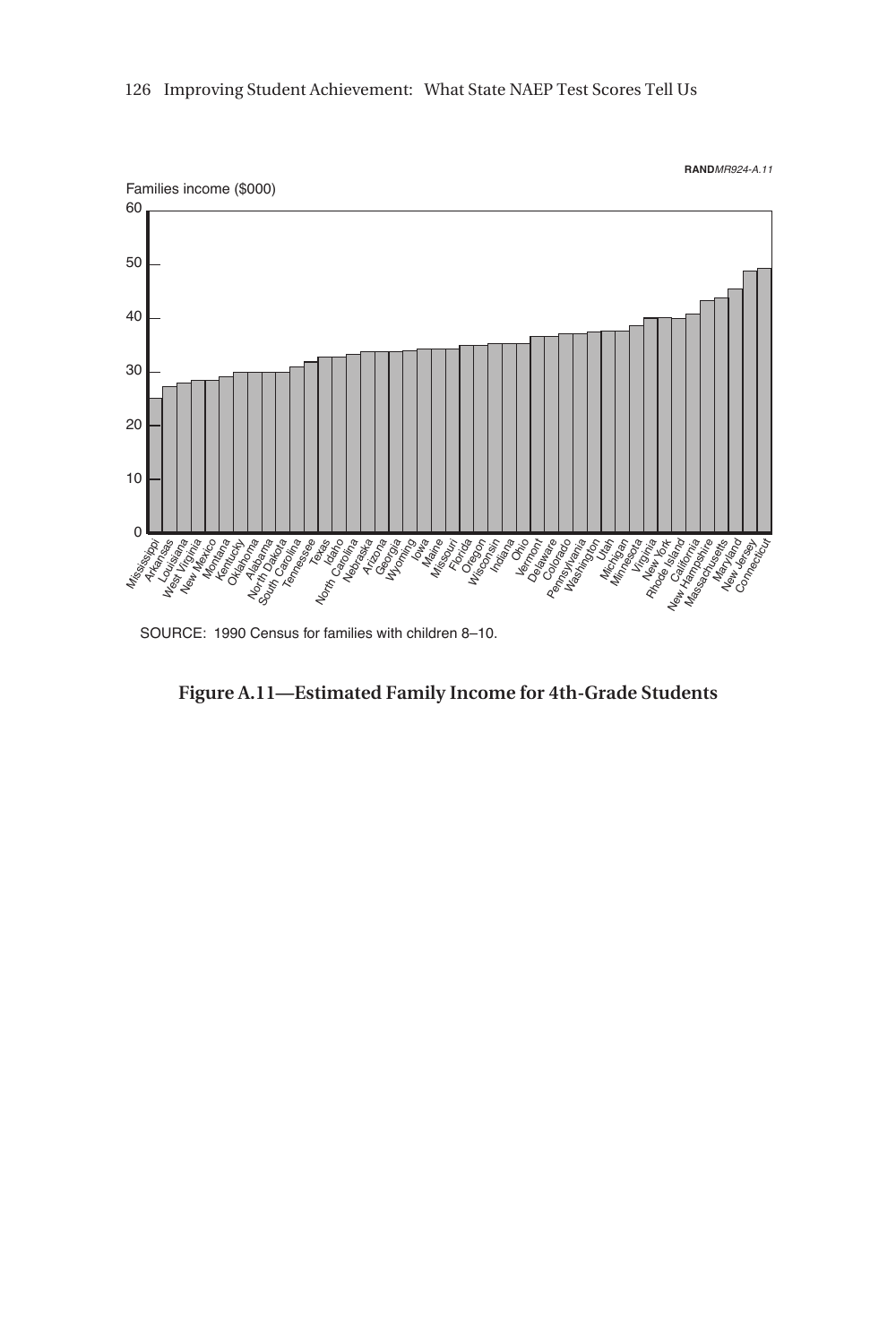

SOURCE: Statistical Abstract of the United States, 1993, Table 102.

**Figure A.12—Estimated Percentage of Births to Teen Mothers in 1990**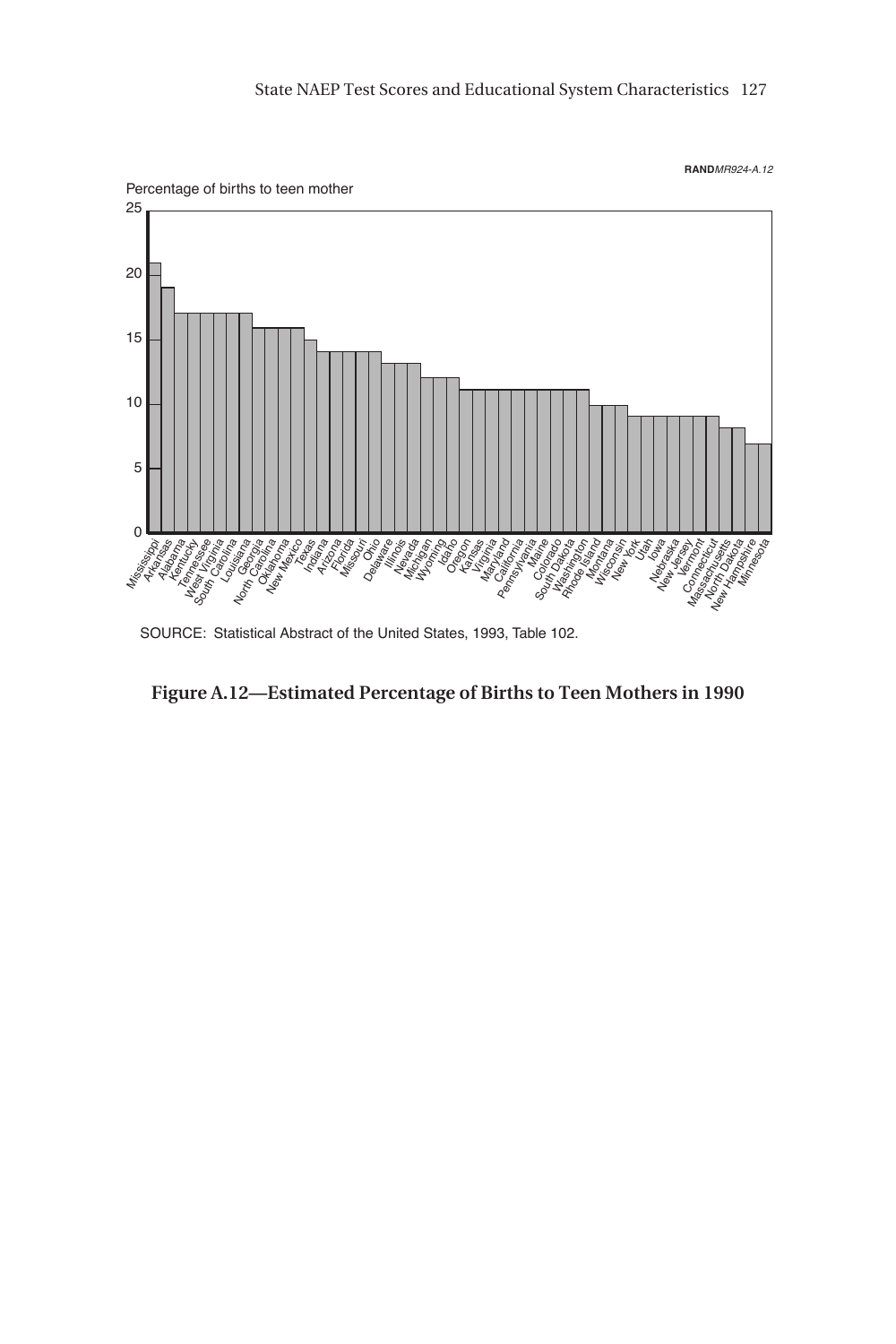

**Figure A.13—Estimated Percentage of Single-Parent Families of 4th-Grade Students**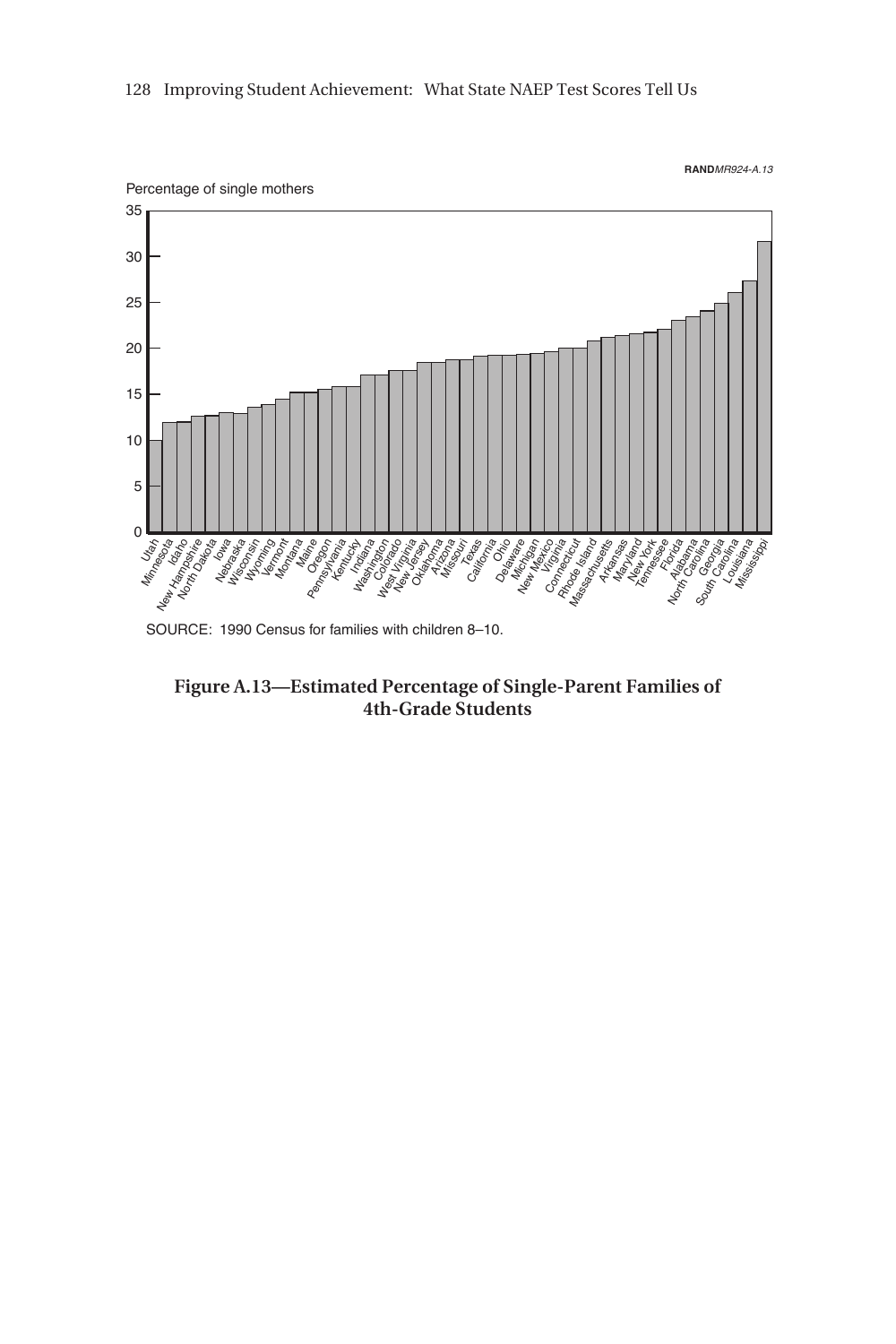

SOURCE: 1990 Census for families with children 8–10.

**Figure A.14—Estimated Percentage of Mothers Working Full or Part Time of 4th-Grade Students**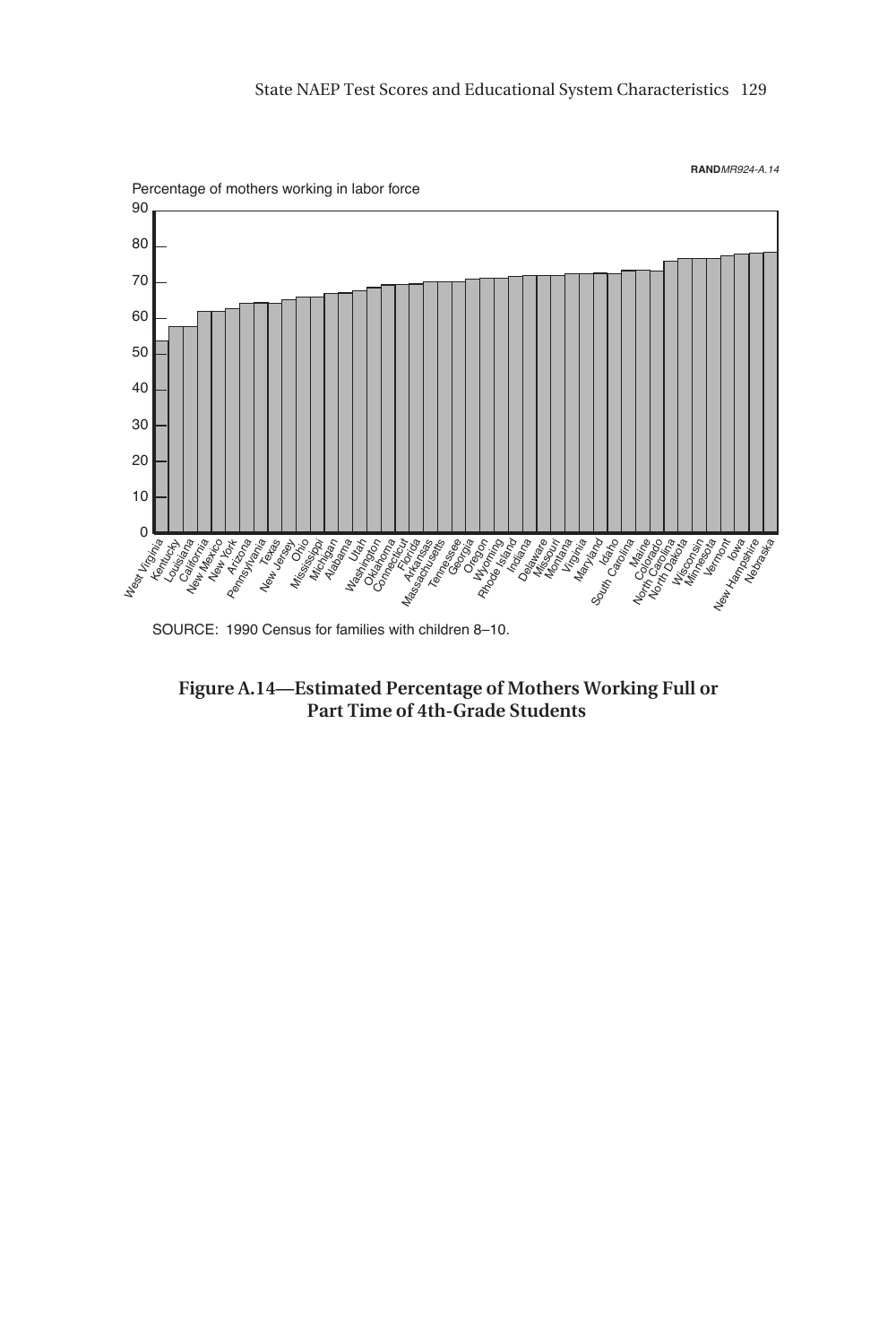

SOURCE: 1992 4th grade NAEP tests.

**Figure A.15—Estimated Percentage of 4th-Grade Students Reporting No Residential Relocation Over Last Two Years**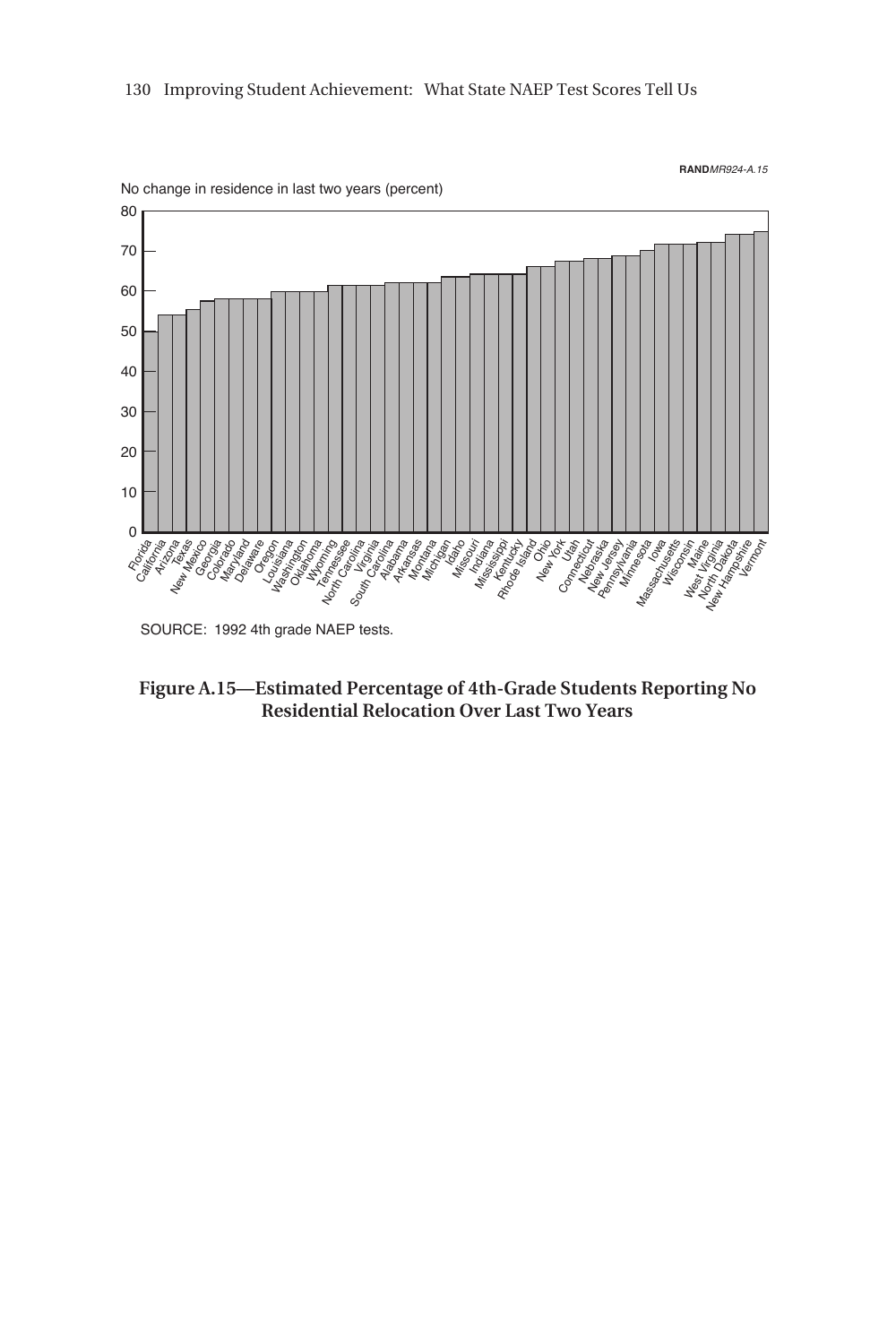## **STATE EDUCATION CHARACTERISTICS**

The states have a remarkable variance in key characteristics of their educational systems and teachers. These differences are partly the result of correlation with family characteristics and partly due to nonfamily factors. The correlation coefficients with family characteristics are shown in Table A.3. The correlation between specific educational characteristics and specific family characteristics is generally around 0.5 or less. The schooling variables most correlated are teacher salary and per-pupil expenditure. The highest correlation (0.63) is between teacher salary and family income. The correlation of pupil-teacher ratio and family characteristics is below 0.3, with even less correlation between family and public prekindergarten.

Figures A.16 through A.22 show seven measures of the educational policies and teacher characteristics among states that might be hypothesized to lead to score differences: pupil-teacher ratio, perpupil spending, average teacher salary, percentage of teachers with no degree beyond the bachelor's, percentage of teachers with more than 20 years of experience, proportion of children in public prekindergarten, and percentage of teachers responding in the lowest (least adequate) category of the adequacy of their resources for teaching. These variables have generally been constructed using data from the *Digest of Educational Statistics* (NCES, 1996, 1990, 1986), but several refinements, such as COL adjustments, have been made. The teacher resource variables are taken from the NAEP teacher surveys administered with the test. See Appendix F for detailed definitions of these variables.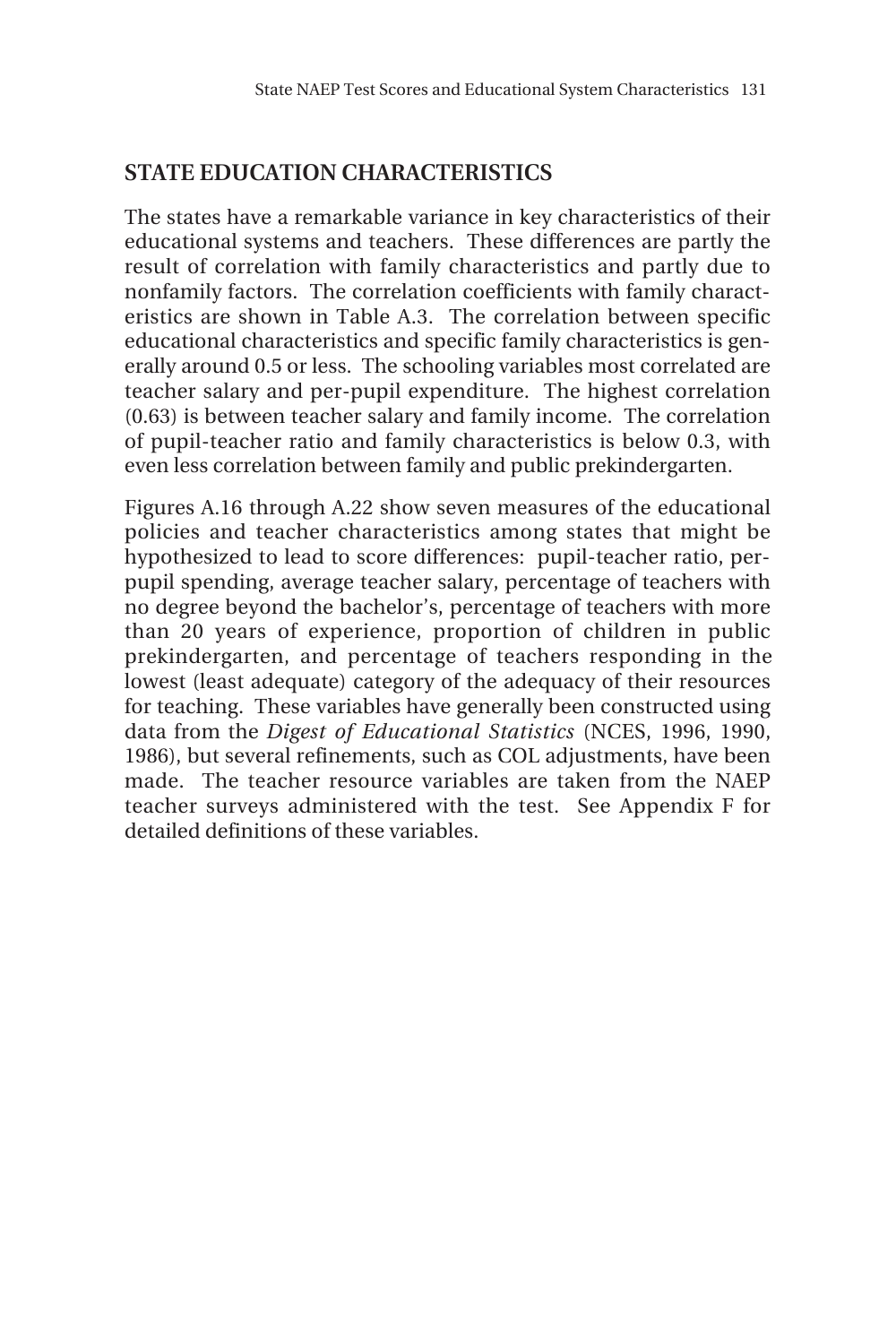#### **Table A.3**

### **Correlation Coefficients Among Family and Educational Policy Variables**

|                       | <b>SES</b> | <b>SES-FE</b> | Family<br>Income | Parents'<br>Education<br>(College) | Single<br>Parent | Black<br>$(\% )$ | Hisp<br>$(\%)$ |
|-----------------------|------------|---------------|------------------|------------------------------------|------------------|------------------|----------------|
| Per-pupil             |            |               |                  |                                    |                  |                  |                |
| expenditure           | 0.48       | 0.44          | 0.51             | 0.50                               | $-0.24$          | $-0.26$          | $-0.11$        |
| Pupil-teacher         |            |               |                  |                                    |                  |                  |                |
| ratio                 | $-0.27$    | $-0.25$       | $-0.15$          | $-0.20$                            | 0.16             | 0.08             | 0.29           |
| Teacher salary        | 0.44       | 0.40          | 0.63             | 0.54                               | $-0.17$          | $-0.28$          | 0.04           |
| Teacher degree        |            |               |                  |                                    |                  |                  |                |
| (BA)                  | 0.17       | 0.20          | $-0.26$          | 0.08                               | $-0.36$          | $-0.19$          | 0.04           |
| Prekindergarten       | 0.02       | 0.01          | 0.22             | 0.10                               | $-0.09$          | 0.01             | 0.14           |
| Teacher               |            |               |                  |                                    |                  |                  |                |
| experience            |            |               |                  |                                    |                  |                  |                |
| 4–9 years             | $-0.21$    | $-0.17$       | $-0.39$          | $-0.20$                            | $-0.04$          | $-0.04$          | 0.34           |
| $10-20$ years         | $-0.17$    | $-0.17$       | $-0.16$          | $-0.24$                            | 0.16             | 0.12             | $-0.19$        |
| $20 + \mathrm{years}$ | 0.26       | 0.23          | 0.45             | 0.29                               | $-0.04$          | $-0.03$          | $-0.17$        |

Estimated pupil/teacher ratio (regular students)



**Figure A.16—Estimated Pupil-Teacher Ratio for 4th-Grade NAEP Test States in 1992 Averaged Over Years in School**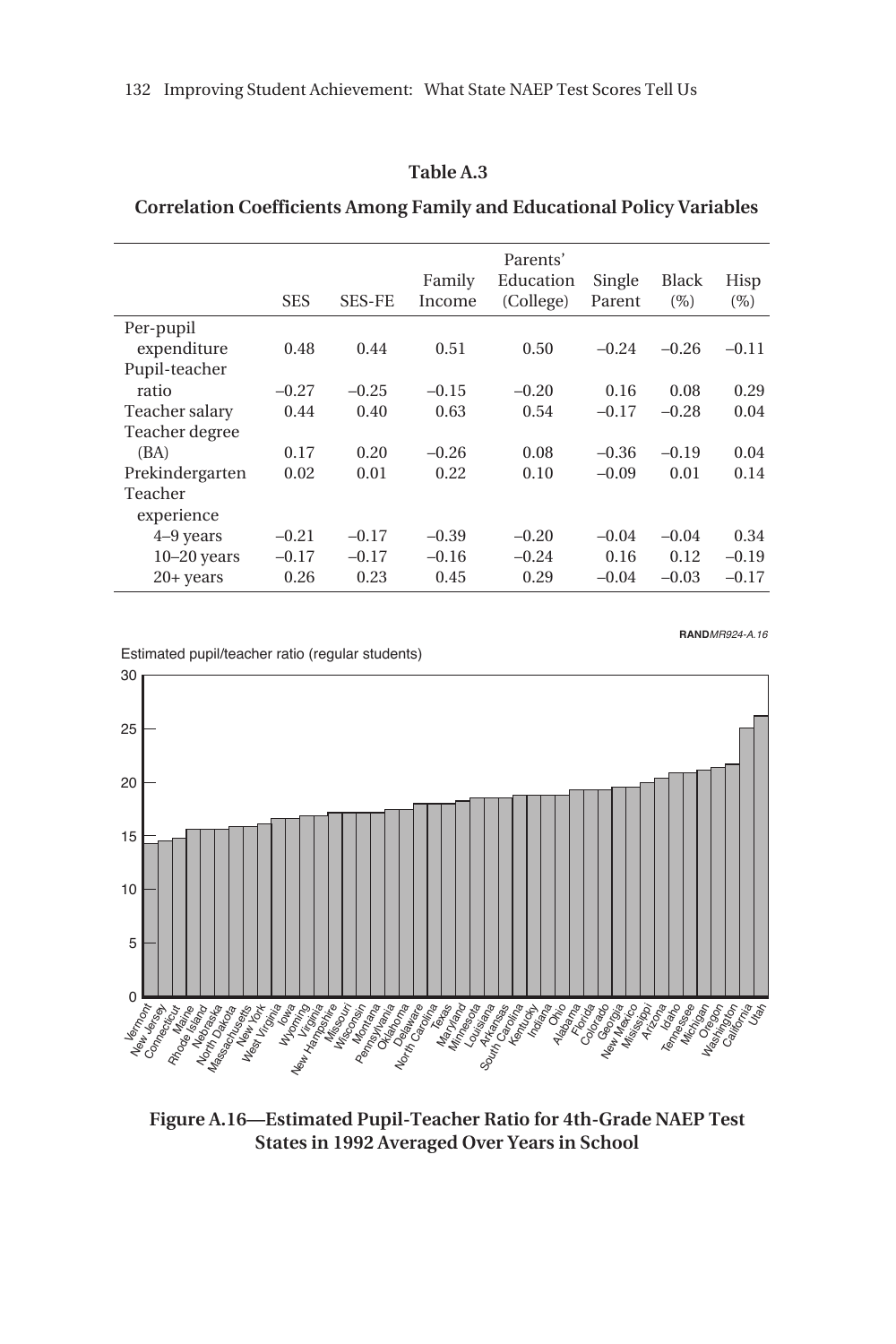



**Figure A.17—Estimated Per-Pupil Expenditures for NAEP 4th-Grade Test States in 1992 Averaged Over Years in School (Adjusted for COL, 1993–1994 Dollars)**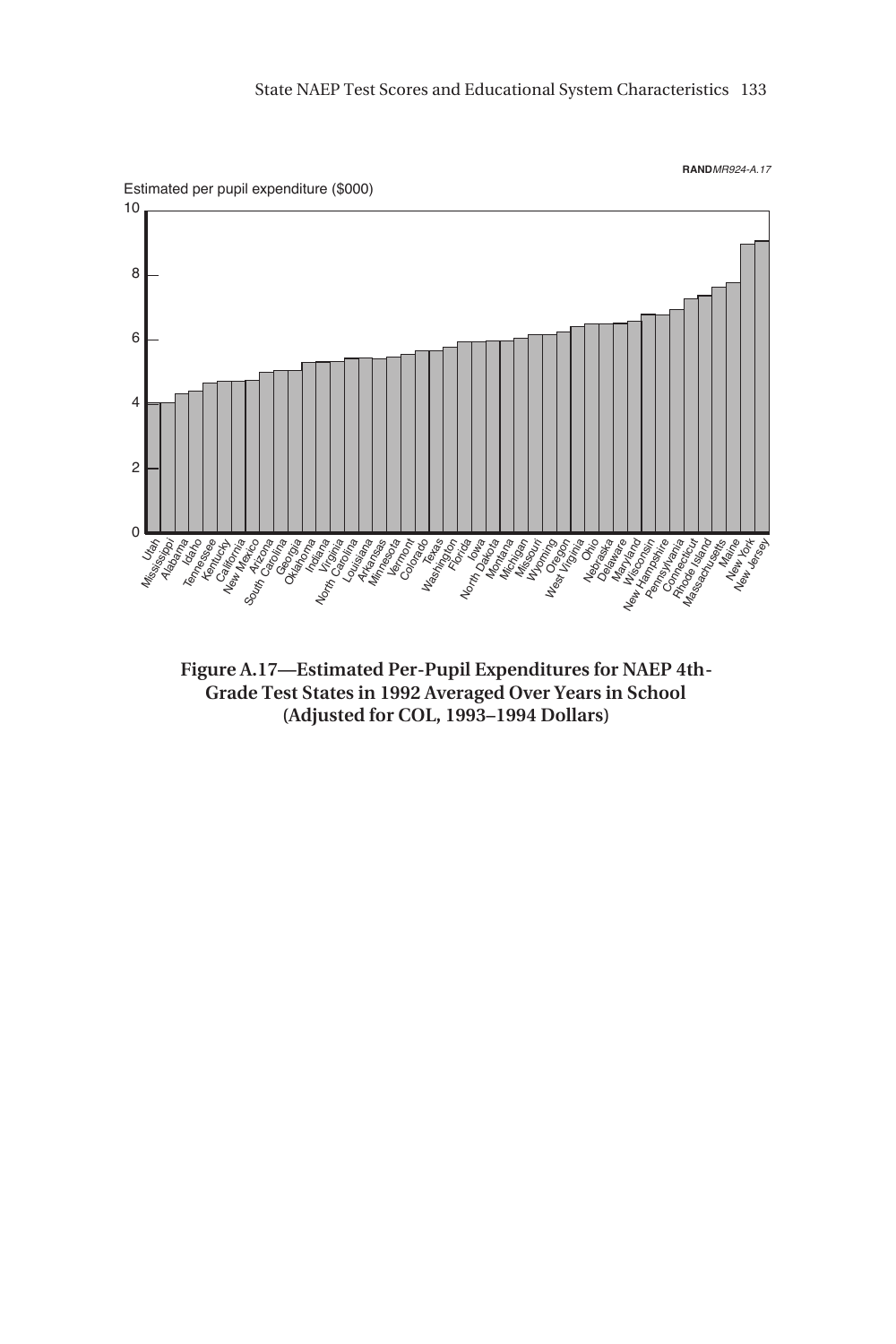

**Figure A.18—Average Teacher Salary (Adjusted for COL Differences)**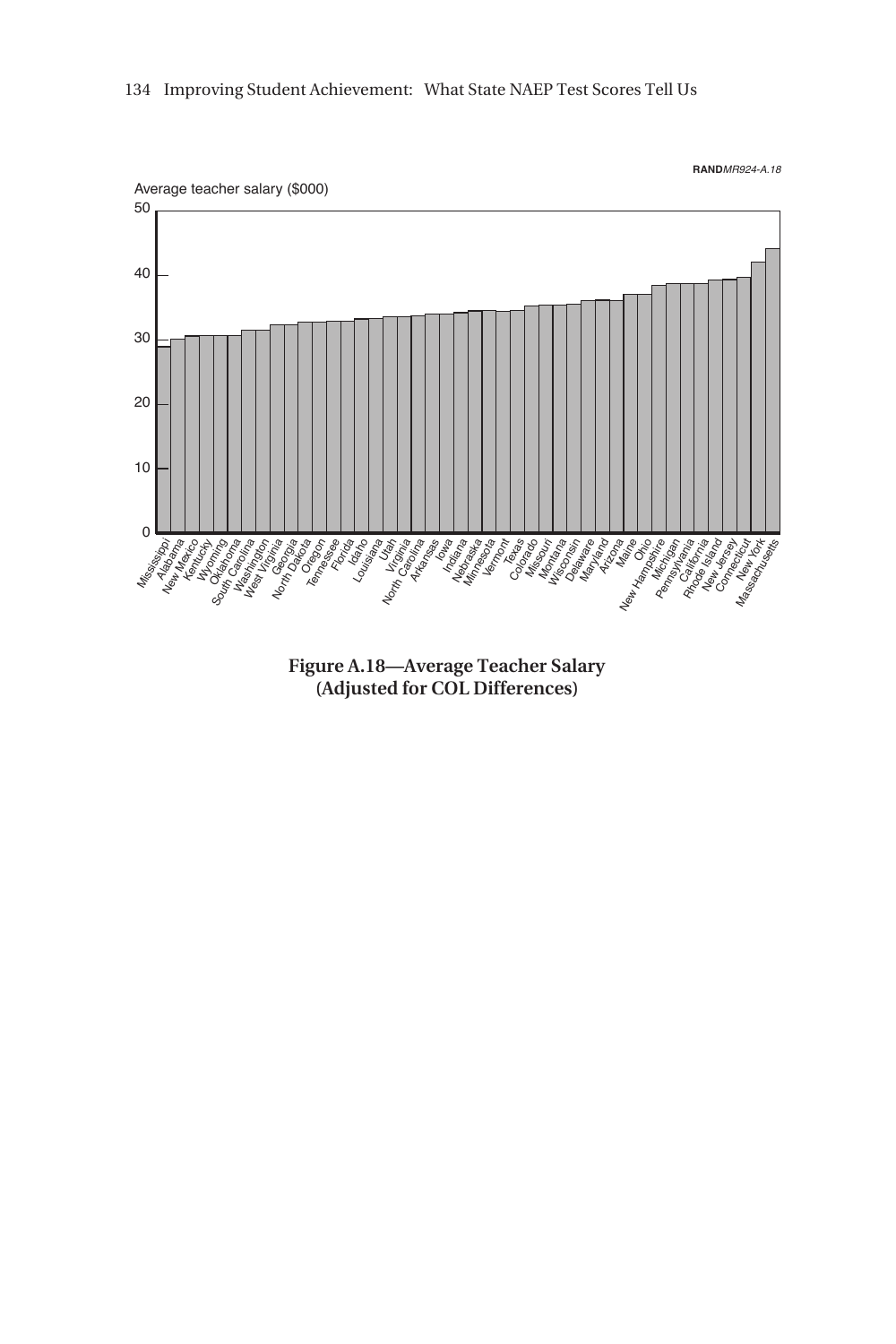

**Figure A.19—Estimated Percentage of Teachers Having No Degree Beyond Bachelor's for 1992 4th-Grade NAEP Test States Averaged Over Years in School**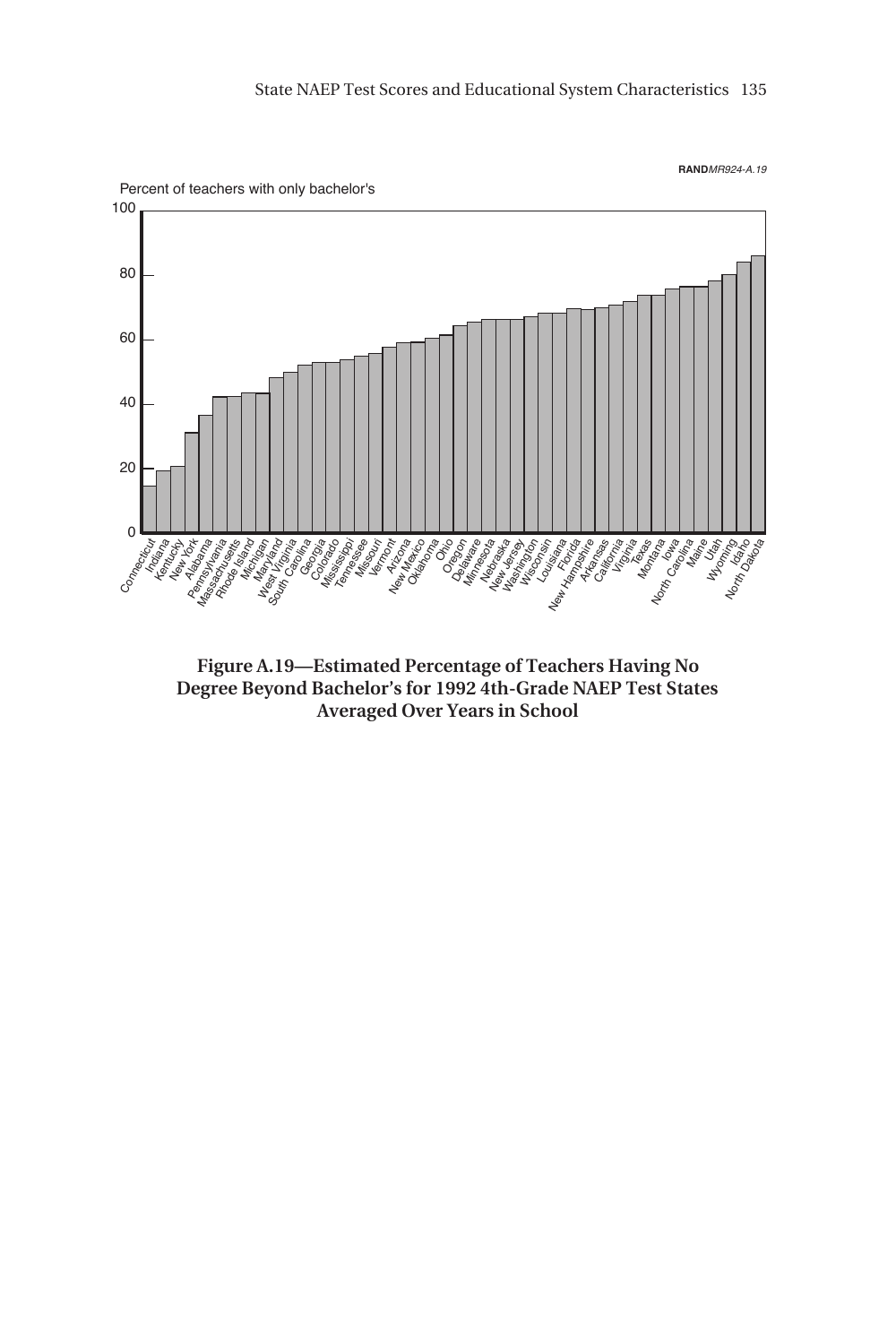

SOURCE: Digest of Educational Statistics.

**Figure A.20—Estimated Percentage of Teachers with Less Than Three Years of Experience for 4th-Grade NAEP Test States in 1992 Averaged Over Years in School**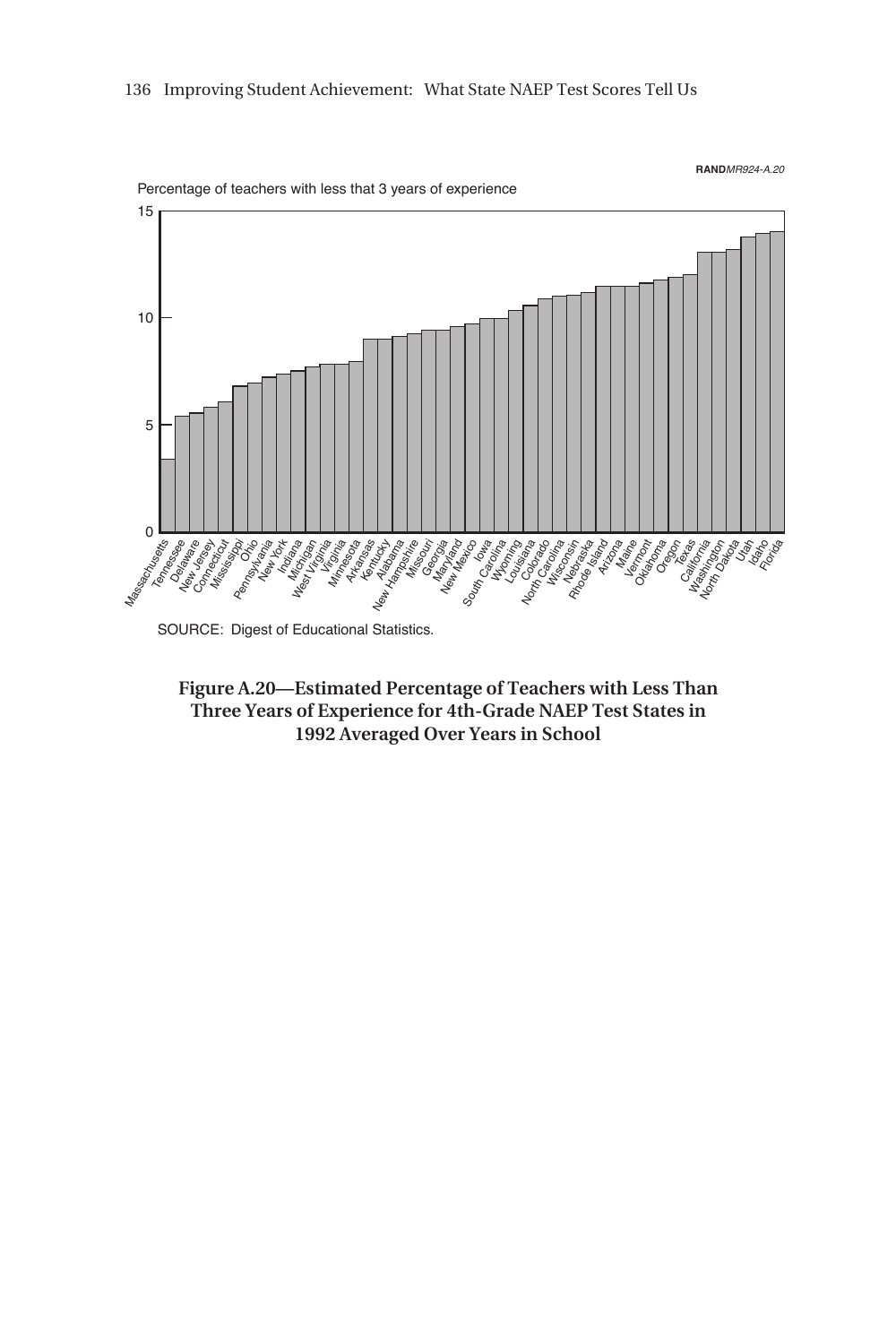

**Figure A.21—Estimated Percentage of Teachers with Over 20 Years of Experience for 4th-Grade NAEP Test States in 1992 Averaged Over Years in School**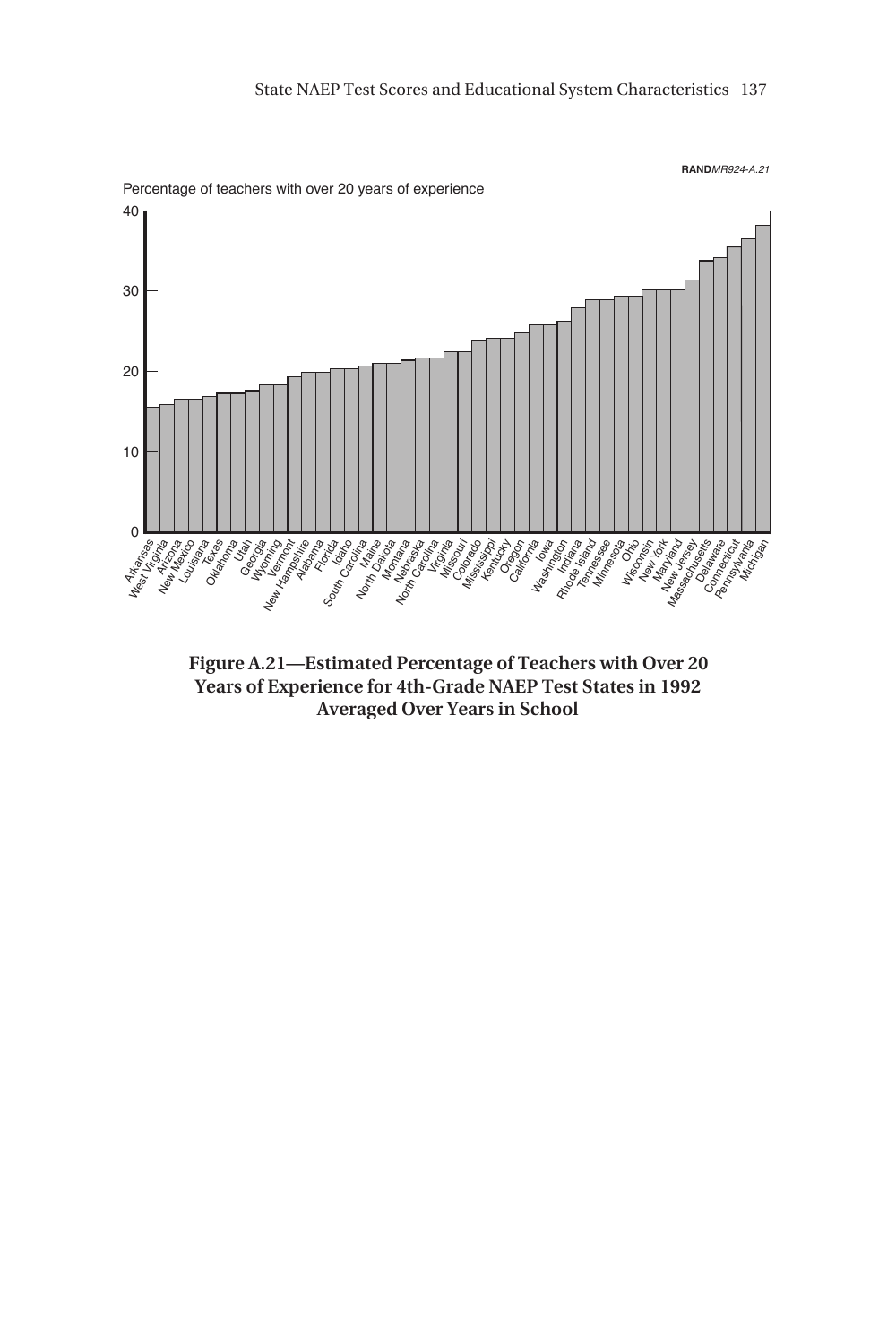

**Figure A.22—Estimated Percentage of 4th-Graders in Test States Who Attended a Public Prekindergarten Program**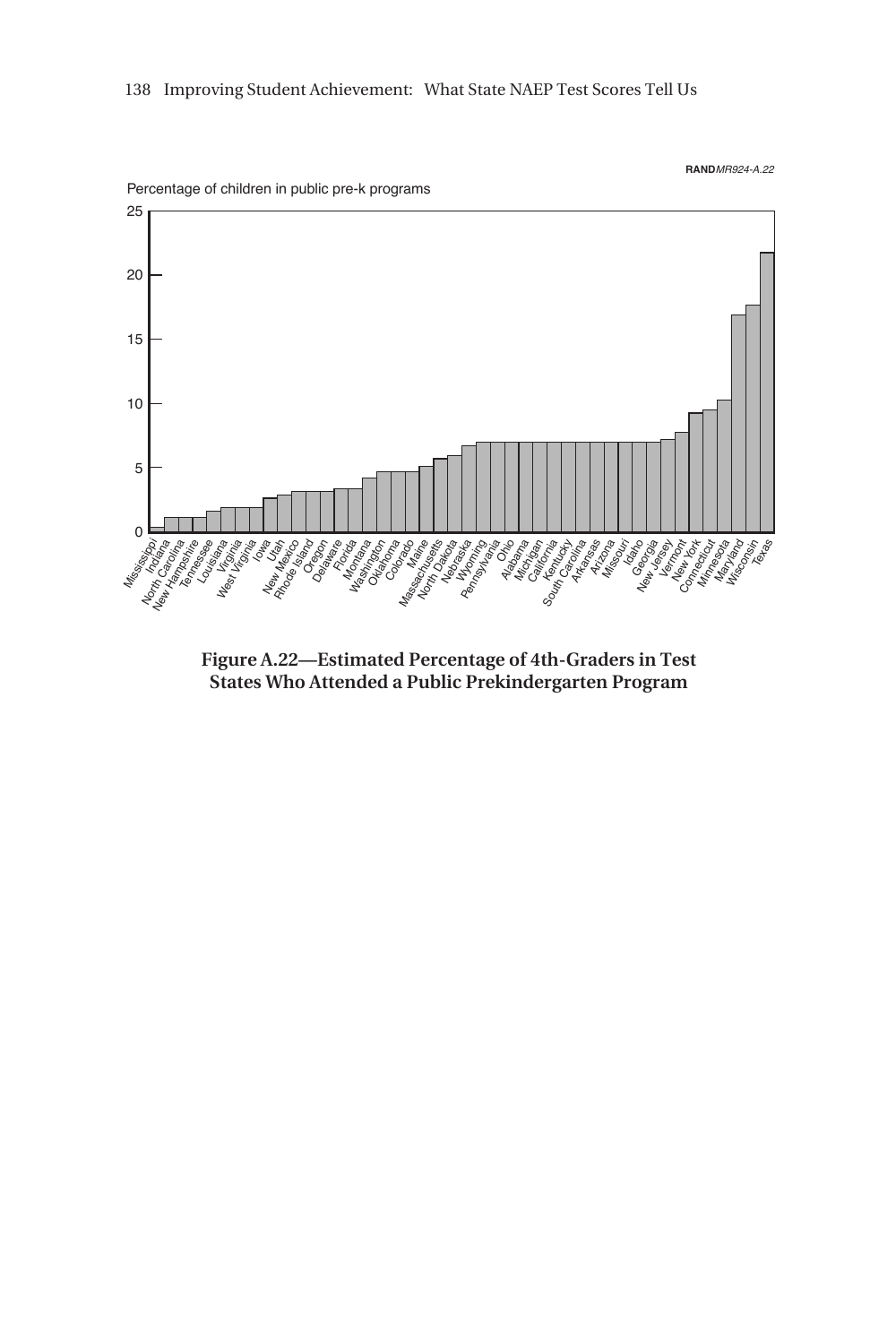

**Figure A.23**

**Figure A.23—Percentage of 4th-Grade Teachers in 1992 Responding in Lowest (Most Inadequate) Category for Adequacy of Resources to Teach**

Percentage of teachers reporting lowest category of resources for teaching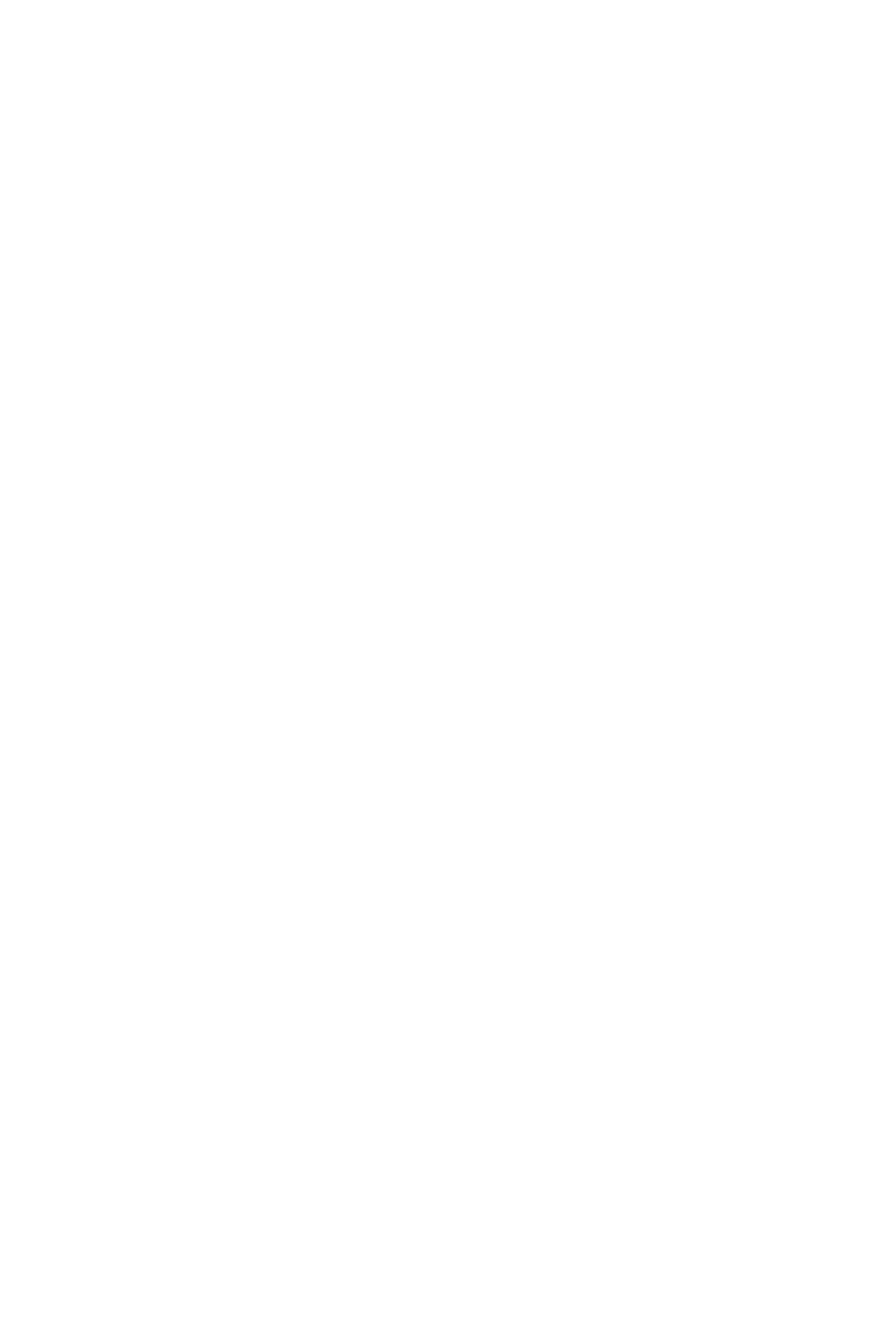## Appendix B **NAEP EXCLUSION AND PARTICIPATION RATES**

The actual sample of students completing NAEP tests varies from the public school population because of the exclusion of certain categories of students and because of nonparticipation. We will review these data to help assess the extent of possible bias due to exclusion and nonparticipation

### **STUDENT EXCLUSIONS**

Exclusion criteria have been established for two categories of students from the tests: LEP and IEP/DS. These students include those who have IEPs or who are receiving special services as a result of section 504 of the Rehabilitation Act. The criteria used in NAEP's assessments state that IEP/DS students could be excluded only if they were mainstreamed in academic subjects less than 50 percent of the time and/or judged to be incapable of participating meaningfully in the assessment. Furthermore, LEP students could be excluded if they were native speakers of a language other than English, had been enrolled in an English speaking school for less than two years, and were judged to be incapable of taking part in the assessment. The criteria for exclusion are applied across states resulting in approximately 2 to 3 percent of public school students excluded for LEP and 5 percent for IEP/DS.

### **IEP/DS Exclusions**

Table B.1 presents the weighted percentages of IEP/DS students excluded from the seven NAEP assessments. The range of variation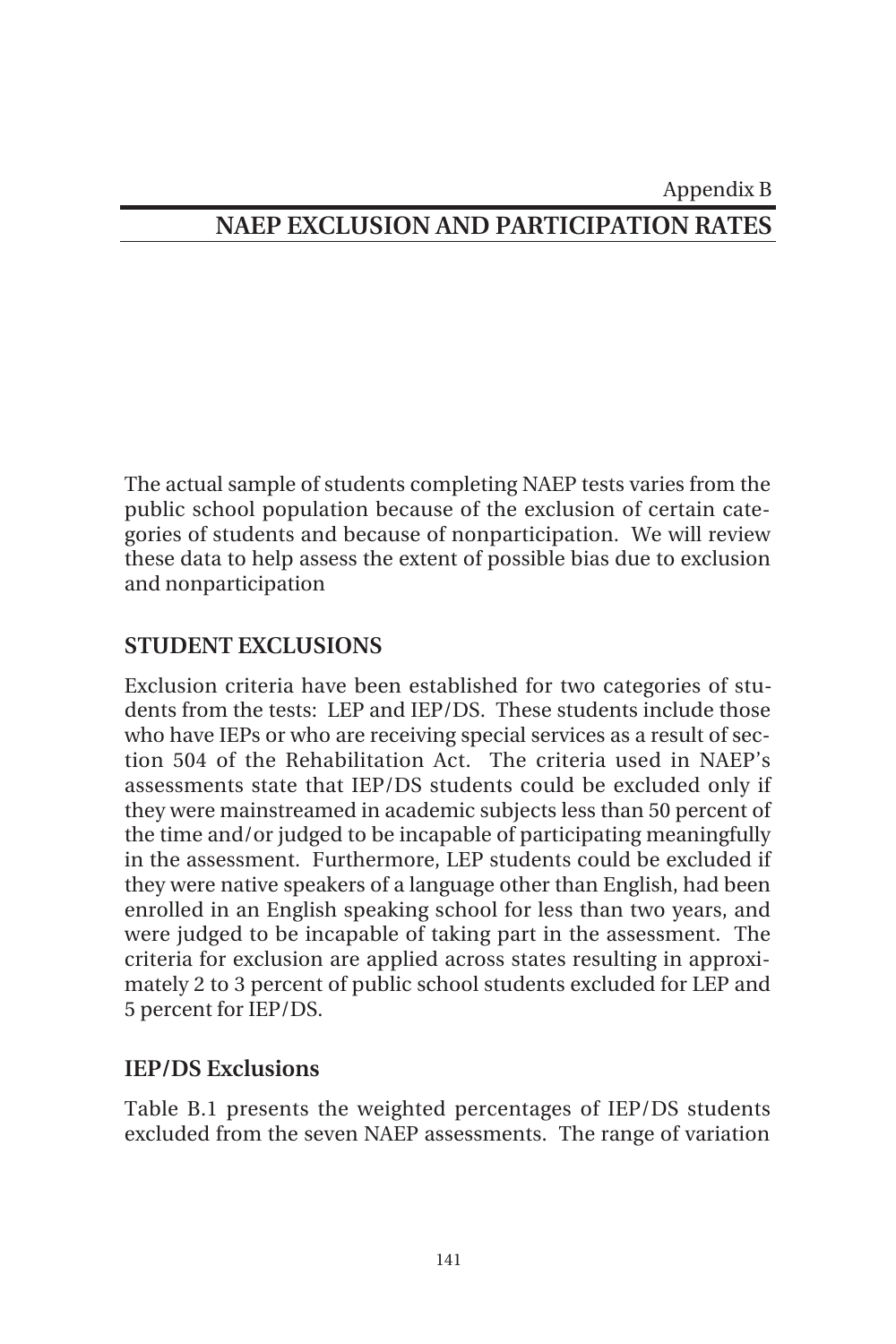### **Table B.1**

|                |                |                | Mathematics    |                | Reading        |                |           |      |
|----------------|----------------|----------------|----------------|----------------|----------------|----------------|-----------|------|
|                | 1990           | 1992           | 1992           | 1996           | 1996           | 1992           | 1994      |      |
|                | 8th            | 4th            | 8th            | 8th            | 4th            | 4th            | 4th       | Avg. |
| Florida        | 5              | 7              | 5              | $\overline{7}$ | $\overline{7}$ | 7              | 9         | 6.71 |
| Oklahoma       | 5              | $\overline{7}$ | 6              | NA             | <b>NA</b>      | 8              | NA        | 6.50 |
| West Virginia  | 6              | 4              | 6              | 8              | 8              | 5              | 7         | 6.29 |
| Arkansas       | 8              | 5              | 6              | $\overline{7}$ | 6              | 5              | 6         | 6.14 |
| Maine          | <b>NA</b>      | 6              | $\overline{4}$ | 4              | 8              | 5              | 9         | 6.00 |
| Ohio           | 6              | 6              | 6              | <b>NA</b>      | NA             | 6              | <b>NA</b> | 6.00 |
| Texas          | 5              | 5              | 5              | 6              | 8              | 5              | 7         | 5.86 |
| Wisconsin      | $\overline{4}$ | 5              | $\overline{4}$ | 7              | 8              | 6              | 7         | 5.86 |
| Massachusetts  | <b>NA</b>      | 6              | 6              | 6              | 7              | 5              | 5         | 5.83 |
| Mississippi    | <b>NA</b>      | 5              | 7              | 7              | 5              | 5              | 6         | 5.83 |
| South Carolina | <b>NA</b>      | 5              | 6              | 5              | 6              | 6              | 7         | 5.83 |
| New Mexico     | 6              | 6              | $\overline{4}$ | 4              | 8              | 6              | 6         | 5.71 |
| Alabama        | 6              | 4              | 5              | 8              | 6              | 5              | 5         | 5.57 |
| Virginia       | 5              | 5              | 5              | 6              | 6              | 6              | 6         | 5.57 |
| Connecticut    | 6              | 4              | 5              | $\overline{7}$ | 6              | $\overline{4}$ | 6         | 5.43 |
| Delaware       | $\overline{4}$ | 5              | $\overline{4}$ | 8              | 5              | 5              | 6         | 5.29 |
| Maryland       | $\overline{4}$ | 3              | $\overline{4}$ | 5              | 7              | 6              | 7         | 5.14 |
| Michigan       | $\overline{4}$ | 5              | 6              | 4              | 6              | 4              | 6         | 5.00 |
| New York       | 5              | 3              | 6              | 6              | 6              | $\overline{4}$ | 5         | 5.00 |
| Oregon         | <b>NA</b>      | <b>NA</b>      | <b>NA</b>      | 4              | 6              | <b>NA</b>      | <b>NA</b> | 5.00 |
| Tennessee      | <b>NA</b>      | $\overline{4}$ | 5              | 4              | 6              | 5              | 6         | 5.00 |
| Vermont        | <b>NA</b>      | <b>NA</b>      | <b>NA</b>      | 4              | 6              | NA             | NA        | 5.00 |
| Colorado       | $\overline{4}$ | 4              | $\overline{4}$ | 4              | $\overline{7}$ | 5              | 6         | 4.86 |
| Georgia        | $\overline{4}$ | 5              | $\overline{4}$ | 5              | 6              | 5              | 5         | 4.86 |
| Louisiana      | $\overline{4}$ | $\overline{4}$ | $\overline{4}$ | 5              | $\overline{7}$ | $\overline{4}$ | 6         | 4.86 |
| Missouri       | <b>NA</b>      | $\overline{4}$ | $\overline{4}$ | $\overline{7}$ | 5              | $\overline{4}$ | 5         | 4.83 |
| Arizona        | $\overline{4}$ | 3              | $\overline{4}$ | 5              | $\overline{7}$ | 5              | 5         | 4.71 |
| New Hampshire  | 5              | 4              | 5              | 4              | NA             | $\overline{4}$ | 6         | 4.67 |
| Washington     | <b>NA</b>      | <b>NA</b>      | <b>NA</b>      | 5              | 5              | <b>NA</b>      | 4         | 4.67 |
| Kentucky       | 5              | 3              | 5              | 5              | 6              | $\overline{4}$ | 4         | 4.57 |
| New Jersey     | 6              | 3              | 6              | 5              | 5              | 3              | 4         | 4.57 |
| Utah           | NA             | 4              | $\overline{4}$ | 5              | 5              | $\overline{4}$ | 5         | 4.50 |
| Indiana        | 5              | 3              | $\overline{4}$ | 5              | 5              | $\overline{4}$ | 5         | 4.43 |

### **Weighted Percentages of IEP Students Excluded by State**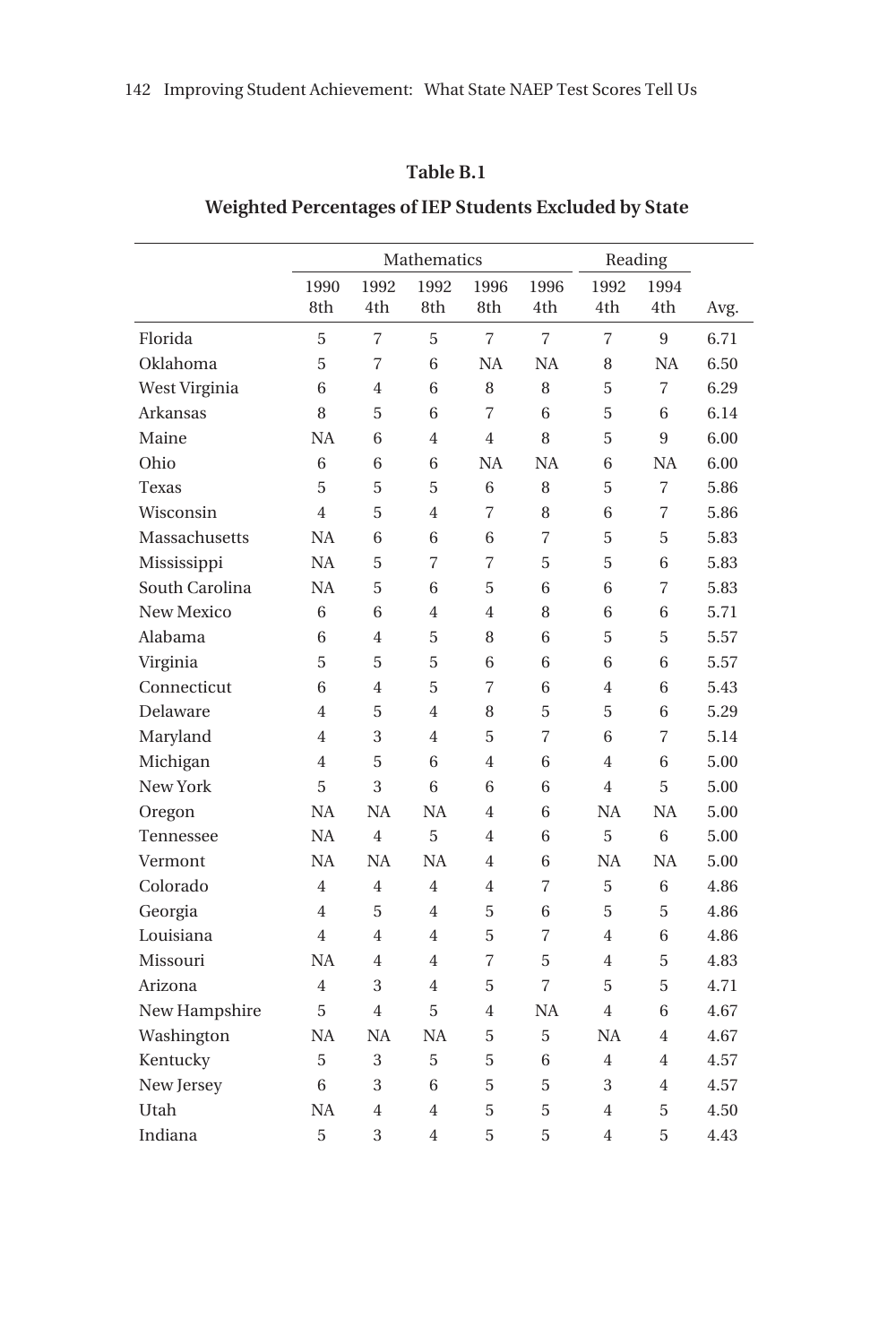|                |                |                | Mathematics    | Reading        |                |                |                |      |
|----------------|----------------|----------------|----------------|----------------|----------------|----------------|----------------|------|
|                | 1990<br>8th    | 1992<br>4th    | 1992<br>8th    | 1996<br>8th    | 1996<br>4th    | 1992<br>4th    | 1994<br>4th    | Avg. |
| Rhode Island   | 5              | $\overline{4}$ | $\overline{4}$ | 5              | 5              | $\overline{4}$ | $\overline{4}$ | 4.43 |
| California     | 4              | 3              | $\overline{4}$ | 4              | 6              | $\overline{4}$ | 5              | 4.29 |
| North Carolina | 3              | 3              | 3              | $\overline{4}$ | 7              | $\overline{4}$ | 5              | 4.14 |
| Nebraska       | 3              | $\overline{4}$ | $\overline{4}$ | $\overline{4}$ | 5              | $\overline{4}$ | $\overline{4}$ | 4.00 |
| Pennsylvania   | 5              | 3              | $\overline{4}$ | <b>NA</b>      | $\overline{4}$ | 3              | 5              | 4.00 |
| Iowa           | $\overline{4}$ | 3              | $\overline{4}$ | $\overline{4}$ | $\overline{4}$ | $\overline{4}$ | $\overline{4}$ | 3.86 |
| Montana        | <b>NA</b>      | <b>NA</b>      | <b>NA</b>      | 3              | 5              | <b>NA</b>      | 3              | 3.67 |
| Minnesota      | 3              | 3              | 3              | 3              | $\overline{4}$ | $\overline{4}$ | $\overline{4}$ | 3.43 |
| Wyoming        | 4              | 3              | 4              | 1              | $\overline{4}$ | $\overline{4}$ | 4              | 3.43 |
| Idaho          | $\overline{2}$ | 3              | 3              | <b>NA</b>      | <b>NA</b>      | 3              | $\overline{4}$ | 3.00 |
| North Dakota   | 3              | $\mathfrak{D}$ | $\overline{2}$ | $\overline{4}$ | 3              | $\overline{2}$ | $\overline{2}$ | 2.57 |
| Average        | 4.61           | 4.20           | 4.60           | 5.15           | 5.9            | 4.65           | 5.38           | 4.96 |

**Table B.1—Continued**

across states is fairly small—approximately ±2 percentage points around the average. There is a high correlation across tests, indicating a fairly consistent identification of IEP/DS students over time in the states. There is a slight trend upward, with the 1994 and 1996 tests having exclusion rates about 0.75 to 1.5 percentage points higher than the 1990-1992 tests.

The pattern of IEP/DS exclusions across states cannot be easily characterized. The incidence of learning and emotional disabilities tends to be spread throughout all types of family and demographic groups. Mild mental retardation appears to be more prevalent for blacks, but other learning and emotional disabilities are not (Reschly, 1996). In addition, the identification and screening of children for learning and emotional disabilities is done with different intensities in different states (Reschly, 1996). Decisions to classify children have fiscal implications and implications for providing a special learning environment, so the decisions of parents and school systems to pursue such classifications can vary by state. Some higher-educated, higher-income parents may be more aggressive in pursuing certain classifications, and certain states with higher levels of spending may be more likely to classify children as IEP/DS.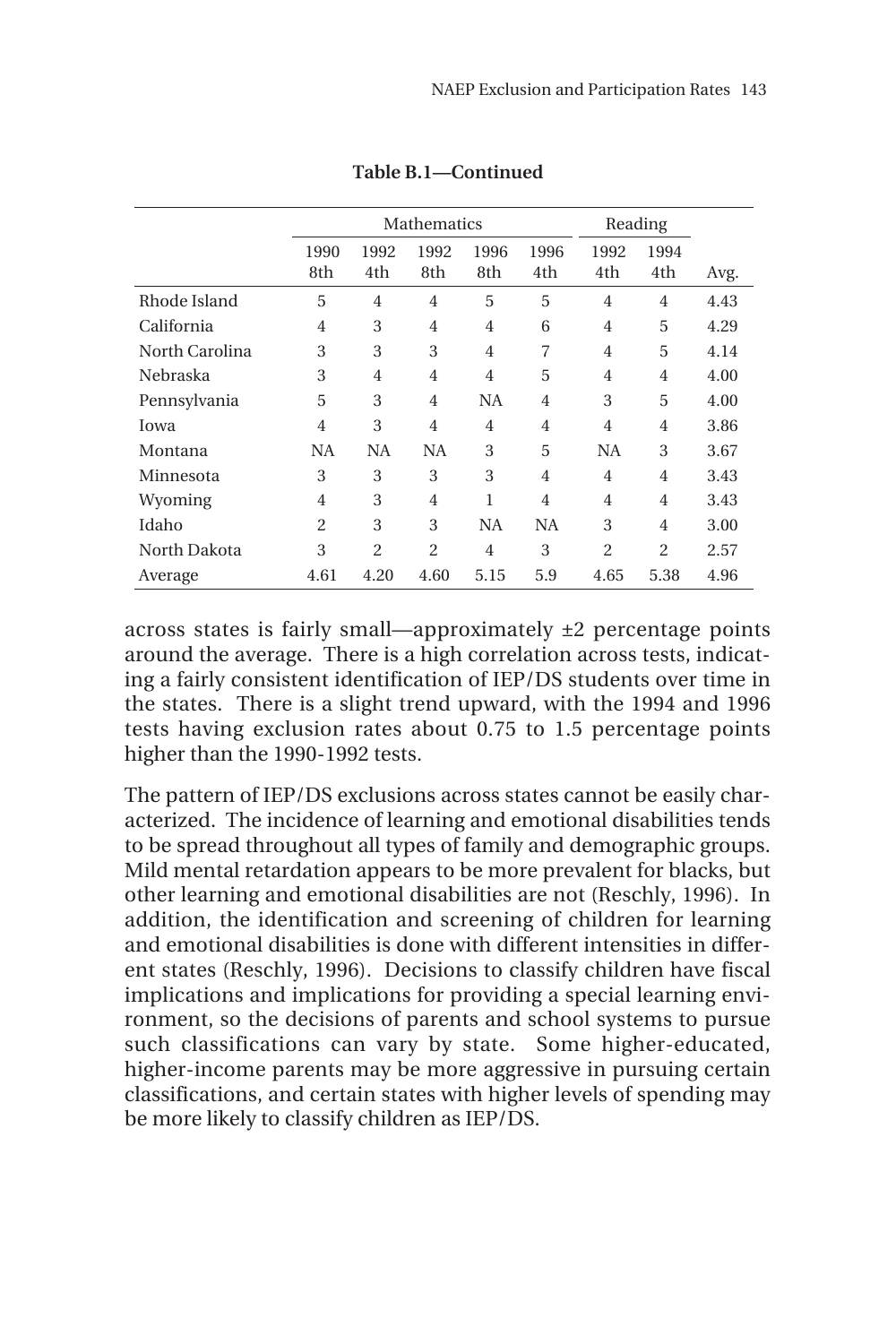It cannot be determined whether the differences among states reflect a uniform application of criteria that have detected actual differences in the incidence of IEP/DS or whether part of the state variation reflects different criteria or different intensities of screening applied in states. A regression of exclusion rate on SES-FE shows higher exclusion with lower SES with a  $t = 3.3$  for SES-FE, but only 20 percent of the variance is explained. The maximum residuals for a state in this regression show ±1.5 percent in unexplained exclusion rate. Also, a regression of our value-added measure against the exclusion rate shows that the exclusion rate is highly insignificant  $(t = 1.08)$  and the wrong sign (higher exclusion leads to lower value added). It is possible that different criteria and screening intensity could change exclusion rates among states by 1 or 2 percentage points. At the extreme, two states may differ by 3 percentage points because of different criteria and exclusion rates, but this would occur for very few states. These differences would introduce some bias in the average state scores. The amount of bias would depend on the proportion of children in a state "misclassified" and on the average scores of the children. While the average scores of such children would be expected to be low, the percentage misclassified also appears to be fairly low.

Assuming scores for these misclassified students of two standard deviations below the mean would indicate a potential maximum state average score bias of 0.06 standard deviation between two states with the most differences in classification and screening. For most states, the amount of potential bias would be expected to be significantly less. The estimates of policy coefficients are insensitive to these small biases. The value-added estimates are more sensitive, but the range of value-added estimates is around 0.35 standard deviation. So, the maximum potential bias would move states several positions in the value-added rankings but would never result in dramatic shifts of state value added.

However, our methodology accounts for at least part of the effects of differences in exclusion rates. We account for the part of exclusion rate differences that would affect the percentage of each race and/or ethnic group taking the test. We do this by developing our family variables based on the percentage of children actually taking each test by race by state. However, the methodology does not account for within-race differences from different exclusion rates.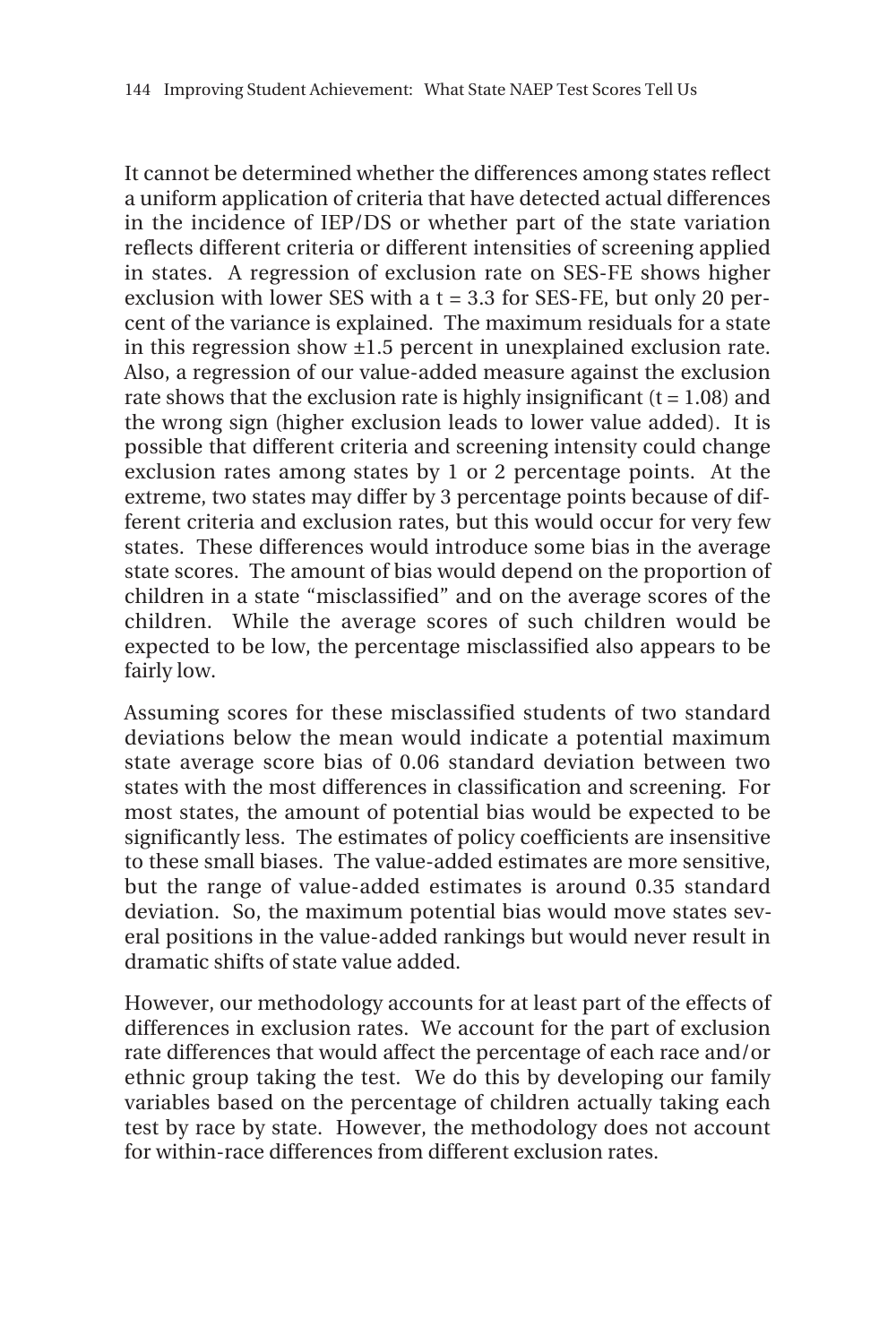The story is similar for our trend estimates. IEP exclusion has increased between 1990 and 1996 for math scores at an approximate rate of 0.3 percentage point per year. Assuming that students 2 standard deviations below the mean are the marginal exclusions, this would introduce an upward trend in scores of 0.006 standard deviation per year. Our average trend in overall math scores is 0.032 per year, so, under these conservative assumptions, the exclusion rates could potentially account for only a small part of the trend. But our methodology accounts for part of the changes in exclusion rates that affect racial and/or ethnic proportions taking each test. So, actual bias would be less.

### **LEP Exclusions**

Table B.2 presents the weighted percentages of LEP students excluded from the NAEP assessments. Most states exclude less than 2 percent of students because of LEP, but states with a high proportion of Hispanics, such as California, Texas, Arizona, New Mexico, and New York, have excluded a much larger percentage of LEP students. California excludes the largest percentage by a wide margin. If all exclusions were Hispanics, approximately one in five Hispanic students in California would be excluded from the tests, while in Texas, Arizona, and New Mexico, only approximately one in ten Hispanics would be excluded. However, the higher California exclusion probably represents a combination of exclusions due to immigrants from Asia and a higher incidence of recent Hispanic immigrants.

The correlation between average LEP exclusion and the percentage of Hispanic students in a state is 0.66. Most of the state differences appear traceable to the Hispanic population, but this relationship leaves little room for any significant bias from this exclusion for almost all states. But the Texas-California difference bears further scrutiny. For instance, even if we assume that the entire California-Texas difference represents misclassifications due to different criteria, it would separate the two average state scores by 0.10 standard deviation, assuming students would score two standard deviations below mean scores. The direction of the bias would be upward for California average scores. Scores in California would be lifted to the extent that differences exist in classification criteria in Texas and California. That is, if the two states had similar classification criteria,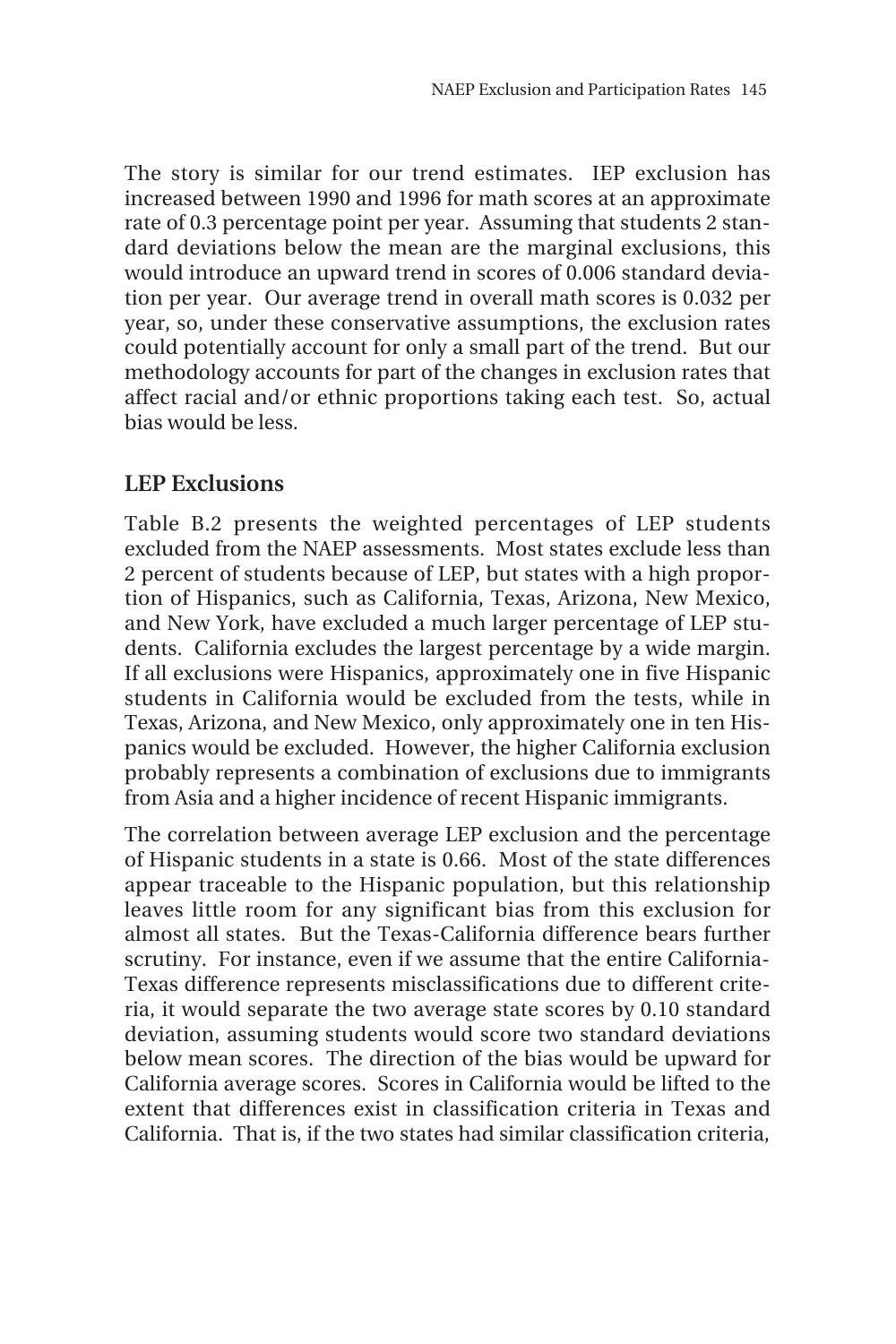### **Table B.2**

|                |                |                | <b>NAEP</b> Mathematics | <b>NAEP</b><br>Reading |                  |                |                  |      |
|----------------|----------------|----------------|-------------------------|------------------------|------------------|----------------|------------------|------|
|                | 1990<br>8th    | 1992<br>4th    | 1992<br>8th             | 1996<br>8th            | 1996<br>4th      | 1992<br>4th    | 1994<br>4th      | Avg. |
| California     | 5              | 10             | 5                       | 6                      | 13               | 11             | 9                | 8.43 |
| Texas          | $\overline{2}$ | $\overline{4}$ | $\overline{2}$          | 3                      | 5                | 3              | 5                | 3.43 |
| Arizona        | $\overline{2}$ | $\overline{2}$ | $\overline{2}$          | $\overline{4}$         | $\overline{7}$   | 3              | 3                | 3.29 |
| New York       | $\overline{c}$ | $\overline{c}$ | 3                       | $\overline{c}$         | $\overline{4}$   | $\overline{c}$ | 3                | 2.57 |
| New Mexico     | 1              | $\mathbf{1}$   | $\mathbf{1}$            | 4                      | 5                | $\overline{2}$ | $\overline{c}$   | 2.29 |
| Rhode Island   | $\overline{2}$ | 3              | $\overline{2}$          | $\overline{c}$         | $\overline{c}$   | $\overline{4}$ | $\mathbf{1}$     | 2.29 |
| Connecticut    | 1              | 3              | $\mathbf{1}$            | $\overline{2}$         | $\overline{c}$   | 3              | 3                | 2.14 |
| Florida        | $\overline{2}$ | $\overline{c}$ | $\overline{2}$          | $\overline{c}$         | 3                | $\overline{c}$ | $\overline{c}$   | 2.14 |
| Massachusetts  |                | $\overline{2}$ | $\overline{2}$          | $\mathbf{1}$           | $\overline{2}$   | $\overline{2}$ | 3                | 2.00 |
| Oregon         | <b>NA</b>      | <b>NA</b>      | <b>NA</b>               | $\mathbf{1}$           | 3                | <b>NA</b>      | NA               | 2.00 |
| New Jersey     | $\overline{c}$ | $\overline{2}$ | $\mathbf{1}$            | $\overline{c}$         | $\mathbf{1}$     | $\overline{c}$ | $\overline{c}$   | 1.71 |
| Colorado       | $\mathbf{1}$   | 1              | $\mathbf{1}$            | 1                      | $\overline{2}$   | 2              | $\overline{2}$   | 1.43 |
| Maryland       | $\mathbf{1}$   | $\mathbf{1}$   | $\mathbf{1}$            | 1                      | $\mathbf{1}$     | $\mathbf{1}$   | $\mathbf{1}$     | 1.00 |
| Utah           |                | $\mathbf{1}$   | $\overline{0}$          | $\overline{c}$         | $\mathbf{1}$     | $\mathbf{1}$   | $\mathbf{1}$     | 1.00 |
| Virginia       | 1              | 1              | 1                       | 1                      | $\mathbf{1}$     | $\mathbf{1}$   | $\mathbf{1}$     | 1.00 |
| Washington     | NA             | <b>NA</b>      | <b>NA</b>               | $\mathbf{1}$           | $\mathbf{1}$     | <b>NA</b>      | $\mathbf{1}$     | 1.00 |
| Delaware       | $\mathbf 1$    | $\mathbf{1}$   | $\overline{0}$          | $\overline{0}$         | $\overline{c}$   | $\overline{0}$ | $\mathbf{1}$     | 0.71 |
| Georgia        | $\theta$       | $\mathbf{1}$   | $\mathbf{0}$            | 1                      | $\mathbf{1}$     | $\mathbf{1}$   | $\mathbf{1}$     | 0.71 |
| Wisconsin      | $\overline{0}$ | $\mathbf{1}$   | $\overline{0}$          | $\mathbf{1}$           | $\mathbf{1}$     | $\mathbf{1}$   | $\mathbf{1}$     | 0.71 |
| Pennsylvania   | $\mathbf{0}$   | $\mathbf{1}$   | $\mathbf{0}$            | NA                     | $\mathbf{1}$     | $\mathbf{1}$   | $\mathbf{1}$     | 0.67 |
| Idaho          | $\Omega$       | 1              | $\overline{0}$          | NA                     | <b>NA</b>        | $\mathbf{1}$   | $\mathbf{1}$     | 0.60 |
| Nebraska       | $\mathbf{0}$   | $\theta$       | $\mathbf{0}$            | $\mathbf{1}$           | $\mathbf{1}$     | $\mathbf{1}$   | $\mathbf{1}$     | 0.57 |
| North Carolina | $\mathbf{0}$   | $\mathbf{0}$   | $\mathbf{0}$            | $\mathbf{1}$           | $\mathbf{1}$     | $\mathbf{1}$   | 1                | 0.57 |
| Michigan       | $\theta$       | 1              | $\theta$                | $\theta$               | $\mathbf{1}$     | $\mathbf{1}$   | $\theta$         | 0.43 |
| Minnesota      | $\theta$       | $\theta$       | $\overline{0}$          | $\overline{0}$         | $\mathbf{1}$     | $\mathbf{1}$   | $\mathbf{1}$     | 0.43 |
| Ohio           | $\overline{0}$ | $\overline{0}$ | $\overline{0}$          | NA                     | <b>NA</b>        | $\mathbf{1}$   | NA               | 0.25 |
| Oklahoma       | $\overline{0}$ | $\overline{0}$ | $\mathbf{0}$            | NA                     | NA               | $\mathbf{1}$   | NA               | 0.25 |
| Maine          | <b>NA</b>      | $\overline{0}$ | $\mathbf{0}$            | $\overline{0}$         | $\overline{0}$   | $\overline{0}$ | $\mathbf{1}$     | 0.17 |
| Missouri       | <b>NA</b>      | $\mathbf{0}$   | $\boldsymbol{0}$        | $\mathbf{1}$           | $\boldsymbol{0}$ | $\overline{0}$ | $\boldsymbol{0}$ | 0.17 |
| Tennessee      | <b>NA</b>      | $\mathbf{0}$   | $\boldsymbol{0}$        | $\overline{0}$         | $\mathbf{1}$     | $\overline{0}$ | $\boldsymbol{0}$ | 0.17 |
| Arkansas       | $\overline{0}$ | $\mathbf{0}$   | $\mathbf{0}$            | $\mathbf{1}$           | $\overline{0}$   | $\overline{0}$ | $\overline{0}$   | 0.14 |
| Iowa           | $\overline{0}$ | $\mathbf{0}$   | $\boldsymbol{0}$        | $\overline{0}$         | $\mathbf{1}$     | $\mathbf{0}$   | $\overline{0}$   | 0.14 |
| Alabama        | $\mathbf{0}$   | $\mathbf{0}$   | $\mathbf{0}$            | $\overline{0}$         | $\mathbf{0}$     | $\overline{0}$ | $\overline{0}$   | 0.00 |

### **Weighted Percentages of LEP Students Excluded by State**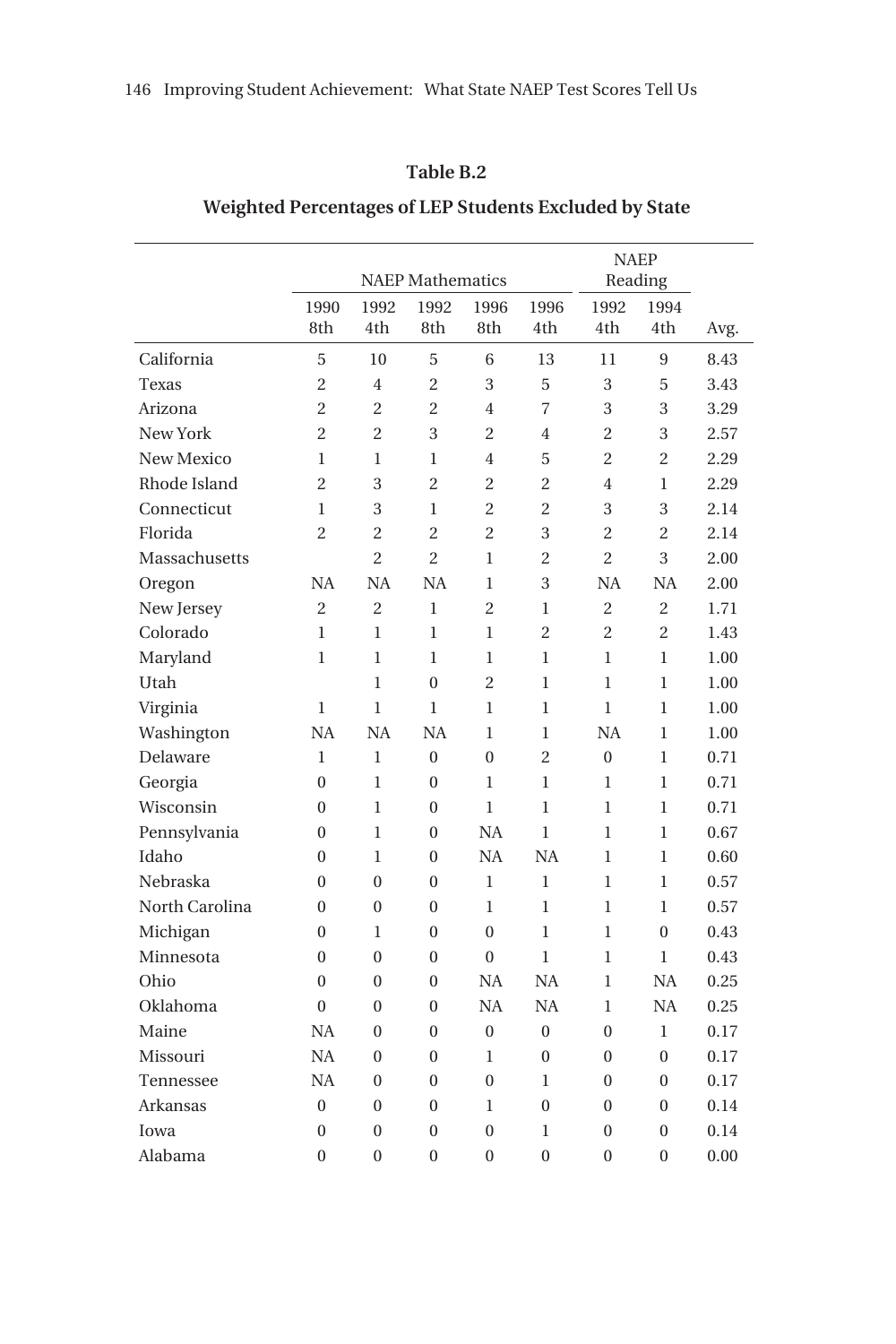|                |                |          | <b>NAEP</b> Mathematics | <b>NAEP</b><br>Reading |              |              |                  |      |
|----------------|----------------|----------|-------------------------|------------------------|--------------|--------------|------------------|------|
|                | 1990           | 1992     | 1992                    | 1996                   | 1996         | 1992         | 1994             |      |
|                | 8th            | 4th      | 8th                     | 8th                    | 4th          | 4th          | 4th              | Avg. |
| Indiana        | $\overline{0}$ | $\theta$ | $\overline{0}$          | $\mathbf{0}$           | $\mathbf{0}$ | $\mathbf{0}$ | $\mathbf{0}$     | 0.00 |
| Kentucky       | $\overline{0}$ | $\theta$ | $\mathbf{0}$            | $\theta$               | $\Omega$     | $\Omega$     | $\boldsymbol{0}$ | 0.00 |
| Louisiana      | $\theta$       | $\Omega$ | $\theta$                | $\Omega$               | $\Omega$     | $\Omega$     | $\Omega$         | 0.00 |
| Mississippi    | NA             | $\Omega$ | $\theta$                | $\theta$               | $\Omega$     | $\Omega$     | $\Omega$         | 0.00 |
| Montana        | NA             | NA       | NA                      | $\theta$               | $\Omega$     | <b>NA</b>    | $\mathbf{0}$     | 0.00 |
| New Hampshire  | $\theta$       | $\Omega$ | $\theta$                | $\theta$               | <b>NA</b>    | $\Omega$     | $\Omega$         | 0.00 |
| North Dakota   | $\theta$       | $\theta$ | $\theta$                | $\theta$               | $\Omega$     | $\Omega$     | $\Omega$         | 0.00 |
| South Carolina | NA             | $\Omega$ | $\theta$                | $\theta$               | $\Omega$     | $\Omega$     | $\theta$         | 0.00 |
| Vermont        | NA             | NA       | <b>NA</b>               | $\Omega$               | $\Omega$     | <b>NA</b>    | NA               | 0.00 |
| West Virginia  | $\mathbf{0}$   | $\Omega$ | $\mathbf{0}$            | $\theta$               | $\Omega$     | $\theta$     | $\Omega$         | 0.00 |
| Wyoming        | $\overline{0}$ | $\theta$ | $\theta$                | $\theta$               | $\theta$     | $\Omega$     | $\theta$         | 0.00 |
| Average        | 0.70           | 1.03     | 0.60                    | 1.05                   | 1.56         | 1.23         | 1.20             | 1.01 |

**Table B.2—Continued**

the large value-added differences between Texas and California would become even larger. However, our methodology probably accounts for much of this bias, since LEP directly affects the percentage of Hispanic students taking the test.

There is a slight upward trend in LEP exclusion of approximately 0.2 percentage points a year. Using the conservative assumption of marginal excluded students scoring 2 standard deviations below the mean would mean an upward trend of 0.004 per year. However, our methodology probably accounts for much of this bias.

## **NONPARTICIPATION RATES**

The NAEP tests are voluntary for states, schools, and students. At the school and student levels, substitution is attempted when schools and students refuse to participate. In 1990, the NCES established the following guidelines to ensure the absence of significant nonresponse biases in school and student participation rates for reported scores:

1. Both the state's weighted participation rate for the initial sample of schools below 85 percent *and* a weighted school participation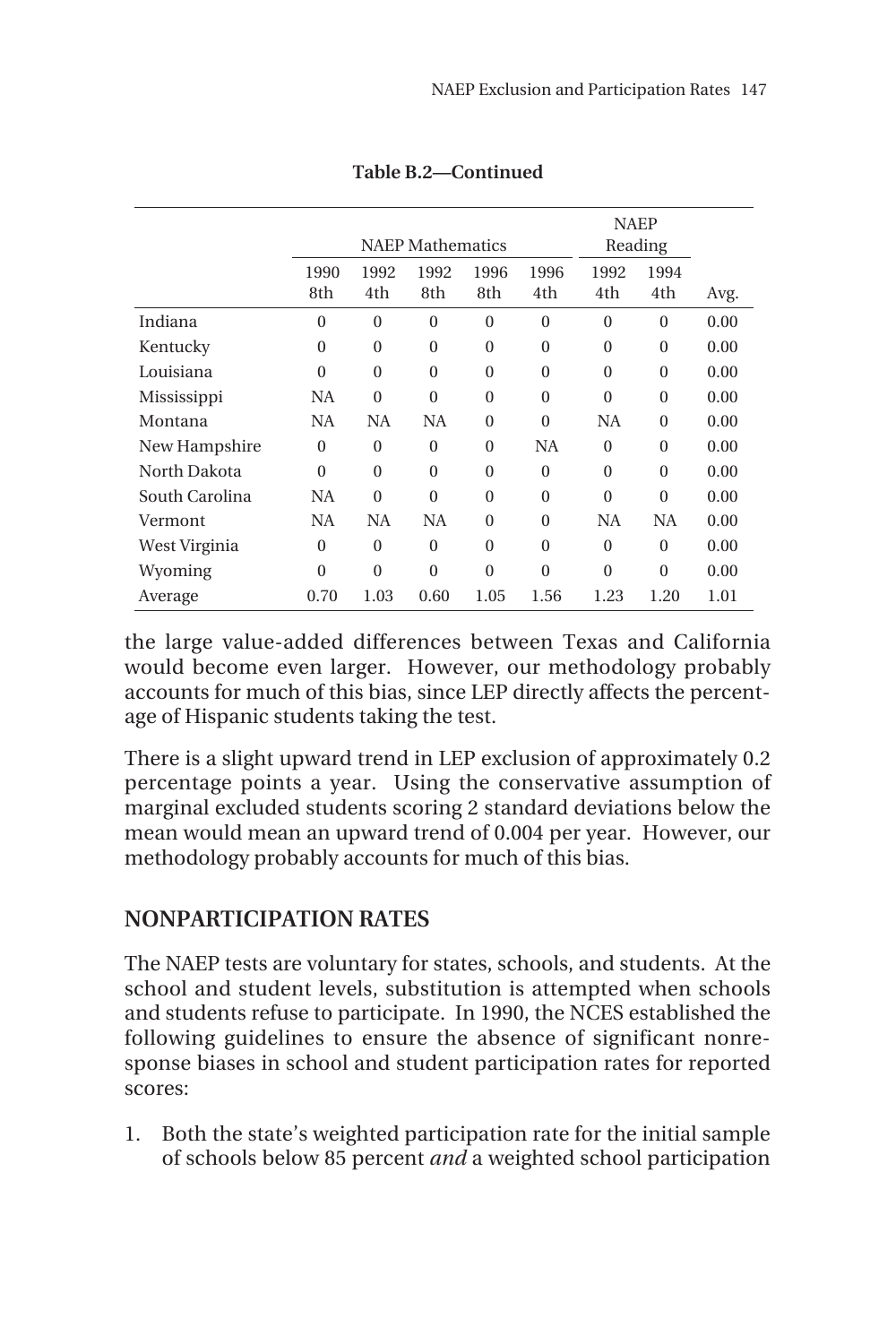rate after substitution below 90 percent; *or* a weighted school participation rate of the initial sample of schools below 70 percent

- 2. The nonparticipating schools include a class of schools with similar characteristics, which together account for more than 5 percent of the state's total 4th- or 8th-grade weighted sample of public schools
- 3. A weighted student response rate within participating schools below 85 percent
- 4. The nonresponding students within participating schools include a class of students with similar characteristics, who together constituted more than 5 percent of the state's weighted assessable student sample (Mullis, 1993).

Each state or jurisdiction is required to meet the NCES standards. States and jurisdictions receive a notation in published NAEP reports if any of the guidelines presented above are not met. If a jurisdiction fails to meet all of the requirements, its results are not reported. The results for several states have been excluded over time because of low participation, and the results for several states in each test contain a notation for low participation.

The NCES guidelines presented above governed the 1992 state mathematics assessment. There have been a few modifications and consolidations to the guidelines. In 1996, the weighted student response rate within participating schools could not be below 80 percent, compared to below 85 percent in pervious assessments.

Table B.3 presents the rank of each state's participation rate after substitution by test and an average participation rate across tests. Participation rates after substitution for each test range from 100 to 63 percent. Table B.4 presents a correlation matrix of weighted overall participation rate. There is a moderately positive correlation, showing that if state participation is low in a given year, it is more likely to be low across all years. Thus, participation rates are not random across tests, but states have persistent patterns in participation rates.

These differences are not important if nonparticipants are similar to participants. We tested for bias by regressing the participation rate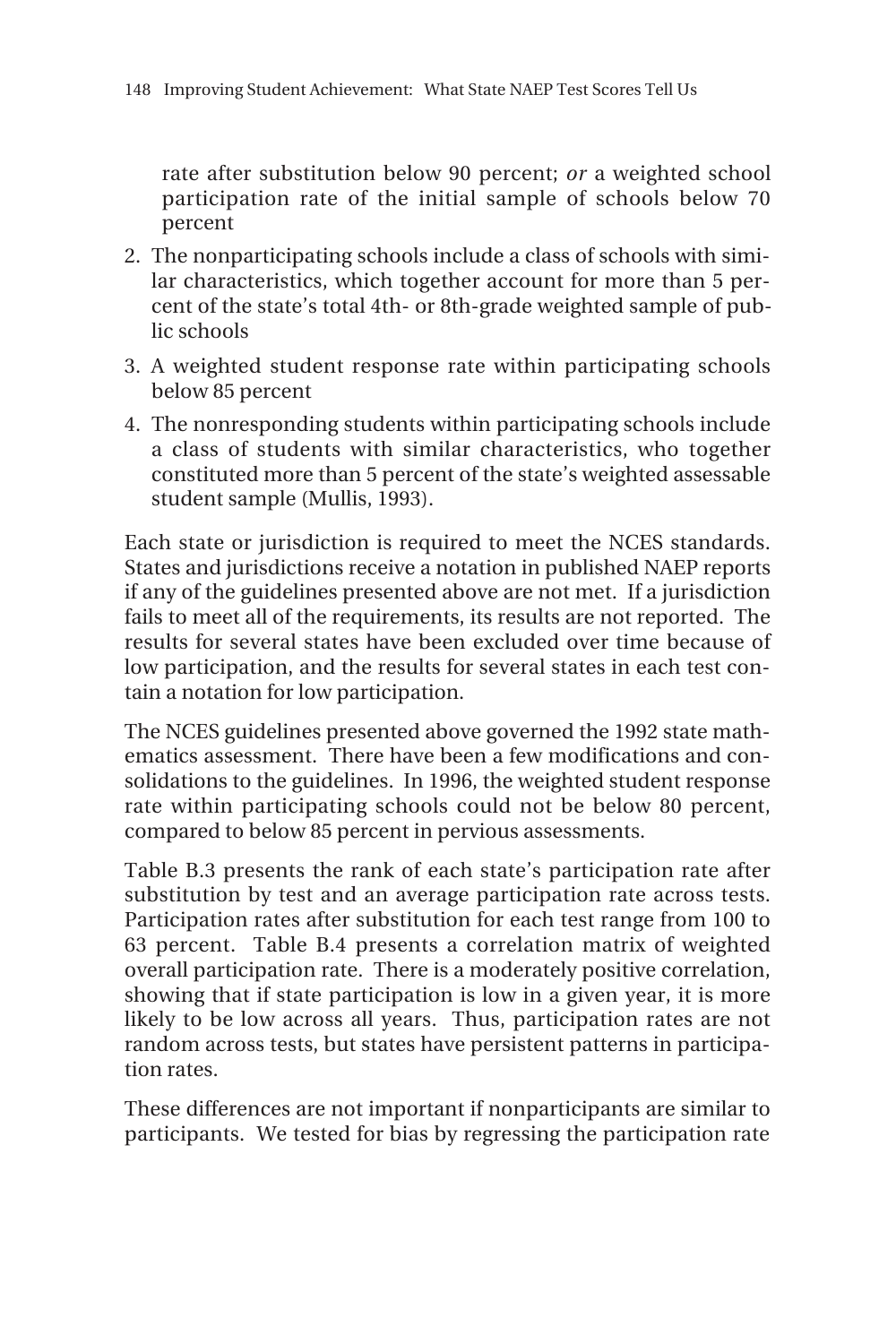### **Table B.3**

## **Weighted School Participation Rate After Substitution**

|                |           |           | Mathematics | Reading   |           |           |           |       |
|----------------|-----------|-----------|-------------|-----------|-----------|-----------|-----------|-------|
|                | 1990      | 1992      | 1992        | 1996      | 1996      | 1992      | 1994      |       |
|                | 8th       | 4th       | 8th         | 8th       | 4th       | 4th       | 4th       | Avg.  |
| Nation         | 88        | 86        | 88          | 81        | 83        | 86        | 86        | 85.5  |
| Alabama        | 86        | 75        | 66          | 84        | 79        | 76        | 87        | 79.0  |
| Arizona        | 97        | 100       | 99          | 87        | 87        | 99        | 99        | 95.5  |
| Arkansas       | 100       | 90        | 89          | 70        | 76        | 87        | 86        | 85.4  |
| California     | 94        | 91        | 93          | 83        | 80        | 92        | 80        | 87.6  |
| Colorado       | 100       | 100       | 100         | 100       | 99        | 100       | 100       | 99.9  |
| Connecticut    | 100       | 99        | 99          | 100       | 100       | 99        | 96        | 99.0  |
| Delaware       | 100       | 92        | 100         | 100       | 100       | 92        | 100       | 97.7  |
| Florida        | 98        | 100       | 100         | 100       | 100       | 100       | 100       | 99.7  |
| Georgia        | 100       | 100       | 99          | 99        | 98        | 100       | 99        | 99.3  |
| Idaho          | 97        | 84        | 85          | <b>NA</b> | <b>NA</b> | 82        | 69        | 83.4  |
| Indiana        | 89        | 76        | 79          | 88        | 87        | 77        | 83        | 82.7  |
| Iowa           | 91        | 100       | 99          | 74        | 79        | 100       | 85        | 89.7  |
| Kentucky       | 100       | 93        | 96          | 88        | 88        | 94        | 88        | 92.4  |
| Louisiana      | 100       | 100       | 100         | 100       | 100       | 100       | 100       | 100.0 |
| Maine          | <b>NA</b> | 57        | 92          | 90        | 87        | 58        | 94        | 79.7  |
| Maryland       | 100       | 99        | 89          | 86        | 93        | 99        | 94        | 94.3  |
| Massachusetts  | <b>NA</b> | 87        | 83          | 92        | 97        | 87        | 97        | 90.5  |
| Michigan       | 90        | 83        | 78          | 70        | 76        | 83        | 63        | 77.6  |
| Minnesota      | 90        | 82        | 81          | 86        | 91        | 81        | 86        | 85.3  |
| Mississippi    | <b>NA</b> | 98        | 99          | 89        | 92        | 98        | 95        | 95.2  |
| Missouri       | NA        | 89        | 92          | 93        | 96        | 90        | 96        | 92.7  |
| Montana        | NA        | <b>NA</b> | NA          | 72        | 70        | <b>NA</b> | 85        | 75.7  |
| Nebraska       | 87        | 80        | 75          | 99        | 100       | 76        | 71        | 84.0  |
| New Hampshire  | 91        | 69        | 80          | 66        | <b>NA</b> | 68        | 71        | 74.2  |
| New Jersey     | 97        | 76        | 69          | 64        | 73        | 76        | 85        | 77.1  |
| New Mexico     | 100       | 75        | 77          | 100       | 100       | 76        | 100       | 89.7  |
| New York       | 86        | 78        | 81          | 71        | 73        | 78        | 75        | 77.4  |
| North Carolina | 100       | 95        | 94          | 100       | 97        | 95        | 99        | 97.1  |
| North Dakota   | 96        | 73        | 78          | 83        | 75        | 70        | 80        | 79.3  |
| Ohio           | 96        | 79        | 77          | NA        | NA        | 78        | NA        | 82.5  |
| Oklahoma       | 78        | 86        | 82          | <b>NA</b> | <b>NA</b> | 86        | <b>NA</b> | 83.0  |
| Oregon         | NA        | <b>NA</b> | NA          | 86        | 86        | NA        | NA        | 86.0  |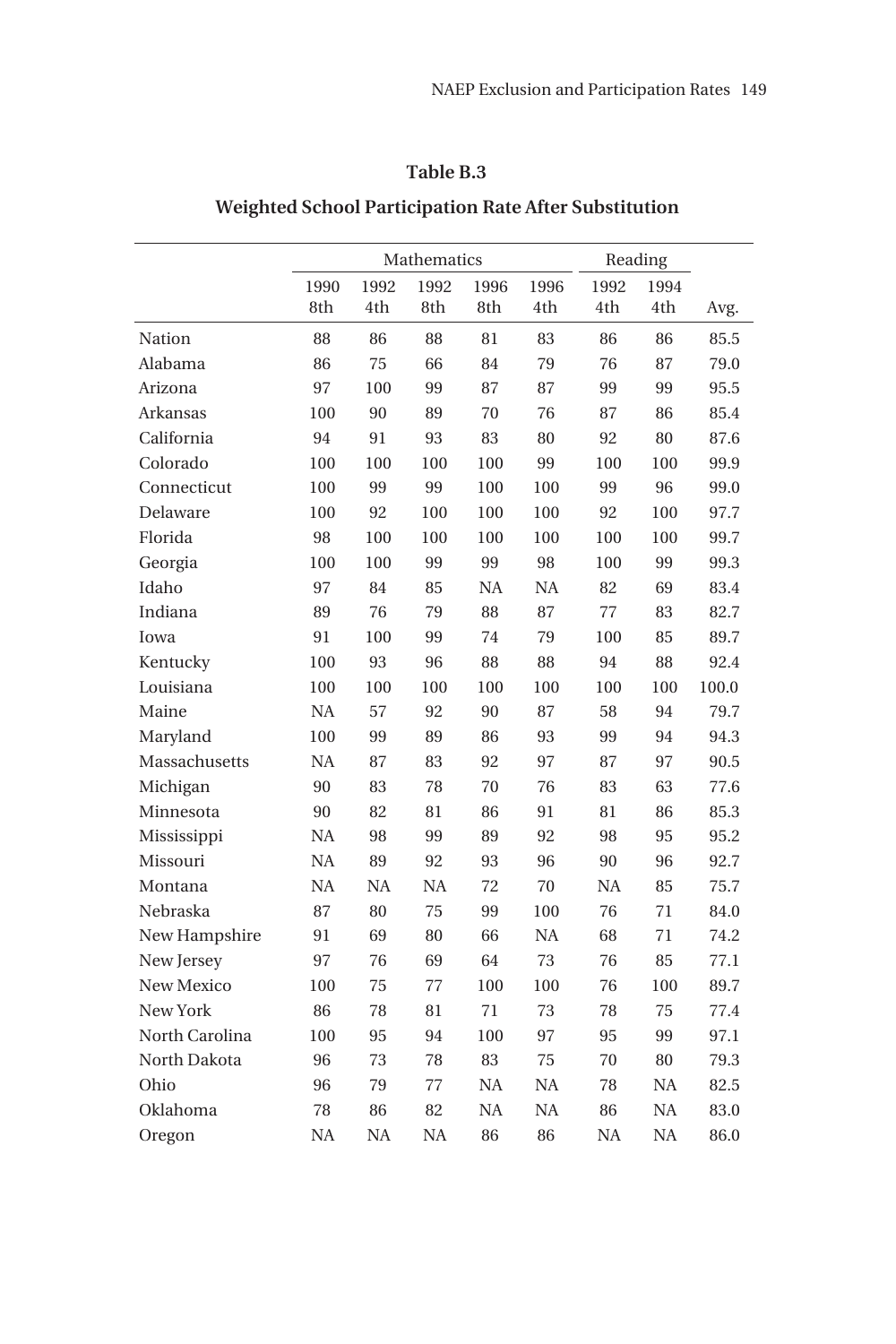|                |             |             | Mathematics | Reading     |             |             |             |      |
|----------------|-------------|-------------|-------------|-------------|-------------|-------------|-------------|------|
|                | 1990<br>8th | 1992<br>4th | 1992<br>8th | 1996<br>8th | 1996<br>4th | 1992<br>4th | 1994<br>4th | Avg. |
| Pennsylvania   | 90          | 84          | 81          | NA          | 73          | 85          | 80          | 82.2 |
| Rhode Island   | 94          | 83          | 85          | 90          | 89          | 83          | 80          | 86.3 |
| South Carolina | NA          | 98          | 94          | 86          | 87          | 98          | 95          | 93.0 |
| Tennessee      | NA          | 92          | 87          | 92          | 94          | 93          | 72          | 88.3 |
| Texas          | 88          | 93          | 95          | 90          | 95          | 92          | 91          | 92.0 |
| Utah           | NA          | 99          | 100         | 100         | 100         | 99          | 100         | 99.7 |
| Vermont        | NA          | NA          | NA          | 74          | 78          | NA          | <b>NA</b>   | 76.0 |
| Virginia       | 99          | 99          | 97          | 100         | 100         | 99          | 98          | 98.9 |
| Washington     | NA          | NA          | NA          | 94          | 99          | NA          | 100         | 97.7 |
| West Virginia  | 100         | 100         | 100         | 100         | 100         | 100         | 99          | 99.9 |
| Wisconsin      | 99          | 100         | 100         | 78          | 92          | 99          | 79          | 92.4 |
| Wyoming        | 100         | 97          | 99          | 100         | 100         | 97          | 98          | 98.7 |

**Table B.3—Continued**

#### **Table B.4**

#### **Correlation Matrix of Weighted School Participation Rate After Substitution**

|                  |      | <b>Mathematics</b> | Reading |      |      |      |      |
|------------------|------|--------------------|---------|------|------|------|------|
|                  | 1990 | 1992               | 1992    | 1996 | 1996 | 1992 | 1994 |
|                  | 8th  | 4th                | 8th     | 8th  | 4th  | 4th  | 4th  |
| 1990 8th math    | 1.00 |                    |         |      |      |      |      |
| 1992 4th math    | 0.38 | 1.00               |         |      |      |      |      |
| 1992 8th math    | 0.41 | 0.77               | 1.00    |      |      |      |      |
| 1996 8th math    | 0.30 | 0.39               | 0.49    | 1.00 |      |      |      |
| 1996 4th math    | 0.38 | 0.40               | 0.55    | 0.78 | 1.00 |      |      |
| 1992 4th reading | 0.37 | 0.99               | 0.77    | 0.43 | 0.44 | 1.00 |      |
| 1994 4th reading | 0.37 | 0.41               | 0.42    | 0.43 | 0.28 | 0.41 | 1.00 |

by test against SES-FE. The SES-FE was positive and statistically significant, suggesting that participation is higher in states with higher SES. Thus, schools and students not participating in the NAEP analysis are probably lower-scoring schools or students. Almost all of the nonparticipation is by school rather than by student, so schools choosing not to take the tests are probably more often schools with lower-scoring students. We take differences in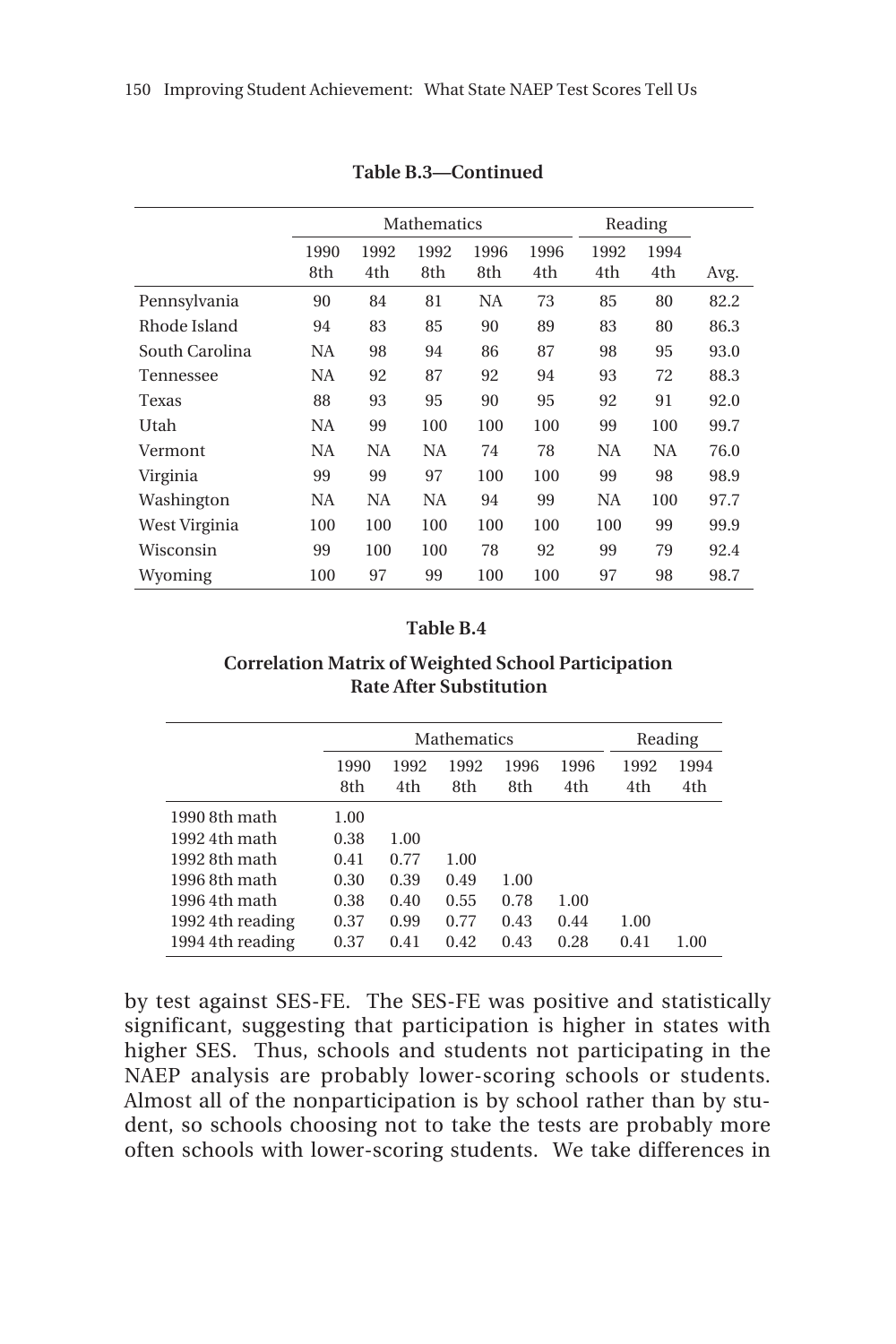participation rates into account in two ways. First, we included the participation rate variable in all our regressions. The variable is always negative, but never statistically significant. The t-statistic is in the range of –0.75 to –1.35. The coefficient is approximately 0.001, indicating that states that differ in participation rates by 15 percentage points would be expected to have differences of 0.015 standard deviation in scores because of differences in participation. Thus, the variable does correct for some bias due to low participation. Second, our methodology accounts for differences in participation to the extent that it results in differences in race and/or ethnic participation by test.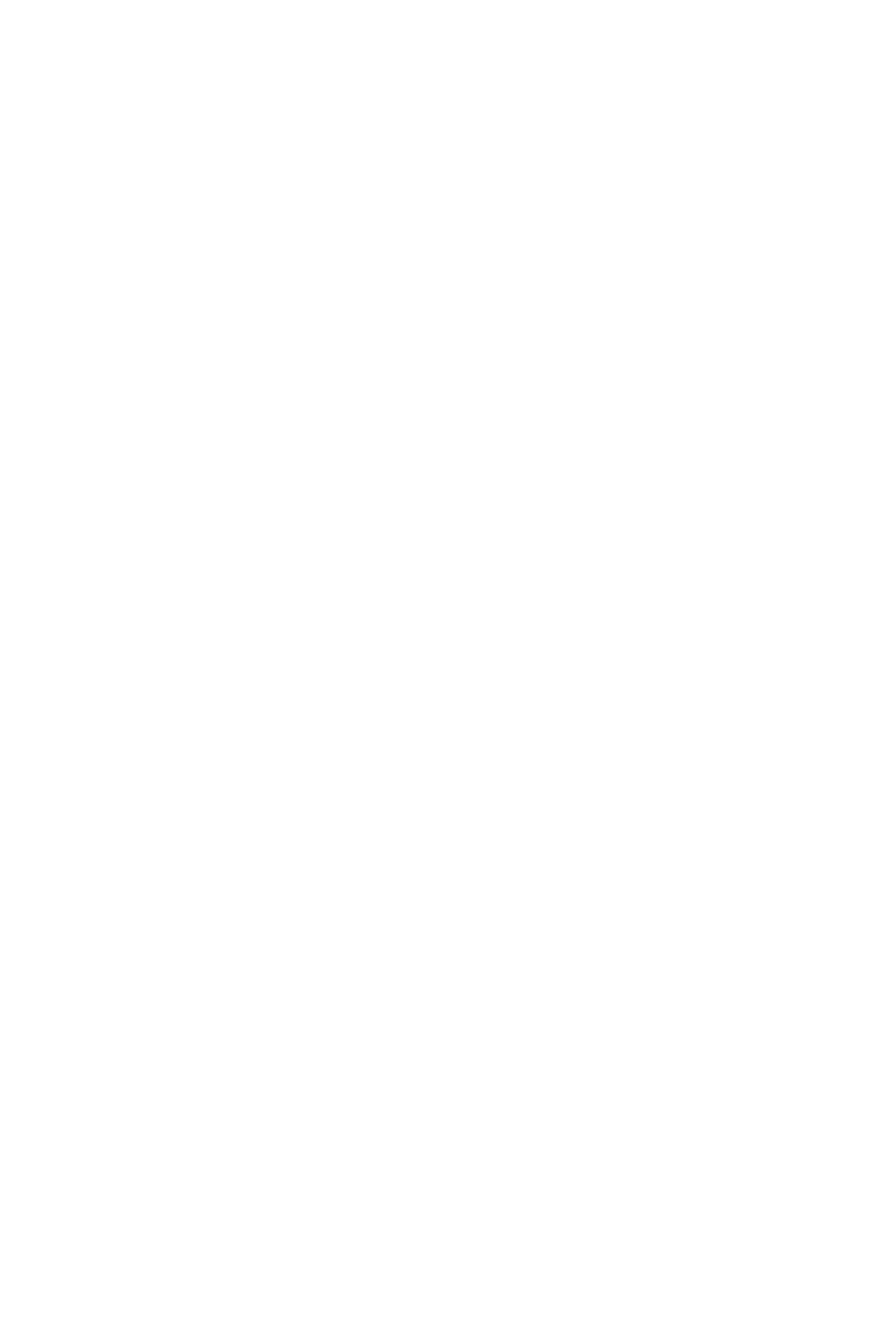## Appendix C **SOURCES OF BIAS**

### **INTRODUCTION**

Reviews of the literature show that educational resource variables are likely to have positive, statistically significant results only when measurements are at the state level of aggregation (Hanushek et al., 1996). Measurements at lower levels of aggregation show no consistent effects. The state-level measurements are thus more consistent with the experimental Tennessee class-size effects than measurements at lower levels of aggregation.

Aggregation in and of itself does not introduce bias into correctly specified linear models, although the standard errors can change with the level of aggregation. Thus, there is no a priori reason results from one level of aggregation should be different or be preferred over another level. Despite this neutrality, the presumption in the literature has been that the less-aggregated measurements are more accurate, while the more-aggregated measurements are biased upward (Hanushek et al., 1996).

This presumption partly arises because well-designed and collected individual-level data used in well-specified models can potentially provide superior estimates because the sample sizes are inherently larger and because there are generally more of and a greater range of variables. Other things being equal, researchers prefer individuallevel data. However, the amount of bias can change across levels of aggregation, and larger samples and greater variation cannot generally compensate for bias. The level of bias will partly depend on the characteristics of specific data sets and the specifications used. Given the characteristics of the data sets actually used in current and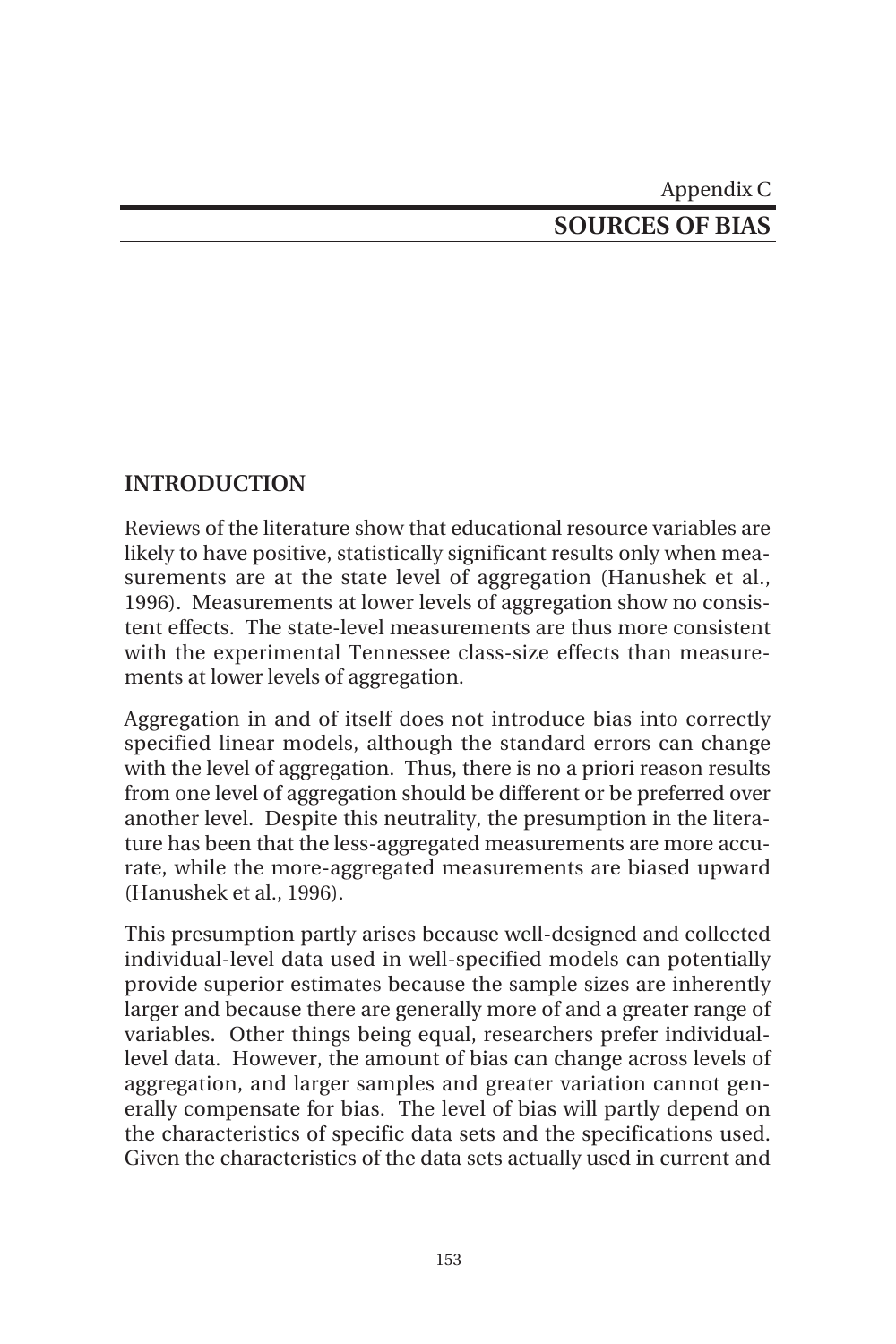previous educational research, it is possible that aggregate measurements are less biased than measurements at lower levels of aggregation.

If it could be shown that individual-level measurements carry differential bias in the downward direction, a more-consistent explanation of the previous nonexperimental measurements and experimental measurements would be possible. That explanation would be that aggregate-level measurements that show the most consistent and robust results in the nonexperimental literature and that are in closer agreement with the experimental data are the most accurate and that previous measurements at lower levels of aggregation are biased downward.

To pursue this hypothesis, we would need to identify factors causing more-pronounced bias at lower levels of aggregation. For models that are nonlinear or not correctly specified, more bias can be introduced at one level of aggregation than another, making results differ across levels of aggregation. Determining which set of results is more accurate entails knowing which forms of misspecification or nonlinearity are present and how each affects the results at each level of aggregation. There are usually several possible misspecification problems present, making it difficult to determine whether measurements at one level of aggregation are to be preferred over another.

In this appendix, our discussion is meant to suggest the factors that need to be explored further. We suggest one candidate implicated by the Tennessee experiment: missing variables describing previous years of schooling characteristics. We provide arguments that these missing variables would likely cause downward bias. We have tested this hypothesis empirically with our data set on one variable—pupilteacher ratio—and found that the results are consistent with this hypothesis. We also argue below that the bias from these missing variables will be greater at lower levels of aggregation.

We also suggest other factors that might bias measurements at lower levels of aggregation downward. These effects need to be explored mathematically, through simulation, and empirically with existing and emerging data sets. If solid evidence emerges of downward bias at lower levels of aggregation in previous measurements, one of the more vexing issues in education research would be solved—the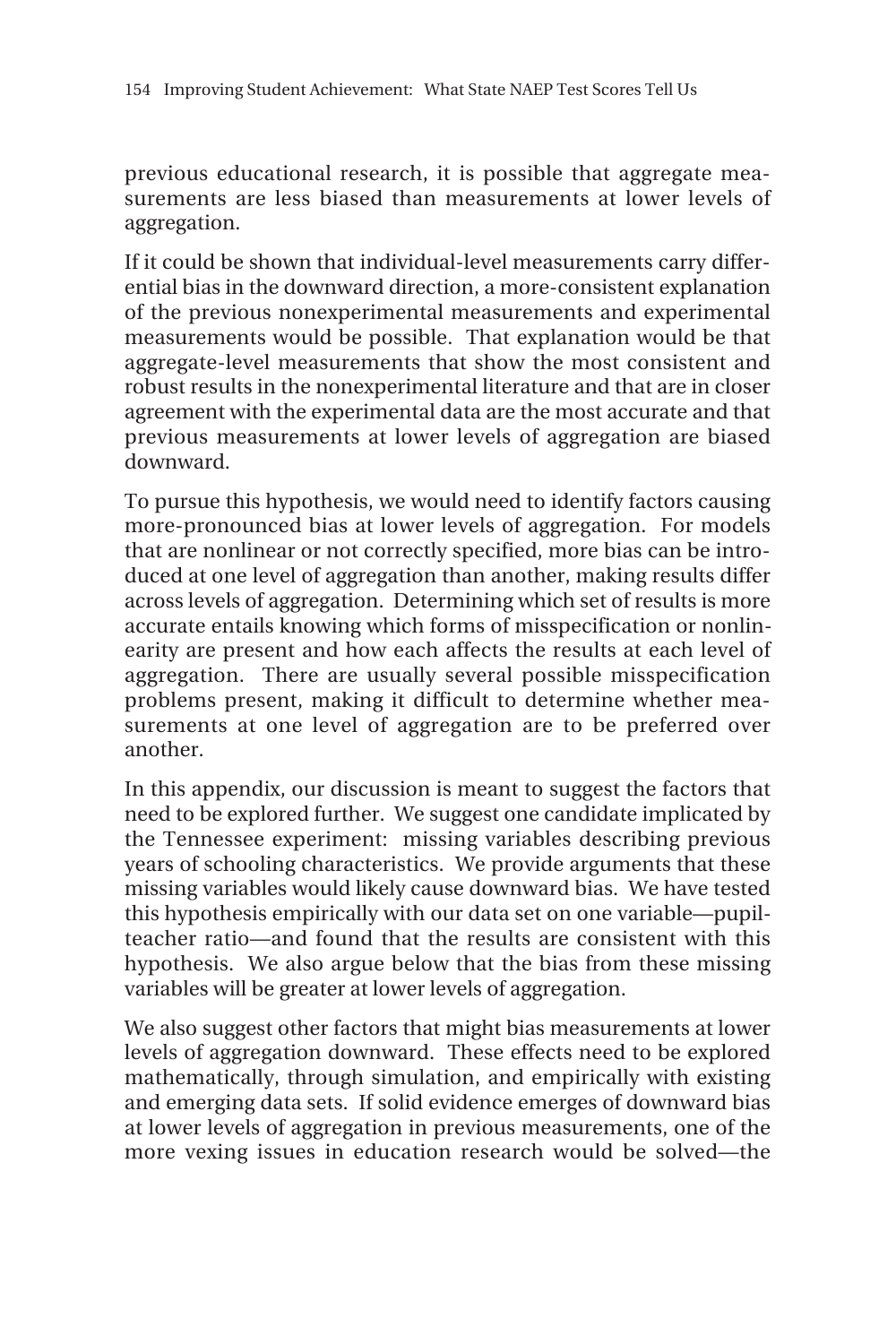cause of differences in results between experimental and nonexperimental results and among nonexperimental measurements at different levels of aggregation.

After reviewing two recent articles that address aggregation issues in education production functions, we describe some forms of misspecification that might support this conjecture. The discussion assumes that model specifications do not include a test score from a previous year as a control. We address this issue in the final section.

### **CURRENT ANALYSIS OF THE EFFECTS OF MISSPECIFICATION IN EDUCATIONAL PRODUCTION FUNCTIONS**

One form of misspecification in education production functions that would bias more-aggregate measurements upward has been analyzed (Hanushek et al., 1996). The analysis suggested that measurements done at the state level would be biased upward if there were missing state-level policy variables correlated with observed variables, while such a bias would not be present for less-aggregate measurements. The authors suggest that this may be the reason that state-level measurements of resource variables are "biased" upward, while the less-aggregate measurements showing little effect of resources are unbiased.

One possible problem with this analysis is that it assumes an unspecified set of state regulatory policies that have significant influence on educational outcomes, while concluding that resource variables (per-pupil expenditures, class size, and teacher education and experience) have little effect on outcomes. It is hard to see how the political decisionmaking process that underlies both state resource allocations and regulatory decisions could result in one set of policies having significant effects, while the other set has little effect. There is also little empirical evidence that state regulatory policies existing at the time of previous measurements affected educational outcomes.

Goldhaber and Brewer (1997) provided empirical evidence suggesting that unobservables do not bias the measured effects of teacher characteristics at the individual and school levels. Using NELS, they estimated achievement models using random and fixed effects at the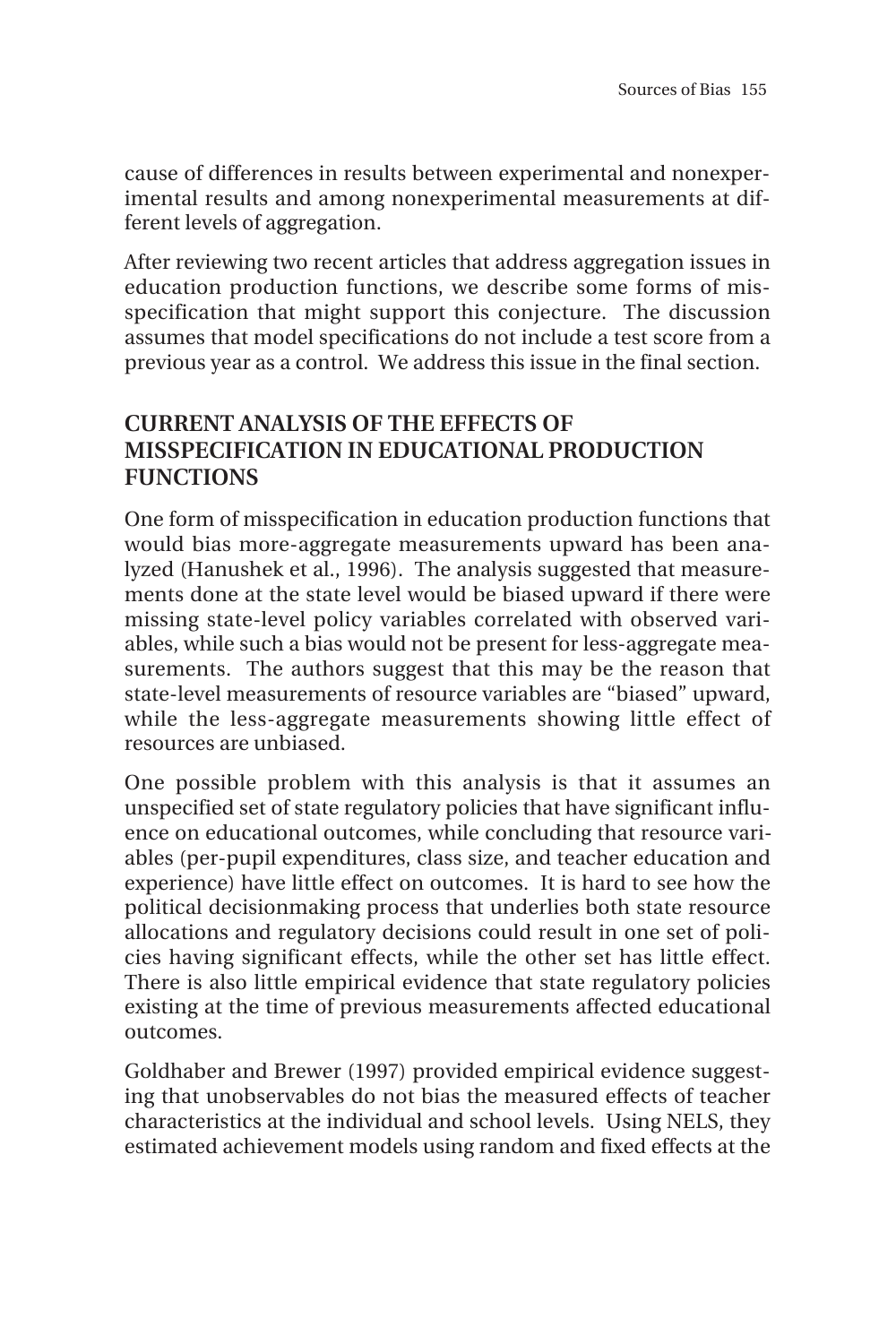teacher and school levels to account for unobservables. They concluded that unobserved teacher and school effects influence achievement but introduce no bias in the measured effect, implying that there is no correlation between the unobservables and included teacher characteristics.

The result cannot be generalized beyond the current data set because an observed variable in one data set may be unobserved in another. The equations estimated included a quite diverse set of teacher and school characteristics compared to previous measurements, so it is difficult to assess whether results would apply to historical measurements. The results also apply to teacher characteristics of 10th-grade teachers but would not apply to longer-term effects from teachers or characteristics of previous years. This study also addressed a single type of potential bias at the individual level.

### **FACTORS THAT CAN PRODUCE DOWNWARD BIAS AT LOWER LEVELS OF AGGREGATION**

Some types of misspecification may introduce more bias at less aggregate levels of measurement. One example frequently cited is measurement error in the explanatory variables at lower levels of aggregation. Other conditions that might produce more bias at lower levels of aggregation include the following:

- Variables are missing at the lower level.
- Factors causing bias are more prevalent at lower levels of aggregation.
- Factors causing bias at lower levels tend to cancel out when aggregated to higher levels, such as measurement error.

The argument here is that differential bias can occur because differential quality of data can exist at different levels of aggregation, the presence of factors causing bias can be differentially present, and certain forms of bias may cancel at higher levels of aggregation.

### **Unobserved Variables at Lower Levels of Aggregation**

The results of the Tennessee experiment suggest that class-size effects can depend in complex ways on class size in all previous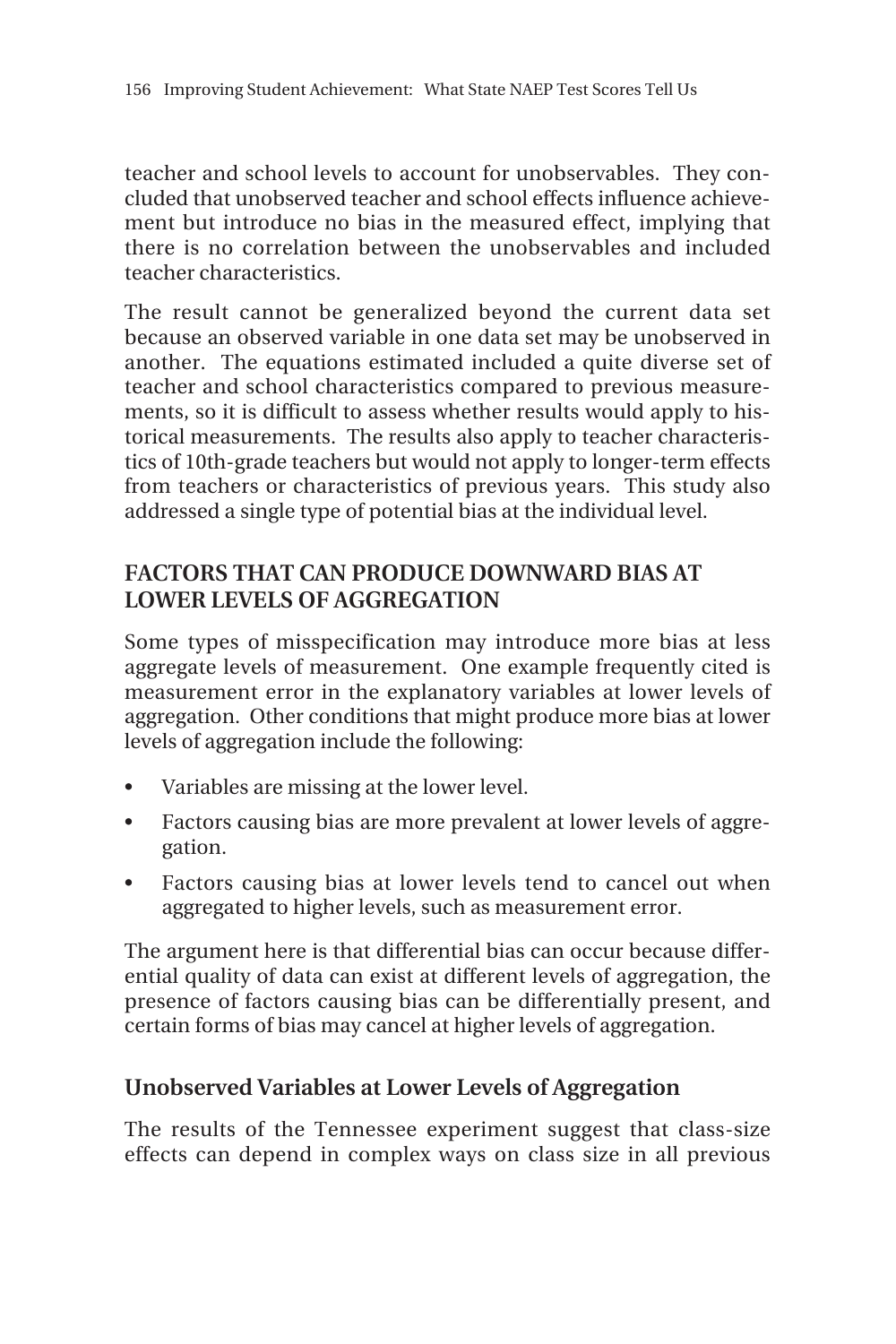grades (see Appendix D). The total class-size effect appears to depend on each previous grade, as well as on the current grade. Thus, models should ideally include class size from all previous grades in specifications. It is not known whether this phenomenon extends to other resource variables, but it is plausible. It would not be surprising, for instance, to find that good teachers have longlasting influence.

If so, a major set of variables has been missing from almost all previous analysis regardless of level of aggregation. The likely effect of these missing variables is to bias measurements **downward** at any level of aggregation. Only including the current grade inevitably misses part of the cumulative effect, and so the bias is toward zero. However, the absence of variables for previous years can bias individual-level estimates more than aggregate estimates because of higher student migration at the individual level.

The amount of bias will depend partly on the correlation between the current year's class size and class sizes in previous years. A perfect correlation, meaning that all students maintain the same relative class size across grades, would result in no bias in the cumulative effect of class size, but the interpretation that the effect is due to the class size in the current grade would be in error.

An imperfect correlation among current and previous class sizes would generally bias the cumulative effect toward zero. The degree of bias can be greater at the individual level because higher correlation of class size across grades may exist at higher levels of aggregation because of differential migration effects.

Class size for a cohort can change from year to year within a school due to changing enrollment and policies. However, a significant source of variation may be migration between schools. Migration across districts and states is much less than between schools, so average class size across districts and states between grades can be more highly correlated than at the individual or school level. Thus, aggregate measurements would be less biased to the extent that migration is a major source of changes in class size across grades.

Migration can bias results in two other ways. Since migration is higher in lower-income schools and districts, the correlation between grades might be lower in disadvantaged school districts. If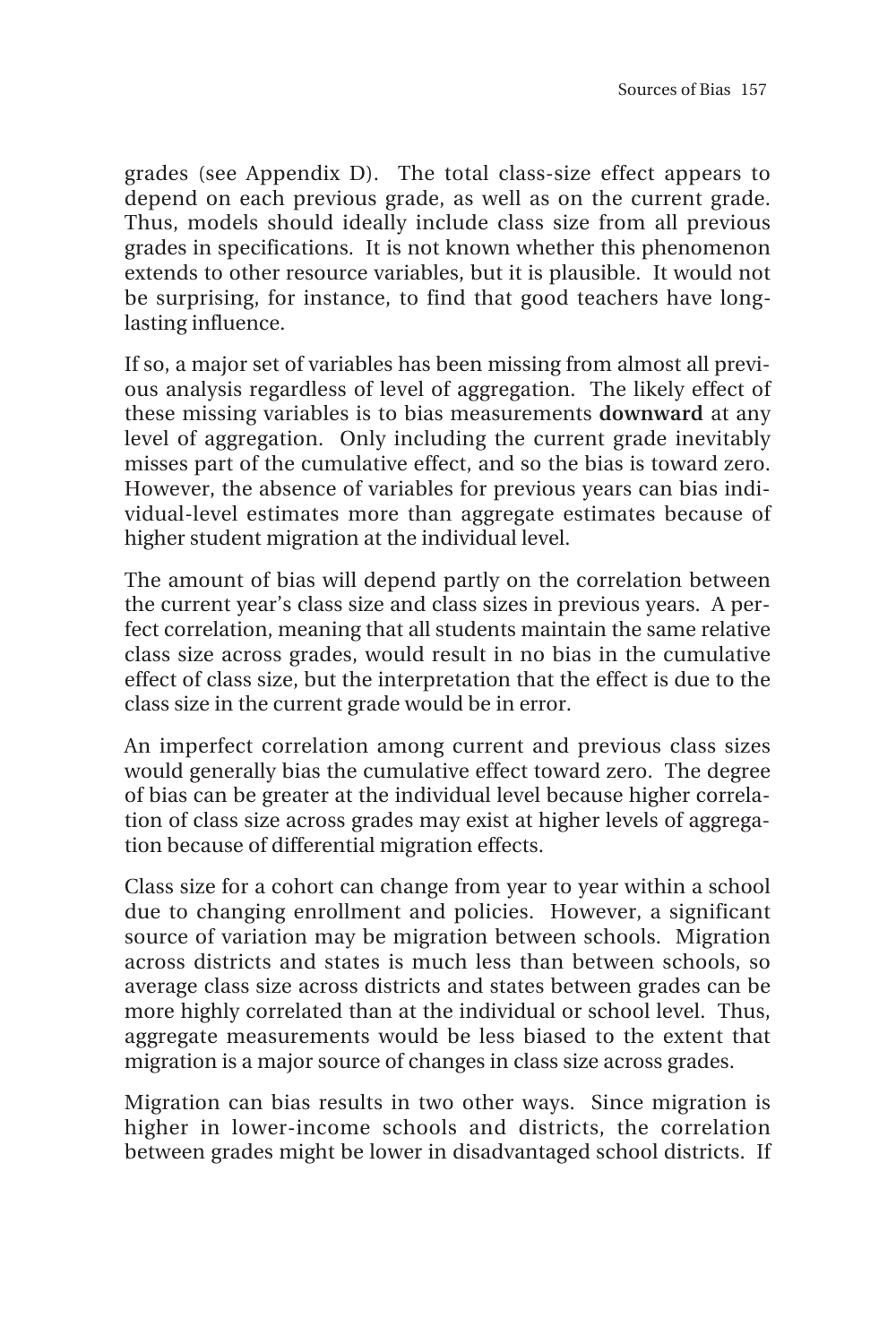class-size effects are larger for minority and disadvantaged students, this higher migration could produce an additional downward bias. This bias would also be greater for measurements done at higher grades, since correlation between current grades and early grades would decline as the gap between grades grows. If class-size effects mainly arise in early grades, measurements at higher grades are likely to be even more biased toward zero.

Although variables from previous years can be introduced into analysis at any level of aggregation, they have been much more available in previous aggregate data sets than individual-level data sets. Only individual-level data collected from kindergarten would have previous years' class sizes, and virtually no such longitudinal data sets have existed until recently. However, such information is more readily available at the district or state level because resource variables have been commonly collected as part of the administrative system. Thus, average class size and per-pupil expenditures for students in a district or state are available for their previous grades. However, this information has probably rarely been included in the models.

We tested whether results for pupil-teacher ratio differed in our data set when the variables were defined using averages during time in school versus the value in the year of the test only. We used the state average pupil-teacher ratio during all years in school, the average during grades 1 through 4, and the value in the year of the test. The estimates for these variables are shown in Table C.1 for the policy model using SES. The results are very similar for SES-FE and Census-NAEP. The results show that including current-year pupil-teacher ratio instead of information from previous years causes the coefficients generally to weaken in both random- and fixed-effect models and to change signs in one model. This effect can be peculiar to our data set, and more widespread testing with other data sets is needed.

### **The Quality of Family Variables**

The effects of family variables in estimates of education production functions, including cross-sectional data, dwarf any schooling effects. Family variables are also moderately correlated with most schooling variables, so missing, inaccurate, and misspecified family variables have great potential to bias schooling effects.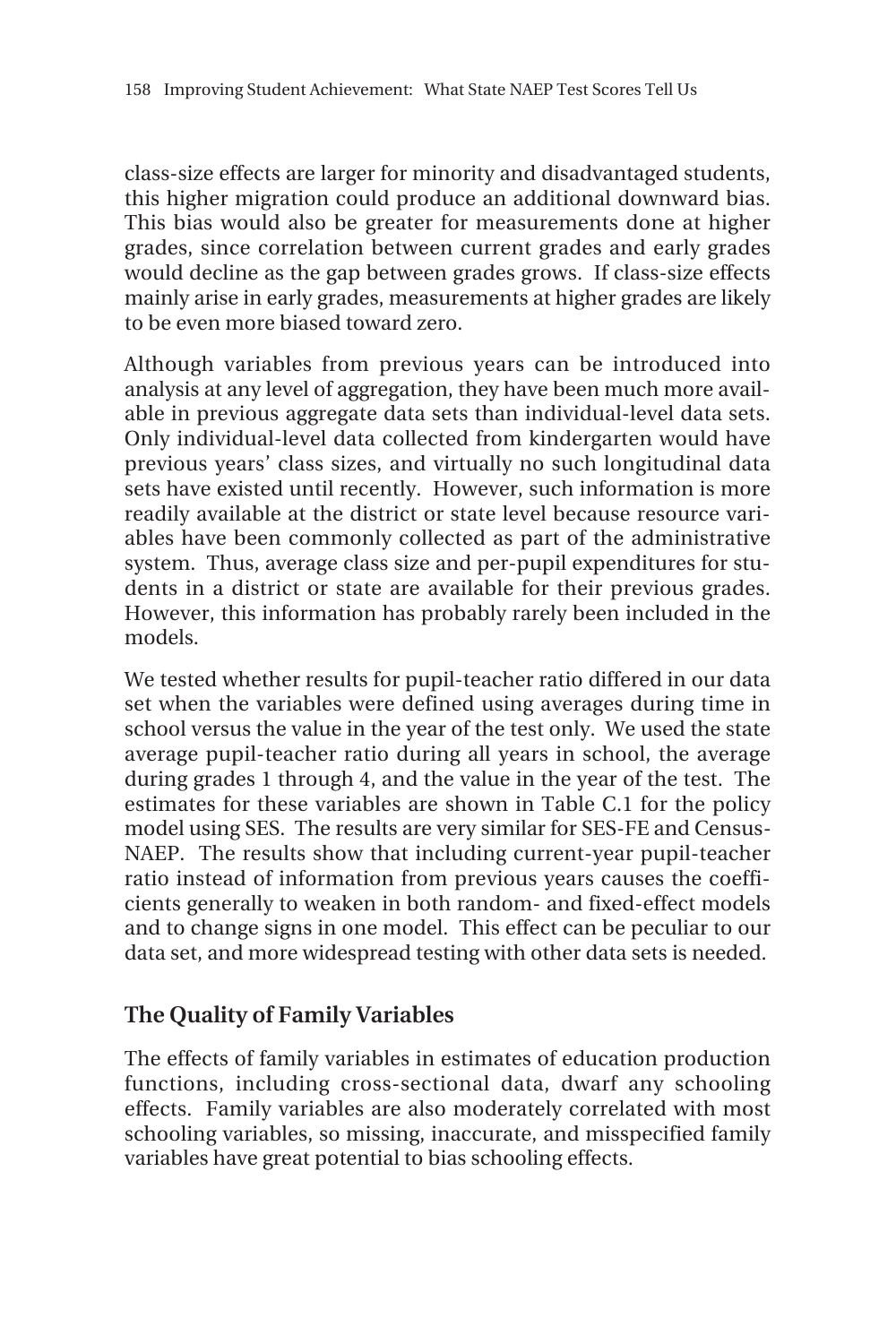#### **Table C.1**

## **Comparing Three Pupil-Teacher Coefficients That Incorporate Differing Information About Previous Grades**

|                                                    |          | Random Effect |          | <b>Fixed Effect</b> |
|----------------------------------------------------|----------|---------------|----------|---------------------|
| Variable                                           | Coef     | T-Value       | Coef     | T-Value             |
| Average pupil-teacher ratio<br>during school years | $-0.015$ | $-2.41$       | $-0.014$ | $-1.16$             |
| Average pupil-teacher ratio<br>in grades $1-4$     | $-0.020$ | $-2.69$       | $-0.026$ | $-2.60$             |
| Pupil-teacher ratio in year<br>of the test         | $-0.008$ | $-1.32$       | 0.014    | 1.57                |

The completeness and accuracy of family variables are highly dependent on the source of the family data in particular analysis. It is possible that the quality of family data systematically varies across levels of aggregation. Census data can be used to generate family variables at the state and district level, but not at the school or individual level. At the school and individual levels, family variables must come from surveys of parents or from student reports. Student reporting can be problematical. While it is possible that well-designed and wellcollected survey data from parents might approach, if not improve on, Census data, the level of response rates and missing values is likely higher on such data used in previous data sets—particularly for lower-income families.

Missing family variables alone cannot explain a downward bias at lower levels of aggregation, since this generally results in upward bias on schooling effects. However, inaccurate reporting and missing values could cause bias in either direction. Again, since the quality of data is probably poorer for students that have larger class-size effects, there may be greater sensitivity to the poor quality of data among lower-income families.

### **Nonlinearities in Family Variables**

Significant nonlinearities appear to be present in family variables. One study showed significant squared terms for many family variables, as well as several interaction terms (Grissmer et al., 1996). In the previous literature, these have rarely, if ever, been fully included.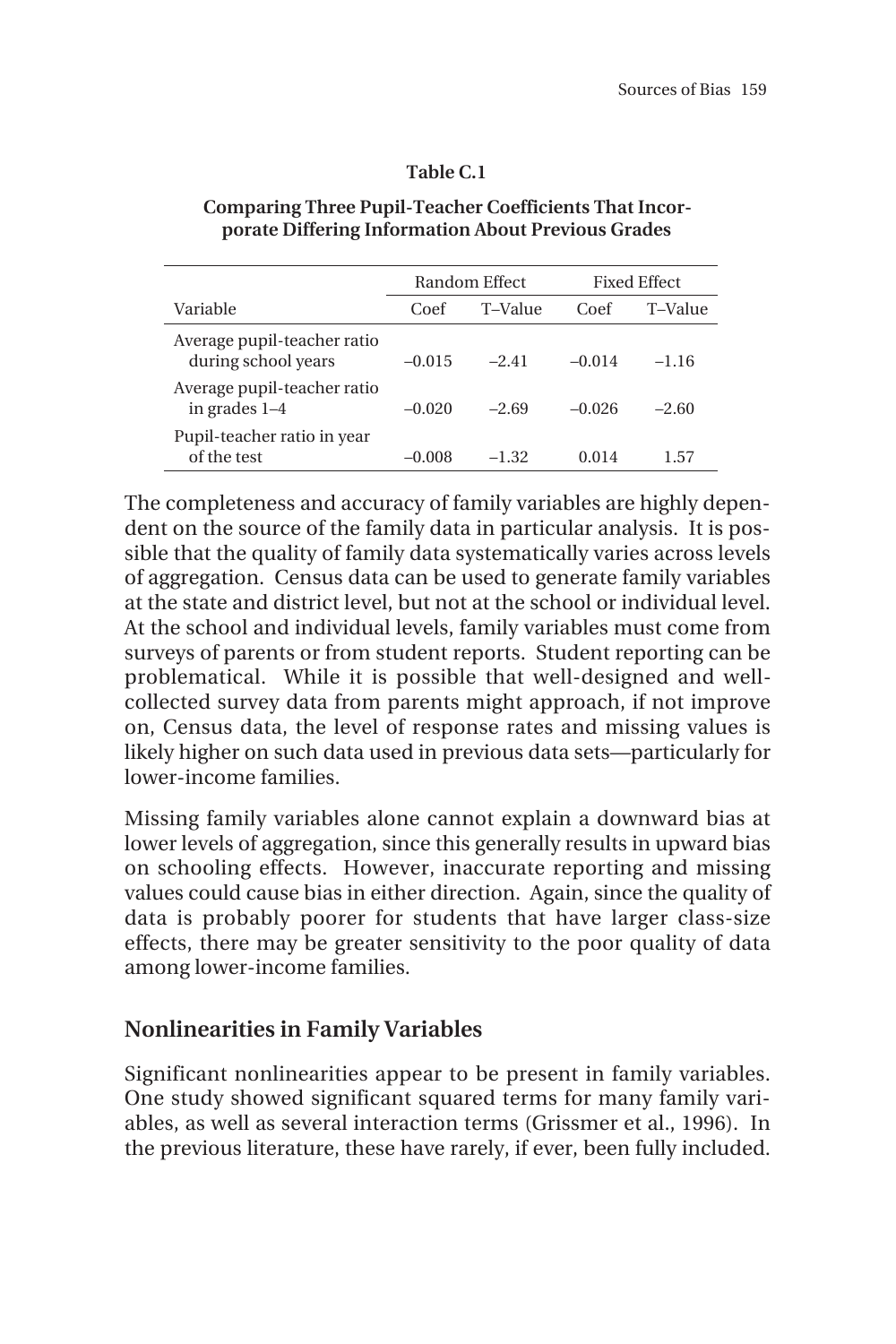The bias caused by the absence of nonlinear terms in models might bias individual-level data more due to the usually wider range of variation of both independent and dependent variables at the individual level, where nonlinear terms can be important in estimating accurate relationships at more-extreme values.

### **Bias from Selection Effects**

In the case of class size, parents may select districts, schools, or classes based partly on class size, and teachers may also select districts, schools, or classes based partly on class size. To the extent that this causes students and teachers with different characteristics and abilities to be in small or large classes, a potential for bias is present in measuring class-size effects. There is agreement that significant selection effects are present in education and that these effects are complex because they can vary considerably in strength and even direction across schools and districts.

These effects can vary in strength and direction partly because of the strong countervailing forces that help produce actual class size. Most parents prefer smaller classes, but more highly educated parents with higher incomes generally have an advantage in this pursuit. However, equity concerns expressed through court decisions, federal and state legislative resource allocations, or district- and school-level decisions can also have a decided countereffect. These two forces are unlikely to exert the same influence across schools, districts, and states, possibly resulting in a complex set of different and changing selection effects.

Selection effects can also occur for teachers, resulting in differential quality of teachers in classrooms with possible interactive effects on other resource variables. Again, contrasting forces can be present. Teachers generally seek schools and districts with higher-scoring students, higher salaries, and good working conditions (including class size). Teachers with more seniority may be more successful at this pursuit. However, administrators may try to place teachers where they are most effective. For instance, new teachers may be placed in less-challenging environments in smaller classes. Again, the strength of the relative forces probably differs across schools, school districts, and states.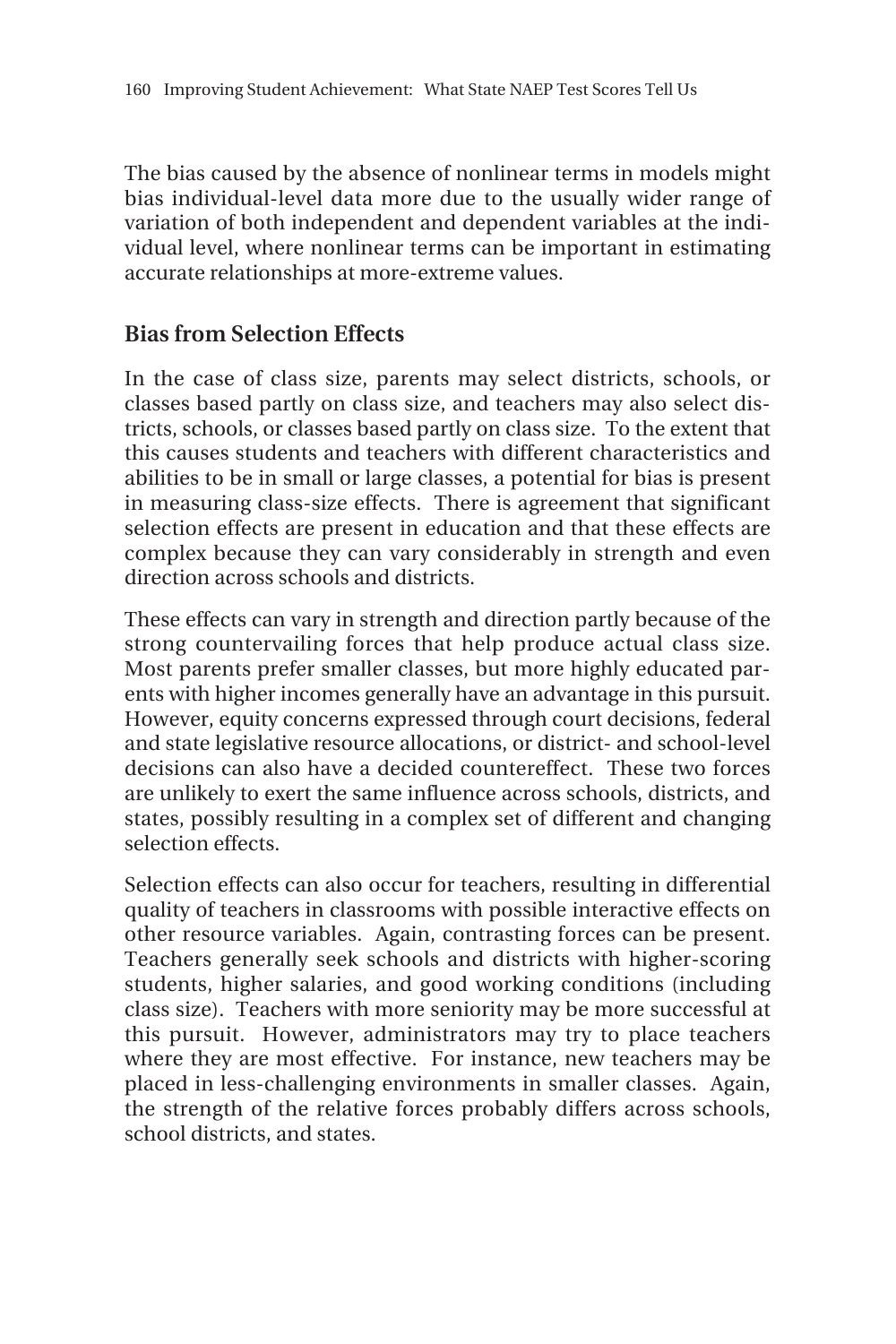The strongest selection effects arguably occur within and between school districts, with much weaker effects at the state level.<sup>1</sup> For instance, parents often select neighborhoods among choices within a district or between neighboring districts, usually in the same state. It seems possible that selection effects would cause more bias at lower levels of aggregation if the selection primarily results in changes within the unit of aggregation, rather than between units. For instance, if selection effects are limited to within school districts, aggregate analysis across school districts might be less biased.

This lower bias at higher levels of aggregation might occur because selection effects may partially cancel out as we move to higher levels of aggregation. If selection is a zero-sum game in which one student obtaining a smaller class size results in another being in a larger class size, the effect would tend to cancel for higher levels of aggregation.

## **Endogeneity Effects**

 $\overline{\phantom{a}}$ 

We include here resource allocations to education at the family, school, district, or state level that occur in reaction to, rather than cause, achievement. Parents may vary their resources (time and monetary inputs) devoted to education depending on the achievement of specific children and/or may vary their inputs over time in response to changes in their children's educational circumstance. When students encounter higher class sizes or less-able teachers, parents may devote more time or resources (tutoring). Schools, districts, and states may also vary resources based on achievement. If the general direction were to devote more resources in response to poorer conditions or achievement, the direction of bias would generally be downward on resource variables. For instance, if higherincome parents are more likely to adjust resources, effects for higherincome children may be biased downward—a possible explanation for the lower class-size effects for higher-income students.2

<sup>&</sup>lt;sup>1</sup>Selection effects at the state level can arise mainly from the location decisions of businesses that will affect the type of families relocating to new business locations. State selection can also occur where two or more states intersect and families can choose locally in which state to reside.

 $2$ This phenomenon may also explain why higher-income parents pursue smaller classes—not because of higher achievement, but less of their time and resources would be needed to produce a given level of achievement.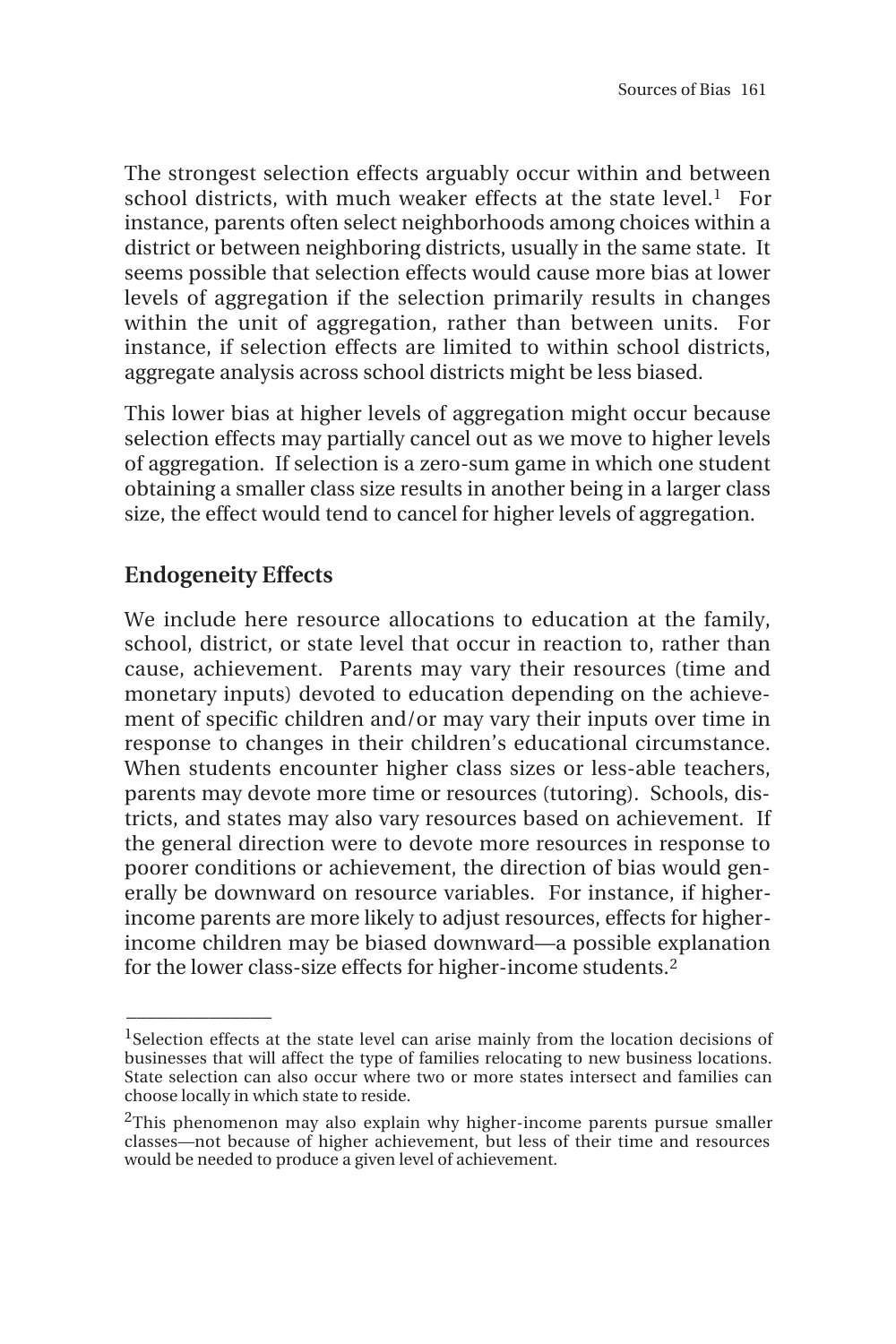This source of bias might be different across levels of aggregation because these effects generally are much more prevalent at lower levels of aggregation. The major reallocation of resources that might be based on achievement is the district allocation made at the state level. About 50 percent of public educational resources come from the state level, and these resources are usually allocated to address equity concerns. While the federal government allocates some resources across states, in response mainly to family income, to equalize spending across states, this is a fairly small proportion of total educational resources. Such differences appear to have the potential to produce a different bias at each level of aggregation below the state.

### **Effects from Adding Previous Years' Test Scores to Models (Production-Function Approaches)**

The current analysis of Tennessee data shows that two children can have the same score at the end of 6th grade, the same inputs in 7th grade, and emerge with different scores based on previous educational resources. Even though educational resources were similar in grades 4–8, scores changed during this period based on the number of years in smaller classes in K–3. Scores declined for those with 1–2 years in small classes, while scores appeared steady for those with 3– 4 years in small classes. Production functions with a pretest cannot reflect this effect.

The Tennessee data warn us not to try to isolate schooling effects within specific grades or time periods but rather assume that achievement can depend in complex ways on all earlier characteristics. Achievement in a given grade appears to depend on interaction terms between present schooling characteristics and previous schooling characteristics. But more-complex scenarios seem possible. If the same two children were placed in a smaller class in 7th grade, it is not unreasonable to think that their score gains in 7th grade would depend on how many previous years they were in small classes. Those with two years might benefit more from the third year than those with four years would benefit from the fifth year. The concepts of risk and resiliency may apply here. Children with similar scores at a given grade may have different vulnerability to next year's schooling conditions that can best be reflected in interaction terms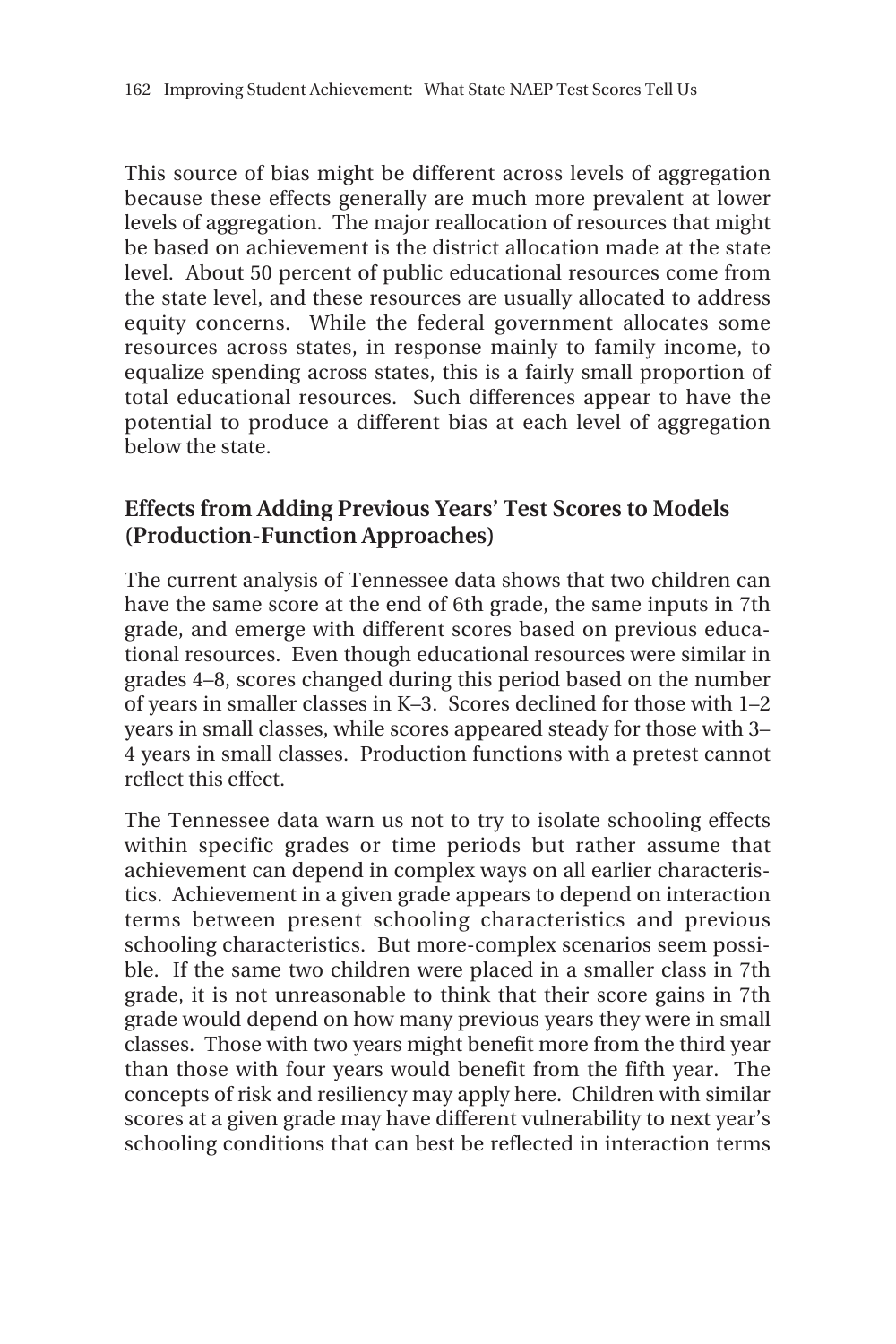between present and previous conditions. For instance, students who have had three to four years in small classes may be more resilient to future conditions than those with less.

The Tennessee data tell us that the class-size effect cannot be isolated to a particular grade, but its size will depend on future schooling conditions. For instance, the effect of a smaller class size at 2nd grade cannot be known until the 8th grade or longer because its size will depend on what the conditions of schooling were between 2nd and 8th grade.

These issues call into question the entire production-function approach to modeling achievement using a pretest as control. These production function models assume that changes in achievement in a period can be traced to changes in inputs during the period. When inputs in a period can affect scores in several future periods, the conceptual framework has to shift to modeling capital flows. Basically, the achievement at a given time is a function of capital inputs in all previous periods, and the productivity of capital investments in a given period also depends on the level of previous investments. Among the current model specifications used, aggregate models that include information about previous years' class sizes but without previous years' scores come closest to reflecting the issues discussed here.

It is possible that the use of pretest approaches has biased measurements downward, since coefficients from such models usually reflect only part of the effect. Upward bias is also possible. However, production-function estimation with pretest scores has been more prevalent at lower levels of aggregation—particularly at the individual level. So, differential bias across levels of aggregation is possible.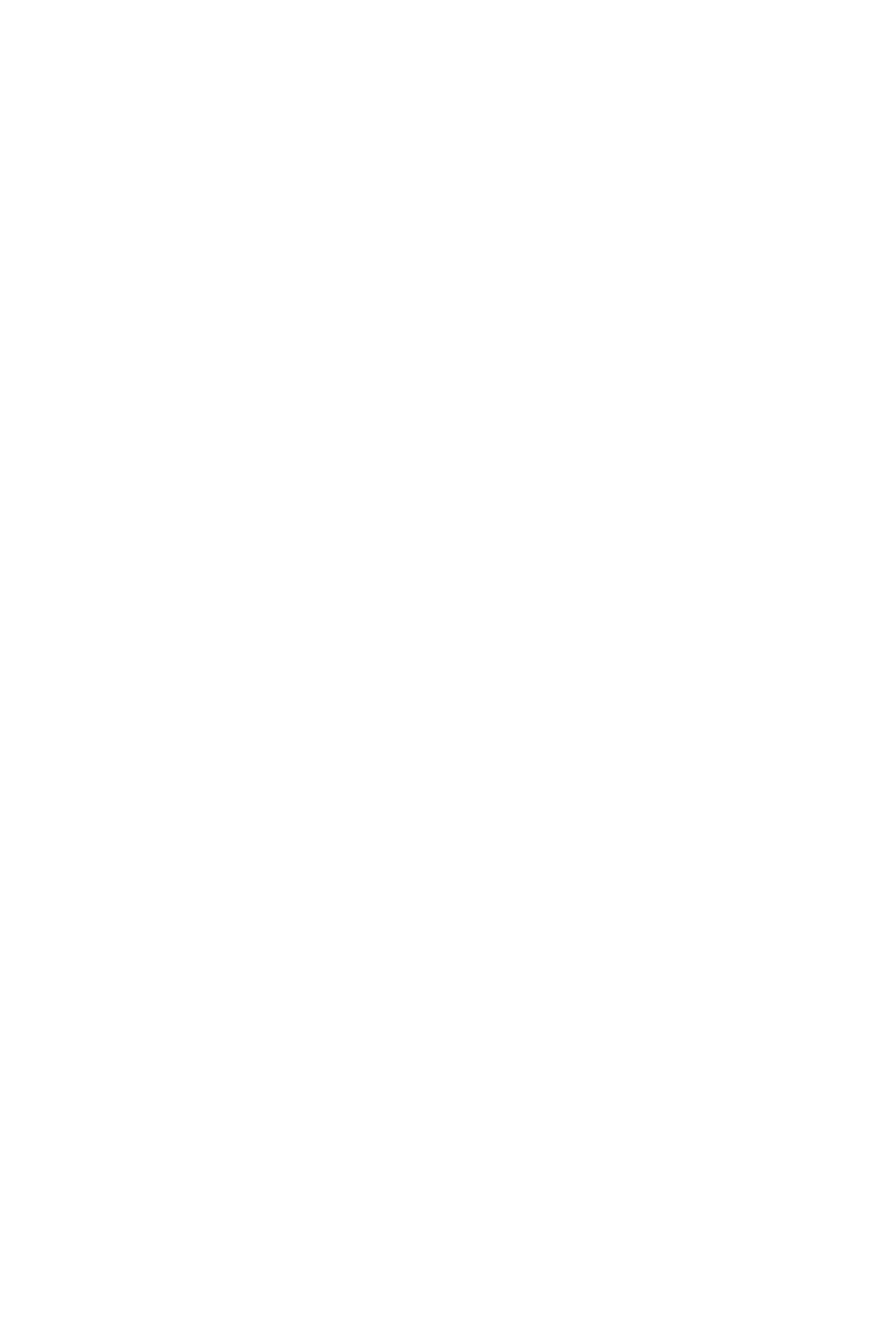# Appendix D **THE TENNESSEE EXPERIMENT**

We used the results of the Tennessee class-size experiment for two purposes in this study. First, we used it to guide the specification of the model. Second, we used our equations to predict a "class-size" effect for a group of students with characteristics similar to those of the Tennessee experimental sample. Being able to predict an effect for similar students that are similar to the experimental effects measured in Tennessee provides a "validity" check on the models. Since most estimations with nonexperimental data do not provide results consistent with Tennessee, it is important to do this type of validity check with experimental data to try to understand why certain model specifications may be better than others (Grissmer, 1999).

### **THE DESIGN OF THE TENNESSEE EXPERIMENT**

The multidistrict Tennessee STAR experiment randomly assigned a single cohort of kindergarten students in 79 participating schools to three treatment groups: large classes (approximate mean of 22–24 students) with or without an aide and small classes (approximate mean of 15–16 students). The students entering at kindergarten were scheduled to maintain their treatment through 1st, 2nd, and 3rd grades. However, the treatment groups changed in significant ways after kindergarten because of attrition and late-entering students.

Students newly entering a participating school in 1st, 2nd, or 3rd grade were also randomly assigned to treatment groups, but these late-entering students came from schools outside the sample and had likely been in large classes in earlier grades. Many students entering the experiment between kindergarten and 3rd grade moved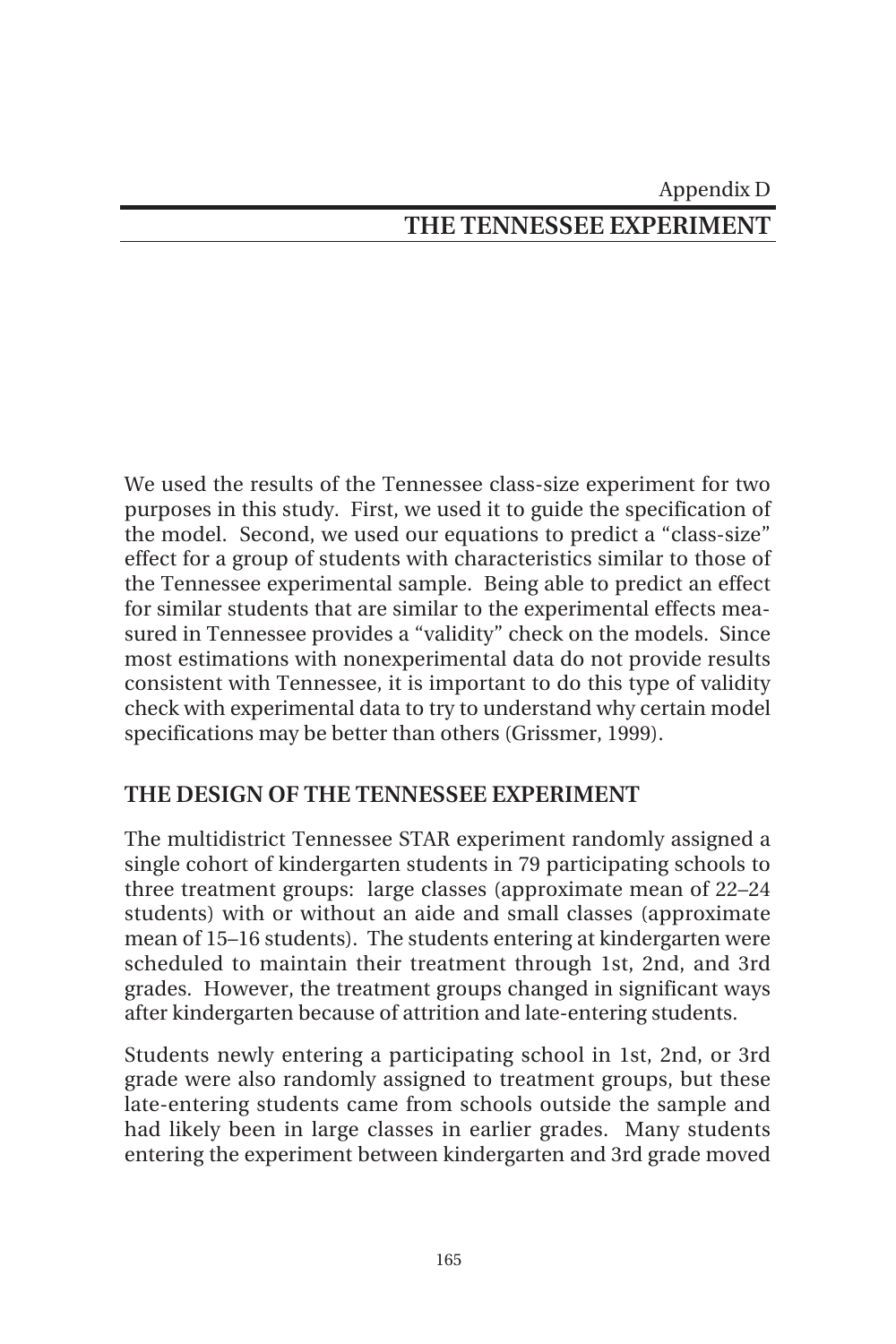away from a participating school after one or more years of participation, so students could have spent from one to four years in small classes in different combinations of grades. For instance, the combination of late entries and attrition left the 3rd-grade small-class sample with only one-half the students who had been in small classes all four years. The remaining part of the sample had spent one to three years in small classes.

The experimental sample changed in another important way after kindergarten, since late-entering students had lower average scores than beginning students had and since those leaving the original sample had lower scores than those who remained all four years. The 3rd-grade small-class sample then contained a higher-scoring group who remained all four years, and a lower-scoring group with fewer and later years in small classes.

The sample of participating students in any grade was over 6,000, but late entries and exits meant that about 12,000 students were included over the four years. The characteristics of the students were different from those of average Tennessee students. The experimental sample contained approximately 33-percent minority students, and over 50 to 60 percent of all students were eligible for free or reduced-price lunches, compared to 23-percent minority students and about 43 percent free or reduced-price lunch students for Tennessee in 1986. The sample was also quite different from students nationwide in the United States, where approximately 30 percent were minority students and 37 percent were eligible for free and reduced-price lunches in 1990.

### **THE RESULTS FROM THE EXPERIMENT**

Finn and Achilles (1999) restated the measured achievement differences for the Tennessee experiment between those in large and small classes at each K–3 grade in each subject tested. The results showed that these class-size reductions had statistically significant effects in each K–3 grade and all subjects tested, showing that achievement rose by 0.15 to 0.25 standard deviation. The size of the reported effects increased markedly from kindergarten to 1st grade, but remained fairly constant or even declined in grades 2 to 3. Effects for math and reading were 0.15 and 0.18 in kindergarten, respectively, and 0.27 and 0.24 in 1st grade.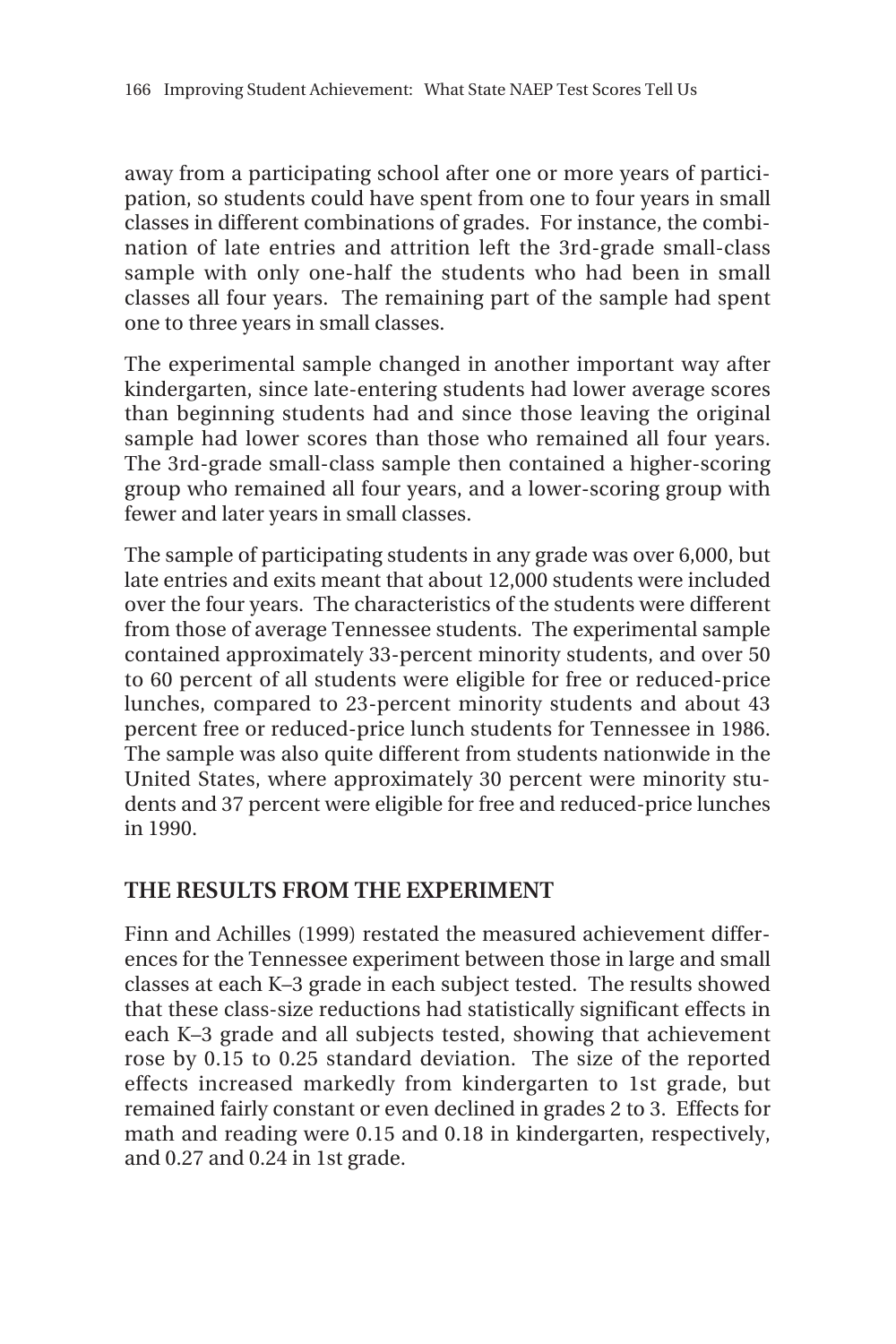Krueger (1999a) and Nye et al. (1999a), using models that control for school effects and teacher and classroom covariates, also estimated these basic results. The results of these analyses show substantial agreement both in the magnitude of the effect by grade and its pattern. Thus, the use of more-sophisticated models, including covariates and school and classroom effects, does not seem to substantially alter the reported effects.

All students were in large classes in grades 4 through 7, and Finn and Achilles (1999) reported statistically significant effects, between 0.10 and 0.16 standard deviations, in each subject through 7th grade. Nye et al. (1999a, 1999b) also reported effects for 4th, 6th, and 8th grades using two-level HLM, including student and school characteristics, that show statistically significant effects in three subjects for each grade. Their estimates are between 0.11 and 0.20 standard deviation. Since the effects at 3rd grade tend to be in the range of 0.15 to 0.20, the long-term effects show little sign of declining from the time students left smaller classes.

The reported results using the entire sample are increasingly hard to interpret past kindergarten, since any changes in the reported effects across grades might be due to either a different average duration in small classes or different student characteristics. So, the key question is whether achievement rises with more years in small classes. The three measurements that address this question have some inconsistency among them.

Nye et al. (1999a, 1999b) analyzed the short-term effects through 3rd grade with HLM comparing results for four groups: students in small classes in any grade, two or more grades, three or more grades, and four grades. Each estimate was made using the remaining part of the sample as the contrasting group. Their results show effects for those in small classes in all four years versus the remaining sample to be 0.35 to 0.39 standard deviation. Corresponding estimates for the group with three or more years, two or more years, and at least one year in small classes are 0.26 to 0.27, 0.19 to 0.24 and 0.15 to 0.16, respectively. All these results are statistically significant.

Nye et al. (1999a, 1999b) did similar estimates for long-term effects at 4th, 6th, and 8th grades. Their results show continuing statistically significant effects in three subjects and all grades, with increasing effects for longer time spent in small classes in K–3. The 8th-grade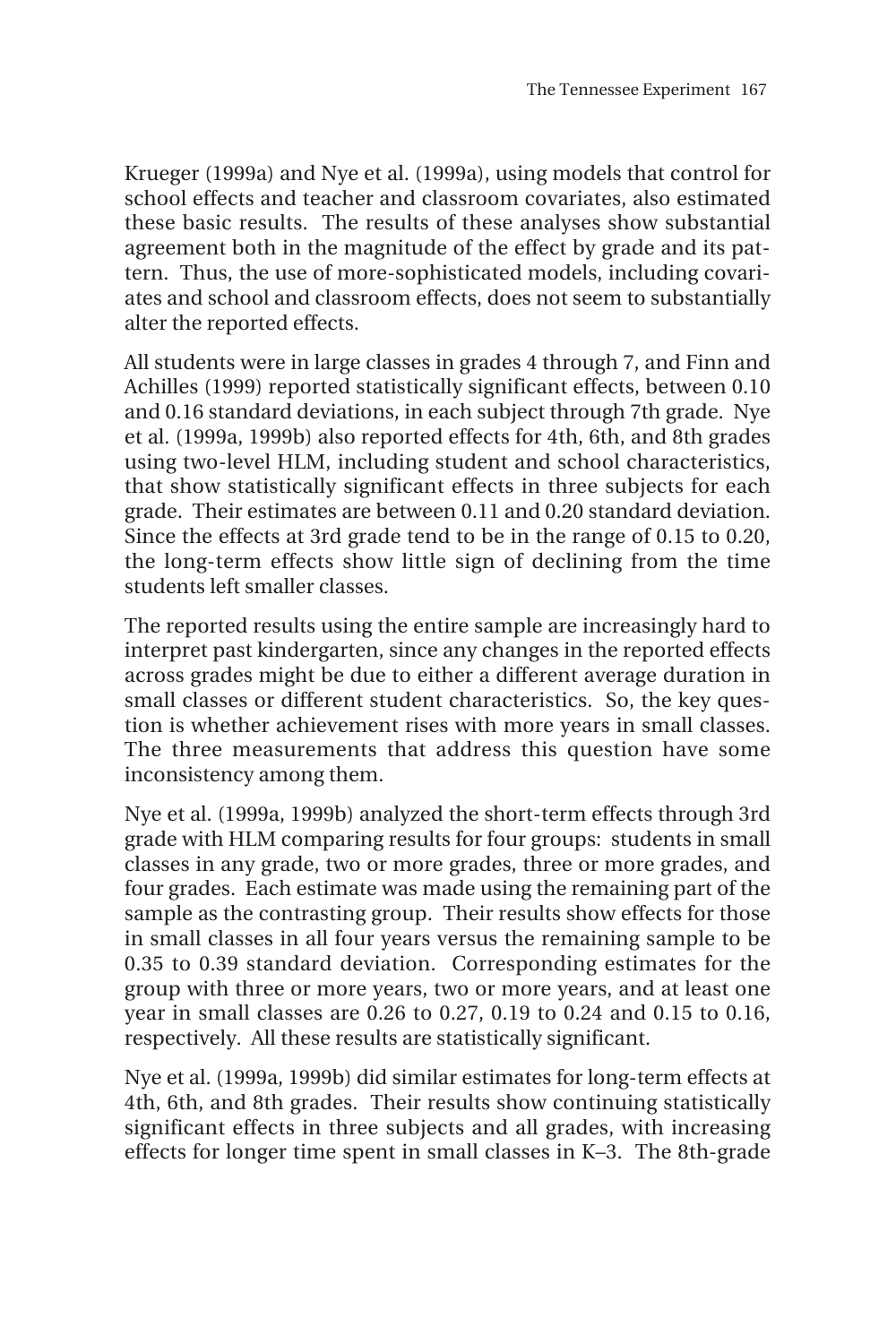estimates are 0.30 to 0.41 for those in small classes all four years, 0.23 to 0.29 for three or more years in small classes, 0.16 to 0.24 for two or more years in small classes, and 0.06 to 0.20 for one or more years in small classes. There appear to be no differences between subjects or significant trends from 4th through 8th grade. So, the pattern and magnitude of effect size appear to remain fairly stable from 3rd to 8th grade for each duration group.

Krueger (1999a) made separate short-term estimates of the effects by year of entry and grade. These estimates essentially contrast groups having different duration and student characteristics. His results for the group entering in kindergarten and staying all four years show a gain in kindergarten but show no evidence of additional gains with each additional year in small classes. However, for groups entering in 1st and 2nd grade, there is evidence of significant gains from each additional year, with somewhat smaller first-year gains.

Krueger (1999a) also estimated a pooled model that assumes equal first-year gains, regardless of year of entry, and equal incremental gains for each additional year regardless of year of entry or duration. His estimates show statistically significant gains for both first-year and incremental effects but larger first-year gains with only small incremental gains. For instance, estimates made from his equations would predict a cumulative effect from four years in small classes of 0.19 to 0.25 standard deviation with approximately two-thirds of the effect in the first year.

Krueger's (1999a) results and those of Nye et al. (1999a, 1999b) on the short-term effects of more years in smaller classes seem inconsistent. Krueger's predicted results for four years in small classes at 3rd grade (0.19 to 0.25) are significantly smaller than Nye et al.'s (0.35 to 0.39). Nye et al.'s estimates also understate what the effects would be for students in small classes all four years. However, unlike Krueger, the results in Nye et al. do not imply that most of the short-term effect happens in the first two years. In fact, the long-term effects imply that the sustained effects occur only if students are in small classes for three or four years. More years in small classes may be most important for sustaining long-term effects. This explanation would be consistent with previous early intervention research that shows short-duration interventions produce significant short-term effects that usually fade over time, but long duration interventions produce more long-term effects (Barnett, 1995; Ramey and Ramey, 1998).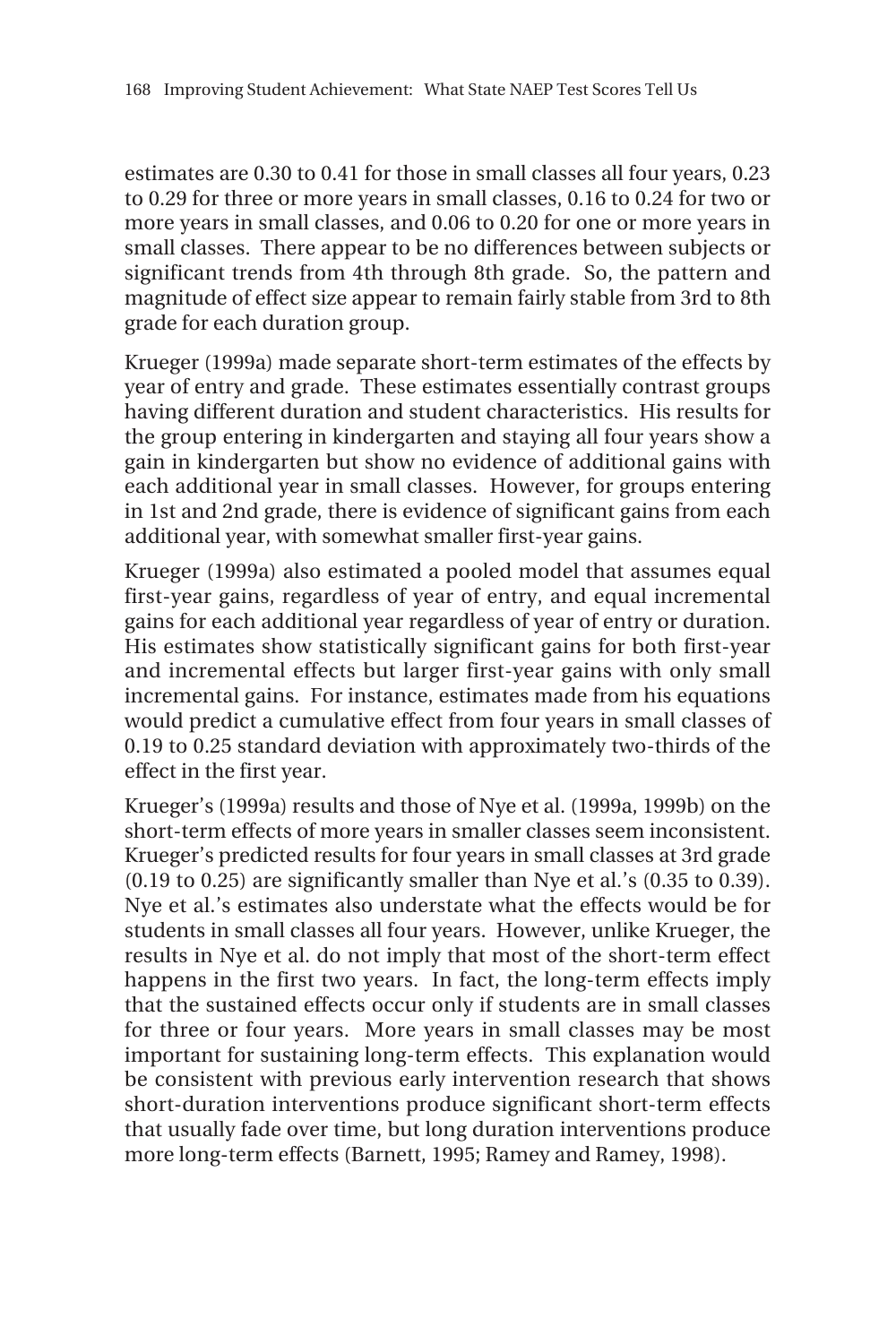A common interpretation of the results of the Tennessee experiment is that effect sizes are around 0.2 standard deviation for four years in small classes. *The results on duration would suggest that this common interpretation of the Tennessee results might substantially understate the sustained class-size effect for those in small classes all four years, for whom long-term effects might be as large as 0.4 standard deviations.* From a policy perspective, the differences in both magnitude and duration of effects are critical, since significant funding is associated with class-size reduction for each grade, and the cost-effectiveness of class-size reduction would change significantly.

Finn and Achilles (1999) reported minority effects that are approximately double those for white students in grades K–3. Krueger (1999a) also reported larger effects for minority students. Estimated short-term effects for minority students from four years in small classes would be 0.3 standard deviation or greater, with effects for remaining students closer to 0.2 standard deviation or greater. Current analysis also indicates that free-lunch students have larger short-term effects than their counterparts. Estimates from Krueger for free-lunch and non–free-lunch students are 0.27 and 0.21, respectively. A nonexperimental analysis of large class-size reductions in 17 of the poorest school districts in Tennessee measured effects from 0.4 to 0.6 standard deviation (Achilles et al., 1993; Nye et al., 1999). While nonexperimental, the reductions all started in a single year and continued for four years. Comparisons were made to scores prior to reductions and to the most similar districts available. These data would suggest that effects continue to grow for the most disadvantaged students.

No separate *long-term* estimates have been made for minority or free-lunch students. No separate long- or short-term estimates have been made for more-advantaged white students.

### **SENSITIVITY TO FLAWS IN EXPERIMENTAL EXECUTION**

We now turn to questions concerning whether deviations from ideal experimental design and execution could affect the present results. Well-designed and well-implemented experimental studies yielding data that are accurately analyzed and replicated remain as close as we can come to causal evidence in social science. The basic premise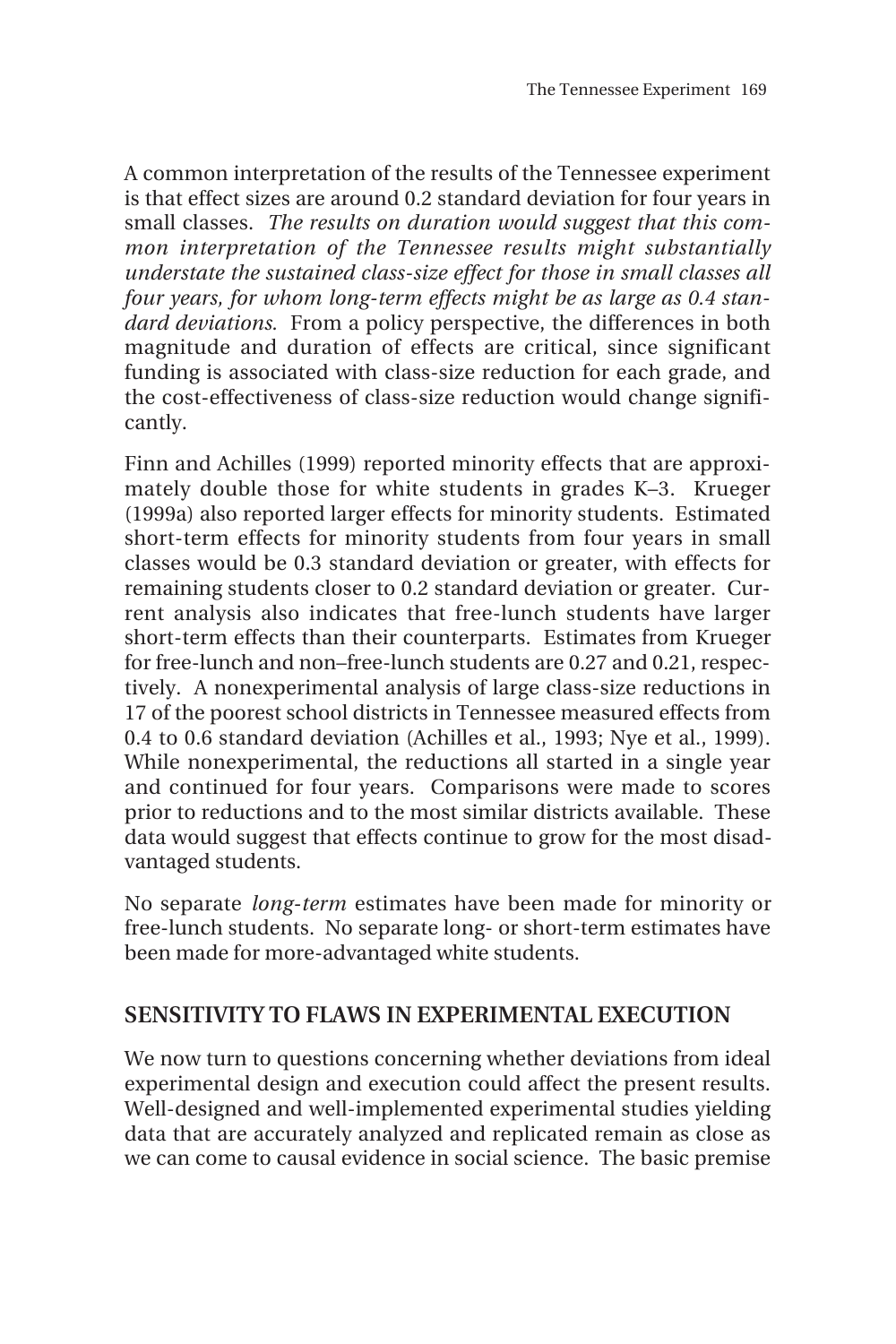of experimentation—choosing two groups of subjects through randomization or preselection such that the only difference between them is the variable of interest—remains the ideal method of building social science knowledge. While experiments are potentially capable of providing the most compelling evidence, they often fall far short of achieving this objective (Boruch, 1994; Heckman and Smith, 1995; Manski, 1996).

Hanushek (1999) summarized potential issues that need to be taken into account when analyzing and interpreting the Tennessee results. He included differences between random and actual classroom assignment, nonrandom test-taking and attrition, lack of randomization of schools, potential problems in teacher assignments, lack of knowledge of prior class sizes for students entering after kindergarten, and Hawthorne effects. The effects of most of these deviations have been tested.

Not all students initially assigned to large or small classes remained in these classes. Krueger (1999a) and Nye et al. (1999a, 1999b) compared results using the actual and assigned treatments. No significant differences in effects were discovered in these studies. The issue of differential attrition in test and control groups was also addressed in these studies. All found significant differences between students staying in the experiment (continuers) and those that either enter after kindergarten (late entries) or leave (leavers), with continuers having higher scores than leavers and late entries. However, none of the studies found significant differences in the characteristics of leaving and entering students between small and large class groups. Only differences in effects between small and large class groups would bias the net effects.

These studies did not address the issue of non–test-taking for students present in the classes. About 8 to 11 percent of children in classes did not take tests because of absences or other reasons. Hanushek (1999) provided data that show that the percentage excluded is similar in test and control groups for each grade, so the characteristics of the students excluded would have to vary widely in small and large classes to have any effect on the results. This certainly needs to be analyzed further.

Krueger (1999a) analyzed available teacher characteristics (experience and education) and found no evidence of nonrandom teacher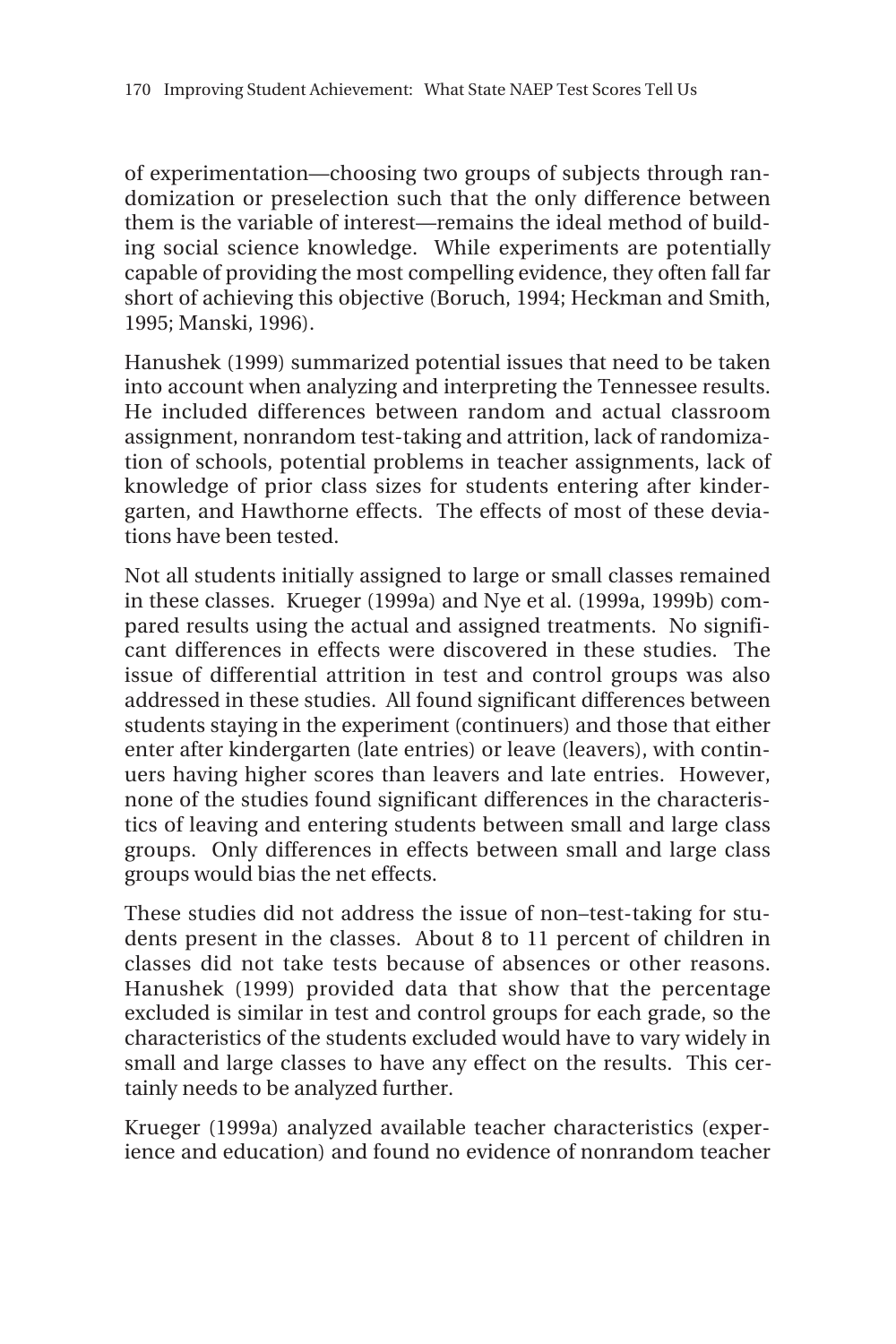assignment. While other teacher characteristics (teacher test scores and verbal ability) may be more closely related to teacher quality, it would be highly unlikely that randomization did not distribute these characteristics nearly equally between small and large classes (Ehrenberg and Brewer, 1994, 1995; Ferguson, 1991, 1998a; Ferguson and Ladd, 1996).

Schools were not randomly selected. Since students were randomized within each school, it seems unlikely that school characteristics could bias the effects. Nye et al. (1999a, 1999b) and Krueger (1999a) allowed school effects in their specifications and found little difference in effect coefficients. However, the selection of schools is important for generalizability. The schools selected were not representative of Tennessee schools and were even less representative of students in the nation as a whole.

A second concern for the generalizability of the results may be the variance of the results across schools. Hanushek (1999) presented evidence of a distribution of class-size effects across schools in kindergarten that suggested that small-class achievement exceeded *both* large treatment groups in less than one-half of the schools. This may indicate the presence of interactive effects below the school level that are important. However, Nye et al. (1999a, 1999b) used a three-level HLM that suggested the effects were fairly uniform across schools.

For students entering the experiment after kindergarten, no data were collected on the class size in their previous schools. Since most migrating students would be from Tennessee, presumably most would have been in large classes in previous grades. The randomization process would in all likelihood account for any differences in previous class sizes for late-entering students.

It is possible for further analysis to find a flaw in the experiment that significantly affects the results, but extensive analysis to date has eliminated most of the potential problems.

### **SPECIFICATION LESSONS FROM TENNESSEE**

Hanushek (1999) reviewed the nonexperimental evidence from over 250 measurements in studies of effects of class size and/or pupilteacher ratio. The results show many studies with statistically signif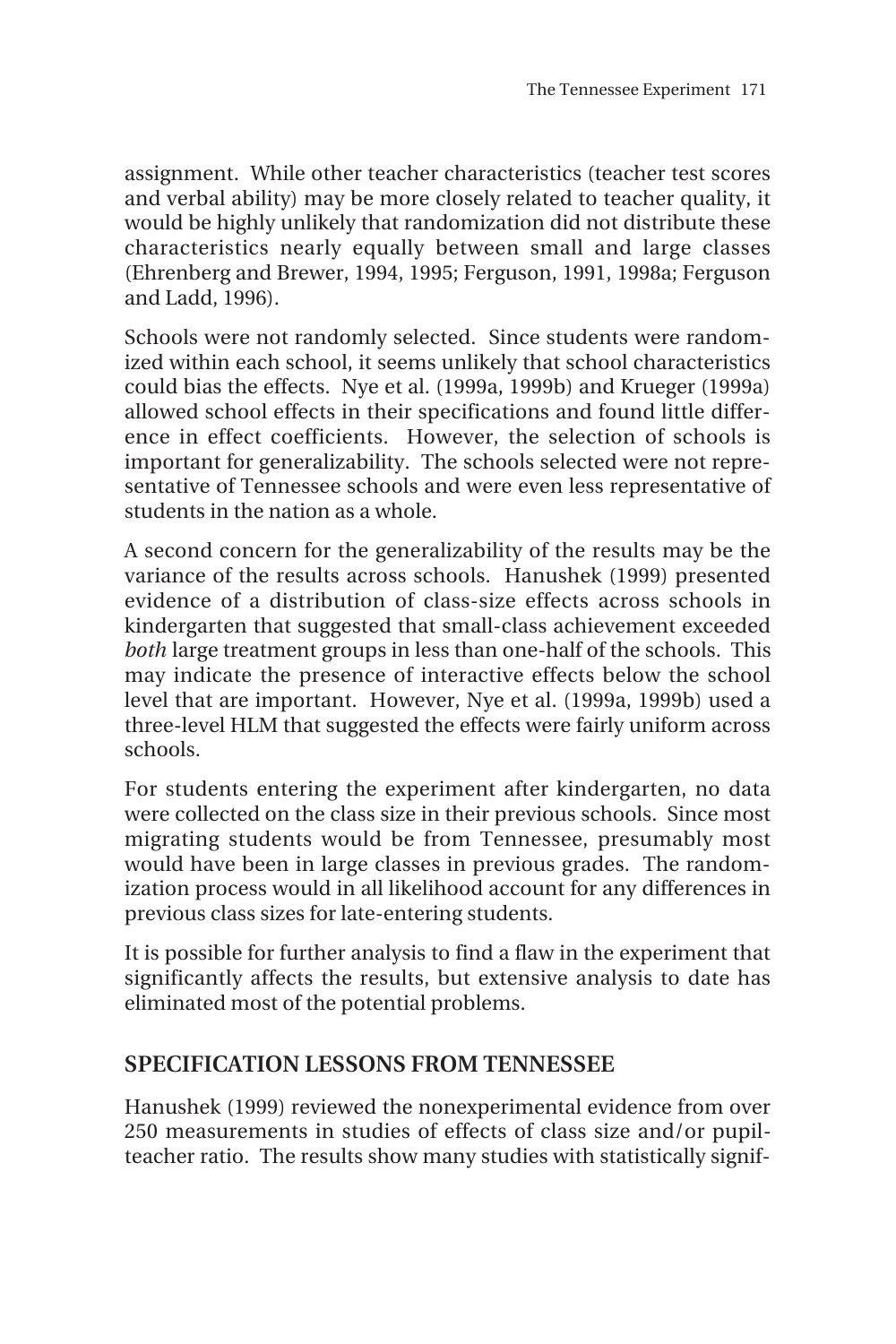icant positive and negative effects but with approximately equal numbers of positive and negative results. It is not clear whether a meta-analysis taking the sample sizes into account would shift the results significantly. Hanushek further provided separate results by elementary and secondary school and for value-added models within and across states. Use of value-added models with previous year's test scores as a proxy for all earlier experience and missing family variables has been considered to be among the best specifications. Hanushek separated production-function studies using previous test score as a control and showed that these produce no consistent positive effects.

The current evidence from nonexperimental data seems in conflict with the results from experimental data. Several explanations have been proposed for these differences (Grissmer, 1999). One reason may be that the different studies have students with different characteristics. The experimental sample contained mostly disadvantaged students, whereas most nonexperimental measurements contain much broader samples. If large class-size effects are confined to more-disadvantaged students, differences in effects between Tennessee and nonexperimental measurements might be expected. However, the differences can also arise from specification problems inherent in the model specifications used in most nonexperimental analysis.

One problem with the production-function specification may be that a previous year's test score may be a poor control because student achievement changes significantly over the summer, with differential effects for students from different family backgrounds (Alexander and Enthisle, 1998). Thus, a test score used for control at the beginning of the school year may produce a result different from that at the end of the last school year for different students.

Production-function techniques assume that changes in achievement during a period can be accounted for by changes in input variables during the period. The Tennessee data seem to contradict this assumption. A substantial effect remained at 8th grade in Tennessee that was traceable to small classes years earlier. Moreover, the achievement of students from 4th to 8th grade changed based on the number of years in small classes in K–3. The K–3 small-class experience set in motion a series of long-term changes in achievement that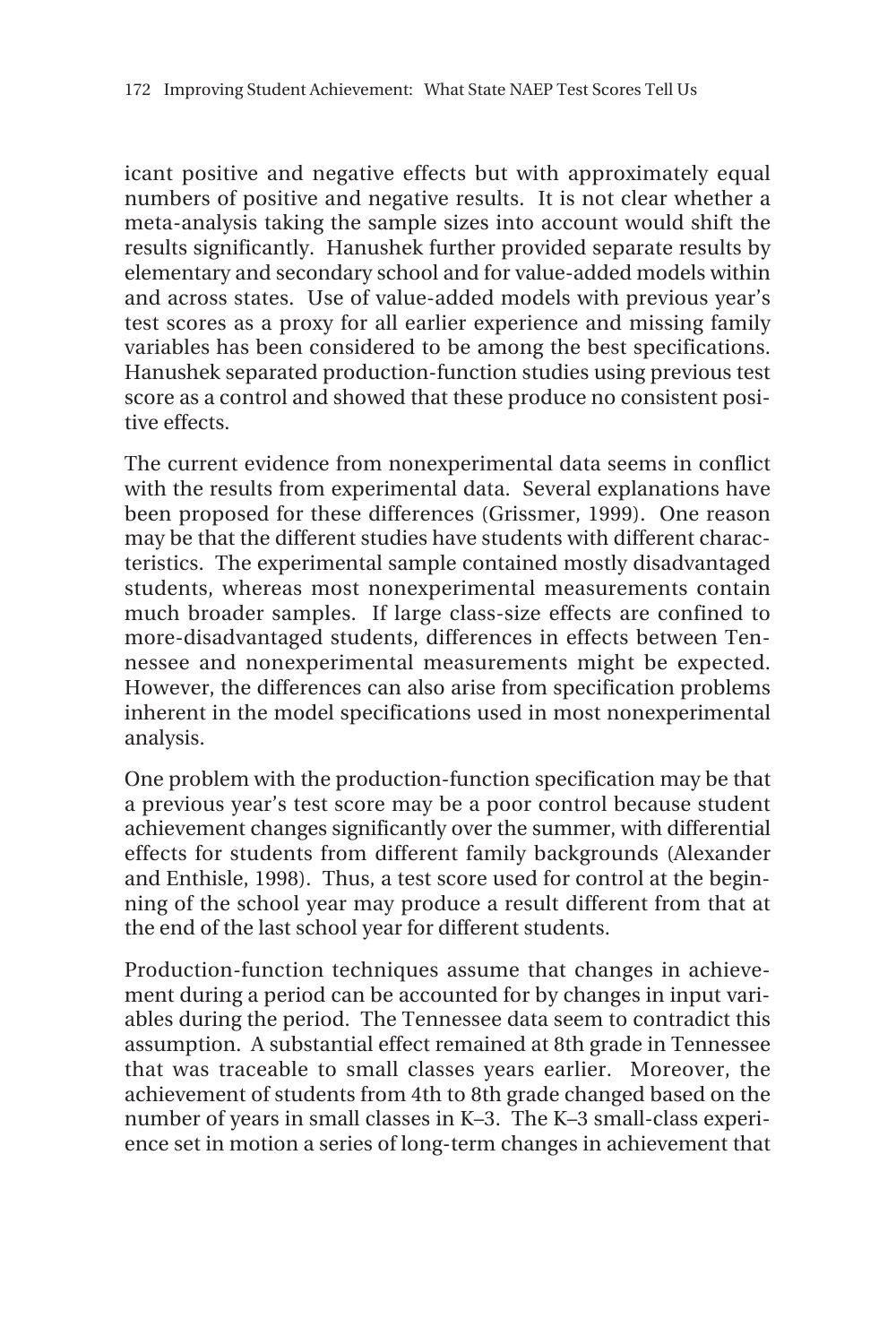cannot be accounted for by inputs during the 4th- to 8th-grade period. Grissmer and Flanagan (2000) have suggested that these multiple-year effects imply that a single year of previous scores is insufficient for control of previous schooling experience. Rather, models that account for the characteristics of schools since entry —without using previous years' scores as controls could reproduce the Tennessee results. Krueger (1999a) also suggested that the pattern of results in Tennessee cannot be obtained with productionfunction techniques using a previous year's score as control except in the first year of the intervention.

### **ESTIMATING THE TENNESSEE EFFECT**

 $\overline{\phantom{a}}$ 

We used the results from Table 7.3 for 4th-grade students to compute a Tennessee class-size effect. The actual class sizes in Tennessee were reduced from approximately 24–25 to 16–17 students per class. In comparison with the other students in the state, the Tennessee experimental sample was disproportionately black (33 percent versus 21 percent) and eligible for free lunches (55 percent versus 40 percent) (Krueger, 1999a). These characteristics make the experimental sample more similar to Alabama and Louisiana students than to Tennessee students.

To estimate the effects of the Tennessee experiment, we needed to determine the SES-FE value for the Tennessee sample and the pupilteacher reduction. We estimated an upper limit for the Tennessee sample by simply using the race specific value of SES-FE for Tennessee. These values are –0.46 and –0.53 for black Tennessee students for reading and math, respectively, with corresponding values for white students of 0.045 and 0.040. Weighting these values by the proportion of minority to nonminority students in the experiment gave values of –0.12 and –0.15 for reading and math, respectively. These are upper-level limits, since the experimental white sample drawn from high-minority schools likely had lower income and education than typical white Tennessee students.<sup>1</sup>

<sup>&</sup>lt;sup>1</sup>This can also be seen from comparing the free-lunch percentages. Overall, 26 percent of Tennessee students were eligible for free lunches in 1987. Younger students always have higher eligibility. In Tennessee, the difference between eligibility at 4th and 8th grade is typically 12 percentage points. So, approximately 40 percent of Ten-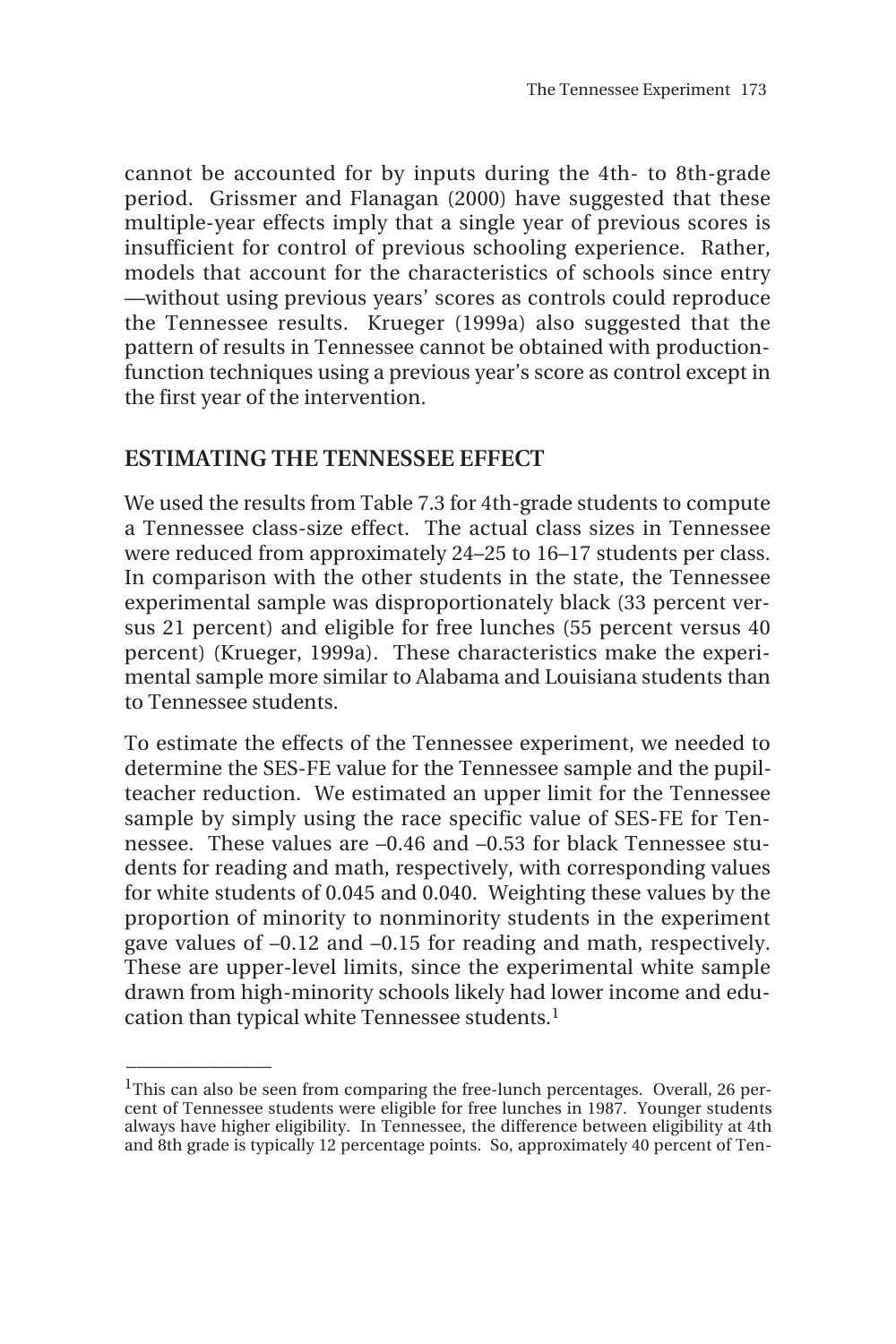Another approximate estimate can be made by finding a state with characteristics similar to those of the experimental sample. Only Mississippi has a free lunch percentage as high as 55 percent, and the value of SES-FE is approximately –0.25. Louisiana has 40 percent minority and 46 percent free lunch, with an SES-FE value of –0.19. The SES-FE for the experimental sample is certainly in the range of  $-0.15$  to  $-0.25$ .

The random-effect model, which is linear in pupil-teacher ratio, would predict gains of approximately 0.10 standard deviation for pupil-teacher reductions of eight students per teacher—the amount of the Tennessee class-size reduction. However, the random-effect model with a family-interaction term would predict gains of 0.28 standard deviation using an SES-FE of –0.20 and a reduction of eight students per teacher. Our estimates using the model with squared and family-interaction terms are sensitive to the value of beginning pupil-teacher ratio, but values from 0.20 to 0.30 occur when using reasonable assumptions.2 The estimated values for the difference in scores at the end of the 3rd grade in the Tennessee class-size experiment from Krueger (1999a) are approximately 0.19 to 0.24, while Nye et al. (1999a, 1999b) estimates are as high as 0.40 standard deviation for four years in small classes. The estimates from our model are certainly in the current range of experimental estimates.

Our current model would also predict larger effects for minority and disadvantaged students. We cannot make estimates for minority students alone, since no state has more than 50 percent minority students, making these estimates far outside the current range of family values in our model.

**\_\_\_\_\_\_\_\_\_\_\_\_\_\_\_\_\_\_\_\_\_\_\_\_\_\_\_\_\_\_\_\_\_\_\_\_\_\_\_\_\_\_\_\_\_\_\_\_\_\_\_\_\_\_\_\_\_\_\_\_\_\_** nessee students in K–3 were eligible for free lunches, compared to about 55 percent in the experimental sample. This difference cannot all be accounted for by higher minority percentages.

<sup>&</sup>lt;sup>2</sup>We made two estimates translating class-size reduction into pupil-teacher ratio reduction. We first assumed that a reduction of eight in class size translates into a pupil-teacher reduction of eight. Second, we used 1990 to 1991 data from the Schools and Staffing Survey (SASS), in which K–6 teachers reported actual classroom size, and regressed pupil-teacher ratio against actual size. The coefficient of class size is 0.84, indicating that reducing class size reduces pupil-teacher ratio by only 0.84. Thus, a reduction of eight in class size would produce only a reduction of 6.7 in pupil-teacher ratio.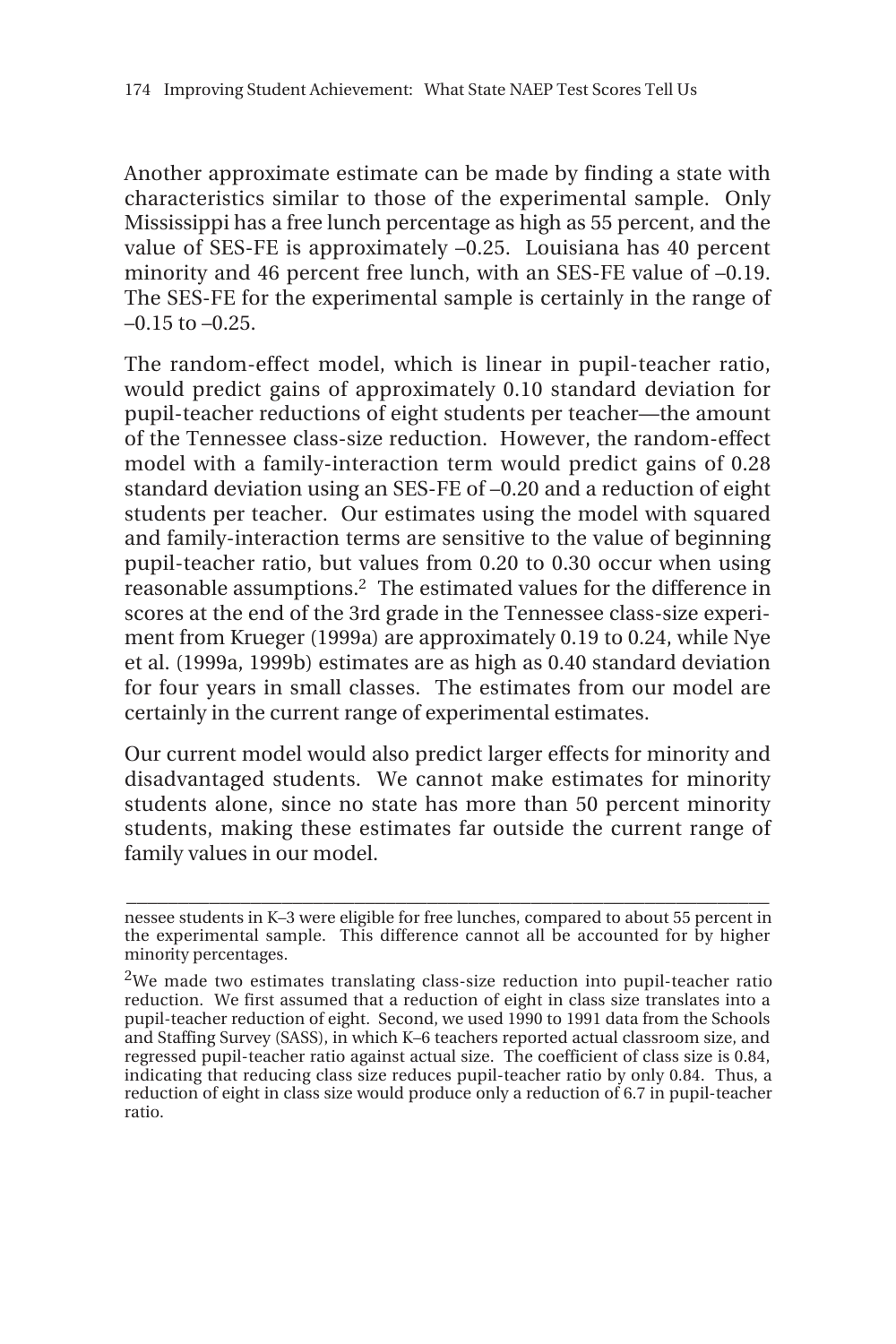### Appendix E

# **FAMILY VARIABLE DEVELOPMENT**

### **THE CENSUS-NAEP FAMILY CONTROL VARIABLES**

The major problem with NAEP data for analyzing the effect of policies is the lack of accurate and detailed family variables. Since family variables account for most of the variance in state NAEP scores and are correlated with policy variables, their accuracy is important for estimating unbiased policy effects.

### **Accuracy of NAEP Family Variables**

We used the 1990 Census data to check the accuracy of the studentreported NAEP family variables. We have derived a set of family variables (parent educational level, family income, race and/or ethnicity, and family type) for each state from the 1990 Census for families with students at the NAEP ages. For 4th-grade students, we chose 8- to 10-year-old students, while for 8th grade, we chose 12- to 14-year-old students. We chose a somewhat wider age range to increase the sample size of minority populations in small states.

Not surprisingly, Census and student-reported NAEP data on race and/or ethnicity and family type (one versus two parents) show strong agreement (correlation of 0.95 and above). However, we find major differences between student-reported parental education and parent-reported education from the Census—particularly for 4thgrade students. About one-third or more of 4th-grade students do not report parental education, and the nonreporting is higher for disadvantaged and minority students. Table E.1 compares, for those responding, the 4th-grade NAEP estimates for highest parental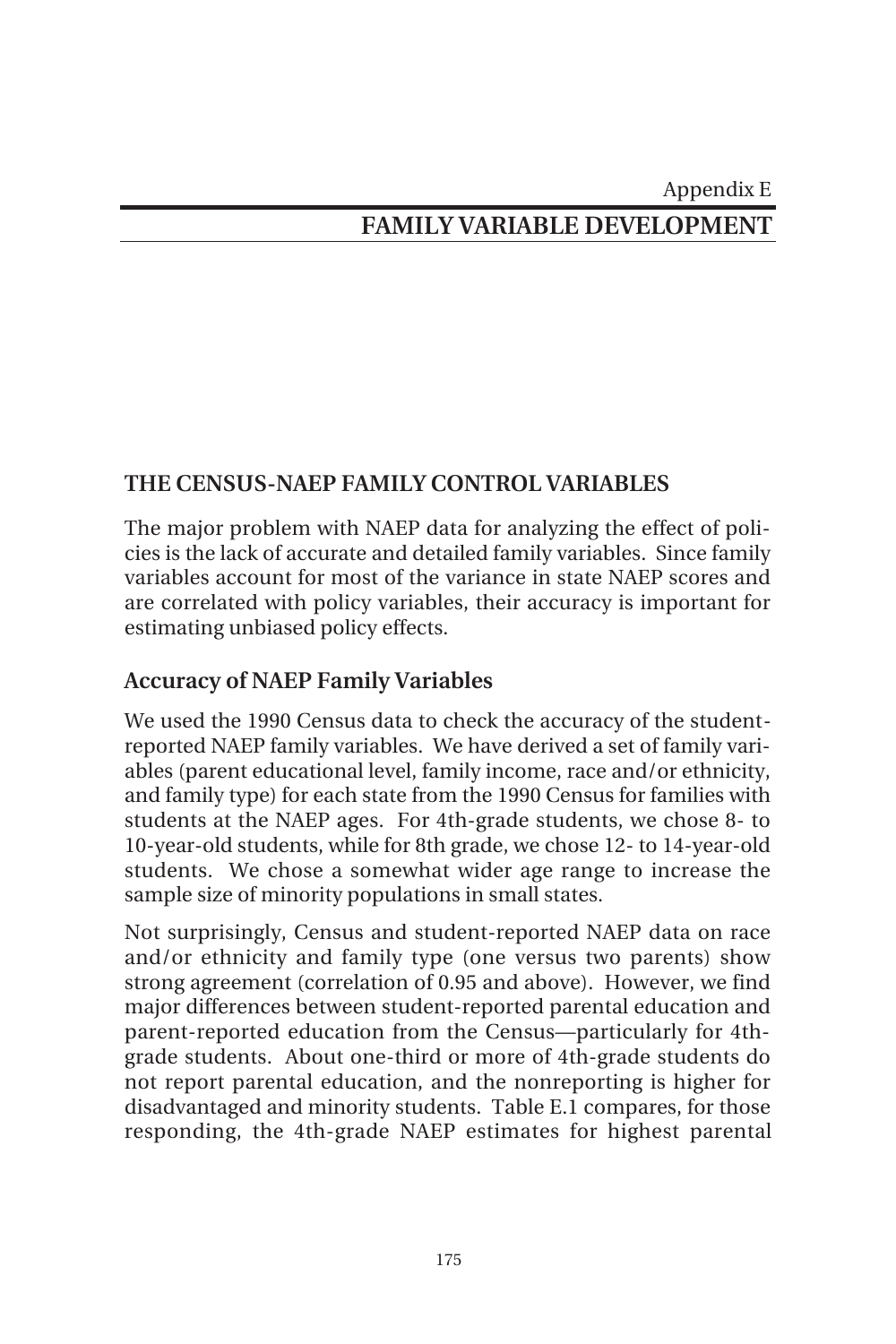|               |             | No High School |         |             | <b>High School</b> |         |             | Some College |         |             | College    |      |  |
|---------------|-------------|----------------|---------|-------------|--------------------|---------|-------------|--------------|---------|-------------|------------|------|--|
|               | <b>NAEP</b> | <b>CEN</b>     | Diff    | <b>NAEP</b> | <b>CEN</b>         | Diff    | <b>NAEP</b> | <b>CEN</b>   | Diff    | <b>NAEP</b> | <b>CEN</b> | Diff |  |
| Alabama       | 11.3        | 14.4           | $-3.1$  | 26.8        | 34.5               | $-7.8$  | 12.7        | 29.5         | $-16.9$ | 49.3        | 21.5       | 27.8 |  |
| Arizona       | 7.1         | 17.3           | $-10.2$ | 19.6        | 26.2               | $-6.5$  | 14.3        | 35.9         | $-21.7$ | 58.9        | 20.5       | 38.4 |  |
| Arkansas      | 10.6        | 13.5           | $-2.8$  | 27.3        | 39.7               | $-12.4$ | 13.6        | 28.0         | $-14.4$ | 48.5        | 18.9       | 29.6 |  |
| California    | 9.1         | 20.1           | $-11.1$ | 14.5        | 22.4               | $-7.8$  | 12.7        | 32.7         | $-19.9$ | 63.6        | 24.8       | 38.8 |  |
| Colorado      | 6.3         | 8.0            | $-1.6$  | 15.9        | 24.1               | $-8.2$  | 14.3        | 36.8         | $-22.5$ | 63.5        | 31.1       | 32.4 |  |
| Connecticut   | 6.2         | 10.1           | $-4.0$  | 15.4        | 25.5               | $-10.2$ | 10.8        | 26.7         | $-15.9$ | 67.7        | 37.7       | 30.0 |  |
| Delaware      | 7.7         | 9.2            | $-1.5$  | 21.5        | 31.6               | $-10.1$ | 10.8        | 29.5         | $-18.7$ | 60.0        | 29.7       | 30.3 |  |
| Florida       | 6.5         | 13.5           | $-7.0$  | 21.0        | 29.8               | $-8.8$  | 12.9        | 32.6         | $-19.7$ | 59.7        | 24.1       | 35.5 |  |
| Georgia       | 7.5         | 15.3           | $-7.8$  | 26.9        | 35.0               | $-8.1$  | 10.4        | 27.0         | $-16.6$ | 55.2        | 22.7       | 32.5 |  |
| Idaho         | 5.0         | 7.2            | $-2.2$  | 20.0        | 23.8               | $-3.8$  | 15.0        | 40.7         | $-25.7$ | 60.0        | 28.4       | 31.6 |  |
| Indiana       | 9.1         | 9.5            | $-0.4$  | 27.3        | 36.0               | $-8.8$  | 12.1        | 32.1         | $-20.0$ | 51.5        | 22.3       | 29.2 |  |
| Iowa          | 4.6         | 4.4            | 0.2     | 20.0        | 31.7               | $-11.7$ | 13.8        | 37.6         | $-23.7$ | 61.5        | 26.3       | 35.2 |  |
| Kentucky      | 15.2        | 14.6           | 0.6     | 30.3        | 38.6               | $-8.3$  | 13.6        | 27.2         | $-13.5$ | 40.9        | 19.6       | 21.3 |  |
| Louisiana     | 9.1         | 17.4           | $-8.4$  | 24.2        | 37.1               | $-12.9$ | 12.1        | 26.1         | $-14.0$ | 54.5        | 19.3       | 35.2 |  |
| Maine         | 6.2         | 5.9            | 0.3     | 24.6        | 34.7               | $-10.1$ | 13.8        | 30.3         | $-16.4$ | 55.4        | 29.2       | 26.2 |  |
| Maryland      | 6.2         | 8.8            | $-2.6$  | 18.5        | 29.1               | $-10.6$ | 12.3        | 29.1         | $-16.8$ | 63.1        | 33.1       | 30.0 |  |
| Massachusetts | 3.0         | 10.2           | $-7.1$  | 16.7        | 25.7               | $-9.0$  | 10.6        | 30.2         | $-19.6$ | 69.7        | 33.9       | 35.8 |  |

## **NAEP and Census Estimates: Highest Parental Education for 4th-Grade Students**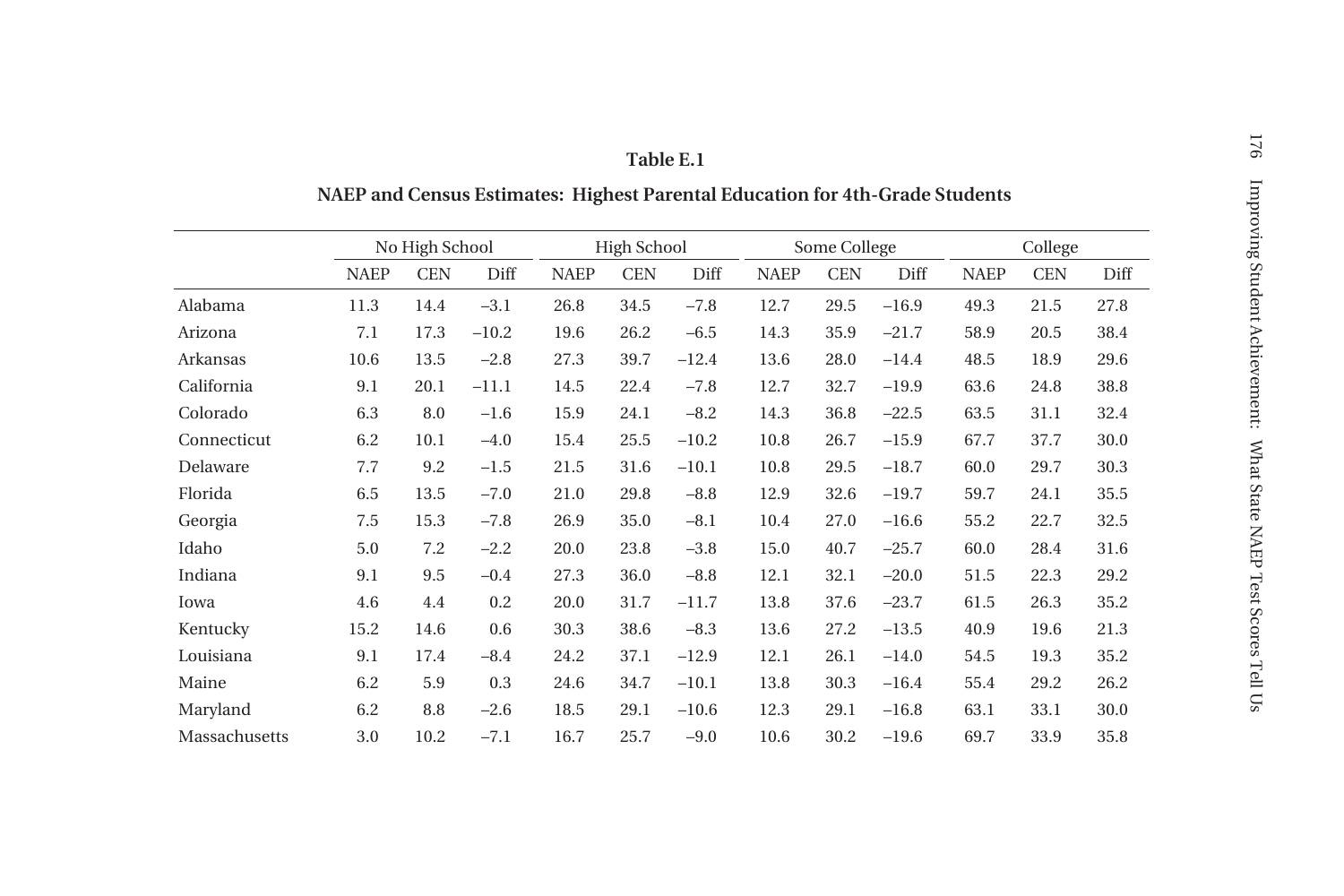|                | No High School |            | <b>High School</b> |             |            | Some College |             |            | College |             |            |      |
|----------------|----------------|------------|--------------------|-------------|------------|--------------|-------------|------------|---------|-------------|------------|------|
|                | <b>NAEP</b>    | <b>CEN</b> | Diff               | <b>NAEP</b> | <b>CEN</b> | Diff         | <b>NAEP</b> | <b>CEN</b> | Diff    | <b>NAEP</b> | <b>CEN</b> | Diff |
| Michigan       | 4.7            | 8.4        | $-3.7$             | 21.9        | 29.7       | $-7.8$       | 14.1        | 37.9       | $-23.8$ | 59.4        | 24.0       | 35.4 |
| Minnesota      | 3.4            | 4.4        | $-0.9$             | 20.7        | 27.5       | $-6.8$       | 10.3        | 39.0       | $-28.6$ | 65.5        | 29.1       | 36.4 |
| Mississippi    | 11.9           | 21.4       | $-9.5$             | 26.9        | 33.3       | $-6.4$       | 9.0         | 27.5       | $-18.5$ | 52.2        | 17.8       | 34.4 |
| Missouri       | 7.7            | 9.3        | $-1.6$             | 23.1        | 34.1       | $-11.0$      | 13.8        | 32.0       | $-18.2$ | 55.4        | 24.6       | 30.7 |
| Nebraska       | 4.5            | 4.9        | $-0.3$             | 19.7        | 26.0       | $-6.3$       | 16.7        | 41.2       | $-24.5$ | 59.1        | 28.0       | 31.1 |
| New Hampshire  | 4.5            | 5.2        | $-0.7$             | 19.4        | 26.9       | $-7.5$       | 13.4        | 31.8       | $-18.4$ | 62.7        | 36.1       | 26.6 |
| New Jersey     | 4.3            | 9.9        | $-5.5$             | 15.9        | 28.2       | $-12.3$      | 11.6        | 25.7       | $-14.1$ | 68.1        | 36.2       | 31.9 |
| New Mexico     | 11.3           | 14.9       | $-3.7$             | 24.2        | 31.2       | $-7.0$       | 14.5        | 32.1       | $-17.5$ | 50.0        | 21.8       | 28.2 |
| New York       | 6.3            | 13.9       | $-7.6$             | 17.5        | 29.2       | $-11.7$      | 11.1        | 29.2       | $-18.1$ | 65.1        | 27.7       | 37.4 |
| North Carolina | 8.7            | 13.8       | $-5.1$             | 23.2        | 32.3       | $-9.1$       | 13.0        | 31.3       | $-18.3$ | 55.1        | 22.6       | 32.5 |
| North Dakota   | 4.6            | 3.6        | 1.0                | 18.5        | 20.7       | $-2.2$       | 10.8        | 45.4       | $-34.7$ | 66.2        | 30.3       | 35.9 |
| Ohio           | 7.6            | 9.2        | $-1.6$             | 25.8        | 35.4       | $-9.6$       | 12.1        | 31.7       | $-19.5$ | 54.5        | 23.8       | 30.8 |
| Oklahoma       | 7.6            | 10.8       | $-3.3$             | 24.2        | 31.0       | $-6.7$       | 15.2        | 34.4       | $-19.2$ | 53.0        | 23.8       | 29.2 |
| Pennsylvania   | 6.1            | 8.7        | $-2.6$             | 24.2        | 38.0       | $-13.7$      | 13.6        | 26.7       | $-13.0$ | 56.1        | 26.7       | 29.4 |
| Rhode Island   | 8.3            | 13.4       | $-5.1$             | 18.3        | 27.7       | $-9.4$       | 13.3        | 28.6       | $-15.3$ | 60.0        | 30.3       | 29.7 |
| South Carolina | 7.7            | 14.7       | $-7.0$             | 26.2        | 34.4       | $-8.3$       | 10.8        | 29.4       | $-18.6$ | 55.4        | 21.5       | 33.8 |
| Tennessee      | 11.6           | 13.3       | $-1.8$             | 26.1        | 36.1       | $-10.1$      | 13.0        | 27.9       | $-14.8$ | 49.3        | 22.6       | 26.6 |
| Texas          | 11.5           | 19.9       | $-8.5$             | 21.3        | 27.2       | $-5.9$       | 13.1        | 30.1       | $-17.0$ | 54.1        | 22.8       | 31.3 |
| Utah           | 4.9            | 4.7        | 0.2                | 16.4        | 19.1       | $-2.7$       | 13.1        | 39.8       | $-26.7$ | 65.6        | 36.4       | 29.2 |

**Table E.1—Continued**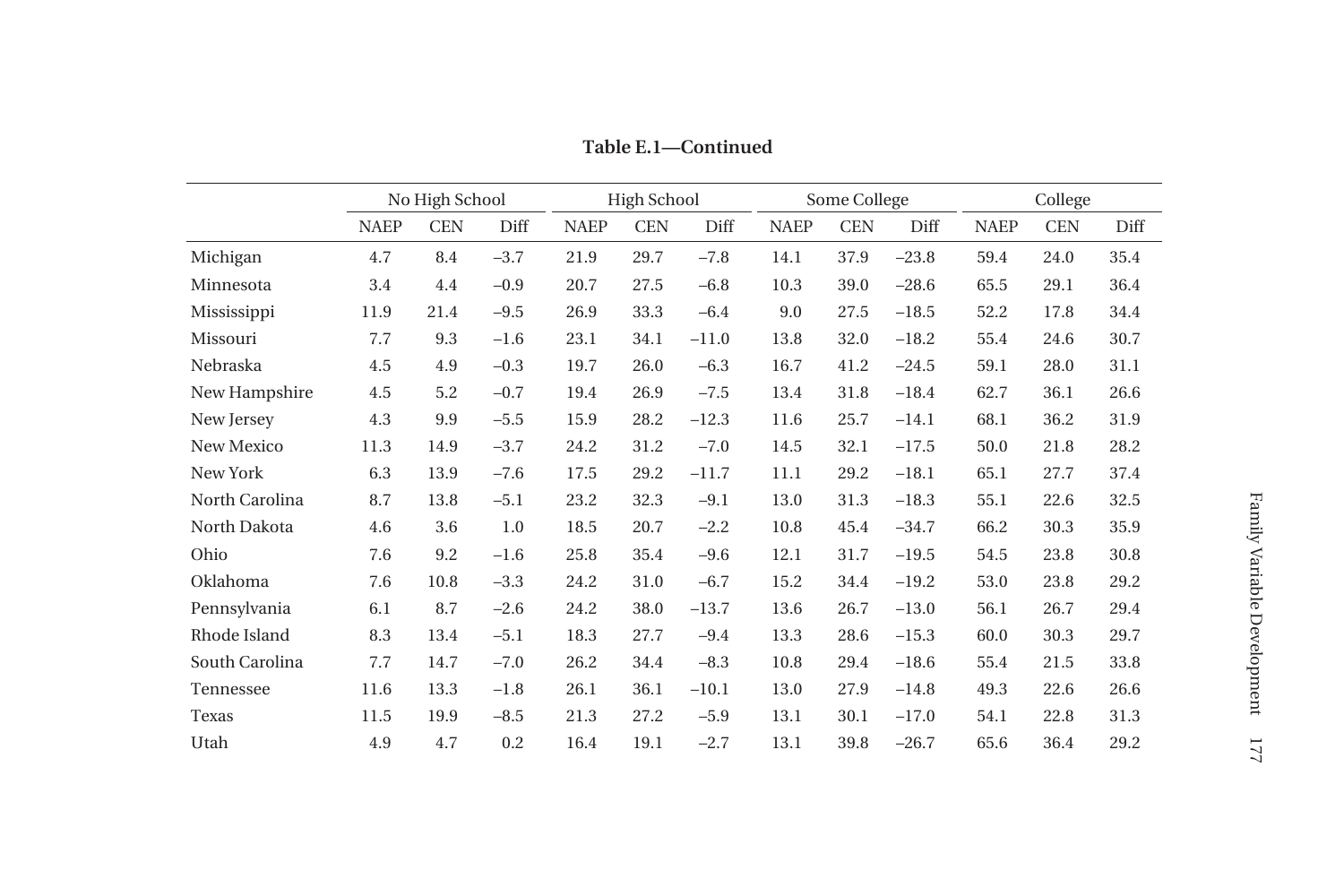|               |             | No High School |        | High School |            |         | Some College |            |         | College     |            |      |
|---------------|-------------|----------------|--------|-------------|------------|---------|--------------|------------|---------|-------------|------------|------|
|               | <b>NAEP</b> | <b>CEN</b>     | Diff   | <b>NAEP</b> | <b>CEN</b> | Diff    | <b>NAEP</b>  | <b>CEN</b> | Diff    | <b>NAEP</b> | <b>CEN</b> | Diff |
| Virginia      | 8.5         | 10.5           | $-2.0$ | 19.7        | 27.3       | $-7.6$  | 11.3         | 31.0       | $-19.7$ | 60.6        | 31.2       | 29.3 |
| West Virginia | 11.8        | 12.8           | $-1.1$ | 30.9        | 42.2       | $-11.3$ | 13.2         | 25.3       | $-12.0$ | 44.1        | 19.7       | 24.4 |
| Wisconsin     | 4.8         | 7.1            | $-2.3$ | 23.8        | 33.7       | $-9.9$  | 15.9         | 33.7       | $-17.8$ | 55.6        | 25.5       | 30.0 |
| Wyoming       | 6.3         | 5.7            | 0.5    | 18.8        | 27.5       | $-8.7$  | 17.2         | 41.5       | $-24.3$ | 57.8        | 25.4       | 32.5 |
| Average       | 7.5         | 11.0           | $-3.5$ | 21.9        | 30.6       | $-8.7$  | 12.9         | 32.1       | $-19.2$ | 57.7        | 26.3       | 31.4 |
| Standard Dev. | 2.8         | 4.7            | 3.3    | 4.2         | 5.3        | 2.6     | 1.8          | 5.0        | 4.6     | 6.6         | 5.3        | 3.8  |

**Table E.1—Continued**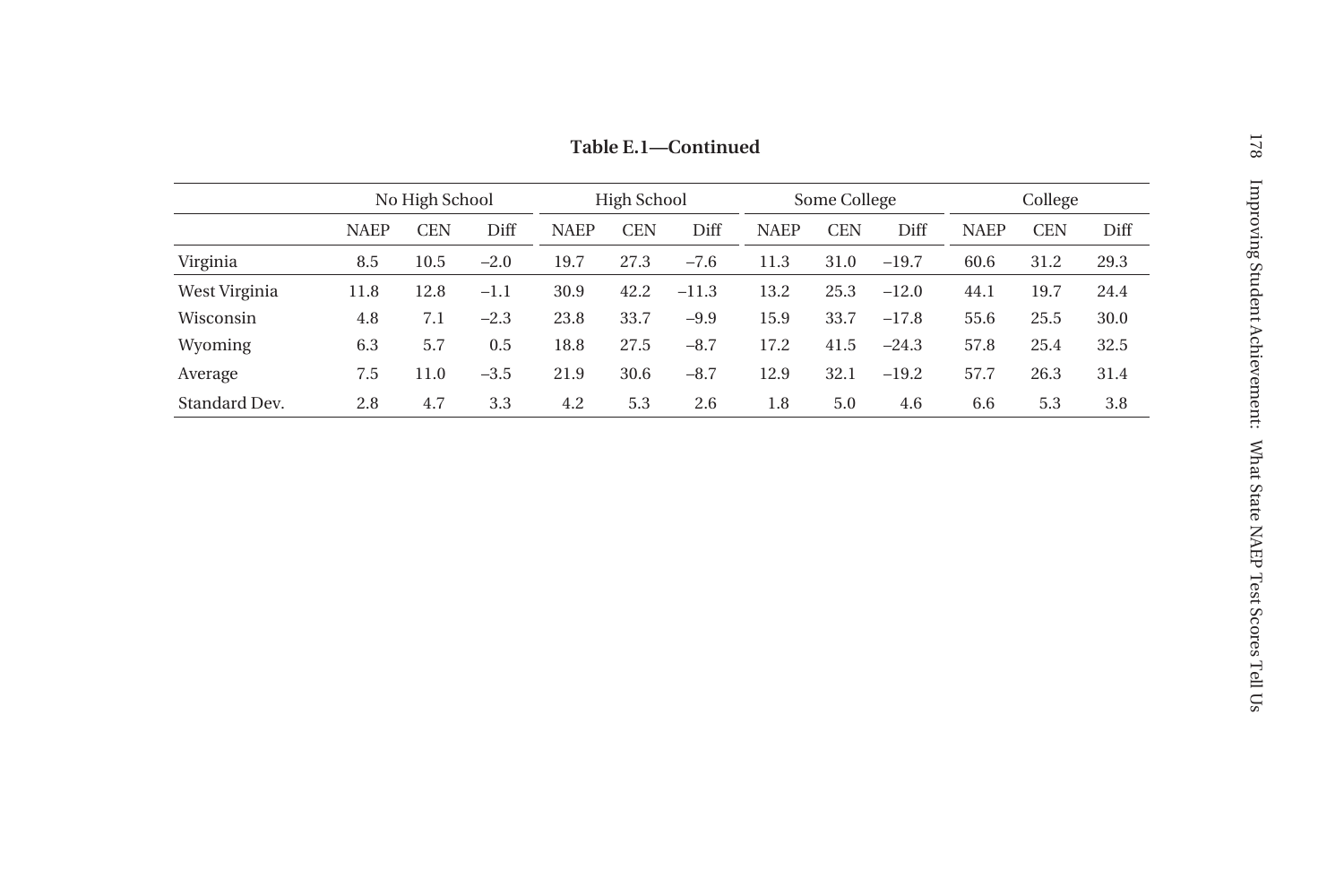educational level with the Census estimates for families with 8- to 10-year olds. Fifty-eight percent of 4th-grade NAEP students reported a parent with a college degree, compared to 26 percent in the Census. The difference between NAEP and Census varies considerably by state, from 20 percentage points to almost 40 percentage points, so the amount of inflation appears to depend on student characteristics.

There are corresponding underestimates for parents with no high school education, high school only, and some post–high school education. Generally, the estimates are closer for the first two categories than for the last. Parental education is the strongest family variable correlated with achievement. Given the nonrandomness of both missing data and bias in reporting, the NAEP-reported data on parental education are problematical in any analysis of NAEP data.

## **Accuracy of Census Variables**

Census data derived for families with children of similar ages similar to those of NAEP test-takers do not reflect with complete accuracy the family characteristics of actual NAEP test-takers. NAEP excludes private-school students, disabled students, LEP students, and nonparticipants—all of whom are sampled on Census files (see Appendix D for data on the NAEP exclusions). The 1990 Census data also do not reflect the demographic changes in the NAEP test-taking population from 1990 to 1996. In addition, the NAEP sample reflects normal sampling variation from test to test.

Census data would be a representative sample of NAEP test-takers only if exclusions, nonparticipants, private-school students, and demographic changes were random—which is certainly not the case. Our analysis of these differences (Grissmer et al., 1998e) shows that the small differences between NAEP and Census in race and/or ethnicity and family type primarily arise from nonrandom exclusions in the NAEP sample, while the large differences in parental education are primarily due to inaccuracy in student reporting and bias in missing data.

## **Family Variables Used in the Census-NAEP Regressions**

The NAEP variables **where they are accurately reported** tend to be better variables than the Census variables, since they better reflect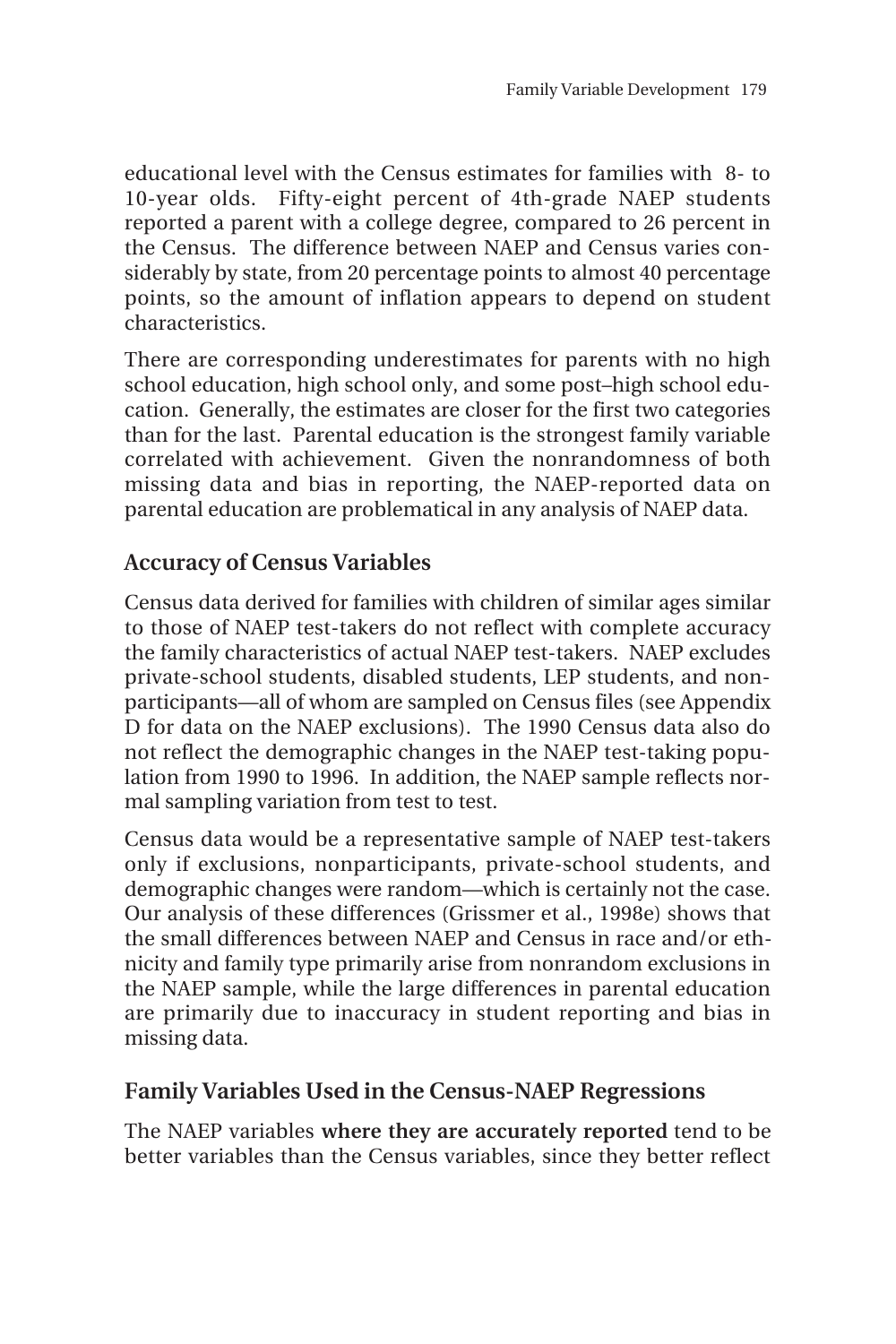the actual sample of public school students taking the test. The NAEP and Census estimates by state for race and/or ethnicity and family type are very similar, but the differences seem to be accounted for by NAEP exclusions. The NAEP estimates, then, actually reflect these family characteristics of the test-taking samples by state better than the Census estimates do. So, we used the NAEP estimates for race and/or ethnicity and family type by state and test. We also used a family mobility variable from NAEP—whether the family has changed houses in the last two years—that is probably the type of information that can be accurately reported and is not on Census files.

The Census variables tend to be much better in the case of parental education because of the nonuniformly inflated values given by students. The Census-reported family income is probably a better measure of income than free lunches or Title I participation because it contains more information about income distribution and because changes in eligibility requirements occur in these programs over time that are not related to real income changes. However, the Census estimates of education and income can be adjusted to better reflect the NAEP test-taking population in each state by adjusting the state estimates using the racial and/or ethnic makeup of each testtaking population.

We first derived from Census the family income and parental education by race and/or ethnicity and state. We then developed a composite statewide estimate of family income and parental education for each NAEP test by using the NAEP race and/or ethnicity percentages taking each test in the state as weights with the Census-derived income and parental education estimates by race and/or ethnicity. For instance, the Census data may show that 35 percent of non-Hispanic white Indiana parents with children 8 to 10 are college graduates, 15 percent for similar black parents, and 10 percent for similar Hispanic parents. If 80 percent of NAEP test-takers in Indiana for the 1990 test were white, 12 percent black, and 8 percent Hispanic, the SES composite would be  $(0.35)$  x  $(0.80) + (0.15)$  x  $(0.12)$  $+$  (0.10) x (0.08) = 0.306. The estimated percentage of NAEP testtakers in Indiana who have college graduate parents is 30.6.

This method allowed us to account partially for differential state exclusions, nonparticipation, and private-school students, but it also partially took into account changing state demographics from 1990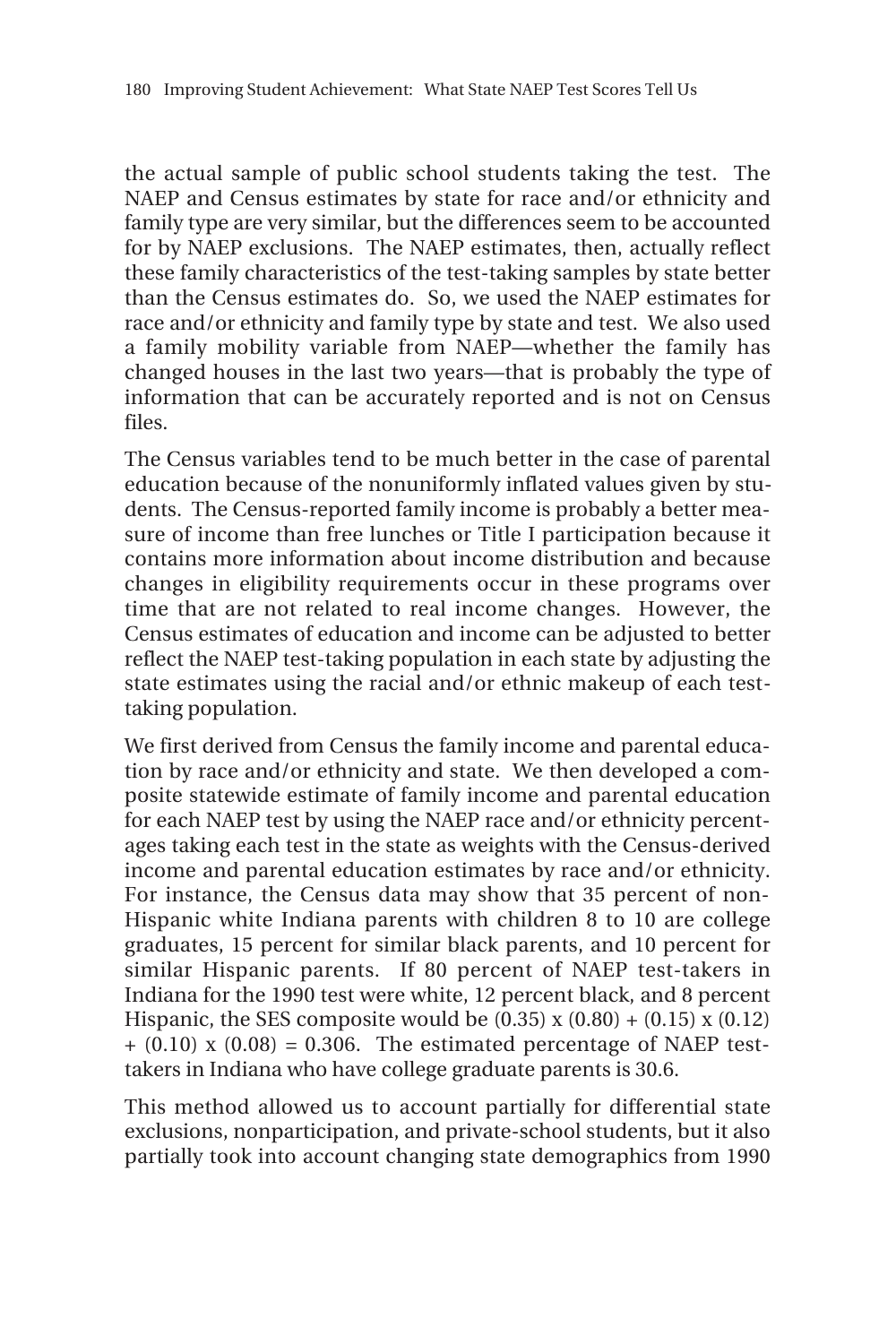to 1996 as well as simple random differences in the racial and/or ethnic test-takers for each test. So, if states experienced an influx of Hispanic students from 1990 to 1996, this would affect the percentage taking the NAEP, and our family characteristics would be adjusted to take this into account. Likewise, if a state suddenly excluded a larger proportion of Hispanics because of LEP, this would be reflected in our family variables. This method captures the between-race part of the differences in sample between Census and NAEP test-takers but does not reflect the within-race differences. This method also introduces some limited time-series variation into the Census family variables, since the demographic mix of the testtaking population in each state changes for each test.

Thus, we used NAEP variables in our analysis that seem to be reported accurately (race and/or ethnicity, family type, family mobility). For parental education and income, we used Census estimates by state, but adjusted these estimates using the race and/or ethnicity percentages of NAEP test-takers. These variables include family income and four classifications of the highest-educated parent: college graduate, some postsecondary education, high school graduate only, and less than high school graduate. These variables were entered directly into the regressions, allowing their influence to be determined by the variation of the 271 state scores themselves.

# **THE TWO COMPOSITE SES FAMILY CONTROL VARIABLES**

# **SES Variable**

An alternative method of controlling for the effects of family characteristics in our equations is to develop a composite SES variable using individual-level data. Since individual-level NAEP data do not include accurate data for key family variables and are also missing some important family variables, we used NELS data that contain **parent-reported** family characteristics and student achievement scores. These data were collected for a nationally representative sample of about 25,000 8th-grade students in 1988. The method used here parallels that used in an earlier study, in which more detail is provided about estimation (Grissmer et al., 1994).

First, we regressed reading and math achievement scores on eight parent-reported family characteristics using the NELS sample. The family characteristics are mother's education, father's education,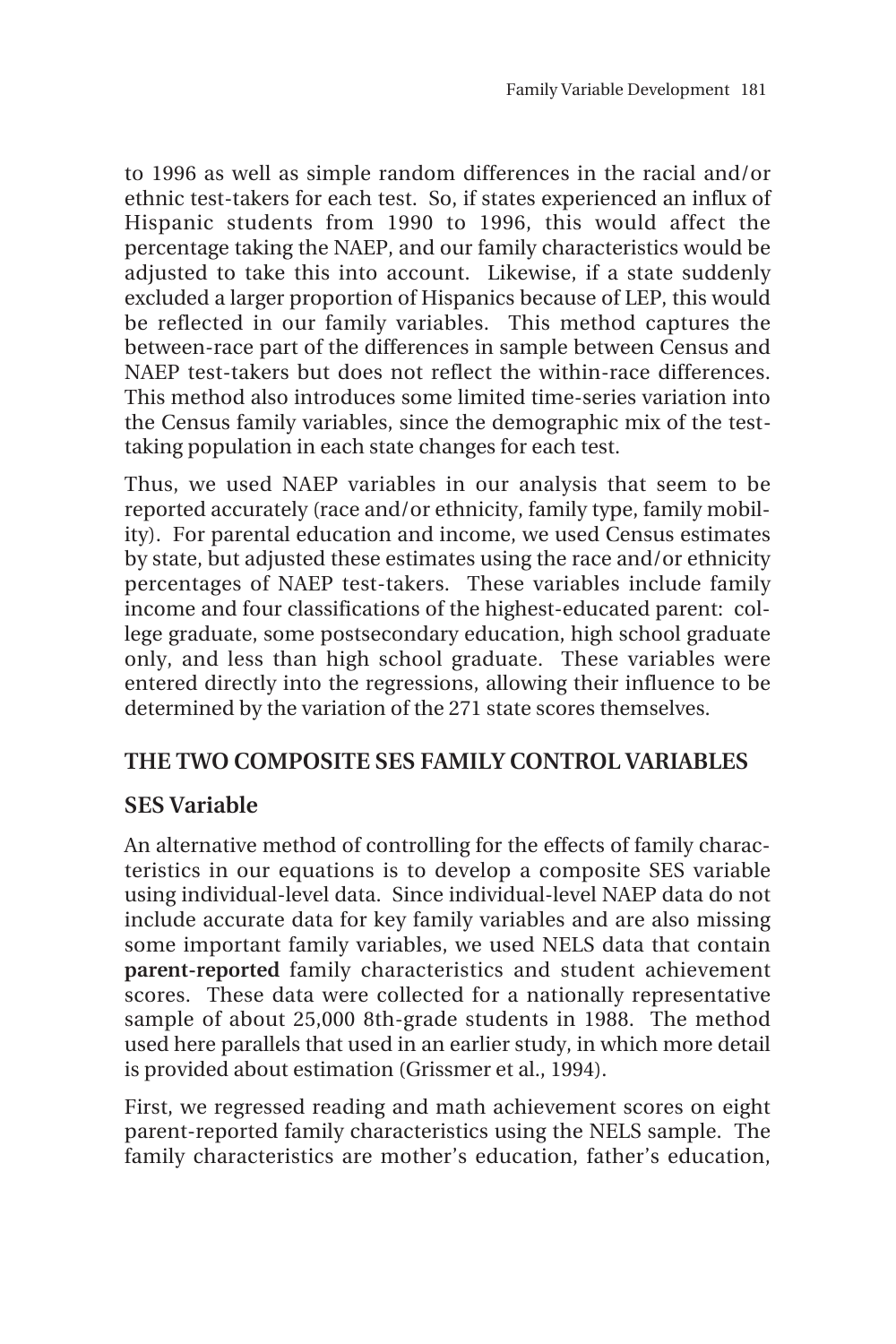family income, family size, age of mother at child's birth, family type, race and/or ethnicity, and mother's labor-force status. The definitions of the variables are given in Table E.2. We include missingvalue dummy variables for each variable.

The results of these estimations are given in Table E.3 for math and reading. The coefficients all have the expected sign. Other things being equal, achievement scores are lower for students with parents who are minority, have less education, less income, more children, a lower age at birth of the child, and single parents. Mother's workforce status is insignificant. The race and/or ethnicity, parental education, and family income are the most significant of the variables, but mother's age at birth, family size, and single-parent status are also highly significant.

| æ<br>ın<br>Н |  |
|--------------|--|
|--------------|--|

| Variable         | Type  | Definition                                            |
|------------------|-------|-------------------------------------------------------|
| MOM-NHS          | Dummy | Mother's education—non-high school graduate = $1$     |
| MOM HS+          | Dummy | Mother's education—high school + post high school = 1 |
| MOM-COLL         | Dummy | Mother's education—college graduate=1                 |
| <b>FATH-NHS</b>  | Dummy | Father's education—non-high school graduate $= 1$     |
| FATH-HS+         | Dummy | Father's education—High School + post high school = 1 |
| <b>FATH-COLL</b> | Dummy | Father's education—college graduate = $1$             |
| <b>FEMALE</b>    | Dummy | $Gender$ $-$ female = 1                               |
| <b>INCOME</b>    |       | Family income                                         |
| <b>MOM_AGEB</b>  |       | Mother's age at child's birth                         |
| <b>MOM WORK</b>  | Dummy | Mother's labor force status—working $= 1$             |
| SIBS_T           |       | Number of siblings                                    |
| Single Ma        | Dummy | Single mother $= 1$                                   |
| Hispanic         | Dummy | $Hispanic = 1$                                        |
| <b>Black</b>     | Dummy | $Black = 1$                                           |
| MV_AGE           | Dummy | Missing value—age                                     |
| <b>MV_FAED</b>   | Dummy | Missing value—father education                        |
| MV_INC           | Dummy | Missing value—income                                  |
| MV MAED          | Dummy | Missing value—mother education                        |
| MV_SIBS          | Dummy | Missing value—number of siblings                      |
| MV_SING          | Dummy | Missing value—single mother                           |
| <b>MV_WORK</b>   | Dummy | Missing value—mother working                          |

#### **Family Variable Definitions for NELS Estimation**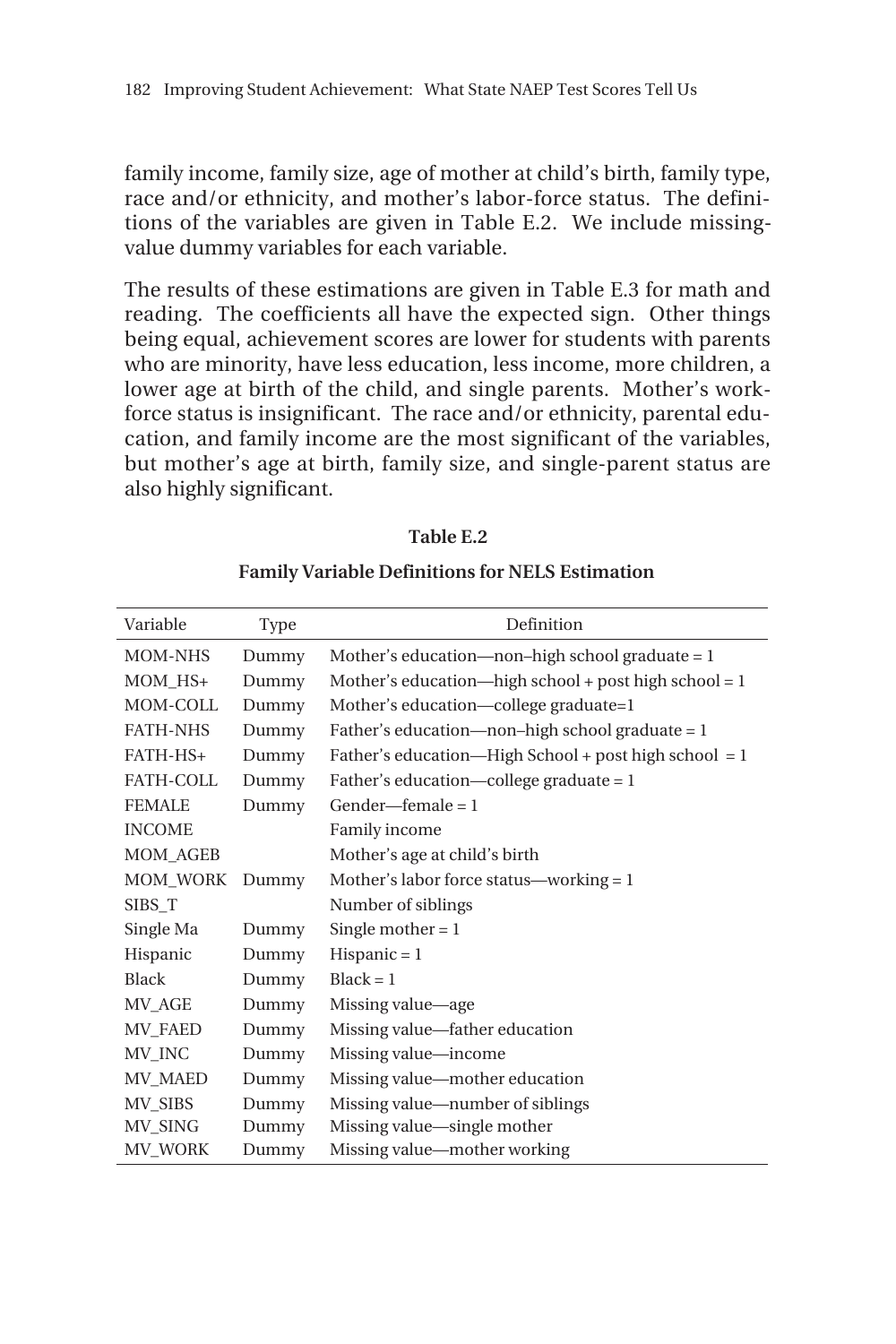#### **Table E.3**

|                 |          | Math      |         |          | Reading   |           |
|-----------------|----------|-----------|---------|----------|-----------|-----------|
| Variable        | Coef     | <b>SE</b> | T-Stat. | Coef     | <b>SE</b> | T-Stat.   |
| <b>INTERCEP</b> | $-0.213$ | 0.031     | $-6.9$  | $-0.285$ | 0.031     | $-9.100$  |
| MOTH-NHS        | $-0.155$ | 0.019     | $-8.3$  | $-0.180$ | 0.019     | $-9.400$  |
| MOTH-HS+        | 0.132    | 0.016     | 8.2     | 0.140    | 0.016     | 8.500     |
| MOTH-COLL       | 0.395    | 0.020     | 20.1    | 0.347    | 0.020     | 17.400    |
| <b>FATH-NHS</b> | $-0.149$ | 0.019     | $-7.9$  | $-0.146$ | 0.019     | $-7.600$  |
| FATH-HS+        | 0.150    | 0.017     | 8.8     | 0.150    | 0.017     | 8.600     |
| FATH-COLL       | 0.409    | 0.019     | 21.9    | 0.345    | 0.019     | 18.200    |
| <b>FEMALE</b>   | $-0.026$ | 0.012     | $-2.3$  | 0.216    | 0.012     | 18.400    |
| <b>INCOME</b>   | 0.002    | 0.000     | 14.7    | 0.002    | 0.000     | 9.300     |
| <b>MOM AGE</b>  | 0.007    | 0.001     | 6.8     | 0.008    | 0.001     | 7.600     |
| <b>MOM WORK</b> | $-0.008$ | 0.012     | $-0.7$  | 0.000    | 0.013     | $-0.000$  |
| SIBS T          | $-0.018$ | 0.004     | $-4.4$  | $-0.038$ | 0.004     | $-9.100$  |
| <b>SINGLEMA</b> | $-0.034$ | 0.018     | $-1.9$  | $-0.034$ | 0.018     | $-1.900$  |
| <b>BLACK</b>    | $-0.606$ | 0.019     | $-32.7$ | $-0.508$ | 0.019     | $-27.000$ |
| <b>HISPANIC</b> | $-0.351$ | 0.018     | $-19.3$ | $-0.297$ | 0.019     | $-16,000$ |
| MV AGE          | $-0.099$ | 0.037     | $-2.7$  | $-0.116$ | 0.037     | $-3.460$  |
| <b>MV FAED</b>  | $-0.108$ | 0.026     | $-4.2$  | $-0.127$ | 0.026     | $-7.158$  |
| MV INC          | $-0.002$ | 0.029     | $-0.1$  | $-0.018$ | 0.029     | $-0.761$  |
| MV MAED         | $-0.119$ | 0.048     | $-2.5$  | $-0.162$ | 0.048     | $-3.658$  |
| MV_SIBS         | $-0.132$ | 0.053     | $-2.5$  | $-0.114$ | 0.053     | $-3.197$  |
| MV SING         | $-0.201$ | 0.032     | $-6.3$  | $-0.134$ | 0.033     | $-6.303$  |
| MV WORK         | $-0.066$ | 0.047     | $-1.4$  | $-0.065$ | 0.047     | $-1.303$  |
| Adjusted $R^2$  | 0.28     |           |         | 0.23     |           |           |

**NELS Regression Results for Reading and Math —SES Variable**

We then extracted a Census sample of families from each state with children 12 to 14 or 8 to 10 years old and obtained the same eight family characteristics for each family. We next used the NELS equation to project a score for each child given his or her eight family characteristics. We implicitly assumed here that the family equations are similar for 4th- and 8th-grade students. The mean value of these scores by state provided an overall SES measure for the Census sample of families in the state.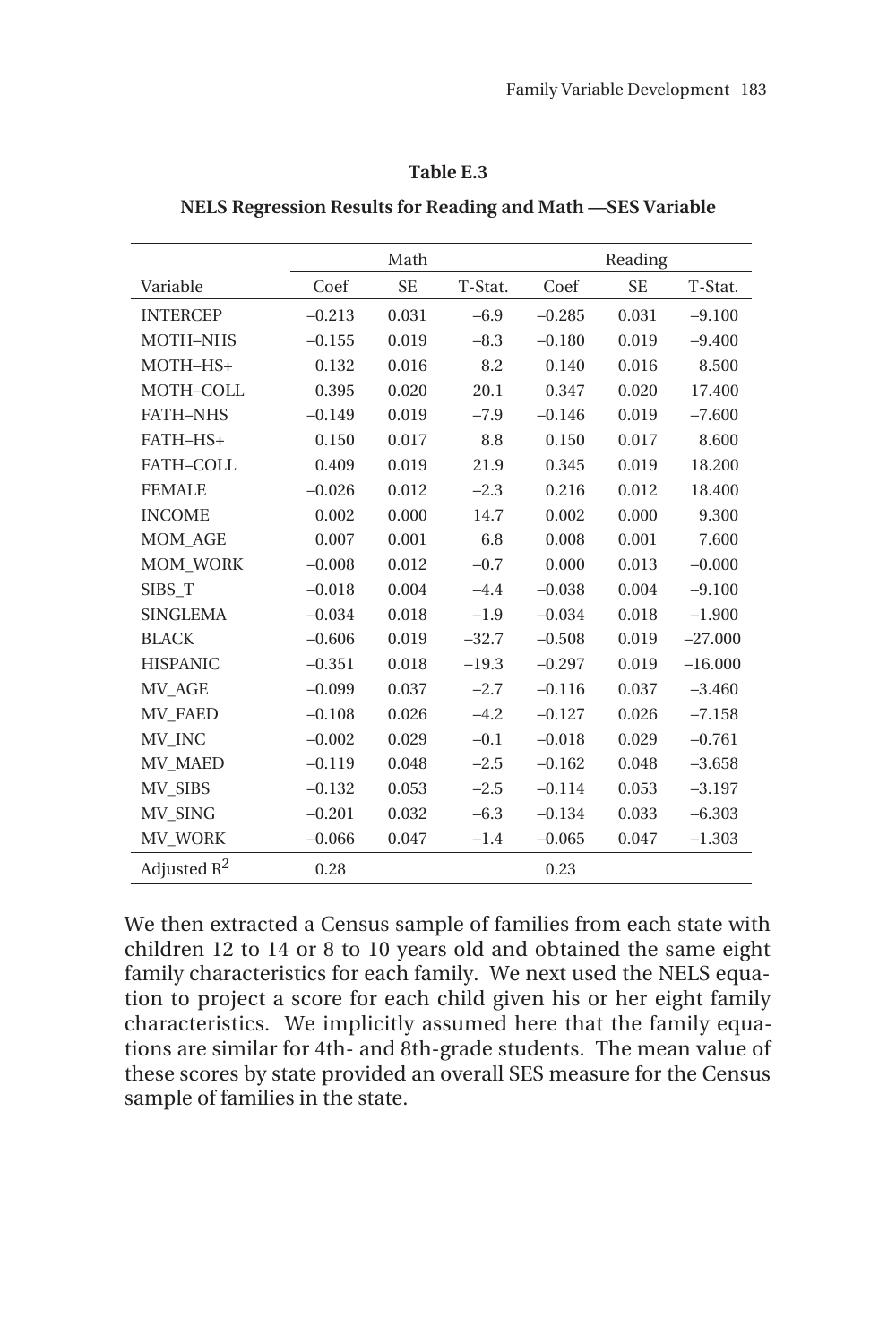However, the NAEP test-taking sample differs from the Census sample in each state because NAEP excludes private-school students, LEP and IEP students, and nonparticipants. In addition, the NAEP sample differed because of demographic shifts from 1990 to 1996 and because of normal sampling variation. If we could identify the Census students excluded from the NAEP (LEP, disabled, nonparticipants, and private-school students), we could simply develop the average predicted scores for the Census students taking the NAEP. However, we do not know who in the Census sample would not have taken the NAEP. We do know that those in private schools are more often white, those excluded for IEP (disabled) are more often minority, and those excluded by LEP are most often Hispanic.

So, each of these will change the racial and/or ethnic percentage in each state taking the NAEP. We also know that perhaps the most significant demographic shift in population occurring in states from 1990 to 1996 involves increases in the Hispanic population as this population continues to move northward.

We used a procedure similar to that described above in the Census-NAEP family variables to correct partially for these differences between Census and NAEP test-taking samples. We took the racial and/or ethnic percentage taking each of the seven tests in each state and used it to weight the predicted SES score in each state. We did this by developing the average predicted score by racial or demographic group in each state and developing a composite state SES using the percentage of each racial and/or ethnic group taking the NAEP in each state. For instance, the average predicted NELS score by racial and/or ethnic group in Indiana might be –0.7 for blacks, –0.2 for Hispanics, and 0.10 for white students. If 80 percent of NAEP test-takers in Indiana for the 1990 test were white, 12 percent black, and 8 percent Hispanic, the SES composite would be  $(0.80)$  x  $(0.10)$  +  $(0.12)$  x  $(-0.7) + (0.08)$  x  $(-0.20) = -0.02$ .

This method allowed us to account partially for differential state exclusions, nonparticipation, and private-school students, and it also partially took into account changing state demographics from 1990 to 1996, as well as simple random differences in the racial and/or ethnic test-takers for each test. This method adjusts for the betweenrace and/or -ethnicity component of different exclusions, nonparticipation, and private schools. It still left a within-race component not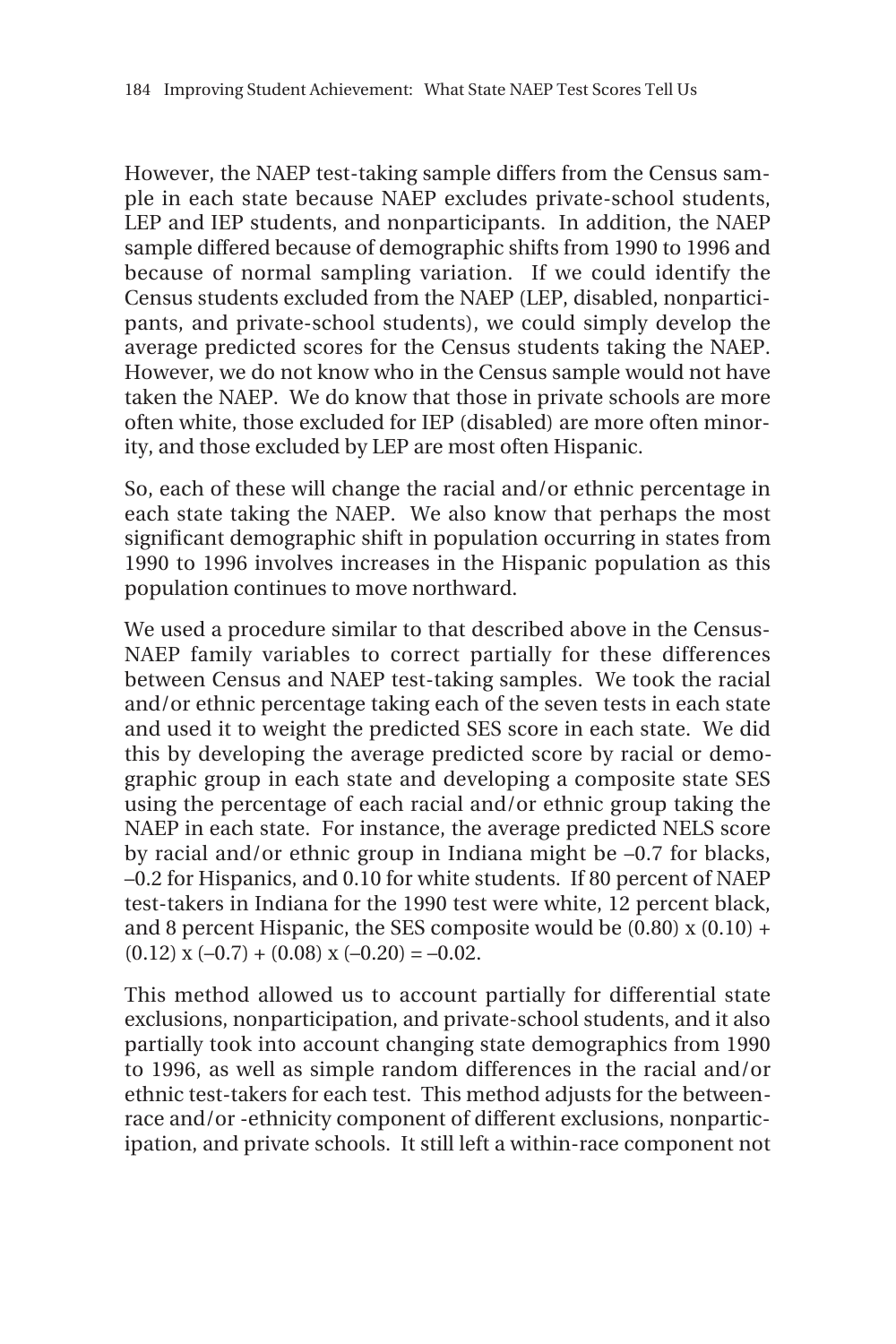taken into account. It also introduced a time-series variation into the SES variables.

# **SES-FE Variable**

SES-FE followed the same procedure as SES, except that it started with different NELS equations. In this variable, we tried to further isolate the family influence by running a school fixed-effect model with the NELS data. NELS has more than 1,000 schools. We ran the same model with eight family characteristics, as used in SES, but added the school fixed effects. This procedure decreased the family influence somewhat because it removed some of the joint variance due to family and schools. This variable reflects relatively more of the within-family influence because it eliminates some of the family social-capital influence.

The results in Table E.4 show that the family variables are somewhat weaker in statistical significance, with coefficients that reflect less influence on achievement than the model without fixed effects. However, the statistical significance and influence are still strong.

In estimating a test score for each child in the Census sample from these equations, we used only the equation constant and family coefficients, ignoring the school fixed effects.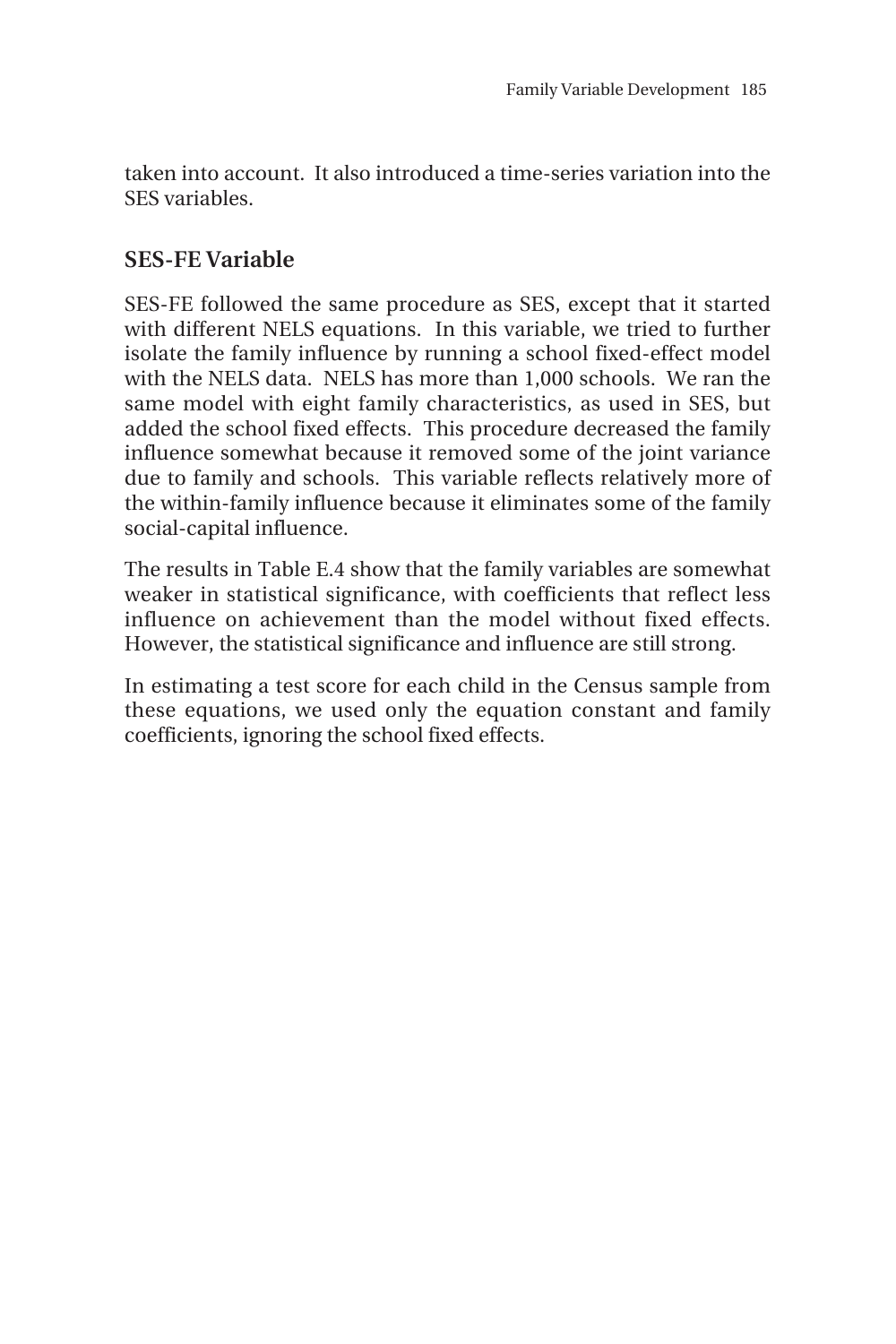## **Table E.4**

## **NELS Regression Results for Reading and Math—SES-FE Variable**

|                 |          | Math      |         |          | Reading   |         |
|-----------------|----------|-----------|---------|----------|-----------|---------|
| Variable        | Coef     | <b>SE</b> | T-Stat. | Coef     | <b>SE</b> | T-Stat. |
| <b>INTERCEP</b> | 0.161    | 0.171     | 0.9     | 0.142    | 0.177     | 0.8     |
| <b>MOTH-NHS</b> | $-0.121$ | 0.019     | $-6.5$  | $-0.135$ | 0.019     | $-7.1$  |
| MOTH-HS+        | 0.108    | 0.016     | 6.9     | 0.130    | 0.016     | 8.0     |
| MOTH-COLL       | 0.293    | 0.020     | 15.0    | 0.274    | 0.020     | 13.5    |
| <b>FATH-NHS</b> | $-0.106$ | 0.018     | $-5.7$  | $-0.112$ | 0.019     | $-5.9$  |
| FATH-HS+        | 0.139    | 0.017     | 8.3     | 0.142    | 0.017     | 8.2     |
| FATH-COLL       | 0.319    | 0.019     | 17.1    | 0.285    | 0.019     | 14.8    |
| <b>FEMALE</b>   | $-0.034$ | 0.011     | $-3.0$  | 0.213    | 0.012     | 18.1    |
| <b>INCOME</b>   | 0.001    | 0.000     | 4.8     | 0.001    | 0.000     | 3.2     |
| <b>MOM_AGE</b>  | 0.004    | 0.001     | 3.9     | 0.006    | 0.001     | 5.4     |
| <b>MOM_WORK</b> | $-0.003$ | 0.012     | $-0.2$  | 0.006    | 0.013     | 0.5     |
| SIBS T          | $-0.011$ | 0.004     | $-2.7$  | $-0.030$ | 0.004     | $-7.3$  |
| <b>SINGLEMA</b> | $-0.036$ | 0.018     | $-2.1$  | $-0.030$ | 0.018     | $-1.6$  |
| MV AGE          | $-0.114$ | 0.036     | $-3.1$  | $-0.114$ | 0.037     | $-3.0$  |
| MV FAED         | $-0.069$ | 0.025     | $-2.7$  | $-0.085$ | 0.026     | $-3.3$  |
| MV INC          | $-0.021$ | 0.028     | $-0.7$  | $-0.028$ | 0.029     | $-1.0$  |
| <b>MV_MAED</b>  | $-0.116$ | 0.047     | $-2.5$  | $-0.163$ | 0.049     | $-3.4$  |
| MV_SIBS         | $-0.108$ | 0.052     | $-2.1$  | $-0.090$ | 0.053     | $-1.7$  |
| MV_SING         | $-0.170$ | 0.032     | $-5.4$  | $-0.102$ | 0.033     | $-3.1$  |
| MV_WORK         | $-0.011$ | 0.046     | $-0.2$  | $-0.027$ | 0.047     | $-0.6$  |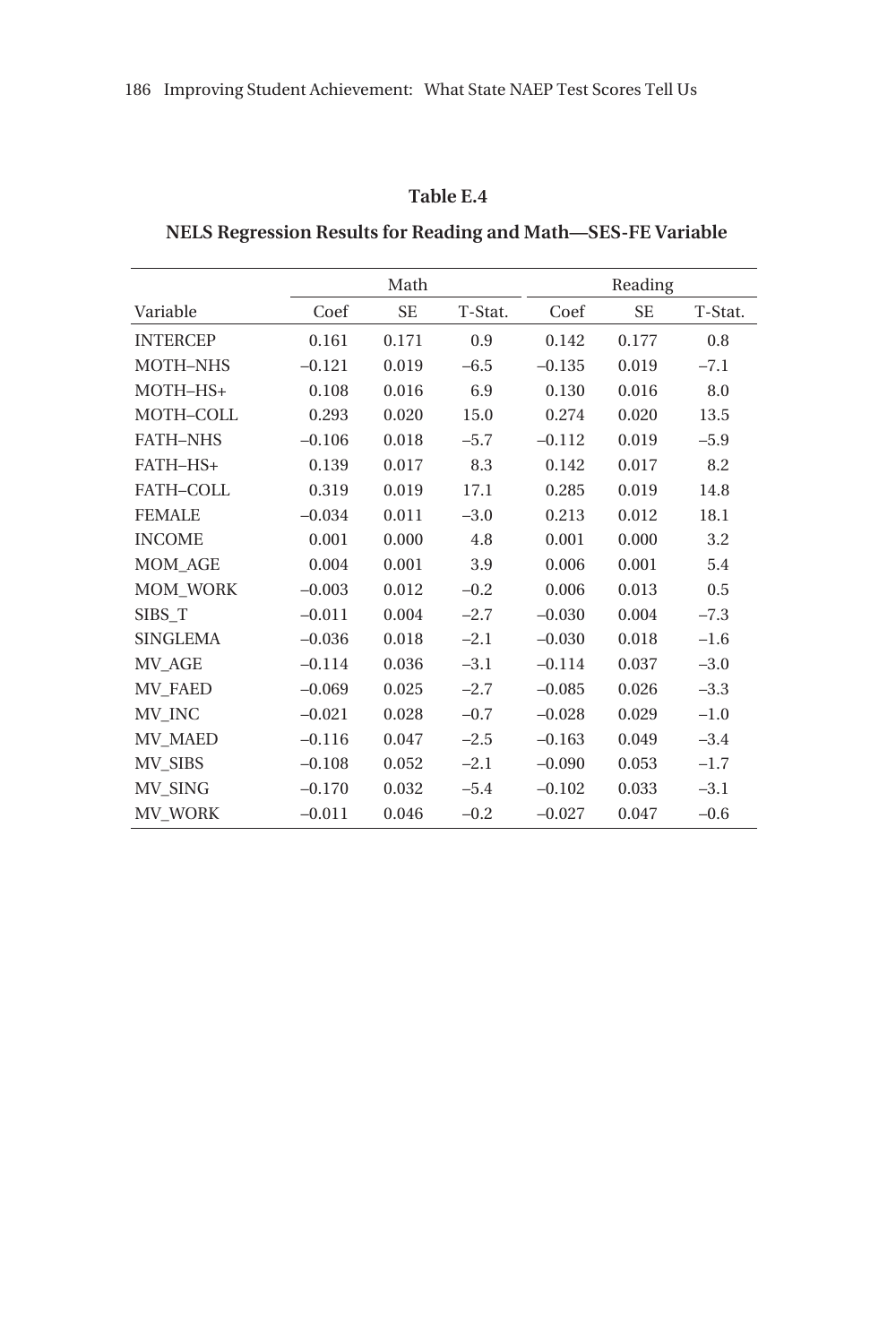This appendix provides information on variable construction and the sources of data for each variable used in the analysis. Table F.1 briefly defines the variables; the variable name is enclosed in parentheses. Table F.2 provides means and standard deviations for all variables.

- Definition of Dependent Variable Test Score
	- **NAEP test score (score).** The raw NAEP scores were converted to standard deviation units for the analysis. Each test was normalized using the national mean and standard deviation from the earliest test given by subject and grade. For instance, 8th-grade math scores in 1992 and 1996 are normalized to 8th-grade math scores in 1990. Thus, the standard deviation unit scores reflect increases over time.
- Variables Generated from NAEP and Census Data
	- Variables from NAEP Data Sources Only<sup>1</sup>

 $\overline{\phantom{a}}$ 

– **Percentage of blacks (black).** The NAEP-reported percentage of students **in a state** who took the NAEP tests who were black. This variable is reported for all seven state tests.

<sup>&</sup>lt;sup>1</sup>The NAEP-generated variables are taken from the following: Mullis et al. (1991). Mullis et al. (1993), Miller et al. (1995), Reese et al. (1997), and Shaughnessy et al. (1998).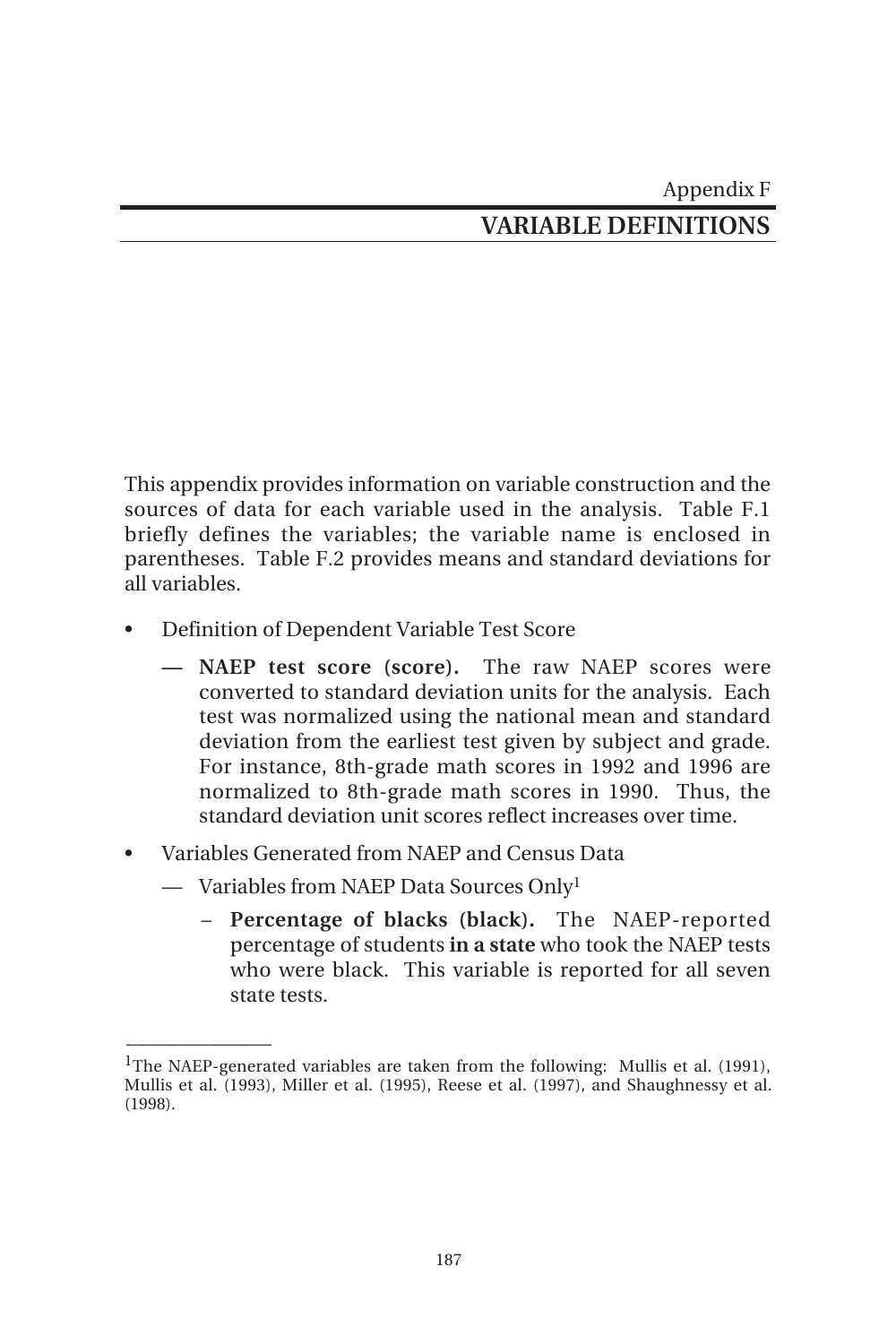## **Table F.1**

# **Variable Names**

|                         | NAEP, NELS, and Education Policy Variables                                                                              |
|-------------------------|-------------------------------------------------------------------------------------------------------------------------|
| <b>SCORE</b>            | NAEP test scores, by subject, grade, and year                                                                           |
| <b>SES</b>              | NELS-predicted test scores, by age                                                                                      |
| <b>SES-FE</b>           | NELS-predicted test scores, by age and fixed effects                                                                    |
| INC87                   | Median family income, 1987                                                                                              |
| <b>BLACK</b>            | Percentage of black                                                                                                     |
| <b>HISP</b>             | Percentage of Hispanic                                                                                                  |
| <b>HS</b>               | Percentage of parents with a high school diploma                                                                        |
| <b>HSPLS</b>            | Percentage of parents with some college                                                                                 |
| <b>COLLEG</b>           | Percentage of parents with a college degree                                                                             |
| <b>MOBILITY</b>         | Percentage of students reporting no change in residence<br>in the past two years                                        |
| <b>PARTIC</b>           | School participation rate                                                                                               |
| <b>PPEXP</b>            | Per-pupil expenditure                                                                                                   |
| Pup-Tchr $(1-4)$        | Average pupil-teacher ratio, grades one through four                                                                    |
| Pup-Tchr (5-8)          | Average pupil-teacher ratio, grades five through eight                                                                  |
| <b>SALARY</b>           | Average teacher salary                                                                                                  |
| PRE KNDGRTN             | Percentage of public prekindergarten                                                                                    |
| <b>TCH-Res-Low</b>      | Percentage of teachers reporting receiving some of the<br>resources needed                                              |
| <b>TCH RES-Med</b>      | Percentage of teachers reporting receiving most of the<br>resources needed                                              |
| <b>TCHR BA</b>          | Percentage of teachers with a bachelor's degree                                                                         |
| TCHR Exp (3-9)          | Percentage of teachers with 3-9 years of experience                                                                     |
| <b>TCHR EXP (10-20)</b> | Percentage of teachers with 10–20 years of experience                                                                   |
| TCHR EXP (20+)          | Percentage of teachers with 20 plus years of experience                                                                 |
| IEP                     | Percentage of Disadvantaged students                                                                                    |
| <b>LEP</b>              | Percentage of Students with limited English proficiency                                                                 |
| <b>BUS</b>              | Transportation expenditures per-pupil                                                                                   |
| <b>TREND</b>            | $= 0$ if score relates to the 1990 8th-grade math test, 1992<br>4th-grade math test, or the 1992 4th-grade reading test |
|                         | = 2 if score relates to the 1992 8th-grade math test or the<br>1994 4th-grade reading test                              |
|                         | $=$ 4 if the score relates to the 1996 4th-grade math test                                                              |
|                         | $= 6$ if the score relates to the 1996 8th-grade math test                                                              |
| READ <sub>4</sub>       | $= 1$ if score relates to a 4th-grade reading test                                                                      |
|                         | = 0 otherwise                                                                                                           |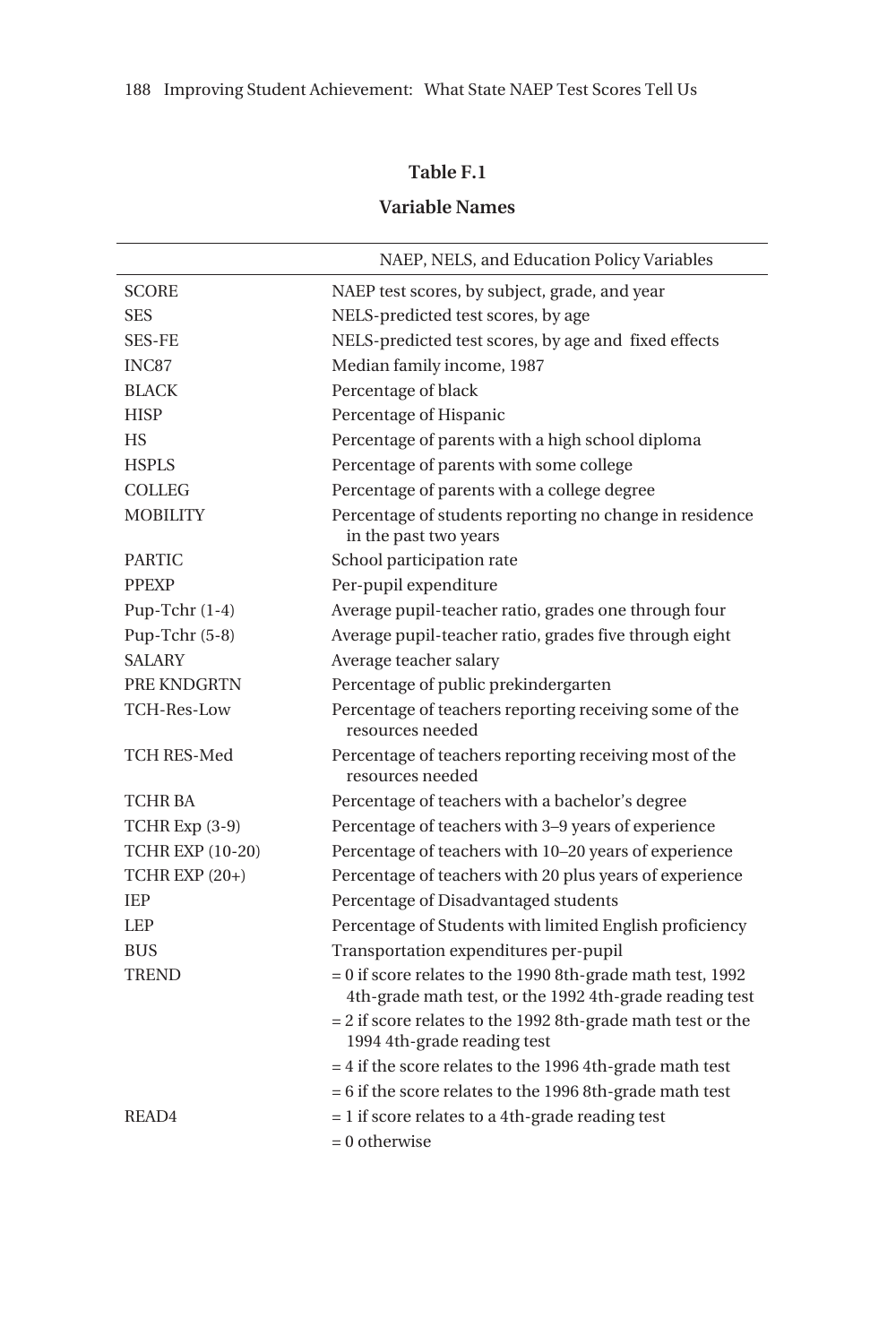|                 | NAEP, NELS, and Education Policy Variables              |
|-----------------|---------------------------------------------------------|
| <b>EIGHT</b>    | $= 1$ if score relates to an 8th-grade test             |
|                 | $= 0$ otherwise                                         |
| <b>NORTH</b>    | $= 1$ if state is northern                              |
|                 | $= 0$ otherwise                                         |
| <b>SOUTH</b>    | $= 1$ if state is southern                              |
|                 | $= 0$ otherwise                                         |
| <b>MDWEST</b>   | $= 1$ if state is midwestern                            |
|                 | $= 0$ otherwise                                         |
| <b>WEST</b>     | $= 1$ if state is western                               |
|                 | $= 0$ otherwise                                         |
| <b>URBAN</b>    | Percentage of population living in urban area           |
| <b>SUBURBAN</b> | Percentage of population living in suburban area        |
| RURAL           | Percentage of population living in rural area           |
| Gain 90-92 8mth | $= 1$ if relates to the 1992 8th-grade math test        |
|                 | $= 0$ otherwise                                         |
| Gain 90-96 8mth | $= 1$ if relates to the 1996 8th-grade math test        |
|                 | $= 0$ otherwise                                         |
| Gain 92-94 4rd  | $= 1$ if relates to the 1994 4th-grade reading test     |
|                 | $= 0$ otherwise                                         |
| Gain 92-96 4mth | $= 1$ if relates to the 1996 4th-grade math test        |
|                 | $= 0$ otherwise                                         |
| <b>NOPREK</b>   | $= 1$ if prekindergarten data are available             |
|                 | $= 0$ otherwise                                         |
| SES X 4th R     | = SES if score relates to 4th-grade reading test        |
|                 | $= 0$ otherwise                                         |
| SES-FEX4thR     | $=$ SES-FE if score relates to 4th-grade reading test   |
|                 | $= 0$ otherwise                                         |
| INC X 4thR      | = INC87 if score relates to a 4th-grade reading test    |
|                 | $= 0$ otherwise                                         |
| Sngl-Par X 4thR | $=$ ONEPAR if score relates to a 4th-grade reading test |
|                 | $= 0$ otherwise                                         |
| BLACK X 4thR    | = BLACK if score relates to a 4th-grade reading test    |
|                 | $= 0$ otherwise                                         |
| HISP X 4thR     | $=$ HISP if score relates to a 4th-grade reading test   |
|                 | $= 0$ otherwise                                         |
| HGHX4thR        | $=$ HS if score relates to a 4th-grade reading test     |
|                 | $= 0$ otherwise                                         |

## **Table F.1—Continued**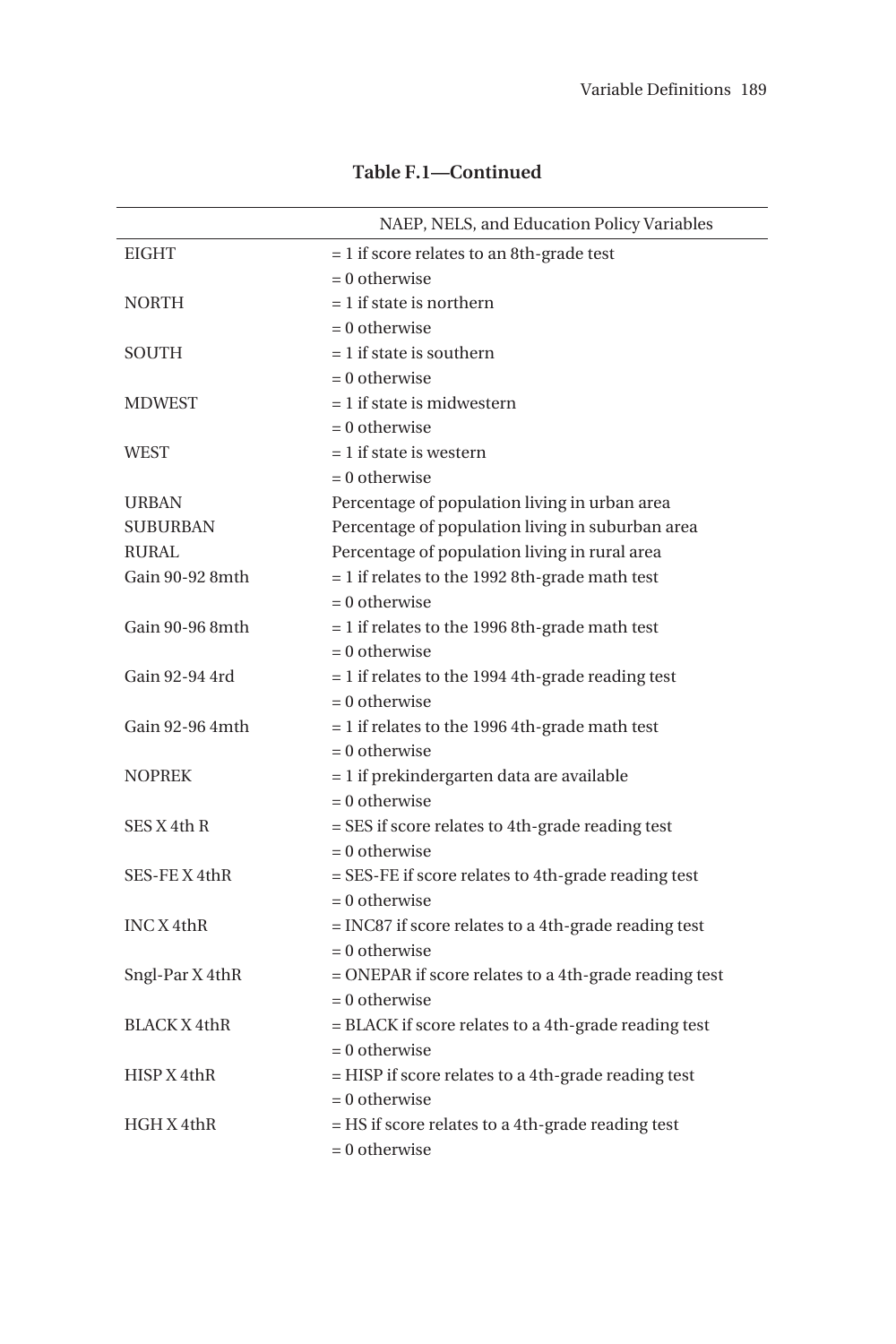|                      | NAEP, NELS, and Education Policy Variables            |
|----------------------|-------------------------------------------------------|
| $HGH+X4thR$          | = HSPLS if score relates to a 4th-grade reading test  |
|                      | $= 0$ otherwise                                       |
| COLL X 4thR          | = COLLEG if score relates to a 4th-grade reading test |
|                      | $= 0$ otherwise                                       |
| Mobility X 4thR      | = CHANGE if score relates to a 4th-grade reading test |
|                      | $= 0$ otherwise                                       |
| Income x 8th         | = INC87 if score relates to an 8th-grade test         |
|                      | $= 0$ otherwise                                       |
| Sngl-Par X 8th       | = ONEPAR if score relates to an 8th-grade test        |
|                      | $= 0$ otherwise                                       |
| BLACk X 8th          | = BLACK if score relates to an 8th-grade test         |
|                      | $= 0$ otherwise                                       |
| HISP X 8th           | = HISP if score relates to an 8th-grade test          |
|                      | $= 0$ otherwise                                       |
| HGH SCH X 8th        | = HS if score relates to an 8th-grade test            |
|                      | $= 0$ otherwise                                       |
| $HGH$ SCH $+ X8$ th  | = HSPLS if score relates to an 8th-grade test         |
|                      | $= 0$ otherwise                                       |
| COLL X 8th           | = COLLEG if score relates to an 8th-grade test        |
|                      | $= 0$ otherwise                                       |
| MOBILITY X 8th       | = CHANGE if score relates to an 8th-grade test        |
| Pup-Tchr X SES-FE    | Interaction between PTGR14 and SES-FE                 |
| PT <sub>2</sub>      | Pupil-teacher ratio squared                           |
| Pre-KNDGRTN X SES FE | Interaction between PREK and SES-FE                   |

**Table F.1—Continued**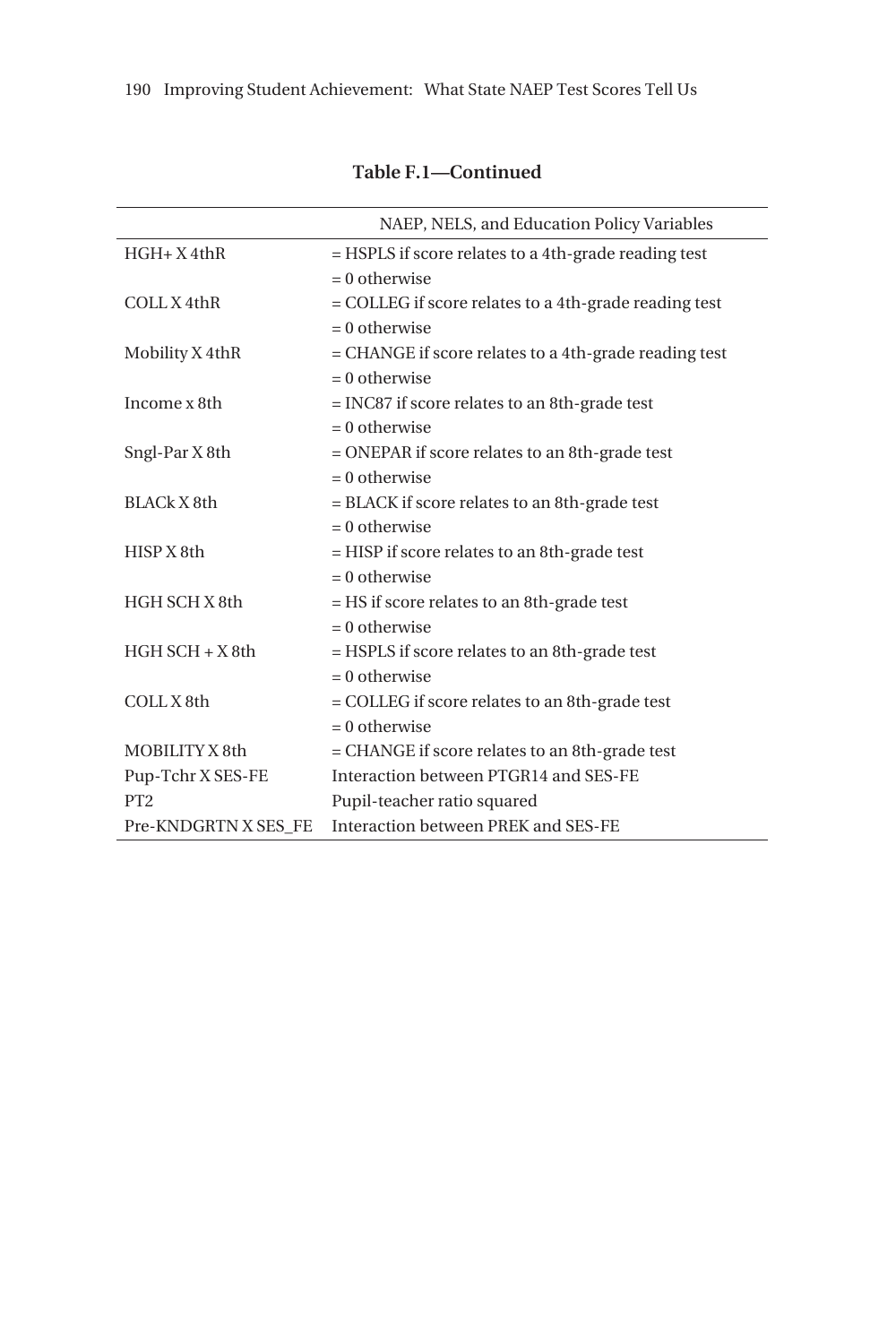## **Table F.2**

# **Variable Summary Statistics**

|                                                                                              | Variable          |          | Stand. |
|----------------------------------------------------------------------------------------------|-------------------|----------|--------|
| Variable                                                                                     | Name              | Mean     | Dev.   |
| Score                                                                                        | score             | 0.082    | 0.241  |
| Family, SES                                                                                  | <b>SES</b>        | $-0.004$ | 0.118  |
| Family, SES-FE                                                                               | <b>SES-FE</b>     | $-0.003$ | 0.089  |
| Family income, 1987 (000)                                                                    | inc <sub>87</sub> | 35.896   | 5.764  |
| Percentage of Black                                                                          | black             | 13.466   | 12.306 |
| Percentage of Hispanic                                                                       | hisp              | 12.994   | 10.928 |
| Percentage of Students with one parent                                                       | onepar            | 19.335   | 3.041  |
| Percentage of Parents, less than high school<br>education                                    | nohs              | 11.270   | 4.906  |
|                                                                                              | hs                | 30.447   | 5.400  |
| Percentage of Parents, high school graduates<br>Percentage of Parents, high school plus some |                   |          |        |
| college                                                                                      | hspls             | 32.195   | 5.201  |
| Percentage of Parents, College degree                                                        | colleg            | 26.089   | 5.204  |
| Percentage of Students with change in residence                                              | mobilty           | 70.189   | 8.453  |
| Participation rate                                                                           | partic            | 94.384   | 6.624  |
| Per-pupil expenditure                                                                        | ppexp             | 5.482    | 1.046  |
| Pupil-teacher ratio, grades 1-4                                                              | ptgr14            | 18.266   | 2.421  |
| Pupil-teacher ratio, grades 5-8                                                              | ptgr58            | 7.556    | 9.080  |
| Teacher salary (\$000)                                                                       | salary            | 33.318   | 2.987  |
| Percentage of Public prekindergarten                                                         | prek              | 6.290    | 4.716  |
| Percentage of Teachers responding, some resources                                            | smeres            | 34.807   | 9.487  |
| Percentage of Teachers responding, most resources                                            | mstres            | 52.596   | 6.415  |
| <b>Teachers with BA</b>                                                                      | tchba             | 53.051   | 14.673 |
| Teacher experience, 3 to 9 years                                                             | t9yrs             | 26.064   | 4.238  |
| Teacher experience, 10 to 20 years                                                           | t20yrs            | 39.588   | 4.596  |
| Teacher experience, 20 plus years                                                            | t20pls            | 25.023   | 6.799  |
| Percentage of Disadvantaged students                                                         | iep               | 4.930    | 1.379  |
| Percentage of Students with limited English<br>proficiency                                   | lep               | 1.023    | 1.737  |
| Transportation expenditures per pupil                                                        | bus               | 226.791  | 82.881 |
| Trend                                                                                        | trend             | 2.007    | 2.133  |
| Dummy Variables                                                                              |                   |          |        |
| 4th-grade reading                                                                            | read4             | 0.288    | 0.454  |
| South (%)                                                                                    | south             | 0.391    | 0.489  |
| Midwest (%)                                                                                  | mdwest            | 0.214    | 0.411  |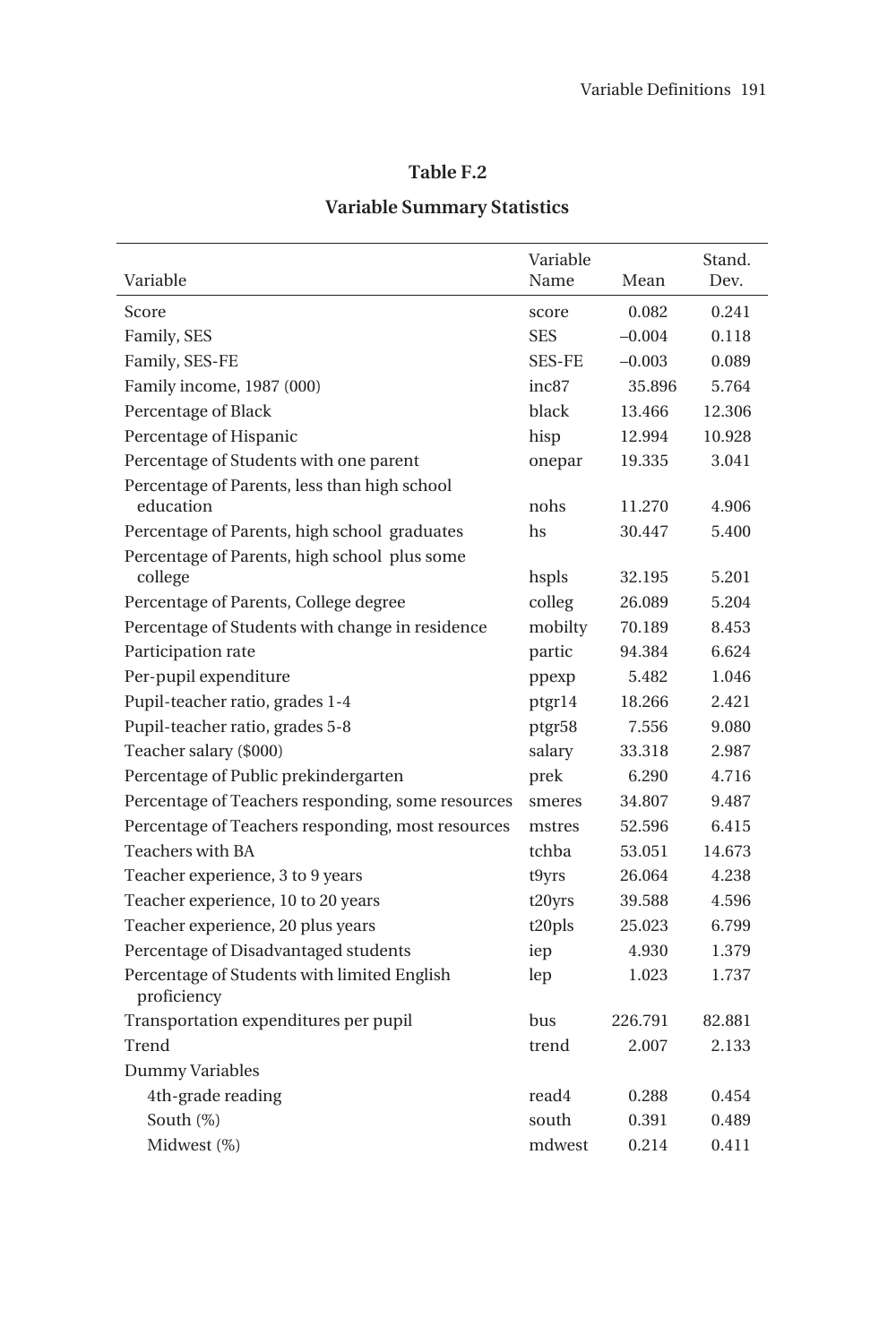| Variable                                    | Variable<br>Name | Mean     | Stand. |
|---------------------------------------------|------------------|----------|--------|
|                                             |                  |          | Dev.   |
| West $(\%)$                                 | west             | 0.203    | 0.403  |
| Urban $(\%)$                                | urban            | 30.116   | 10.176 |
| Suburban (%)                                | suburb           | 34.489   | 16.421 |
| Rural (%)                                   | rural            | 35.432   | 19.654 |
| 1992 8th-grade math                         | d92m8            | 0.148    | 0.355  |
| 1996 8th-grade math                         | d96m8            | 0.140    | 0.348  |
| 1994 4th-grade reading                      | d94r4            | 0.140    | 0.348  |
| 1996 4th-grade math                         | d96m4            | 0.148    | 0.355  |
| Dummy variable, no prekindergarten data     | noprek           | 0.262    | 0.441  |
| <b>Interaction Terms</b>                    |                  |          |        |
| SES-4th-grade reading                       | nos4r            | 0.000    | 0.043  |
| SES-FE-4th-grade reading                    | sch4r            | 0.000    | 0.056  |
| Family income (1987)-4th-grade reading      | inc4r            | 10.091   | 16.183 |
| % Single parent-4th-grade reading           | one4r            | 5.502    | 8.826  |
| % Black-4th-grade reading                   | blk4r            | 3.970    | 9.164  |
| Hispanic-4th-grade reading                  | hsp4r            | 3.947    | 8.363  |
| Parent education, H.S. -4th-grade reading   | hs4r             | 8.775    | 14.121 |
| Parent education, H.S.+-4th-grade reading   | pls4r            | 9.249    | 14.825 |
| Parent education, College-4tDchg4r grade    |                  |          |        |
| reading                                     | col4r            | 7595     | 12.282 |
| Change-4th-grade reading                    | dchg4r           | 18.744   | 29.712 |
| SES-8th grade                               | nos8             | $-0.003$ | 0.061  |
| SES-FE-8th grade                            | sch <sub>8</sub> | $-0.004$ | 0.081  |
| Family income (1987)-8th-grade reading      | inc8             | 15.474   | 18.721 |
| % Single parent—8th-grade reading           | one8             | 8.363    | 10.099 |
| % Black—8th-grade reading                   | blk8             | 5.420    | 10.061 |
| * Hispanic-8th-grade reading                | hsp8             | 4.939    | 9.484  |
| Parent education, H.S. -8th-grade reading   | hs8              | 12.686   | 15.443 |
| Parent education, H.S.+-8th-grade reading   | pls8             | 13.427   | 16.276 |
| Parent education, College-8th-grade reading | col8             | 10.718   | 13.147 |
| Change-8th-grade                            | dchg8            | 32.398   | 38.518 |
| Pupil-teacher ratio-SES-FE                  | ptsch            | $-0.114$ | 1.682  |
| Pupil-teacher ratio squared                 | pt <sub>2</sub>  | 339.477  | 95.622 |
| % Prekindergarten-SES-FE                    | pksch            | $-0.014$ | 0.620  |

**Table F.2—Continued**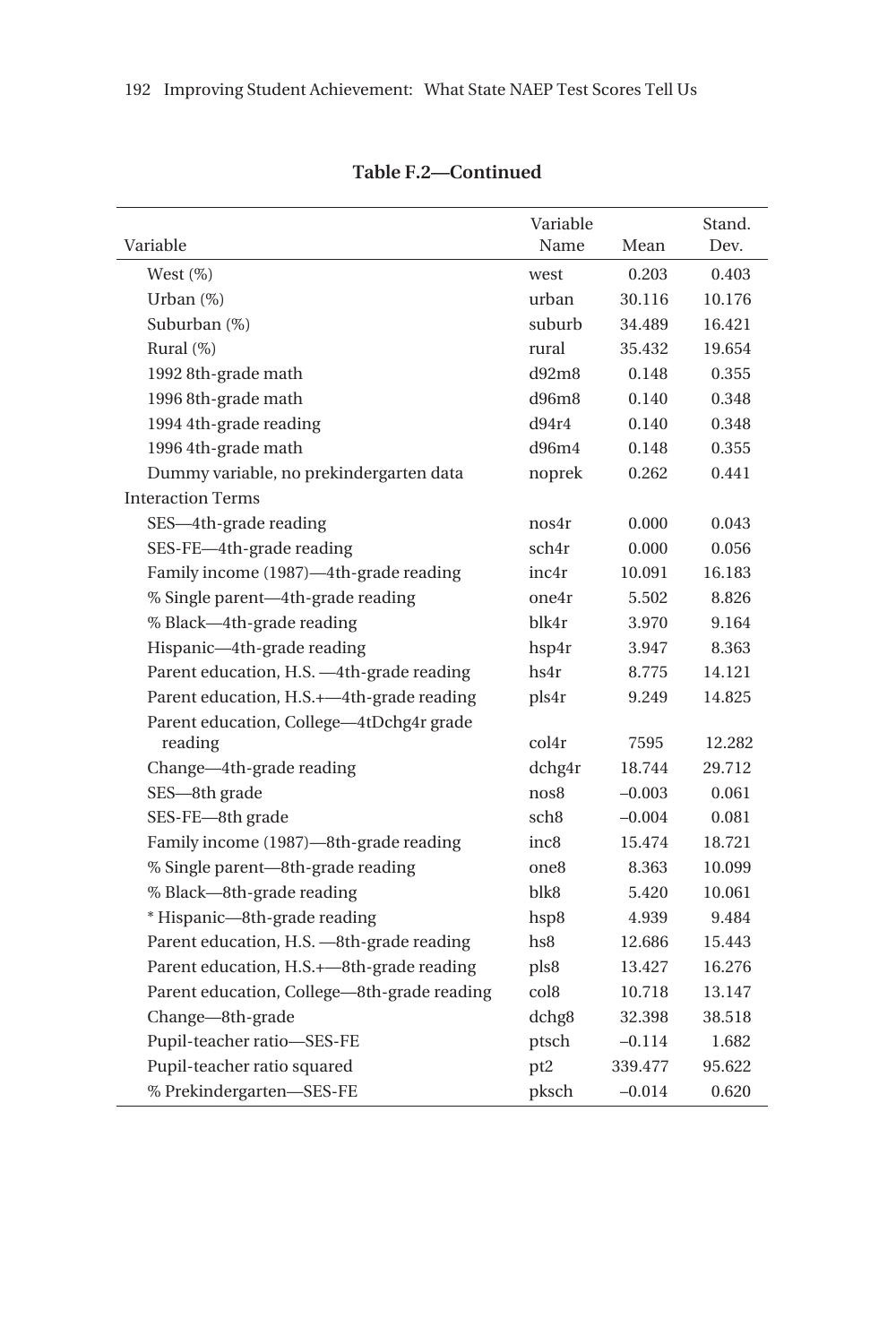- **Percentage of Hispanics (hisp).** The NAEP-reported percentage of students **in a state** who took the NAEP tests who were Hispanic. This variable is reported for all seven state tests.
- **Percentage of single parents (onepar).** The studentreported percentage of NAEP families in a state that were headed by a single parent. The wording of the question shifted in 1996, and we imputed the 1996 data for students living with only one parent using both 1992 and 1996 data.
- **Teachers reproting some resources (smres).** The percentage of teachers responding, "I get some or none of the resources I need" to the question, "How well are you provided with instructional materials and the resources you need to teach?"
- **Teachers reproting most resources (mstres).** The percentage of teachers responding, "I get most of the resources I need" to the question "How well are you provided with instructional materials and the resources you need to teach?"
- **Stability of the home environment (mobilty).** The mobility variable entered as the percentage of students reporting no change in schools in the past two years required by a change in residence. Missing 1990 data were imputed by using data on the percentage of students reporting living in the same house for two consecutive years (1990–1991).
- **NAEP school participation rate (scrate).** The percentage of schools chosen in the original sample that participated in the tests.
- **Type of Community (urban, suburb, rural).** Whether the community is urban, suburban or rural, rom the NAEP sampling data.
- Variables Generated from 1990 Census Files and NAEP Data
	- **Parental education variables (nhs, hs, hspls).** The highest education for either parent: non–high school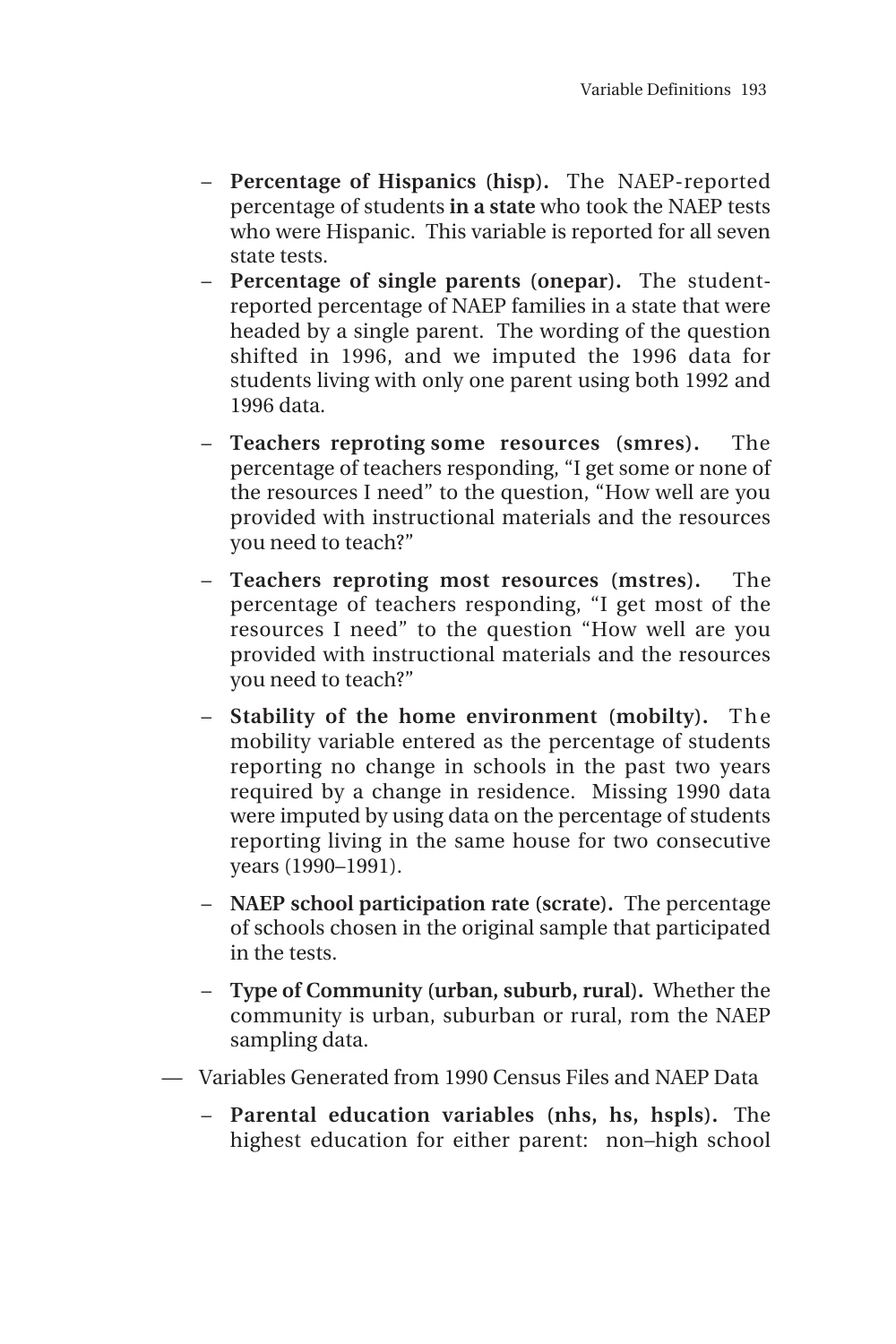(nhs), high school (hs), high school plus (hspls), college (colleg). The Census-derived percentage of NAEP families that have the highest parental-educational level to be non–high school graduate, high school graduate, high school plus additional years, but no college degree and college degree. These variables were derived by using the 1990 Census estimates of highest parental education by state and by race and/or ethnicity, weighted by the racial and/or ethnic percentage taking each NAEP test. It thus takes the 1990 Census estimates and incorporates the specific racial and/or ethnic group taking each NAEP test. It thus partially adjusts for the NAEP exclusions of LEP, IEP/DS, and private school students, as well as picking up the natural sampling variation of each test and the changes in demography over time (see Appendix E for more detail).

- **Census income variable: Median household income (Income).** The Census income data were adjusted to reflect differences in incomes by racial and/or ethnic groups. The percentages of NAEP students reported, by race, were used to weight the income data. Again, this correction partially accounts for NAEP exclusions and natural sampling variations.
- Variables Generated from Non-NAEP Sources
	- **Pupil-teacher ratio, by grade groups (Pup-Tchr [1–8], Pup-Tchr [1–4], and Pup-Tchr [5–8]). (**National Center for Education Statistics [NCES], 1998.) The pupil-teacher ratio (1–8) for a given year and grade taken as the average pupilteacher ratio in the state from the first year of schooling to the year of a particular test. Pup-Tchr  $(1-4)$  is the average pupil-teacher ratio in the state during the first four years of schooling, while Pup-Tchr (5–8) is the average pupil-teacher ratio in the state for the years spent in grades 5–8. When data for a particular year were not available, the next available data were used. For example, 1982 data were not available; therefore, 1983 data were substituted when calculating the average pupil-teacher ratio experienced by an 8th-grade student taking the 1990 NAEP. An adjustment was made to these estimates to obtain an estimate closer to the pupil-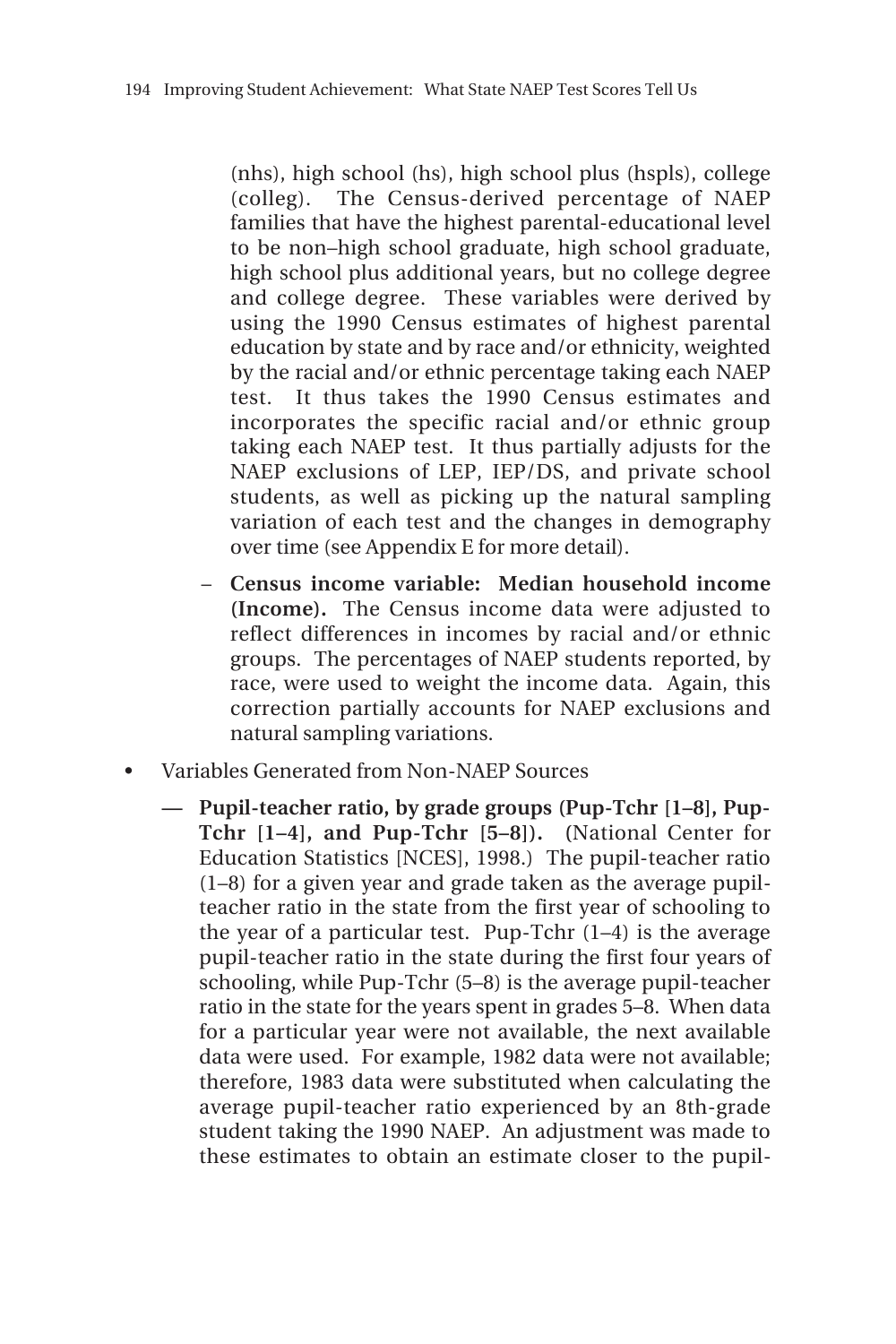teacher ratio for regular students. The pupil-teacher ratio for special-education students and LEP students is much smaller than for regular students. We used the NAEPreported data for the percentage of LEP and IEP/DS students to estimate the number of students excluded from the NAEP sample. This percentage was used to adjust the data to estimate a pupil-teacher ratio for NAEP students only. We assumed IEP students had pupil-teacher ratios that were one-half those of regular students and that LEP students had ratios 20 percent larger than those of regular students. Both are conservative estimates. These adjustments resulted in increases in pupil-teacher ratios for regular students of approximately two students per teacher. Thus, states with larger numbers of LEP and IEP students had larger adjustments than states with smaller numbers of such students.

- **Average teacher salary (salary). (**NCES, 1998.) A series of average annual teacher salaries calculated to reflect the average annual salary of teachers experienced by NAEP testtakers. Constant 1993 to 1994 dollar average annual salaries were adjusted for COL differences between states. State COL adjustments were taken from Chambers (1996).
- **Per-pupil expenditure (ppexp). (**NCES, 1998.) A series of average per-pupil expenditures calculated to reflect the average yearly per-pupil expenditure on a student from entry into the educational system to the time of the NAEP tests. Constant 1993 to 1994 per-pupil expenditures were adjusted by a COL adjustment for differences in the COL between states. The state COL adjustments were taken from Chambers (1996).

Adjustments were also made to reflect expenditures for regular students only. Assumptions were made about the relative costs of educating excluded students (LEP and IEP). We assumed that IEP students were twice as expensive to educate and that LEP students required 20 percent more per student. Both are conservative estimates of the added expenditures necessary. The NAEP-reported data for the percentage of LEP and IEP/DS students were used to estimate the number of students excluded.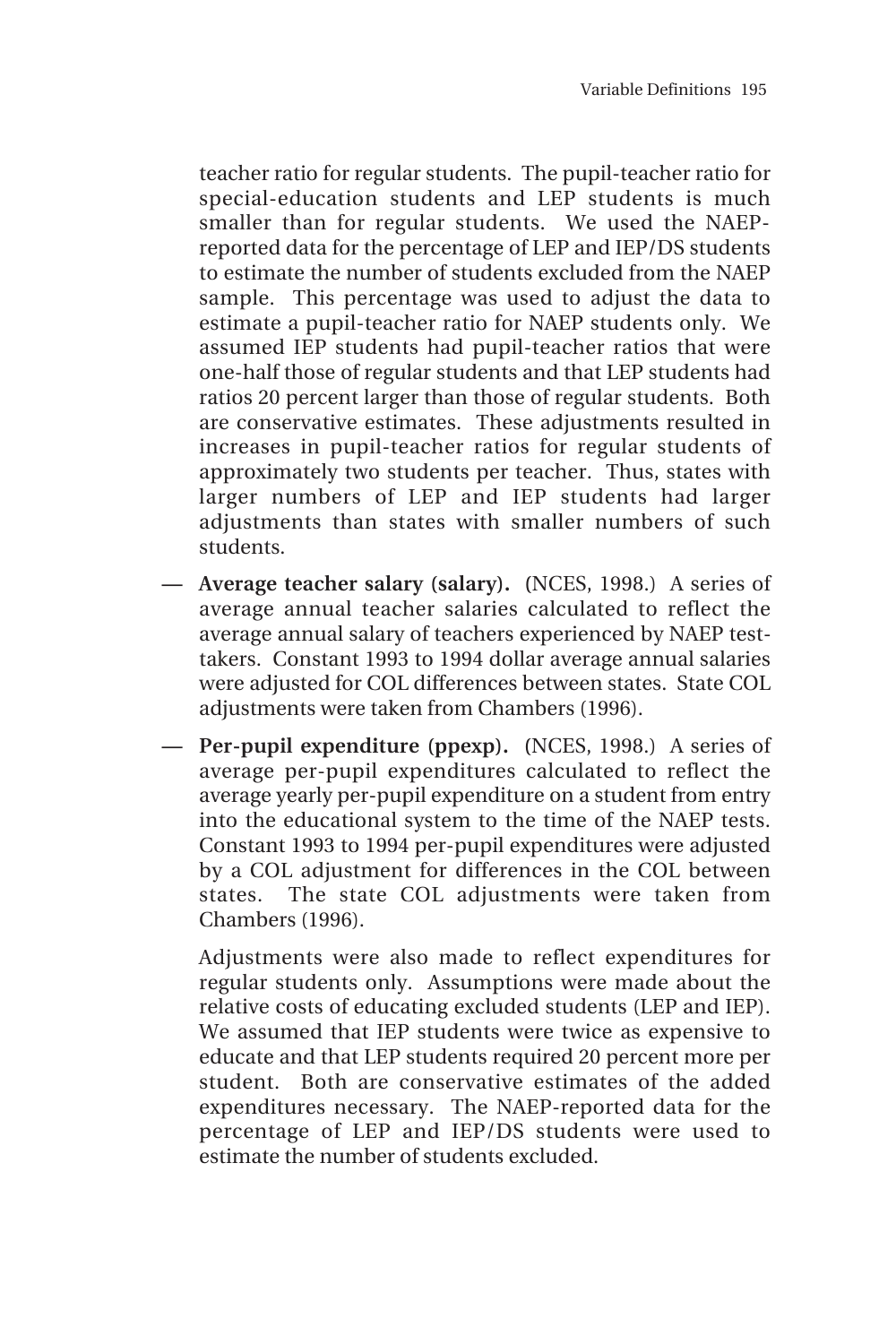- **Percentage of teachers with bachelor's degrees (tchba). (**NCES, 1998.) The percentage of teachers reporting a bachelor's degree as the highest degree obtained, by state. For each test, the percentage relates to the median year of schooling for NAEP students. For example, the 1985 values were used for the 1990 8th-grade NAEP mathematics test.
- **Years of teacher experience (t9yrs, t20yrs, t20pls). (**NCES, 1998.) The percentage of teachers, by state, with three to nine years (t9yrs), 10 to 20 years (t20yrs), and more than 20 years (t20pls) of experience. For each test, the percentage relates to the median year of schooling for NAEP students. For example, the 1985 values were used for the 1990 8thgrade NAEP mathematics test.
- **Percentage of prekindergarten (pksch). (**NCES, 1998.) The percentage of students enrolled in public prekindergarten, defined as the ratio of prekindergarten students to students in 1st grade. For example, the percentage of prekindergarten students in 1986 corresponded to students taking the 1992 NAEP tests.
- **Regional variables (south, mdwest, neast, west**). The standard Census definition by state.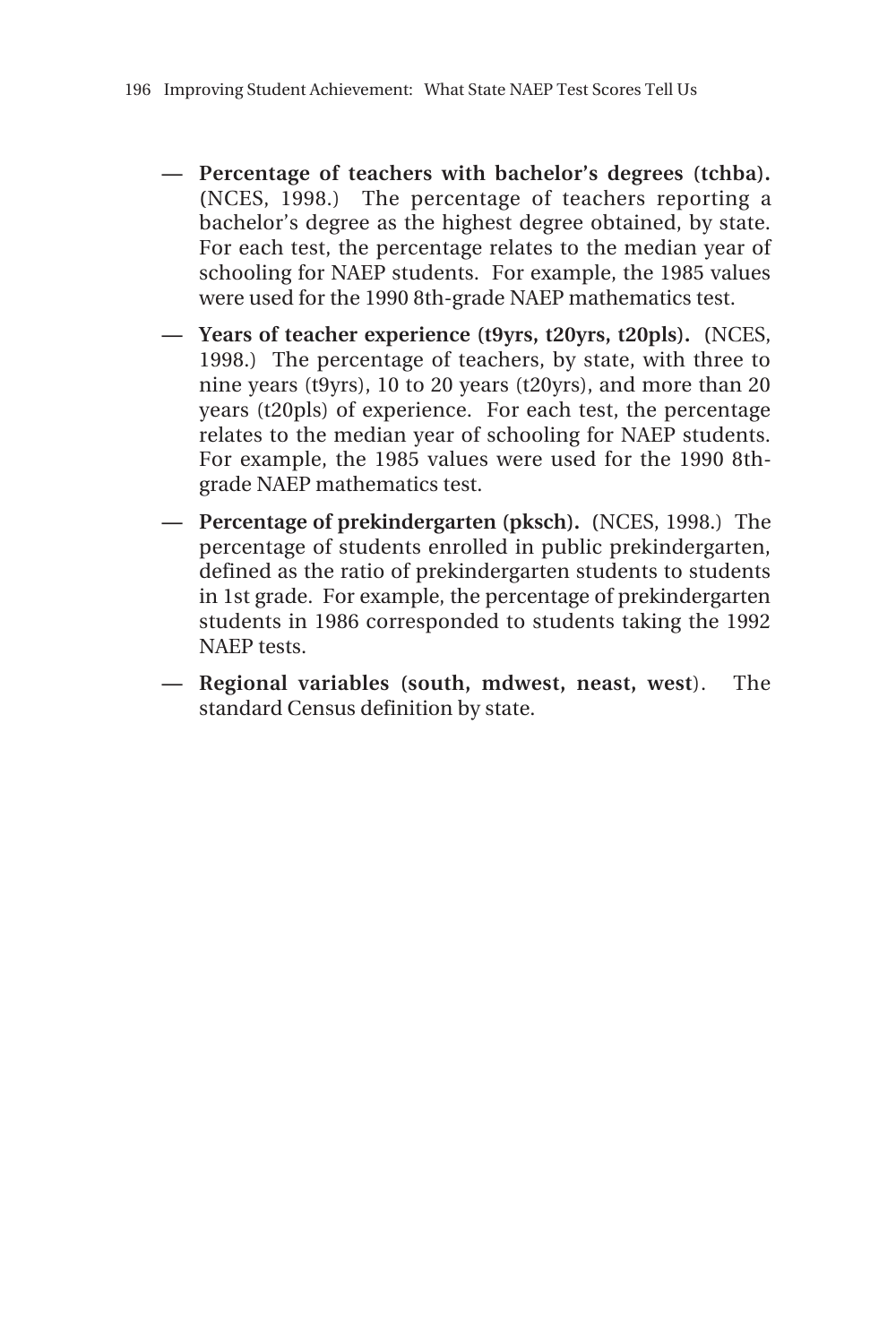# Appendix G **STATISTICAL RESULTS FOR ESTIMATING STATE TRENDS**

This appendix provides the regression results for estimating national and state achievement gains described in Chapter Five. Tables G.1, G.2, and G.3 show the results presented in Table 5.1 for estimates of national gain across repeated tests. The tables show both randomand fixed-effect results using the SES (Table G.1), SES-FE (Table G.2), and Census-NAEP (Table G.3) family variables.

These random-effect models are estimated using the Mixed Procedure in SAS using the maximum likelihood estimator and a variety of variance component structures. The results were insensitive to the choice of variance structure (unstructured, compound symmetry, or variance component) or the estimation technique (maximum likelihood estimator, restricted maximum likelihood). SAS was used rather than STATA because it provided a standard error estimate on the random-effect residuals. The standard errors are the standard errors of the predictions. All fixed-effect models were estimated using STATA (xtreg.fe), which is essentially an OLS procedure.

Tables G.4, G.5, and G.6 show the regressions used to estimate the annualized state gains in Table 5.3 that include all seven tests. Table G.7 shows the correlation matrix for the six annualized state gain estimates. For these trends, the correlation among model results is 0.8 or above. If the Census-NAEP fixed-effect model is eliminated, the correlation among results is 0.92 or above. Thus, the state trend results are relatively insensitive to the model used.

Tables G.8, G.9, and G.10 provide the regression results used in Table 5.4. These results include only the five math tests in the analysis. These random-effect models were estimated using the general linear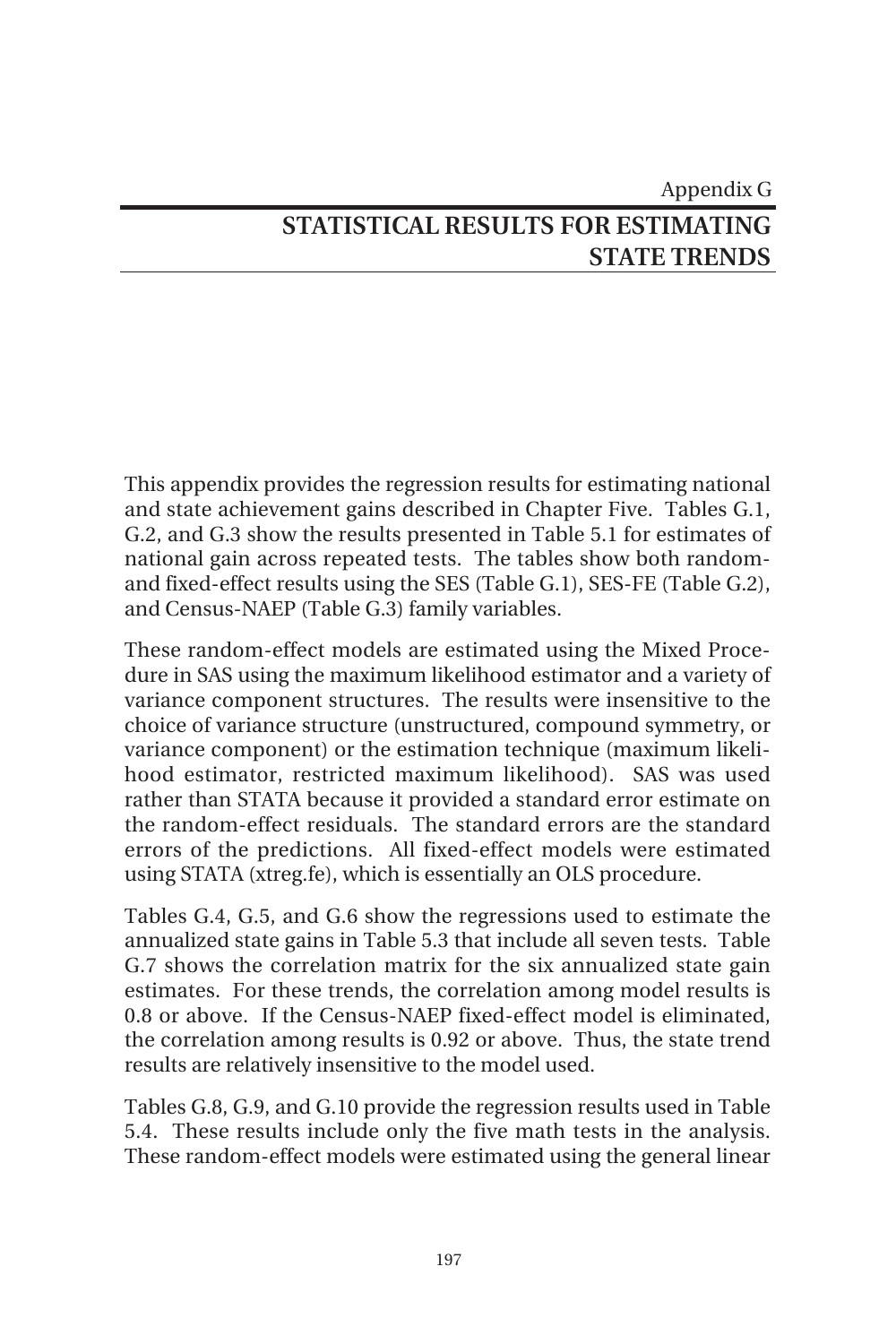estimator with the exchangeable correlation structure (xt.gee) in STATA. This estimator provides robust standard errors and takes account of unbalanced panels. For fixed-effect models, we used the fixed-effect estimator in STATA—essentially OLS estimation.

Table G.11 provides the correlation matrix for annualized state gain estimates across the six models. For these math trends, the correlation among model results is 0.95 or above. Thus, the state trend results are relatively insensitive to the model used.

We also provide the results of the Hausman test for no differences between random- and fixed-effect coefficients (see Tables G.12, G.13, and G.14). A statistically significant result for this test indicates that random- and fixed-effect coefficients are likely different. The models show statistically significant results in five of the nine estimations, indicating probable different coefficients for random- and fixedeffect models. The cause of the difference in coefficients appears to be the change in the value of the family coefficients rather than trend coefficients. The stability of the trend coefficients across models is illustrated by the high correlation among trend estimates across models. Essentially, the different models provide different estimates of the effects of family variables, and the state trends are relatively insensitive to these differences in family coefficients across models.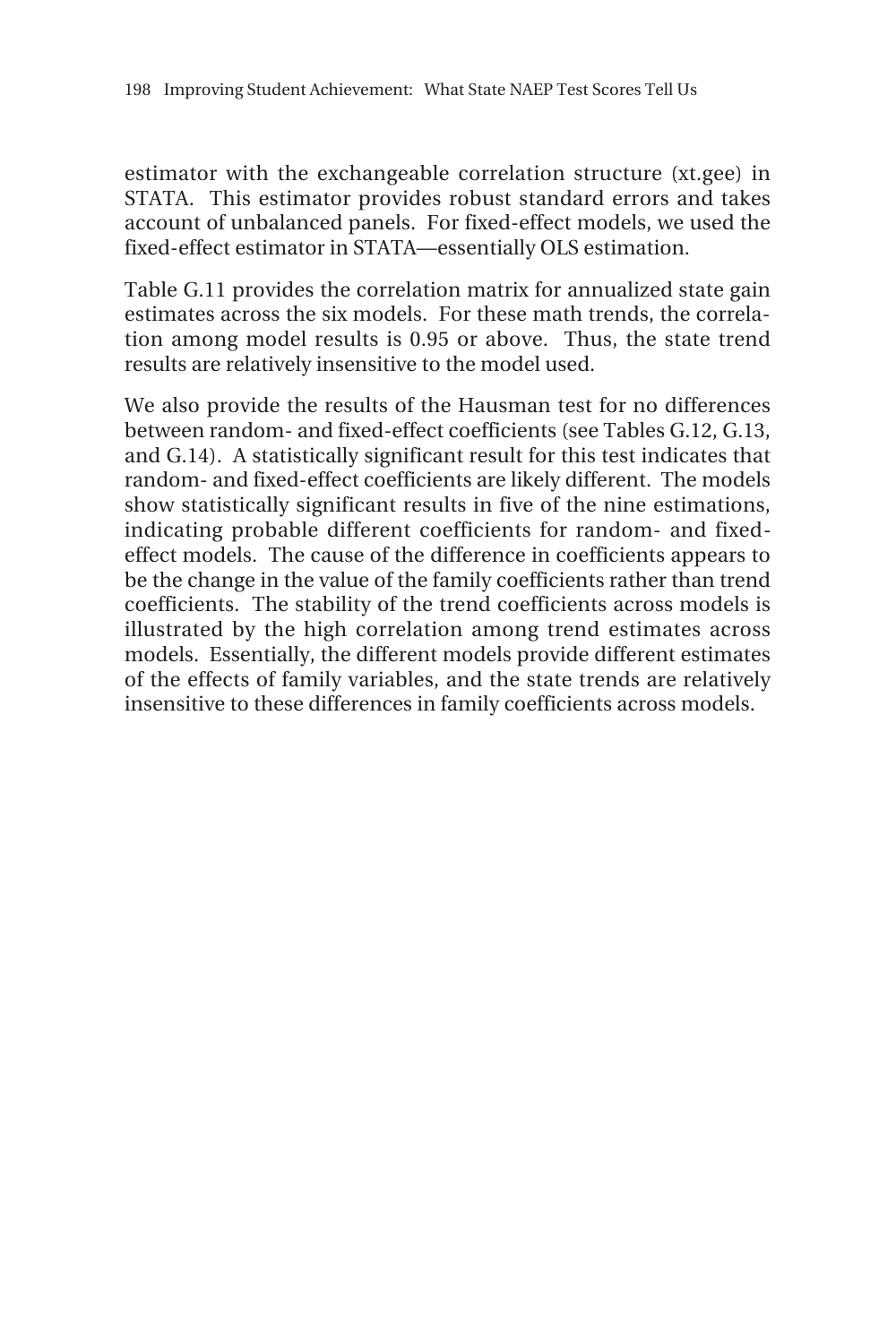#### **Regression Results for Estimated Score Gains for Repeated Tests Using SES (t-statistics in parentheses)**

|                              | Random<br>Model | Fixed<br>Model |
|------------------------------|-----------------|----------------|
| Number of observations       | 271             | 271            |
| Dependent variable           | Score           | Score          |
| Intercept                    | $-0.233$        | $-0.226$       |
|                              | $(-1.230)$      | $(-1.110)$     |
| Dummy-4th-grade reading      | $-0.278$        | $-0.275$       |
|                              | $(-2.750)$      | $(-2.240)$     |
| Dummy-8th grade              | 0.182           | 0.213          |
|                              | (1.010)         | (1.320)        |
| Gain 90-92 8th grade math    | 0.104           | 0.104          |
|                              | (10.440)        | (6.760)        |
| Gain 92-96 8th grade math    | 0.229           | 0.227          |
|                              | (12.740)        | (10.210)       |
| Gain 92-94 4th-grade reading | $-0.092$        | $-0.094$       |
|                              | $(-6.610)$      | $(-5.490)$     |
| Gain 92-96 4th-grade math    | 0.096           | 0.095          |
|                              | (5.770)         | (5.850)        |
| Mobility-4th-grade reading   | 0.004           | 0.004          |
|                              | (2.750)         | (2.240)        |
| Mobility-8th grade           | $-0.003$        | $-0.004$       |
|                              | $(-1.450)$      | $(-2.020)$     |
| SES—4th-grade reading        | $-0.075$        | $-0.149$       |
|                              | $(-0.850)$      | $(-1.260)$     |
| SES-8th grade                | 0.351           | 0.386          |
|                              | (3.960)         | (5.170)        |
| <b>SES</b>                   | 1.301           | 0.888          |
|                              | (11.660)        | (3.100)        |
| Mobility                     | 0.006           | 0.006          |
|                              | (2.450)         | (1.990)        |
| Participation                | $-0.001$        | $-0.001$       |
|                              | $(-1.370)$      | $(-1.260)$     |
| $R^2$                        | <b>NA</b>       | 0.944          |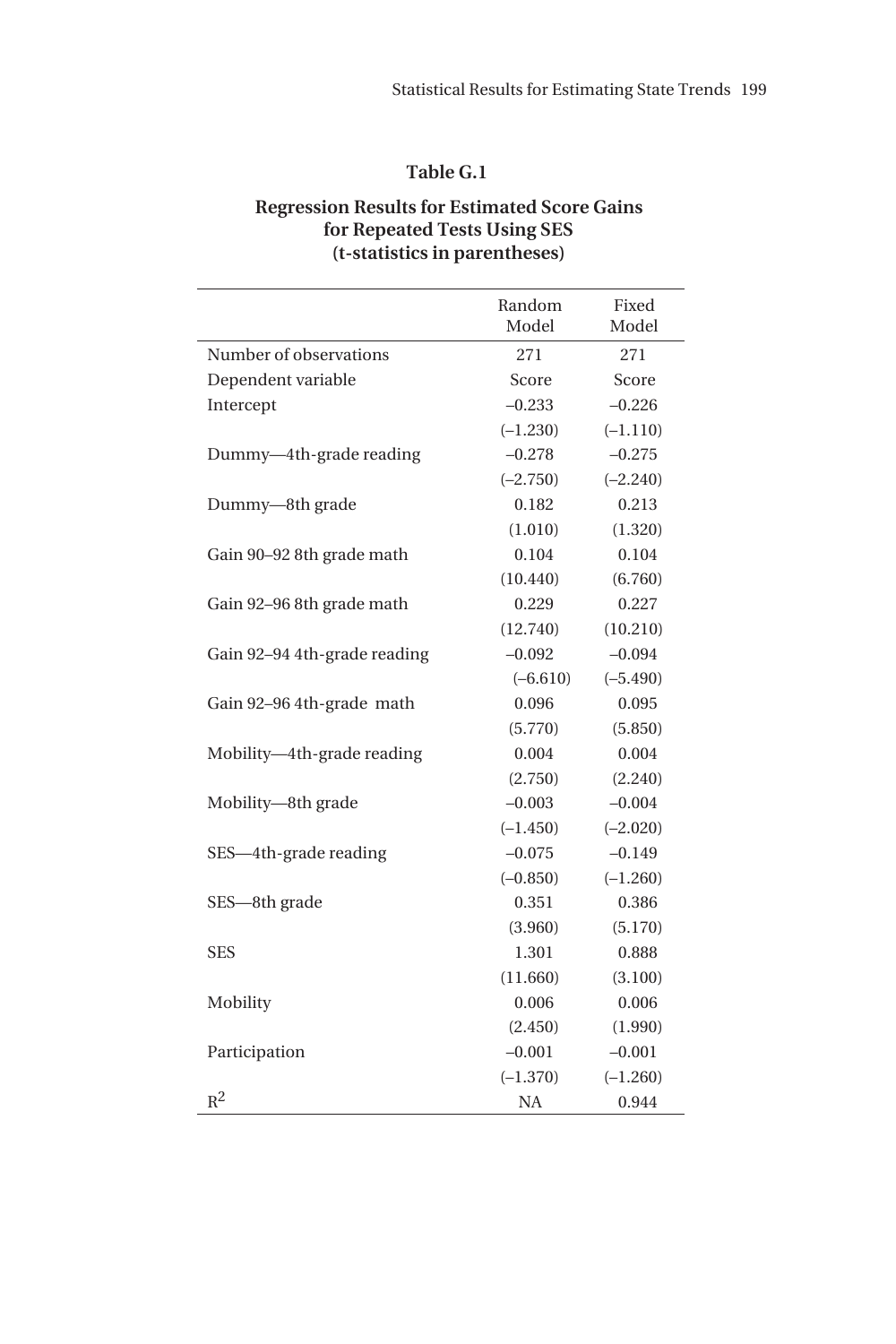#### **Regression Results for Estimated Score Gains for Repeated Tests Using SES-FE (t-statistics in parentheses)**

|                              | Random<br>Model | Fixed<br>Model |
|------------------------------|-----------------|----------------|
| Number of observations       | 271             | 271            |
| Dependent variable           | Score           | Score          |
| Intercept                    | $-0.263$        | $-0.248$       |
|                              | $(-1.370)$      | $(-1.130)$     |
| Dummy-4th-grade reading      | $-0.337$        | $-0.296$       |
|                              | $(-3.250)$      | $(-2.420)$     |
| Dummy-8th grade              | 0.173           | 0.217          |
|                              | (0.980)         | (1.370)        |
| Gain 90-92 8th-grade math    | 0.104           | 0.104          |
|                              | (10.480)        | (6.740)        |
| Gain 92-96 8th-grade math    | 0.230           | 0.226          |
|                              | (12.880)        | (10.220)       |
| Gain 92–94 4th-grade reading | $-0.097$        | $-0.099$       |
|                              | $(-6.860)$      | $(-5.810)$     |
| Gain 92-96 4th-grade math    | 0.095           | 0.092          |
|                              | (5.670)         | (5.680)        |
| Mobility-4th-grade reading   | 0.005           | 0.005          |
|                              | (3.240)         | (2.420)        |
| Mobility-8th grade           | $-0.003$        | $-0.004$       |
|                              | $(-1.470)$      | $(-2.170)$     |
| SES-FE-4th-grade reading     | $-0.79$         | $-0.282$       |
|                              | $(-1.520)$      | $(-1.930)$     |
| SES-FE-8th grade             | 0.495           | 0.567          |
|                              | (4.220)         | (5.580)        |
| <b>SES-FE</b>                | 1.683           | 0.815          |
|                              | (10.730)        | (2.120)        |
| Mobility                     | 0.006           | 0.007          |
|                              | (2.630)         | (2.210)        |
| Participation                | $-0.001$        | $-0.001$       |
|                              | $(-1.440)$      | $(-1.390)$     |
| $R^2$                        | <b>NA</b>       | 0.943          |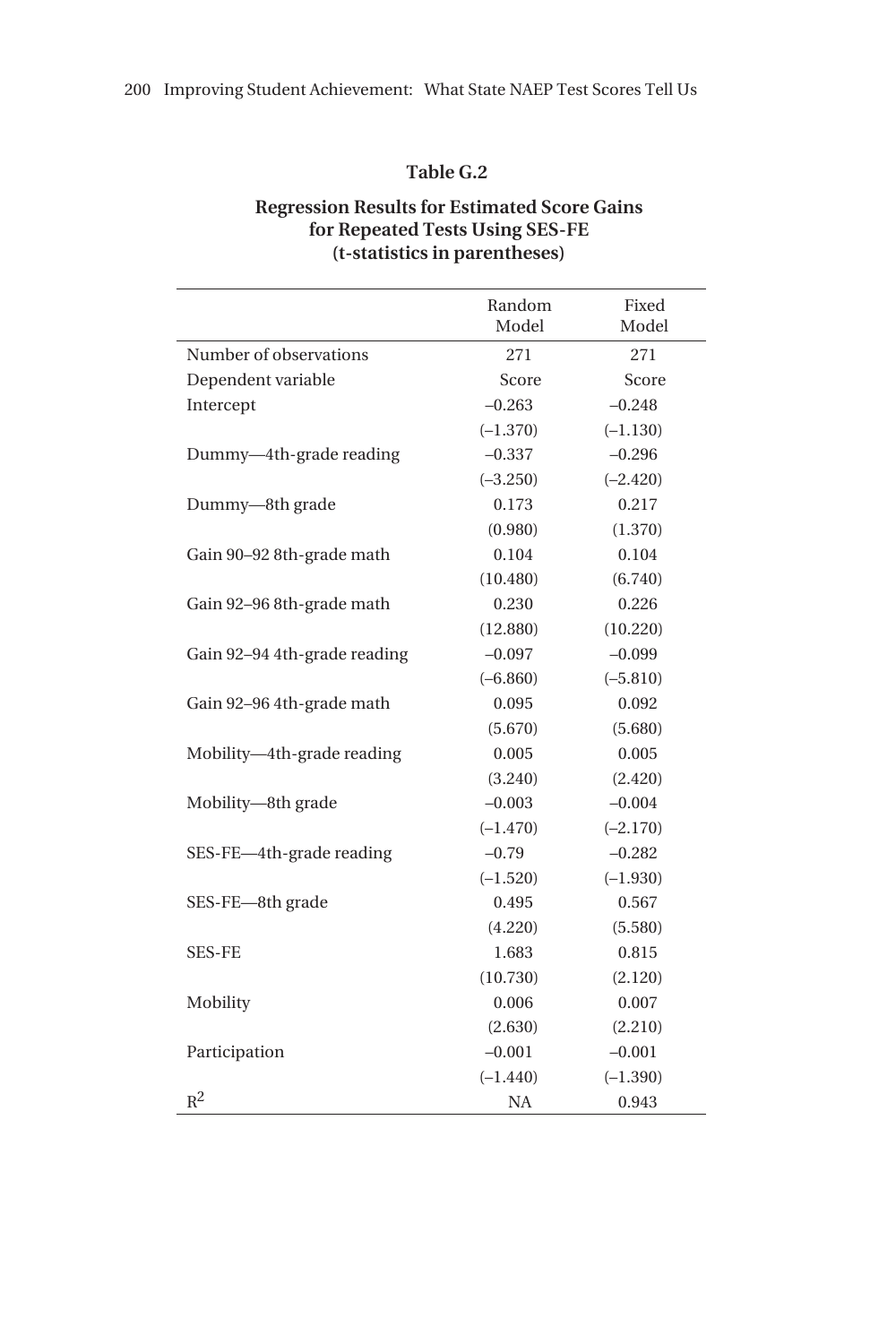#### **Regression Results for Estimated Score Gains for Repeated Tests Using Census-NAEP (t-statistics in parentheses)**

|                                 | Random<br>Model | Fixed<br>Model |
|---------------------------------|-----------------|----------------|
| Number of observations          | 271             | 271            |
| Dependent variable              | Score           | Score          |
| Intercept                       | $-1.516$        | 1.148          |
|                                 | $(-1.540)$      | (0.890)        |
| Dummy-8th grade                 | $-0.137$        | $-0.110$       |
|                                 | $(-0.210)$      | $(-0.200)$     |
| Dummy-4th-grade reading         | 0.530           | 0.502          |
|                                 | (0.990)         | (0.890)        |
| Gain 90-92 8th-grade math       | 0.126           | 0.125          |
|                                 | (9.380)         | (8.580)        |
| Gain 92-96 8th-grade math       | 0.242           | 0.238          |
|                                 | (11.360)        | (11.560)       |
| Gain 92-94 4th-grade reading    | $-0.073$        | $-0.061$       |
|                                 | $(-5.460)$      | $(-3.460)$     |
| Gain 92-96 4th-grade math       | 0.094           | 0.102          |
|                                 | (6.250)         | (6.480)        |
| Mobility-8th grade              | $-0.002$        | $-0.003$       |
|                                 | $(-0.800)$      | $(-1.150)$     |
| Mobility-4th-grade reading      | 0.001           | 0.001          |
|                                 | (0.600)         | (0.480)        |
| Income-4th-grade reading        | $-0.011$        | $-0.011$       |
|                                 | $(-3.360)$      | $(-2.920)$     |
| Income-8th grade                | $-0.002$        | $-0.001$       |
|                                 | $(-0.420)$      | $(-0.240)$     |
| Single parent-4th-grade reading | 0.012           | 0.012          |
|                                 | (1.310)         | (1.310)        |
| Single parent-8th grade         | $-0.002$        | $-0.002$       |
|                                 | $(-0.210)$      | $(-0.230)$     |
| Black—4th-grade reading         | $-0.003$        | $-0.003$       |
|                                 | $(-1.380)$      | $(-1.310)$     |
| Hispanic-4th-grade reading      | $-0.003$        | $-0.003$       |
|                                 | $(-1.410)$      | $(-1.430)$     |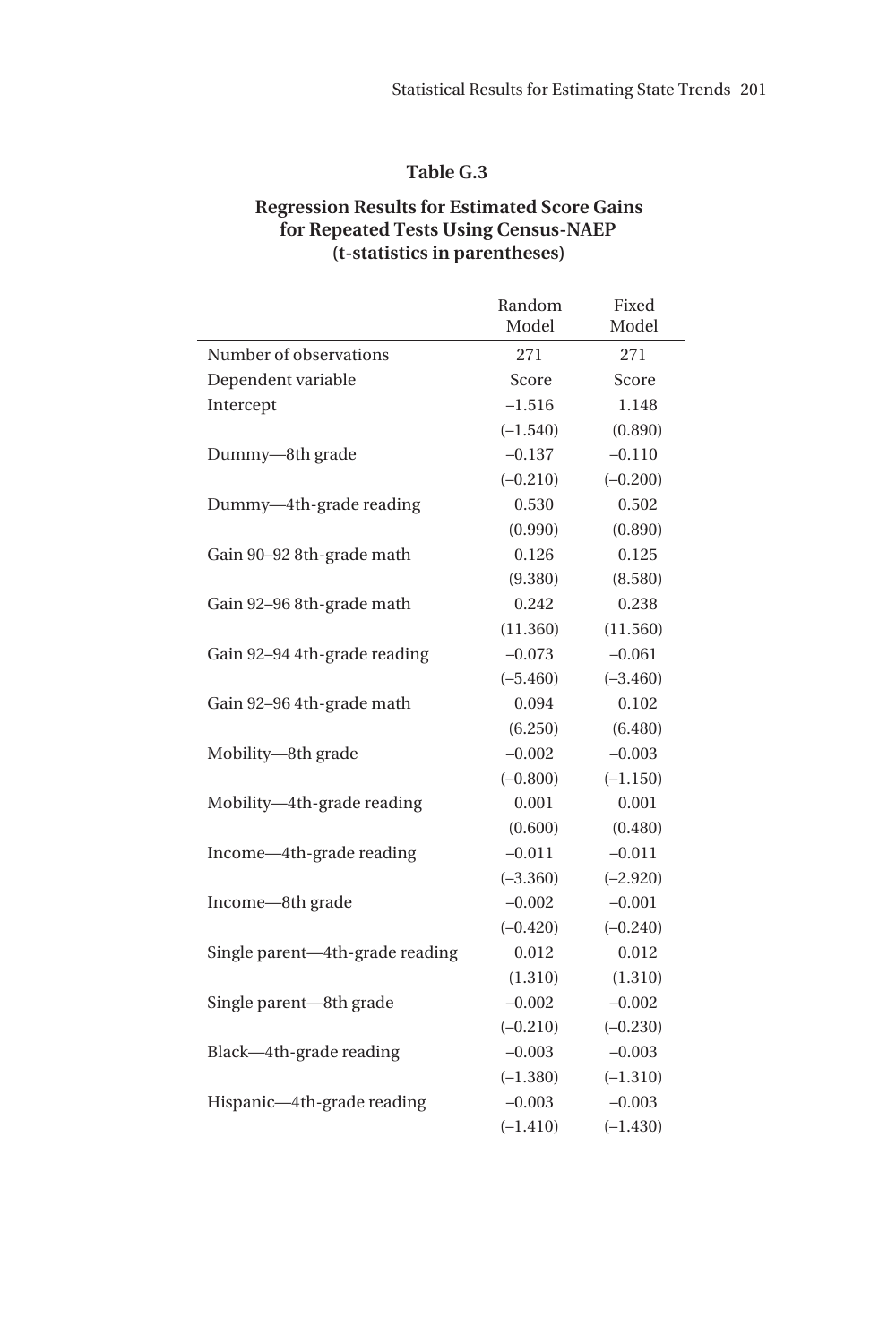|                                | Random<br>Model | Fixed<br>Model |
|--------------------------------|-----------------|----------------|
| High school-4th-grade reading  | $-0.006$        | $-0.006$       |
|                                | $(-0.940)$      | $(-0.940)$     |
| High school+-4th-grade reading | $-0.009$        | $-0.008$       |
|                                | $(-1.510)$      | $(-1.560)$     |
| College-4th-grade reading      | 0.003           | 0.003          |
|                                | (0.740)         | (0.500)        |
| Black-8th grade                | $-0.001$        | $-0.001$       |
|                                | $(-0.500)$      | $(-0.840)$     |
| Hispanic-8th grade             | 0.001           | 0.002          |
|                                | (1.180)         | (1.010)        |
| High school—8th grade          | 0.002           | 0.000          |
|                                | (0.290)         | (0.090)        |
| High school +-8th grade        | 0.005           | 0.008          |
|                                | (0.980)         | (1.530)        |
| College-8th grade              | 0.004           | 0.001          |
|                                | (0.450)         | (0.270)        |
| Income                         | 0.009           | 0.014          |
|                                | (1.950)         | (0.990)        |
| Single parent                  | $-0.012$        | $-0.012$       |
|                                | $(-1.450)$      | $(-1.590)$     |
| <b>Black</b>                   | $-0.006$        | $-0.010$       |
|                                | $(-2.340)$      | $(-2.500)$     |
| Hispanic                       | $-0.002$        | $-0.015$       |
|                                | $(-0.990)$      | $(-3.010)$     |
| High school                    | 0.019           | 0.001          |
|                                | (1.820)         | (0.060)        |
| High school+                   | 0.014           | $-0.029$       |
|                                | (1.570)         | $(-2.010)$     |
| College                        | 0.018           | $-0.009$       |
|                                | (1.900)         | $(-0.660)$     |
| Mobility                       | 0.003           | 0.002          |
|                                | (1.230)         | (0.650)        |
| Participation                  | $-0.001$        | $-0.001$       |
|                                | $(-1.070)$      | $(-0.750)$     |
| $\mathbb{R}^2$                 | NA              | 0.958          |

## **Table G.3—Continued**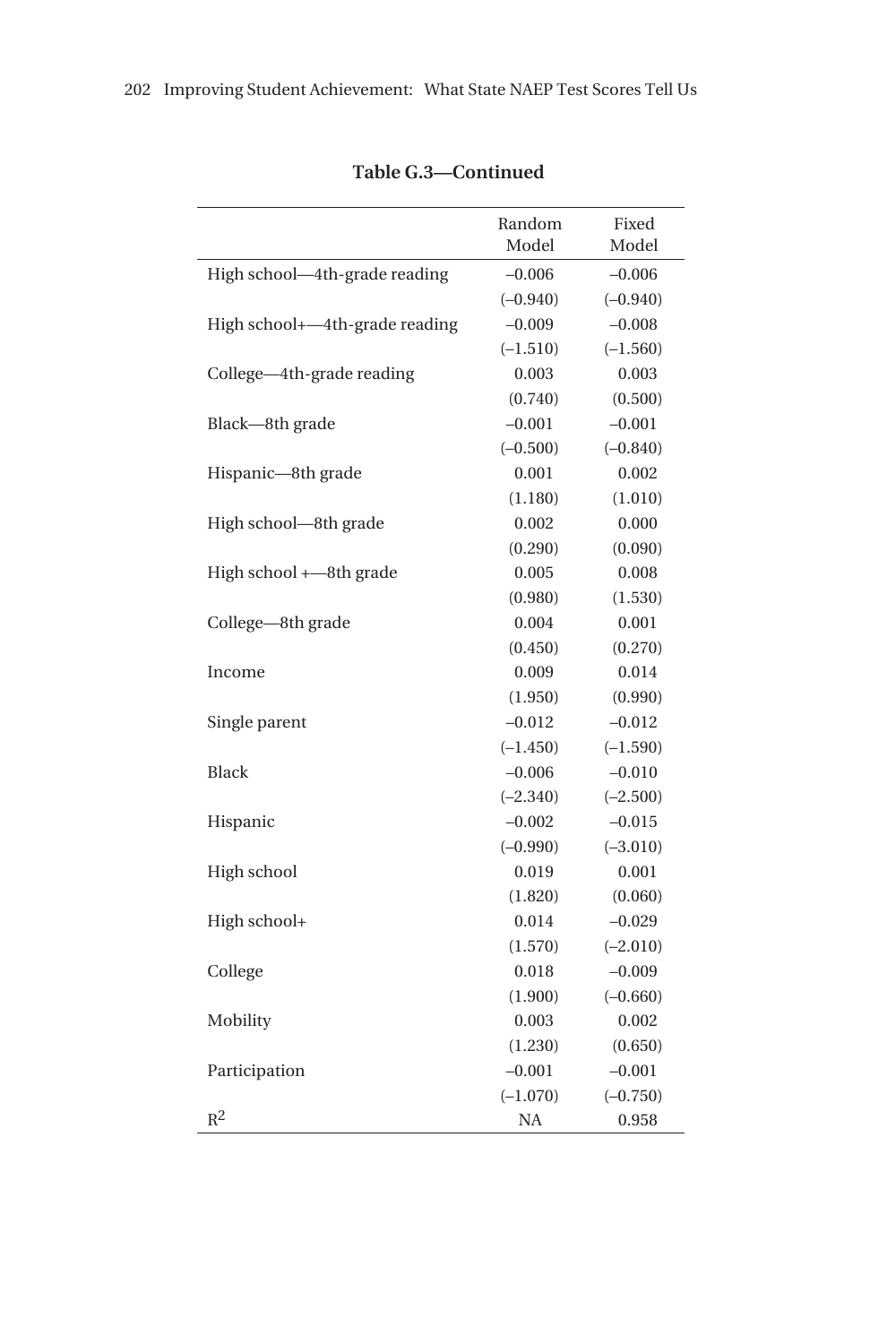### **Regression Results for Estimating the Annualized State Trends by State for Seven Tests—SES Family Variable (t-statistics in parentheses)**

|                              | Random     | Fixed      |
|------------------------------|------------|------------|
|                              | Model      | Model      |
| Number of observations       | 242        | 242        |
| Dependent variable           | Score      | Score      |
| Intercept                    | 0.218      | 0.455      |
|                              | (0.980)    | (1.840)    |
| Dummy-8th grade              | 0.416      | 0.491      |
|                              | (2.010)    | (2.320)    |
| Dummy-4th-reading            | $-0.157$   | $-0.157$   |
|                              | $(-0.920)$ | $(-0.920)$ |
| Mobility -8th grade          | $-0.005$   | $-0.005$   |
|                              | $(-1.670)$ | $(-1.690)$ |
| Mobility -4th-grade reading  | 0.001      | 0.001      |
|                              | (0.560)    | (0.570)    |
| SES - 8thgrade               | 0.314      | 0.293      |
|                              | (2.580)    | (2.270)    |
| SES -4th-grade reading       | 0.039      | 0.050      |
|                              | (0.280)    | (0.310)    |
| SES                          | 1.610      | 1.686      |
|                              | (9.840)    | (3.630)    |
| Mobility                     | $-0.001$   | $-0.005$   |
|                              | $(-0.250)$ | $(-1.760)$ |
| Participation                | $-0.001$   | $-0.001$   |
|                              | $(-0.970)$ | $(-0.380)$ |
| Alabama (annualized gain)    | 0.021      | 0.023      |
|                              | (1.570)    | (1.710)    |
| Arizona (annualized gain)    | 0.022      | 0.023      |
|                              | (1.640)    | (1.670)    |
| Arkansas (annualized gain)   | 0.012      | 0.014      |
|                              | (0.830)    | (0.940)    |
| California (annualized gain) | 0.030      | 0.039      |
|                              | (2.280)    | (2.760)    |
| Colorado (annualized gain)   | 0.027      | 0.029      |
|                              | (2.030)    | (2.070)    |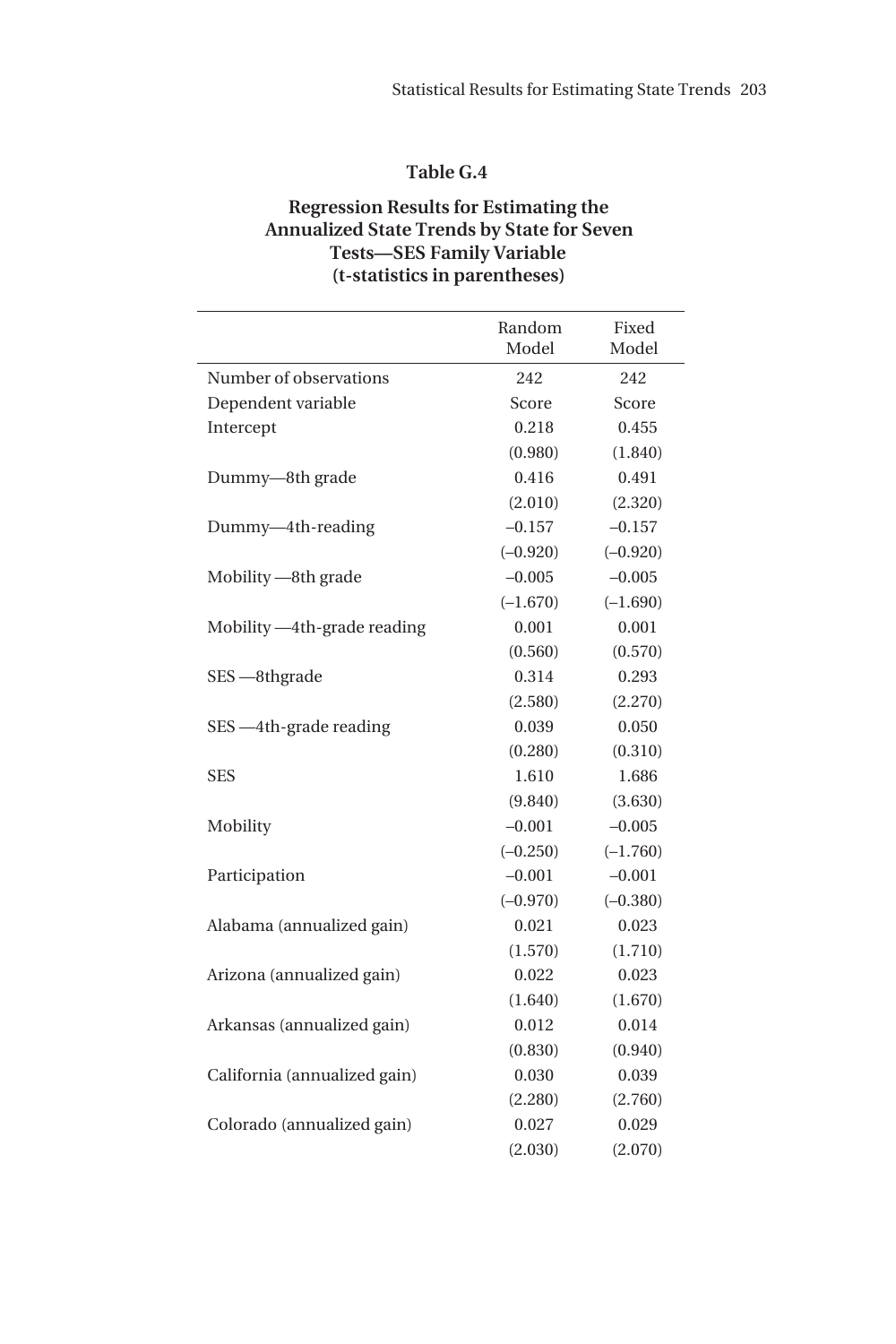|                                 | Random<br>Model | Fixed<br>Model |
|---------------------------------|-----------------|----------------|
| Connecticut (annualized gain)   | 0.033           | 0.033          |
|                                 | (2.580)         | (2.460)        |
| Delaware (annualized gain)      | 0.012           | 0.015          |
|                                 | (0.910)         | (1.070)        |
| Florida (annualized gain)       | 0.034           | 0.038          |
|                                 | (2.580)         | (2.760)        |
| Georgia (annualized gain)       | 0.008           | 0.001          |
|                                 | (0.590)         | (0.100)        |
| Indiana (annualized gain)       | 0.041           | 0.038          |
|                                 | (3.150)         | (2.840)        |
| Iowa (annualized gain)          | 0.023           | 0.019          |
|                                 | (1.760)         | (1.380)        |
| Kentucky (annualized gain)      | 0.031           | 0.036          |
|                                 | (2.420)         | (2.640)        |
| Louisiana (annualized gain)     | 0.020           | 0.021          |
|                                 | (1.540)         | (1.540)        |
| Maine (annualized gain)         | 0.027           | 0.017          |
|                                 | (1.910)         | (1.120)        |
| Maryland (annualized gain)      | 0.037           | 0.042          |
|                                 | (2.750)         | (2.910)        |
| Massachusetts (annualized gain) | 0.012           | 0.008          |
|                                 | (0.840)         | (0.570)        |
| Michigan (annualized gain)      | 0.050           | 0.051          |
|                                 | (3.830)         | (3.730)        |
| Minnesota (annualized gain)     | 0.041           | 0.042          |
|                                 | (3.140)         | (3.080)        |
| Mississippi (annualized gain)   | 0.018           | 0.014          |
|                                 | (1.300)         | (0.890)        |
| Missouri (annualized gain)      | 0.014           | 0.008          |
|                                 | (1.010)         | (0.550)        |
| Nebraska (annualized gain)      | 0.036           | 0.033          |
|                                 | (2.730)         | (2.410)        |
| New Jersey (annualized gain)    | 0.026           | 0.026          |
|                                 | (1.260)         | (1.130)        |
| New Mexico (annualized gain)    | 0.025           | 0.021          |
|                                 | (1.860)         | (1.510)        |

### **Table G.4—Continued**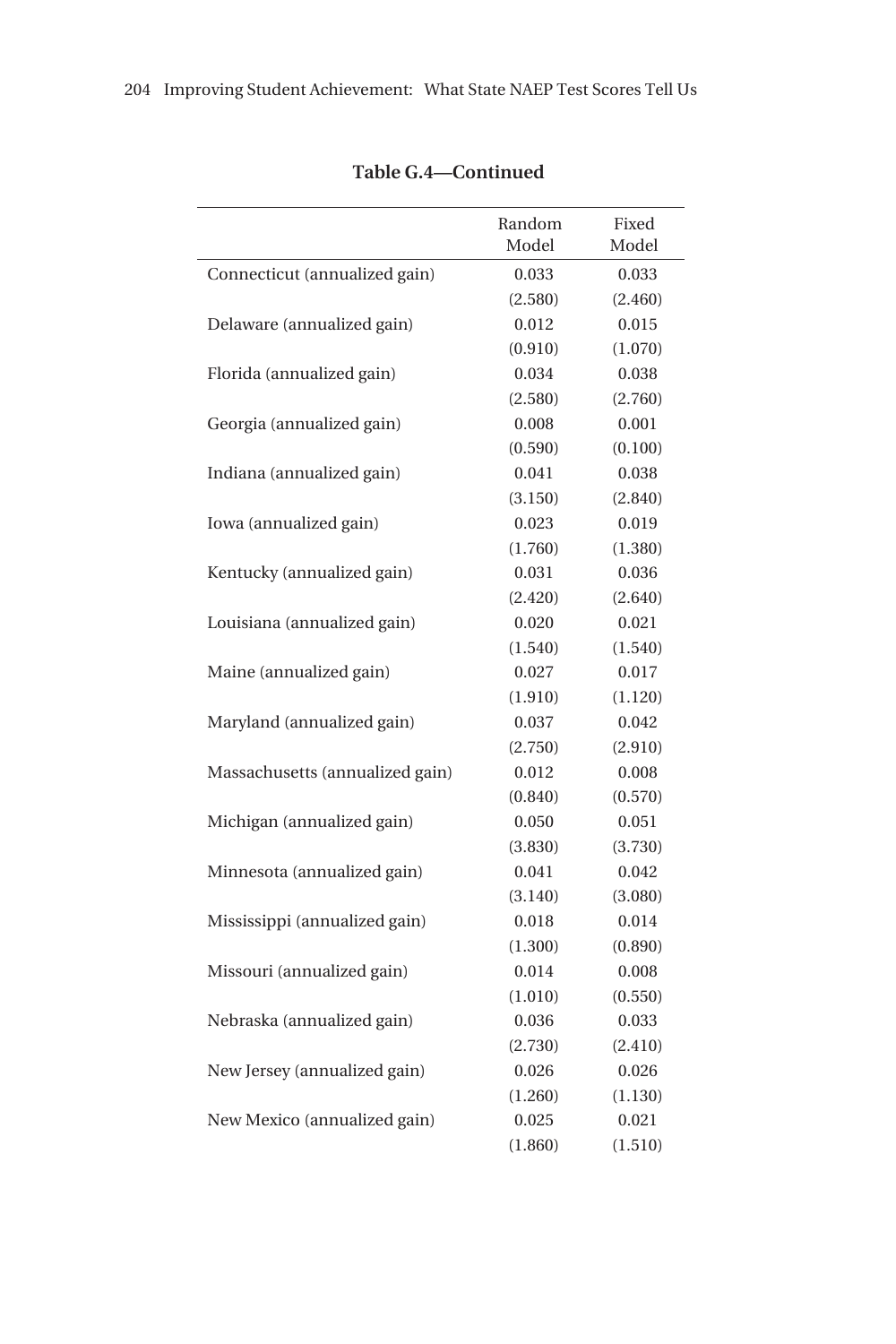|                                  | Random<br>Model | Fixed<br>Model |
|----------------------------------|-----------------|----------------|
| New York (annualized gain)       | 0.033           | 0.034          |
|                                  | (2.510)         | (2.530)        |
| North Carolina (annualized gain) | 0.056           | 0.056          |
|                                  | (4.370)         | (4.180)        |
| North Dakota (annualized gain)   | 0.021           | 0.015          |
|                                  | (1.600)         | (1.120)        |
| Pennsylvania (annualized gain)   | 0.010           | 0.010          |
|                                  | (0.490)         | (0.490)        |
| Rhode Island (annualized gain)   | 0.022           | 0.029          |
|                                  | (1.730)         | (2.160)        |
| South Carolina (annualized gain) | 0.029           | 0.026          |
|                                  | (1.990)         | (1.720)        |
| Tennessee (annualized gain)      | 0.017           | 0.018          |
|                                  | (1.260)         | (1.250)        |
| Texas (annualized gain)          | 0.055           | 0.047          |
|                                  | (4.160)         | (3.430)        |
| Utah (annualized gain)           | 0.006           | 0.008          |
|                                  | (0.390)         | (0.550)        |
| Virginia (annualized gain)       | 0.014           | 0.013          |
|                                  | (1.090)         | (0.930)        |
| West Virginia (annualized gain)  | 0.029           | 0.029          |
|                                  | (2.230)         | (2.150)        |
| Wisconsin (annualized gain)      | 0.033           | 0.027          |
|                                  | (2.440)         | (1.910)        |
| Wyoming (annualized gain)        | 0.012           | 0.011          |
|                                  | (0.920)         | (0.830)        |
| $R^2$                            | <b>NA</b>       | 0.665          |

**Table G.4—Continued**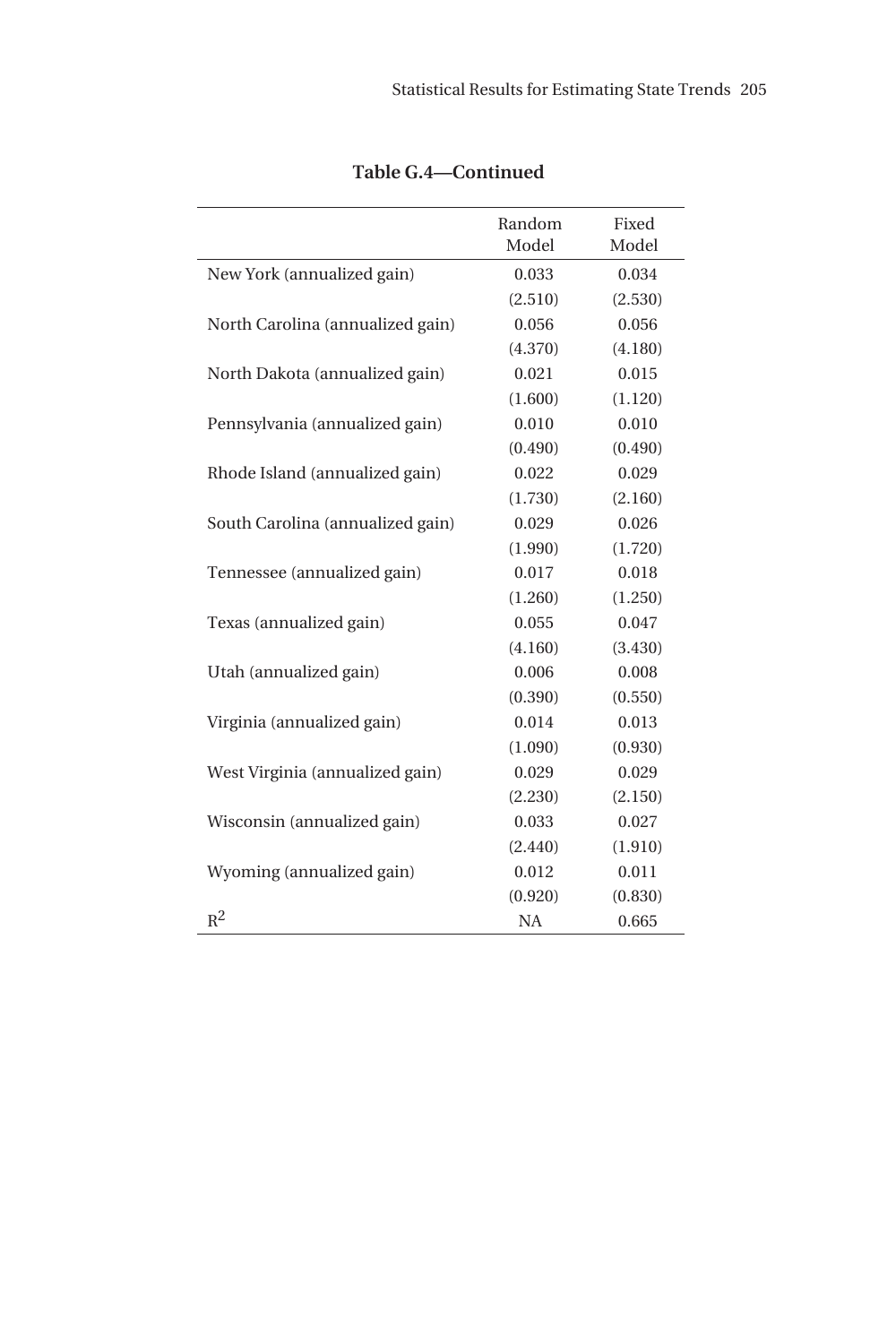#### **Regression Results for Estimating the Annualized State Trends Including Seven Tests—SES-FE Family Variable (t-statistics in parentheses)**

|                              | Random     | Fixed      |
|------------------------------|------------|------------|
|                              | Model      | Model      |
| Number of observations       | 242        | 242        |
| Dependent variable           | Score      | Score      |
| Intercept                    | 0.213      | 0.471      |
|                              | (0.940)    | (1.880)    |
| Dummy-8th grade              | 0.435      | 0.541      |
|                              | (2.060)    | (2.530)    |
| Dummy-4th-grade reading      | $-0.249$   | $-0.230$   |
|                              | $(-1.450)$ | $(-1.330)$ |
| Mobility-8th grade           | $-0.005$   | $-0.006$   |
|                              | $(-1.750)$ | $(-1.940)$ |
| Mobility-4th-grade reading   | 0.003      | 0.003      |
|                              | (1.080)    | (0.970)    |
| SES-FE-8th grade             | 0.461      | 0.498      |
|                              | (2.790)    | (2.860)    |
| SES-FE-4th-grade reading     | $-0.080$   | $-0.159$   |
|                              | $(-0.430)$ | $(-0.800)$ |
| SES-FE                       | 2.073      | 1.482      |
|                              | (9.560)    | (2.360)    |
| Mobility                     | 0.000      | $-0.005$   |
|                              | $(-0.070)$ | $(-1.550)$ |
| Participation                | $-0.002$   | $-0.001$   |
|                              | $(-1.140)$ | $(-0.730)$ |
| Alabama (annualized gain)    | 0.019      | 0.020      |
|                              | (1.450)    | (1.470)    |
| Arizona (annualized gain)    | 0.021      | 0.023      |
|                              | (1.510)    | (1.590)    |
| Arkansas (annualized gain)   | 0.009      | 0.013      |
|                              | (0.640)    | (0.810)    |
| California (annualized gain) | 0.029      | 0.034      |
|                              | (2.170)    | (2.420)    |
| Colorado (annualized gain)   | 0.026      | 0.027      |
|                              | (1.910)    | (1.900)    |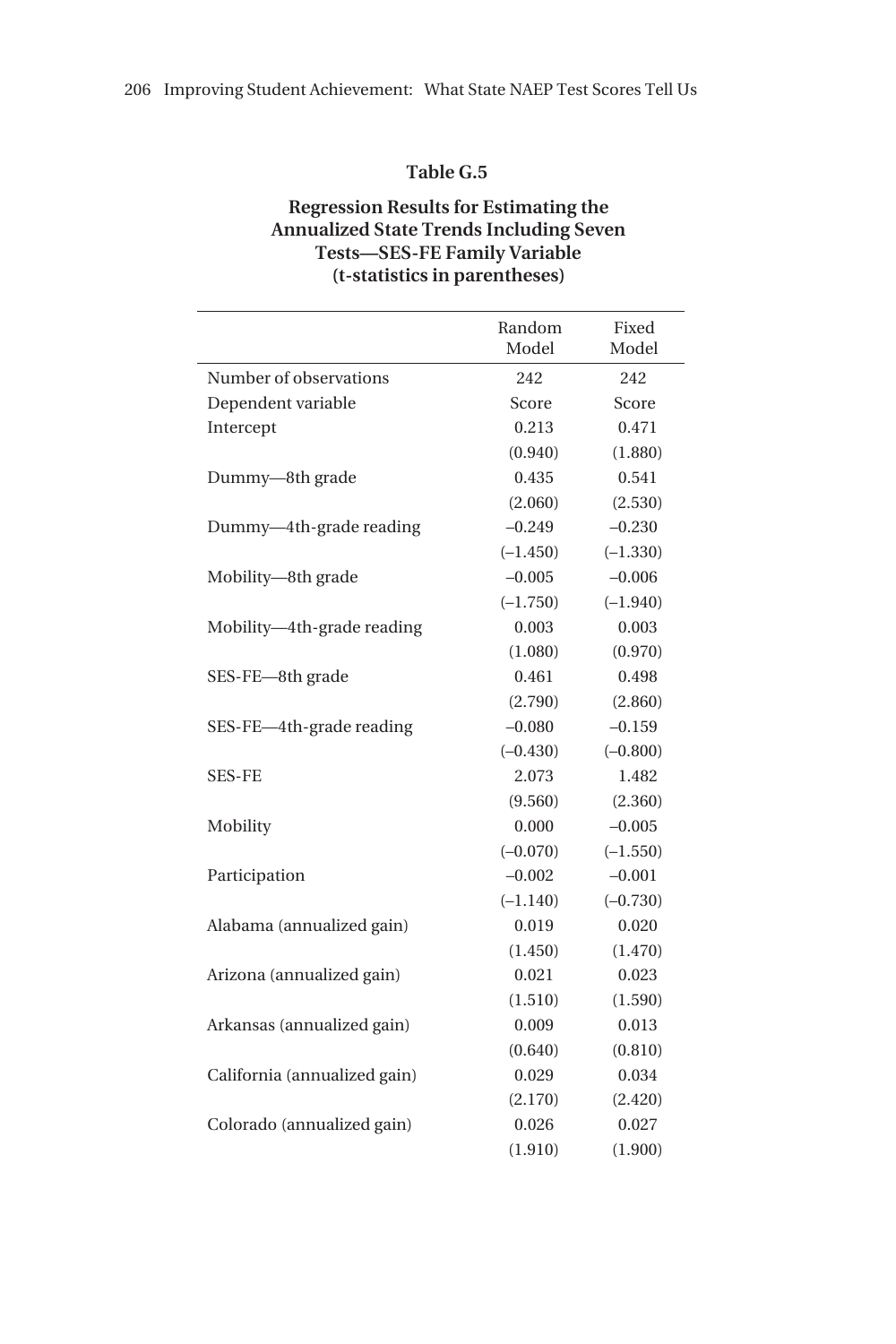|                                 | Random<br>Model | Fixed<br>Model |
|---------------------------------|-----------------|----------------|
| Connecticut (annualized gain)   | 0.036           | 0.034          |
|                                 | (2.750)         | (2.520)        |
| Delaware (annualized gain)      | 0.012           | 0.013          |
|                                 | (0.910)         | (0.940)        |
| Florida (annualized gain)       | 0.033           | 0.034          |
|                                 | (2.450)         | (2.460)        |
| Georgia (annualized gain)       | 0.008           | 0.001          |
|                                 | (0.610)         | (0.060)        |
| Indiana (annualized gain)       | 0.040           | 0.036          |
|                                 | (3.040)         | (2.670)        |
| Iowa (annualized gain)          | 0.022           | 0.016          |
|                                 | (1.660)         | (1.160)        |
| Kentucky (annualized gain)      | 0.030           | 0.034          |
|                                 | (2.240)         | (2.470)        |
| Louisiana (annualized gain)     | 0.019           | 0.021          |
|                                 | (1.470)         | (1.530)        |
| Maine (annualized gain)         | 0.027           | 0.017          |
|                                 | (1.880)         | (1.100)        |
| Maryland (annualized gain)      | 0.037           | 0.037          |
|                                 | (2.710)         | (2.530)        |
| Massachusetts (annualized gain) | 0.014           | 0.008          |
|                                 | (1.000)         | (0.500)        |
| Michigan (annualized gain)      | 0.049           | 0.049          |
|                                 | (3.720)         | (3.520)        |
| Minnesota (annualized gain)     | 0.040           | 0.039          |
|                                 | (3.050)         | (2.870)        |
| Mississippi (annualized gain)   | 0.018           | 0.020          |
|                                 | (1.270)         | (1.240)        |
| Missouri (annualized gain)      | 0.013           | 0.007          |
|                                 | (0.950)         | (0.490)        |
| Nebraska (annualized gain)      | 0.035           | 0.033          |
|                                 | (2.620)         | (2.340)        |
| New Jersey (annualized gain)    | 0.026           | 0.014          |
|                                 | (1.240)         | (0.620)        |
| New Mexico (annualized gain)    | 0.024           | 0.019          |
|                                 | (1.780)         | (1.310)        |

**Table G.5—Continued**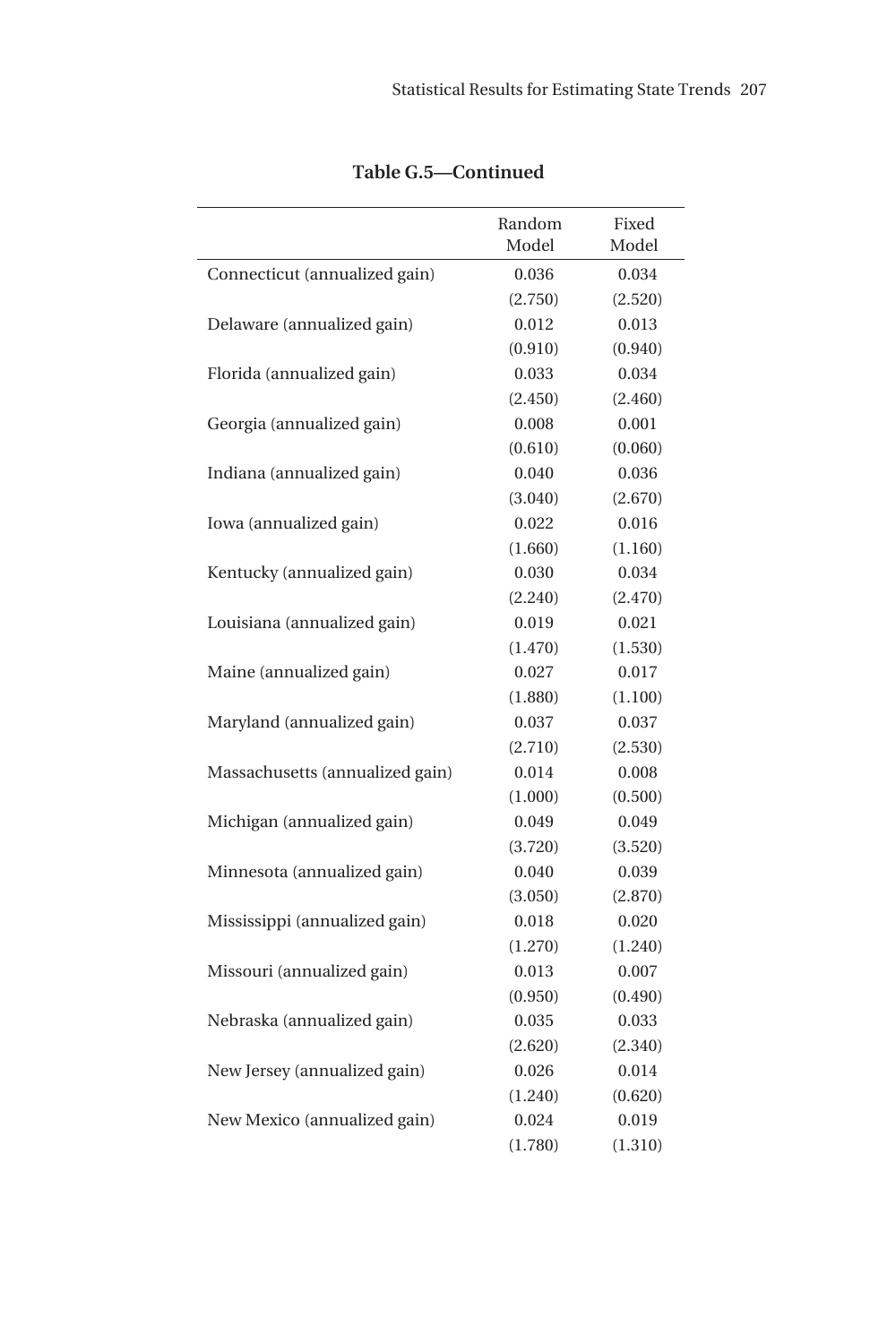|                                  | Random<br>Model | Fixed<br>Model |
|----------------------------------|-----------------|----------------|
| New York (annualized gain)       | 0.034           | 0.035          |
|                                  | (2.570)         | (2.550)        |
| North Carolina (annualized gain) | 0.056           | 0.057          |
|                                  | (4.280)         | (4.180)        |
| North Dakota (annualized gain)   | 0.019           | 0.013          |
|                                  | (1.470)         | (0.970)        |
| Pennsylvania (annualized gain)   | 0.009           | 0.010          |
|                                  | (0.460)         | (0.440)        |
| Rhode Island (annualized gain)   | 0.021           | 0.027          |
|                                  | (1.630)         | (1.980)        |
| South Carolina (annualized gain) | 0.028           | 0.023          |
|                                  | (1.940)         | (1.490)        |
| Tennessee (annualized gain)      | 0.016           | 0.018          |
|                                  | (1.130)         | (1.230)        |
| Texas (annualized gain)          | 0.055           | 0.047          |
|                                  | (4.090)         | (3.380)        |
| Utah (annualized gain)           | 0.003           | 0.007          |
|                                  | (0.210)         | (0.440)        |
| Virginia (annualized gain)       | 0.015           | 0.011          |
|                                  | (1.110)         | (0.790)        |
| West Virginia (annualized gain)  | 0.027           | 0.027          |
|                                  | (2.070)         | (1.970)        |
| Wisconsin (annualized gain)      | 0.033           | 0.025          |
|                                  | (2.370)         | (1.710)        |
| Wyoming (annualized gain)        | 0.014           | 0.013          |
|                                  | (1.060)         | (0.940)        |
| $R^2$                            | <b>NA</b>       | 0.655          |

## **Table G.5—Continued**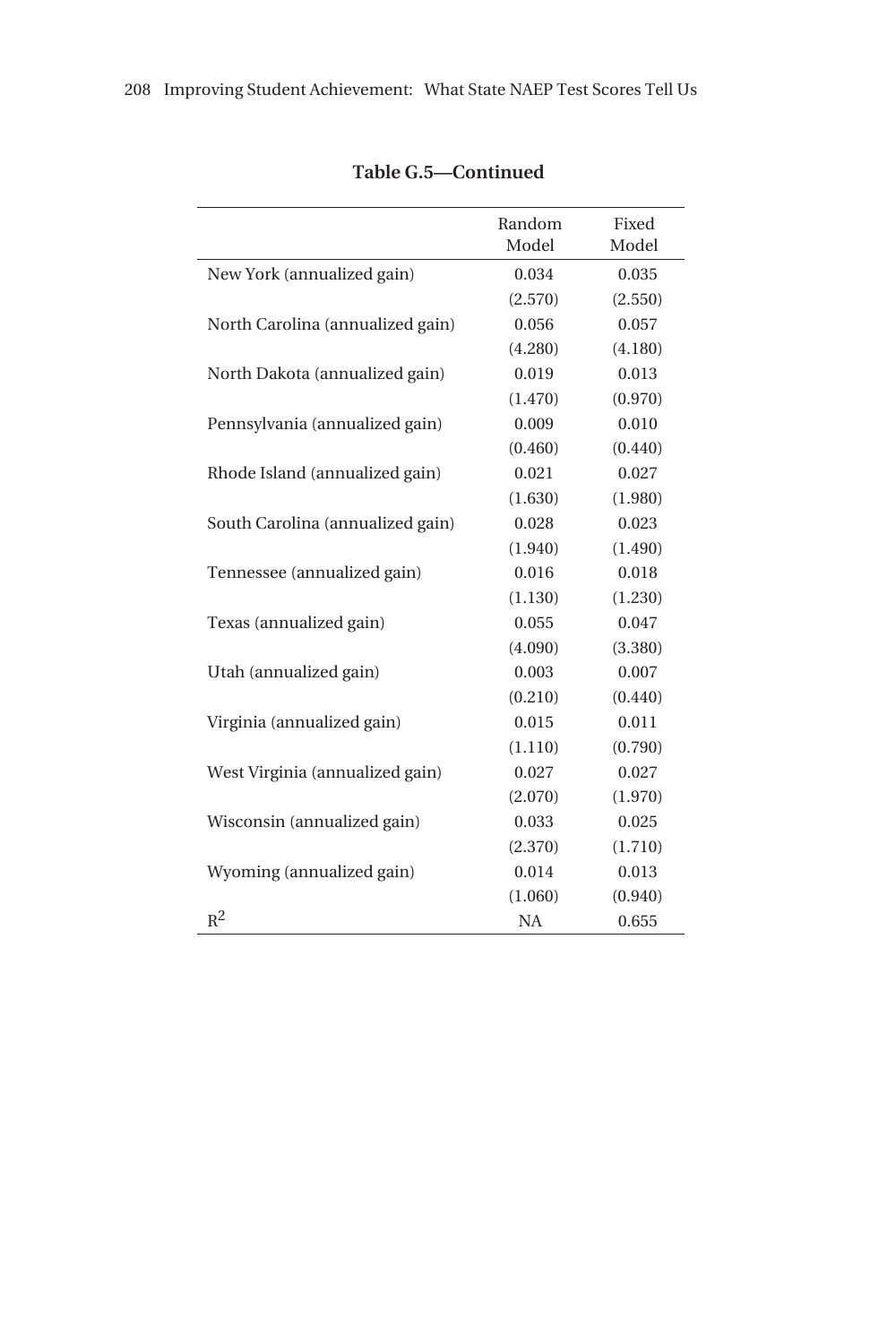#### **Regression Results for Estimating the Annualized State Trends for Seven Tests— Census-NAEP Family Variable (t-statistics in parentheses)**

|                                 | Random     | Fixed      |
|---------------------------------|------------|------------|
|                                 | Model      | Model      |
| Number of observations          | 242        | 242        |
| Dependent variable              | Score      | Score      |
| Intercept                       | $-0.411$   | 3.271      |
|                                 | $(-0.480)$ | (2.130)    |
| Dummy-8th                       | $-0.209$   | $-0.653$   |
|                                 | $(-0.370)$ | $(-1.040)$ |
| Dummy-4th-grade reading         | 1.341      | 1.330      |
|                                 | (2.230)    | (2.240)    |
| Mobility-8th grade              | $-0.001$   | 0.001      |
|                                 | $(-0.280)$ | (0.280)    |
| Mobility-4th-grade reading      | $-0.004$   | $-0.004$   |
|                                 | $(-1.250)$ | $(-1.210)$ |
| Income-4th-grade reading        | $-0.007$   | $-0.009$   |
|                                 | $(-1.590)$ | $(-1.890)$ |
| Income-8th grade                | 0.001      | 0.003      |
|                                 | (0.240)    | (0.630)    |
| Single parent-4th-grade reading | 0.003      | 0.005      |
|                                 | (0.280)    | (0.430)    |
| Single parent-8th grade         | 0.004      | 0.007      |
|                                 | (0.400)    | (0.700)    |
| Black-4th-grade reading         | $-0.003$   | $-0.003$   |
|                                 | $(-1.460)$ | $(-1.480)$ |
| Hispanic-4th-grade reading      | $-0.006$   | $-0.006$   |
|                                 | $(-2.870)$ | $(-2.890)$ |
| High school-4th-grade reading   | $-0.010$   | $-0.010$   |
|                                 | $(-1.500)$ | $(-1.620)$ |
| High school+-4th-grade reading  | $-0.012$   | $-0.012$   |
|                                 | $(-2.410)$ | $(-2.450)$ |
| College-4th-grade reading       | $-0.003$   | $-0.002$   |
|                                 | $(-0.460)$ | $(-0.320)$ |
| Black-8th grade                 | $-0.001$   | $-0.002$   |
|                                 | $(-0.420)$ | $(-0.660)$ |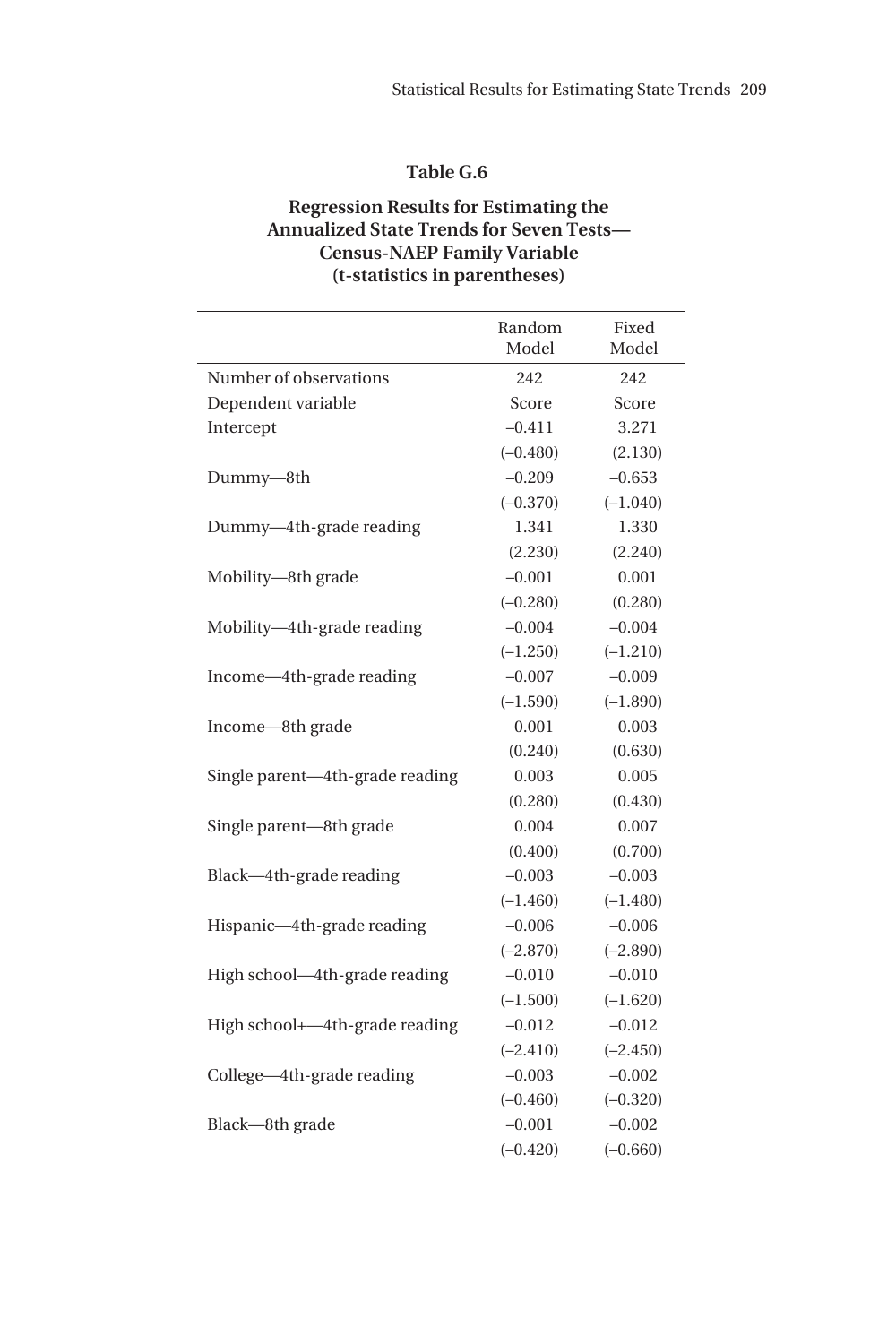|                              | Random<br>Model | Fixed<br>Model |
|------------------------------|-----------------|----------------|
| Hispanic-8th grade           | 0.001           | 0.002          |
|                              | (0.570)         | (0.820)        |
| High school-8th grade        | 0.001           | 0.002          |
|                              | (0.220)         | (0.290)        |
| High school $+-8$ th grade   | 0.007           | 0.012          |
|                              | (1.560)         | (2.200)        |
| College-8th grade            | 0.000           | $-0.002$       |
|                              | (0.040)         | $(-0.350)$     |
| Income                       | 0.001           | 0.013          |
|                              | (0.140)         | (0.610)        |
| Single parent                | $-0.011$        | $-0.012$       |
|                              | $(-1.150)$      | $(-1.230)$     |
| <b>Black</b>                 | $-0.009$        | $-0.009$       |
|                              | $(-3.060)$      | $(-1.630)$     |
| Hispanic                     | $-0.007$        | $-0.018$       |
|                              | $(-2.120)$      | $(-3.140)$     |
| High school                  | 0.014           | $-0.027$       |
|                              | (1.390)         | $(-1.350)$     |
| High school+                 | 0.005           | $-0.050$       |
|                              | (0.700)         | $(-3.000)$     |
| College                      | 0.026           | $-0.007$       |
|                              | (2.640)         | $(-0.390)$     |
| Mobility                     | $-0.006$        | $-0.008$       |
|                              | $(-1.710)$      | $(-2.110)$     |
| participation                | $-0.001$        | $-0.001$       |
|                              | $(-0.560)$      | $(-0.360)$     |
| Alabama (annualized gain)    | 0.024           | 0.028          |
|                              | (2.030)         | (2.300)        |
| Arizona (annualized gain)    | 0.021           | 0.022          |
|                              | (1.730)         | (1.780)        |
| Arkansas (annualized gain)   | 0.019           | 0.023          |
|                              | (1.420)         | (1.680)        |
| California (annualized gain) | 0.037           | 0.037          |
|                              | (2.990)         | (2.980)        |
| Colorado (annualized gain)   | 0.029           | 0.035          |
|                              | (2.380)         | (2.900)        |

**Table G.6—Continued**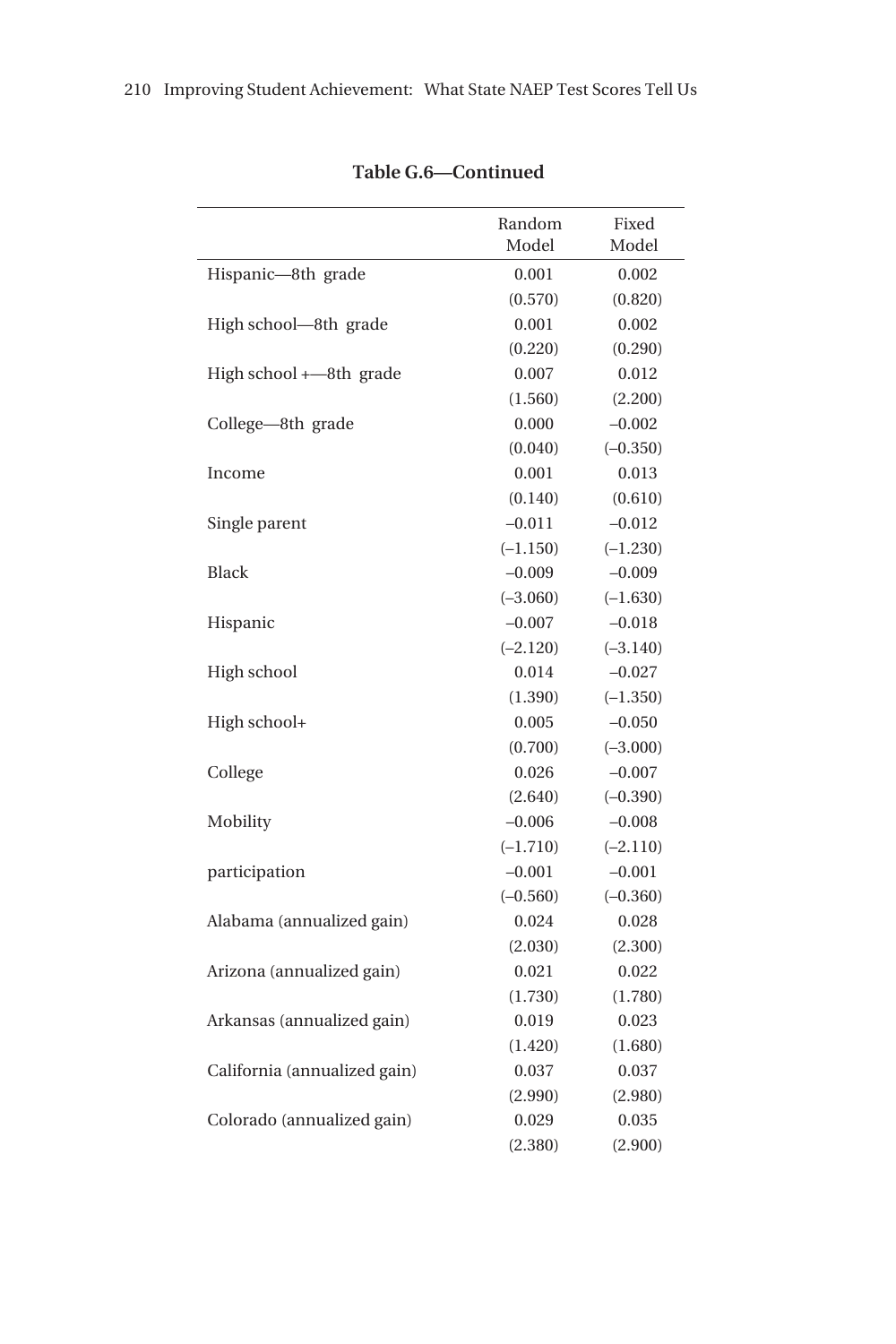|                                 | Random<br>Model | Fixed<br>Model |
|---------------------------------|-----------------|----------------|
| Connecticut (annualized gain)   | 0.039           | 0.040          |
|                                 | (3.310)         | (3.360)        |
| Delaware (annualized gain)      | 0.018           | 0.015          |
|                                 | (1.480)         | (1.270)        |
| Florida (annualized gain)       | 0.038           | 0.042          |
|                                 | (3.120)         | (3.450)        |
| Georgia (annualized gain)       | 0.010           | 0.009          |
|                                 | (0.820)         | (0.720)        |
| Indiana (annualized gain)       | 0.043           | 0.044          |
|                                 | (3.600)         | (3.670)        |
| Iowa (annualized gain)          | 0.021           | 0.017          |
|                                 | (1.720)         | (1.410)        |
| Kentucky (annualized gain)      | 0.042           | 0.044          |
|                                 | (3.530)         | (3.670)        |
| Louisiana (annualized gain)     | 0.022           | 0.028          |
|                                 | (1.800)         | (2.380)        |
| Maine (annualized gain)         | 0.028           | 0.035          |
|                                 | (2.090)         | (2.500)        |
| Maryland (annualized gain)      | 0.042           | 0.046          |
|                                 | (3.300)         | (3.510)        |
| Massachusetts (annualized gain) | 0.019           | 0.014          |
|                                 | (1.490)         | (1.070)        |
| Michigan (annualized gain)      | 0.048           | 0.043          |
|                                 | (3.950)         | (3.620)        |
| Minnesota (annualized gain)     | 0.038           | 0.035          |
|                                 | (3.200)         | (2.970)        |
| Mississippi (annualized gain)   | 0.014           | 0.021          |
|                                 | (1.040)         | (1.480)        |
| Missouri (annualized gain)      | 0.015           | 0.014          |
|                                 | (1.140)         | (1.090)        |
| Nebraska (annualized gain)      | 0.035           | 0.035          |
|                                 | (2.910)         | (2.850)        |
| New Jersey (annualized gain)    | 0.024           | 0.019          |
|                                 | (1.210)         | (0.900)        |
| New Mexico (annualized gain)    | 0.015           | 0.015          |
|                                 | (1.180)         | (1.190)        |

**Table G.6—Continued**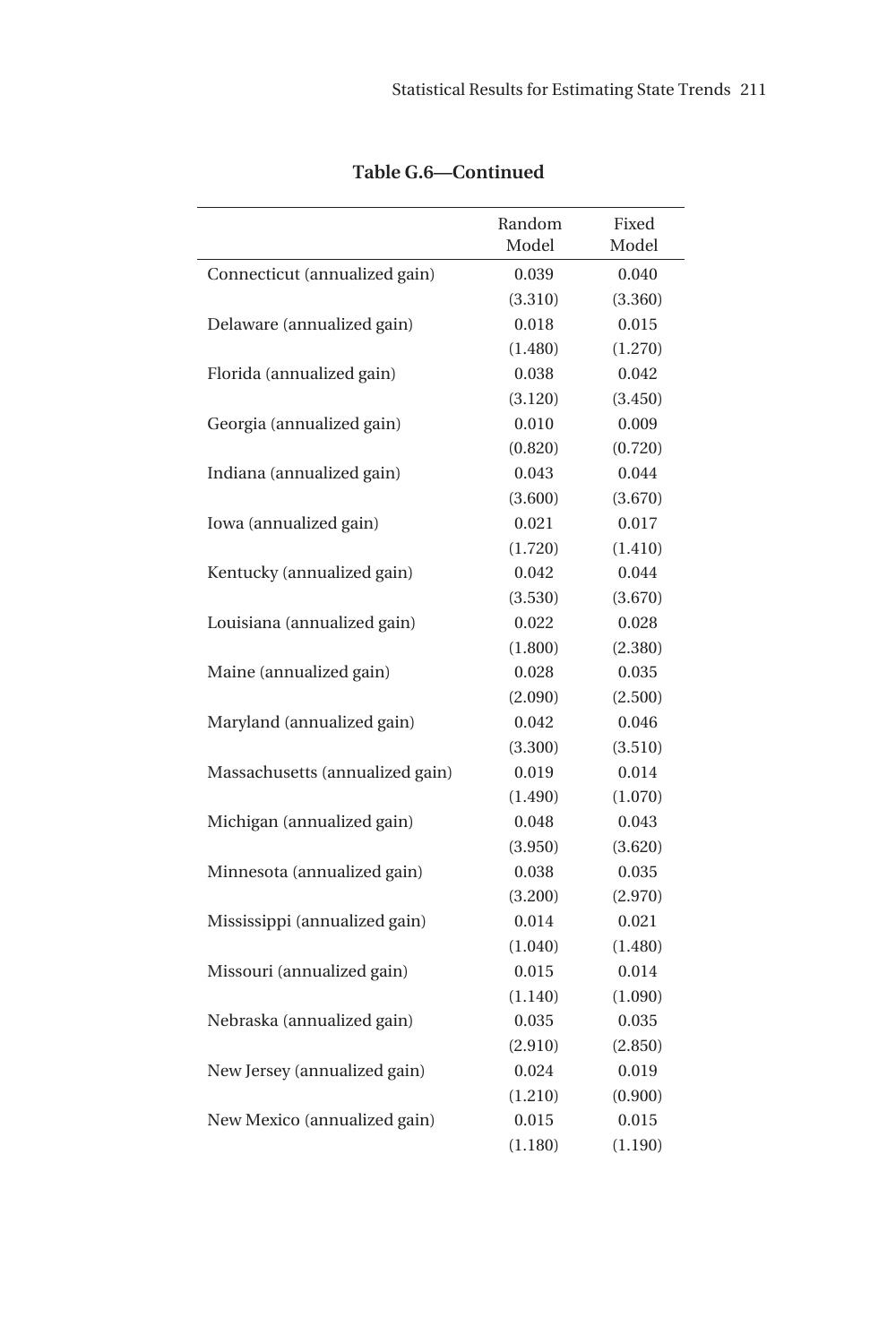|                                  | Random<br>Model | Fixed<br>Model |
|----------------------------------|-----------------|----------------|
| New York (annualized gain)       | 0.032           | 0.030          |
|                                  | (2.730)         | (2.540)        |
| North Carolina (annualized gain) | 0.058           | 0.060          |
|                                  | (4.910)         | (5.040)        |
| North Dakota (annualized gain)   | 0.019           | 0.016          |
|                                  | (1.560)         | (1.330)        |
| Pennsylvania (annualized gain)   | 0.014           | 0.015          |
|                                  | (0.730)         | (0.810)        |
| Rhode Island (annualized gain)   | 0.032           | 0.037          |
|                                  | (2.700)         | (3.120)        |
| South Carolina (annualized gain) | 0.025           | 0.018          |
|                                  | (1.820)         | (1.270)        |
| Tennessee (annualized gain)      | 0.027           | 0.028          |
|                                  | (2.050)         | (2.050)        |
| Texas (annualized gain)          | 0.055           | 0.052          |
|                                  | (4.540)         | (4.340)        |
| Utah (annualized gain)           | 0.016           | 0.030          |
|                                  | (1.220)         | (2.190)        |
| Virginia (annualized gain)       | 0.018           | 0.018          |
|                                  | (1.560)         | (1.530)        |
| West Virginia (annualized gain)  | 0.037           | 0.042          |
|                                  | (3.070)         | (3.490)        |
| Wisconsin (annualized gain)      | 0.031           | 0.030          |
|                                  | (2.490)         | (2.360)        |
| Wyoming (annualized gain)        | 0.015           | 0.009          |
|                                  | (1.170)         | (0.660)        |
| $R^2$                            | <b>NA</b>       | 0.78           |

# **Table G.6—Continued**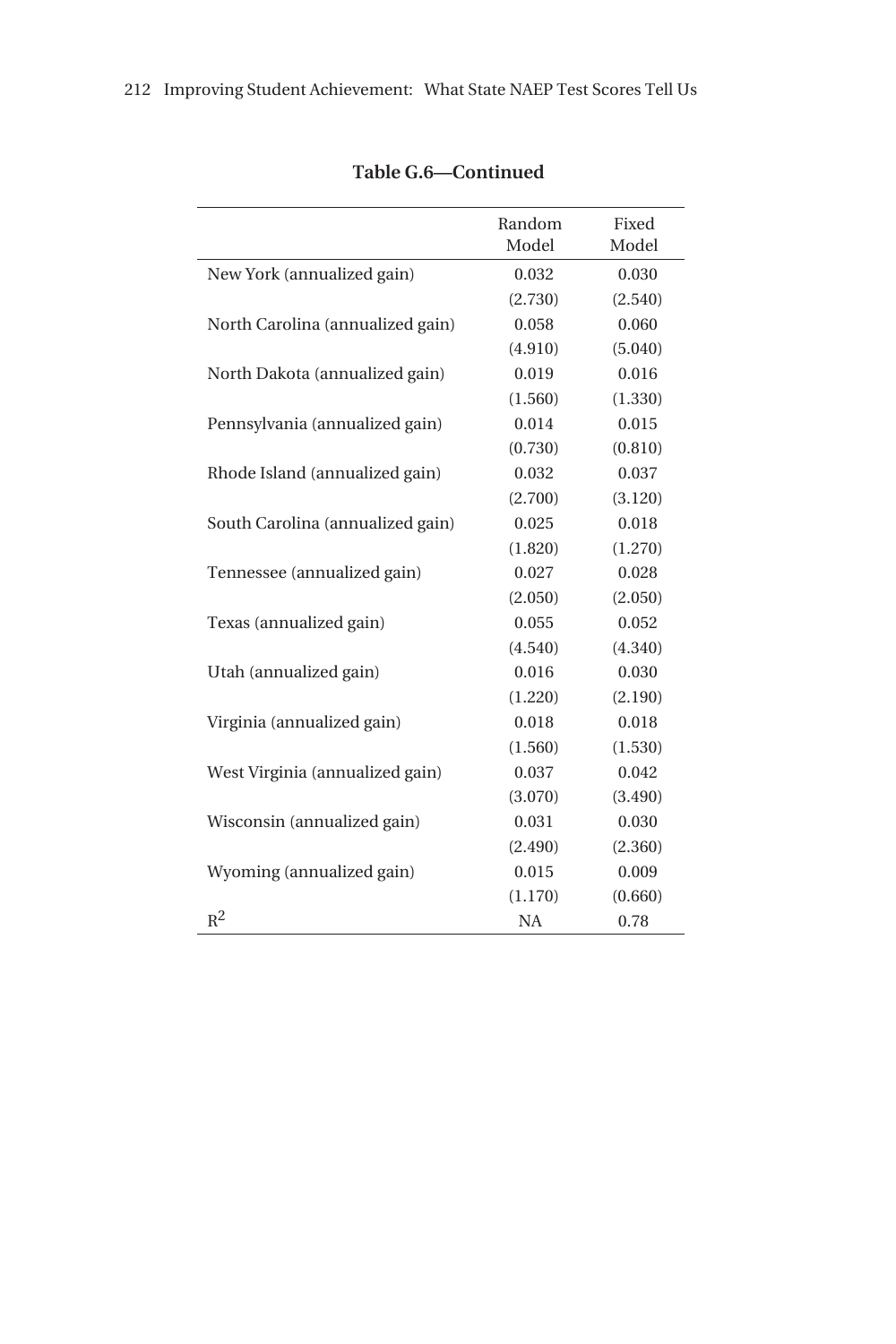#### **Correlation Matrix Among State Trends Results from Different Models in Tables G.4, G.5, and G.6**

|                   | Random<br><b>SES</b> | Fixed<br><b>SES</b> | Random<br><b>SES-FE</b> | Fixed<br><b>SES-FE</b> | Random<br>Cen-<br><b>NAEP</b> | Fixed<br>Cen-<br><b>NAEP</b> |
|-------------------|----------------------|---------------------|-------------------------|------------------------|-------------------------------|------------------------------|
| <b>SES RDM</b>    | 1.000                |                     |                         |                        |                               |                              |
| <b>SES FXD</b>    | 0.950                | 1.000               |                         |                        |                               |                              |
| <b>SES-FE RDM</b> | 0.996                | 0.939               | 1.000                   |                        |                               |                              |
| <b>SES-FXD</b>    | 0.949                | 0.981               | 0.942                   | 1.000                  |                               |                              |
| CN RDM            | 0.927                | 0.947               | 0.919                   | 0.943                  | 1.000                         |                              |
| CN FXD            | 0.821                | 0.868               | 0.799                   | 0.878                  | 0.940                         | 1.000                        |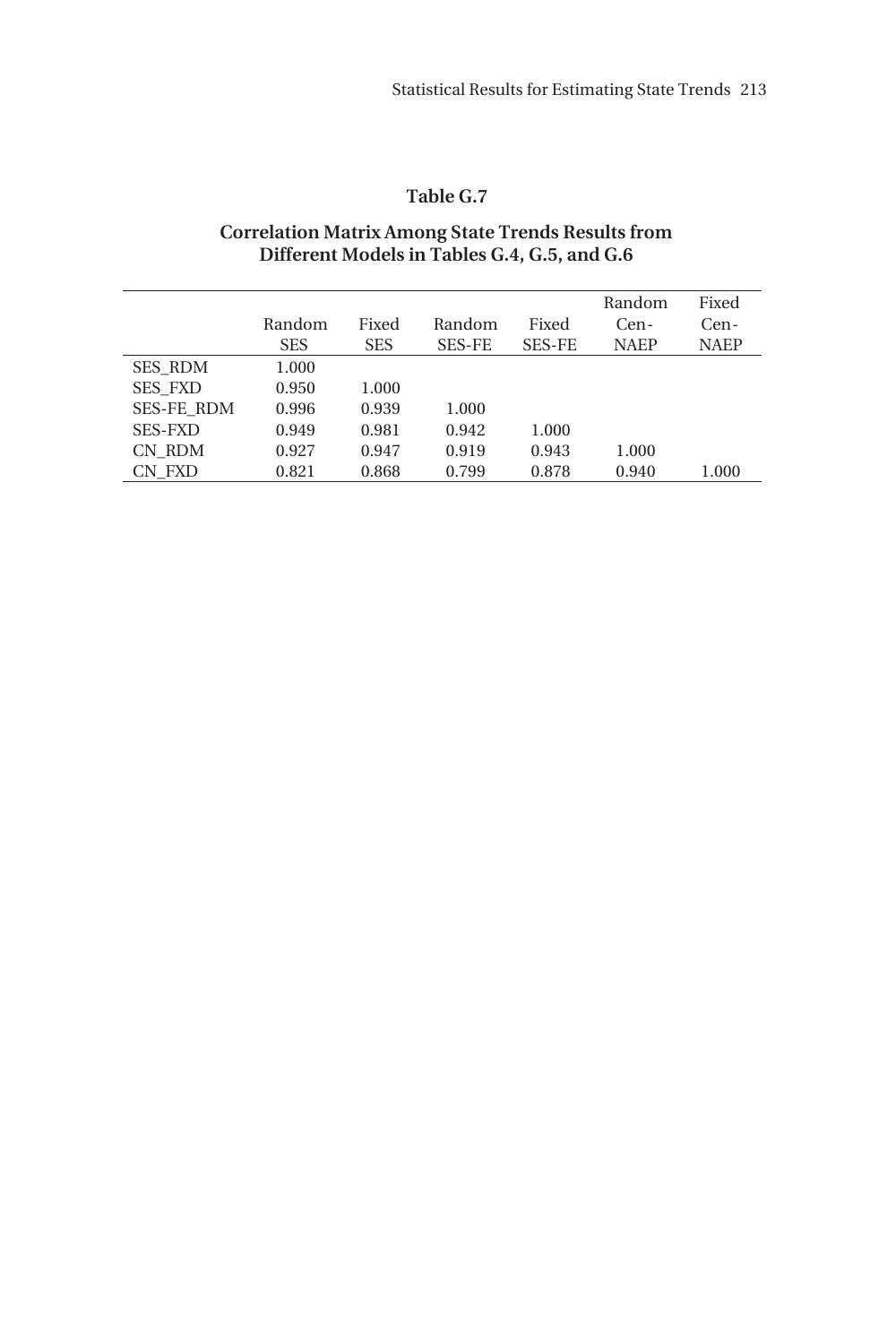## **Regression Results for Estimating the Annualized State Trends for the Five Math Tests Using the SES Family Variable (t-statistics in parentheses)**

|                               | Random     | Fixed      |
|-------------------------------|------------|------------|
|                               | Model      | Model      |
| Family variable               | <b>SES</b> | <b>SES</b> |
| Number of observations        | 171        | 171        |
| Dependent variable            | Score      | Score      |
| Intercept                     | $-0.143$   | $-0.146$   |
|                               | $(-0.650)$ | $(-0.590)$ |
| Dummy-8th grade               | 0.151      | 0.198      |
|                               | (0.890)    | (1.110)    |
| Mobility-8th grade            | $-0.002$   | $-0.002$   |
|                               | $(-0.890)$ | $(-1.000)$ |
| SES-8th                       | 0.269      | 0.288      |
|                               | (2.770)    | (2.680)    |
| <b>SES</b>                    | 1.536      | 1.231      |
|                               | (9.300)    | (2.570)    |
| Mobility                      | 0.003      | 0.001      |
|                               | (1.190)    | (0.400)    |
| Participation                 | 0.000      | 0.001      |
|                               | $(-0.090)$ | (0.490)    |
| Alabama (annualized gain)     | 0.030      | 0.032      |
|                               | (2.620)    | (2.620)    |
| Arizona (annualized gain)     | 0.032      | 0.033      |
|                               | (2.740)    | (2.660)    |
| Arkansas (annualized gain)    | 0.029      | 0.036      |
|                               | (2.050)    | (2.330)    |
| California (annualized gain)  | 0.037      | 0.038      |
|                               | (3.260)    | (3.100)    |
| Colorado (annualized gain)    | 0.039      | 0.040      |
|                               | (3.480)    | (3.330)    |
| Connecticut (annualized gain) | 0.038      | 0.039      |
|                               | (3.480)    | (3.320)    |
| Delaware (annualized gain)    | 0.016      | 0.015      |
|                               | (1.470)    | (1.300)    |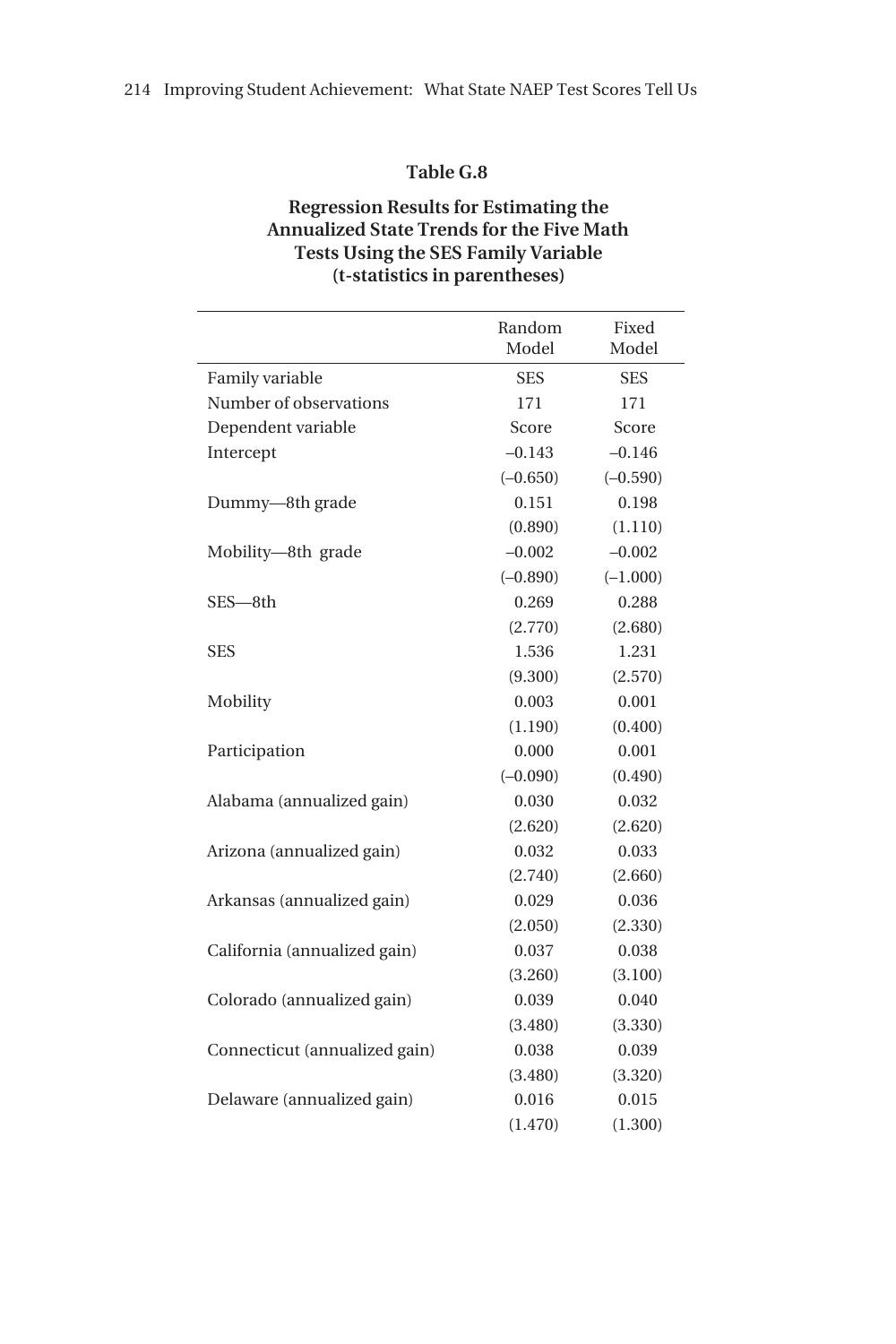|                                  | Random<br>Model | Fixed<br>Model |
|----------------------------------|-----------------|----------------|
| Florida (annualized gain)        | 0.040           | 0.039          |
|                                  | (3.580)         | (3.250)        |
| Georgia (annualized gain)        | 0.014           | 0.009          |
|                                  | (1.220)         | (0.720)        |
| Indiana (annualized gain)        | 0.050           | 0.049          |
|                                  | (4.540)         | (4.160)        |
| Iowa (annualized gain)           | 0.024           | 0.021          |
|                                  | (2.050)         | (1.710)        |
| Kentucky (annualized gain)       | 0.038           | 0.042          |
|                                  | (3.450)         | (3.570)        |
| Louisiana (annualized gain)      | 0.031           | 0.031          |
|                                  | (2.770)         | (2.700)        |
| Maine (annualized gain)          | 0.024           | 0.014          |
|                                  | (1.830)         | (0.950)        |
| Maryland (annualized gain)       | 0.046           | 0.047          |
|                                  | (3.890)         | (3.640)        |
| Massachusetts (annualized gain)  | 0.022           | 0.022          |
|                                  | (1.740)         | (1.610)        |
| Michigan (annualized gain)       | 0.057           | 0.058          |
|                                  | (5.050)         | (4.870)        |
| Minnesota (annualized gain)      | 0.041           | 0.040          |
|                                  | (3.650)         | (3.380)        |
| Mississippi (annualized gain)    | 0.026           | 0.028          |
|                                  | (2.000)         | (1.910)        |
| Missouri (annualized gain)       | 0.022           | 0.018          |
|                                  | (1.780)         | (1.320)        |
| Nebraska (annualized gain)       | 0.036           | 0.031          |
|                                  | (3.120)         | (2.540)        |
| New Jersey (annualized gain)     | 0.038           | 0.036          |
|                                  | (1.970)         | (1.650)        |
| New Mexico (annualized gain)     | 0.032           | 0.027          |
|                                  | (2.840)         | (2.210)        |
| New York (annualized gain)       | 0.036           | 0.038          |
|                                  | (3.270)         | (3.230)        |
| North Carolina (annualized gain) | 0.070           | 0.072          |
|                                  | (6.300)         | (6.130)        |

**Table G.8—Continued**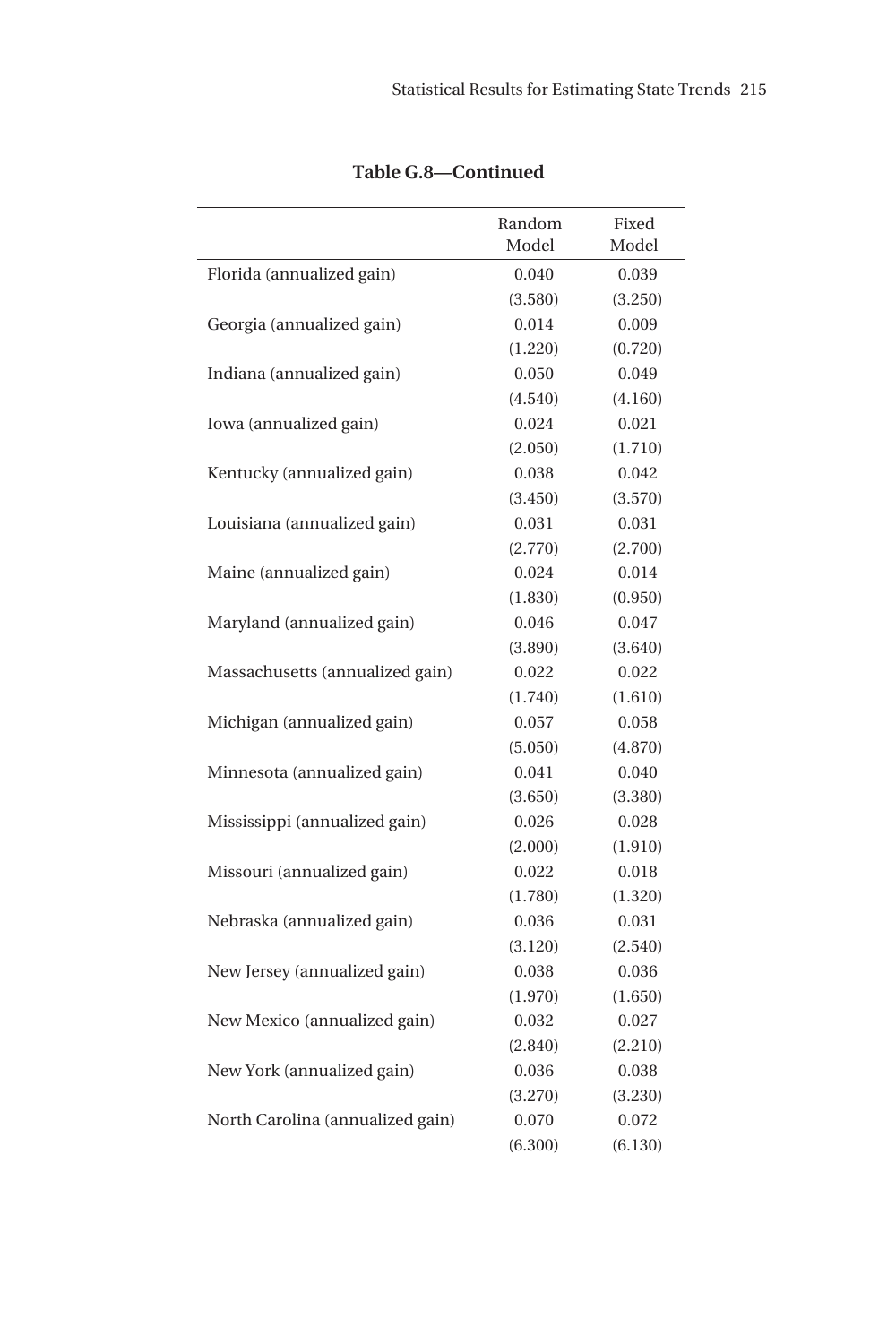|                                  | Random<br>Model | Fixed<br>Model |
|----------------------------------|-----------------|----------------|
| North Dakota (annualized gain)   | 0.021           | 0.017          |
|                                  | (1.860)         | (1.440)        |
| Pennsylvania (annualized gain)   | 0.024           | 0.026          |
|                                  | (1.340)         | (1.370)        |
| Rhode Island (annualized gain)   | 0.037           | 0.043          |
|                                  | (3.340)         | (3.650)        |
| South Carolina (annualized gain) | 0.035           | 0.031          |
|                                  | (2.590)         | (2.100)        |
| Tennessee (annualized gain)      | 0.030           | 0.034          |
|                                  | (2.420)         | (2.470)        |
| Texas (annualized gain)          | 0.061           | 0.056          |
|                                  | (5.430)         | (4.660)        |
| Utah (annualized gain)           | 0.018           | 0.021          |
|                                  | (1.370)         | (1.520)        |
| Virginia (annualized gain)       | 0.026           | 0.025          |
|                                  | (2.390)         | (2.110)        |
| West Virginia (annualized gain)  | 0.042           | 0.044          |
|                                  | (3.770)         | (3.750)        |
| Wisconsin (annualized gain)      | 0.038           | 0.036          |
|                                  | (3.120)         | (2.730)        |
| Wyoming (annualized gain)        | $-0.005$        | $-0.008$       |
|                                  | $(-0.310)$      | $(-0.450)$     |
| $R^2$                            | <b>NA</b>       | 0.784          |

| Table G.8—Continued |  |  |
|---------------------|--|--|
|                     |  |  |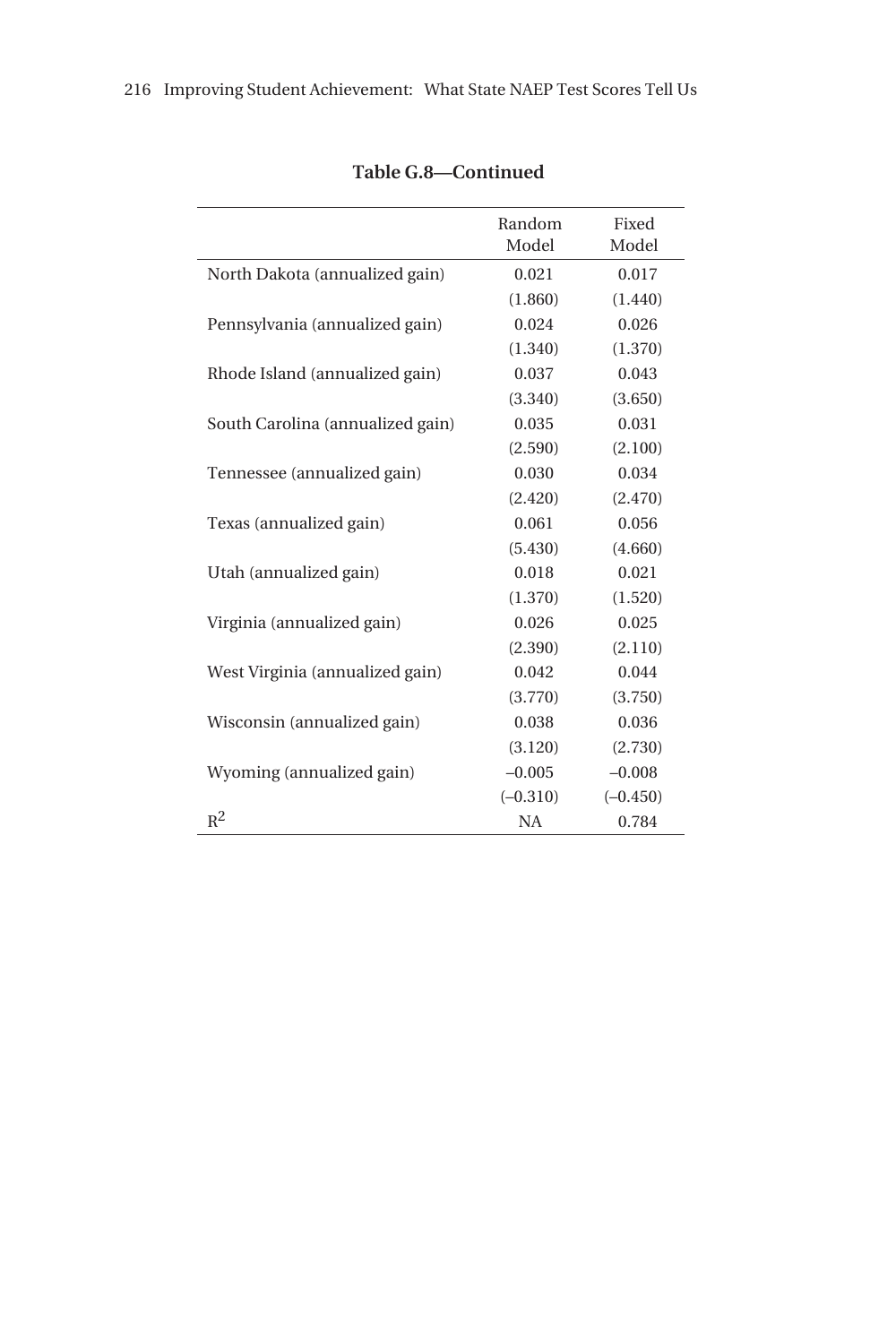## **Regression Results for Estimating the Annualized State Trends Using Only Math Tests and the SES-FE Family Variable (t-statistics in parentheses)**

|                               | Random        | Fixed         |
|-------------------------------|---------------|---------------|
|                               | Model         | Model         |
| Family variable               | <b>SES-FE</b> | <b>SES-FE</b> |
| Number of observations        | 171           | 171           |
| Dependent variable            | Score         | Score         |
| Intercept                     | $-0.142$      | $-0.152$      |
|                               | $(-0.650)$    | $(-0.620)$    |
| Dummy-8th grade               | 0.165         | 0.215         |
|                               | (0.980)       | (1.220)       |
| Mobility-8th grade            | $-0.002$      | $-0.003$      |
|                               | $(-0.980)$    | $(-1.120)$    |
| SES-FE-8th grade              | 0.394         | 0.427         |
|                               | (3.050)       | (3.000)       |
| <b>SES-FE</b>                 | 2.036         | 1.539         |
|                               | (9.340)       | (2.400)       |
| Mobility                      | 0.003         | 0.001         |
|                               | (1.250)       | (0.480)       |
| participation                 | 0.000         | 0.001         |
|                               | $(-0.140)$    | (0.450)       |
| Alabama (annualized gain)     | 0.029         | 0.031         |
|                               | (2.620)       | (2.610)       |
| Arizona (annualized gain)     | 0.032         | 0.033         |
|                               | (2.700)       | (2.650)       |
| Arkansas (annualized gain)    | 0.028         | 0.035         |
|                               | (2.000)       | (2.320)       |
| California (annualized gain)  | 0.037         | 0.037         |
|                               | (3.260)       | (3.060)       |
| Colorado (annualized gain)    | 0.039         | 0.039         |
|                               | (3.460)       | (3.320)       |
| Connecticut (annualized gain) | 0.039         | 0.039         |
|                               | (3.600)       | (3.360)       |
| Delaware (annualized gain)    | 0.017         | 0.015         |
|                               | (1.520)       | (1.300)       |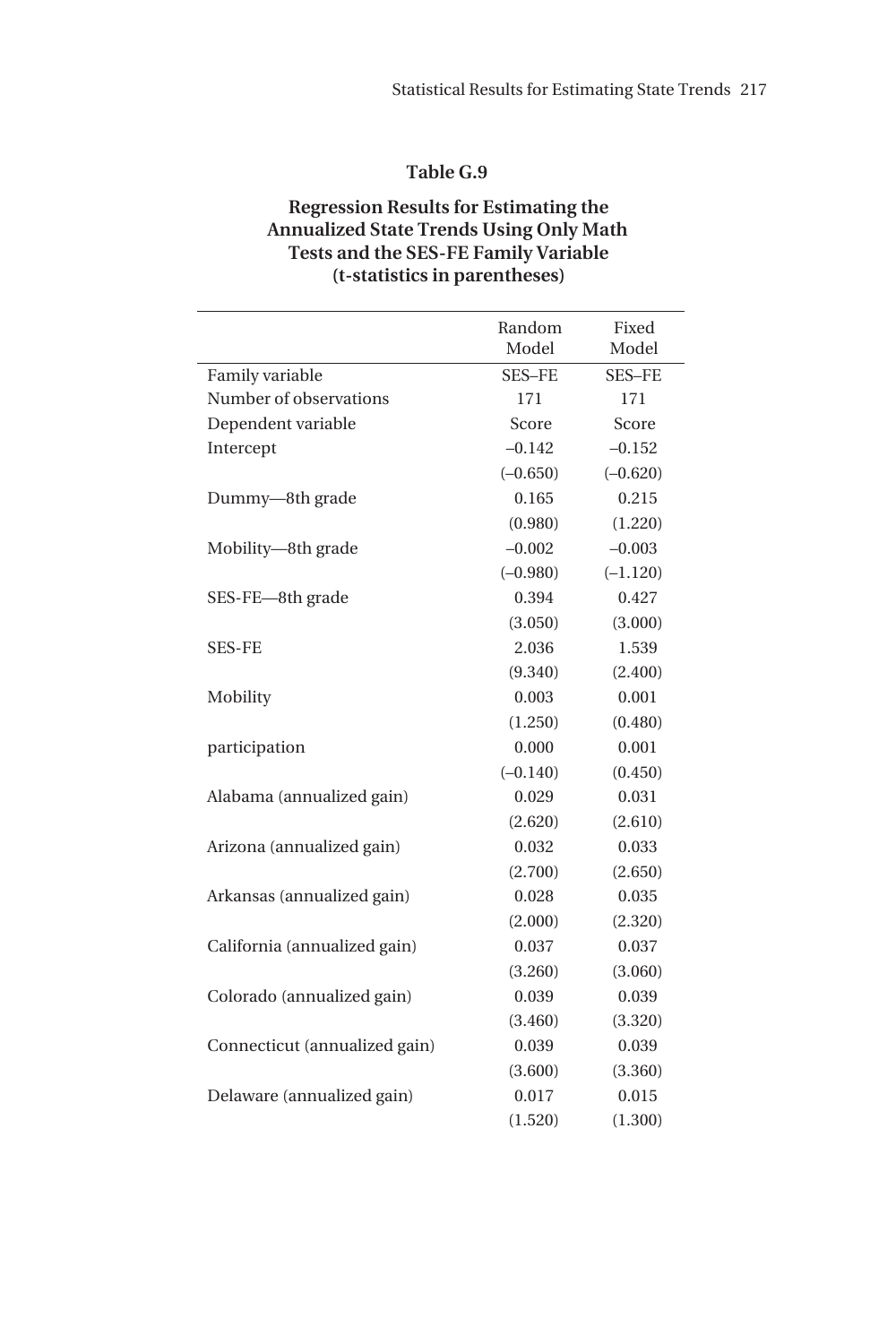|                                 | Random<br>Model | Fixed<br>Model |
|---------------------------------|-----------------|----------------|
| Florida (annualized gain)       | 0.040           | 0.038          |
|                                 | (3.590)         | (3.230)        |
| Georgia (annualized gain)       | 0.014           | 0.009          |
|                                 | (1.270)         | (0.740)        |
| Indiana (annualized gain)       | 0.050           | 0.048          |
|                                 | (4.550)         | (4.160)        |
| Iowa (annualized gain)          | 0.023           | 0.021          |
|                                 | (2.020)         | (1.680)        |
| Kentucky (annualized gain)      | 0.038           | 0.042          |
|                                 | (3.430)         | (3.570)        |
| Louisiana (annualized gain)     | 0.031           | 0.032          |
|                                 | (2.790)         | (2.720)        |
| Maine (annualized gain)         | 0.023           | 0.014          |
|                                 | (1.810)         | (0.940)        |
| Maryland (annualized gain)      | 0.046           | 0.047          |
|                                 | (3.970)         | (3.610)        |
| Massachusetts (annualized gain) | 0.023           | 0.022          |
|                                 | (1.830)         | (1.620)        |
| Michigan (annualized gain)      | 0.057           | 0.058          |
|                                 | (5.070)         | (4.880)        |
| Minnesota (annualized gain)     | 0.040           | 0.040          |
|                                 | (3.660)         | (3.370)        |
| Mississippi (annualized gain)   | 0.025           | 0.029          |
|                                 | (1.990)         | (1.970)        |
| Missouri (annualized gain)      | 0.022           | 0.018          |
|                                 | (1.770)         | (1.320)        |
| Nebraska (annualized gain)      | 0.035           | 0.031          |
|                                 | (3.090)         | (2.540)        |
| New Jersey (annualized gain)    | 0.038           | 0.034          |
|                                 | (1.990)         | (1.560)        |
| New Mexico (annualized gain)    | 0.032           | 0.026          |
|                                 | (2.800)         | (2.190)        |
| New York (annualized gain)      | 0.037           | 0.038          |
|                                 | (3.330)         | (3.250)        |
|                                 |                 |                |

# **Table G.9—Continued**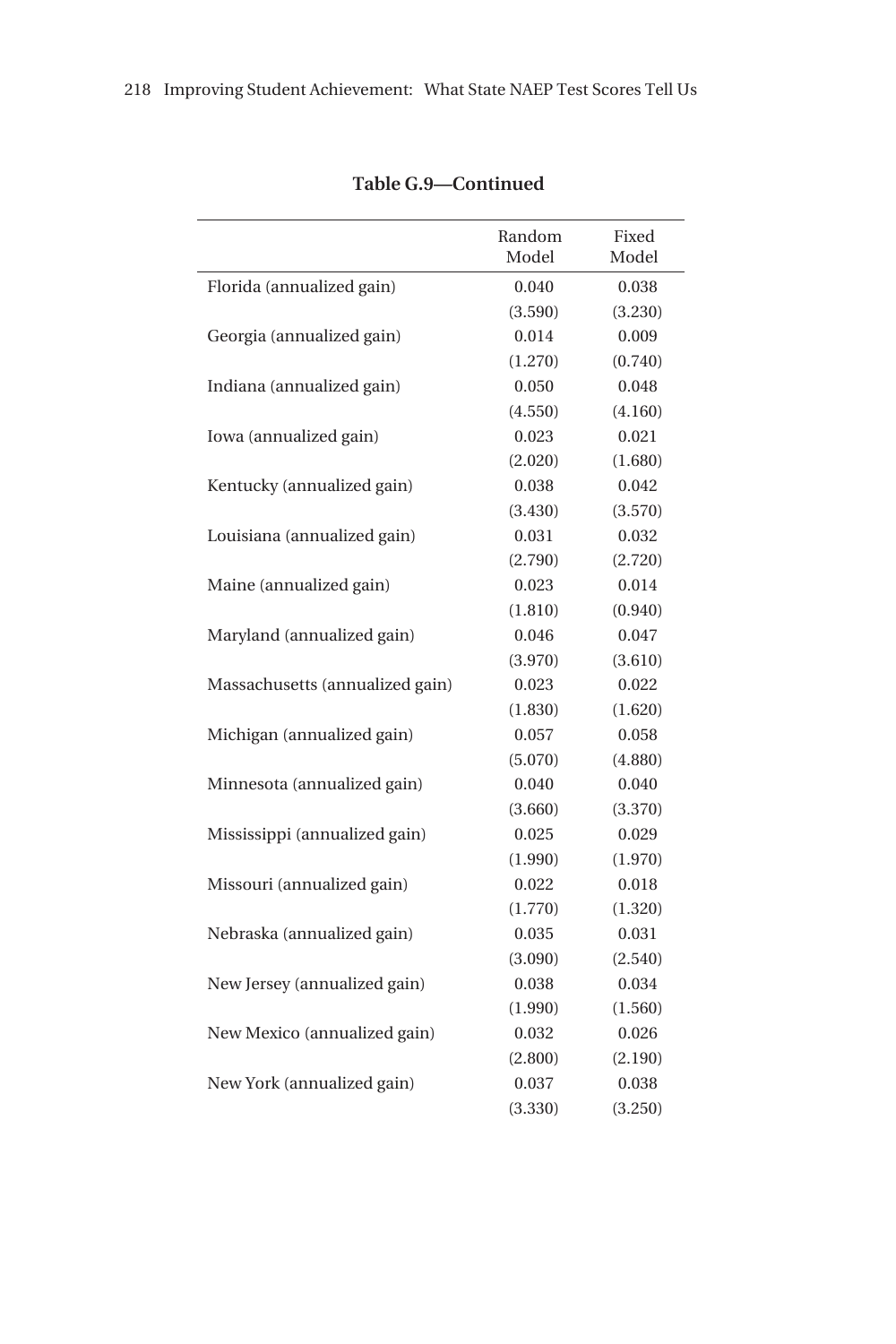|                                  | Random<br>Model | Fixed<br>Model |
|----------------------------------|-----------------|----------------|
| North Carolina (annualized gain) | 0.070           | 0.072          |
|                                  | (6.340)         | (6.180)        |
| North Dakota (annualized gain)   | 0.020           | 0.017          |
|                                  | (1.790)         | (1.430)        |
| Pennsylvania (annualized gain)   | 0.024           | 0.025          |
|                                  | (1.340)         | (1.360)        |
| Rhode Island (annualized gain)   | 0.037           | 0.043          |
|                                  | (3.340)         | (3.640)        |
| South Carolina (annualized gain) | 0.035           | 0.031          |
|                                  | (2.650)         | (2.100)        |
| Tennessee (annualized gain)      | 0.030           | 0.034          |
|                                  | (2.410)         | (2.490)        |
| Texas (annualized gain)          | 0.061           | 0.056          |
|                                  | (5.440)         | (4.680)        |
| Utah (annualized gain)           | 0.016           | 0.020          |
|                                  | (1.260)         | (1.460)        |
| Virginia (annualized gain)       | 0.027           | 0.025          |
|                                  | (2.440)         | (2.110)        |
| West Virginia (annualized gain)  | 0.041           | 0.044          |
|                                  | (3.730)         | (3.750)        |
| Wisconsin (annualized gain)      | 0.038           | 0.036          |
|                                  | (3.120)         | (2.720)        |
| Wyoming (annualized gain)        | $-0.005$        | $-0.007$       |
|                                  | $(-0.290)$      | $(-0.410)$     |
| $R^2$                            | <b>NA</b>       | 0.787          |

**Table G.9—Continued**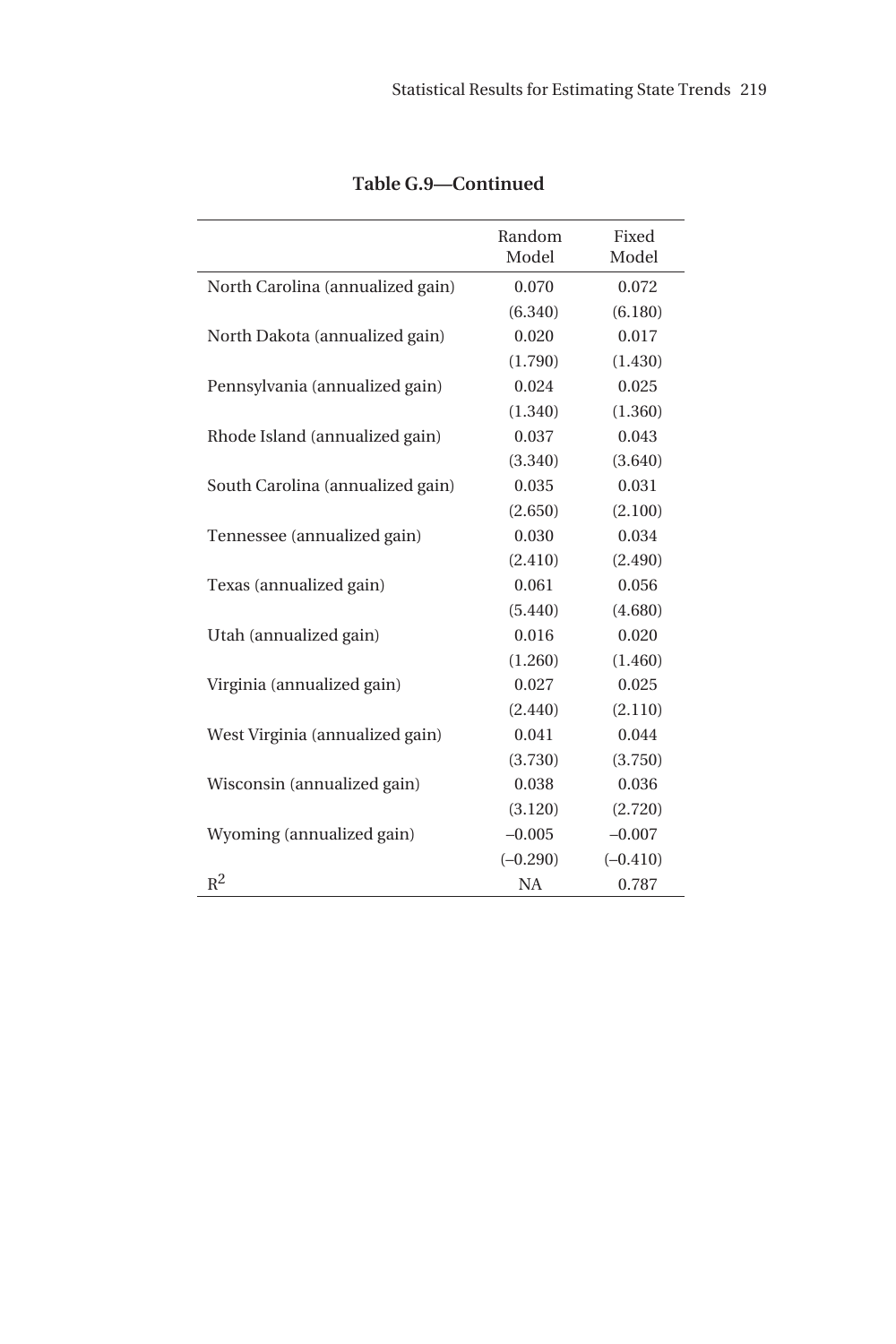## **Regression Results for Estimating the Annualized State Trends Using Only Math Tests and Census-NAEP Family Variable (t-statistics in parentheses)**

|                         | Random     | Fixed      |
|-------------------------|------------|------------|
|                         | Model      | Model      |
| Family variable         | Cen-NAEP   | Cen-NAEP   |
| Number of observations  | 171        | 171        |
| Dependent variable      | Score      | Score      |
| Intercept               | $-1.662$   | 2.054      |
|                         | $(-1.920)$ | (1.360)    |
| Dummy-8th grade         | $-0.309$   | $-0.753$   |
|                         | $(-0.630)$ | $(-1.360)$ |
| Mobility-8th grade      | $-0.001$   | 0.000      |
|                         | $(-0.330)$ | $(-0.040)$ |
| Income-8th grade        | 0.002      | 0.006      |
|                         | (0.680)    | (1.500)    |
| Single parent—8th grade | $-0.014$   | $-0.017$   |
|                         | $(-1.520)$ | $(-1.810)$ |
| Black-8th grade         | 0.002      | 0.003      |
|                         | (1.040)    | (1.350)    |
| Hispanic-8th grade      | 0.002      | 0.002      |
|                         | (0.970)    | (1.180)    |
| High school—8th grade   | 0.005      | 0.007      |
|                         | (1.050)    | (1.380)    |
| High school +-8th grade | 0.009      | 0.014      |
|                         | (2.100)    | (3.070)    |
| College—8th grade       | 0.001      | 0.002      |
|                         | (0.200)    | (0.340)    |
| Income-8th grade 7      | $-0.001$   | $-0.023$   |
|                         | $(-0.160)$ | $(-1.040)$ |
| Single parent           | 0.016      | 0.024      |
|                         | (1.650)    | (2.230)    |
| <b>Black</b>            | $-0.012$   | $-0.013$   |
|                         | $(-4.150)$ | $(-2.070)$ |
| Hispanic                | $-0.005$   | $-0.013$   |
|                         | $(-1.610)$ | $(-2.050)$ |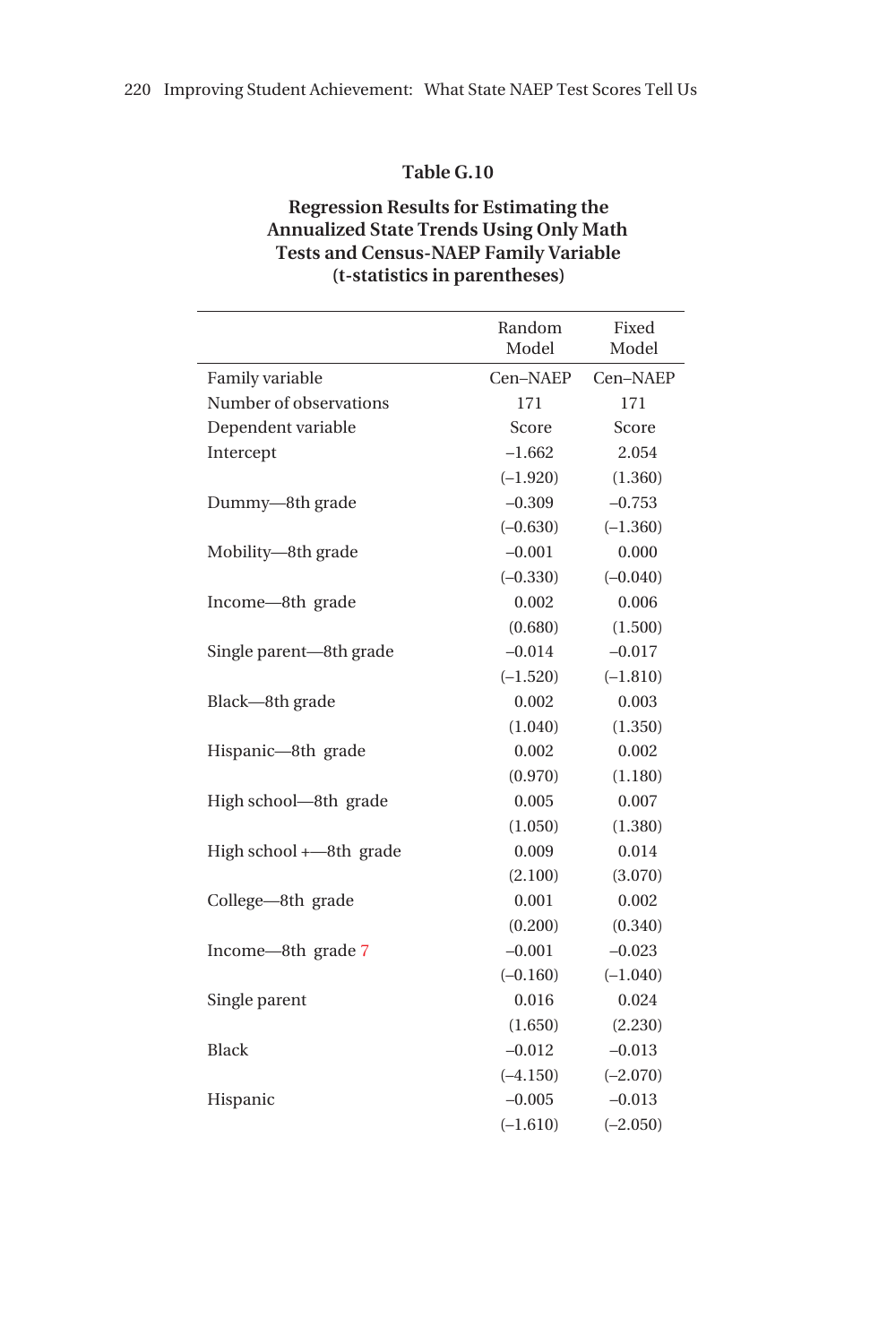|                               | Random<br>Model | Fixed<br>Model |
|-------------------------------|-----------------|----------------|
| High school                   | 0.012           | $-0.018$       |
|                               | (1.260)         | $(-0.910)$     |
| High school+                  | 0.010           | $-0.030$       |
|                               | (1.270)         | $(-1.890)$     |
| College                       | 0.027           | $-0.005$       |
|                               | (2.880)         | $(-0.310)$     |
| Mobility                      | 0.004           | 0.004          |
|                               | (1.090)         | (1.070)        |
| Participation                 | 0.000           | 0.001          |
|                               | (0.230)         | (0.400)        |
| Alabama (annualized gain)     | 0.031           | 0.034          |
|                               | (2.840)         | (3.030)        |
| Arizona (annualized gain)     | 0.035           | 0.038          |
|                               | (3.030)         | (3.210)        |
| Arkansas (annualized gain)    | 0.032           | 0.037          |
|                               | (2.350)         | (2.610)        |
| California (annualized gain)  | 0.040           | 0.038          |
|                               | (3.590)         | (3.380)        |
| Colorado (annualized gain)    | 0.040           | 0.045          |
|                               | (3.650)         | (4.090)        |
| Connecticut (annualized gain) | 0.042           | 0.043          |
|                               | (3.920)         | (4.100)        |
| Delaware (annualized gain)    | 0.019           | 0.016          |
|                               | (1.730)         | (1.520)        |
| Florida (annualized gain)     | 0.040           | 0.040          |
|                               | (3.590)         | (3.490)        |
| Georgia (annualized gain)     | 0.016           | 0.014          |
|                               | (1.430)         | (1.250)        |
| Indiana (annualized gain)     | 0.050           | 0.051          |
|                               | (4.640)         | (4.670)        |
| Iowa (annualized gain)        | 0.022           | 0.017          |
|                               | (1.950)         | (1.450)        |
| Kentucky (annualized gain)    | 0.041           | 0.041          |
|                               | (3.760)         | (3.830)        |
| Louisiana (annualized gain)   | 0.032           | 0.036          |
|                               | 2.930           | 3.350          |

**Table G.10—Continued**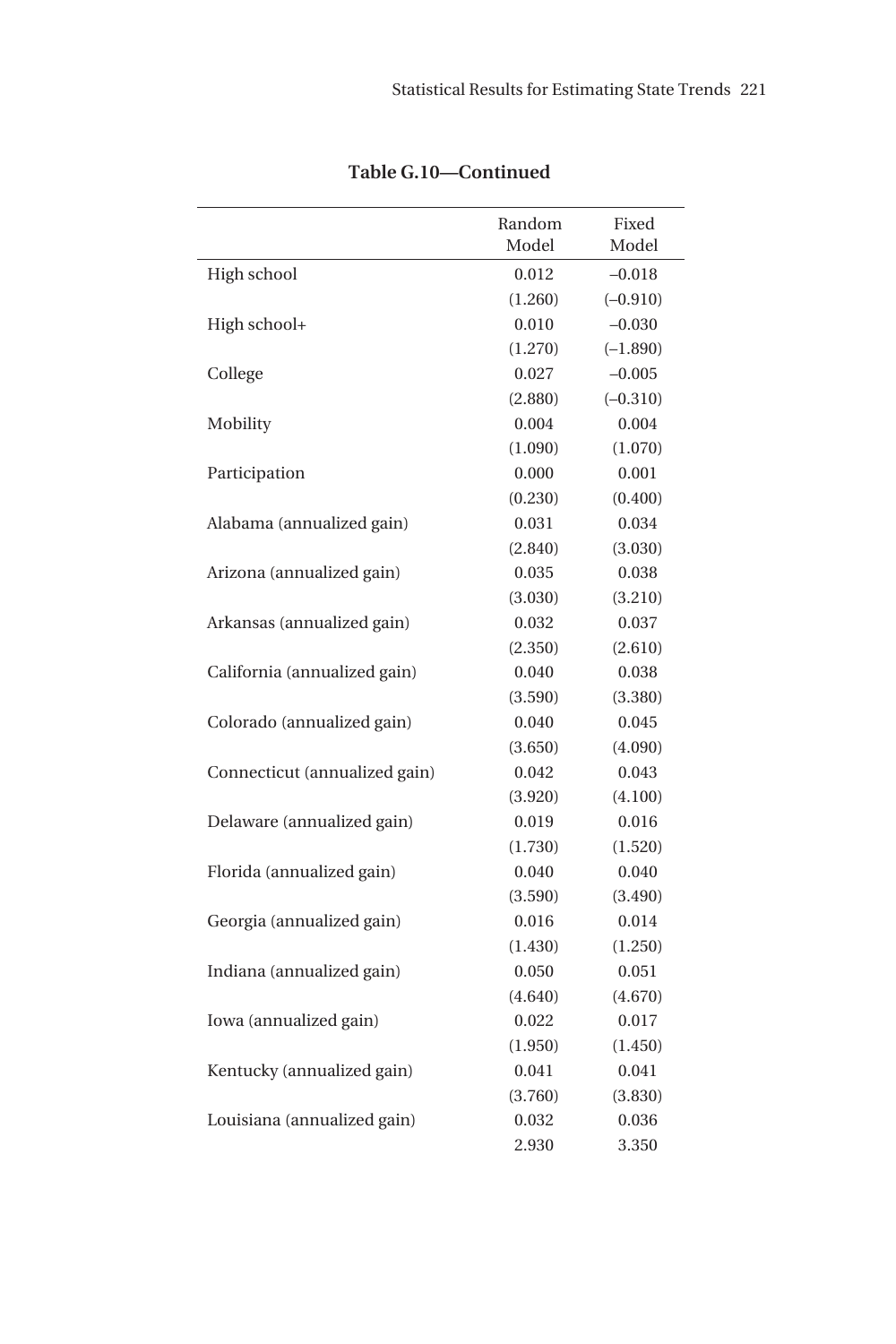|                                  | Random<br>Model | Fixed<br>Model |
|----------------------------------|-----------------|----------------|
| Maine (annualized gain)          | 0.024           | 0.026          |
|                                  | (1.800)         | (1.810)        |
| Maryland (annualized gain)       | 0.052           | 0.054          |
|                                  | (4.290)         | (4.300)        |
| Massachusetts (annualized gain)  | 0.027           | 0.026          |
|                                  | (2.190)         | (2.030)        |
| Michigan (annualized gain)       | 0.060           | 0.060          |
|                                  | (5.360)         | (5.360)        |
| Minnesota (annualized gain)      | 0.040           | 0.038          |
|                                  | (3.710)         | (3.520)        |
| Mississippi (annualized gain)    | 0.029           | 0.037          |
|                                  | (2.230)         | (2.650)        |
| Missouri (annualized gain)       | 0.023           | 0.022          |
|                                  | (1.860)         | (1.720)        |
| Nebraska (annualized gain)       | 0.033           | 0.030          |
|                                  | (2.810)         | (2.490)        |
| New Jersey (annualized gain)     | 0.044           | 0.039          |
|                                  | (2.160)         | (1.810)        |
| New Mexico (annualized gain)     | 0.028           | 0.030          |
|                                  | (2.470)         | (2.590)        |
| New York (annualized gain)       | 0.038           | 0.038          |
|                                  | (3.540)         | (3.540)        |
| North Carolina (annualized gain) | 0.073           | 0.076          |
|                                  | (6.730)         | (6.890)        |
| North Dakota (annualized gain)   | 0.018           | 0.014          |
|                                  | (1.660)         | (1.270)        |
| Pennsylvania (annualized gain)   | 0.022           | 0.024          |
|                                  | (1.250)         | (1.380)        |
| Rhode Island (annualized gain)   | 0.041           | 0.046          |
|                                  | (3.780)         | (4.240)        |
| South Carolina (annualized gain) | 0.038           | 0.032          |
|                                  | (2.780)         | (2.220)        |
| Tennessee (annualized gain)      | 0.038           | 0.043          |
|                                  | (2.980)         | (3.130)        |
| Texas (annualized gain)          | 0.062           | 0.058          |
|                                  | (5.640)         | (5.270)        |

# **Table G.10—Continued**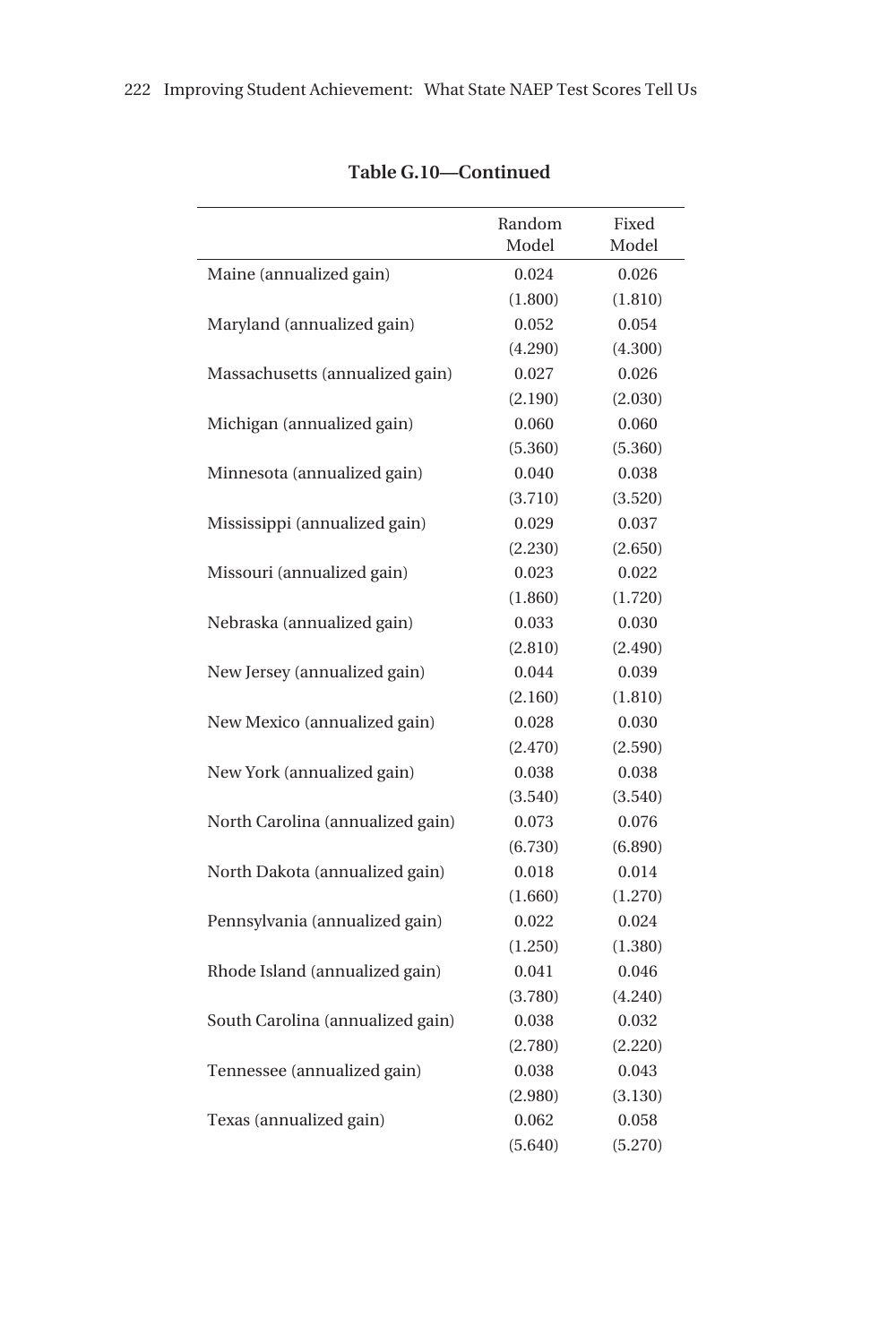|                                 | Random<br>Model | Fixed<br>Model |
|---------------------------------|-----------------|----------------|
| Utah (annualized gain)          | 0.016           | 0.025          |
|                                 | (1.260)         | (1.860)        |
| Virginia (annualized gain)      | 0.029           | 0.028          |
|                                 | (2.720)         | (2.650)        |
| West Virginia (annualized gain) | 0.043           | 0.046          |
|                                 | (3.940)         | (4.240)        |
| Wisconsin (annualized gain)     | 0.038           | 0.038          |
|                                 | (3.200)         | (3.130)        |
| Wyoming (annualized gain)       | $-0.004$        | $-0.008$       |
|                                 | $(-0.230)$      | $(-0.510)$     |
| $R^2$                           | NA              | 0.847          |

# **Table G.10—Continued**

# **Table G.11**

# **Correlation Matrix Among State Math Trends from Different Models**

|                   | Random<br><b>SES</b> | Fixed<br><b>SES</b> | Random<br><b>SES-FE</b> | Fixed<br><b>SES-FE</b> | Random<br>Census-<br><b>NAEP</b> | Fixed<br>Census-<br><b>NAEP</b> |
|-------------------|----------------------|---------------------|-------------------------|------------------------|----------------------------------|---------------------------------|
| <b>SES-RDM</b>    | 1.000                |                     |                         |                        |                                  |                                 |
| <b>SES-FXD</b>    | 0.972                | 1.000               |                         |                        |                                  |                                 |
| <b>SES-FE-RDM</b> | 0.999                | 0.970               | 1.000                   |                        |                                  |                                 |
| <b>SES-FE-FXD</b> | 0.972                | 1.000               | 0.970                   | 1.000                  |                                  |                                 |
| CN-RDM            | 0.983                | 0.975               | 0.986                   | 0.974                  | 1.000                            |                                 |
| CN-FXD            | 0.950                | 0.975               | 0.949                   | 0.975                  | 0.971                            | 1.000                           |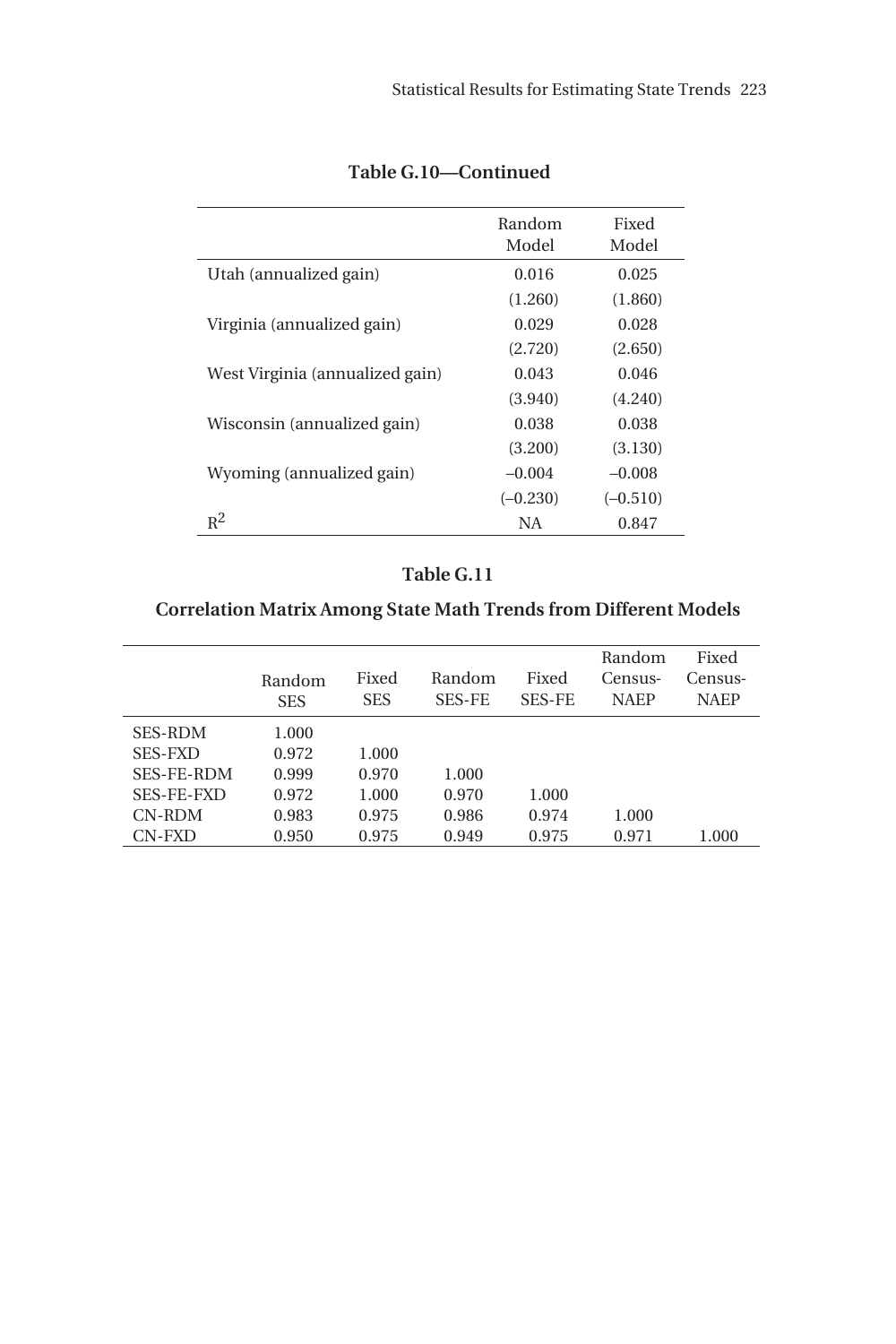### **Hausman Results for Differences Between Randomand Fixed-Effect Coefficients for Regressions in Tables G.1, G.2, and G.3**

| Value Added Model     | Hausman<br><b>Statistic</b> | Statistical<br>Significance |
|-----------------------|-----------------------------|-----------------------------|
| Table G.1—SES         | 3.12                        |                             |
| Table G.2-SES-FE      | 7.24                        |                             |
| Table G.3—Census-NAEP | 243.90                      |                             |

Hypothesis: The difference in coefficients is not systematic (β\_Fixed = β\_Random).

#### **Table G.13**

#### **Hausman Results for Differences Between Randomand Fixed-Effect Coefficients for Regressions in Tables G.4, G.5, and G.6**

| Trend Model: Total    | Hausman<br><b>Statistic</b> | Statistical<br>Significance |
|-----------------------|-----------------------------|-----------------------------|
| Table G.4—SES         | 85.03                       |                             |
| Table G.5-SES-FE      | 180.28                      |                             |
| Table G.6—Census-NAEP | 44.23                       |                             |

Hypothesis: The difference in coefficients is not systematic  $(\beta \text{Fixed} = \beta \text{Random}).$ 

#### **Table G.14**

#### **Hausman Results for Differences Between Randomand Fixed-Effect Coefficients for Regressions in Tables G.8, G.9, and G.10**

| Trend Model: Math     | Hausman<br><b>Statistic</b> | Statistical<br>Significance |
|-----------------------|-----------------------------|-----------------------------|
| Table G.8-SES         | 51.82                       |                             |
| Table G.9-SES-FE      | 58.24                       | 5                           |
| Table G.1—Census-NAEP | 412.20                      |                             |

Hypothesis: The difference in coefficients is not systematic  $(\beta \text{Fixed} = \beta \text{Random}).$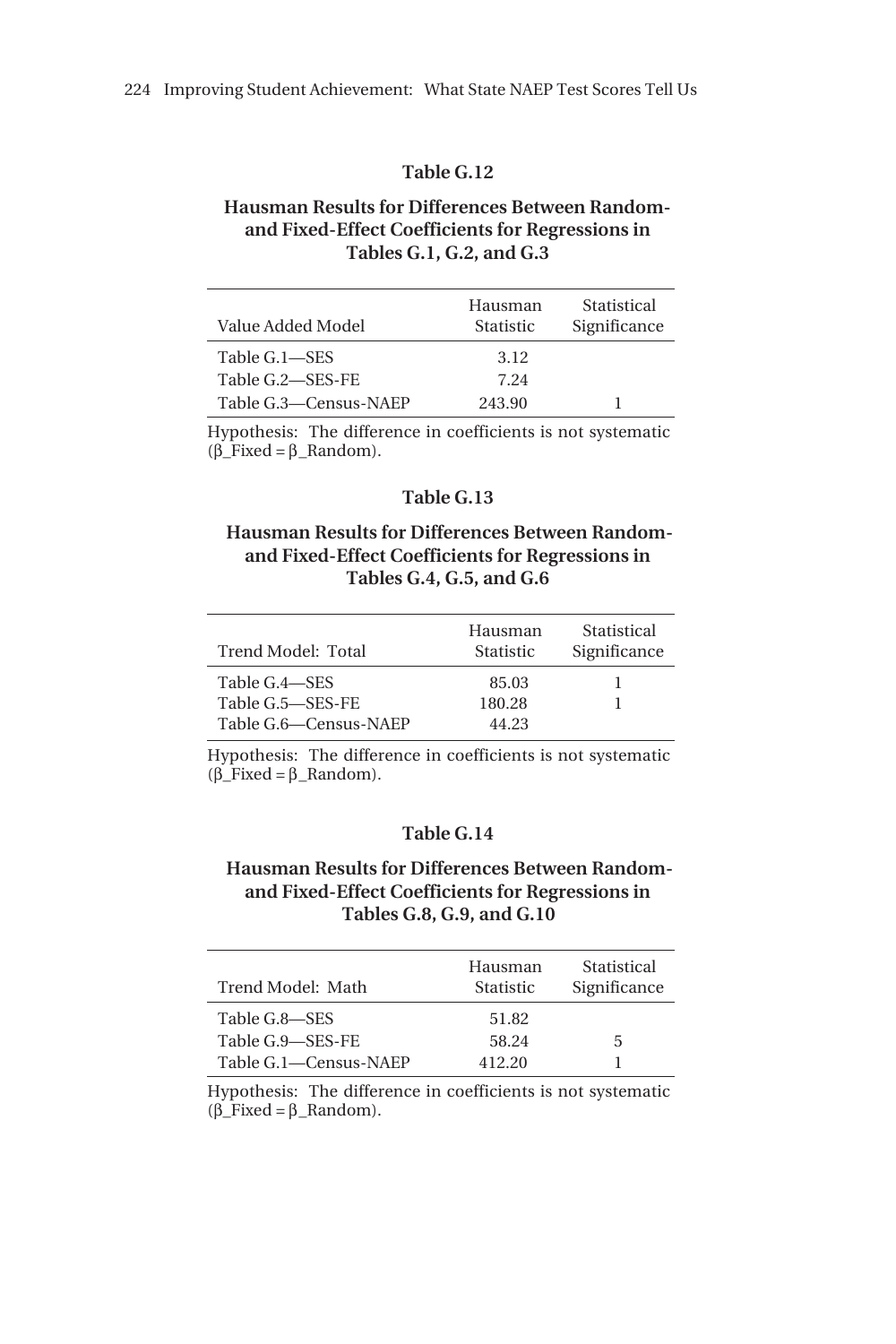# Appendix H **STATISTICAL RESULTS FOR ESTIMATING SCORE DIFFERENCES FOR STUDENTS FROM SIMILAR FAMILIES ACROSS STATES**

We estimated the score differences for students from similar families using random- and fixed-effect models that include family variables, participation rates, and national gain scores for each test. These results are described in Chapter Six. The regression results used for the estimations used to generate Table 6.1 have already been provided in Appendix G (Tables G.1, G.2, and G.3). However, the state-specific random and fixed effects are not provided in these tables. Table H.1 summarizes the estimated state-specific random and fixed effects and their statistical significance from the estimations in Tables G.1, G.2, and G.3.

Table H.2 provides the correlation matrix for the random- and fixedeffect state residuals from the six models. The Census-NAEP results generally have the lowest correlation with the other results because of the presence of "wrong signs" in the family variables. The results of this model would imply that higher parental education—other things being equal—would lead to lower achievement. The coefficients of the racial and/or ethnic variables are also much more negative than the results from the individual-level models. For instance, the coefficient for the Hispanic dummy implies that—other things equal—Hispanics would score 1.8 standard deviation below white students. Estimates from individual-level models are in the range of 0.2 to 0.3 standard deviation.

The problem in fixed-effect modeling of panel data with limited time-series variation is that the fixed dummies remove much of the cross-sectional variation that is often necessary for obtaining good coefficient estimates for the independent variables. If there is little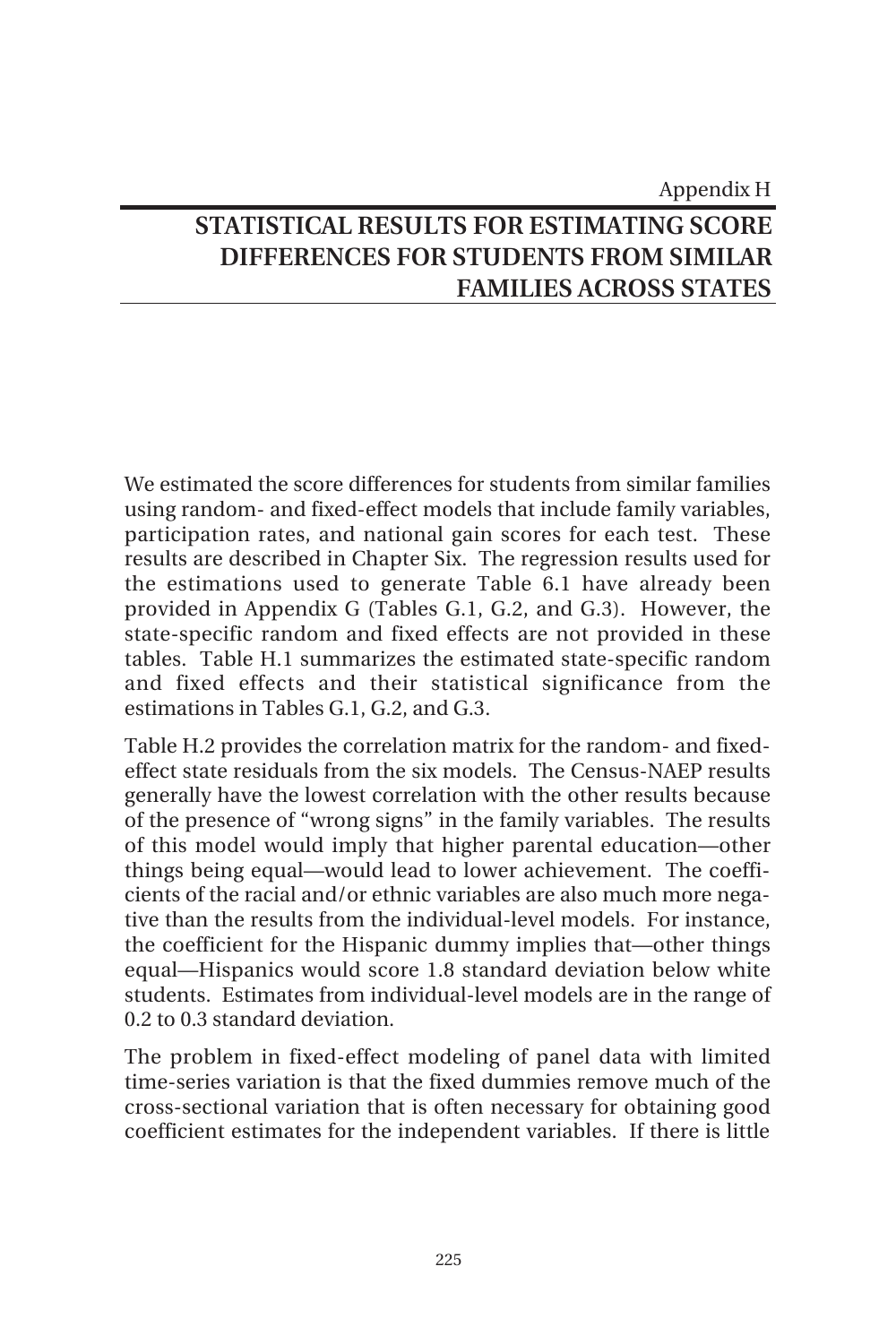|               |       |            |              | Random Effects |              |             |              |            |             | <b>Fixed Effects</b> |     |
|---------------|-------|------------|--------------|----------------|--------------|-------------|--------------|------------|-------------|----------------------|-----|
|               |       |            |              |                |              | Census-     |              |            |             |                      |     |
|               | Avg.  | <b>SES</b> | Sig          | <b>SES-FE</b>  | Sig          | <b>NAEP</b> | Sig          | <b>SES</b> | Sig         | <b>SES-FE</b>        | Sig |
| Texas         | 0.166 | 0.200      | 1            | 0.191          | $\mathbf{1}$ | 0.212       | $\mathbf{1}$ | 0.138      |             | 0.088                |     |
| Wisconsin     | 0.142 | 0.140      | $\mathbf{1}$ | 0.138          | $\mathbf{1}$ | 0.105       | 1            | 0.161      | 1           | 0.163                | 1   |
| Montana       | 0.122 | 0.108      | $\mathbf{1}$ | 0.095          | $\mathbf{1}$ | 0.098       | 5            | 0.151      | $\mathbf 1$ | 0.158                | 1   |
| Iowa          | 0.113 | $0.103\,$  | 1            | 0.097          | 1            | 0.071       | 5            | 0.140      | 5           | 0.151                | 1   |
| Maine         | 0.099 | 0.084      | 10           | 0.080          | 5            | 0.060       | 10           | 0.128      | 5           | 0.143                | 5   |
| North Dakota  | 0.081 | 0.053      | 10           | 0.037          |              | 0.083       | 5            | 0.107      | 10          | 0.124                | 10  |
| Indiana       | 0.074 | 0.083      | 5            | 0.084          | $\mathbf{1}$ | 0.055       | 10           | 0.077      | 10          | 0.069                | 5   |
| New Jersey    | 0.061 | 0.052      | 10           | 0.074          | $\mathbf{1}$ | 0.037       |              | 0.063      | 10          | 0.079                | 5   |
| Nebraska      | 0.056 | 0.045      | 10           | 0.037          |              | 0.038       |              | 0.075      | 10          | 0.085                | 10  |
| Missouri      | 0.055 | 0.064      | 5            | 0.065          | 5            | 0.044       |              | 0.056      |             | 0.048                |     |
| Connecticut   | 0.052 | 0.024      |              | 0.050          | 10           | 0.038       |              | 0.057      |             | 0.091                | 5   |
| Oklahoma      | 0.040 | 0.055      | 10           | 0.044          |              | 0.042       |              | 0.039      |             | 0.018                |     |
| Georgia       | 0.039 | 0.079      | 10           | 0.085          | $\mathbf{1}$ | 0.071       | 5            | 0.003      |             | $-0.041$             |     |
| Virginia      | 0.037 | 0.036      |              | 0.049          | 10           | 0.060       | 5            | 0.022      |             | 0.020                |     |
| Wyoming       | 0.034 | 0.029      |              | 0.022          |              | $-0.001$    |              | 0.054      |             | 0.064                |     |
| Minnesota     | 0.031 | 0.010      |              | 0.012          |              | $-0.003$    |              | 0.055      |             | 0.080                |     |
| Massachusetts | 0.020 | $-0.013$   |              | 0.000          |              | 0.044       |              | 0.020      |             | 0.047                |     |

# **Summary of Estimated Score Differences for Students from Similar Families Across Models**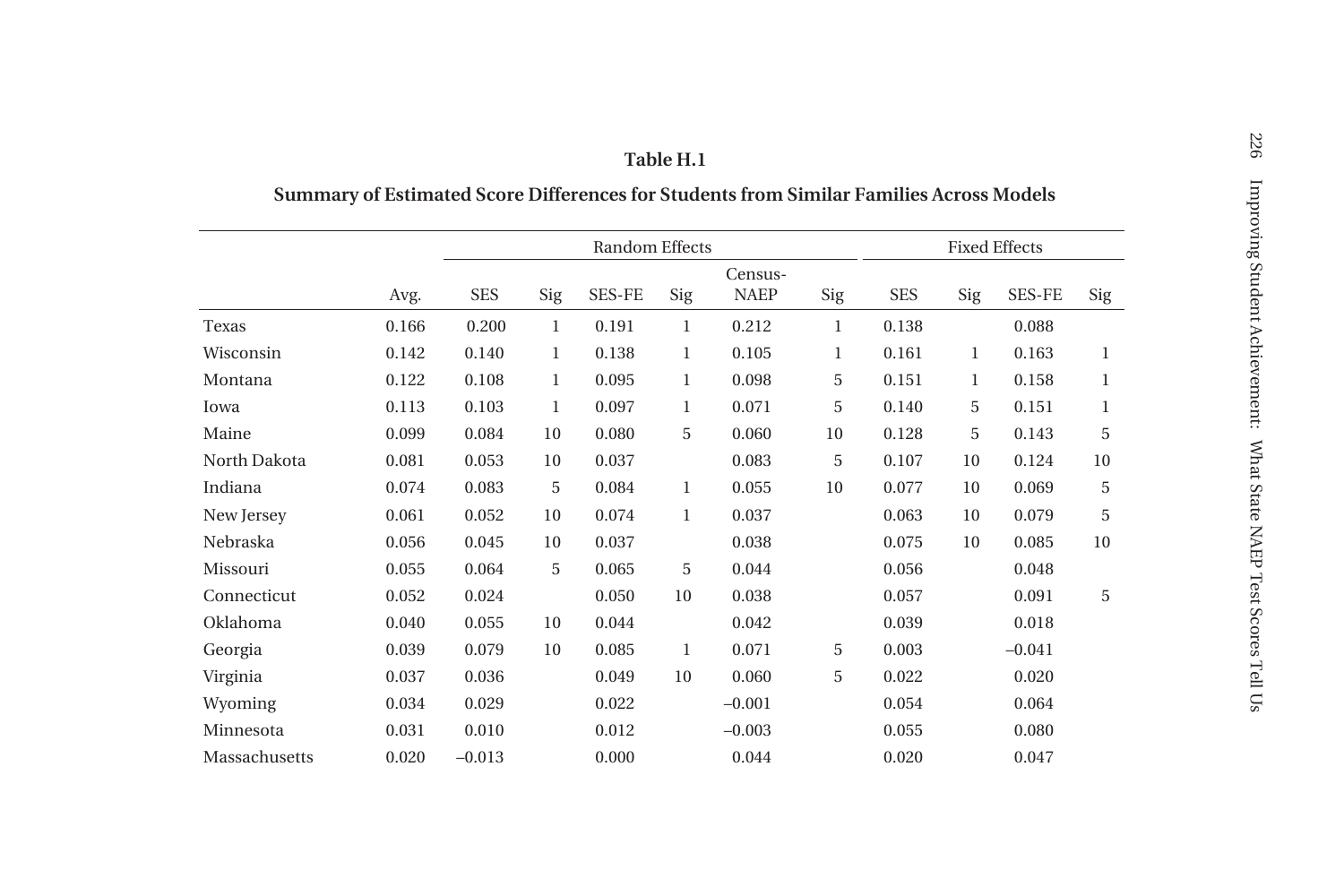|                |          |            |             | <b>Random Effects</b> |     |             |     |            |     | <b>Fixed Effects</b> |              |
|----------------|----------|------------|-------------|-----------------------|-----|-------------|-----|------------|-----|----------------------|--------------|
|                |          |            |             |                       |     | Census-     |     |            |     |                      |              |
|                | Avg.     | <b>SES</b> | Sig         | <b>SES-FE</b>         | Sig | <b>NAEP</b> | Sig | <b>SES</b> | Sig | <b>SES-FE</b>        | Sig          |
| Michigan       | 0.014    | 0.017      |             | 0.020                 |     | 0.025       |     | 0.006      |     | 0.000                |              |
| Pennsylvania   | 0.005    | 0.015      |             | 0.020                 |     | $-0.023$    |     | 0.009      |     | 0.005                |              |
| Arizona        | 0.003    | 0.029      |             | 0.020                 |     | 0.039       |     | $-0.020$   |     | $-0.053$             |              |
| New Hampshire  | $-0.001$ | $-0.032$   |             | 0.024                 |     | $-0.035$    |     | 0.025      |     | 0.063                |              |
| Colorado       | $-0.006$ | $-0.018$   |             | $-0.016$              |     | $-0.014$    |     | 0.000      |     | 0.015                |              |
| North Carolina | $-0.010$ | 0.016      |             | 0.016                 |     | 0.041       |     | $-0.044$   |     | $-0.079$             |              |
| Washington     | $-0.014$ | $-0.027$   |             | $-0.024$              |     | $-0.015$    |     | $-0.010$   |     | 0.008                |              |
| Idaho          | $-0.015$ | $-0.022$   |             | $-0.031$              |     | $-0.035$    |     | 0.002      |     | 0.012                |              |
| Ohio           | $-0.016$ | $-0.007$   |             | $-0.004$              |     | $-0.019$    |     | $-0.023$   |     | $-0.031$             |              |
| New Mexico     | $-0.019$ | 0.039      |             | 0.018                 |     | $-0.017$    |     | $-0.038$   |     | $-0.095$             | 10           |
| South Carolina | $-0.026$ | 0.024      |             | 0.020                 |     | 0.033       |     | $-0.073$   |     | $-0.133$             | 10           |
| Florida        | $-0.034$ | $-0.002$   |             | 0.002                 |     | $-0.019$    |     | $-0.062$   |     | $-0.091$             | 10           |
| Oregon         | $-0.038$ | $-0.054$   |             | $-0.057$              |     | $-0.024$    |     | $-0.035$   |     | $-0.018$             |              |
| New York       | $-0.038$ | $-0.029$   |             | $-0.023$              |     | 0.005       |     | $-0.063$   |     | $-0.080$             | 5            |
| Maryland       | $-0.055$ | $-0.051$   |             | $-0.026$              |     | $-0.053$    |     | $-0.074$   | 5   | $-0.069$             | 5            |
| Delaware       | $-0.064$ | $-0.050$   | 10          | $-0.037$              |     | $-0.050$    |     | $-0.086$   | 10  | $-0.095$             | 5            |
| Utah           | $-0.074$ | $-0.091$   | $\mathbf 1$ | $-0.094$              | 1   | $-0.115$    | 1   | $-0.050$   |     | $-0.021$             |              |
| Tennessee      | $-0.077$ | $-0.051$   | 10          | $-0.051$              | 10  | $-0.043$    |     | $-0.106$   | 10  | $-0.135$             | $\mathbf{1}$ |
| Kentucky       | $-0.086$ | $-0.063$   |             | $-0.068$              | 5   | $-0.068$    | 10  | $-0.104$   | 5   | $-0.129$             | $\mathbf{1}$ |

**Table H.1—Continued**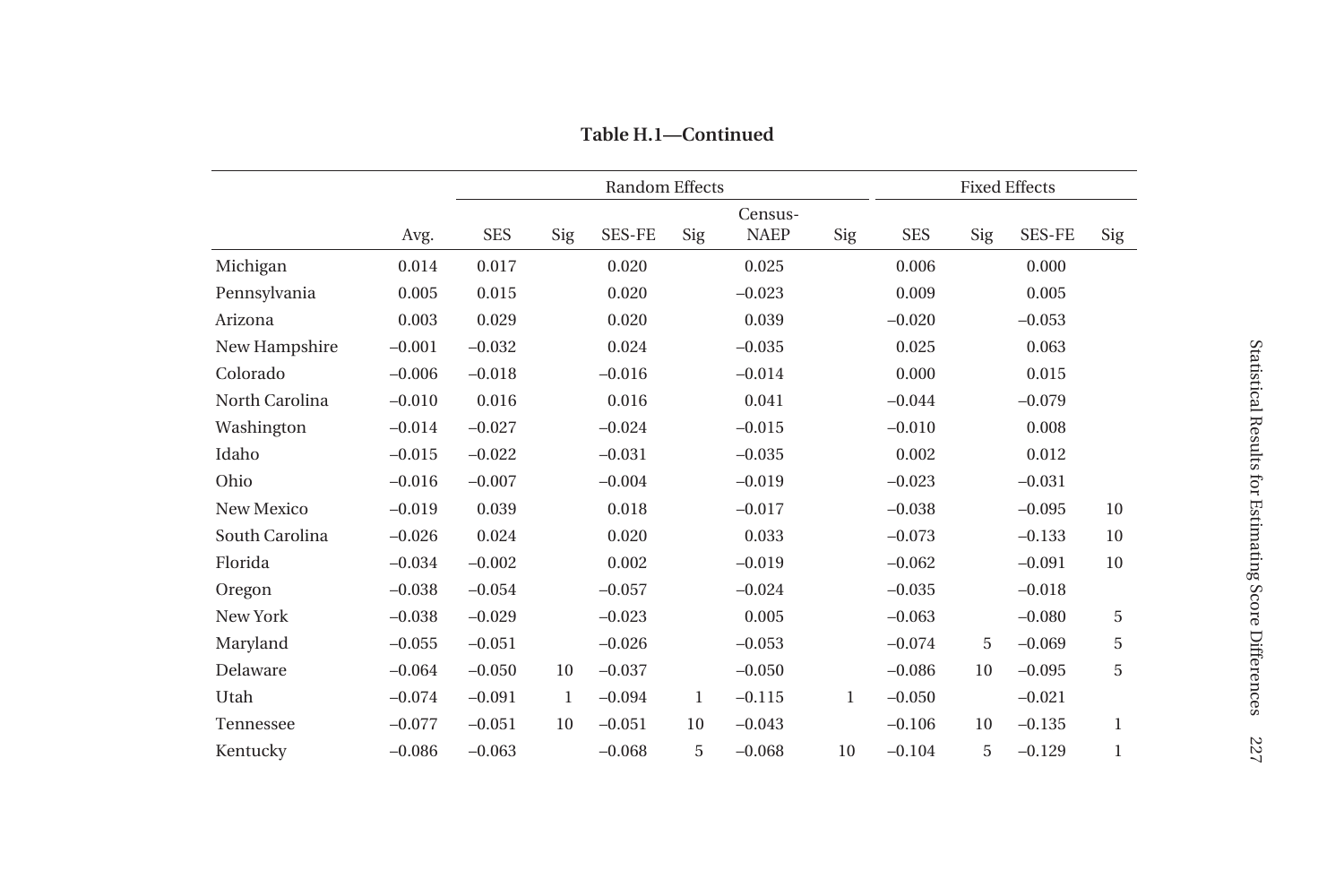**Table H.1—Continued**

|               |          |            |     | Random Effects |     |                        |     |            | <b>Fixed Effects</b> |               |     |
|---------------|----------|------------|-----|----------------|-----|------------------------|-----|------------|----------------------|---------------|-----|
|               | Avg.     | <b>SES</b> | Sig | <b>SES-FE</b>  | Sig | Census-<br><b>NAEP</b> | Sig | <b>SES</b> | Sig                  | <b>SES-FE</b> | Sig |
| Arkansas      | $-0.087$ | $-0.039$   |     | $-0.048$       | 10  | $-0.073$               | 5   | $-0.114$   |                      | $-0.162$      | 1   |
| Vermont       | $-0.106$ | $-0.121$   | 1   | $-0.117$       |     | $-0.096$               | 5   | $-0.112$   |                      | $-0.085$      |     |
| Rhode Island  | $-0.117$ | $-0.128$   | 1   | $-0.121$       |     | $-0.084$               | 5   | $-0.131$   |                      | $-0.123$      | 5   |
| Alabama       | $-0.133$ | $-0.090$   | 5   | $-0.094$       | 1   | $-0.075$               | 5   | $-0.179$   | 5                    | $-0.229$      |     |
| West Virginia | $-0.135$ | $-0.108$   | 1   | $-0.117$       | 1   | $-0.140$               | 1   | $-0.144$   | 5                    | $-0.167$      |     |
| Mississippi   | $-0.137$ | $-0.067$   |     | $-0.082$       | 5   | 0.006                  |     | $-0.222$   | 10                   | $-0.319$      |     |
| Louisiana     | $-0.156$ | $-0.089$   | 10  | $-0.096$       | 1   | $-0.089$               | 5   | $-0.216$   | 5                    | $-0.289$      | 1   |
| California    | $-0.174$ | $-0.153$   | 1   | $-0.148$       | 1   | $-0.117$               |     | $-0.216$   |                      | $-0.238$      |     |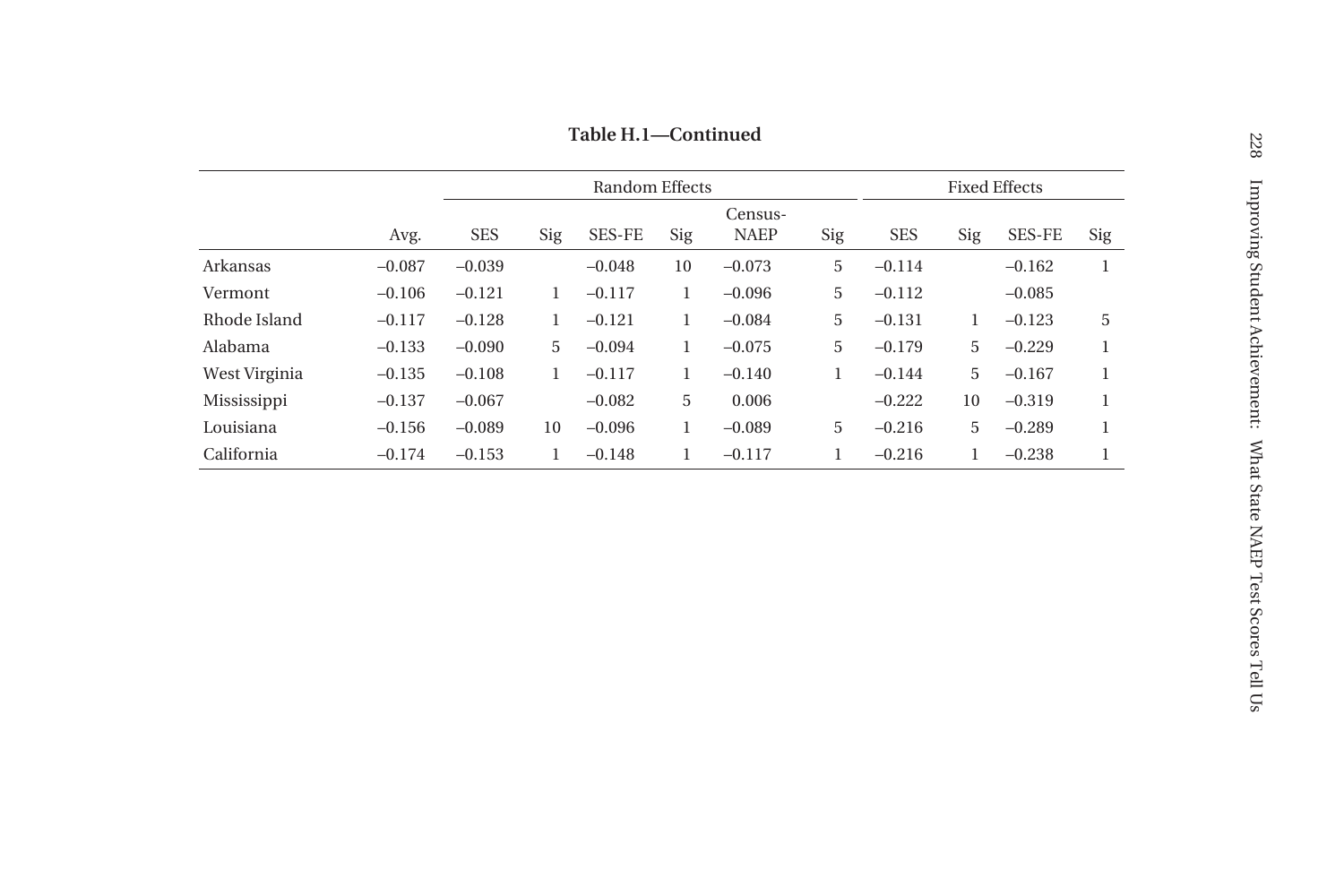#### **Table H.2**

#### **Correlation Matrix Among Unexplained State Residuals from Different Models**

|                   | Random<br>Model | Fixed<br>Model | Random<br>Model | Fixed<br>Model | Random<br>Model     | Fixed<br>Model      |
|-------------------|-----------------|----------------|-----------------|----------------|---------------------|---------------------|
|                   | <b>SES</b>      | <b>SES</b>     | <b>SES-FE</b>   | <b>SES-FE</b>  | Cen-<br><b>NAEP</b> | Cen-<br><b>NAEP</b> |
| <b>SES-RDM</b>    | 1.000           |                |                 |                |                     |                     |
| <b>SES-FXD</b>    | 0.870           | 1.000          |                 |                |                     |                     |
| <b>SES-FE-RDM</b> | 0.990           | 0.880          | 1.000           |                |                     |                     |
| <b>SES-FE-FXD</b> | 0.741           | 0.975          | 0.766           | 1.000          |                     |                     |
| CN RDM            | 0.933           | 0.791          | 0.931           | 0.668          | 1.000               |                     |
| CN FXD            | 0.541           | 0.675          | 0.511           | 0.668          | 0.540               | 1.000               |

time-series variation in the data or if differences exist in time-series and cross-sectional effects, the model may fail to provide credible coefficients. With our small data set, the fixed-effect models reduce the degrees of freedom significantly, and the Census-NAEP model has the fewest degrees of freedom, since it has several family variables (as opposed to one family variable in SES and SES-FE) that are fully interacted. We believe that the weakness in the results partially reflects the limited degrees of freedom and the lack of cross-sectional variation.

If we eliminate these results, the correlation among the state residuals is 0.67 or higher. The correlation among the results of the random-effect models is 0.93 or higher, and the correlation between the two fixed-effect results is 0.98. Thus, the lower correlation in the results occurs between random- and fixed-effect models.

The primary difference between fixed- and random-effect models is the assumption in random-effect models that there is no correlation between the random effects and the set of independent family variables. The fixed-effect models allow the correlation between residuals and family variables to affect the coefficients of family variables, giving the family variables less influence. When the family variables have less influence, the residual rankings tend more toward the raw scores. For instance, if no family variables were introduced, the unexplained state residuals would be the differences in raw scores. The fixed-effect models introduce some influence of family variables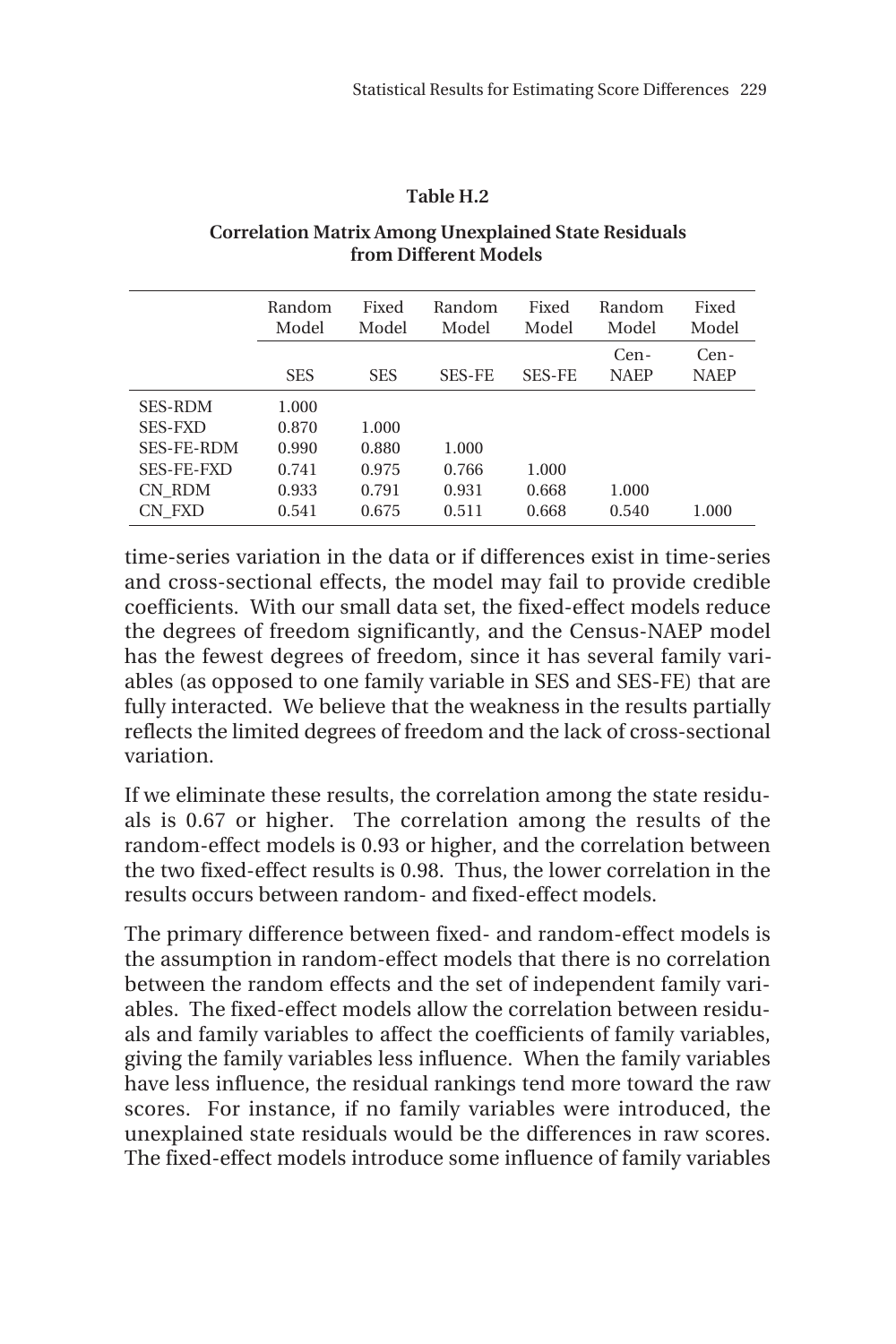and move states with less advantageous family characteristics higher in the rankings of residuals. The random-effect models allow the most family influence and give states with less-advantageous family characteristics the highest rankings in the residuals. However, these movements in the residuals are relatively small, as indicated by the high correlation among the residuals from the various models.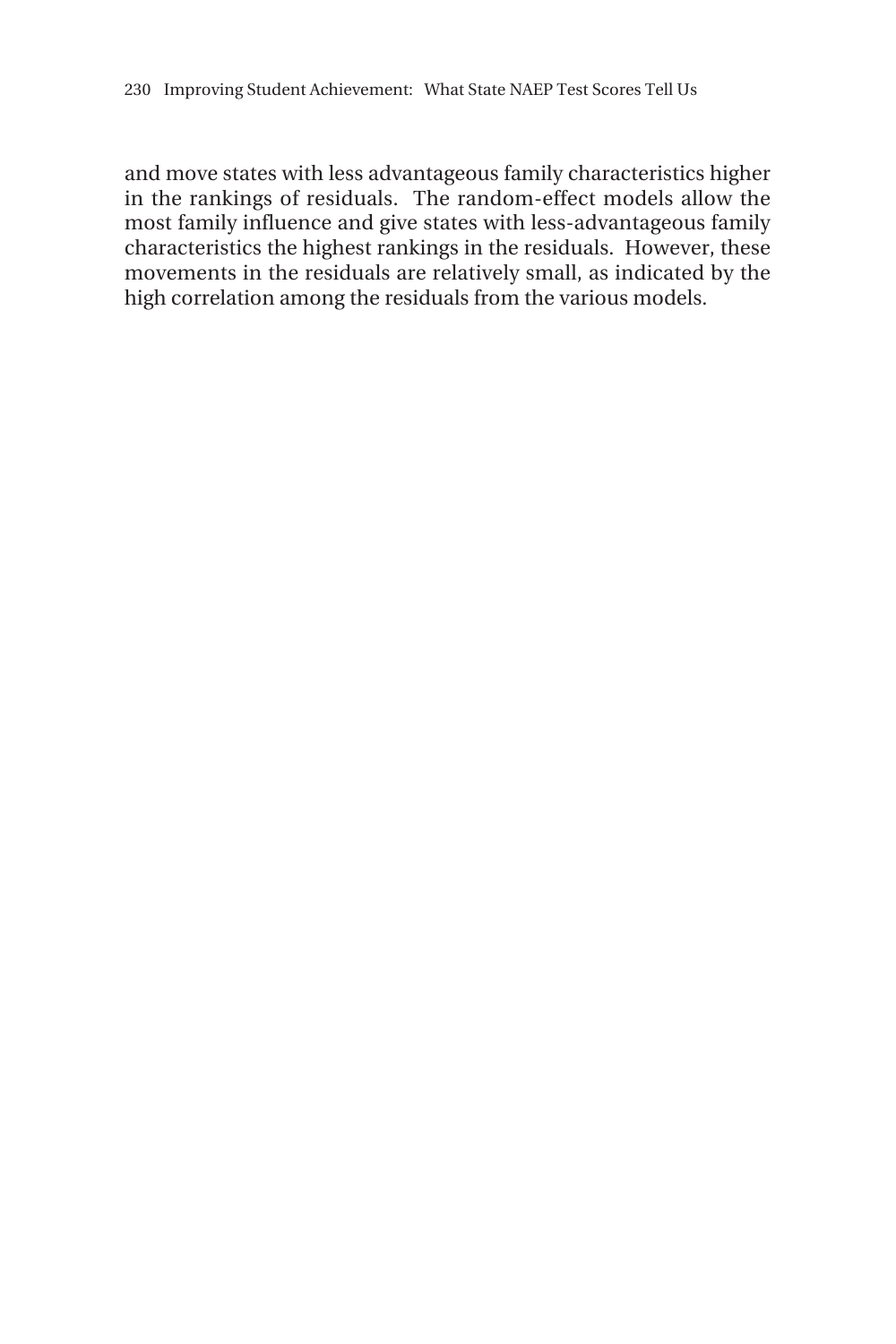# Appendix I **STATISTICAL RESULTS FOR ESTIMATING EFFECTS OF STATE POLICY AND EDUCATIONAL CHARACTERISTICS**

Tables I.1, I.2, and I.3 provide the regression results for equations involving the state policy and educational characteristics variables that are described in Chapter Seven. Tables I.1, I.2, and I.3 provide the results used in Tables 7.1, 7.2, and 7.3. Tables I.1, I.2, and I.3 provide the random- and fixed-effect model results using the SES, SES-FE, and Census-NAEP family variables, respectively. The results using three model specifications for resource variables are shown in each table. The columns correspond to the following models:

- Model 1: Per-pupil expenditure
- Model 2: Prekindergarten, pupil-teacher ratio, teacher salary, and teacher resources
- Model 3: Prekindergarten, pupil-teacher ratio, teacher resources, teacher education, and teacher experience.

The results generally show that the coefficients of the policy and characteristics variables are fairly stable across the models, but the statistical significance of some of these variables falls to insignificance in the fixed-effect models because of the removal of the crosssectional variation.

Tables I.4 and I.5 provide the results introducing a family interaction and a squared pup-tchr term using the random-effect model with SES-FE. These results are used in Table 7.4. Table I.5 tests for the interaction of prekindergarten and family, and the data are used in Table 7.5.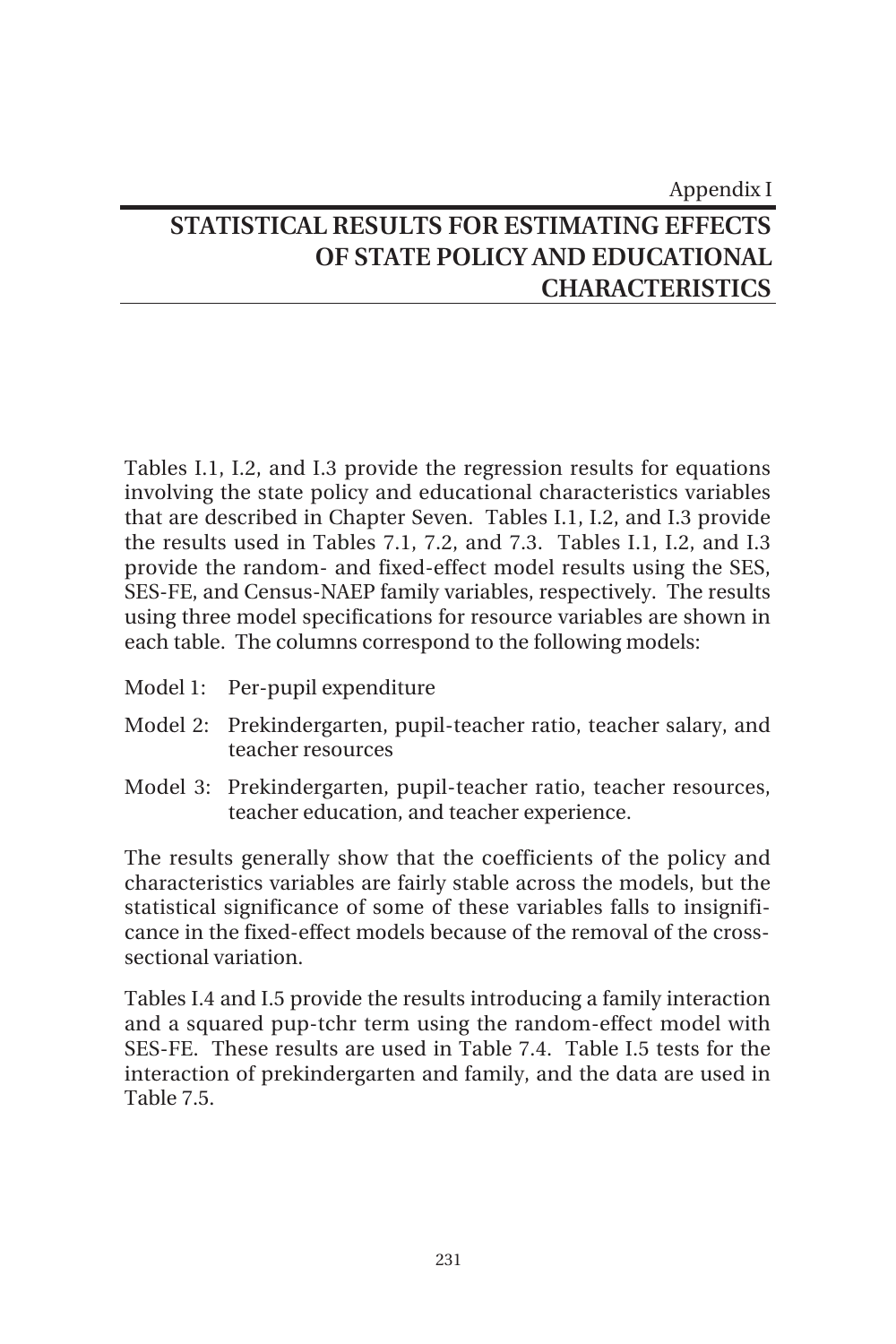Tables I.6, I.7, and I.8 show the Hausman test results for the policy models for SES, SES-FE, and Census-NAEP, respectively. The results show that the hypothesis that there are no systematic differences between fixed and random coefficients is accepted for seven of the nine models.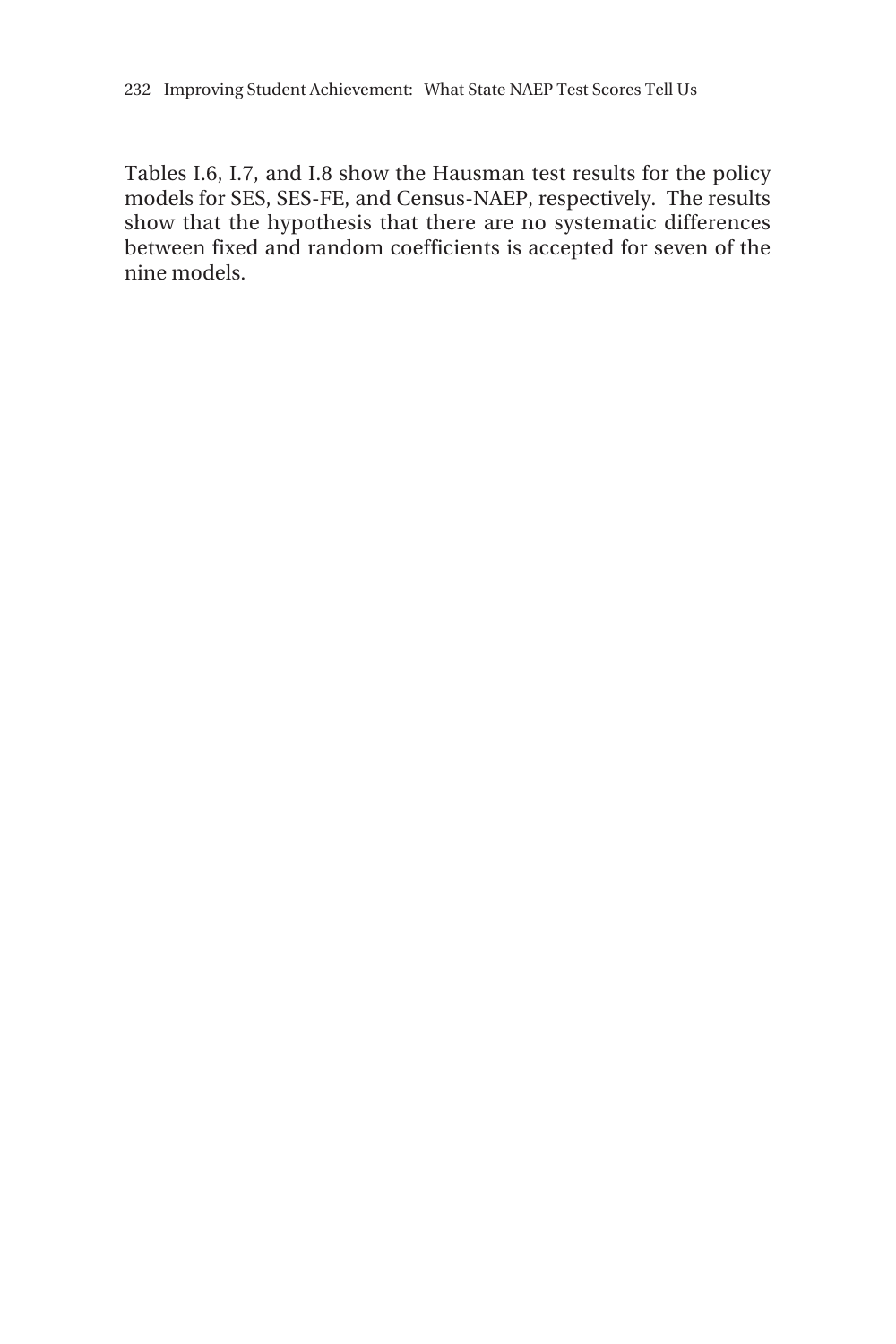|            |                        | Random                 |                        |                        | Fixed                  |                        |
|------------|------------------------|------------------------|------------------------|------------------------|------------------------|------------------------|
| Model      | Model 1                | Model 2                | Model 3                | Model 1                | Model 2                | Model 3                |
| Number obs | 271                    | 271                    | 271                    | 271                    | 271                    | 271                    |
| Depvar     | Score                  | Score                  | Score                  | Score                  | Score                  | Score                  |
| Intercept  | $-0.519$<br>$(-2.130)$ | 0.502<br>(1.630)       | $-0.012$<br>$(-0.030)$ | $-0.705$<br>$(-2.520)$ | 0.345<br>(0.930)       | 0.072<br>(0.150)       |
| South      | 0.039<br>(0.650)       | 0.010<br>(0.170)       | $-0.006$<br>$(-0.120)$ |                        |                        |                        |
| Midwest    | 0.121<br>(2.620)       | 0.104<br>(2.310)       | 0.090<br>(2.000)       |                        |                        |                        |
| West       | 0.050<br>(0.840)       | 0.074<br>(1.100)       | 0.049<br>(0.760)       |                        |                        |                        |
| Urban      | 0.001<br>(0.850)       | 0.000<br>(0.200)       | 0.000<br>(0.260)       |                        |                        |                        |
| Rural      | 0.001<br>(1.280)       | 0.000<br>(0.030)       | 0.000<br>$(-0.300)$    |                        |                        |                        |
| Dummy-8th  | 0.214<br>(1.090)       | $-0.043$<br>$(-0.160)$ | $-0.086$<br>$(-0.310)$ | 0.173<br>(0.920)       | $-0.083$<br>$(-0.360)$ | $-0.103$<br>$(-0.450)$ |
| Dummy-4thR | $-0.284$<br>$(-2.670)$ | $-0.294$<br>$(-2.860)$ | $-0.289$<br>$(-2.840)$ | $-0.282$<br>$(-2.120)$ | $-0.287$<br>$(-2.140)$ | $-0.292$<br>$(-2.150)$ |

# **Regression Results for Policy Variables Using SES (t-statistics in parentheses0)**

**Table I.1**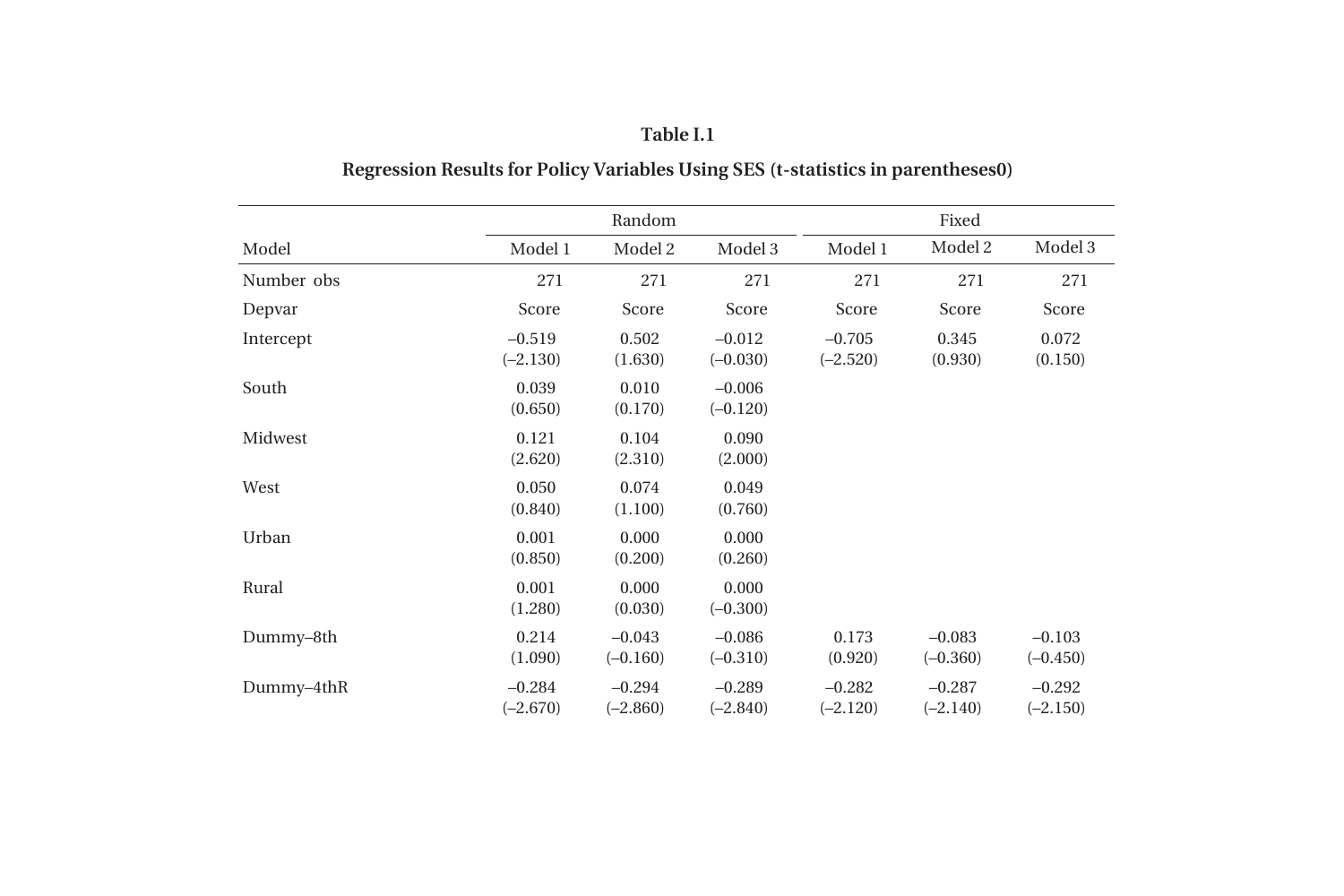|                 |            | Random     |            |            | Fixed      |            |  |  |
|-----------------|------------|------------|------------|------------|------------|------------|--|--|
| Model           | Model 1    | Model 2    | Model 3    | Model 1    | Model 2    | Model 3    |  |  |
| Gain 90-92 8mth | 0.091      | 0.103      | 0.104      | 0.075      | 0.093      | 0.093      |  |  |
|                 | (8.740)    | (8.510)    | (7.830)    | (4.390)    | (5.650)    | (5.510)    |  |  |
| Gain 92-96 8mth | 0.198      | 0.210      | 0.213      | 0.174      | 0.204      | 0.196      |  |  |
|                 | (10.780)   | (10.850)   | (8.350)    | (6.390)    | (8.250)    | (6.680)    |  |  |
| Gain 92-94 4rd  | $-0.089$   | $-0.099$   | $-0.104$   | $-0.094$   | $-0.099$   | $-0.109$   |  |  |
|                 | $(-6.520)$ | $(-6.880)$ | $(-7.170)$ | $(-5.550)$ | $(-5.410)$ | $(-5.420)$ |  |  |
| Gain 92-96 4mth | 0.096      | 0.072      | 0.064      | 0.092      | 0.079      | 0.057      |  |  |
|                 | (5.500)    | (3.710)    | (3.030)    | (5.720)    | (3.970)    | (2.270)    |  |  |
| Mobility x 8th  | $-0.003$   | $-0.002$   | $-0.001$   | $-0.002$   | $-0.001$   | $-0.001$   |  |  |
|                 | $(-1.260)$ | $(-0.660)$ | $(-0.560)$ | $(-1.080)$ | $(-0.480)$ | $(-0.410)$ |  |  |
| Mobility x 4thR | 0.004      | 0.005      | 0.005      | 0.004      | 0.005      | 0.005      |  |  |
|                 | (2.670)    | (2.860)    | (2.840)    | (2.130)    | (2.150)    | (2.160)    |  |  |
| SES X 8th       | 0.341      | 0.267      | 0.270      | 0.350      | 0.289      | 0.288      |  |  |
|                 | (3.780)    | (2.920)    | (2.870)    | (3.710)    | (2.890)    | (2.890)    |  |  |
| SES x 4thR      | $-0.101$   | $-0.110$   | $-0.095$   | $-0.177$   | $-0.195$   | $-0.185$   |  |  |
|                 | $(-1.020)$ | $(-1.120)$ | $(-0.920)$ | $(-1.490)$ | $(-1.610)$ | $(-1.520)$ |  |  |
| <b>SES</b>      | 1.165      | 1.175      | 1.132      | 0.755      | 0.753      | 0.739      |  |  |
|                 | (9.950)    | (12.230)   | (10.850)   | (2.380)    | (2.350)    | (2.310)    |  |  |
| Mobility        | 0.004      | 0.003      | 0.004      | 0.004      | 0.004      | 0.005      |  |  |
|                 | (1.690)    | (1.360)    | (1.600)    | (1.240)    | (1.190)    | (1.320)    |  |  |

**Table I.1—Continued**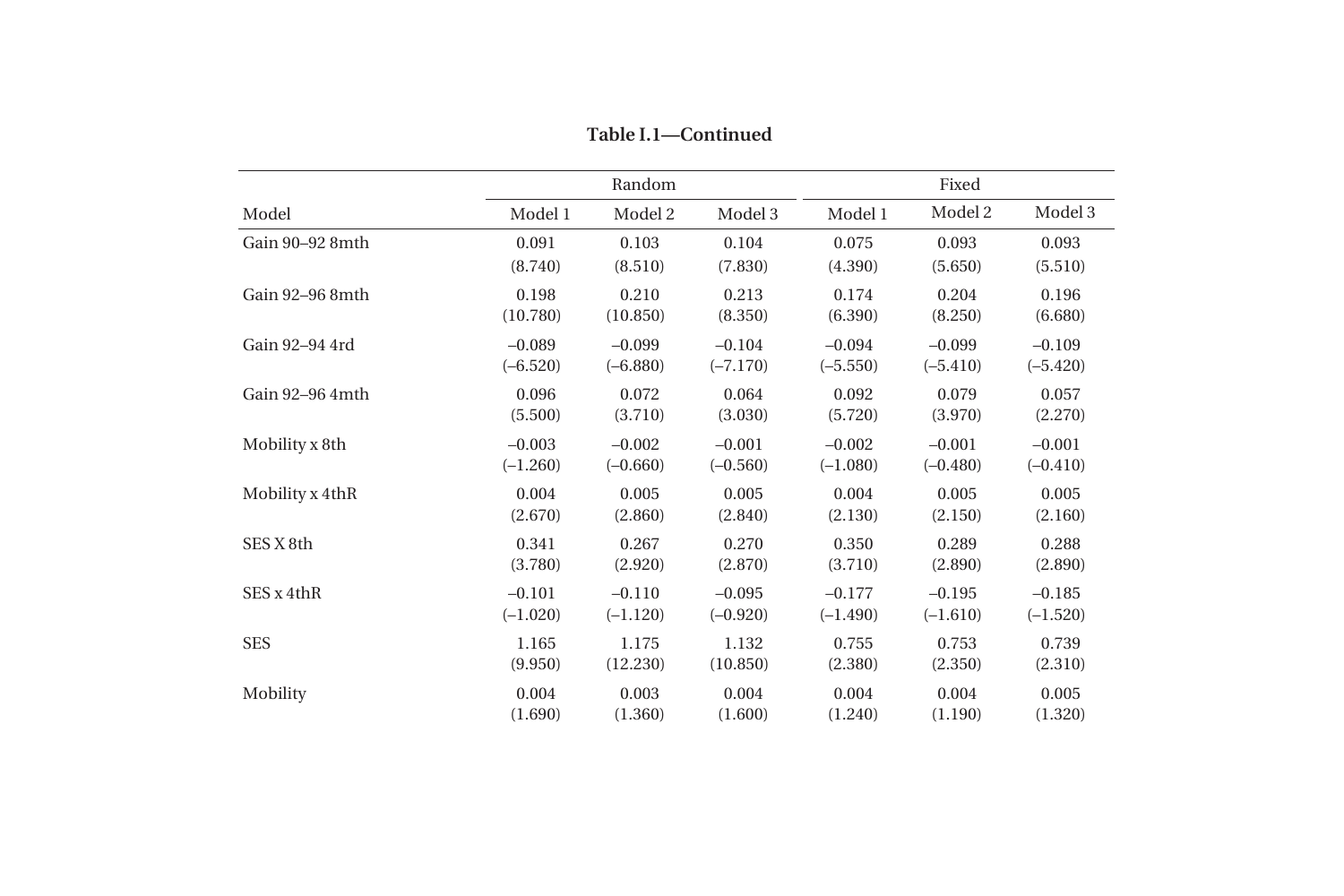|                         |                        | Random                 |                        |                        | Fixed                  |                        |
|-------------------------|------------------------|------------------------|------------------------|------------------------|------------------------|------------------------|
| Model                   | Model 1                | Model 2                | Model 3                | Model 1                | Model 2                | Model 3                |
| Participation           | $-0.001$<br>$(-0.990)$ | $-0.001$<br>$(-1.260)$ | $-0.001$<br>$(-1.240)$ | $-0.001$<br>$(-0.980)$ | $-0.001$<br>$(-1.160)$ | $-0.001$<br>$(-1.100)$ |
| Per-pupil exp.          | 0.047<br>(3.360)       |                        |                        | 0.098<br>(3.470)       |                        |                        |
| Prekindergarten         |                        | 0.004<br>(1.760)       | 0.003<br>(1.760)       |                        | 0.003<br>(1.550)       | 0.003<br>(1.440)       |
| Missing prekindergarten |                        | $-0.032$<br>$(-1.190)$ | $-0.029$<br>$(-1.150)$ |                        | $-0.031$<br>$(-1.010)$ | $-0.034$<br>$(-1.090)$ |
| Pupil-teacher $(1-40)$  |                        | $-0.021$<br>$(-2.720)$ | $-0.020$<br>$(-2.710)$ |                        | $-0.026$<br>$(-2.600)$ | $-0.028$<br>$(-2.640)$ |
| Pupil-teacher (5-80)    |                        | 0.006<br>(0.820)       | 0.007<br>(0.870)       |                        | 0.007<br>(1.790)       | 0.007<br>(1.780)       |
| Salary                  |                        | 0.001<br>(0.120)       |                        |                        | 0.005<br>(1.110)       |                        |
| Tchr res-low            |                        | $-0.003$<br>$(-1.670)$ | $-0.003$<br>$(-1.850)$ |                        | $-0.002$<br>$(-1.160)$ | $-0.002$<br>$(-1.140)$ |
| Tchr res-med            |                        | $-0.003$<br>$(-1.380)$ | $-0.002$<br>$(-1.180)$ |                        | $-0.002$<br>$(-1.440)$ | $-0.002$<br>$(-1.110)$ |
| % teacher BA            |                        |                        | 0.001<br>(1.350)       |                        |                        | 0.000<br>(0.150)       |

**Table I.1—Continued**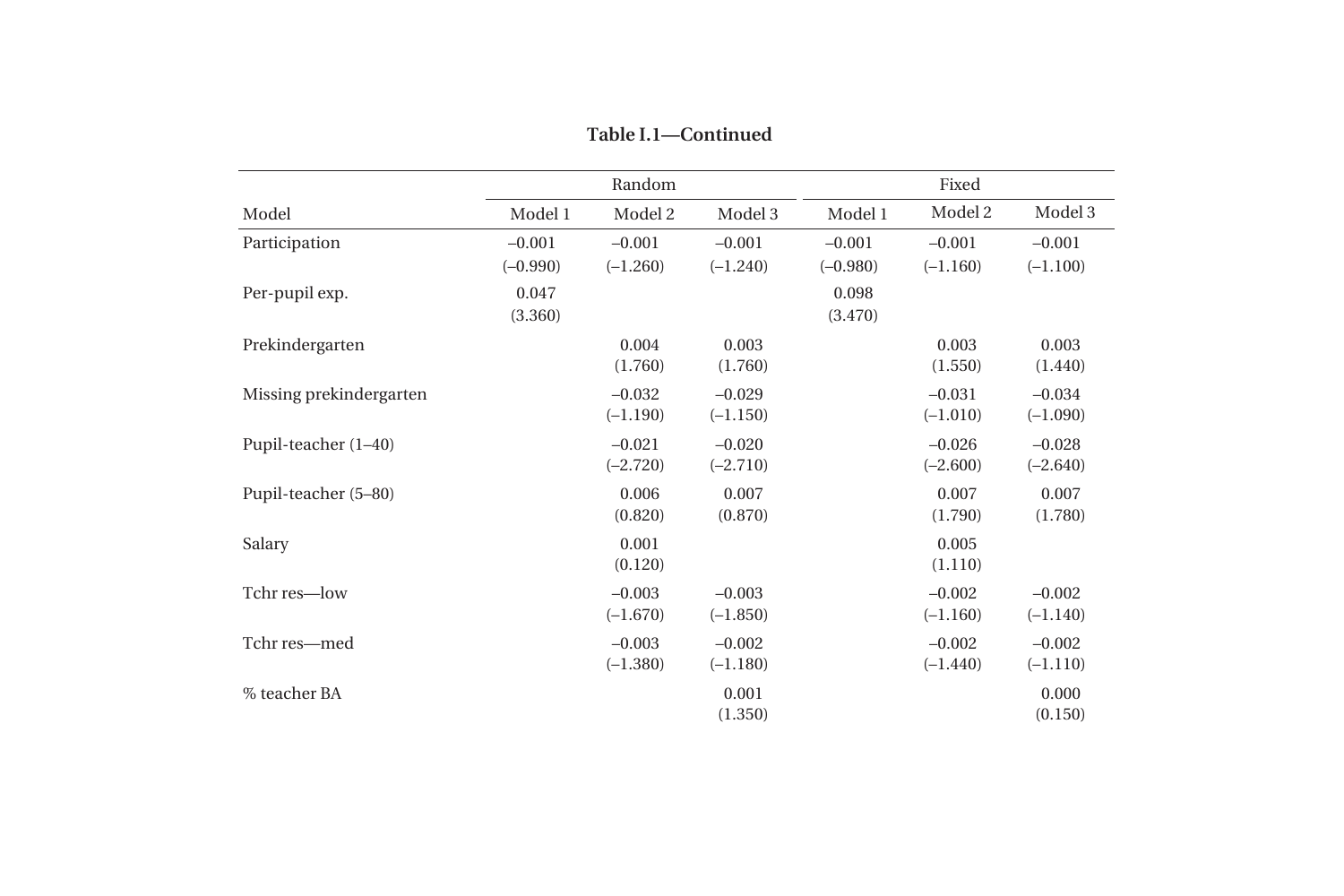|                        |           | Random  |                  |         | Fixed            |                  |
|------------------------|-----------|---------|------------------|---------|------------------|------------------|
| Model                  | Model 1   | Model 2 | Model 3          | Model 1 | Model 2          | Model 3          |
| Teacher $\exp(3-90)$   |           |         | 0.008<br>(2.190) |         |                  | 0.005<br>(1.380) |
| Teacher $\exp(10-190)$ |           |         | 0.003<br>(1.060) |         |                  | 0.003<br>(0.820) |
| Teacher $\exp(20+0)$   |           |         |                  |         | 0.005<br>(1.650) | 0.006<br>(1.710) |
| R-squared              | <b>NA</b> | NA      | NA               | 0.725   | 0.73             | 0.735            |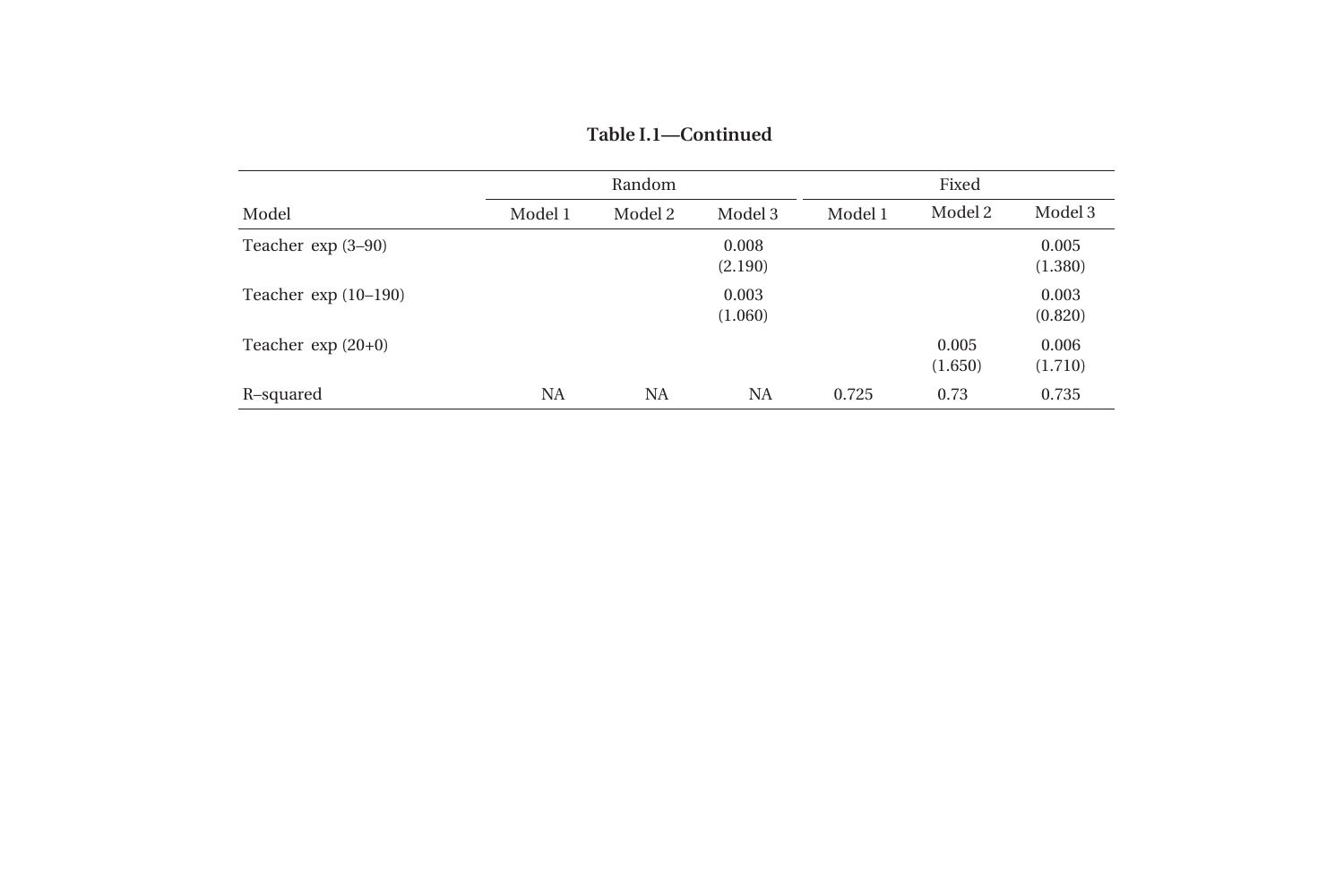|                        |            | Random     |            |            | Fixed      |            |
|------------------------|------------|------------|------------|------------|------------|------------|
| Model                  | Model 1    | Model 2    | Model 3    | Model 1    | Model 2    | Model 3    |
| Number of observations | 271        | 271        | 271        | 271        | 271        | 271        |
| Depvar                 | Score      | Score      | Score      | Score      | Score      | Score      |
| Intept                 | $-0.497$   | 0.555      | 0.018      | $-0.725$   | 0.343      | 0.036      |
|                        | $(-2.030)$ | (1.830)    | (0.050)    | $(-2.580)$ | (0.920)    | (0.070)    |
| South                  | 0.030      | 0.000      | $-0.010$   |            |            |            |
|                        | (0.500)    | (0.000)    | $(-0.200)$ |            |            |            |
| Mdwest                 | 0.114      | 0.095      | 0.084      |            |            |            |
|                        | (2.450)    | (2.170)    | (1.880)    |            |            |            |
| West                   | 0.035      | 0.057      | 0.039      |            |            |            |
|                        | (0.580)    | (0.870)    | (0.620)    |            |            |            |
| Urban                  | 0.001      | 0.000      | 0.000      |            |            |            |
|                        | (0.660)    | $(-0.060)$ | (0.010)    |            |            |            |
| Rural                  | 0.001      | 0.000      | $-0.001$   |            |            |            |
|                        | (0.850)    | $(-0.410)$ | $(-0.730)$ |            |            |            |
| dummy-8th              | 0.217      | $-0.009$   | $-0.054$   | 0.173      | $-0.072$   | $-0.092$   |
|                        | (1.110)    | $(-0.030)$ | $(-0.190)$ | (0.910)    | $(-0.310)$ | $(-0.400)$ |
| dummy-4thR             | $-0.334$   | $-0.346$   | $-0.341$   | $-0.294$   | $-0.299$   | $-0.302$   |
|                        | $(-3.080)$ | $(-3.290)$ | $(-3.250)$ | $(-2.220)$ | $(-2.230)$ | $(-2.240)$ |
| gain 90–92 8mth        | 0.091      | 0.104      | 0.105      | 0.075      | 0.093      | 0.093      |
|                        | (8.770)    | (8.640)    | (7.960)    | (4.390)    | (5.650)    | (5.500)    |
| gain 92–96 8mth        | 0.197      | 0.210      | 0.212      | 0.175      | 0.204      | 0.196      |
|                        | (10.620)   | (10.690)   | (8.290)    | (6.400)    | (8.230)    | (6.670)    |
| gain 92-94 4rd         | $-0.092$   | $-0.104$   | $-0.108$   | $-0.098$   | $-0.104$   | $-0.114$   |
|                        | $(-6.700)$ | $(-7.100)$ | $(-7.400)$ | $(-5.830)$ | $(-5.750)$ | $(-5.690)$ |

# **Table I.2 Regression Results for Policy Variables Using SES-FE (t-statistics in parentheses)**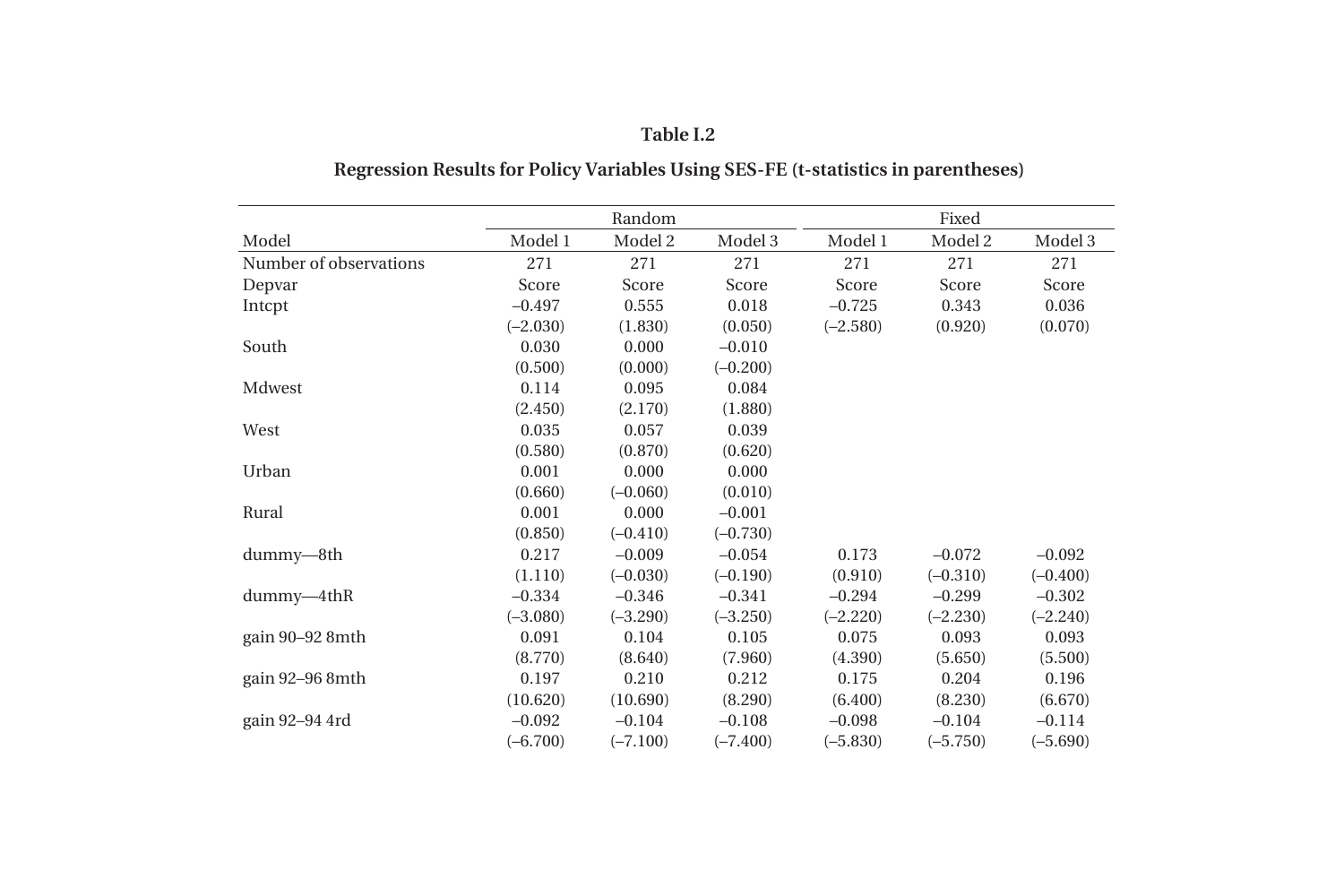|                         |            | Random     |            |            | Fixed      |            |
|-------------------------|------------|------------|------------|------------|------------|------------|
| Model                   | Model 1    | Model 2    | Model 3    | Model 1    | Model 2    | Model 3    |
| gain 92-96 4mth         | 0.096      | 0.070      | 0.063      | 0.089      | 0.074      | 0.054      |
|                         | (5.470)    | (3.680)    | (2.990)    | (5.530)    | (3.720)    | (2.120)    |
| mobility x 8th          | $-0.003$   | $-0.002$   | $-0.002$   | $-0.003$   | $-0.001$   | $-0.001$   |
|                         | $(-1.300)$ | $(-0.800)$ | $(-0.670)$ | $(-1.160)$ | $(-0.590)$ | $(-0.520)$ |
| mobility x 4thR         | 0.005      | 0.005      | 0.005      | 0.005      | 0.005      | 0.005      |
|                         | (3.070)    | (3.280)    | (3.240)    | (2.230)    | (2.240)    | (2.240)    |
| SES-FE x 8th            | 0.479      | 0.383      | 0.384      | 0.509      | 0.431      | 0.429      |
|                         | (3.980)    | (3.170)    | (3.090)    | (4.060)    | (3.250)    | (3.240)    |
| SES-FE x 4thR           | $-0.203$   | $-0.215$   | $-0.195$   | $-0.307$   | $-0.336$   | $-0.322$   |
|                         | $(-1.580)$ | $(-1.650)$ | $(-1.430)$ | $(-2.090)$ | $(-2.250)$ | $(-2.150)$ |
| <b>SES-FE</b>           | 1.495      | 1.531      | 1.472      | 0.664      | 0.624      | 0.606      |
|                         | (9.410)    | (11.520)   | (10.270)   | (1.590)    | (1.480)    | (1.440)    |
| mobility                | 0.004      | 0.003      | 0.004      | 0.005      | 0.005      | 0.006      |
|                         | (1.740)    | (1.450)    | (1.640)    | (1.440)    | (1.420)    | (1.530)    |
| partic                  | $-0.001$   | $-0.001$   | $-0.001$   | $-0.001$   | $-0.001$   | $-0.001$   |
|                         | $(-1.010)$ | $(-1.310)$ | $(-1.270)$ | $(-1.100)$ | $(-1.310)$ | $(-1.230)$ |
| per pup exp             | 0.047      |            |            | 0.096      |            |            |
|                         | (3.390)    |            |            | (3.360)    |            |            |
| pre kindgtn             |            | 0.004      | 0.003      |            | 0.004      | 0.003      |
|                         |            | (1.860)    | (1.870)    |            | (1.590)    | (1.490)    |
| missing prekindergarten |            | $-0.031$   | $-0.029$   |            | $-0.034$   | $-0.037$   |
|                         |            | $(-1.200)$ | $(-1.150)$ |            | $(-1.090)$ | $(-1.180)$ |
| $pup-tchr(1-4)$         |            | $-0.020$   | $-0.020$   |            | $-0.026$   | $-0.028$   |
|                         |            | $(-2.710)$ | $(-2.670)$ |            | $(-2.600)$ | $(-2.640)$ |
| $pup-tchr(5-8)$         |            | 0.006      | 0.006      |            | 0.007      | 0.007      |
|                         |            | (0.710)    | (0.750)    |            | (1.710)    | (1.690)    |

**Table I.2—Continued**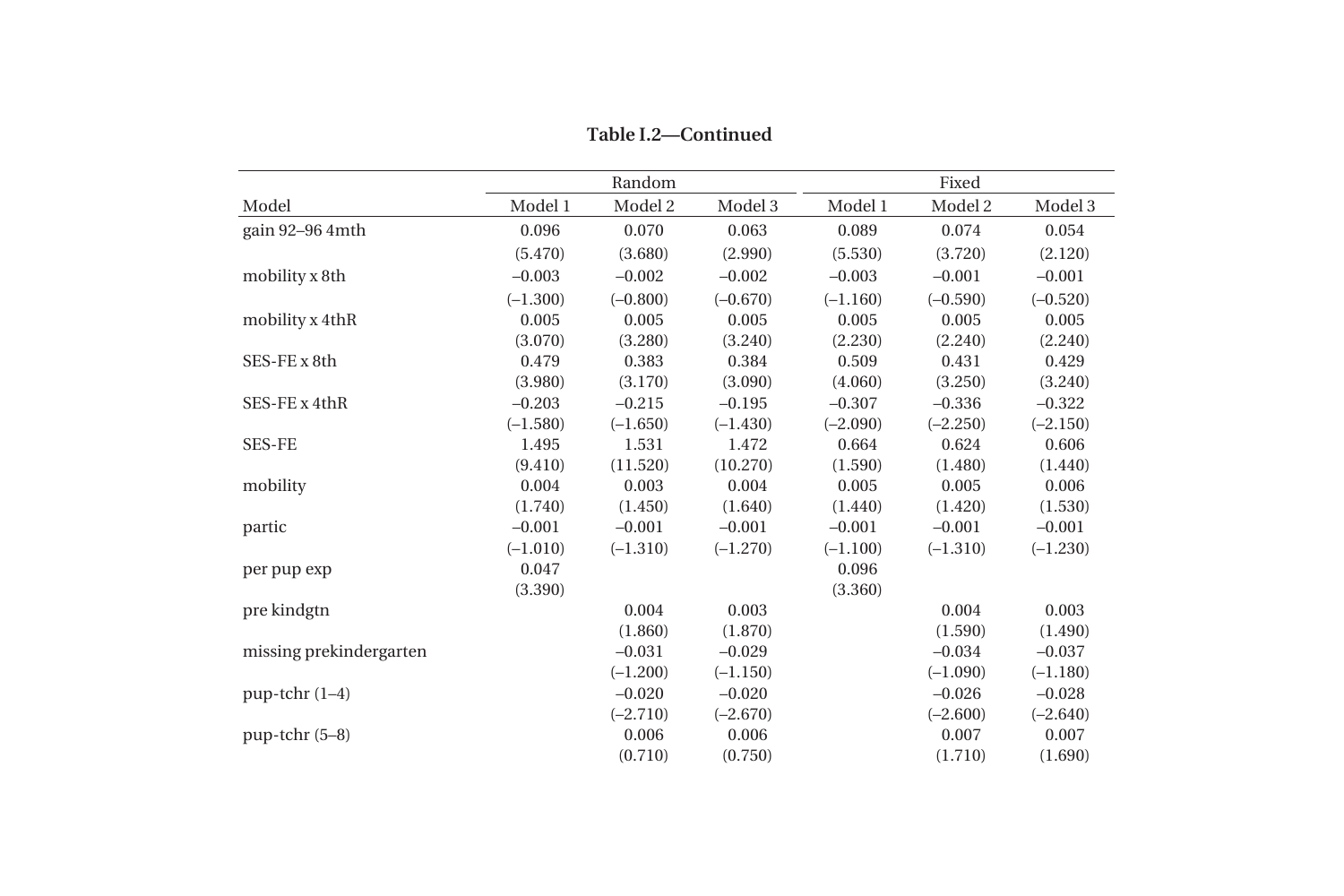|                    |           | Random     |            |         | Fixed      |            |
|--------------------|-----------|------------|------------|---------|------------|------------|
| Model              | Model 1   | Model 2    | Model 3    | Model 1 | Model 2    | Model 3    |
| salary             |           | 0.000      |            |         | 0.004      |            |
|                    |           | $(-0.020)$ |            |         | (0.910)    |            |
| tchr res-low       |           | $-0.003$   | $-0.003$   |         | $-0.002$   | $-0.002$   |
|                    |           | $(-1.790)$ | $(-1.960)$ |         | $(-1.230)$ | $(-1.210)$ |
| tchr res-med       |           | $-0.003$   | $-0.002$   |         | $-0.002$   | $-0.002$   |
|                    |           | $(-1.410)$ | $(-1.230)$ |         | $(-1.440)$ | $(-1.130)$ |
| % tchr BA          |           |            | 0.001      |         |            | 0.000      |
|                    |           |            | (1.300)    |         |            | (0.200)    |
| tchr $\exp(3-9)$   |           |            | 0.008      |         |            | 0.005      |
|                    |           |            | (2.080)    |         |            | (1.330)    |
| tchr $\exp(10-19)$ |           |            | 0.003      |         |            | 0.003      |
|                    |           |            | (1.120)    |         |            | (0.860)    |
| tchr $\exp(20+)$   |           |            | 0.005      |         |            | 0.006      |
|                    |           |            | (1.720)    |         |            | (1.70)     |
| $R-sq$             | <b>NA</b> | <b>NA</b>  | NA         | 0.722   | 0.728      | 0.733      |

**Table I.2—Continued**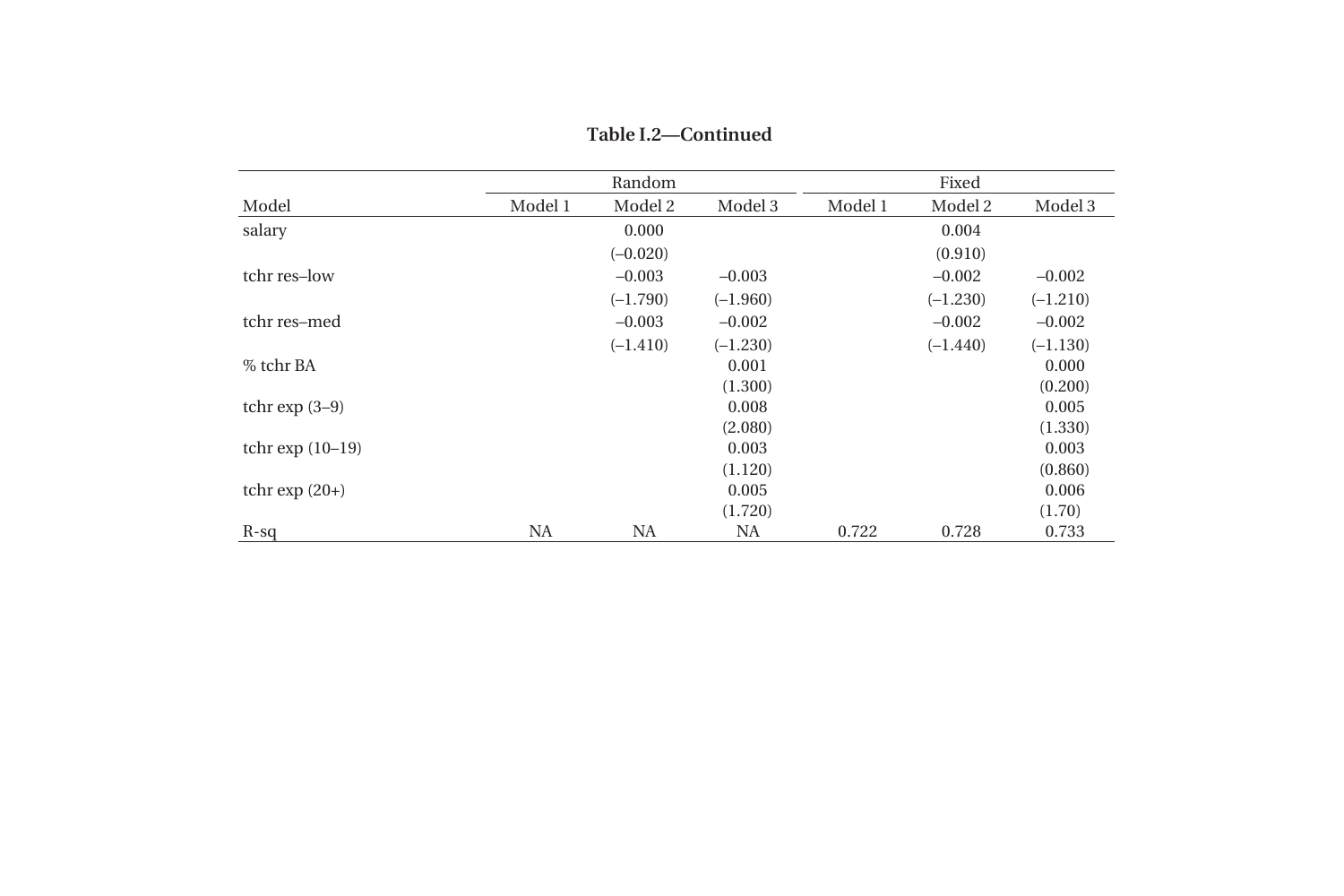|                 |            | Random     |            |            | Fixed      |            |
|-----------------|------------|------------|------------|------------|------------|------------|
| Model           | Model 1    | Model 2    | Model 3    | Model 1    | Model 2    | Model 3    |
| # obs           | 271        | 271        | 271        | 271        | 271        | 271        |
| Depvar          | Score      | Score      | Score      | Score      | Score      | Score      |
| intcpt          | $-1.049$   | 0.000      | $-0.645$   | $-0.016$   | 1.331      | 0.914      |
|                 | $(-0.940)$ | (0.000)    | $(-0.770)$ | $(-0.010)$ | (1.060)    | (0.690)    |
| south           | 0.035      | $-0.043$   | $-0.036$   |            |            |            |
|                 | (0.500)    | $(-0.750)$ | $(-0.770)$ |            |            |            |
| mdwest          | 0.139      | 0.068      | 0.078      |            |            |            |
|                 | (2.500)    | (1.480)    | (1.710)    |            |            |            |
| west            | 0.048      | 0.038      | 0.049      |            |            |            |
|                 | (0.630)    | (0.480)    | (0.640)    |            |            |            |
| urban           | 0.002      | 0.001      | 0.001      |            |            |            |
|                 | (1.400)    | (0.850)    | (1.230)    |            |            |            |
| rural           | 0.001      | 0.000      | 0.000      |            |            |            |
|                 | (1.410)    | $(-0.190)$ | (0.120)    |            |            |            |
| dummy-8th       | $-0.151$   | $-0.434$   | $-0.527$   | 0.190      | $-0.312$   | $-0.30$    |
|                 | $(-0.220)$ | $(-0.940)$ | $(-1.180)$ | (0.360)    | $(-0.570)$ | $(-0.540)$ |
| $dummy-4thR$    | 0.562      | 0.712      | 0.738      | 0.506      | 0.633      | 0.667      |
|                 | (1.010)    | (1.270)    | (1.290)    | (1.010)    | (1.260)    | (1.320)    |
| gain 90–92 8mth | 0.116      | 0.127      | 0.125      | 0.103      | 0.118      | 0.117      |
|                 | (8.160)    | (7.790)    | (7.360)    | (5.790)    | (6.890)    | (6.600)    |
| gain 92-96 8mth | 0.214      | 0.225      | 0.228      | 0.192      | 0.222      | 0.213      |
|                 | (9.760)    | (9.690)    | (7.820)    | (6.820)    | (9.010)    | (7.370)    |
| gain 92-94 4rd  | $-0.067$   | $-0.077$   | $-0.079$   | $-0.065$   | $-0.068$   | $-0.075$   |
|                 | $(-4.430)$ | $(-5.020)$ | $(-4.800)$ | $(-3.640)$ | $(-3.560)$ | $(-3.620)$ |

#### **Table I.3**

# **Regression Results for Policy Variables using Cen-NAEP (t-statistics in parentheses)**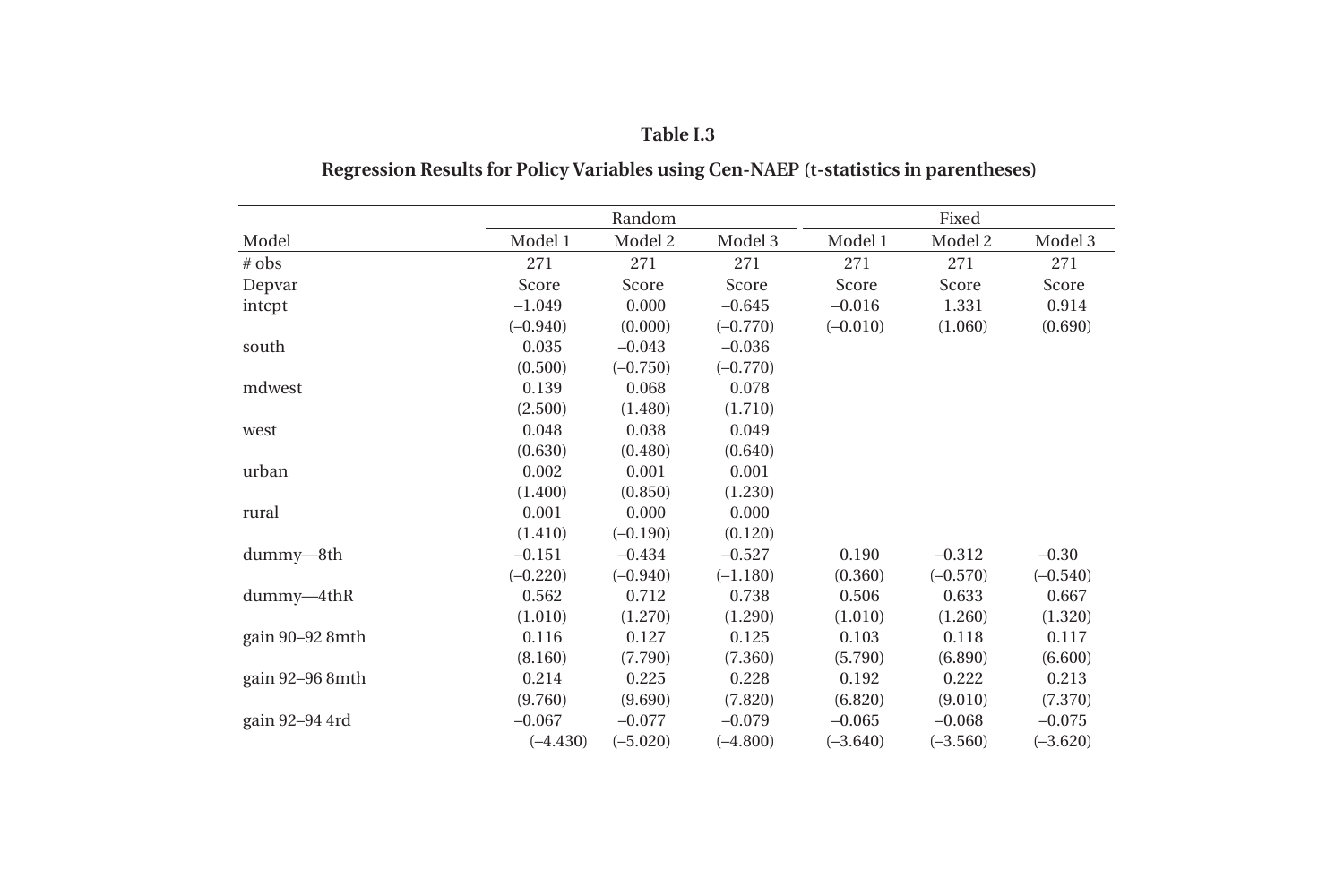|                      |            | Random     |            |            | Fixed      |            |
|----------------------|------------|------------|------------|------------|------------|------------|
| Model                | Model 1    | Model 2    | Model 3    | Model 1    | Model 2    | Model 3    |
| mobility X 4thR      | 0.001      | 0.000      | 0.000      | 0.001      | 0.000      | 0.000      |
|                      | (0.600)    | (0.050)    | $(-0.070)$ | (0.480)    | (0.110)    | (0.120)    |
| income X 4thR        | $-0.011$   | $-0.012$   | $-0.011$   | $-0.011$   | $-0.011$   | $-0.011$   |
|                      | $(-3.300)$ | $(-3.460)$ | $(-3.350)$ | $(-3.060)$ | $(-3.100)$ | $(-3.050)$ |
| income X 8th         | 0.000      | $-0.002$   | 0.000      | 0.000      | $-0.002$   | $-0.002$   |
|                      | (0.060)    | $(-0.470)$ | $(-0.120)$ | (0.130)    | $(-0.720)$ | $(-0.540)$ |
| sngl par X 4thR      | 0.014      | 0.008      | 0.008      | 0.013      | 0.008      | 0.010      |
|                      | (1.370)    | (0.790)    | (0.850)    | (1.540)    | (0.990)    | (1.150)    |
| sngl par X 8th       | $-0.001$   | $-0.006$   | $-0.005$   | $-0.003$   | $-0.004$   | $-0.002$   |
|                      | $(-0.150)$ | $(-0.710)$ | $(-0.630)$ | $(-0.410)$ | $(-0.480)$ | $(-0.300)$ |
| black X 4thR         | $-0.003$   | $-0.003$   | $-0.003$   | $-0.003$   | $-0.002$   | $-0.003$   |
|                      | $(-1.420)$ | $(-1.130)$ | $(-1.230)$ | $(-1.550)$ | $(-1.190)$ | $(-1.510)$ |
| Hispanic X 4thR      | $-0.003$   | $-0.003$   | $-0.003$   | $-0.003$   | $-0.003$   | $-0.003$   |
|                      | $(-1.460)$ | $(-1.410)$ | $(-1.450)$ | $(-1.620)$ | $(-1.580)$ | $(-1.750)$ |
| Hgh Schl X 4thR      | $-0.007$   | $-0.006$   | $-0.006$   | $-0.006$   | $-0.006$   | $-0.006$   |
|                      | $(-1.000)$ | $(-0.790)$ | $(-0.780)$ | $(-1.200)$ | $(-1.050)$ | $(-1.170)$ |
| $Hgh$ Schl+ $X$ 4thR | $-0.009$   | $-0.010$   | $-0.010$   | $-0.008$   | $-0.009$   | $-0.009$   |
|                      | $(-1.500)$ | $(-1.600)$ | $(-1.540)$ | $(-1.920)$ | $(-2.030)$ | $(-2.150)$ |
| college X 4thR       | 0.003      | 0.004      | 0.004      | 0.003      | 0.003      | 0.003      |
|                      | (0.650)    | (0.780)    | (0.710)    | (0.530)    | (0.640)    | (0.490)    |
| black X 8th          | $-0.001$   | 0.001      | 0.000      | $-0.002$   | 0.000      | $-0.001$   |
|                      | $(-0.640)$ | (0.310)    | (0.140)    | $(-0.920)$ | $(-0.270)$ | $(-0.560)$ |

**Table I.3—Continued**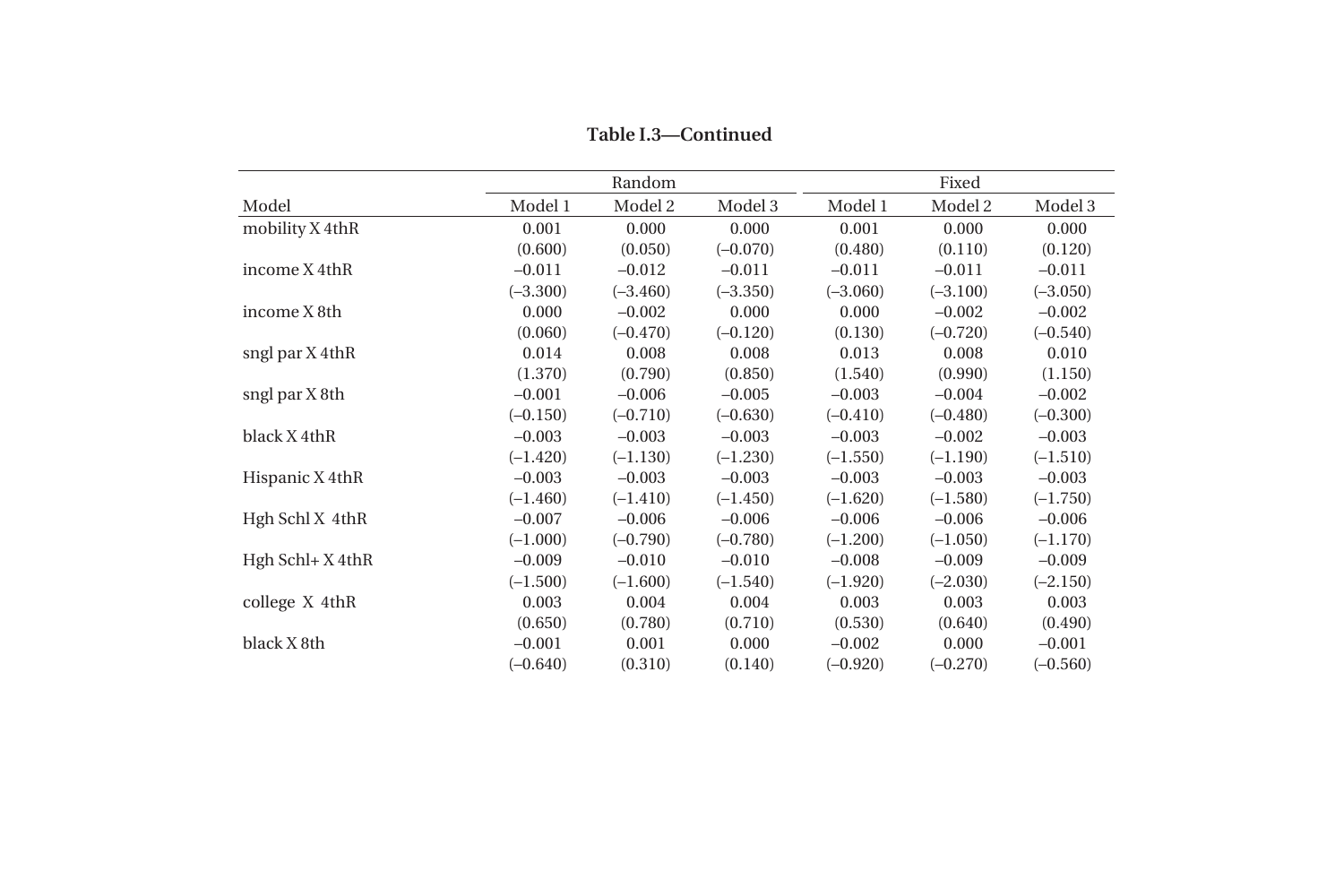|                  |            | Random     |            |            | Fixed      |            |
|------------------|------------|------------|------------|------------|------------|------------|
| Model            | Model 1    | Model 2    | Model 3    | Model 1    | Model 2    | Model 3    |
| Hispanic X 8th   | 0.001      | 0.002      | 0.002      | 0.001      | 0.002      | 0.002      |
|                  | (0.770)    | (2.070)    | (1.940)    | (0.350)    | (1.280)    | (1.020)    |
| Hgh Schl X 8th   | 0.002      | 0.005      | 0.006      | 0.000      | 0.002      | 0.002      |
|                  | (0.330)    | (0.870)    | (1.010)    | $(-0.060)$ | (0.420)    | (0.400)    |
| $Hgh Schl+X 8th$ | 0.005      | 0.007      | 0.007      | 0.005      | 0.007      | 0.007      |
|                  | (0.910)    | (1.430)    | (1.340)    | (1.090)    | (1.560)    | (1.430)    |
| college X 8th    | 0.002      | 0.004      | 0.004      | $-0.001$   | 0.003      | 0.002      |
|                  | (0.260)    | (0.640)    | (0.580)    | $(-0.150)$ | (0.570)    | (0.440)    |
| income           | 0.006      | 0.006      | 0.008      | 0.014      | 0.022      | 0.022      |
|                  | (1.120)    | (1.330)    | (1.570)    | (0.880)    | (1.280)    | (1.290)    |
| sngl par         | $-0.014$   | $-0.007$   | $-0.006$   | $-0.011$   | $-0.008$   | $-0.009$   |
|                  | $(-1.610)$ | $(-1.010)$ | $(-0.900)$ | $(-1.410)$ | $(-1.030)$ | $(-1.170)$ |
| black            | $-0.005$   | $-0.006$   | $-0.006$   | $-0.009$   | $-0.011$   | $-0.011$   |
|                  | $(-2.010)$ | $(-2.740)$ | $(-2.590)$ | $(-2.430)$ | $(-2.680)$ | $(-2.720)$ |
| hisp             | $-0.003$   | $-0.005$   | $-0.005$   | $-0.013$   | $-0.014$   | $-0.013$   |
|                  | $(-1.040)$ | $(-1.760)$ | $(-1.930)$ | $(-3.000)$ | $(-3.390)$ | $(-3.130)$ |
| Hgh Schl         | 0.010      | 0.009      | 0.009      | 0.011      | 0.002      | 0.004      |
|                  | (0.840)    | (1.000)    | (0.990)    | (0.680)    | (0.130)    | (0.230)    |
| Hgh Schl+        | 0.004      | 0.007      | 0.005      | $-0.022$   | $-0.026$   | $-0.025$   |
|                  | (0.440)    | (0.900)    | (0.640)    | $(-1.620)$ | $(-1.940)$ | $(-1.900)$ |
| colleg           | 0.017      | 0.013      | 0.011      | $-0.003$   | $-0.012$   | $-0.012$   |
|                  | (1.670)    | (1.620)    | (1.360)    | $(-0.190)$ | $(-0.960)$ | $(-0.890)$ |
| mobility         | 0.000      | 0.000      | 0.001      | 0.001      | 0.002      | 0.002      |
|                  | $(-0.020)$ | (0.020)    | (0.360)    | (0.350)    | (0.450)    | (0.480)    |
| partic           | $-0.001$   | $-0.001$   | $-0.001$   | 0.000      | $-0.001$   | $-0.001$   |
|                  | $(-0.660)$ | $(-1.160)$ | $(-1.010)$ | $(-0.440)$ | $(-0.730)$ | $(-0.660)$ |

**Table I.3—Continued**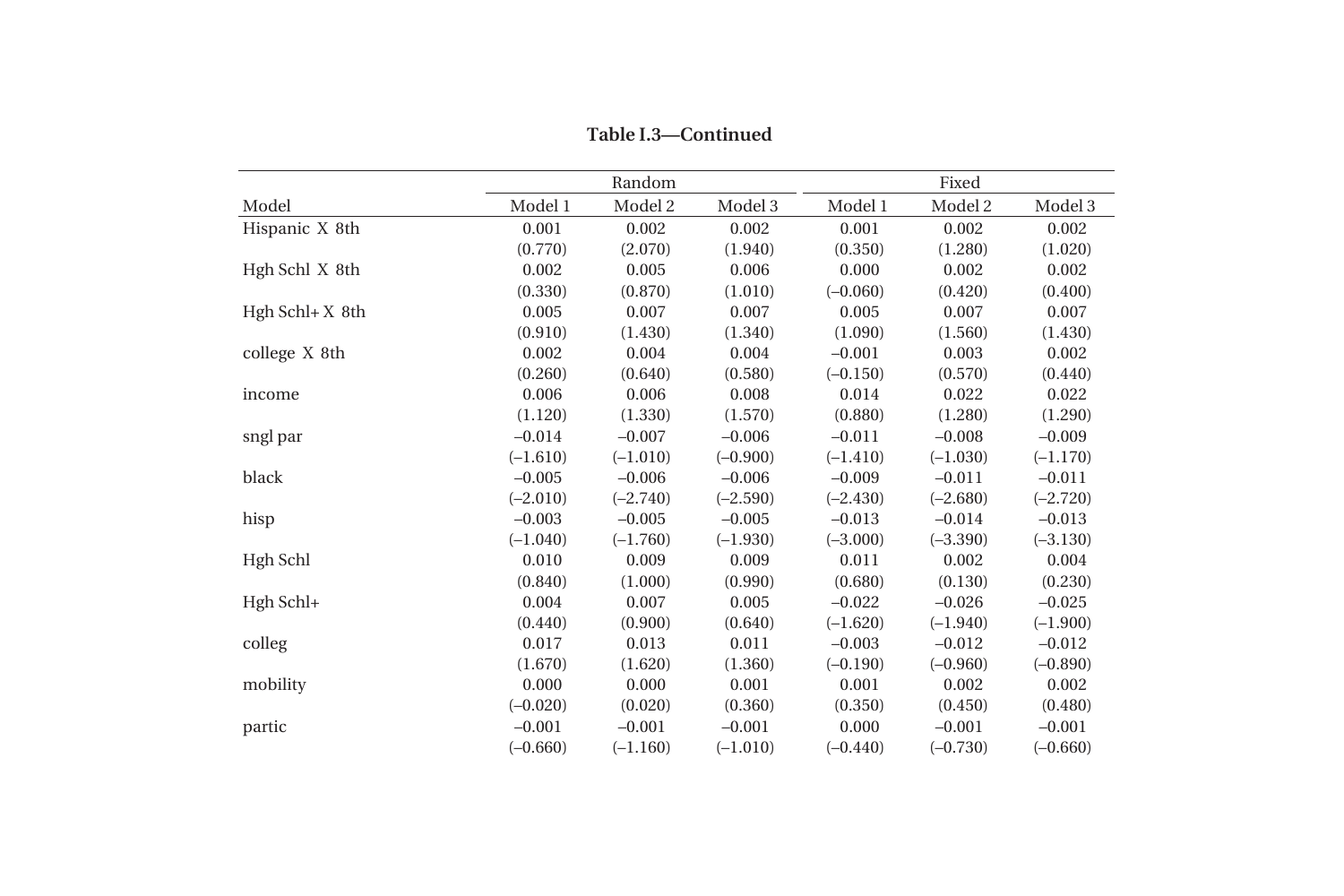|                        |           | Random     |            |         | Fixed      |            |
|------------------------|-----------|------------|------------|---------|------------|------------|
| Model                  | Model 1   | Model 2    | Model 3    | Model 1 | Model 2    | Model 3    |
| per pup exp            | 0.042     |            |            | 0.079   |            |            |
|                        | (3.030)   |            |            | (2.670) |            |            |
| preindergarten         |           | 0.005      | 0.005      |         | 0.004      | 0.004      |
|                        |           | (2.420)    | (2.410)    |         | (1.910)    | (1.840)    |
| missing preindergarten |           | $-0.044$   | $-0.046$   |         | $-0.032$   | $-0.034$   |
|                        |           | $(-1.490)$ | $(-1.460)$ |         | $(-1.080)$ | $(-1.140)$ |
| $pup/$ tchr $(1-4)$    |           | $-0.019$   | $-0.019$   |         | $-0.020$   | $-0.023$   |
|                        |           | $(-2.480)$ | $(-2.400)$ |         | $(-2.180)$ | $(-2.330)$ |
| pup/tchr (5-8)         |           | 0.006      | 0.007      |         | 0.007      | 0.007      |
|                        |           | (0.840)    | (0.980)    |         | (1.760)    | (1.830)    |
| salary                 |           | $-0.003$   |            |         | 0.001      |            |
|                        |           | $(-0.840)$ |            |         | (0.130)    |            |
| tchr res-low           |           | $-0.003$   | $-0.003$   |         | $-0.002$   | $-0.002$   |
|                        |           | $(-1.840)$ | $(-2.030)$ |         | $(-1.410)$ | $(-1.470)$ |
| tchr res-med           |           | $-0.002$   | $-0.002$   |         | $(-2.030)$ | $-0.002$   |
|                        |           | $(-1.230)$ | $(-1.160)$ |         | $(-1.430)$ | $(-1.240)$ |
| % tchr BA              |           |            | 0.001      |         |            | 0.000      |
|                        |           |            | (1.760)    |         |            | $(-0.070)$ |
| tchr $\exp(3-9)$       |           |            | 0.007      |         |            | 0.005      |
|                        |           |            | (1.800)    |         |            | (1.470)    |
| tchr $\exp(10-19)$     |           |            | 0.003      |         |            | 0.003      |
|                        |           |            | (1.080)    |         |            | (0.940)    |
| tchr $\exp(20+)$       |           |            | 0.004      |         |            | 0.005      |
|                        |           |            | (1.540)    |         |            | (1.220)    |
| $R-Sq$                 | <b>NA</b> | NA         | NA         | 0.789   | 0.797      | 0.802      |

**Table I.3—Continued**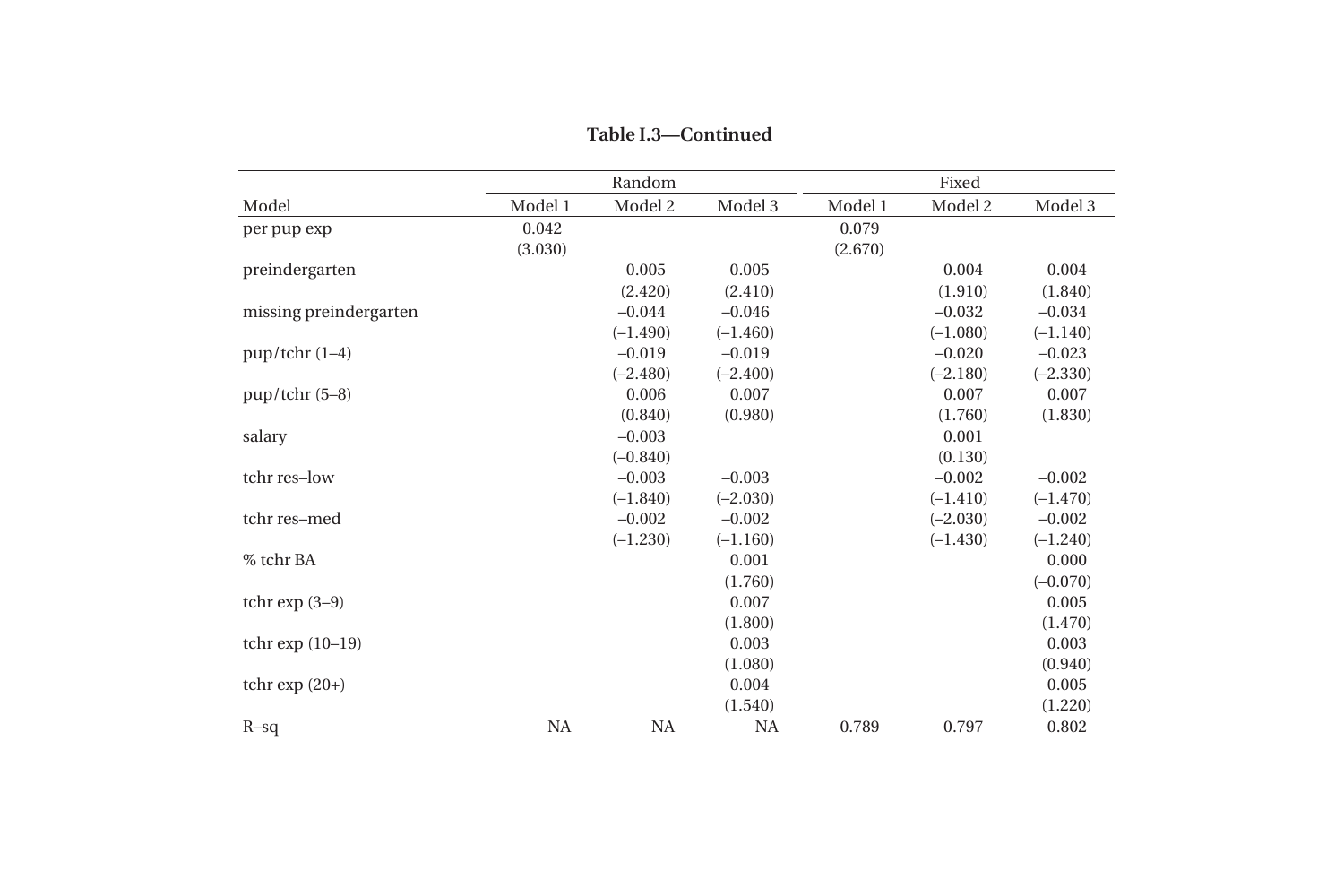#### **Table I.4**

## **Regression Results Testing for Significance of Family-Pupil–Teacher Interactions and Thresholds Using Random Effect Model and SES-FE (t-value in parenthesis)**

|                              | Model 1   | Model 2   | Model 3   | Model 4   |
|------------------------------|-----------|-----------|-----------|-----------|
| Number of observations       | 158       | 158       | 158       | 158       |
| Dependent variable           | Score     | Score     | Score     | Score     |
| Intercept                    | 0.908     | $-0.115$  | 1.163     | 0.190     |
| Dummy-4th-grade reading      | $-0.345$  | $-0.338$  | $-0.343$  | $-0.336$  |
|                              | $(-3.17)$ | $(-3.17)$ | $(-3.08)$ | $(-3.03)$ |
| South                        | $-0.074$  | $-0.102$  | $-0.119$  | $-0.145$  |
|                              | $(-1.30)$ | $(-1.79)$ | $(-2.08)$ | $(-2.53)$ |
| Midwest                      | $-0.016$  | $-0.048$  | $-0.036$  | $-0.066$  |
|                              | $(-0.32)$ | $(-0.94)$ | $(-0.76)$ | $(-1.35)$ |
| West                         | $-0.087$  | $-0.112$  | $-0.131$  | $-0.153$  |
|                              | $(-1.12)$ | $(-1.43)$ | $(-1.73)$ | $(-2.05)$ |
| Urban                        | 0.001     | 0.001     | 0.001     | 0.001     |
|                              | (0.69)    | (0.66)    | (0.72)    | (0.71)    |
| Rural                        | 0.000     | 0.000     | 0.000     | 0.000     |
|                              | $(-0.30)$ | $(-0.19)$ | (0.07)    | (0.18)    |
| Gain 92-94 4th-grade reading | $-0.109$  | $-0.111$  | $-0.105$  | $-0.107$  |
|                              | $(-6.54)$ | $(-6.61)$ | $(-6.33)$ | $(-6.44)$ |
| Gain 92-96 4th-grade math    | 0.056     | 0.054     | 0.058     | 0.056     |
|                              | (2.73)    | (2.64)    | (2.80)    | (2.73)    |
| Mobility-4th-grade reading   | 0.005     | 0.005     | 0.005     | 0.005     |
|                              | (3.15)    | (3.15)    | (3.06)    | (3.01)    |
| SES-FE-4th-grade reading     | $-0.145$  | $-0.117$  | $-0.150$  | $-0.123$  |
|                              | $(-1.13)$ | $(-0.90)$ | $(-1.17)$ | $(-0.94)$ |
| SES-FE                       | 1.811     | 1.893     | $-0.547$  | $-0.432$  |
|                              | (12.47)   | (12.64)   | $(-0.54)$ | $(-0.55)$ |
| Mobility                     | 0.002     | 0.002     | 0.000     | 0.001     |
|                              | (0.53)    | (0.72)    | (0.00)    | (0.20)    |
| Partic                       | $-0.001$  | $-0.001$  | $-0.001$  | $-0.001$  |
|                              | $(-1.02)$ | $(-0.82)$ | $(-1.20)$ | $(-1.02)$ |
| Prekindergarten              | 0.005     | 0.005     | 0.005     | 0.005     |
|                              | (1.96)    | (2.01)    | (2.20)    | (2.23)    |
| Missing prekindergarten      | $-0.018$  | $-0.020$  | $-0.016$  | $-0.018$  |
|                              | $(-0.89)$ | $(-1.04)$ | $(-0.90)$ | $(-1.07)$ |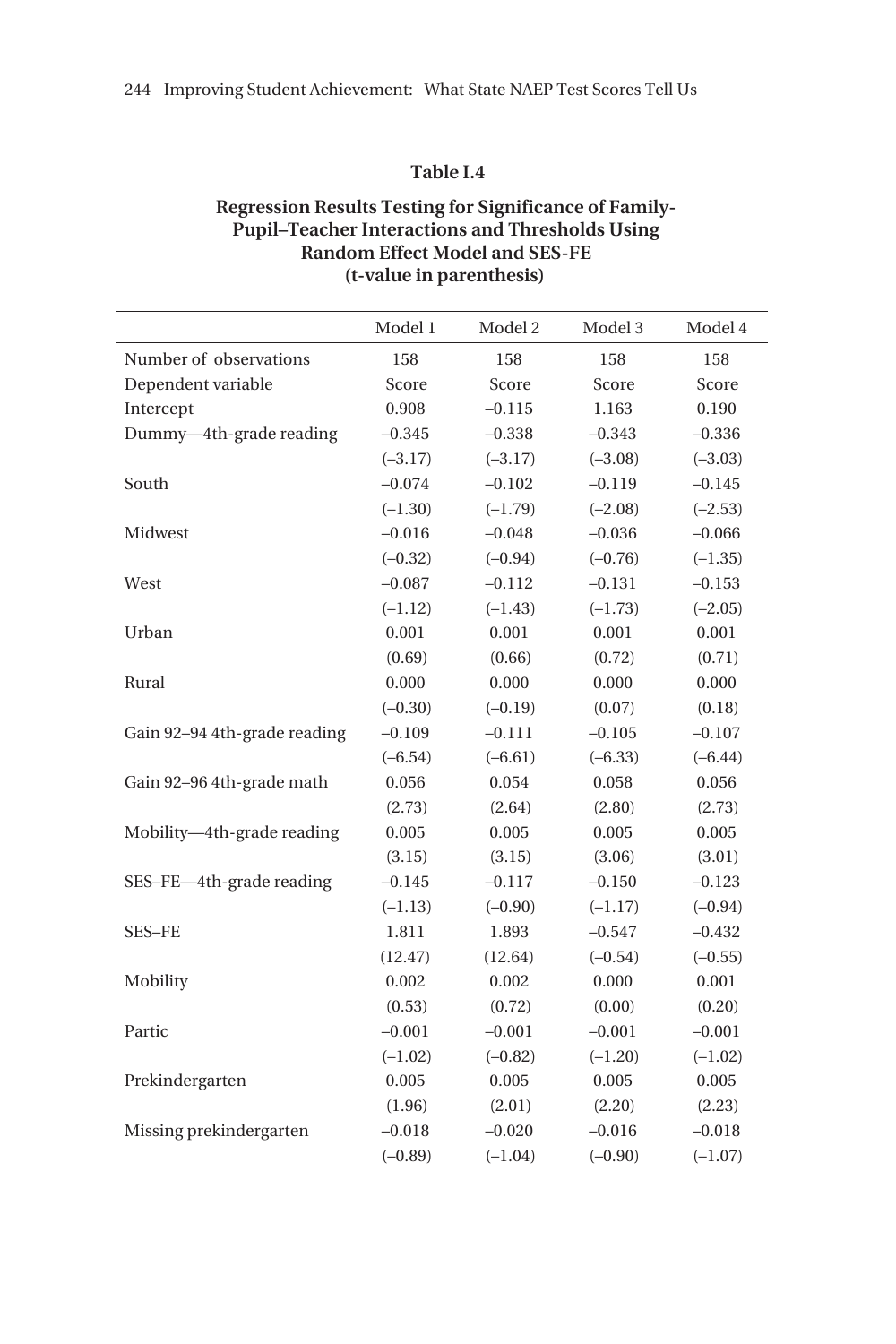|                          | Model 1   | Model 2   | Model 3   | Model 4   |
|--------------------------|-----------|-----------|-----------|-----------|
| Pupil-teacher $(1-4)$    | $-0.008$  | 0.097     | $-0.012$  | 0.087     |
|                          | $(-1.06)$ | (1.63)    | $(-1.81)$ | (2.10)    |
| Salary                   | $-0.008$  | $-0.008$  | $-0.010$  | $-0.010$  |
|                          | $(-1.71)$ | $(-1.68)$ | $(-2.19)$ | $(-2.20)$ |
| Teacher resources—low    | $-0.006$  | $-0.006$  | $-0.005$  | $-0.006$  |
|                          | $(-2.36)$ | $(-2.68)$ | $(-2.23)$ | $(-2.60)$ |
| Teacher resources—medium | $-0.004$  | $-0.005$  | $-0.004$  | $-0.005$  |
|                          | $(-1.29)$ | $(-1.51)$ | $(-1.22)$ | $(-1.48)$ |
| Pupil-teacher squared    |           | $-0.003$  |           | $-0.002$  |
|                          |           | $(-1.68)$ |           | $(-2.46)$ |
| Pupil-teacher – SES–FE   |           |           | 0.125     | 0.123     |
|                          |           |           | (2.41)    | (3.24)    |
| $R^2$                    | NA.       | NA.       | NA.       | NA.       |

**Table I.4—Continued**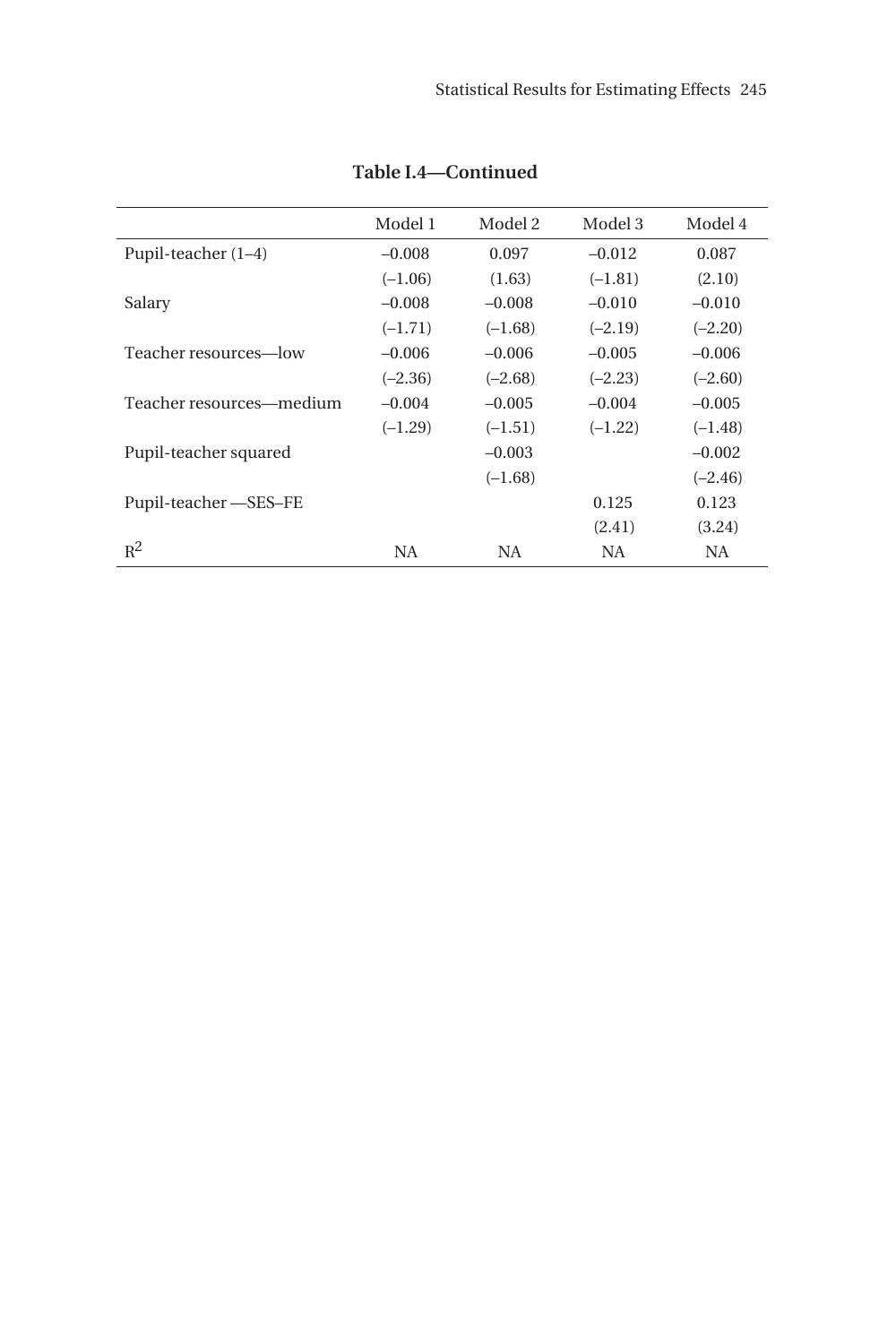#### **Table I.5**

# **Regression Results Testing for Significance of Family-Prekindergarten Interactions Using Random Effect Model and SES-FE (t-value in parenthesis)**

|                              | Random<br>Model | Fixed<br>Model |
|------------------------------|-----------------|----------------|
| Number of obs                | 158             | 158            |
| Dependent variable           | score           | score          |
| Intercept                    | 0.840           | $-0.335$       |
|                              | (2.39)          | $(-0.51)$      |
| Dummy-4th-grade reading      | $-0.343$        | $-0.329$       |
|                              | $(-3.14)$       | $(-2.44)$      |
| South                        | $-0.084$        |                |
|                              | $(-1.44)$       |                |
| Midwest                      | $-0.006$        |                |
|                              | $(-0.12)$       |                |
| West                         | $-0.085$        |                |
|                              | $(-1.09)$       |                |
| Urban                        | 0.000           |                |
|                              | (0.28)          |                |
| Rural                        | 0.000           |                |
|                              | $(-0.28)$       |                |
| Gain 92-94 4th-grade reading | $-0.106$        | $-0.098$       |
|                              | $(-6.50)$       | $(-4.39)$      |
| Gain 92-96 4mth              | 0.060           | 0.081          |
|                              | (2.92)          | (2.93)         |
| Mobility-4th-grade reading   | 0.005           | 0.005          |
|                              | (3.11)          | (2.44)         |
| SES-FE-4th-grade reading     | $-0.199$        | $-0.177$       |
|                              | $(-1.59)$       | $(-1.08)$      |
| <b>SES-FE</b>                | 1.992           | 2.167          |
|                              | (11.70)         | (2.97)         |
| Mobility                     | 0.002           | 0.000          |
|                              | (0.51)          | (0.03)         |
| Participation                | $-0.001$        | $-0.001$       |
|                              | $(-0.59)$       | $(-0.98)$      |
| Prekindergarten              | 0.003           | 0.004          |
|                              | (1.58)          | (1.00)         |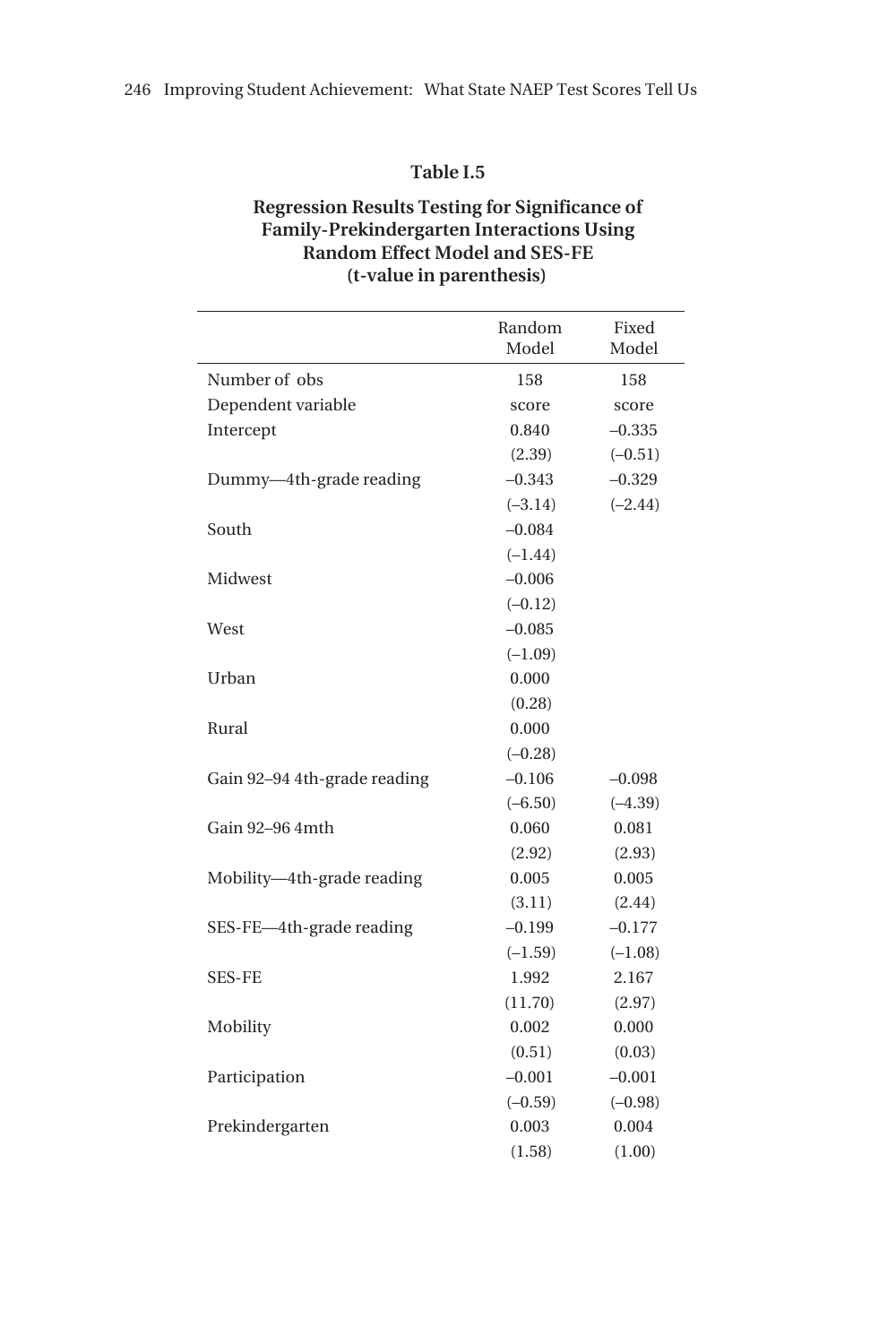| Model                    | Random    | Fixed     |
|--------------------------|-----------|-----------|
| Missing prekindergarten  | $-0.024$  | 0.042     |
|                          | $(-1.21)$ | (1.01)    |
| Prekindergarten—SES-FE   | $-0.042$  | $-0.046$  |
|                          | $(-1.81)$ | $(-1.55)$ |
| Pupil-teacher $(1-4)$    | $-0.009$  | 0.027     |
|                          | $(-1.25)$ | (.32)     |
| Salary                   | $-0.008$  | 0.012     |
|                          | $(-1.86)$ | (1.24)    |
| Teacher resources—low    | $-0.005$  | $-0.006$  |
|                          | $(-2.25)$ | $(-1.92)$ |
| Teacher resources—medium | $-0.003$  | $-0.005$  |
|                          | $(-1.08)$ | $(-1.56)$ |
| $R^2$                    | NA        | 0.665     |

# **Table I.5—Continued**

# **Table I.6**

## **Hausman Test Results for Policy Equations Using SES**

| Policy Model                                                                                 | Hausman<br><b>Statistic</b> | Statistical<br>Significance |
|----------------------------------------------------------------------------------------------|-----------------------------|-----------------------------|
| Per-pupil expenditure                                                                        | 7.12                        |                             |
| Prekindergarten, pupil-<br>teacher ratio, teacher salary<br>and resources                    | 83.09                       |                             |
| Prekindergarten, pupil-<br>teacher ratio, teacher<br>resources, education, and<br>experience | 15.08                       |                             |

Hypothesis: The difference in coefficients is not systematic (β\_Fixed = β\_Random).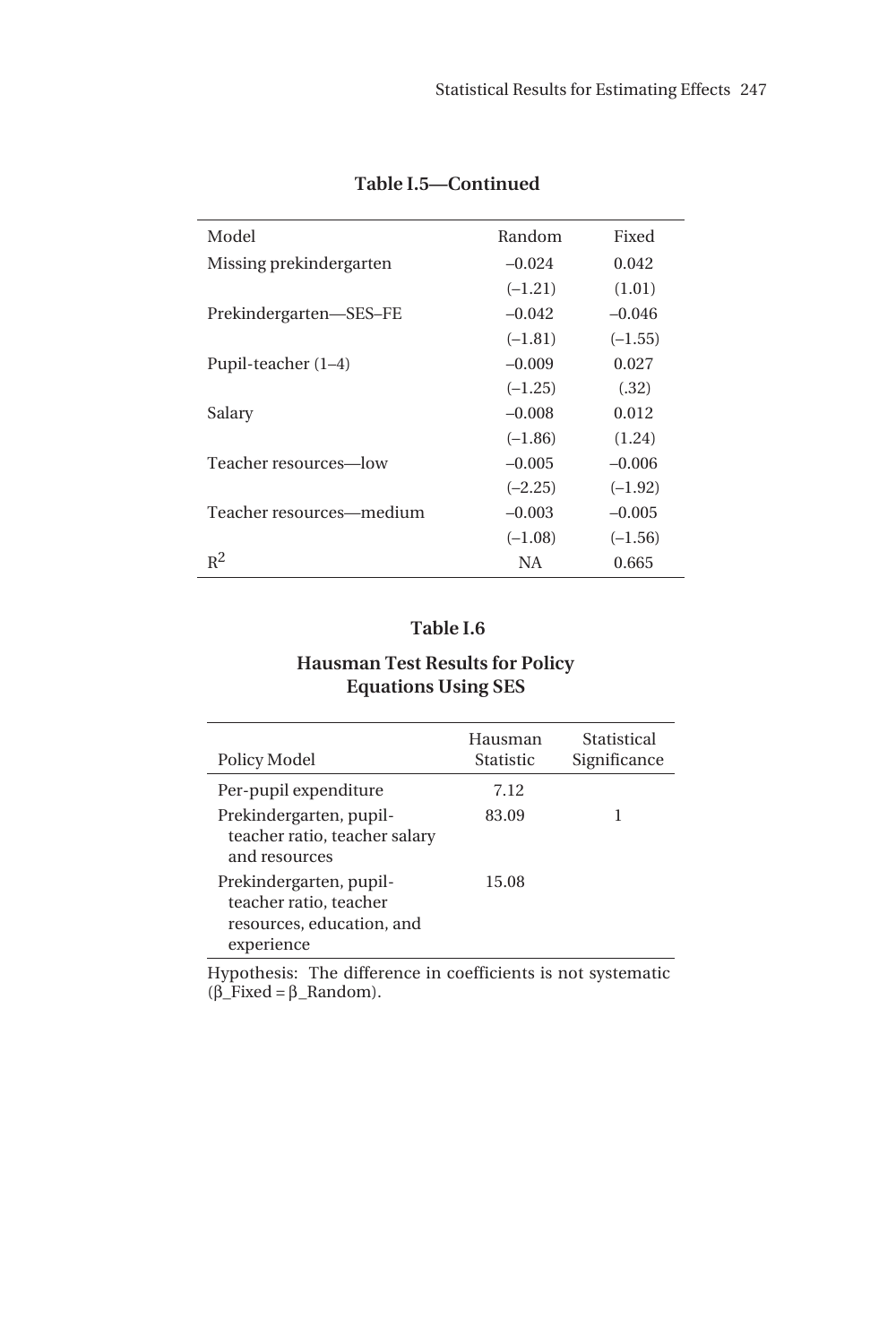#### **Table I.7**

#### **Hausman Test Results for Policy Equations Using SES-FE**

| Policy Model                                                                                 | Hausman<br><b>Statistic</b> | Statistical<br>significance |
|----------------------------------------------------------------------------------------------|-----------------------------|-----------------------------|
| Per-pupil expenditure                                                                        | 9.44                        |                             |
| Prekindergarten, pupil-<br>teacher ratio, teacher salary<br>and resources                    | 22.91                       |                             |
| Prekindergarten, pupil-<br>teacher ratio, teacher<br>resources, education, and<br>experience | 16.32                       |                             |

Hypothesis: The difference in coefficients is not systematic (β\_Fixed = β\_Random).

#### **Table I.8**

### **Hausman Test Results for Policy Equations Using Census-NAEP**

| Policy Model                                                                                 | Hausman<br>Statistic | Statistical<br>significance |
|----------------------------------------------------------------------------------------------|----------------------|-----------------------------|
| Per-pupil expenditure                                                                        | 136.38               |                             |
| Prekindergarten, pupil-<br>teacher ratio, teacher salary<br>and resources                    | 53.00                |                             |
| Prekindergarten, pupil-<br>teacher ratio, teacher<br>resources, education, and<br>experience | 1,508.25             | 1                           |

Hypothesis: The difference in coefficients is not systematic (β\_Fixed = β\_Random).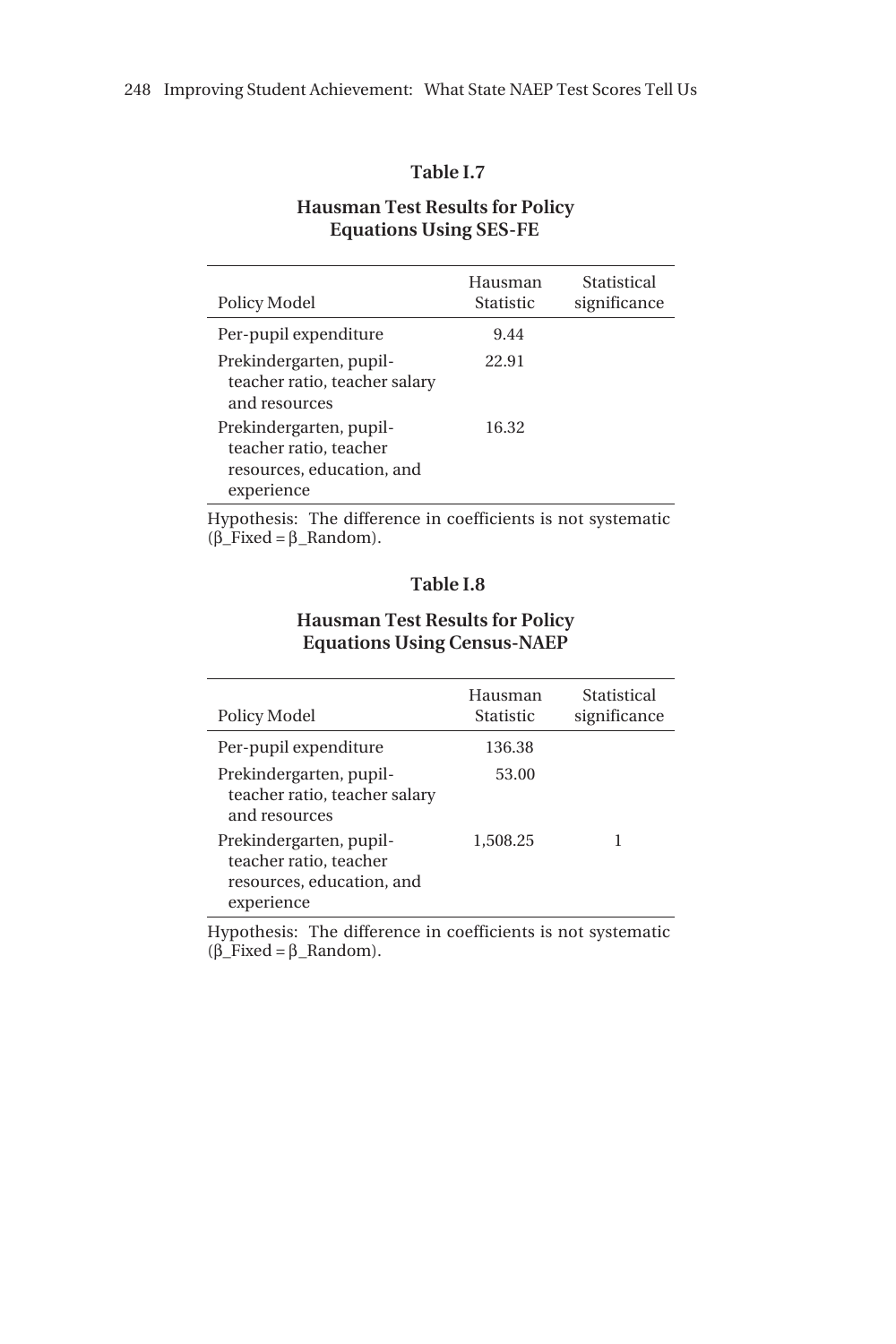# Appendix J **ROBUST REGRESSION RESULTS**

Table J.1 shows the results of OLS estimation for the policy model using robust and nonrobust regression. The robust regression weights outliers less to test the sensitivity of results to the effect of outliers. These results use the default options in STATA for determining the weight assigned to outliers. The results are fairly insensitive to weighting outliers less than other points. We also tested the sensitivity of results with a variety of other tests that assign different weights to data points and found the results to be fairly insensitive.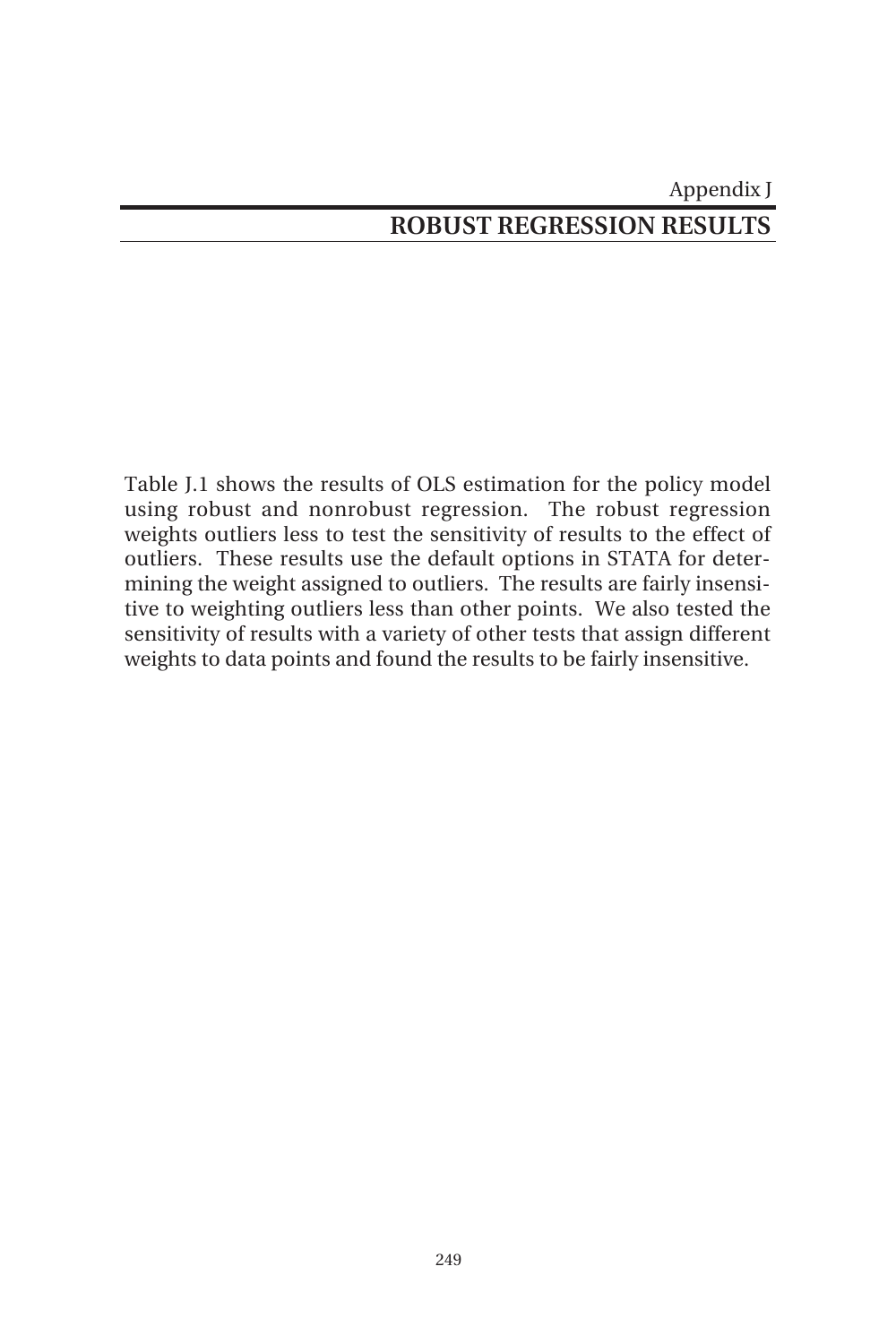### **Table J.1**

### **Robust and Nonrobust OLS Regression Results**

|                          | Model 1<br>OLS,<br>Robust | Model 2<br>OLS,<br>Nonrobust |
|--------------------------|---------------------------|------------------------------|
| Number of observations   | 271                       | 271                          |
| Dependent variable       | Score                     | Score                        |
| Intercept                | 0.776                     | 0.837                        |
|                          | (3.110)                   | (3.330)                      |
| Dummy-8th grade          | 0.353                     | 0.291                        |
|                          | (1.700)                   | (1.390)                      |
| Read4                    | $-0.314$                  | $-0.389$                     |
|                          | $(-1.830)$                | $(-2.260)$                   |
| South                    | $-0.063$                  | $-0.048$                     |
|                          | $(-2.000)$                | $(-1.520)$                   |
| Midwest                  | 0.042                     | 0.046                        |
|                          | (1.670)                   | (1.800)                      |
| West                     | $-0.034$                  | $-0.021$                     |
|                          | $(-0.860)$                | $(-0.530)$                   |
| Urban                    | 0.000                     | 0.000                        |
|                          | (0.660)                   | (0.370)                      |
| Rural                    | 0.000                     | 0.000                        |
|                          | $(-0.150)$                | $(-0.400)$                   |
| 1992 8th grade math      | 0.120                     | 0.122                        |
|                          | (6.110)                   | (6.190)                      |
| 1996 8th grade math      | 0.206                     | 0.208                        |
|                          | (9.040)                   | (9.050)                      |
| 1994 4th grade reading   | $-0.102$                  | $-0.111$                     |
|                          | $(-4.980)$                | $(-5.400)$                   |
| 1996 4th grade math      | 0.050                     | 0.053                        |
|                          | (2.450)                   | (2.570)                      |
| Change-8th grade         | $-0.005$                  | $-0.005$                     |
|                          | $(-1.930)$                | $(-1.610)$                   |
| Change—4th grade reading | 0.005                     | 0.006                        |
|                          | (1.840)                   | (2.260)                      |
| SES-FE-8th grade         | 0.329                     | 0.416                        |
|                          | (2.100)                   | (2.640)                      |
|                          |                           |                              |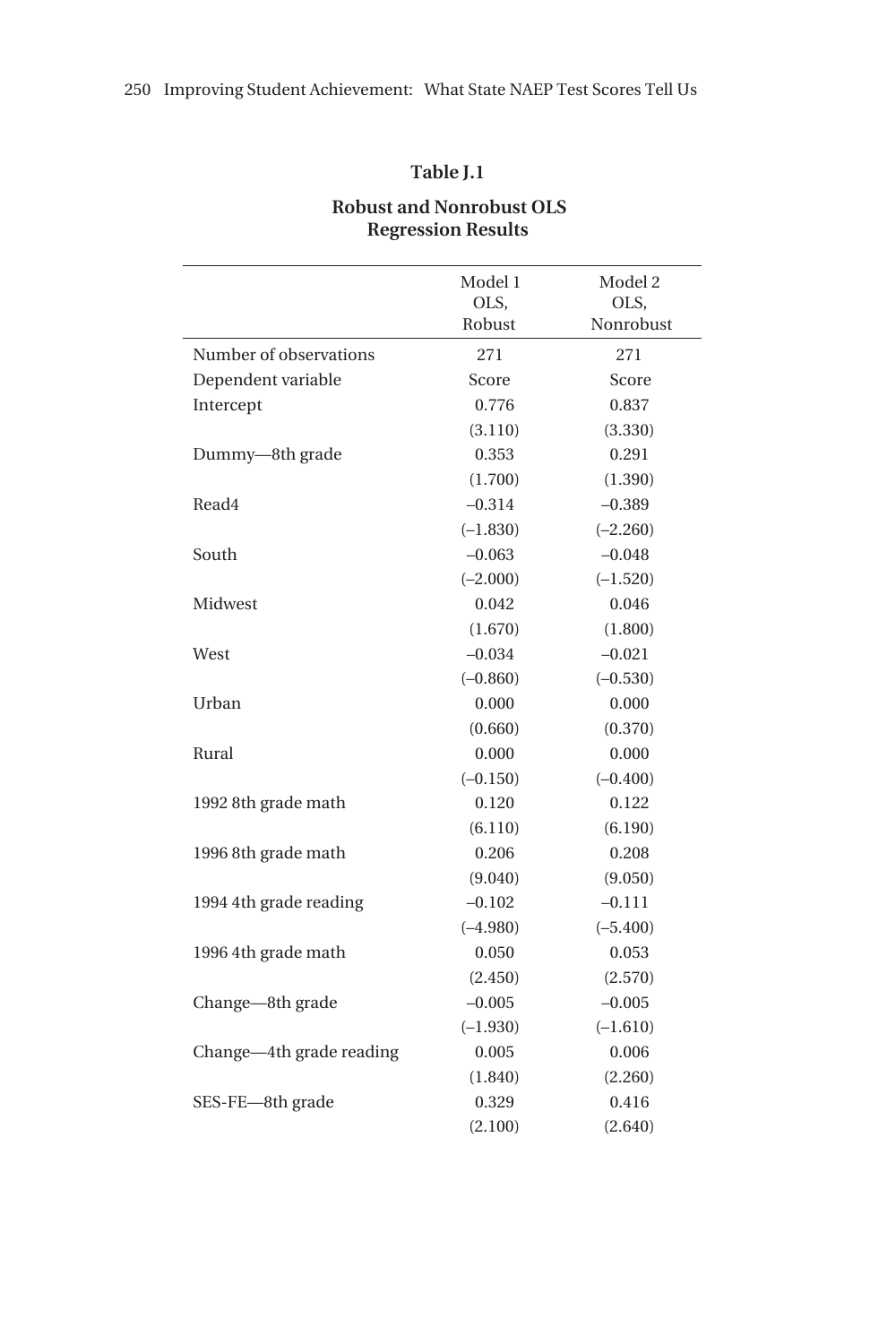|                            | Model 1<br>OLS,<br>Robust | Model 2<br>OLS,<br>Nonrobust |
|----------------------------|---------------------------|------------------------------|
| SES-FE * 4th grade reading | $-0.281$                  | $-0.191$                     |
|                            | $(-1.540)$                | $(-1.040)$                   |
| Schl                       | 1.749                     | 1.664                        |
|                            | (12.400)                  | (11.700)                     |
| Change                     | 0.002                     | 0.002                        |
|                            | (0.830)                   | (0.730)                      |
| Participation              | $-0.002$                  | $-0.002$                     |
|                            | $(-2.520)$                | $(-2.090)$                   |
| Prekindergarten            | 0.003                     | 0.004                        |
|                            | (2.320)                   | (3.240)                      |
| Noprekindergarten          | $-0.032$                  | $-0.036$                     |
|                            | $(-2.380)$                | $(-2.620)$                   |
| Pupil-teacher              | $-0.011$                  | $-0.012$                     |
|                            | $(-2.840)$                | $(-3.110)$                   |
| Salary                     | $-0.004$                  | $-0.005$                     |
|                            | $(-1.310)$                | $(-1.570)$                   |
| Teacher resources-some     | $-0.005$                  | $-0.005$                     |
|                            | $(-3.410)$                | $(-3.590)$                   |
| Teacher resources-most     | $-0.003$                  | $-0.003$                     |
|                            | $(-1.360)$                | $(-1.600)$                   |
| $R^2$                      | 0.896                     | 0.892                        |

**Table J.1—Continued**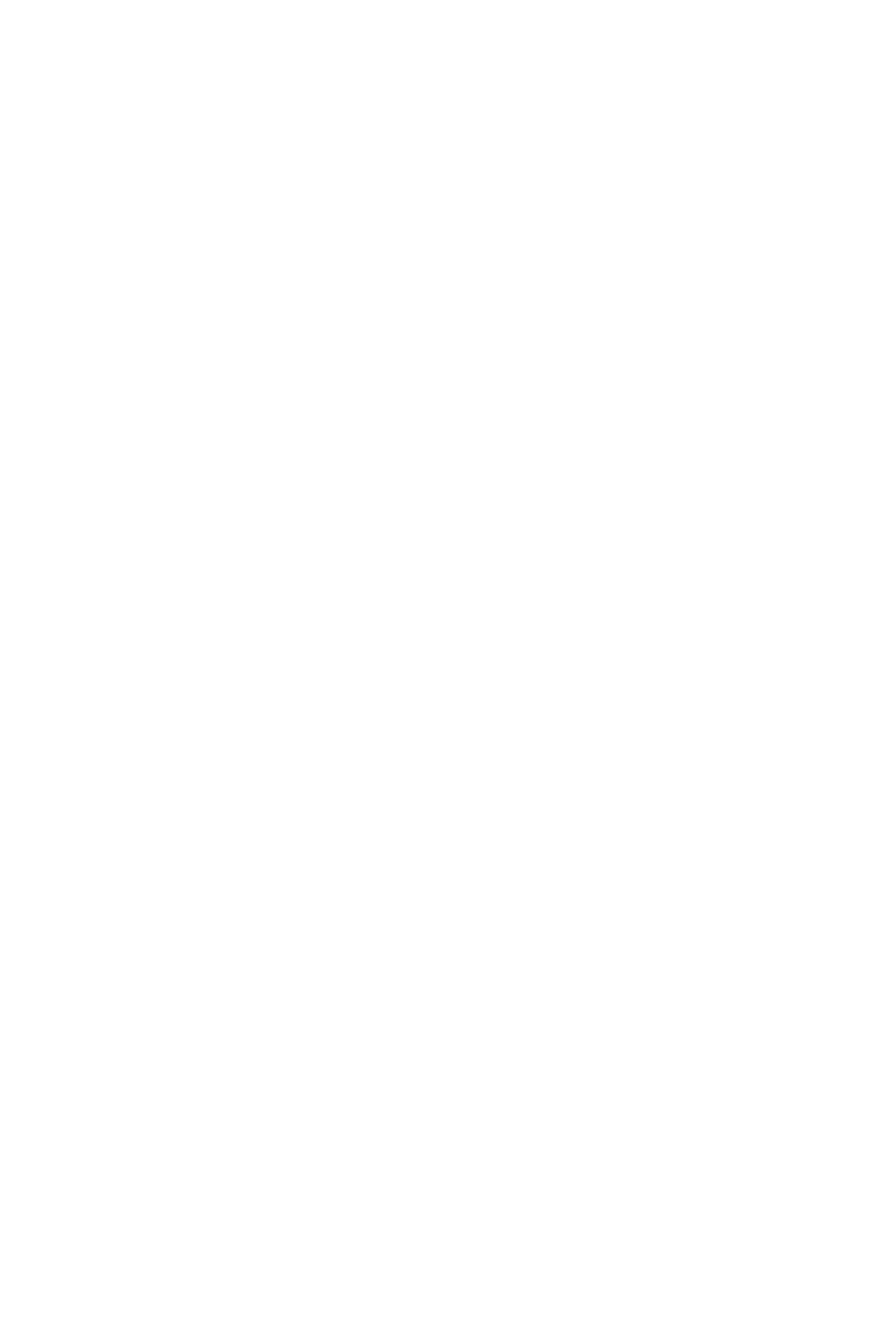Appendix K

# **MAKING COST-EFFECTIVENESS ESTIMATES FROM THE TENNESSEE CLASS-SIZE EXPERIMENT**

## **CLASS-SIZE REDUCTIONS**

 $\overline{\phantom{a}}$ 

Implementing a class size of 16 rather than 24 in K–3 raised achievement for those in small classes all four years by 0.25 to 0.40 standard deviation (Krueger, 1999a; Nye et al., 1999a). We used a conservative 0.30 standard for the estimates made here.

These smaller classes increased the number of teachers by 50 percent in K–3. We assumed that K–3 teachers are 4/13 (13 being the total number of grades in K–12) of total K–12 classroom teachers and that classroom instruction-related costs (teacher salary, tuition assistance, instructional supplies, and purchased instructional services) consume about 65 percent of the total budget.<sup>1</sup> Then, the estimated percentage increase in expenditures from the Tennessee class-size reduction is  $(0.50)$  x  $(4/13)$  x  $(0.65) = 0.10$ , or 10 percent of the budget for regular students. The per-pupil expenditure in 1993 through 1994 in Tennessee was approximately \$4,400, so the added per-pupil expenditure is estimated at  $(0.10)$  x  $(\$4,400) = \$440$  per pupil. The cost per 0.10 standard deviation gain (the actual gain is estimated at 0.30) is then \$150 per pupil in additional expenditures.

<sup>1</sup>Table 163, *Digest of Educational Statistics*, provides 1993 to 1994 expenditures for classroom instruction (141.6 billion) and total expenditures (265.3 billion). We have included capital outlays (23.7) and interest on debt (5.3) to allow for classroom construction costs but have excluded "other current expenditures" related to adult education (4.7). This provides an estimate of  $(141.4 + 23.7 + 5.3)/(265.3 - 5.3) = 0.65$ . Arguably, one should include operations and maintenance (23.9), which would bring the total to 0.75. However, some slack classroom capacity exists, and operation and maintenance costs should not rise proportionately even if all-new construction is required.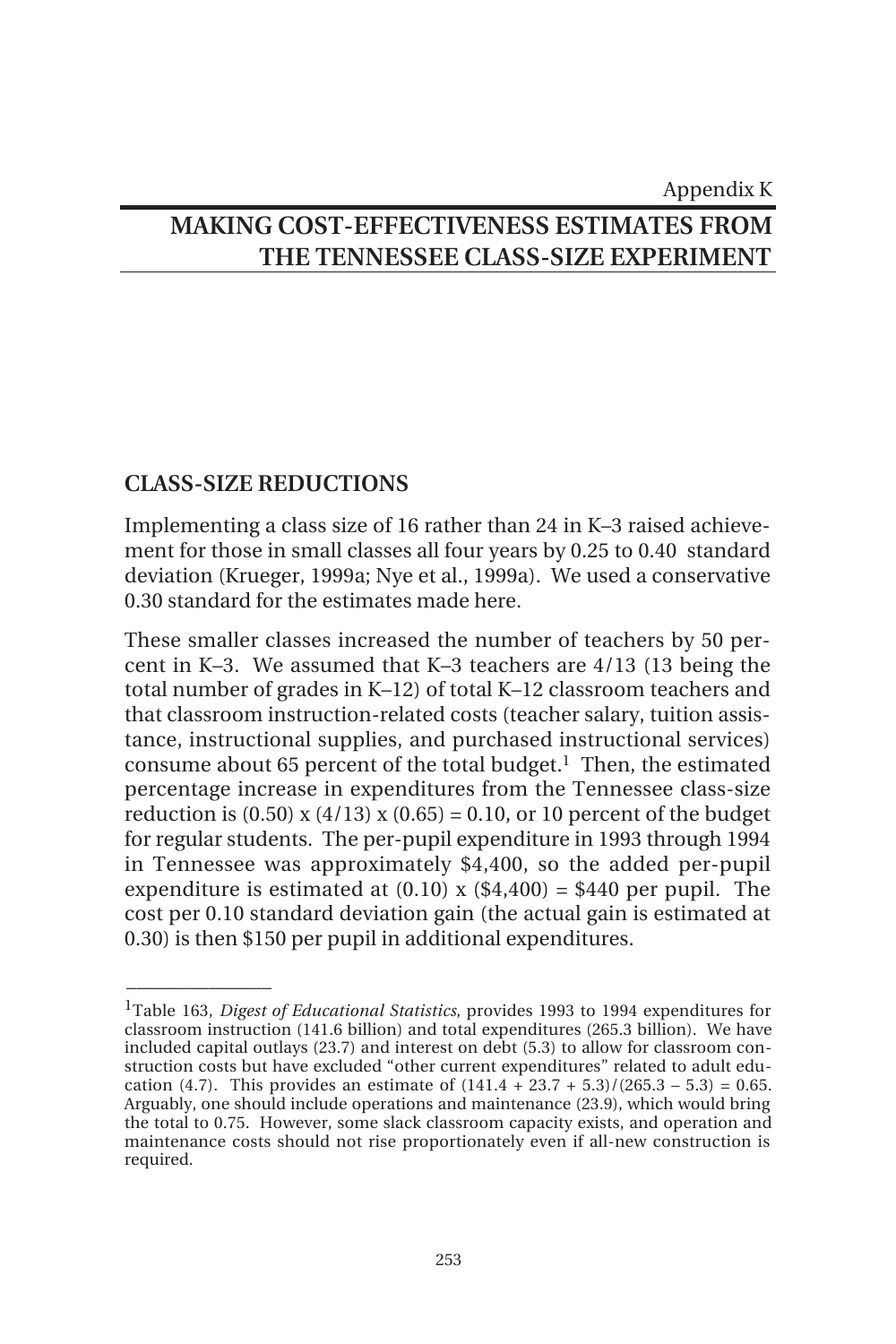## **TEACHER AIDES**

The estimates for the effects of teacher aides in large classrooms are generally positive but are not statistically significant and are highly variable (Krueger, 1999a). Depending on the equations used, and the grade in which the measurement was made, the effect varies from zero to 33 percent of the class-size effect. We assume here a liberal estimate of 25 percent of the class-size effect, or 0.075 standard deviation.

Adding teacher aides would increase "teachers" by 100 percent in K– 3. We assume the salary of an aide is two-thirds of a classroom teacher, with similar fringe benefits. No new classrooms are needed for aides, so we assume that instructional expenditures are 0.60 of total expenditures. Then, the estimated increase in per-pupil expenditures is (1.0) x (2/3) x (4/13) x (0.60) = 0.13, or 13 percent of expenditures. The cost in per-pupil expenditures is (\$4,400) x 0.13 or \$570 per pupil, for a gain of 0.075 standard deviation. So, the cost per 0.10 standard deviation of gain is  $(570)$  x  $(0.10)/0.075 = $760$  per pupil. This estimate is nearly five times more expensive than classsize reductions, so it is doubtful any set of changed assumptions could make aides nearly as effective as class-size reductions.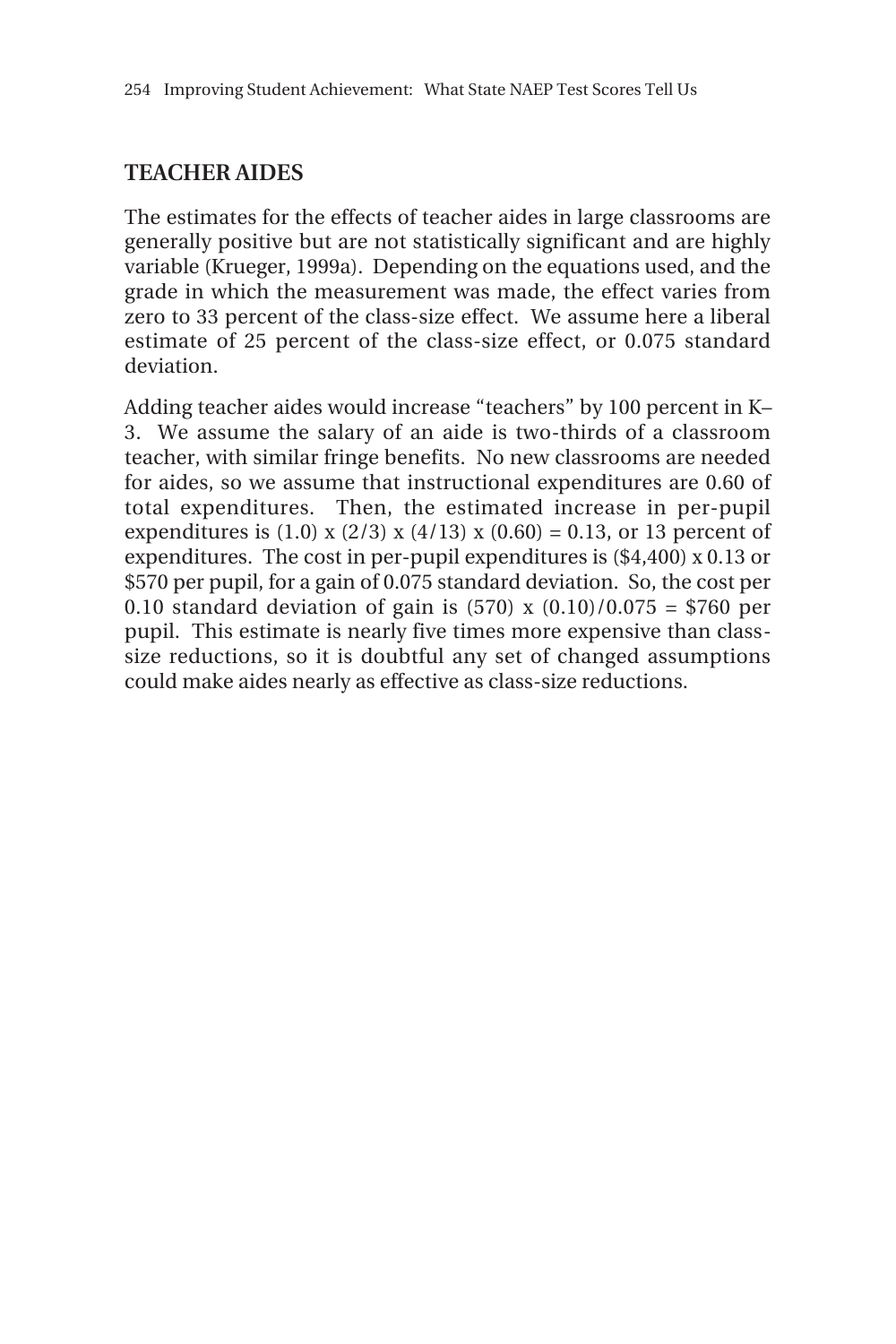# Appendix L **REGRESSION COST ESTIMATES**

Table L.1 shows the cost regression results used in Chapter Eight, Tables 8.1 and 8.2. The dependent variable is per-pupil expenditures. The regressions are estimated using the random-effect models. An OLS model shows that the adjusted R-squared explained by the regressions is 0.95 or above. Column 2 introduces the SES-FE variable to determine how much of the unexplained variance in state per-pupil spending might be accounted for by SES-FE. The results indicate that certain unexplained expenditures are accounted for by higher SES. The coefficient indicates a range of about \$400 in perpupil expenditures from the lowest to highest SES states that is not accounted for by our variables. Similarly, the score variable is introduced to test whether the unexplained cost is partly explained by higher test scores. The results indicate the existence of excluded cost expenditures across states that are positively correlated with higher achievement. However, the coefficients of the remaining variables do not change much with the introduction of these variables, so the marginal cost estimate in each resource category is not affected by these excluded costs.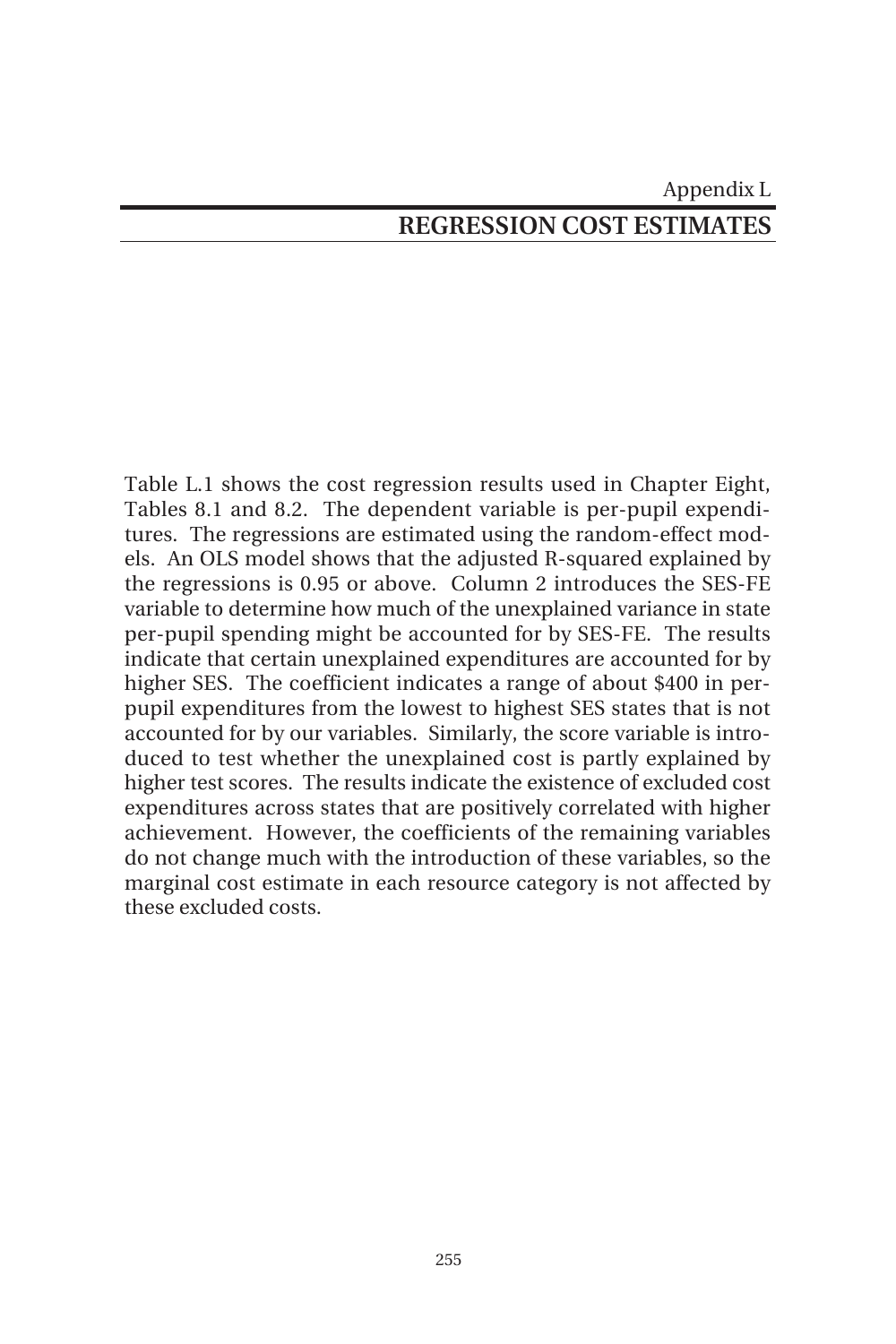#### **Table L.1**

### **Cost Regressions (t-statistics in parentheses)**

|                            | Model 1    | Model 2    | Model 3    | Model 4    |
|----------------------------|------------|------------|------------|------------|
| Number of observtions      | 271        | 271        | 271        | 271        |
| Dependent variable         | Expend.    | Expend.    | Expend.    | Expend.    |
| Intercept                  | 2.750      | 2.779      | 2.347      | 2.393      |
|                            | (4.430)    | (4.840)    | (3.770)    | (3.970)    |
| Pupil-teacher ratio (1-80) | $-0.196$   | $-0.190$   | $-0.181$   | $-0.178$   |
|                            | $(-7.050)$ | $(-7.300)$ | $(-6.730)$ | $(-6.710)$ |
| Teacher resources-low      | 0.005      | 0.005      | 0.008      | 0.008      |
|                            | (1.790)    | (1.660)    | (2.970)    | (2.800)    |
| Teacher resources—medium   | 0.005      | 0.005      | 0.008      | 0.008      |
|                            | (1.520)    | (1.300)    | (2.360)    | (2.160)    |
| Salary                     | 0.148      | 0.145      | 0.141      | 0.140      |
|                            | (12.720)   | (12.040)   | (11.860)   | (11.490)   |
| Prekindergarten            | 0.012      | 0.011      | 0.011      | 0.011      |
|                            | (2.700)    | (2.650)    | (2.470)    | (2.440)    |
| <b>Disabled</b>            | 0.016      | 0.018      | 0.017      | 0.018      |
|                            | (1.230)    | (1.410)    | (1.360)    | (1.470)    |
| <b>Limited English</b>     | 0.004      | 0.004      | 0.006      | 0.006      |
|                            | (0.310)    | (0.340)    | (0.560)    | (0.560)    |
| Transportation             | 0.004      | 0.003      | 0.004      | 0.004      |
|                            | (4.190)    | (4.150)    | (4.320)    | (4.250)    |
| <b>SES-FE</b>              |            | 1.101      |            | 0.657      |
|                            |            | (2.640)    |            | (1.700)    |
| Score                      |            |            | 0.383      | 0.360      |
|                            |            |            | (4.150)    | (3.950)    |
| $R^2$                      | <b>NA</b>  | <b>NA</b>  | <b>NA</b>  | <b>NA</b>  |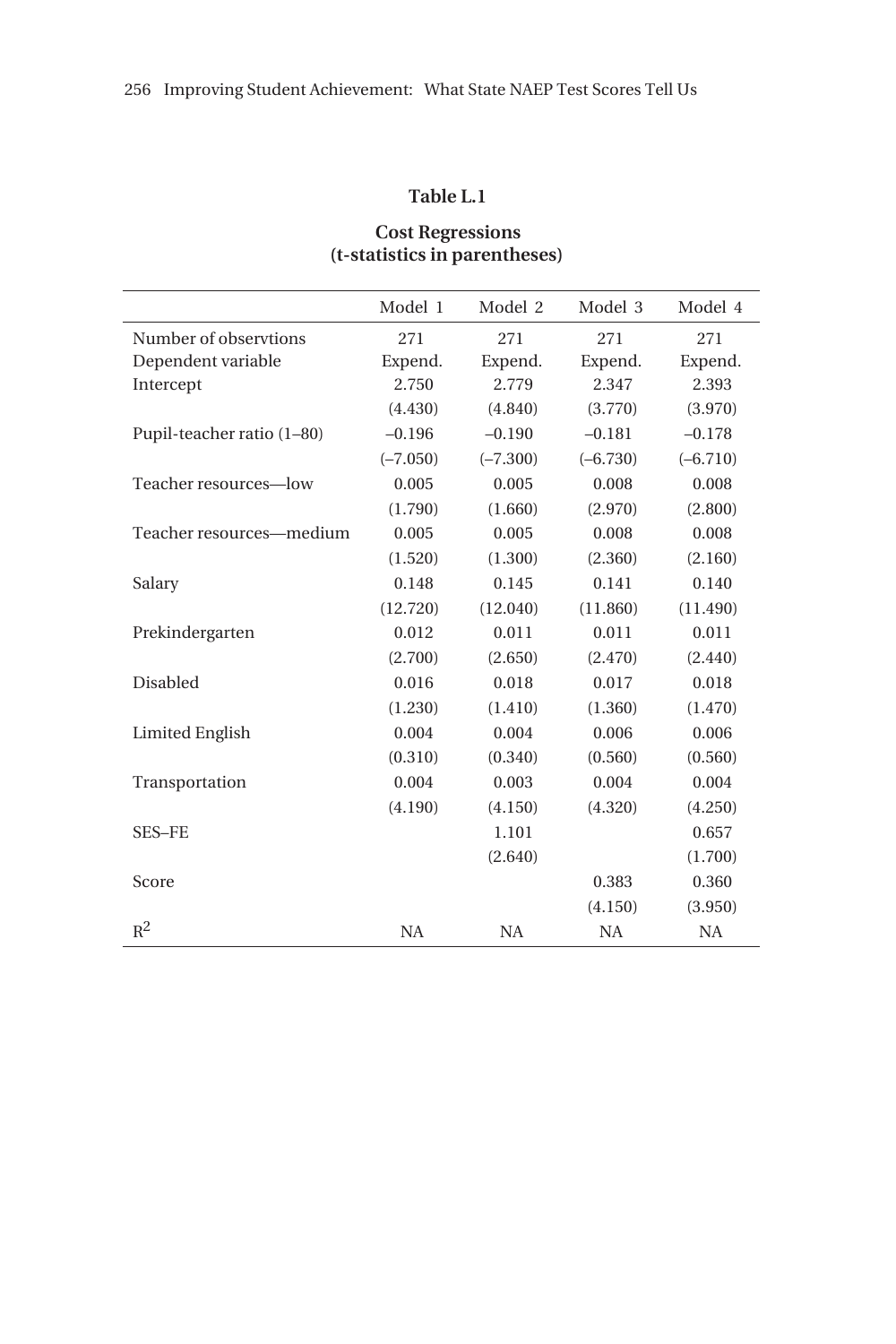# **BIBLIOGRAPHY**

- Achilles, C. M., B. A. Nye, J. B. Zaharias, and B. D. Fulton, "The Lasting Benefits Study (LBS) in Grades 4 and 5 (1990–1991): A Legacy from Tennessee's Four Year (K–3) Class Size Study (1985–1990), Project STAR," paper presented at the North Carolina Association for Research in Education, Greensboro, N.C., January 14, 1993.
- Alexander, K., and D. R. Entwisle, "Isolating the School's Contribution to Achievement: School Year Versus Summer Gains," paper presented at the meeting of the American Association for the Advancement of Science, Philadelphia, PA, February 1998.
- Ballou, D., and M. Podgursky, "Recruiting Smarter Teachers," *Journal of Human Resources*, Vol. 30, No. 2, Spring 1995, pp. 326–338.

\_\_\_\_\_, *Teacher Pay and Teacher Quality*, Kalamazoo, Mich.: W. E. Upjohn Institute for Employment Research, 1997.

- Barnett, Steven, "Long-Term Effects of Early Childhood Programs on Cognitive and School Outcomes," *The Future of Children*, Los Altos, CA: The David and Lucile Packard Foundation, Vol. 5, No. 3, Winter 1995.
- Becker, Gary, *A Treatise on the Family*, Cambridge, Mass.: Harvard University Press, 1981.
	- \_\_\_\_\_, *Human Capital: A Theoretical and Empirical Analysis with Special Reference to Education*, 3rd ed., Chicago: The University of Chicago Press, 1993.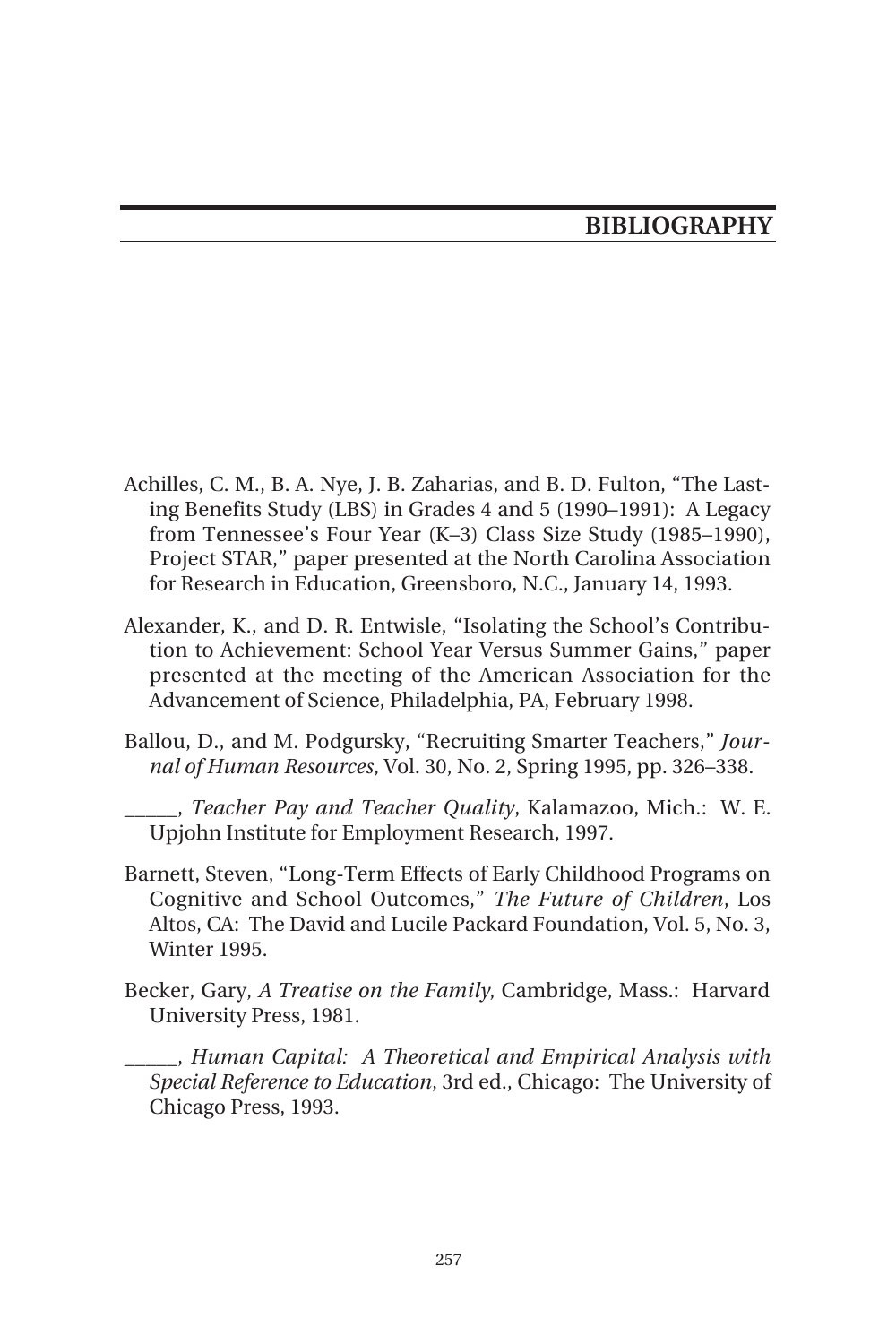- Betts, Julian, and J. Shkolnik, "Estimated Effects of Class Size on Teacher Time Allocation in Middle and High School Math Classes," *Educational Evaluation and Policy Analysis*, Vol. 20, No. 2, Summer 1999.
- Boardman, A. E., and R. J. Murnane, "Using Panel Data to Improve Estimates of the Determinants of Educational Achievement," *Sociology of Education*, Vol. 52, April 1991, pp. 113–121.
- Boozer, Michael A., A. Krueger, and S. Wolkon, *Race and School Quality Since Brown v. Board of Education*, Brookings Papers on Economic Activity (Microeconomic), Washington, D C.: Brookings Institution, 1992, pp. 269–326.
- Boruch, R. F., *Randomized Experiments for Planning and Evaluation*, Thousand Oaks, Calif.: Sage Publications, 1994.
- Boruch, R., and E. Foley, "The Honestly Experimental Society: Sites and Other Entities as the Units of Allocation and Analysis in Randomized Trials," in L. Bickman, ed., *Validity and Social Experimentation: Donald T. Cambell's Legacy*, Thousand Oaks, Calif.: Sage, in press.
- Brewer, Dominic, C. Krop, B. Gill, and R. Reichardt, "Estimating the Costs of National Class Size Reductions under Alternative Policies," *Educational Evaluation and Policy Analysis*, Vol. 20, No. 2, Summer 1999.
- Bryk, Anthony S., and S. Raudenbush, "Toward a More Appropriate Conceptualization of Research on School Effects: A Three-Level Hierarchical Linear Model," *American Journal of Education*, November 1988.
- Burtless, Gary, ed., *Does Money Matter? The Effect of School Resources on Student Achievement and Adult Success*, Washington, D.C.: Brookings Institution, 1996.
- Campbell, J. R., P. L. Donahue, C. M. Reese, and G. W. Phillips, *NAEP 1994 Reading Report Card for the Nations and the States: Findings from the National Assessment of Educational Progress and Trial State Assessment*, Washington, D.C.: National Center for Education Statistics, 1996.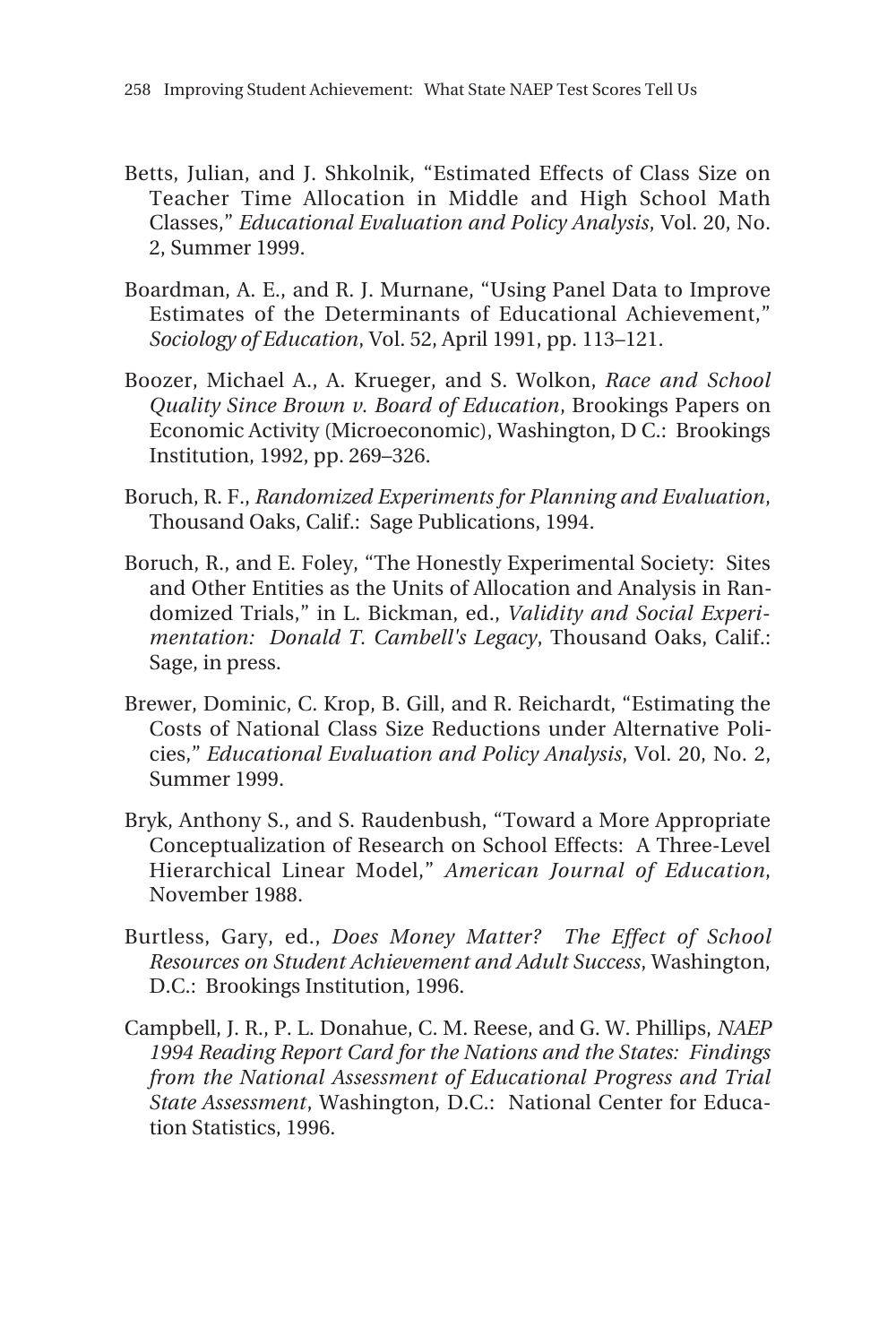- Card, David, and Alan Krueger, "Labor Market Effects of School Quality," in Burtless (1996), pp. 97–140.
- Chambers, Jay, *The Patterns of Teacher Compensation*, Washington, D.C.: National Center for Educational Statistics, NCES 95-829, January 1996.
- Clotfelter, Charles T., and Helen Ladd, "Recognizing and Rewarding Success in Public Schools," in Helen Ladd, ed., *Holding Schools Accountable*, Washington, D.C.: Brookings Institution, 1996.
- Cohen, David K., "Standards-Based School Reform: Policy, Practice, and Performance," in Helen Ladd, ed., *Holding Schools Accountable*, Washington, D.C.: Brookings Institution, 1996.
- Coleman, James S., "Social Capital in the Creation of Human Capital," *American Journal of Sociology*, No. 94, 1988, pp. s95–s120.
- \_\_\_\_\_, *Foundations of Social Theory*, Cambridge, Mass.: Harvard University Press, 1990.
- Coleman, James S., Ernest Q. Campbell, Carol J. Hobson, James McPartland, Alexander M. Mood, Frederic D. Weinfeld, and Robert L. York, *Equality of Educational Opportunity*, Washington, D.C.: U.S. Government Printing Office, 1966.
- Consortium on Productivity in the Schools, *Using What We Have to Get the Schools We Need*, New York: Teachers College, Columbia University, 1995.
- Cook, Michael, and William N. Evans, "Families or Schools? Explaining the Convergence in White and Black Academic Performance," working paper, 1997.
- Cook, Thomas D., "Considering the Major Arguments Against Random Assignment: An Analysis of the Intellectual Culture Surrounding Evaluation in American Schools of Education," paper presented at the Harvard Faculty Seminar on Experiments in Education, 1999.
- Darling-Hammond, L., *Doing What Matters Most: Investing in Quality Teaching*, New York: National Commission on Teaching and America's Future, 1997.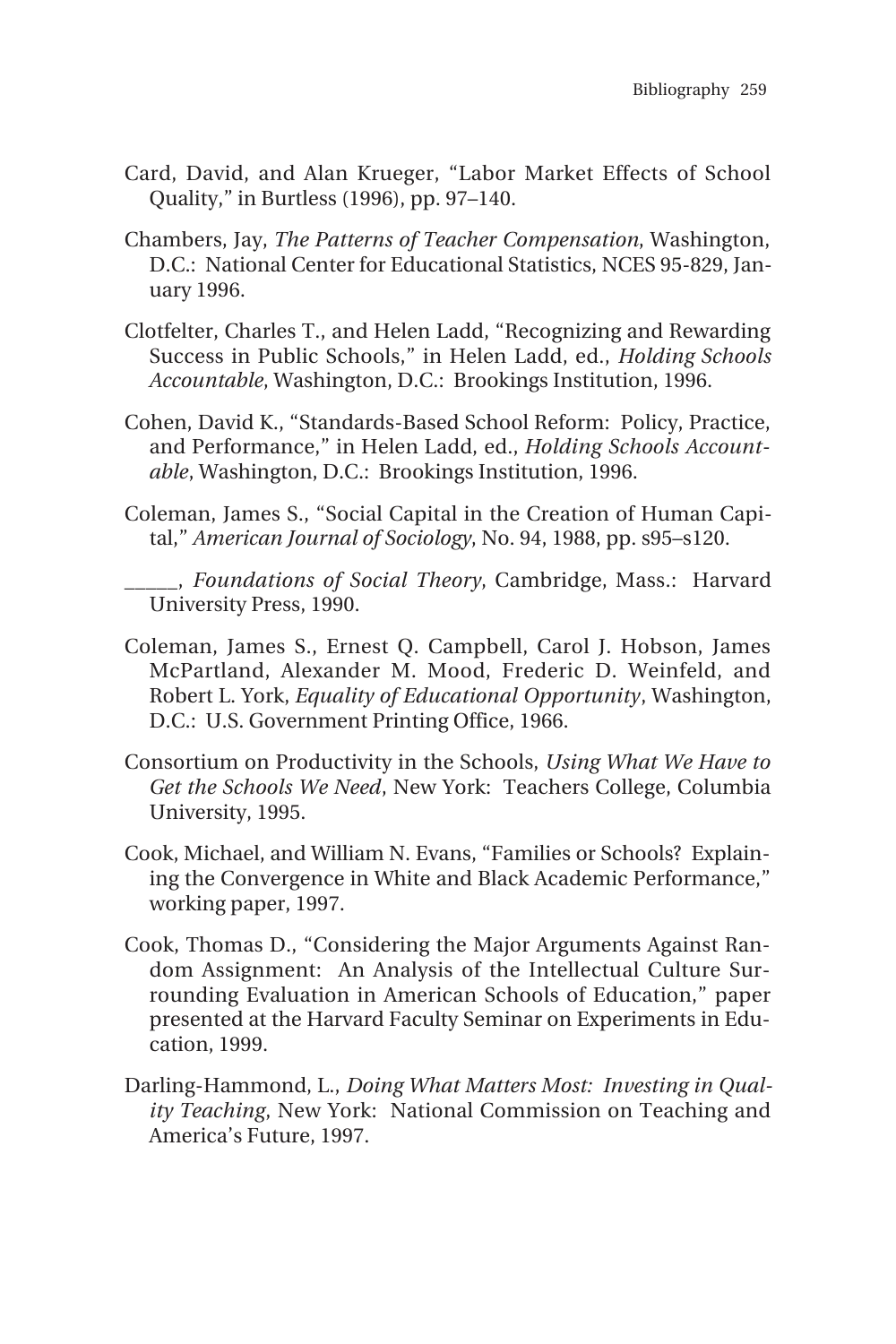- Dunn, Judy, and Robert Plomin, *Separate Lives: Why Siblings Are So Different*, New York: Basic Books, 1990.
- Ehrenberg, Ronald G., and Dominic J. Brewer, "Do School and Teacher Characteristics Matter? Evidence from High School and Beyond," *Economics of Education Review*, Vol. 13, No. 1, 1994, pp. 1–17.
- Ehrenberg, Ronald G., and Dominic J. Brewer, "Did Teachers' Race and Verbal Ability Matter in the 1960's? Coleman Revisited," *Economics of Education Review*, Vol. 14, No. 1, 1995, pp. 291–299.
- Elmore, Richard F., *Restructuring Schools: The Next Generation of Educational Reform*, San Francisco: `Jossey-Bass, 1990.
- Elmore, Richard F., C. H. Abelmann, and S. F. Furman, "The New Accountability in State Education Reform: From Process to Performance," in Helen Ladd, ed., *Holding Schools Accountable*, Washington, D.C.: Brookings Institution, 1996.
- Evans, William N., Sheila Murray, and Robert Schwab, "Schoolhouses, Courthouses, and Statehouses after Serrano," *Journal of Policy Analysis and Management*, No. 16, January 1997, pp. 10–31.
- \_\_\_\_\_, "The Impact of Court-Mandated School Finance Reform," in Helen Ladd, Rosemary Chalk, and Janet Hansen, eds., *Equity and Adequacy in Education Finance*, Washington, D.C.: National Research Council, National Academy Press, 1999.
- Ferguson, Ronald F., "Paying for Public Education: New Evidence on How and Why Money Matters, " *Harvard Journal on Legislation*, Vol. 28, 1991, pp. 465–497.
- Ferguson, Ronald F., "Can Schools Narrow the Black-White Score Gap," C. Jencks and M. Phillips, eds., in *The Black-White Score Gap*, Washington, D.C.: Brookings Institution, 1998a.
- Ferguson, Ronald F., "Teachers' Perceptions and Expectations and the Black-White Score Gap" C. Jencks and M. Phillips, eds., in *The Black-White Score Gap*, Washington, D.C.: Brookings Institution, 1998b.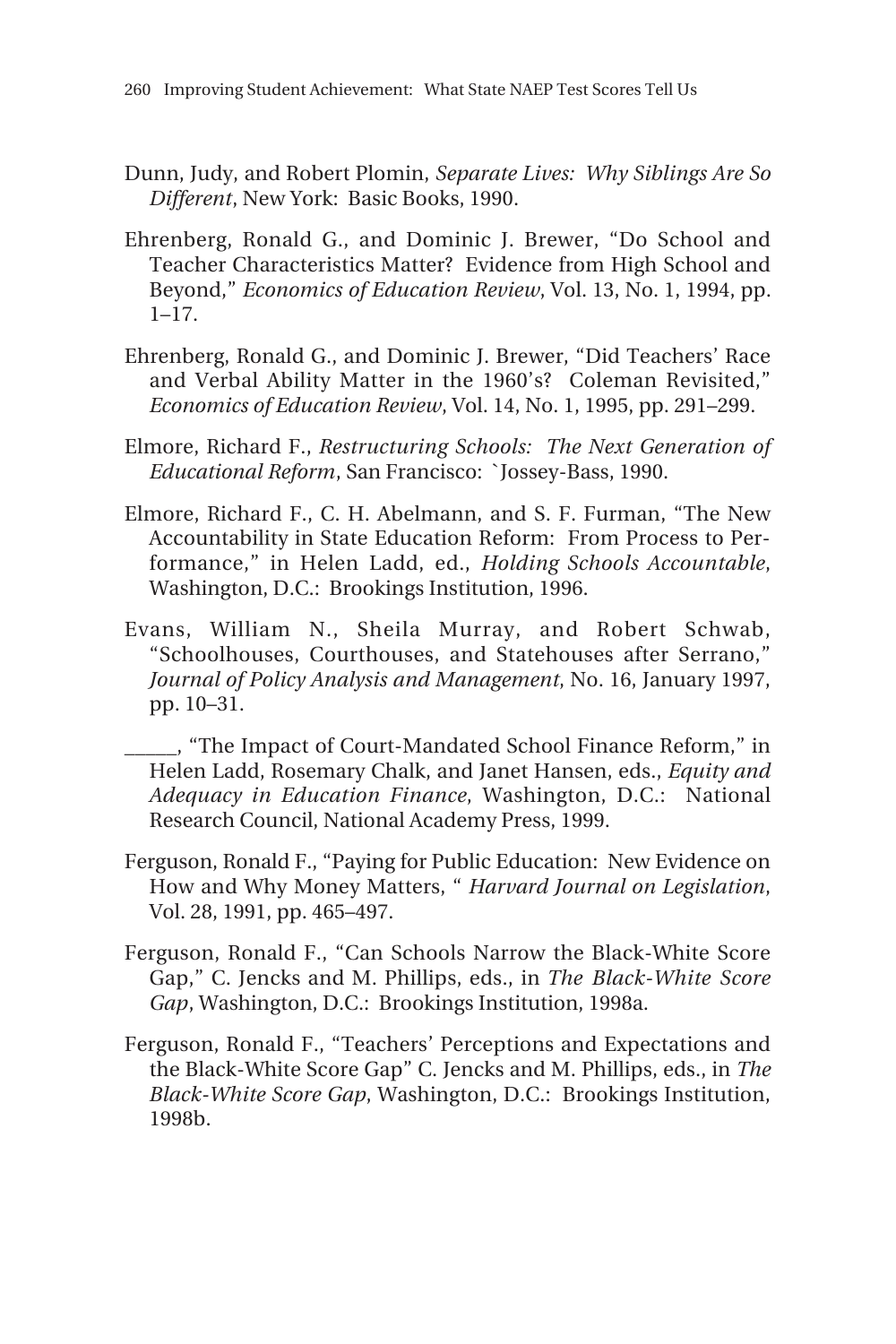- Ferguson, Ronald F., and Helen F. Ladd, "How and Why Money Matters: An Analysis of Alabama Schools," in Helen F. Ladd, ed., *Holding Schools Accountable*, Washington, D.C.: Brookings Institution, 1996.
- Feuer, Michael, Senior Analyst and Project Director of the U. S. Office of Technology Assessment, Oversight Hearings of the Report of the National Council on Education Standards and Testing, p. 91.
- Finn, Chester, E., Jr., and Theodore Rebarber, eds., *Education Reform in the '90s*, New York: Macmillan, 1992.
- Finn, Jeremy D., and Charles M. Achilles, "Answers and Questions About Class Size: A Statewide Experiment," *American Educational Research Journal*, Vol. 27, No. 3, Fall 1990, pp. 557–577.

\_\_\_\_\_, "Tennessee's Class Size Study: Findings, Implications and Misconceptions," *Educational Evaluation and Policy Analysis*, Vol. 20, No. 2, Summer 1999.

- Gamoran, Adam, "Student Achievement in Public Magnet, Public Comprehensive, and Private City High Schools," *Educational Evaluation and Policy Analysis*, Vol. 18, No. 1, Spring 1996, pp. 1– 18.
- Goertz, Margaret, E., Robert E. Floden, and Jennifer O'Day, *Studies of Education Reform: Systemic Reform, Volume I: Findings and Conclusions*, New Brunswick, N.J.: CPRE, Rutgers University, 1995.
- Goldhaber, Dan D., and Dominic J. Brewer, "Why Don't Schools and Teachers Seem to Matter? Assessing the Impact of Unobservables on Educational Productivity," *Journal of Human Resources*, Vol. 32, No. 3, 1997, pp. 505–523.

\_\_\_\_\_, "Teacher Licensing and Student Achievement," in Marci Kanstoroom and Chester Finn, eds., *Better Teachers, Better Schools*, New York: Thomas B. Fordham Foundation, 1999.

Greenwald, Rob, L. V. Hedges, and R. Laine, "The Effect of School Resources on Student Achievement," *Review of Educational Research*, Vol. 66, No. 3, Fall 1996, pp. 361–396.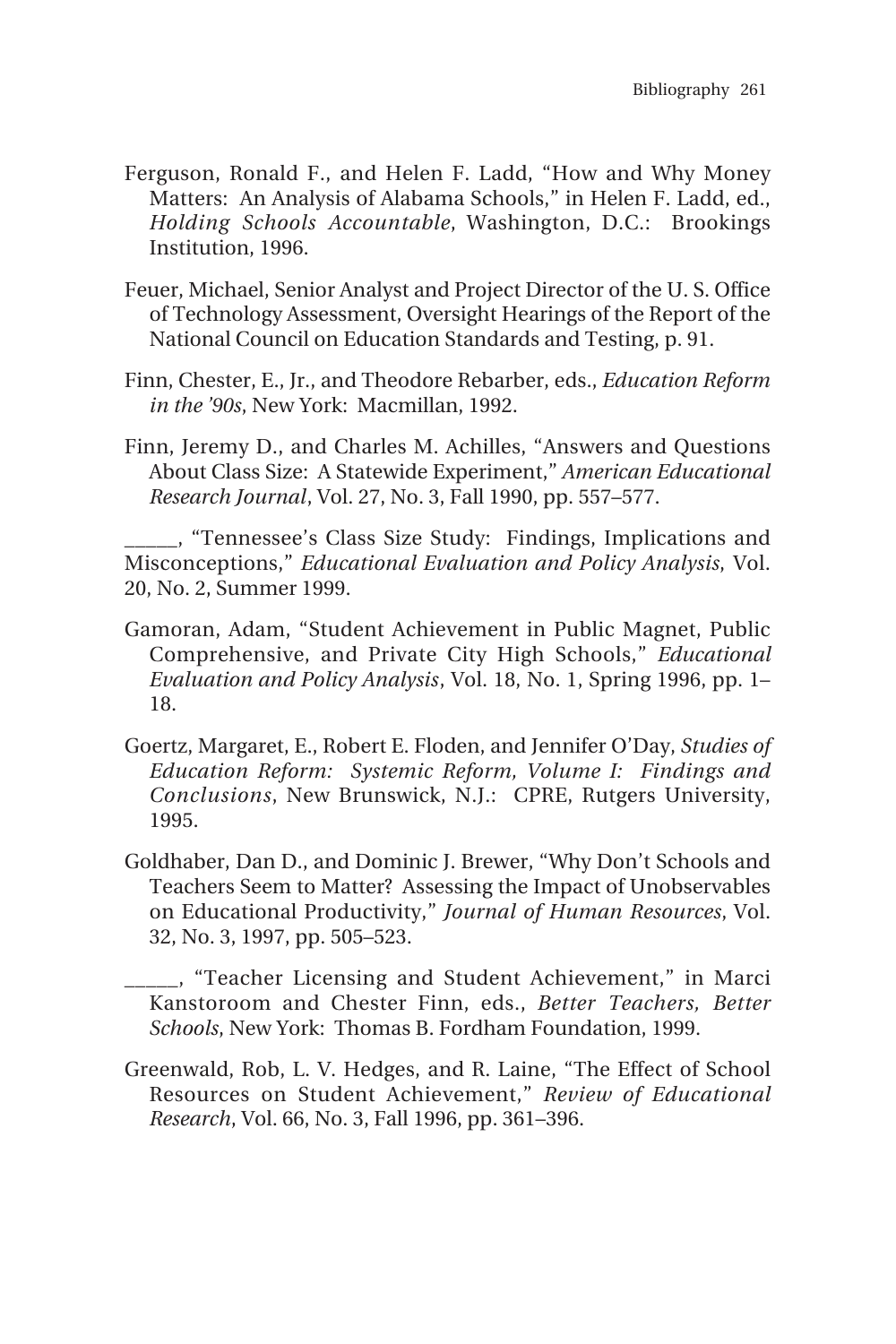Grissmer, David, *Educational Productivity*, Washington, D.C.: Center for Educational Development and Research, 1997.

\_\_\_\_\_, "Assessing the Evidence on Class Size: Policy Implications and Future Research Agenda," *Educational Evaluation and Policy Analysis*, Vol. 20, No. 2, Summer 1999.

\_\_\_\_\_, "The Use and Misuse of SAT Scores," *Journal of Psychology, Law and Public Policy*, forthcoming.

- Grissmer, David, and Ann Flanagan, "Exploring Rapid Score Gains in Texas and North Carolina," commissioned paper, Washington, D.C.: National Education Goals Panel, 1998.
- Grissmer, David W., and Ann Flanagan, "Moving Educational Research Toward Scientific Consensus," in David Grissmer and Michael Ross, eds., *Analytic Issues in the Assessment of Student Achievement*, 2000.
- Grissmer, David W., Ann Flanagan, and Jennifer Kawata, *Assessing and Improving the Family Characteristics Collected with the National Assessment of Educational Progress*, unpublished manuscript, Santa Monica, Calif.: RAND, no date.
- Grissmer, David, A. Flanagan, and S. Williamson, "Why Did Black Test Scores Rise Rapidly in the 1970s and 1980s?" in Christopher Jencks and Merideth Phillips, eds., *The Black-White Test Score Gap*, Washington, D.C.: Brookings Institution, 1998b.
- Grissmer, David, A. Flanagan, and S. Williamson, "Does Money Matter for Minority and Disadvantaged Students: Assessing the New Empirical Evidence," in William Fowler, ed., *Developments in School Finance: 1997*, U.S. Department of Education, NCES 98- 212, 1998c.
- Grissmer, David, and Sheila Nataraj Kirby, "Teacher Turnover and Teacher Quality," *Teacher's College Record*, Vol. 99, No. 1, Fall 1997.
- Grissmer, D. W., S. N. Kirby, M. Berends, and S. Williamson, *Student Achievement and the Changing American Family*, Santa Monica, Calif.: RAND, MR-488-LE, 1994.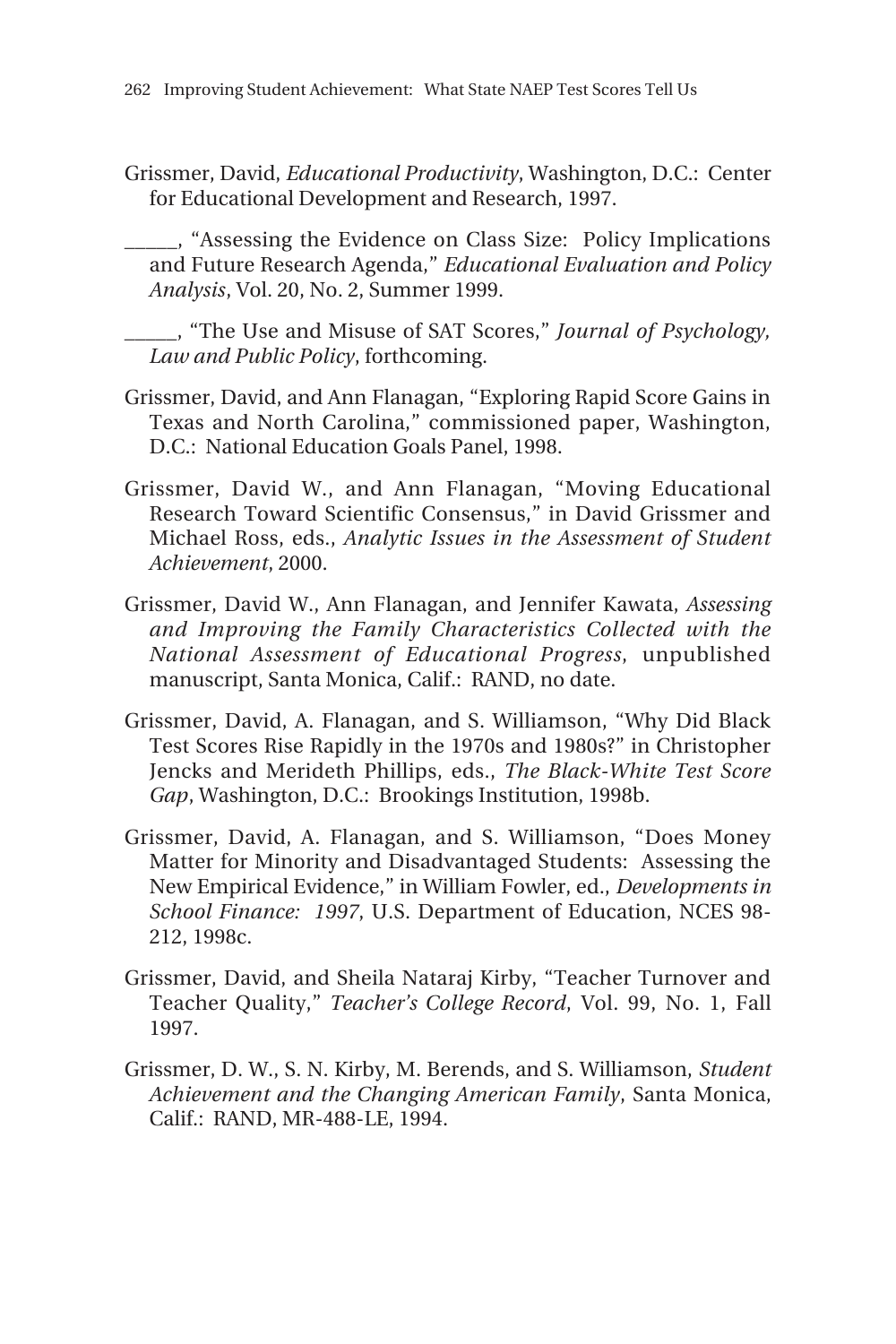\_\_\_\_\_*, Testing Multiple Risk Hypothesis for Explaining Black Score Gains*, paper presented at the Seventh International Conference on Socioeconomics, April 1995.

- Grissmer, David, Stephanie Williamson, Sheila Nataraj Kirby, and Mark Berends, "Exploring the Rapid Rise in Black Achievement Scores in the United States (1970–1990)," in U. Neisser, ed., *The Rising Curve: Long-Term Changes in IQ and Related Measures*, Washington, D.C.: American Psychological Association, 1998a.
- Hannaway, Jane, and Martin Carnoy, eds., *Decentralization and School Improvement*, San Francisco: Jossey-Bass, 1993.
- Hanushek, Eric A., "The Economics of Schooling: Production and Efficiency in Public Schools," *Journal of Economic Literature*, Vol. 24, 1986, pp. 1141–1176.
- \_\_\_\_\_, "The Impact of Differential Expenditures on School Performance," *Educational Researcher*, Vol. 18, No. 4, pp. 45–51, 1989.
	- \_\_\_\_\_, *Making Schools Work: Improving Performance and Controlling Costs*, Washington, D.C.: Brookings Institution, 1994.

\_\_\_\_\_, "Measuring Investment in Education," *Journal of Economic Perspectives*, Vol. 10, No. 4, Fall 1996a, pp. 9–30.

\_\_\_\_\_, "Outcomes, Costs and Incentives in Schools," in Eric Hanushek and Dale Jorgenson, eds., *Improving America's Schools: The Role of Incentives*, Washington, D.C.: National Academy Press, 1996b.

\_\_\_\_\_, "School Resources and Student Performance," in Burtless, (1996), 1996c. , pp. 43-73.

\_\_\_\_\_, "Assessing the Empirical Evidence on Class Size Reductions from Tennessee and Non-Experimental Research," *Educational Evaluation and Policy Analysis*, Vol. 20, No. 2, Summer 1999.

Hanushek, Eric A., and Dale Jorgenson, *Improving America's Schools: The Role of Incentives*, Washington, D.C.: National Academy Press, 1996.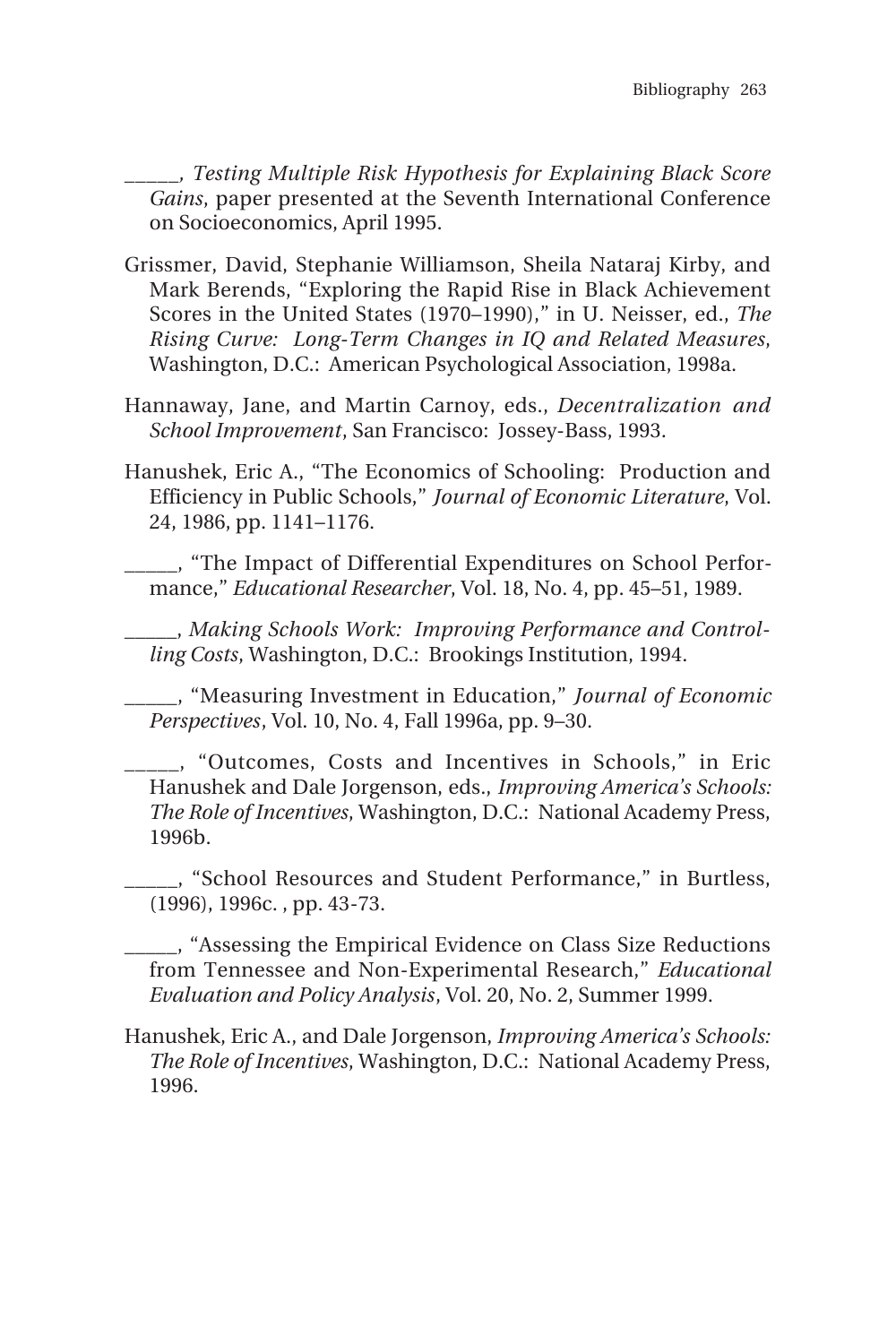- Hanushek, Eric A., and Steven G. Rivkin, "Understanding the Twentieth-Century Growth in U.S. School Spending," *Journal of Human Resources*, Vol. 32, No. 1, Winter 1997.
- Hanushek, Eric A., Steven G. Rivkin, and Lori L. Taylor, "Aggregation and the Estimated Effects of School Resources," *The Review of Economics and Statistics*, Fall 1996, pp. 611–627.
- Hanushek, Eric A., and Lori L. Taylor, "Alternative Assessments of the Performance of Schools: Measurement of State Variations in Achievement," *Journal of Human Resources*, No. 25, Spring 1990, pp. 179–201.
- Hauser, R. M., "Trends in Black-White Test Score Differentials: Uses and Misuses of NAEP/SAT Data," in U. Neisser, ed., *The Rising Curve: Long-Term Changes in IQ and Related Measures*, Washington, D.C.: American Psychological Association, 1998.
- Haveman, Robert, and Barbara Wolfe, *Succeeding Generations: On the Effects of Investments in Children*, New York: Russell Sage Foundation, 1994.
- \_\_\_\_\_, "The Determinants of Children's Attainments: A Review of Methods and Findings," *Journal of Economic Literature*, Vol. 33, December 1995, pp. 1829–1878.
- Heckman, James, Anne Layne-Farrar, and Petra Todd, "Does Measured School Quality Really Matter? An Examination of the Earnings-Quality Relationship," in Burtless (1996), pp. 192–289.
- Heckman, J. J., and Smith, J., "Assessing the Case for Social Experiments," *Journal of Economic Perspectives*, Vol. 9, No. 2, Spring 1995.
- Hedges, Larry V., and Rob Greenwald, "Have Times Changed? The Relation Between School Resources and Student Performance," in Burtless (1996), pp. 74–92.
- Hedges, Larry V., Richard D. Laine, and Rob Greenwald, "Does Money Matter: Meta-Analysis of Studies of the Effects of Differential School Inputs on Student Outcomes," *Educational Researcher*, Vol. 23, No. 3, 1994, pp. 5–14.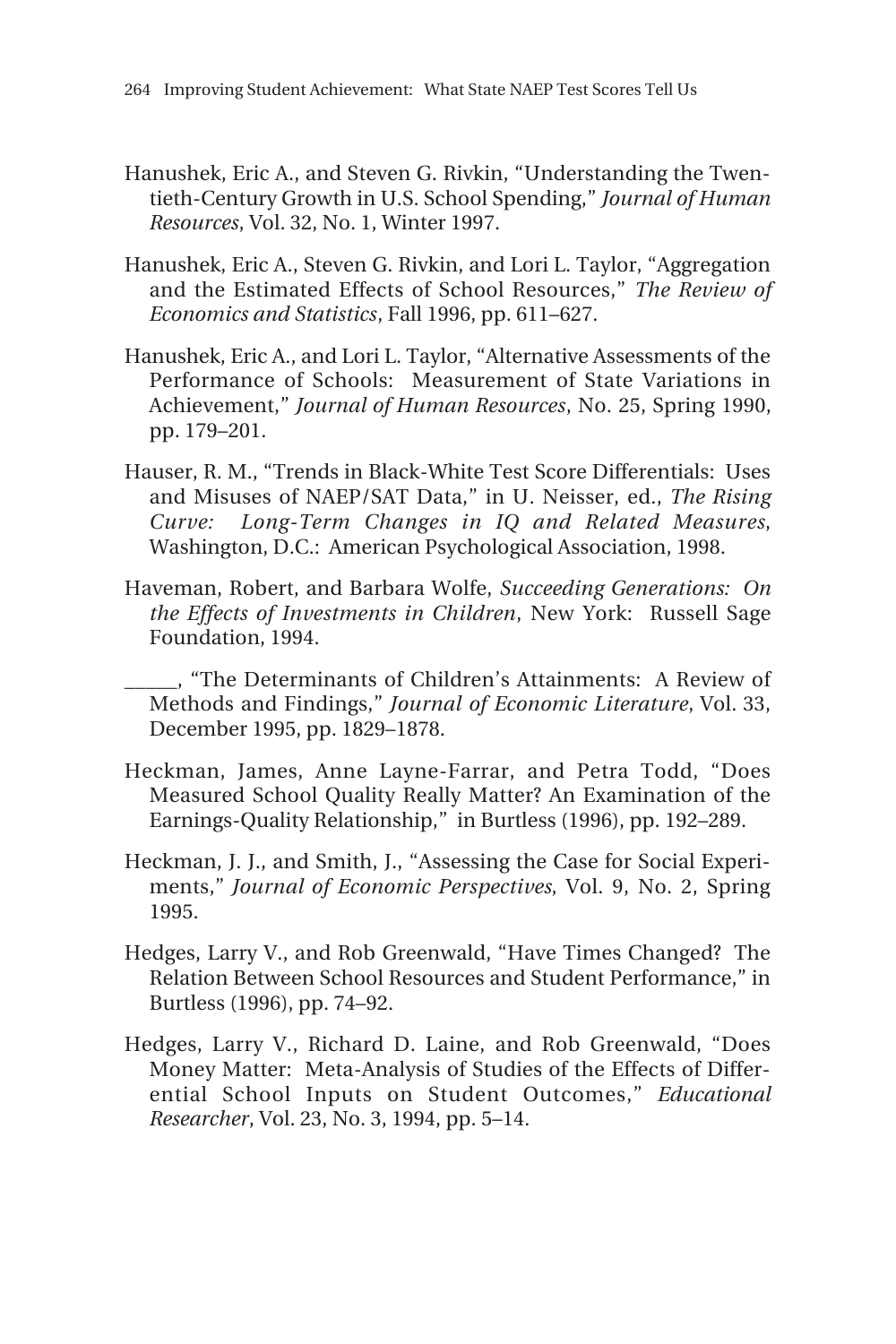- Hedges, Larry V., and Amy Nowell, "Group Differences in Mental Test Scores: Mean Differences Variability, and Talent," in C. S. Jencks and M. Phillips, eds., *The Black-White Test Score Gap*, Washington, D.C.: Brookings Institution, 1998.
- Jencks, Christopher and Meredith Phillips, *The Black-White Test Score Gap*, Washington, D.C.: Brookings Institution, 1998.
- Kanstoroom, Marci, and Chester Finn, eds., *Better Teachers, Better Schools*, New York: Thomas B. Fordham Foundation, 1999.
- Karoly, Lynn A., Peter W. Greenwood, Susan S. Everingham, Jill Houbé, M. Rebecca Kilburn, C. Peter Rydell, Matthew Sanders, and James Chiesa, *Investing in Our Children: What We Know and Don't Know About the Costs and Benefits of Early Childhood Interventions*, Santa Monica, Calif.: RAND, 1998.
- Koretz, D., "State Comparisons Using NAEP: Large Costs, Disappointing Benefits," *Educational Researcher*, Vol. 20., No. 3, April 1991.
- Krueger, Alan B., "Reassessing the View That American Schools Are Broken," *Economic Policy Review*, March, 1998, pp. 29–43.

\_\_\_\_\_, "Experimental Estimates of Education Production Functions," *Quarterly Journal of Economics*, Vol. CXIV, 1999a, pp. 497–532.

\_\_\_\_\_, An Economist View of Class Size Reductions, Mimeo, Princeton University, 1999b.

- Ladd, Helen F., ed., *Holding Schools Accountable*, Washington, D.C.: Brookings Institution, 1996a.
- Ladd, Helen F., "Introduction," in H. F. Ladd, ed., *Holding Schools Accountable*, Washington, D.C.: Brookings Institution, 1996b.
- Ladd, Helen F., Rosemary Chalk, and Janet S. Hansen, *Equity and Adequacy in Educational Finance: Issues and Perspectives*, Washington, D.C.: National Academy Press, 1999.
- Lankford, Hamilton, and James Wyckoff, "The Allocation of Resources to Special Education and Regular Instruction," in Helen F. Ladd, ed., *Holding Schools Accountable*, Washington, D.C.: Brookings Institution, 1996.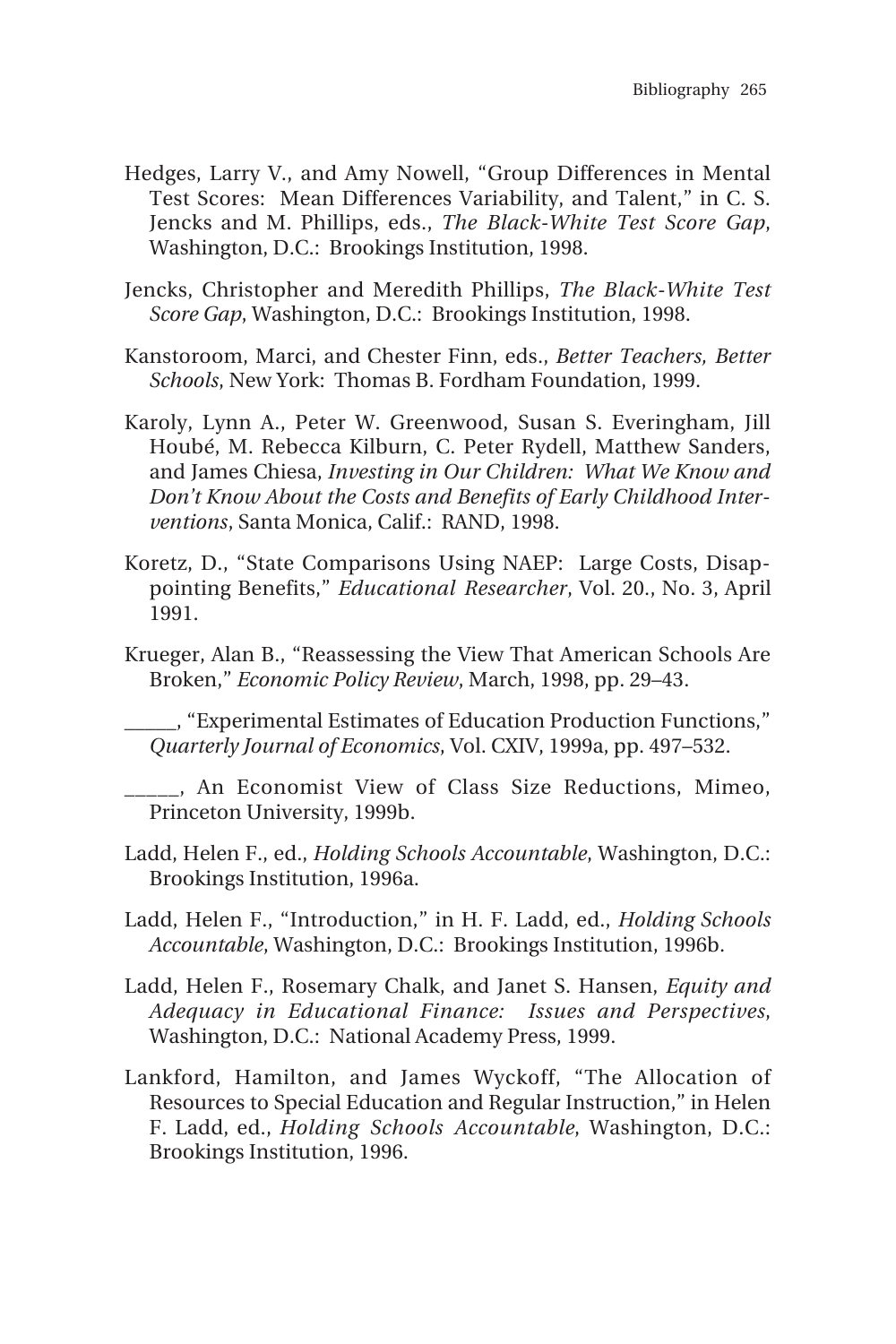- Levin, Henry M., *Cost-Effectiveness: A Primer, New Perspectives in Evaluation*, Vol. 4, London: Sage Publications, 1983.
- Lyon, Reid G., "Learning Disabilities," *The Future of Children*, Vol. 6, No. 1, Spring 1996.
- Manski, C. F., "Learning About Treatment Effects from Experiments with Random Assignment of Treatments," *The Journal of Human Resources*, Vol. 31, No. 4, 1996, pp. 709–733.
- Massell, Diane, and Susan Fuhrman, *Ten Years of State Education Reform, 1983–1993*, New Brunswick, N.J.: Consortium for Policy Research in Education, CPRE Research Reports Series RR-028, 1994.
- Massell, Diane, Michael Kirst, and Margaret Hoppe, *Persistence and Change: Standards-Based Reform in Nine States*, Philadelphia, PA: Consortium for Policy Research in Education, University of Pennsylvania, Graduate School of Education, 1997.
- Masten, A. S., "Resilience in Individual Development: Successful Adaptation Despite Risk and Adversity," in M. C. Wang and E. W. Gordon, eds., *Educational Resilience in Inner City America: Challenges and Prospects*, Hillsdale, N.J.: Lawrence Erlbaum Associates, 1994.
- Meyer, Robert H., "Can Schools Be Held Accountable for Good Performance? A Critique of Common Educational Performance Indicators," in Emily P. Hoffman, ed., *Essays on the Economics of Education*, Kalamazoo, Mich.: W. E. Upjohn Institute for Employment Research, 1993, pp. 75–101.
- \_\_\_\_\_, "Value-Added Indicators of School Performance," in Eric Hanushek and Dale Jorgenson, eds., *Improving America's Schools: The Role of Incentives*, Washington, D.C.: National Academy Press, 1996.
- Miller, Karen E., Jennifer E. Nelson, and Mary Naifeh, *Cross-State Data Compendium for the NAEP 1994 Grade 4 Reading Assessment*, National Center for Educational Statistics, 1995.
- Molnar, Alex et al., "Estimated Achievement and Teacher Time Allocation Effects from a Quasi-Experimental Class Size Reduction in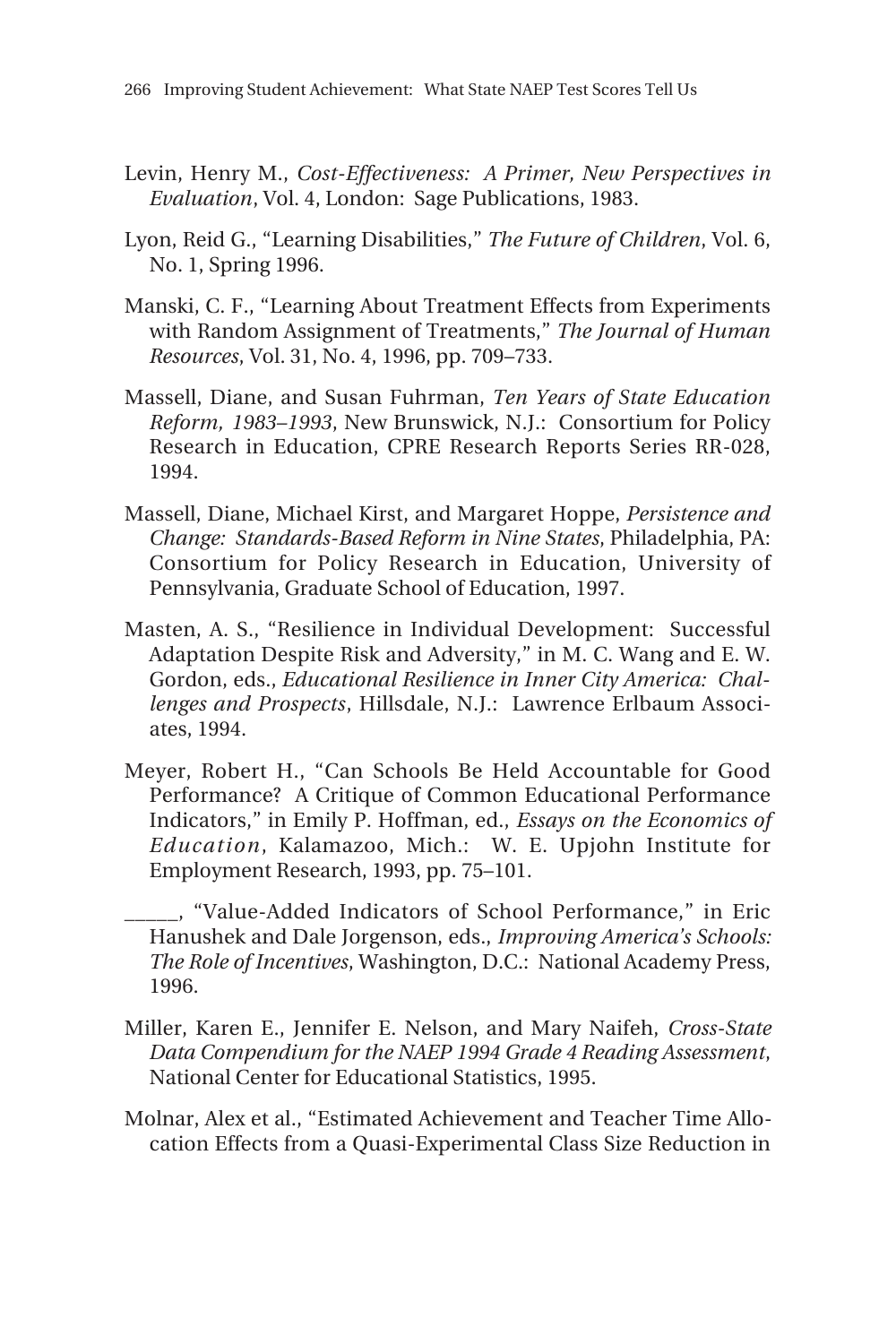Wisconsin," *Educational Evaluation and Policy Analysis*, Vol. 20, No. 2, Summer 1999.

- Monk, David H., *Educational Finance: An Economic Approach*, New York: McGraw-Hill, 1990.
- Monk, D., "Educational Productivity Research: An Update and Assessment of Its Role in Educational Finance Reform," *Educational Evaluation and Policy Analysis*, No. 14, 1992, pp. 307–332.
- Mosteller, F., "The Tennessee Study of Class Size in the Early School Grades," *The Future of Children*, Vol. 5, No. 2, 1995, pp. 113–127.
- Mullis, I. V. S., Dossey, J. A., Owen, E. H., and Phillips, G. W., *NAEP 1992 Mathematics Report Card for the Nation and the States: Data from the National and Trial State Assessments*, Washington, D.C.: National Center for Educational Statistics, 1993.
- Murnane, Richard J., and Frank Levy. "What General Motors Can Teach U.S. Schools about the Proper Role of Markets," *Phi Delta Kappan*, Vol. 77, 1996, pp. 109–114.
- Murnane, Richard J., John Willett, and Frank Levy, "The Growing Importance of Cognitive Skills in Wage Determination," *Review of Economics and Statistics*, Vol. 77, 1995, pp. 251–66.
- National Center for Educational Statistics, U.S. Department of Education, *Cross–State Data Compendium for the NAEP 1994 Grade 4 Reading Assessment: Findings from the Trial State Assessment in Reading of the National Assessment of Educational Progress*, Washington, D.C.: U.S. Government Printing Office, 1995.
- \_\_\_\_\_, *Private Schools in the United States: A Statistical Profile 1990– 91*, Washington, D.C.: U.S. Government Printing Office, NCES 95- 330, 1995.
- \_\_\_\_\_, *Digest of Educational Statistics*, Washington, D.C.: U.S. Department of Education, NCES 1999-036, 1986, 1990, 1996, 1998.
- National Education Association, *Status of the American Public School Teacher 1995–96*, Washington, D.C., July 1997.
- Nye, B. A., C. M. Achilles, J. B. Zaharias, and B. D. Fulton, *Project Challenge Third Year Summary Report: An Initial Evaluation of*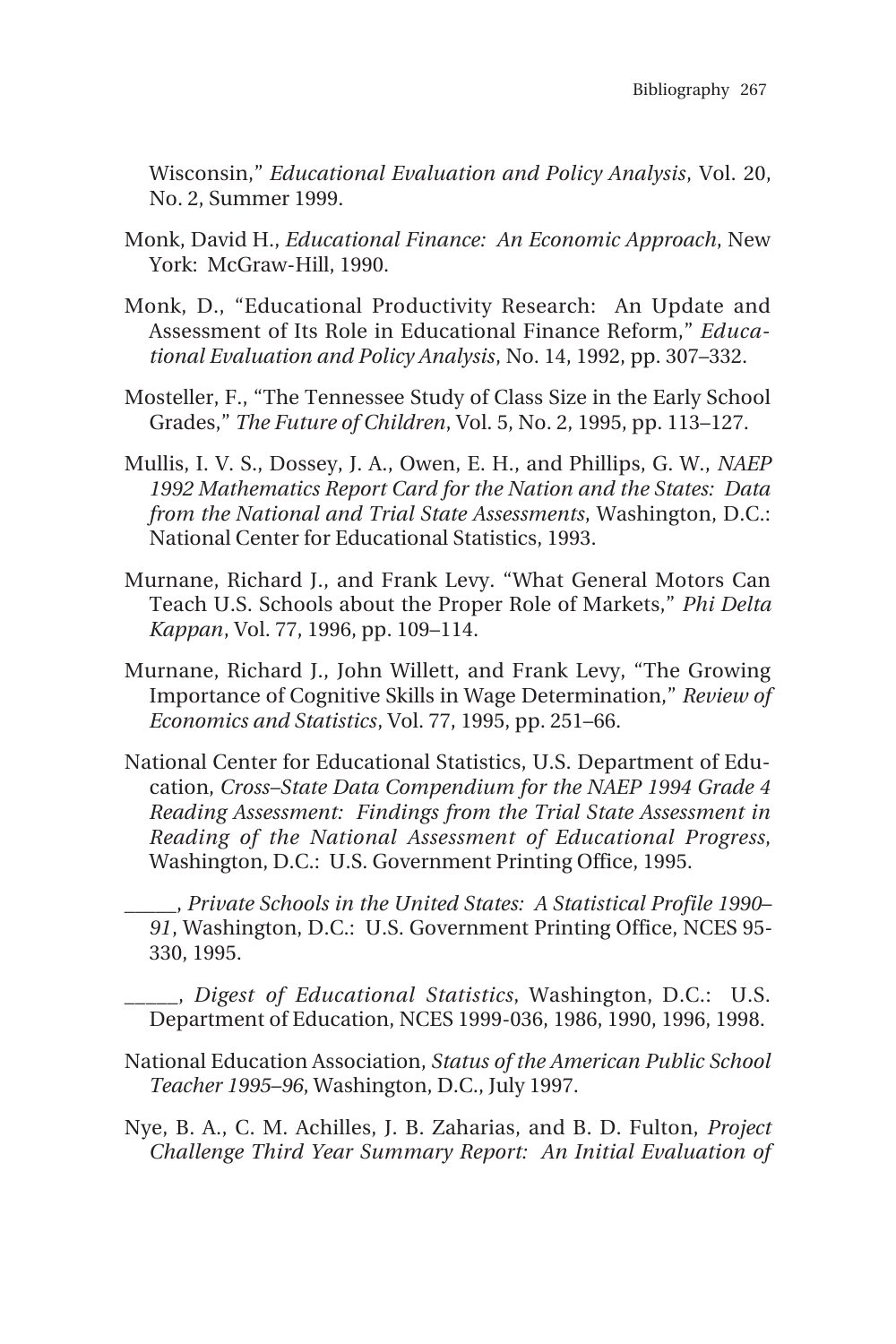*the Tennessee Department of Education "At Risk" Student/Teacher Ratio Reduction Project in Seventeen Counties, 1989–1990 Through 1991–92*, Nashville, Tenn: Center of Excellence for Research in Basic Skills, College of Education, Tennessee State University, April 1995.

- Nye, B. A., L. Hedges, and S. Konstantopoulos, *The Effects of Small Class Size on Academic Achievement: The Results of the Tennessee Class Size Experiment*, manuscript under review, Department of Education, University of Chicago, 1999a.
- Nye, Barbara, Larry V. Hedges, and Spyros Konstantopoulos, "The Long Term Effects of Small Classes: A Five-Year Follow-up of the Tennessee Class Size Experiment," *Educational Evaluation and Policy Analysis*, Vol. 20, No. 2, Summer 1999b.
- O'Day, Jennifer A., and M. S. Smith, "Systemic Reform and Educational Opportunity," in S. Fuhrman, ed., *Designing Coherent Education Policy*, San Francisco: Jossey-Bass, 1993, p. 251.
- Office of Science and Technology Policy, *Investing in Our Future: A National Research Initiative for America's Children for the 21st Century*, Washington, D.C.: The White House, April 1997.
- Peisner-Feinberg, Ellen S., and Margaret R. Burchinal, "Relations Between Preschool Children's Child-Care Experiences and Concurrent Development: The Cost, Quality, and Outcomes Study," *Merrill-Palmer Quarterly*, Vol. 43, No. 3, July 1997, pp. 451–477.
- Plomin, Robert, and D. Daniels, "Why Are Children from the Same Family So Different from Each Other?" *Behavioral and Brain Science*, Vol. 10, 1987, pp. 1–16.
- Powell, Brian, and Lala Carr Steelman, "Bewitched, Bothered and Bewildering: The Use and Misuse of State SAT and ACT Scores," *Harvard Educational Review*, Vol. 66, Spring 1996, pp. 27–59.
- Powell, Irene, and James Cosgrove, "Quality and Cost in Early Childhood Education," *The Journal of Human Resources*, Vol. XXVII, No. 3.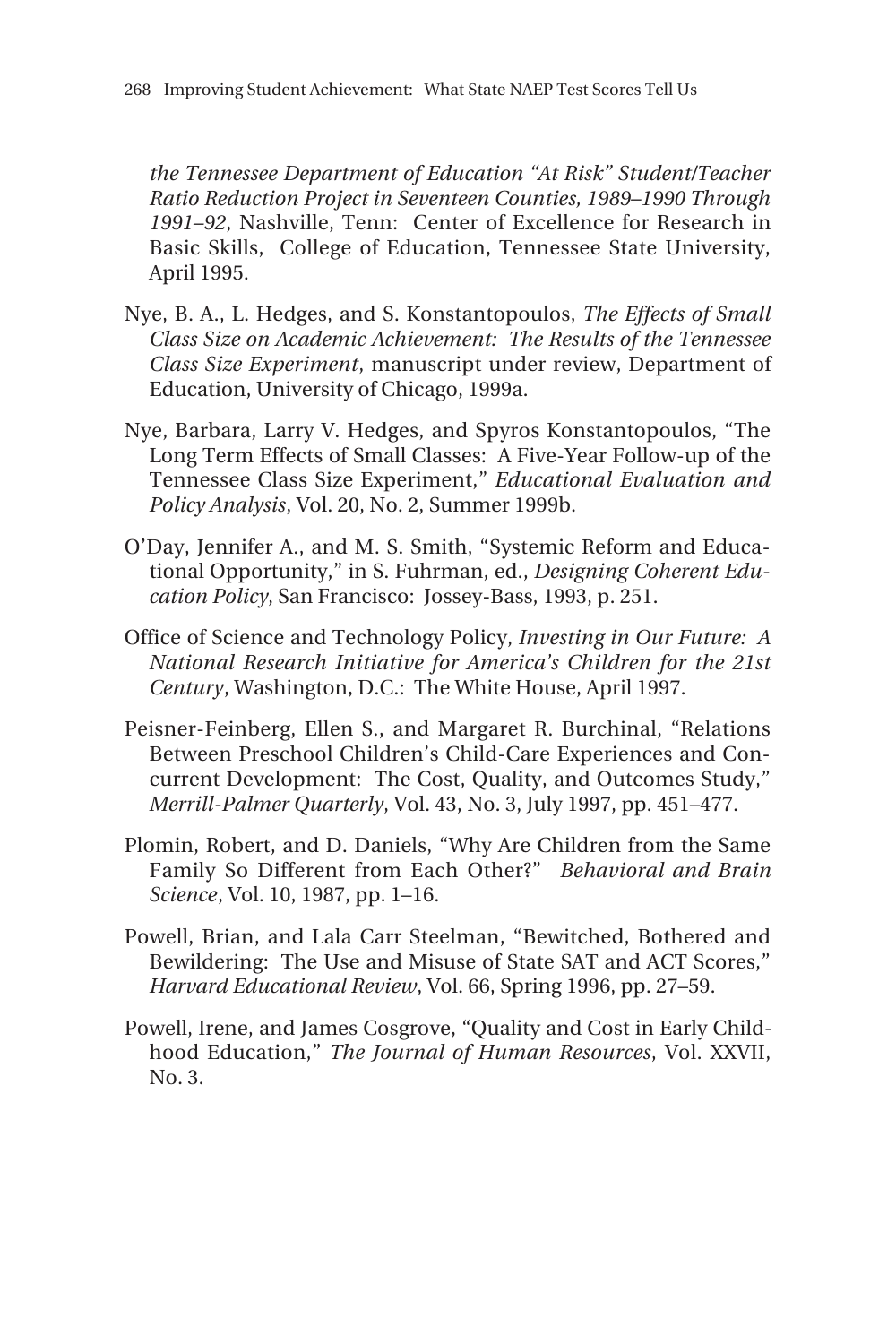- Ramey, C. T., and S. Ramey, S., "Early Intervention and Early Experience," *American Psychologist*, Vol. 53, No. 2, 1998, pp. 109– 120.
- Raudenbush, Stephen W., "Random Effects Models," in H. Cooper and L. V. Hedges, eds., *The Handbook of Research Synthesis*, New York: Russell Sage Foundation, 1994.
- Raudenbush, Stephen W., Randall P. Fotiu, and Yuk Fai Cheong, "Inequality of Access to Educational Resources: A National Report Card for Eighth Grade Math," 1998.
- Raudenbush, Stephen W., and J. Douglas Wilms, "The Estimation of School Effects," *Journal of Educational and Behavioral Statistics*," Vol. 20, No. 4, Winter 1995, pp. 307–335.
- Reese, C. M., K. E. Miller, J. Mazzeo, and J. A. Dossey, *NAEP 1996 Mathematics Report Card for the Nation and the States*, Washington, D.C.: National Center for Educational Statistics, 1997.
- Reschly, Daniel J., "Identification and Assessment of Students with Disabilities," *The Future of Children: Special Education for Students with Disabilities*, Vol. 6, No. 1, Spring 1996.
- Rice, Jennifer K., "Estimated Effects of Class Size on Teacher's Time Allocation in High School Mathematics and Science Courses," *Educational Evaluation and Policy Analysis*, Summer 1999.
- Rothstein, Richard, and K. H. Miles, *Where's the Money Gone? Changes in the Level and Composition of Education Spending*, Washington, D.C.: Economic Policy Institute, 1995.
- Rutter, M., ed., *Studies in Psychosocial Risk: The Power of Longitudinal Data*, Cambridge: Cambridge University Press, 1988.
- Salganik, Laura, "Apples and Apples: Comparing Performance Indicators for Places with Similar Demographic Characteristics," *Educational Evaluation and Policy Analysis*, Vol. 16, No. 2, Summer 1994, pp. 125–141.
- Sanders, W. L., and S. P. Horn, "Research Findings from the Tennessee Value-Added Assessment System (TVAAS) Database: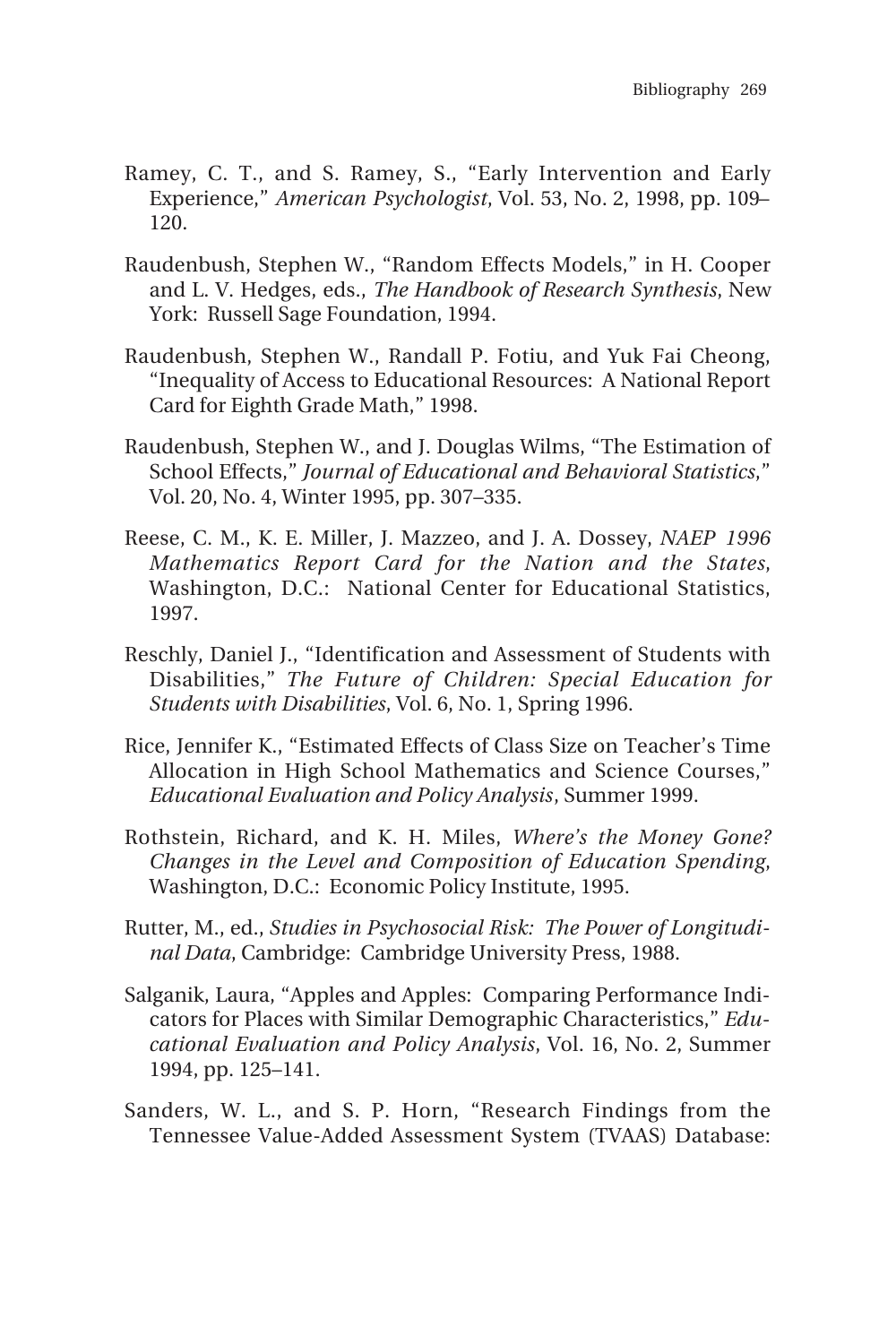Implications for Educational Evaluation and Research," *Journal of Personnel Evaluation in Education*, Vol. 12, 1998, pp. 247–256.

- Saranson, Seymour, B., *The Predictable Failure of Educational Reform*, San Francisco: Jossey-Bass, 1990.
- SAS Institute, SAS/STAT Software-Changes and Enhancements, Release 6.11, Cary, N.C., 1999.
- Shaughnessy, C. A., J. Nelson, and N. Norris, *NAEP 1996 Mathematics Cross State Data Compendium for the Grade 4 and Grade 8 Assessment*, U.S. Department of Education, NCES-98-481, 1998.
- Shkolnik, J., and J. R. Betts, *The Effects of Class Size on Teacher Time Allocation and Student Achievement*, unpublished manuscript, San Diego: University of California, Department of Economics, 1998.
- Singer, Judith D., "Using SAS PROC MIXED to Fit Multilevel Models, Hierarchical Models and Individual Growth Models," *Journal of Educational and Behavioral Statistics*, Vol. 24, No. 4, Winter 1998, pp. 323–355.
- Smith, Marshall, S. and Jennifer O'Day, "Systemic School Reform," in Susan Fuhrman and Betty Malem, eds., *The Politics of Curriculum and Testing: The 1990 Yearbook of the Politics of Education Association*, London: Falmer, 1990, pp. 233–267.
- Tyack D., and L. Cuban, *Tinkering Toward Utopia: A Century of Public School Reform*, Cambridge, Mass: Harvard University Press, 1995.
- Vinovskis, Maris A., "An Analysis of the Concept and Uses of Systemic Educational Reform," *American Educational Research Journal*, Vol. 33, No. 1, Spring 1996.
- Vinovskis, Maris A., "Missing in Practice: Systemic Development and Rigorous Program Evaluation at the U.S. Department of Education," paper presented at Conference on Evaluation of Educational Policies, American Academy of Arts and Sciences, May 1999.
- Wilson, K. G., and B. Davis, *Redesigning Education*, New York: Henry Holt and Company, 1994.